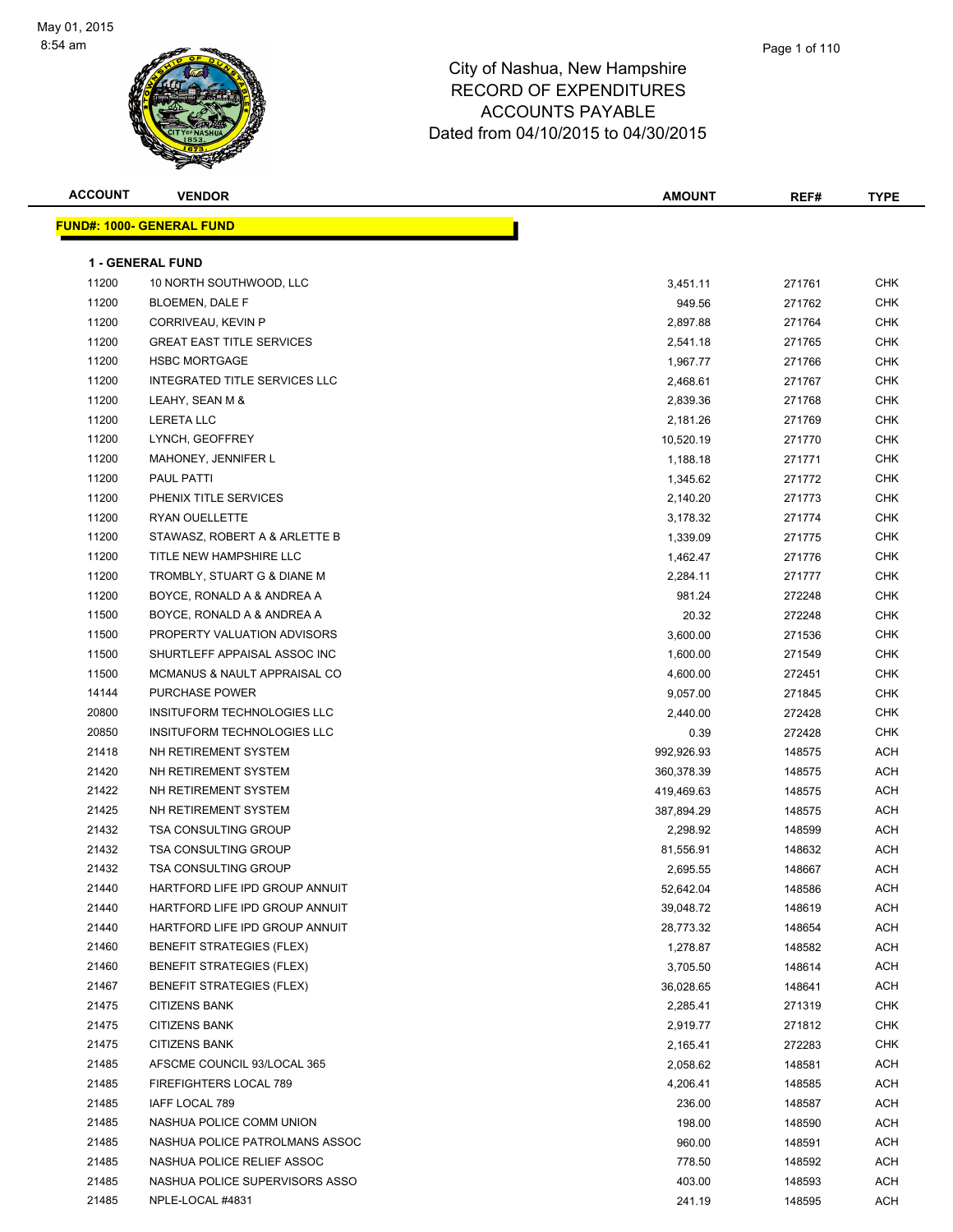

| <b>ACCOUNT</b> | <b>VENDOR</b>                  | <b>AMOUNT</b> | REF#   | <b>TYPE</b> |
|----------------|--------------------------------|---------------|--------|-------------|
|                | FUND#: 1000- GENERAL FUND      |               |        |             |
|                |                                |               |        |             |
|                | <b>1 - GENERAL FUND</b>        |               |        |             |
| 21485          | TEAMSTERS UNION LOCAL #633     | 277.53        | 148597 | ACH         |
| 21485          | TREAS NASHUA TEACHERS UNION    | 4,678.80      | 148598 | ACH         |
| 21485          | UAW LOCAL 2232                 | 771.90        | 148600 | ACH         |
| 21485          | AFSCME COUNCIL 93/LOCAL 365    | 2,058.62      | 148613 | ACH         |
| 21485          | FIREFIGHTERS LOCAL 789         | 4,206.41      | 148618 | ACH         |
| 21485          | <b>IAFF LOCAL 789</b>          | 236.00        | 148620 | ACH         |
| 21485          | NASHUA POLICE COMM UNION       | 198.00        | 148623 | ACH         |
| 21485          | NASHUA POLICE PATROLMANS ASSOC | 952.00        | 148624 | ACH         |
| 21485          | NASHUA POLICE RELIEF ASSOC     | 774.00        | 148625 | ACH         |
| 21485          | NASHUA POLICE SUPERVISORS ASSO | 403.00        | 148626 | ACH         |
| 21485          | NPLE-LOCAL #4831               | 241.19        | 148628 | ACH         |
| 21485          | TEAMSTERS UNION LOCAL #633     | 267.15        | 148630 | ACH         |
| 21485          | TREAS NASHUA TEACHERS UNION    | 29,645.42     | 148631 | ACH         |
| 21485          | UAW LOCAL 2232                 | 771.90        | 148633 | ACH         |
| 21485          | AFSCME COUNCIL 93/LOCAL 365    | 2,067.62      | 148650 | ACH         |
| 21485          | FIREFIGHTERS LOCAL 789         | 4,206.41      | 148653 | ACH         |
| 21485          | IAFF LOCAL 789                 | 236.00        | 148655 | ACH         |
| 21485          | NASHUA POLICE COMM UNION       | 198.00        | 148658 | ACH         |
| 21485          | NASHUA POLICE PATROLMANS ASSOC | 952.00        | 148659 | ACH         |
| 21485          | NASHUA POLICE RELIEF ASSOC     | 778.50        | 148660 | ACH         |
| 21485          | NASHUA POLICE SUPERVISORS ASSO | 403.00        | 148661 | ACH         |
| 21485          | NPLE-LOCAL #4831               | 249.18        | 148663 | ACH         |
| 21485          | TEAMSTERS UNION LOCAL #633     | 277.53        | 148665 | ACH         |
| 21485          | TREAS NASHUA TEACHERS UNION    | 4,687.20      | 148666 | ACH         |
| 21485          | UAW LOCAL 2322                 | 785.08        | 148668 | ACH         |
| 21485          | AMERICAN FEDERATION OF TEACHER | 14.00         | 271320 | CHK         |
| 21485          | AMERICAN FEDERATION OF TEACHER | 200.00        | 271813 | CHK         |
| 21485          | AMERICAN FEDERATION OF TEACHER | 15.00         | 272284 | <b>CHK</b>  |
| 21490          | UNITED WAY OF GREATER NASHUA   | 222.76        | 271330 | CHK         |
| 21490          | UNITED WAY OF GREATER NASHUA   | 613.76        | 271825 | CHK         |
| 21490          | UNITED WAY OF GREATER NASHUA   | 217.76        | 272294 | <b>CHK</b>  |
| 21495          | WAGE ASSIGNMENT                | 275.00        | 148583 | ACH         |
| 21495          | <b>WAGE ASSIGNMENT</b>         | 175.00        | 148584 | <b>ACH</b>  |
| 21495          | <b>WAGE ASSIGNMENT</b>         | 300.00        | 148588 | ACH         |
| 21495          | <b>WAGE ASSIGNMENT</b>         | 318.00        | 148589 | <b>ACH</b>  |
| 21495          | <b>WAGE ASSIGNMENT</b>         | 259.00        | 148596 | ACH         |
| 21495          | <b>WAGE ASSIGNMENT</b>         | 275.00        | 148615 | <b>ACH</b>  |
| 21495          | <b>WAGE ASSIGNMENT</b>         | 594.00        | 148616 | ACH         |
| 21495          | <b>WAGE ASSIGNMENT</b>         | 175.00        | 148617 | <b>ACH</b>  |
| 21495          | <b>WAGE ASSIGNMENT</b>         | 300.00        | 148621 | ACH         |
| 21495          | <b>WAGE ASSIGNMENT</b>         | 318.00        | 148622 | <b>ACH</b>  |
| 21495          | <b>WAGE ASSIGNMENT</b>         | 259.00        | 148629 | ACH         |
| 21495          | <b>WAGE ASSIGNMENT</b>         | 275.00        | 148651 | ACH         |
| 21495          | <b>WAGE ASSIGNMENT</b>         | 175.00        | 148652 | ACH         |
| 21495          | <b>WAGE ASSIGNMENT</b>         | 300.00        | 148656 | ACH         |
| 21495          | <b>WAGE ASSIGNMENT</b>         | 318.00        | 148657 | <b>ACH</b>  |
| 21495          | <b>WAGE ASSIGNMENT</b>         | 259.00        | 148664 | ACH         |
| 21495          | <b>WAGE ASSIGNMENT</b>         | 1,454.25      | 271321 | <b>CHK</b>  |
|                |                                |               |        |             |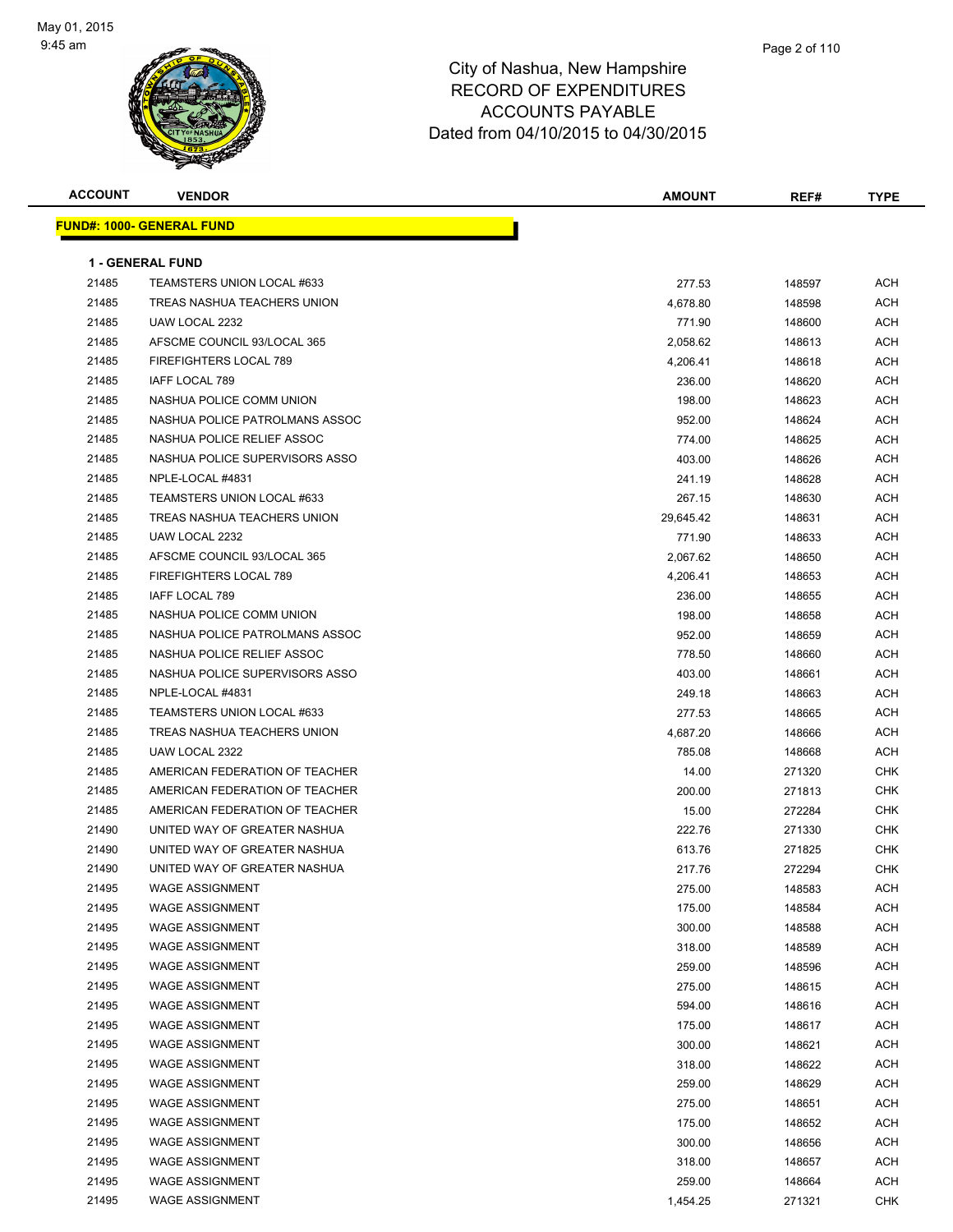

| <b>ACCOUNT</b> | <b>VENDOR</b>                    | <b>AMOUNT</b> | REF#   | <b>TYPE</b> |
|----------------|----------------------------------|---------------|--------|-------------|
|                | <b>FUND#: 1000- GENERAL FUND</b> |               |        |             |
|                |                                  |               |        |             |
|                | 1 - GENERAL FUND                 |               |        |             |
| 21495          | <b>WAGE ASSIGNMENT</b>           | 1.15          | 271322 | <b>CHK</b>  |
| 21495          | <b>WAGE ASSIGNMENT</b>           | 56.25         | 271323 | <b>CHK</b>  |
| 21495          | <b>WAGE ASSIGNMENT</b>           | 56.79         | 271324 | <b>CHK</b>  |
| 21495          | <b>WAGE ASSIGNMENT</b>           | 104.00        | 271325 | <b>CHK</b>  |
| 21495          | <b>WAGE ASSIGNMENT</b>           | 1,488.39      | 271326 | <b>CHK</b>  |
| 21495          | <b>WAGE ASSIGNMENT</b>           | 11.54         | 271327 | <b>CHK</b>  |
| 21495          | <b>WAGE ASSIGNMENT</b>           | 11.54         | 271328 | <b>CHK</b>  |
| 21495          | <b>WAGE ASSIGNMENT</b>           | 237.00        | 271329 | <b>CHK</b>  |
| 21495          | <b>WAGE ASSIGNMENT</b>           | 1,454.25      | 271814 | <b>CHK</b>  |
| 21495          | <b>WAGE ASSIGNMENT</b>           | 1.15          | 271815 | <b>CHK</b>  |
| 21495          | <b>WAGE ASSIGNMENT</b>           | 56.25         | 271816 | <b>CHK</b>  |
| 21495          | <b>WAGE ASSIGNMENT</b>           | 55.13         | 271817 | <b>CHK</b>  |
| 21495          | <b>WAGE ASSIGNMENT</b>           | 104.00        | 271818 | <b>CHK</b>  |
| 21495          | <b>WAGE ASSIGNMENT</b>           | 1,454.30      | 271819 | <b>CHK</b>  |
| 21495          | <b>WAGE ASSIGNMENT</b>           | 11.54         | 271820 | <b>CHK</b>  |
| 21495          | <b>WAGE ASSIGNMENT</b>           | 11.54         | 271821 | <b>CHK</b>  |
| 21495          | <b>WAGE ASSIGNMENT</b>           | 205.18        | 271822 | CHK         |
| 21495          | <b>WAGE ASSIGNMENT</b>           | 237.00        | 271823 | <b>CHK</b>  |
| 21495          | <b>WAGE ASSIGNMENT</b>           | 50.00         | 271824 | <b>CHK</b>  |
| 21495          | <b>WAGE ASSIGNMENT</b>           | 432.58        | 271826 | <b>CHK</b>  |
| 21495          | <b>WAGE ASSIGNMENT</b>           | 173.80        | 271827 | <b>CHK</b>  |
| 21495          | <b>WAGE ASSIGNMENT</b>           | 1,454.25      | 272285 | <b>CHK</b>  |
| 21495          | <b>WAGE ASSIGNMENT</b>           | 1.15          | 272286 | <b>CHK</b>  |
| 21495          | <b>WAGE ASSIGNMENT</b>           | 56.25         | 272287 | <b>CHK</b>  |
| 21495          | <b>WAGE ASSIGNMENT</b>           | 56.76         | 272288 | <b>CHK</b>  |
| 21495          | <b>WAGE ASSIGNMENT</b>           | 104.00        | 272289 | <b>CHK</b>  |
| 21495          | <b>WAGE ASSIGNMENT</b>           | 1,454.31      | 272290 | <b>CHK</b>  |
| 21495          | <b>WAGE ASSIGNMENT</b>           | 11.54         | 272291 | <b>CHK</b>  |
| 21495          | <b>WAGE ASSIGNMENT</b>           | 11.54         | 272292 | <b>CHK</b>  |
| 21495          | <b>WAGE ASSIGNMENT</b>           | 237.00        | 272293 | <b>CHK</b>  |
| 21538          | NASHUA TEACHERS UNION            | 100.32        | 148594 | <b>ACH</b>  |
| 21538          | NASHUA TEACHERS UNION            | 4,225.83      | 148627 | ACH         |
| 21538          | NASHUA TEACHERS UNION            | 100.32        | 148662 | ACH         |
| 21907          | <b>CLAIRE MURPHY</b>             | 10.00         | 271763 | CHK         |
| 21921          | STATE OF NH-MV                   | 11,786.93     | 148572 | ACH         |
| 21921          | STATE OF NH-MV                   | 16,098.52     | 148574 | ACH         |
| 21921          | STATE OF NH-MV                   | 13,932.43     | 148578 | ACH         |
| 21921          | STATE OF NH-MV                   | 18,743.93     | 148601 | ACH         |
| 21921          | STATE OF NH-MV                   | 10,028.98     | 148608 | ACH         |
| 21921          | STATE OF NH-MV                   | 16,963.55     | 148610 | ACH         |
| 21921          | STATE OF NH-MV                   | 26,831.78     | 148611 | ACH         |
| 21921          | STATE OF NH-MV                   | 26,189.16     | 148612 | ACH         |
| 21921          | STATE OF NH-MV                   | 35,982.25     | 148634 | ACH         |
| 21921          | STATE OF NH -MV                  | 10,659.20     | 148635 | ACH         |
| 21921          | STATE OF NH -MV                  | 21,505.66     | 148639 | ACH         |
| 21921          | STATE OF NH -MV                  | 22,236.61     | 148640 | ACH         |
| 21921          | STATE OF NH -MV                  | 18,135.39     | 148642 | ACH         |
| 21921          | STATE OF NH -MV                  | 21,454.71     | 148647 | ACH         |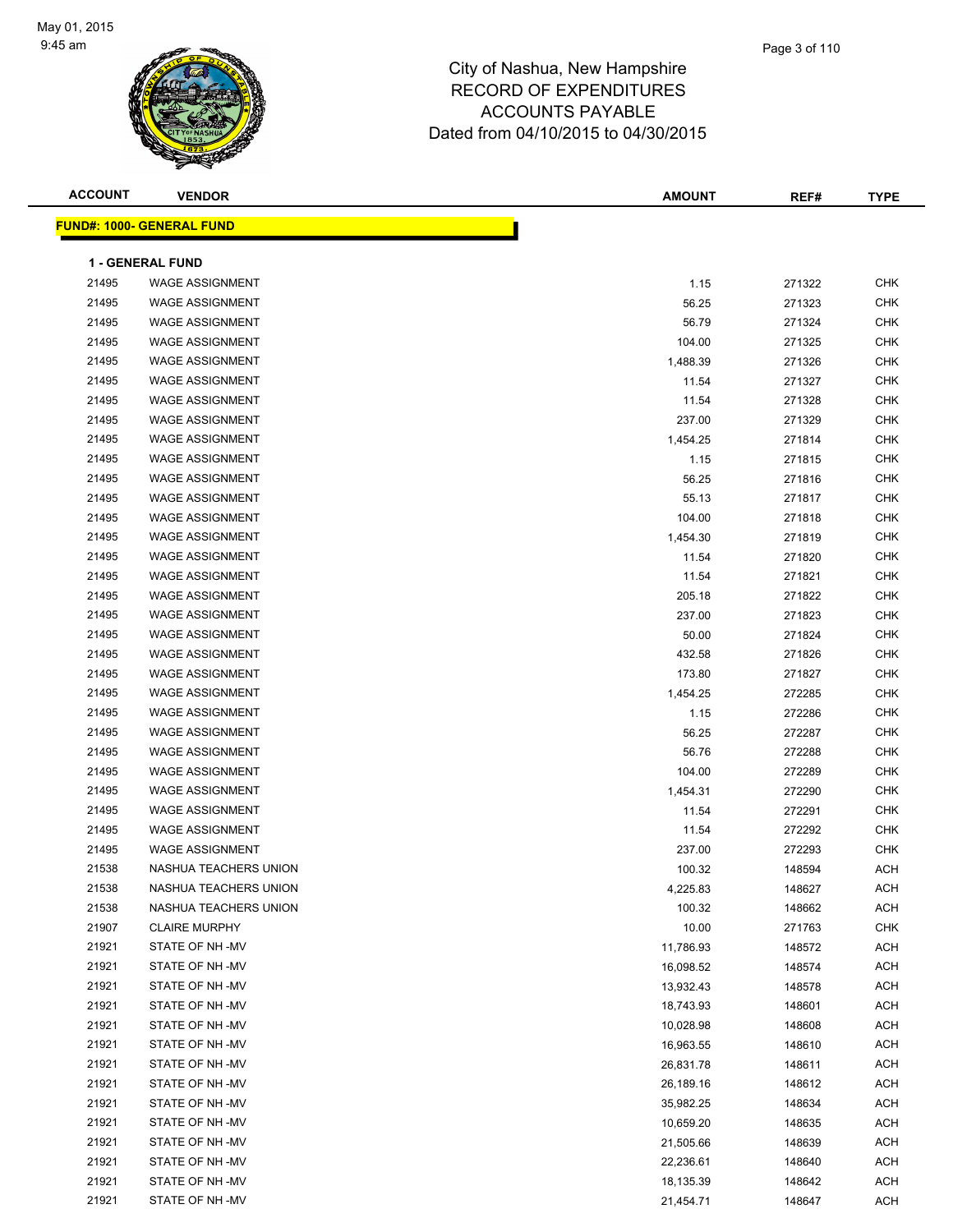

| <b>ACCOUNT</b>     | <b>VENDOR</b>                     |                                       | <b>AMOUNT</b>  | REF#    | <b>TYPE</b> |
|--------------------|-----------------------------------|---------------------------------------|----------------|---------|-------------|
|                    | <u> FUND#: 1000- GENERAL FUND</u> |                                       |                |         |             |
|                    | 1 - GENERAL FUND                  |                                       |                |         |             |
| 21921              | STATE OF NH-MV                    |                                       | 14,925.57      | 148669  | <b>ACH</b>  |
| 21922              | STATE OF NH DEPT OF SAFETY        |                                       | 59.00          | 271376  | <b>CHK</b>  |
| 21922              | STATE OF NH DEPT OF SAFETY        |                                       | 29.50          | 271876  | <b>CHK</b>  |
| 21922              | STATE OF NH DEPT OF SAFETY        |                                       | 59.00          | 272353  | <b>CHK</b>  |
|                    | TOTAL 1 - GENERAL FUND            |                                       | \$2,857,497.68 |         |             |
| <b>101 - MAYOR</b> |                                   |                                       |                |         |             |
| 54421              | CONWAY OFFICE SOLUTIONS           |                                       | 90.00          | 271431  | <b>CHK</b>  |
| 54828              | US BANK EQUIPMENT FINANCE         |                                       | 85.24          | 271385  | <b>CHK</b>  |
| 55400              | CITIZENS BANK CREDIT CARD         | Expedia                               | 7.00           | 9201514 | <b>ACH</b>  |
| 55400              | CITIZENS BANK CREDIT CARD         | <b>United Airlines</b>                | 601.20         | 9201514 | ACH         |
| 55400              | CITIZENS BANK CREDIT CARD         | <b>USCOM</b>                          | 750.00         | 9201514 | <b>ACH</b>  |
| 61100              | WB MASON CO INC                   |                                       | 95.08          | 271569  | <b>CHK</b>  |
| 61910              | CITIZENS BANK CREDIT CARD         | Local Delights                        | 68.56          | 9201514 | <b>ACH</b>  |
| 61910              | CITIZENS BANK CREDIT CARD         | Seedling Caf?                         | 26.98          | 9201514 | <b>ACH</b>  |
| 68300              | CITIZENS BANK CREDIT CARD         | Pompanoosuc Mills                     | 99.00          | 9201514 | <b>ACH</b>  |
| 68300              | CITIZENS BANK CREDIT CARD         | <b>Business and Industry Associat</b> | 49.00          | 9201514 | <b>ACH</b>  |
| 68300              | CITIZENS BANK CREDIT CARD         | Cimos South End Deli                  | 217.50         | 9201514 | <b>ACH</b>  |
| 68300              | CITIZENS BANK CREDIT CARD         |                                       | 62.49          | 9201514 | <b>ACH</b>  |
|                    |                                   | Edible Arrangements                   |                |         |             |
|                    | TOTAL 101 - MAYOR                 |                                       | \$2,152.05     |         |             |
|                    | 102 - BOARD OF ALDERMEN           |                                       |                |         |             |
| 53428              | <b>DONNA GRAHAM</b>               |                                       | 137.50         | 271960  | <b>CHK</b>  |
| 54421              | CONWAY OFFICE SOLUTIONS           |                                       | 154.00         | 271431  | <b>CHK</b>  |
| 54828              | US BANK EQUIPMENT FINANCE         |                                       | 150.40         | 271389  | CHK         |
|                    | TOTAL 102 - BOARD OF ALDERMEN     |                                       | \$441.90       |         |             |
| <b>103 - LEGAL</b> |                                   |                                       |                |         |             |
| 54421              | CONWAY OFFICE SOLUTIONS           |                                       | 90.00          | 271431  | <b>CHK</b>  |
| 54828              | US BANK EQUIPMENT FINANCE         |                                       | 125.50         | 271390  | <b>CHK</b>  |
| 61100              | WB MASON CO INC                   |                                       | 49.41          | 271569  | <b>CHK</b>  |
| 61807              | <b>MATTHEW BENDER &amp; CO</b>    |                                       | 411.31         | 271503  | <b>CHK</b>  |
|                    | TOTAL 103 - LEGAL                 |                                       | \$676.22       |         |             |
|                    | <b>107 - CITY CLERK</b>           |                                       |                |         |             |
| 54421              | <b>CONWAY OFFICE SOLUTIONS</b>    |                                       | 275.00         | 271431  | <b>CHK</b>  |
| 55400              | LAKES REGION REGIONAL/NHC&TCA     |                                       | 35.00          | 271838  | <b>CHK</b>  |
| 55400              | <b>NHCTCA</b>                     |                                       | 45.00          | 271844  | <b>CHK</b>  |
| 55607              | <b>MAILWAYS INC</b>               |                                       | 1,000.81       | 271501  | <b>CHK</b>  |
| 61100              | OFFICE ALTERNATIVES LLC           |                                       | 393.00         | 272031  | <b>CHK</b>  |
| 61100              | WB MASON CO INC                   |                                       | 150.75         | 272076  | CHK         |
| 61650              | WB MASON CO INC                   |                                       |                |         | CHK         |
|                    |                                   |                                       | 33.50          | 272076  |             |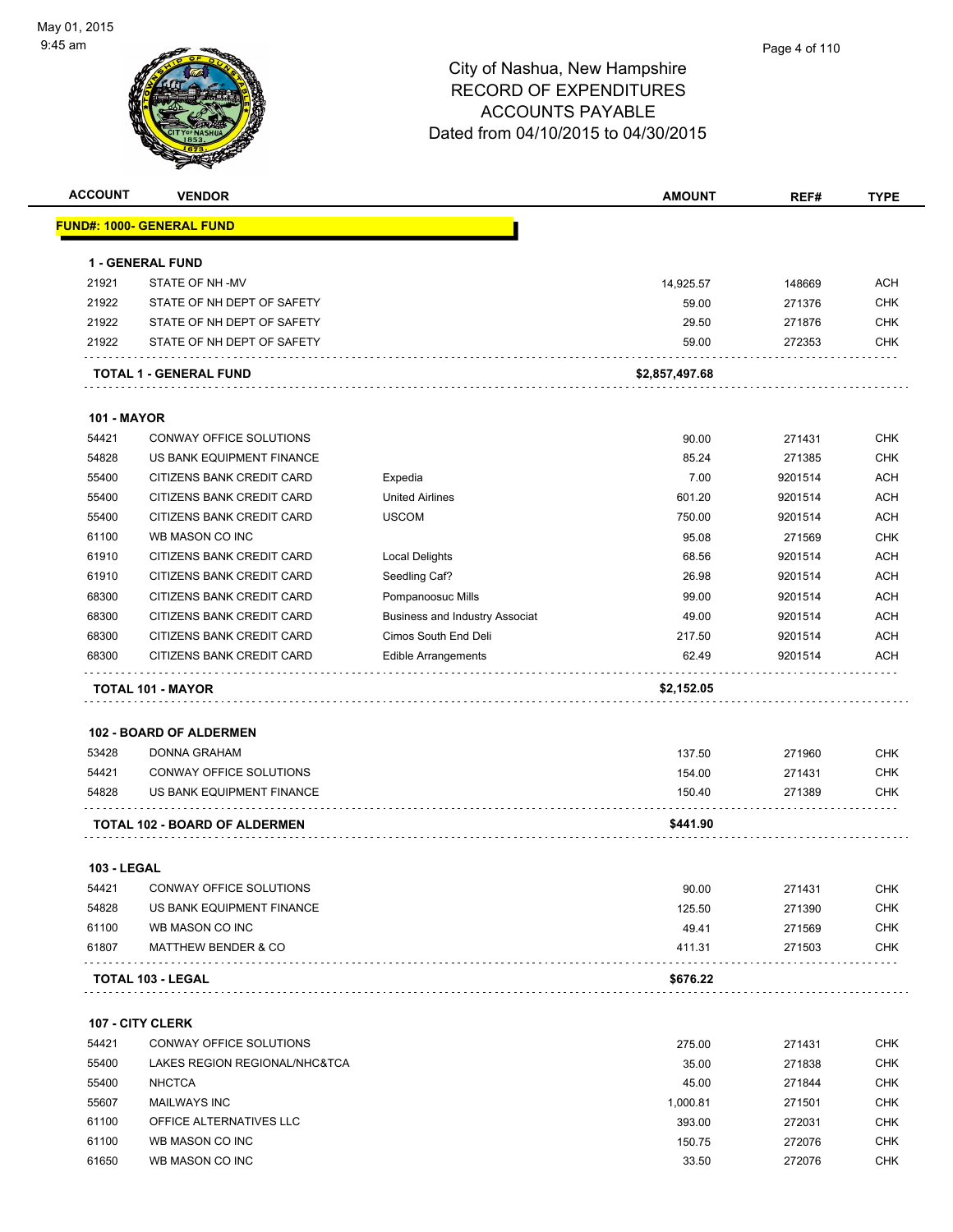

#### Page 5 of 110

| <b>ACCOUNT</b> | <b>VENDOR</b>                                 |              | <b>AMOUNT</b> | REF#    | <b>TYPE</b> |
|----------------|-----------------------------------------------|--------------|---------------|---------|-------------|
|                | <u> UND#: 1000- GENERAL FUND</u>              |              |               |         |             |
|                | <b>TOTAL 107 - CITY CLERK</b>                 |              | \$1,933.06    |         |             |
|                | <b>109 - CIVIC &amp; COMMUNITY ACTIVITIES</b> |              |               |         |             |
| 55221          | NASHUA REGIONAL PLANNING COMM                 |              | 16,430.00     | 272465  | <b>CHK</b>  |
| 56228          | NASHUA SENIORS MEAL PROGRAM                   |              | 2,479.37      | 272022  | <b>CHK</b>  |
| 56351          | NASHUA ASSOC FOR THE ELDERLY                  |              | 35,000.00     | 271843  | <b>CHK</b>  |
|                | TOTAL 109 - CIVIC & COMMUNITY ACTIVITIES      |              | \$53,909.37   |         |             |
|                | <b>111 - HUMAN RESOURCES</b>                  |              |               |         |             |
| 54421          | CONWAY OFFICE SOLUTIONS                       |              | 126.00        | 271431  | <b>CHK</b>  |
| 55425          | <b>DANIEL KOOKEN</b>                          |              | 25.00         | 271837  | <b>CHK</b>  |
| 55425          | <b>SUSAN LOVERING</b>                         |              | 40.00         | 271839  | <b>CHK</b>  |
| 55425          | <b>IAN CONAWAY</b>                            |              | 40.00         | 271926  | <b>CHK</b>  |
| 55425          | DENI DZEBIC                                   |              | 25.00         | 271941  | <b>CHK</b>  |
| 55425          | <b>KELLY HOULE</b>                            |              | 40.00         | 271976  | <b>CHK</b>  |
| 55425          | <b>KAREN BRIEN</b>                            |              | 25.00         | 271990  | <b>CHK</b>  |
| 55425          | <b>STEPHEN LIAMOS</b>                         |              | 40.00         | 271994  | <b>CHK</b>  |
| 55425          | <b>THOMAS MOONEY</b>                          |              | 40.00         | 272013  | <b>CHK</b>  |
| 55425          | <b>KEVIN E MORRISSEY</b>                      |              | 40.00         | 272014  | <b>CHK</b>  |
| 55425          | <b>AUSTIN TUCKER</b>                          |              | 40.00         | 272068  | <b>CHK</b>  |
| 55425          | <b>BRIAN RENZI</b>                            |              | 40.00         | 272388  | <b>CHK</b>  |
|                | <b>TOTAL 111 - HUMAN RESOURCES</b>            |              | \$521.00      |         |             |
|                | 113 - BENEFITS                                |              |               |         |             |
| 59580          | STATE OF NH UC                                |              | 7,222.79      | 271555  | <b>CHK</b>  |
|                | <b>TOTAL 113 - BENEFITS</b>                   |              | \$7,222.79    |         |             |
|                | <b>120 - TELECOMMUNICATIONS</b>               |              |               |         |             |
| 55100          | <b>CALE AMERICA</b>                           |              | 1,040.00      | 271422  | <b>CHK</b>  |
| 55109          | FAIRPOINT COMMUNICATIONS                      |              | 962.96        | 271368  | CHK         |
| 55109          | <b>LANGUAGE LINE SERVICES</b>                 |              | 249.21        | 271490  | <b>CHK</b>  |
| 55109          | <b>BAYRING COMMUNICATIONS</b>                 |              | 2,164.29      | 271852  | <b>CHK</b>  |
| 55109          | SUSAN LOVERING                                |              | 33.00         | 272308  | <b>CHK</b>  |
| 55109          | <b>FAIRPOINT COMMUNICATIONS</b>               |              | 168.25        | 272329  | <b>CHK</b>  |
| 55109          | PAETEC COMMUNICATIONS INC                     |              | 690.93        | 272348  | <b>CHK</b>  |
| 55109          | PAETEC COMMUNICATIONS INC                     |              | 2,101.19      | 272349  | <b>CHK</b>  |
|                | <b>TOTAL 120 - TELECOMMUNICATIONS</b>         |              | \$7,409.83    |         |             |
|                |                                               |              |               |         |             |
|                | <b>122 - INFORMATION TECHNOLOGY</b>           |              |               |         |             |
| 54407          | NITRO SOFTWARE, INC                           |              | 1,668.00      | 271372  | <b>CHK</b>  |
| 54407          | INTELLIGOV SOFTWARE INC                       |              | 12,000.00     | 271980  | <b>CHK</b>  |
| 54407          | METALOGIX INTERNATIONAL                       |              | 1,596.00      | 272453  | <b>CHK</b>  |
| 54407          | ZOHO CORPORATION                              |              | 334.00        | 272516  | <b>CHK</b>  |
| 54407          | CITIZENS BANK CREDIT CARD                     | ADY*EVERNOTE | 5.00          | 9201514 | <b>ACH</b>  |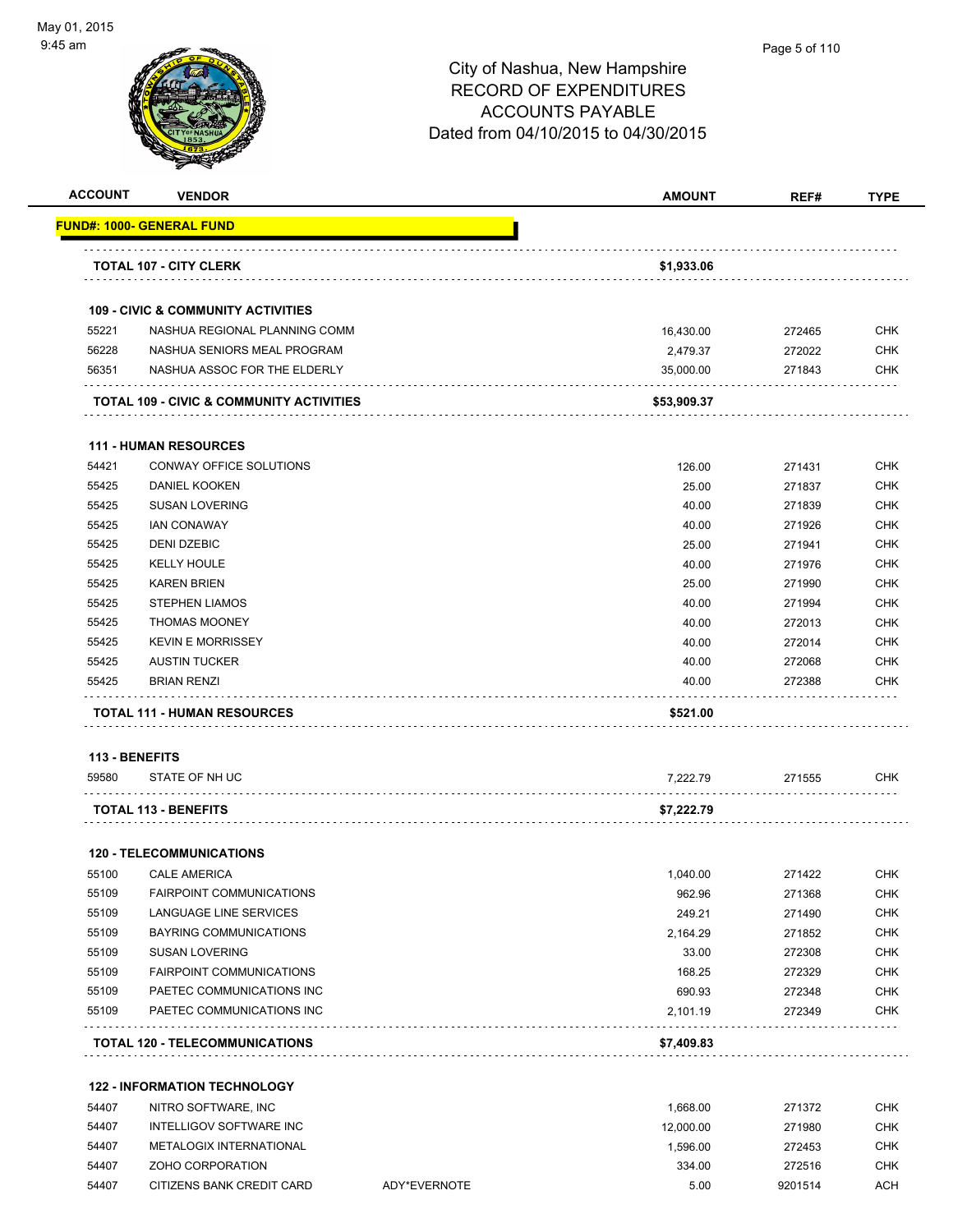| <b>ACCOUNT</b> | <b>VENDOR</b>                             |                                | <b>AMOUNT</b> | REF#    | <b>TYPE</b> |
|----------------|-------------------------------------------|--------------------------------|---------------|---------|-------------|
|                | <u> FUND#: 1000- GENERAL FUND</u>         |                                |               |         |             |
|                |                                           |                                |               |         |             |
|                | <b>122 - INFORMATION TECHNOLOGY</b>       |                                |               |         |             |
| 54407          | CITIZENS BANK CREDIT CARD                 | <b>IDERA</b>                   | 79.00         | 9201514 | ACH         |
| 54407          | CITIZENS BANK CREDIT CARD                 | NLI*SHAREFILE                  | 69.95         | 9201514 | ACH         |
| 54407          | CITIZENS BANK CREDIT CARD                 | NEOVATION.COM                  | 20.00         | 9201514 | ACH         |
| 54407          | CITIZENS BANK CREDIT CARD                 | NEOVATION.COM FOREIGN EXCHANGE | 1.50          | 9201514 | ACH         |
| 54414          | J LAWRENCE HALL INC                       |                                | 314.69        | 272431  | CHK         |
| 54428          | AFFILIATED COMPUTER SERVICES              |                                | 18,218.00     | 271402  | <b>CHK</b>  |
| 55118          | AT & T MOBILITY                           |                                | 76.22         | 272323  | CHK         |
| 61100          | AMAZON                                    |                                | 427.68        | 272321  | CHK         |
| 61615          | CONWAY OFFICE SOLUTIONS                   |                                | 10,660.09     | 271431  | <b>CHK</b>  |
| 71221          | <b>VOLOGY DATA SYSTEMS</b>                |                                | 884.61        | 271566  | CHK         |
| 71221          | COMPUTER HUT dba IT INSIDERS              |                                | 8,919.80      | 271925  | CHK         |
| 71221          | <b>AMAZON</b>                             |                                | 2,397.09      | 272321  | CHK         |
| 71221          | CITIZENS BANK CREDIT CARD                 | <b>BESTBUYCOM</b>              | 339.98        | 9201514 | <b>ACH</b>  |
|                | <b>TOTAL 122 - INFORMATION TECHNOLOGY</b> |                                | \$58,011.61   |         |             |
|                | <b>126 - FINANCIAL SERVICES</b>           |                                |               |         |             |
|                |                                           |                                |               |         |             |
| 41307          | <b>HILLSBOROUGH COUNTY REGISTRY</b>       |                                | 64.45         | 271469  | <b>CHK</b>  |
| 42200          | ALLSTATE TITLE SERVICES                   |                                | 22.00         | 271405  | CHK         |
| 42200          | DARNELL F DEFELICE                        |                                | 10.00         | 271437  | CHK         |
| 42200          | <b>IRENE T TELAGE</b>                     |                                | 22.20         | 271475  | <b>CHK</b>  |
| 42200          | <b>JOSE GALVEZ</b>                        |                                | 32.00         | 271486  | CHK         |
| 42200          | <b>THOMAS A NICHOLS</b>                   |                                | 86.20         | 271529  | <b>CHK</b>  |
| 42200          | RANDALL S GEEHAN                          |                                | 76.00         | 271539  | CHK         |
| 42200          | <b>COMMUNITY CHAPEL</b>                   |                                | 74.00         | 271924  | CHK         |
| 42200          | DANIEL R CODY                             |                                | 78.00         | 271934  | <b>CHK</b>  |
| 42200          | <b>FOREST RIDGE ASSOC</b>                 |                                | 6.88          | 271954  | CHK         |
| 42200          | <b>JUDITH A DIONNE</b>                    |                                | 69.00         | 271989  | CHK         |
| 42200          | STEPHAN BLAZKA                            |                                | 46.00         | 272057  | CHK         |
| 42200          | MICHAEL J IADONISI                        |                                | 93.20         | 272426  | CHK         |
| 42200          | WILLIAM D MILNES JR                       |                                | 238.20        | 272457  | CHK         |
| 42200          | DONALD A NADREAU                          |                                | 161.20        | 272459  | <b>CHK</b>  |
| 42200          | <b>DIVYA NAGRI</b>                        |                                | 168.20        | 272460  | CHK         |
| 42200          | <b>CATHERINE STEINBERG</b>                |                                | 74.00         | 272492  | <b>CHK</b>  |
| 42200          | <b>DIANNE SYLVESTER</b>                   |                                | 32.00         | 272497  | <b>CHK</b>  |
| 42200          | TRUSHA DABNEY                             |                                | 133.20        | 272504  | <b>CHK</b>  |
| 45999          | CITIZENS BANK CREDIT CARD                 | <b>CITIZENS BANK</b>           | 15.00         | 9201514 | ACH         |
| 45999          | CITIZENS BANK CREDIT CARD                 | <b>CITIZENS BANK</b>           | 13.05         | 9201514 | ACH         |
| 53114          | <b>MELANSON HEATH &amp; CO PC</b>         |                                | 16,000.00     | 272452  | <b>CHK</b>  |
| 53467          | MAILINGS UNLIMITED                        |                                | 928.53        | 272000  | CHK         |
| 54421          | CONWAY OFFICE SOLUTIONS                   |                                | 547.00        | 271431  | CHK         |
| 54828          | US BANK EQUIPMENT FINANCE                 |                                | 28.14         | 271386  | <b>CHK</b>  |
| 54828          | US BANK EQUIPMENT FINANCE                 |                                | 96.71         | 271392  | CHK         |
| 54828          | US BANK EQUIPMENT FINANCE                 |                                | 87.58         | 271881  | <b>CHK</b>  |
| 55421          | NHGFOA                                    |                                | 50.00         | 271872  | <b>CHK</b>  |
| 55607          | MAILINGS UNLIMITED - MVR                  |                                | 1,140.00      | 148573  | ACH         |

US POSTAL SERVICES 192.00 271849 CHK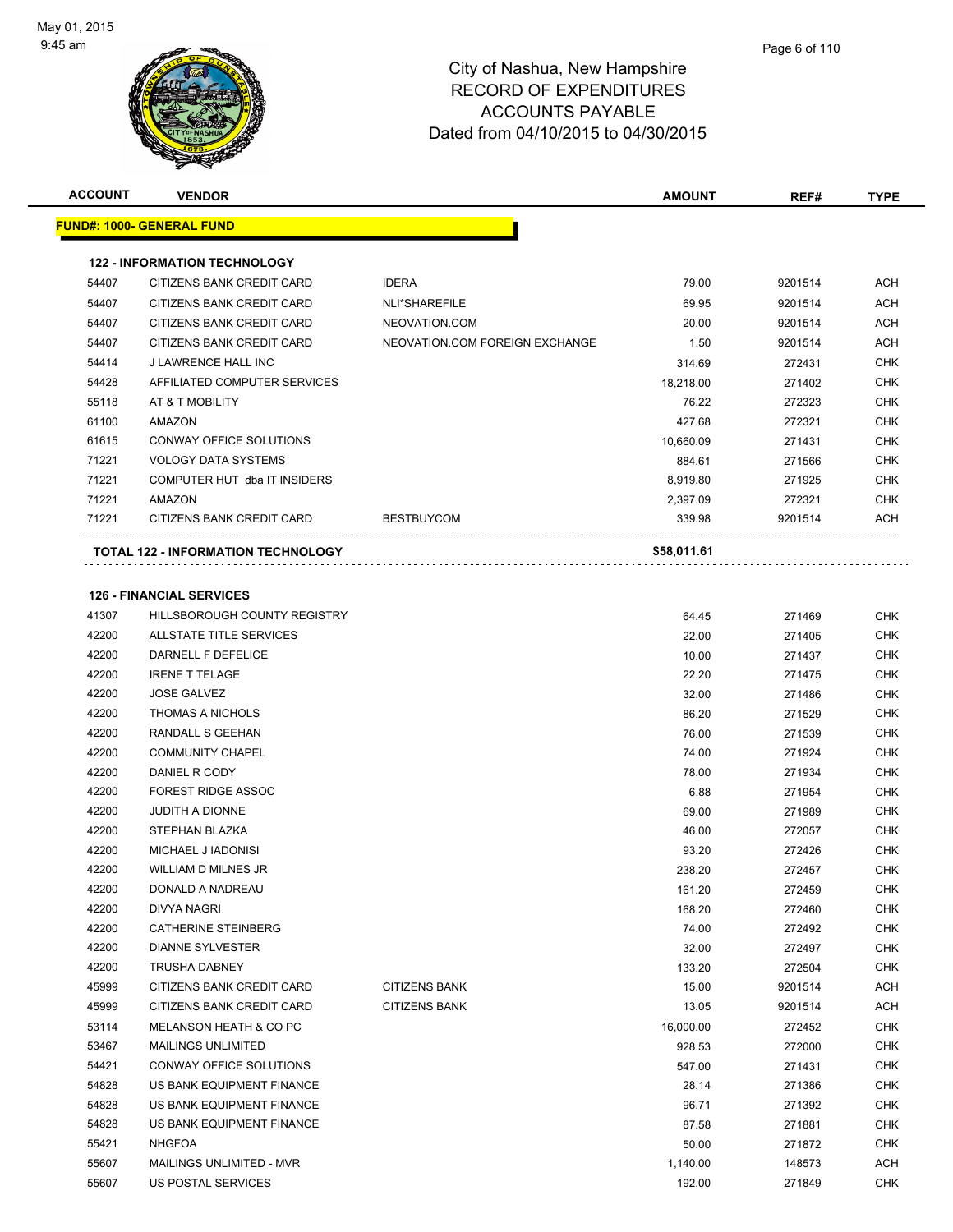**130 - PURCHASING**

#### City of Nashua, New Hampshire RECORD OF EXPENDITURES ACCOUNTS PAYABLE Dated from 04/10/2015 to 04/30/2015

| <b>ACCOUNT</b> | <b>VENDOR</b>                         |                    | <b>AMOUNT</b> | REF#    | <b>TYPE</b> |
|----------------|---------------------------------------|--------------------|---------------|---------|-------------|
|                | <u> FUND#: 1000- GENERAL FUND</u>     |                    |               |         |             |
|                | <b>126 - FINANCIAL SERVICES</b>       |                    |               |         |             |
| 55607          | <b>MAILINGS UNLIMITED</b>             |                    | 252.99        | 272000  | <b>CHK</b>  |
| 61100          | WB MASON CO INC                       |                    | (119.90)      | 272076  | <b>CHK</b>  |
| 61100          | WB MASON CO INC                       |                    | 368.52        | 272511  | CHK         |
| 61607          | WB MASON CO INC                       |                    | 35.97         | 272511  | CHK         |
|                | <b>TOTAL 126 - FINANCIAL SERVICES</b> |                    | \$21,122.32   |         |             |
|                | <b>129 - CITY BUILDINGS</b>           |                    |               |         |             |
| 54100          | <b>EVERSOURCE</b>                     |                    | 5,290.13      | 271854  | <b>CHK</b>  |
| 54114          | LIBERTY UTILITIES - NH                |                    | 1,211.24      | 271370  | <b>CHK</b>  |
| 54114          | <b>DIRECT ENERGY BUSINESS</b>         |                    | 2,139.54      | 271441  | <b>CHK</b>  |
| 54114          | LIBERTY UTILITIES - NH                |                    | 1,145.45      | 271858  | CHK         |
| 54114          | LIBERTY UTILITIES - NH                |                    | 890.25        | 271860  | CHK         |
| 54114          | <b>LIBERTY UTILITIES - NH</b>         |                    | 302.81        | 272331  | <b>CHK</b>  |
| 54114          | <b>DIRECT ENERGY BUSINESS</b>         |                    | 1,464.66      | 272405  | <b>CHK</b>  |
| 54141          | PENNICHUCK WATER WORKS INC            |                    | 596.17        | 271874  | <b>CHK</b>  |
| 54141          | PENNICHUCK WATER WORKS INC            |                    | 431.05        | 272350  | <b>CHK</b>  |
| 54228          | BAIN PEST CONTROL SERVICE INC         |                    | 150.00        | 271412  | CHK         |
| 54243          | J LAWRENCE HALL INC                   |                    | 608.00        | 271476  | <b>CHK</b>  |
| 54243          | HEATING SPECIALTIES OF NH INC         |                    | 265.75        | 272420  | <b>CHK</b>  |
| 54280          | <b>B &amp; S LOCKSMITHS INC</b>       |                    | 20.00         | 271411  | CHK         |
| 54280          | <b>CVS WHOLESALE FLAGS</b>            |                    | 67.00         | 271435  | <b>CHK</b>  |
| 54280          | HUFF & GAUTHIER INC                   |                    | 587.80        | 271472  | CHK         |
| 54280          | KAMCO SUPPLY CORP                     |                    | 349.06        | 271487  | CHK         |
| 54280          | KERRY FIRE PROTECTION INC             |                    | 2,967.80      | 271488  | <b>CHK</b>  |
| 54280          | M & M ELECTRICAL SUPPLY CO INC        |                    | 82.84         | 271498  | CHK         |
| 54280          | HOME DEPOT CREDIT SERVICE 3065        |                    | 47.96         | 271973  | <b>CHK</b>  |
| 54280          | M & M ELECTRICAL SUPPLY CO INC        |                    | 73.80         | 271998  | <b>CHK</b>  |
| 54280          | F W WEBB CO                           |                    | 37.44         | 272409  | CHK         |
| 54280          | <b>KERRY FIRE PROTECTION INC</b>      |                    | 275.00        | 272435  | <b>CHK</b>  |
| 54280          | CITIZENS BANK CREDIT CARD             | Kully Supply store | 90.98         | 9201514 | ACH         |
| 54600          | JOE GRAFIX LLC                        |                    | 30.00         | 272433  | CHK         |
| 61299          | HOME DEPOT CREDIT SERVICE 3065        |                    | 83.71         | 271973  | <b>CHK</b>  |
| 61299          | WB MASON CO INC                       |                    | 4.79          | 272511  | <b>CHK</b>  |
| 61428          | NEW ENGLAND PAPER & SUPPLY            |                    | 629.14        | 272024  | <b>CHK</b>  |
|                | <b>TOTAL 129 - CITY BUILDINGS</b>     |                    | \$19,842.37   |         |             |

 CONWAY OFFICE SOLUTIONS 2,346.00 271431 CHK US BANK EQUIPMENT FINANCE 361.36 271387 CHK THE TELEGRAPH 1,915.75 271379 CHK MASSACHUSETTS MUNICIPAL ASSOC 215.00 272442 CHK 55500 CITIZENS BANK CREDIT CARD International Institute of Mun 200.00 9201514 ACH WB MASON CO INC 48.79 272511 CHK WB MASON CO INC 605.45 272511 CHK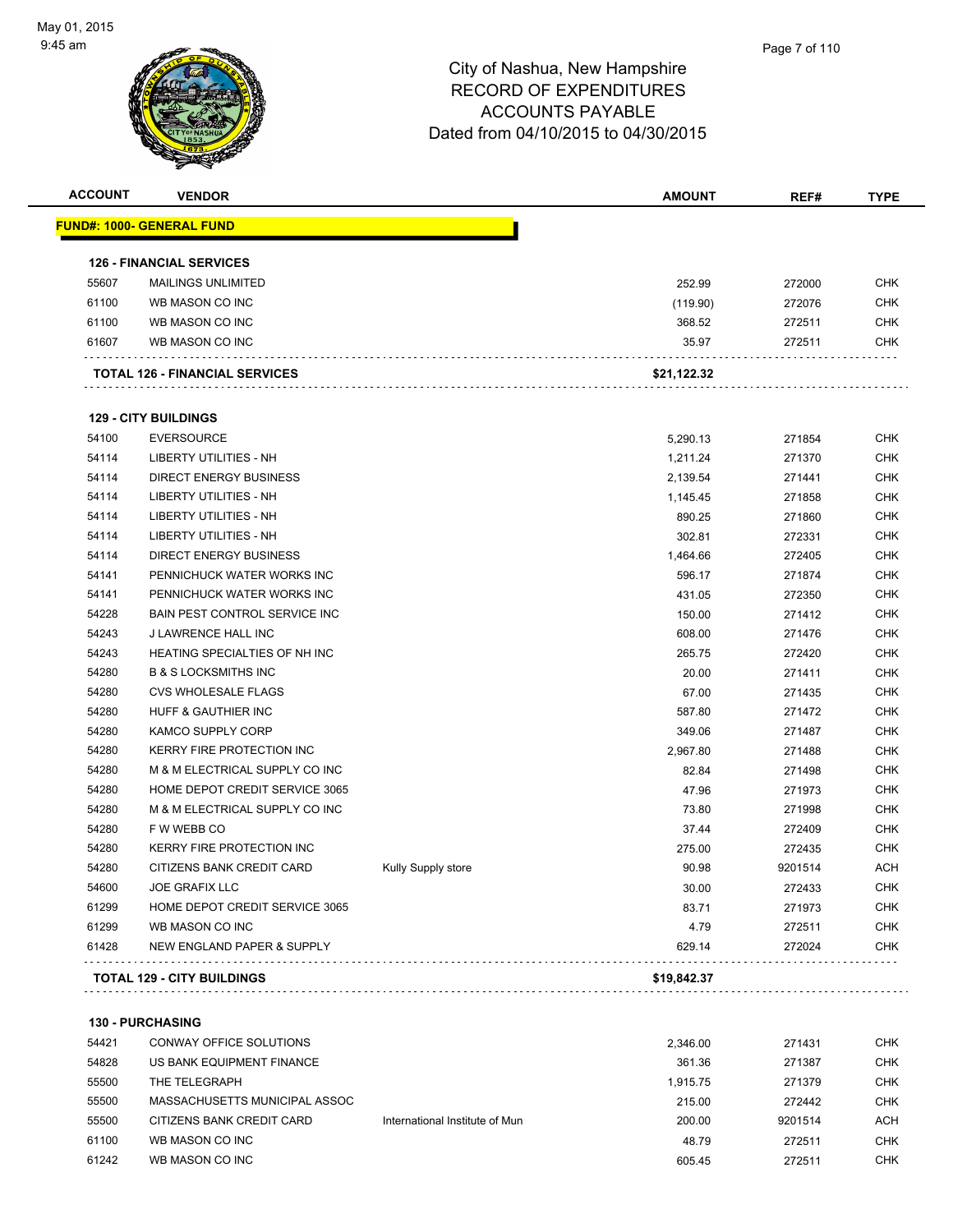

#### Page 8 of 110

# City of Nashua, New Hampshire RECORD OF EXPENDITURES ACCOUNTS PAYABLE Dated from 04/10/2015 to 04/30/2015

| <b>ACCOUNT</b> | <b>VENDOR</b>                                |                           | <b>AMOUNT</b>   | REF#              | <b>TYPE</b>              |
|----------------|----------------------------------------------|---------------------------|-----------------|-------------------|--------------------------|
|                | FUND#: 1000- GENERAL FUND                    |                           |                 |                   |                          |
|                | <b>TOTAL 130 - PURCHASING</b>                |                           | \$5,692.35      |                   |                          |
|                | 131 - HUNT BUILDING                          |                           |                 |                   |                          |
| 61100          |                                              |                           |                 |                   |                          |
| 61100          | WB MASON CO INC<br>CITIZENS BANK CREDIT CARD | House of Antique Hardware | 49.00<br>129.90 | 271569<br>9201514 | <b>CHK</b><br><b>ACH</b> |
|                |                                              |                           |                 |                   |                          |
|                | <b>TOTAL 131 - HUNT BUILDING</b>             |                           | \$178.90        |                   |                          |
|                | 132 - ASSESSING                              |                           |                 |                   |                          |
| 54421          | CONWAY OFFICE SOLUTIONS                      |                           | 90.00           | 271431            | <b>CHK</b>               |
| 54828          | US BANK EQUIPMENT FINANCE                    |                           | 109.70          | 271393            | <b>CHK</b>               |
| 61299          | LEXISNEXIS RISK DATA MGT INC                 |                           | 1,560.00        | 271491            | <b>CHK</b>               |
| 61830          | THE TELEGRAPH                                |                           | 189.80          | 271377            | <b>CHK</b>               |
|                | <b>TOTAL 132 - ASSESSING</b>                 |                           | \$1,949.50      |                   |                          |
|                | <b>142 - WOODLAWN CEMETERY</b>               |                           |                 |                   |                          |
| 54107          | MCLAUGHLIN OIL CO                            |                           | 390.78          | 272449            | <b>CHK</b>               |
| 54114          | <b>LIBERTY UTILITIES - NH</b>                |                           | 738.20          | 272337            | <b>CHK</b>               |
| 54243          | HUFF & GAUTHIER INC                          |                           | 166.00          | 271472            | <b>CHK</b>               |
| 54280          | HOME DEPOT CREDIT SERVICE 3065               |                           | 119.13          | 271470            | <b>CHK</b>               |
| 54280          | HOME DEPOT CREDIT SERVICE 3065               |                           | 476.01          | 271973            | <b>CHK</b>               |
| 54280          | <b>GRAINGER</b>                              |                           | 114.40          | 272415            | <b>CHK</b>               |
| 54280          | HOLLAND SUPPLY INC                           |                           | 217.73          | 272421            | <b>CHK</b>               |
| 54280          | HOME DEPOT CREDIT SERVICE 3065               |                           | 208.49          | 272422            | <b>CHK</b>               |
| 54487          | <b>GRAINGER</b>                              |                           | 138.09          | 271460            | <b>CHK</b>               |
| 54487          | NASHUA OUTDOOR POWER EQUIPMENT               |                           | 148.81          | 272021            | <b>CHK</b>               |
| 54487          | <b>GRAINGER</b>                              |                           | 138.09          | 272415            | <b>CHK</b>               |
| 54487          | NORTHLAND INDUSTRIAL TRUCK CO                |                           | 368.65          | 272469            | <b>CHK</b>               |
| 54487          | <b>STILL'S POWER EQUIPMENT</b>               |                           | 849.95          | 272493            | <b>CHK</b>               |
| 54600          | NORTHLAND INDUSTRIAL TRUCK CO                |                           | 1,628.10        | 272469            | <b>CHK</b>               |
| 55109          | PAETEC COMMUNICATIONS INC                    |                           | 11.29           | 272349            | <b>CHK</b>               |
| 61300          | DENNIS K BURKE INC                           |                           | 365.55          | 271439            | <b>CHK</b>               |
| 61428          | HOME DEPOT CREDIT SERVICE 3065               |                           | 83.20           | 272422            | <b>CHK</b>               |
| 61499          | HOME DEPOT CREDIT SERVICE 3065               |                           | 213.82          | 271470            | <b>CHK</b>               |
| 61499          | AMAZON                                       |                           | 153.58          | 272321            | <b>CHK</b>               |
| 61499          | HOME DEPOT CREDIT SERVICE 3065               |                           | 78.24           | 272422            | <b>CHK</b>               |
| 61560          | <b>BELLETETES INC</b>                        |                           | 5.80            | 271415            | <b>CHK</b>               |
| 61705          | <b>MAYNARD &amp; LESIEUR INC</b>             |                           | 23.90           | 272003            | <b>CHK</b>               |
| 61799          | SANEL AUTO PARTS CO                          |                           | 234.03          | 272050            | <b>CHK</b>               |
|                | <b>TOTAL 142 - WOODLAWN CEMETERY</b>         |                           | \$6,871.84      |                   |                          |

#### **144 - EDGEWOOD CEMETERY**

| 54107 | SHATTUCK MALONE OIL CO             | 867.99 | 272352 | снк |
|-------|------------------------------------|--------|--------|-----|
| 54141 | PENNICHUCK WATER WORKS INC         | 126.07 | 271374 | СНК |
| 54280 | <b>GRIFFIN GREENHOUSE SUPPLIES</b> | 193.62 | 271464 | СНК |
| 54280 | HOME DEPOT CREDIT SERVICE 3065     | 29.74  | 271470 | снк |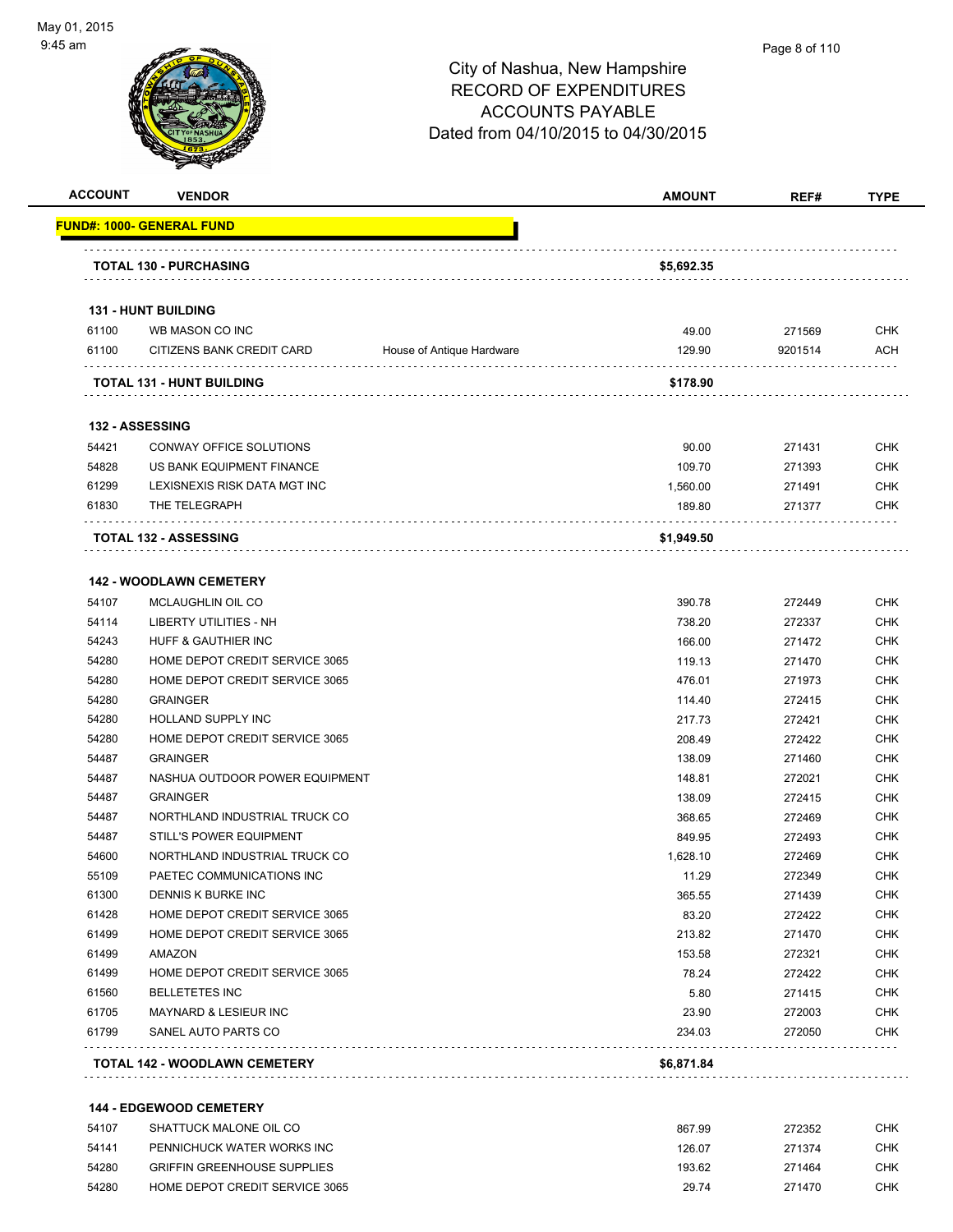

| <b>ACCOUNT</b> | <b>VENDOR</b>                        | <b>AMOUNT</b> | REF#   | <b>TYPE</b> |
|----------------|--------------------------------------|---------------|--------|-------------|
|                | <b>FUND#: 1000- GENERAL FUND</b>     |               |        |             |
|                |                                      |               |        |             |
|                | <b>144 - EDGEWOOD CEMETERY</b>       |               |        |             |
| 54280          | <b>FAY ELECTRIC MOTORS</b>           | 473.94        | 271952 | <b>CHK</b>  |
| 54280          | HOME DEPOT CREDIT SERVICE 3065       | 157.50        | 272422 | <b>CHK</b>  |
| 54487          | AEBI NEW ENGLAND LLC                 | 318.45        | 271887 | CHK         |
| 54600          | JEFFREY L SNOW                       | 89.78         | 271482 | <b>CHK</b>  |
| 61107          | <b>CCP INDUSTRIES INC</b>            | 263.03        | 271913 | <b>CHK</b>  |
| 61300          | DENNIS K BURKE INC                   | 291.29        | 271439 | <b>CHK</b>  |
| 61428          | <b>CCP INDUSTRIES INC</b>            | 184.08        | 271913 | <b>CHK</b>  |
| 61799          | CARPARTS OF NASHUA                   | 8.79          | 271425 | <b>CHK</b>  |
| 71000          | HOME DEPOT CREDIT SERVICE 3065       | 201.77        | 271470 | <b>CHK</b>  |
| 71000          | TRIPLE H COMPANY                     | 206.92        | 272064 | CHK         |
|                | <b>TOTAL 144 - EDGEWOOD CEMETERY</b> | \$3,412.97    |        |             |
|                |                                      |               |        |             |
| 150 - POLICE   |                                      |               |        |             |
| 44184          | NASHUA POLICE DEPARTMENT             | 4.99          | 271355 | <b>CHK</b>  |
| 52800          | <b>AMY MICHAUD</b>                   | 400.00        | 271841 | <b>CHK</b>  |
| 52809          | <b>JACLYN MCIVER</b>                 | 65.00         | 271350 | <b>CHK</b>  |
| 52809          | <b>GREGORY MILLER</b>                | 200.00        | 271351 | <b>CHK</b>  |
| 52809          | <b>TIMOTHY ROACH</b>                 | 200.00        | 271361 | <b>CHK</b>  |
| 52809          | <b>HEATHER WEST</b>                  | 200.00        | 271365 | CHK         |
| 52809          | <b>SCOTT HUDON</b>                   | 250.00        | 271835 | CHK         |
| 52809          | <b>JOSHUA TREFRY</b>                 | 200.00        | 271848 | <b>CHK</b>  |
| 52809          | AARON BELANGER                       | 200.00        | 272297 | <b>CHK</b>  |
| 53135          | ST JOSEPHS BUSINESS & HEALTH         | 224.35        | 271553 | <b>CHK</b>  |
| 53135          | OCCUPATIONAL DRUG TESTING LLC        | 60.00         | 272029 | <b>CHK</b>  |
| 53149          | ANIMAL HOSPITAL OF NASHUA INC        | 764.57        | 272375 | CHK         |
| 54100          | <b>EVERSOURCE</b>                    | 594.01        | 272328 | <b>CHK</b>  |
| 54107          | SHATTUCK MALONE OIL CO               | 545.32        | 271375 | <b>CHK</b>  |
| 54114          | <b>LIBERTY UTILITIES - NH</b>        | 2,396.26      | 271863 | <b>CHK</b>  |
| 54114          | LIBERTY UTILITIES - NH               | 53.47         | 271864 | <b>CHK</b>  |
| 54114          | LIBERTY UTILITIES - NH               | 77.33         | 271868 | <b>CHK</b>  |
| 54114          | <b>LIBERTY UTILITIES - NH</b>        | 55.30         | 272335 | <b>CHK</b>  |
| 54114          | <b>DIRECT ENERGY BUSINESS</b>        | 5,046.45      | 272405 | CHK         |
| 54141          | PENNICHUCK WATER WORKS INC           | 24.12         | 271374 | <b>CHK</b>  |
| 54243          | AIREX FILTER CORPORATION             | 355.41        | 271403 | <b>CHK</b>  |
| 54243          | AIREX FILTER CORPORATION             | 124.56        | 271888 | <b>CHK</b>  |
| 54243          | J LAWRENCE HALL INC                  | 956.16        | 271982 | <b>CHK</b>  |
| 54280          | NASHUA OUTDOOR POWER EQUIPMENT       | 45.12         | 271521 | <b>CHK</b>  |
| 54280          | DEPENDABLE LOCK SERVICE INC          | 17.00         | 271939 | <b>CHK</b>  |
| 54280          | LOWE'S - 3502                        | 62.80         | 271997 | <b>CHK</b>  |
| 54280          | DEPENDABLE LOCK SERVICE INC          | 14.00         | 272404 | <b>CHK</b>  |
| 54280          | <b>REXEL</b>                         | 92.94         | 272480 | <b>CHK</b>  |
| 54421          | CONWAY OFFICE SOLUTIONS              | 2,382.27      | 271431 | <b>CHK</b>  |
| 54487          | CHELMSFORD AUTO ELECTRIC             | 299.00        | 271916 | <b>CHK</b>  |
| 54487          | <b>GYM SERVICES INC</b>              | 910.00        | 272304 | <b>CHK</b>  |
| 54487          | TREASURER STATE OF NH                | 418.00        | 272356 | <b>CHK</b>  |
| 54600          | MACMULKIN CHEVROLET INC              | 629.05        | 271499 | <b>CHK</b>  |
| 54600          | DAVE ILLGS COLLISION REPAIR CE       | 1,383.40      | 271936 | <b>CHK</b>  |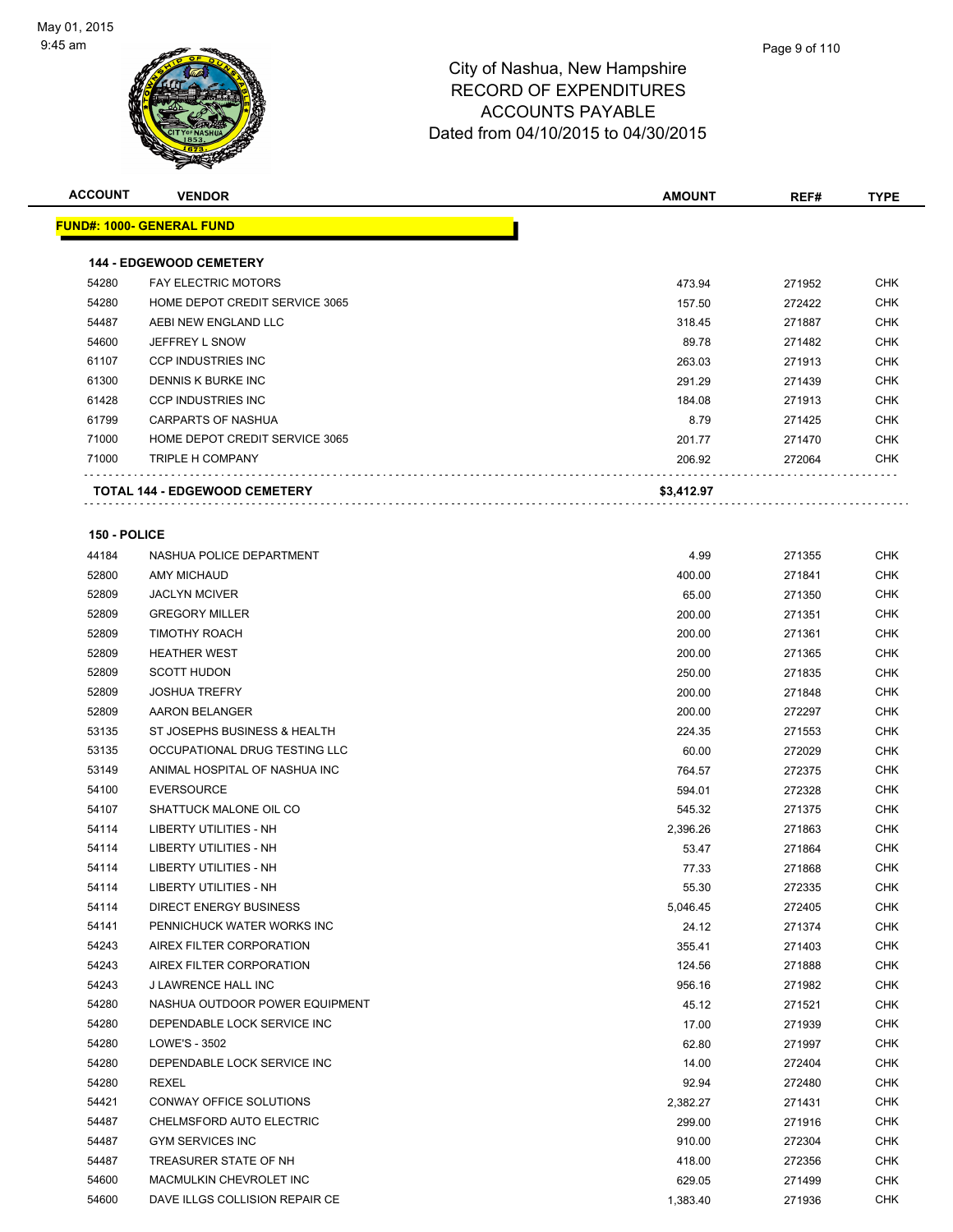

| <b>ACCOUNT</b> | <b>VENDOR</b>                     |                           | <b>AMOUNT</b> | REF#    | <b>TYPE</b> |
|----------------|-----------------------------------|---------------------------|---------------|---------|-------------|
|                | <u> FUND#: 1000- GENERAL FUND</u> |                           |               |         |             |
|                |                                   |                           |               |         |             |
| 150 - POLICE   |                                   |                           |               |         |             |
| 54600          | SULLIVAN TIRE COMPANY             |                           | 42.00         | 272058  | <b>CHK</b>  |
| 54600          | DAVE ILLGS COLLISION REPAIR CE    |                           | 3,452.64      | 272400  | <b>CHK</b>  |
| 54600          | MACMULKIN CHEVROLET INC           |                           | 150.14        | 272439  | <b>CHK</b>  |
| 54600          | STATEWIDE COLLISION LLC           |                           | 1,047.80      | 272490  | <b>CHK</b>  |
| 54828          | US BANK EQUIPMENT FINANCE         |                           | 1,385.98      | 271391  | <b>CHK</b>  |
| 54849          | PETER CINFO                       |                           | 45.96         | 271334  | <b>CHK</b>  |
| 54849          | <b>JOSHUA ST ONGE</b>             |                           | 45.96         | 271363  | <b>CHK</b>  |
| 54849          | <b>FAIRPOINT COMMUNICATIONS</b>   |                           | 256.06        | 271368  | <b>CHK</b>  |
| 54849          | DIRECTV INC                       |                           | 11.50         | 271853  | <b>CHK</b>  |
| 54849          | <b>FAIRPOINT COMMUNICATIONS</b>   |                           | 62.22         | 271855  | <b>CHK</b>  |
| 54849          | COMCAST CABLE COMMUNICATIONS I    |                           | 149.63        | 272327  | <b>CHK</b>  |
| 55109          | PAETEC COMMUNICATIONS INC         |                           | 186.10        | 272348  | <b>CHK</b>  |
| 55118          | VERIZON WIRELESS-581499451        |                           | 453.57        | 272363  | <b>CHK</b>  |
| 55200          | HILLSBOROUGH COUNTY CHIEFS OF     |                           | 25.00         | 271369  | <b>CHK</b>  |
| 55200          | <b>NNEPAC</b>                     |                           | 50.00         | 271373  | <b>CHK</b>  |
| 55200          | TREASURER STATE OF NH             |                           | 75.00         | 272359  | <b>CHK</b>  |
| 55307          | <b>CHRISTOPHER MURPHY</b>         |                           | 46.00         | 271354  | <b>CHK</b>  |
| 55307          | <b>THOMAS DURDEN</b>              |                           | 46.00         | 271833  | <b>CHK</b>  |
| 55307          | <b>JOHN COLANGELO</b>             |                           | 46.00         | 272299  | <b>CHK</b>  |
| 55307          | <b>BENNETT STUSSE</b>             |                           | 46.00         | 272494  | <b>CHK</b>  |
| 55307          | CITIZENS BANK CREDIT CARD         | NH Turnkpike EZ Pass      | 71.20         | 9201514 | <b>ACH</b>  |
| 55400          | EDWARD ANNINO                     |                           | 105.00        | 271332  | <b>CHK</b>  |
| 55400          | <b>CHRISTOPHER DITULLIO</b>       |                           | 105.00        | 271339  | <b>CHK</b>  |
| 55400          | ADALBERTO GARCIA                  |                           | 105.00        | 271340  | <b>CHK</b>  |
| 55400          | <b>SCOTT HUDON</b>                |                           | 155.00        | 271342  | <b>CHK</b>  |
| 55400          | <b>BRIAN KENNEY</b>               |                           | 180.00        | 271346  | <b>CHK</b>  |
| 55400          | <b>MICHAEL LANG</b>               |                           | 105.00        | 271347  | <b>CHK</b>  |
| 55400          | <b>GUIDO MARCHIONDA</b>           |                           | 105.00        | 271349  | <b>CHK</b>  |
| 55400          | <b>TIMOTHY ORRICO</b>             |                           | 105.00        | 271358  | <b>CHK</b>  |
| 55400          | <b>FBI-LEEDA INC</b>              |                           | 550.00        | 271856  | <b>CHK</b>  |
| 55400          | CHEROKEE PRODUCTIONS INC          |                           | 590.00        | 271918  | <b>CHK</b>  |
| 55400          | <b>NICOLE BROOKS</b>              |                           | 165.00        | 272298  | <b>CHK</b>  |
| 55400          | ADALBERTO GARCIA                  |                           | 105.00        | 272303  | <b>CHK</b>  |
| 55400          | <b>STEPHEN MORRILL</b>            |                           | 210.00        | 272314  | <b>CHK</b>  |
| 55400          | DAWN REEBY                        |                           | 175.00        | 272316  | <b>CHK</b>  |
| 55400          | RYAN ROONEY                       |                           | 584.99        | 272317  | <b>CHK</b>  |
| 55400          | <b>BLUELINE SECURITY</b>          |                           | 625.00        | 272325  | <b>CHK</b>  |
| 55400          | CITIZENS BANK CREDIT CARD         | Hotels.com                | 345.15        | 9201514 | <b>ACH</b>  |
| 55400          | CITIZENS BANK CREDIT CARD         | Smith & Wesson            | 505.00        | 9201514 | <b>ACH</b>  |
| 55400          | CITIZENS BANK CREDIT CARD         | Resort & Conference       | 139.63        | 9201514 | <b>ACH</b>  |
| 55400          | CITIZENS BANK CREDIT CARD         | Bristol Harbor Inn        | 418.10        | 9201514 | <b>ACH</b>  |
| 55400          | CITIZENS BANK CREDIT CARD         | <b>Bristol Harbor Inn</b> | 418.10        | 9201514 | <b>ACH</b>  |
| 55421          | CALEA                             |                           | 5,000.00      | 271423  | <b>CHK</b>  |
| 55421          | CITIZENS BANK CREDIT CARD         | <b>Grand Sierrra</b>      | 536.75        | 9201514 | <b>ACH</b>  |
| 55421          | CITIZENS BANK CREDIT CARD         | Grand Sierra RSRT & CASI  | 23.73         | 9201514 | <b>ACH</b>  |
| 55421          | CITIZENS BANK CREDIT CARD         | Grand Sierra RSRT & CASI  | 536.75        | 9201514 | ACH         |
| 55421          | CITIZENS BANK CREDIT CARD         | Grand Sierra RSRT & CASI  | (131.08)      | 9201514 | ACH         |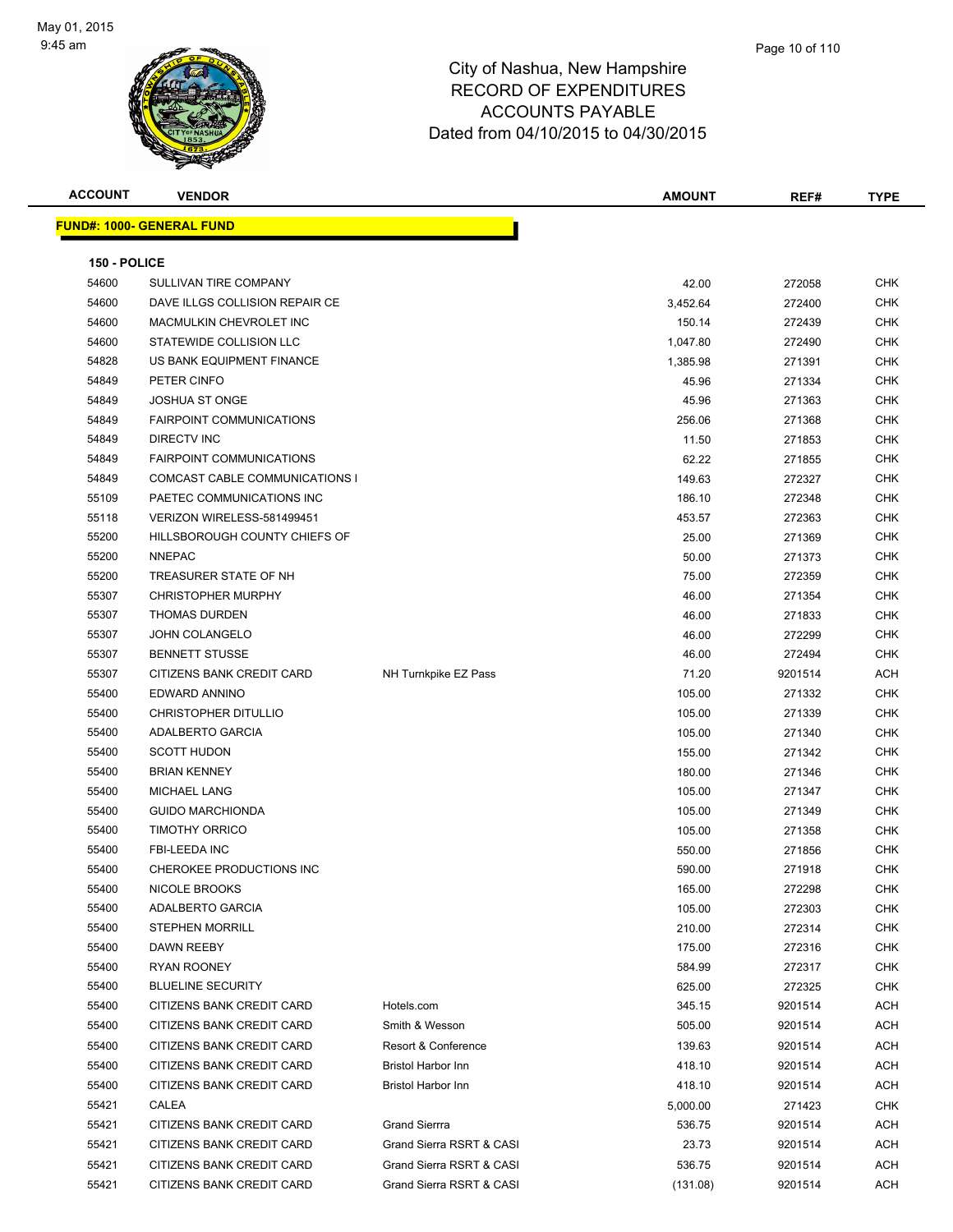

| <b>ACCOUNT</b> | <b>VENDOR</b>                     |                          | <b>AMOUNT</b> | REF#    | <b>TYPE</b> |
|----------------|-----------------------------------|--------------------------|---------------|---------|-------------|
|                | <u> FUND#: 1000- GENERAL FUND</u> |                          |               |         |             |
|                |                                   |                          |               |         |             |
| 150 - POLICE   |                                   |                          |               |         |             |
| 55421          | CITIZENS BANK CREDIT CARD         | Grand Sierra RSRT & CASI | (23.73)       | 9201514 | ACH         |
| 55421          | CITIZENS BANK CREDIT CARD         | Grand Sierra RSRT & CASI | (131.08)      | 9201514 | ACH         |
| 55421          | CITIZENS BANK CREDIT CARD         | USAirway                 | (97.05)       | 9201514 | ACH         |
| 55421          | CITIZENS BANK CREDIT CARD         | <b>USAirway</b>          | (97.05)       | 9201514 | ACH         |
| 55421          | CITIZENS BANK CREDIT CARD         | Daytona Beach Resort     | 490.52        | 9201514 | ACH         |
| 55421          | CITIZENS BANK CREDIT CARD         | Daytona Beach Resort     | 490.52        | 9201514 | ACH         |
| 55421          | CITIZENS BANK CREDIT CARD         | Daytona Beach Resort     | (490.52)      | 9201514 | ACH         |
| 55421          | CITIZENS BANK CREDIT CARD         | Daytona Beach Resort     | (490.52)      | 9201514 | ACH         |
| 55500          | LOWELL PUBLISHING CO              |                          | 902.04        | 271496  | <b>CHK</b>  |
| 55600          | ALPHAGRAPHICS #219                |                          | 495.00        | 271406  | <b>CHK</b>  |
| 55699          | <b>JP PEST SERVICES</b>           |                          | 34.30         | 271477  | <b>CHK</b>  |
| 55699          | CINTAS DOCUMENT MANAGEMENT        |                          | 60.00         | 271922  | <b>CHK</b>  |
| 61100          | <b>GRANITE STATE STAMPS INC</b>   |                          | 21.91         | 271463  | <b>CHK</b>  |
| 61100          | WB MASON CO INC                   |                          | 0.00          | 271569  | <b>CHK</b>  |
| 61100          | WB MASON CO INC                   |                          | 15.66         | 272076  | <b>CHK</b>  |
| 61100          | <b>GRANITE STATE STAMPS INC</b>   |                          | 23.36         | 272416  | <b>CHK</b>  |
| 61100          | <b>STATIONERS INC</b>             |                          | 236.10        | 272491  | CHK         |
| 61100          | TAB PRODUCTS CO LLC               |                          | 911.88        | 272498  | <b>CHK</b>  |
| 61100          | WB MASON CO INC                   |                          | 166.93        | 272511  | <b>CHK</b>  |
| 61107          | ALECS SHOE STORE INC              |                          | 1,003.45      | 271404  | <b>CHK</b>  |
| 61107          | <b>BEN'S UNIFORMS</b>             |                          | 945.99        | 271416  | <b>CHK</b>  |
| 61107          | <b>BEN'S UNIFORMS</b>             |                          | 126.00        | 271904  | <b>CHK</b>  |
| 61107          | <b>BEN'S UNIFORMS</b>             |                          | 287.97        | 272384  | <b>CHK</b>  |
| 61110          | <b>BEN'S UNIFORMS</b>             |                          | 652.98        | 271416  | <b>CHK</b>  |
| 61110          | <b>BEN'S UNIFORMS</b>             |                          | 2,400.00      | 271904  | <b>CHK</b>  |
| 61110          | <b>STAR PACKER BADGES</b>         |                          | 100.00        | 272056  | <b>CHK</b>  |
| 61110          | ATLANTIC TACTICAL INC             |                          | 77.50         | 272377  | <b>CHK</b>  |
| 61142          | AIRGAS USA LLC                    |                          | 526.00        | 271889  | CHK         |
| 61185          | NAT'L LAW ENFORCEMENT SUPPLY      |                          | 715.32        | 272466  | <b>CHK</b>  |
| 61299          | SUPREME SALES COMPANY             |                          | 116.82        | 271557  | <b>CHK</b>  |
| 61299          | CITIZENS BANK CREDIT CARD         | Amazon Mktplace          | 43.13         | 9201514 | ACH         |
| 61299          | CITIZENS BANK CREDIT CARD         | LA Police Gear           | 182.99        | 9201514 | <b>ACH</b>  |
| 61300          | <b>WEX BANK</b>                   |                          | 745.18        | 271397  | CHK         |
| 61428          | CENTRAL PAPER PRODUCTS CO         |                          | 397.80        | 271426  | <b>CHK</b>  |
| 61428          | <b>REXEL</b>                      |                          | 150.80        | 271542  | <b>CHK</b>  |
| 61428          | THE DURKIN CO INC                 |                          | 482.38        | 271940  | <b>CHK</b>  |
| 61428          | <b>REXEL</b>                      |                          | 159.30        | 272046  | <b>CHK</b>  |
| 61428          | CITIZENS BANK CREDIT CARD         | Polytech Design          | 28.90         | 9201514 | ACH         |
| 61607          | HOME DEPOT CREDIT SERVICE 3073    |                          | 43.75         | 271471  | <b>CHK</b>  |
| 61650          | WB MASON CO INC                   |                          | 11.22         | 272511  | <b>CHK</b>  |
| 61799          | <b>BEST FORD</b>                  |                          | 107.61        | 271418  | <b>CHK</b>  |
| 61799          | <b>CARPARTS OF NASHUA</b>         |                          | 422.38        | 271425  | <b>CHK</b>  |
| 61799          | HOME DEPOT CREDIT SERVICE 3073    |                          | 18.97         | 271471  | CHK         |
| 61799          | MACMULKIN CHEVROLET INC           |                          | 337.73        | 271499  | <b>CHK</b>  |
| 61799          | NEW ENGLAND PARTS WAREHOUSE       |                          | 400.29        | 271524  | <b>CHK</b>  |
| 61799          | <b>TOWERS MOTOR PARTS CORP</b>    |                          | 7.50          | 271559  | CHK         |
| 61799          | <b>BEST FORD</b>                  |                          | 523.19        | 271906  | <b>CHK</b>  |
|                |                                   |                          |               |         |             |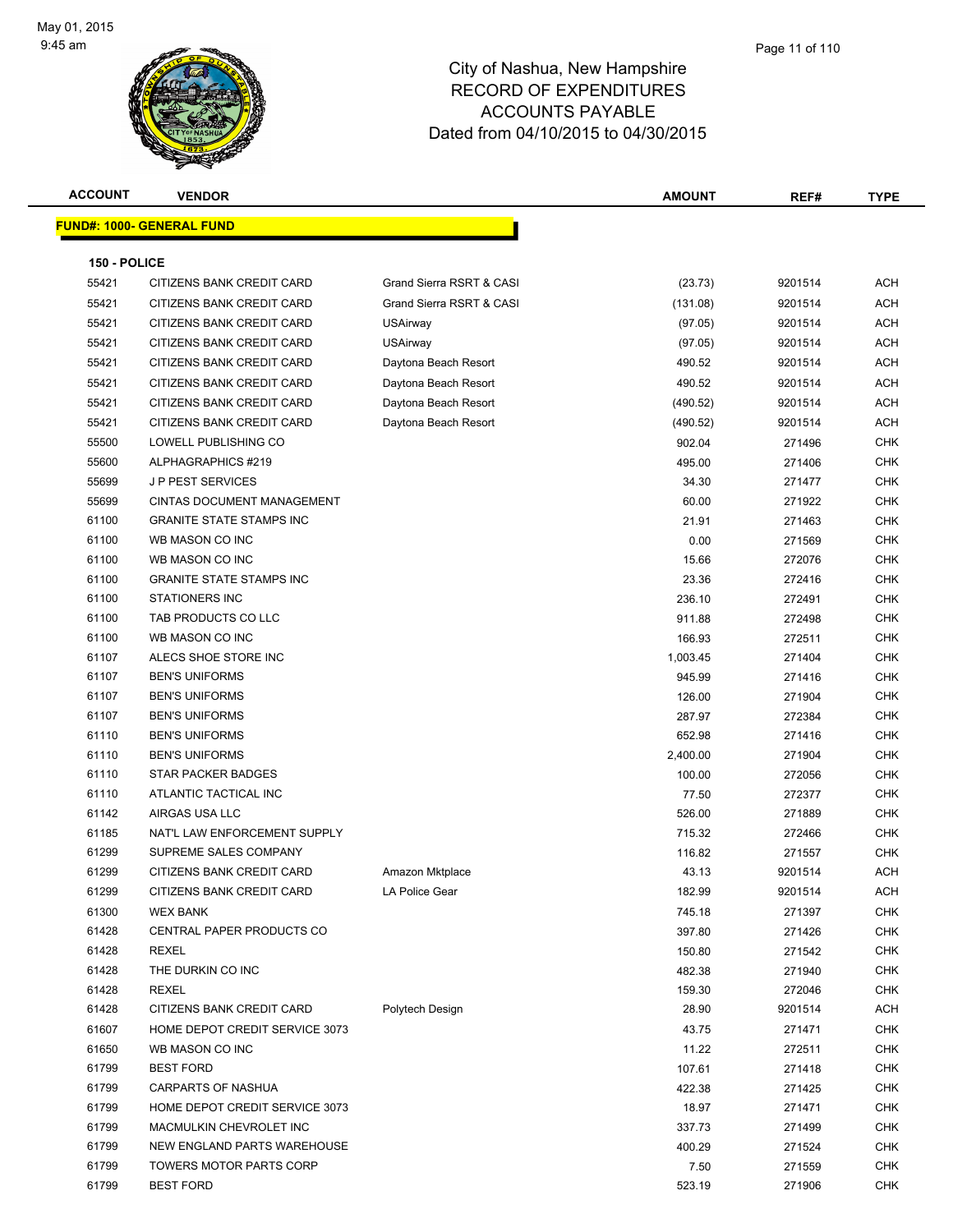

| <b>ACCOUNT</b>    | <b>VENDOR</b>                    | <b>AMOUNT</b> | REF#   | <b>TYPE</b> |
|-------------------|----------------------------------|---------------|--------|-------------|
|                   | <b>FUND#: 1000- GENERAL FUND</b> |               |        |             |
| 150 - POLICE      |                                  |               |        |             |
| 61799             | <b>CARPARTS OF NASHUA</b>        | 102.01        | 271912 | <b>CHK</b>  |
| 61799             | <b>MHQ MUNICIPAL VEHICLES</b>    | 899.00        | 272010 | <b>CHK</b>  |
| 61799             | <b>QUIRK GM PARTS DEPOT</b>      | 1,593.28      | 272041 | <b>CHK</b>  |
| 61799             | <b>TOWERS MOTOR PARTS CORP</b>   | 1.98          | 272063 | <b>CHK</b>  |
| 61799             | <b>BEST FORD</b>                 | 353.46        | 272385 | <b>CHK</b>  |
| 61799             | <b>G H BERLIN WINDWARD</b>       | 82.51         | 272413 | <b>CHK</b>  |
| 61799             | <b>GRAPPONE AUTOMOTIVE GROUP</b> | (17.25)       | 272417 | <b>CHK</b>  |
| 61799             | MACMULKIN CHEVROLET INC          | 33.01         | 272439 | <b>CHK</b>  |
| 61799             | NEW ENGLAND PARTS WAREHOUSE      | 0.68          | 272467 | <b>CHK</b>  |
| 61799             | NORTHERN FOREIGN CAR PARTS INC   | 790.22        | 272468 | <b>CHK</b>  |
| 61799             | QUIRK GM PARTS DEPOT             | 39.60         | 272477 | <b>CHK</b>  |
| 61799             | SAM'S CLUB DIRECT-0860           | 92.26         | 272481 | <b>CHK</b>  |
| 61799             | <b>TOWERS MOTOR PARTS CORP</b>   | 3.57          | 272501 | <b>CHK</b>  |
| 61807             | <b>MATTHEW BENDER &amp; CO</b>   | 143.43        | 272444 | <b>CHK</b>  |
| 71025             | <b>MATCO TOOLS</b>               | 63.95         | 272443 | <b>CHK</b>  |
|                   | <b>TOTAL 150 - POLICE</b>        | \$56,422.89   |        |             |
|                   |                                  |               |        |             |
| <b>152 - FIRE</b> |                                  |               |        |             |

| 54114 | <b>DIRECT ENERGY BUSINESS</b>       | 2,288.77 | 271441 | <b>CHK</b> |
|-------|-------------------------------------|----------|--------|------------|
| 54114 | <b>LIBERTY UTILITIES - NH</b>       | 281.92   | 271859 | <b>CHK</b> |
| 54114 | LIBERTY UTILITIES - NH              | 775.01   | 271862 | <b>CHK</b> |
| 54114 | <b>LIBERTY UTILITIES - NH</b>       | 1,095.55 | 272332 | <b>CHK</b> |
| 54114 | <b>LIBERTY UTILITIES - NH</b>       | 568.40   | 272333 | <b>CHK</b> |
| 54114 | <b>LIBERTY UTILITIES - NH</b>       | 231.32   | 272334 | <b>CHK</b> |
| 54114 | <b>LIBERTY UTILITIES - NH</b>       | 273.32   | 272345 | <b>CHK</b> |
| 54114 | <b>DIRECT ENERGY BUSINESS</b>       | 1,654.50 | 272405 | <b>CHK</b> |
| 54141 | PENNICHUCK WATER WORKS INC          | 746.74   | 271374 | <b>CHK</b> |
| 54141 | PENNICHUCK WATER WORKS INC          | 357.55   | 271874 | <b>CHK</b> |
| 54141 | PENNICHUCK WATER WORKS INC          | 583.11   | 272350 | <b>CHK</b> |
| 54228 | <b>JP PEST SERVICES</b>             | 89.00    | 271477 | <b>CHK</b> |
| 54280 | AE MECHANICAL INC                   | 1,997.85 | 271401 | <b>CHK</b> |
| 54280 | <b>FIMBEL GARAGE DOORS</b>          | 770.00   | 271452 | <b>CHK</b> |
| 54280 | AE MECHANICAL INC                   | 170.25   | 271886 | <b>CHK</b> |
| 54280 | <b>HAJOCA CORPORATION</b>           | 62.95    | 271967 | <b>CHK</b> |
| 54280 | AE MECHANICAL INC                   | 521.00   | 272369 | <b>CHK</b> |
| 54414 | AMAZON                              | 258.79   | 272321 | <b>CHK</b> |
| 54421 | CONWAY OFFICE SOLUTIONS             | 722.00   | 271431 | <b>CHK</b> |
| 54600 | BEARINGS SPECIALTY CO INC           | 130.80   | 271414 | <b>CHK</b> |
| 54600 | <b>GRANITE CITY ELECTRIC SUPPLY</b> | 49.75    | 271461 | <b>CHK</b> |
| 54600 | JACK YOUNG CO INC                   | 171.05   | 271478 | <b>CHK</b> |
| 54600 | <b>MAYNARD &amp; LESIEUR INC</b>    | 366.50   | 271505 | <b>CHK</b> |
| 54600 | MINUTEMAN TRUCKS INC                | 357.32   | 271515 | <b>CHK</b> |
| 54600 | CHROMATE INDUSTRIAL CORP            | 713.37   | 271920 | <b>CHK</b> |
| 54600 | HANSEN MARINE ENGINEERING           | 265.00   | 271969 | <b>CHK</b> |
| 54600 | MINUTEMAN TRUCKS INC                | 1,077.52 | 272012 | <b>CHK</b> |
| 54600 | SANEL AUTO PARTS CO                 | 203.94   | 272051 | <b>CHK</b> |
| 54600 | YANKEE TRUCK LLC                    | 154.39   | 272078 | <b>CHK</b> |
|       |                                     |          |        |            |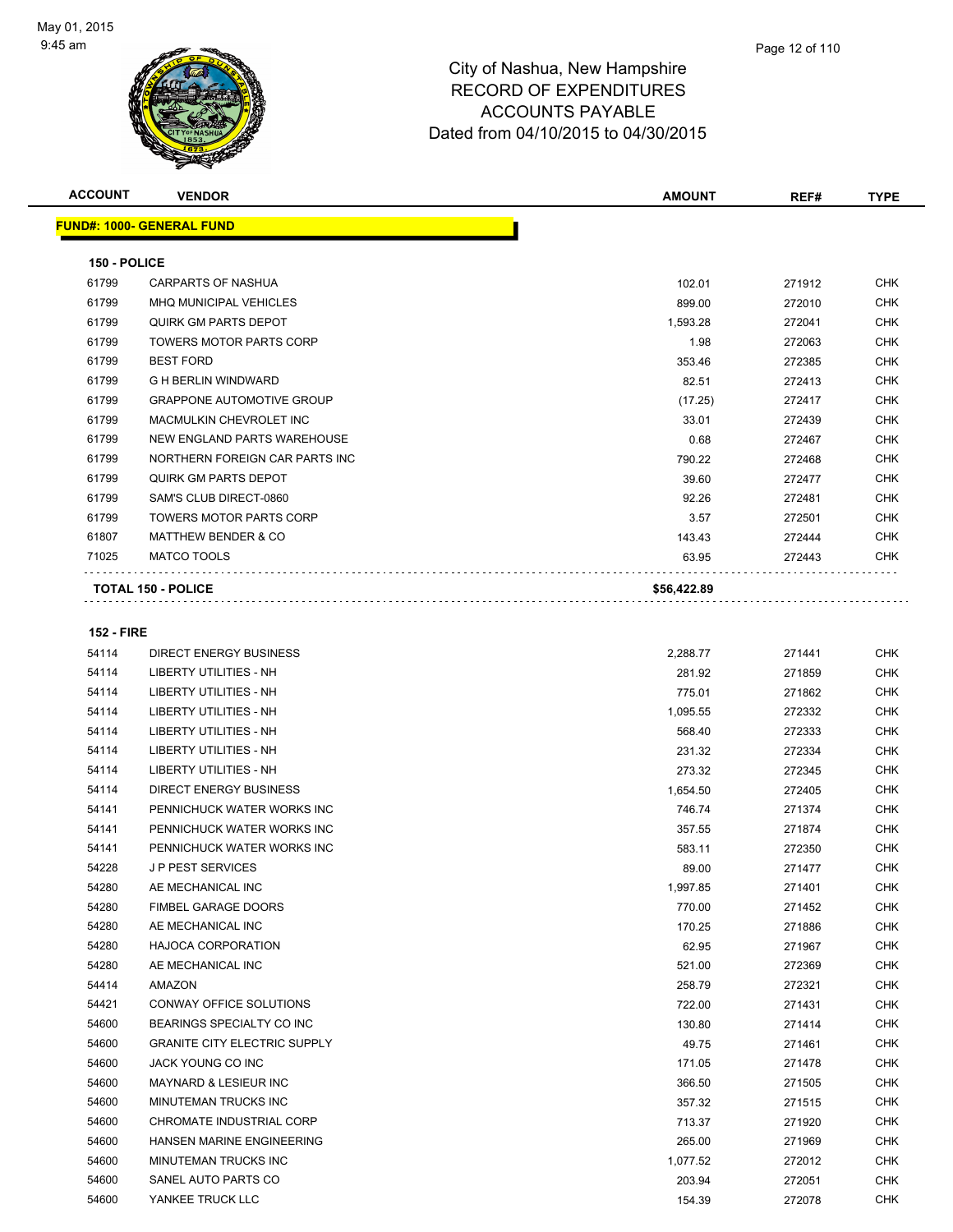

| <b>ACCOUNT</b>    | <b>VENDOR</b>                       |                      | <b>AMOUNT</b> | REF#    | <b>TYPE</b> |
|-------------------|-------------------------------------|----------------------|---------------|---------|-------------|
|                   | <b>FUND#: 1000- GENERAL FUND</b>    |                      |               |         |             |
| <b>152 - FIRE</b> |                                     |                      |               |         |             |
| 54600             | <b>FASTENAL CO</b>                  |                      | 182.97        | 272410  | CHK         |
| 54600             | INTERSTATE ALL BATTERY CENTER       |                      | 284.58        | 272430  | <b>CHK</b>  |
| 54600             | SANEL AUTO PARTS CO                 |                      | 240.65        | 272482  | <b>CHK</b>  |
| 55118             | PAETEC COMMUNICATIONS INC           |                      | 10.75         | 272349  | <b>CHK</b>  |
| 55118             | VERIZON WIRELESS-842015493          |                      | 80.02         | 272365  | <b>CHK</b>  |
| 55421             | LIFEGUARD SYSTEMS INC               |                      | 7,000.00      | 271995  | <b>CHK</b>  |
| 55699             | <b>TRUE BLUE CLEANERS</b>           |                      | 100.04        | 272065  | <b>CHK</b>  |
| 55699             | TRUE BLUE CLEANERS                  |                      | 120.64        | 272066  | <b>CHK</b>  |
| 55699             | TRUE BLUE CLEANERS                  |                      | 128.18        | 272502  | <b>CHK</b>  |
| 55699             | TRUE BLUE CLEANERS                  |                      | 120.64        | 272503  | <b>CHK</b>  |
| 55699             | CITIZENS BANK CREDIT CARD           | Holiday Inn - Nashua | 701.96        | 9201514 | ACH         |
| 55699             | CITIZENS BANK CREDIT CARD           | Holiday Inn - Nashua | (100.28)      | 9201514 | ACH         |
| 61100             | CONWAY OFFICE SOLUTIONS             |                      | 86.52         | 271431  | <b>CHK</b>  |
| 61100             | WB MASON CO INC                     |                      | 729.62        | 271569  | <b>CHK</b>  |
| 61107             | BERGERON PROTECTIVE CLOTHING        |                      | 411.96        | 271417  | <b>CHK</b>  |
| 61107             | <b>WAYNE AGAN</b>                   |                      | 337.00        | 272370  | <b>CHK</b>  |
| 61110             | BERGERON PROTECTIVE CLOTHING        |                      | 3,091.50      | 271417  | <b>CHK</b>  |
| 61110             | BERGERON PROTECTIVE CLOTHING        |                      | 8,426.25      | 271905  | <b>CHK</b>  |
| 61166             | ARCSOURCE INC                       |                      | 794.33        | 271895  | <b>CHK</b>  |
| 61299             | <b>GRANITE CITY ELECTRIC SUPPLY</b> |                      | 30.99         | 271461  | <b>CHK</b>  |
| 61299             | <b>BATTERIES PLUS</b>               |                      | 38.40         | 271902  | <b>CHK</b>  |
| 61299             | <b>CARD TECH ID</b>                 |                      | 51.29         | 272326  | CHK         |
| 61299             | R WHITE EQUIPMENT CENTER INC        |                      | 9.00          | 272478  | <b>CHK</b>  |
| 61428             | NEW ENGLAND PAPER & SUPPLY          |                      | 140.64        | 271523  | <b>CHK</b>  |
| 61428             | NEW ENGLAND PAPER & SUPPLY          |                      | 45.44         | 272024  | <b>CHK</b>  |
| 61499             | AE MECHANICAL INC                   |                      | 286.45        | 271401  | <b>CHK</b>  |
| 61499             | HOME DEPOT CREDIT SERVICE 3065      |                      | 11.74         | 271973  | <b>CHK</b>  |
| 61699             | M & M ELECTRICAL SUPPLY CO INC      |                      | 66.17         | 271998  | <b>CHK</b>  |
| 61699             | R B ALLEN CO INC                    |                      | 49.47         | 272042  | <b>CHK</b>  |
| 61699             | CHROMATE INDUSTRIAL CORP            |                      | 760.69        | 272391  | <b>CHK</b>  |
| 61699             | M & M ELECTRICAL SUPPLY CO INC      |                      | 69.68         | 272438  | <b>CHK</b>  |
| 61699             | POWER & TELEPHONE SUPPLY CO         |                      | 897.68        | 272476  | <b>CHK</b>  |
| 61705             | MAYNARD & LESIEUR INC               |                      | 2,106.84      | 271505  | CHK         |
| 61705             | MAYNARD & LESIEUR INC               |                      | 2,106.84      | 272002  | CHK         |
| 61799             | JACK YOUNG CO INC                   |                      | 372.29        | 271478  | CHK         |
| 61807             | JONES & BARTLETT LEARNING           |                      | 636.25        | 271857  | <b>CHK</b>  |
| 61807             | LIFEGUARD SYSTEMS INC               |                      | 2,100.00      | 271995  | <b>CHK</b>  |
| 61830             | NHAFC DUES                          |                      | 85.00         | 271528  | <b>CHK</b>  |
| 61830             | THE TELEGRAPH                       |                      | 208.00        | 272354  | <b>CHK</b>  |
| 68355             | DANIEL WEBSTER COLLEGE INC          |                      | 531.73        | 272300  | <b>CHK</b>  |
| 71025             | NEW HAMPSHIRE HYDRAULICS INC        |                      | 205.00        | 271525  | <b>CHK</b>  |
| 71025             | <b>FASTENAL CO</b>                  |                      | 91.92         | 271951  | <b>CHK</b>  |
|                   | TOTAL 152 - FIRE                    |                      | \$50,586.51   |         |             |
|                   |                                     |                      |               |         |             |

# **153 - BUILDING INSPECTION**

| 55118 | VERIZON WIRELESS-642044677 | 80.02  | 271395 | <b>CHK</b> |
|-------|----------------------------|--------|--------|------------|
| 55200 | <b>NFPA</b>                | 300.00 | 271871 | <b>CHK</b> |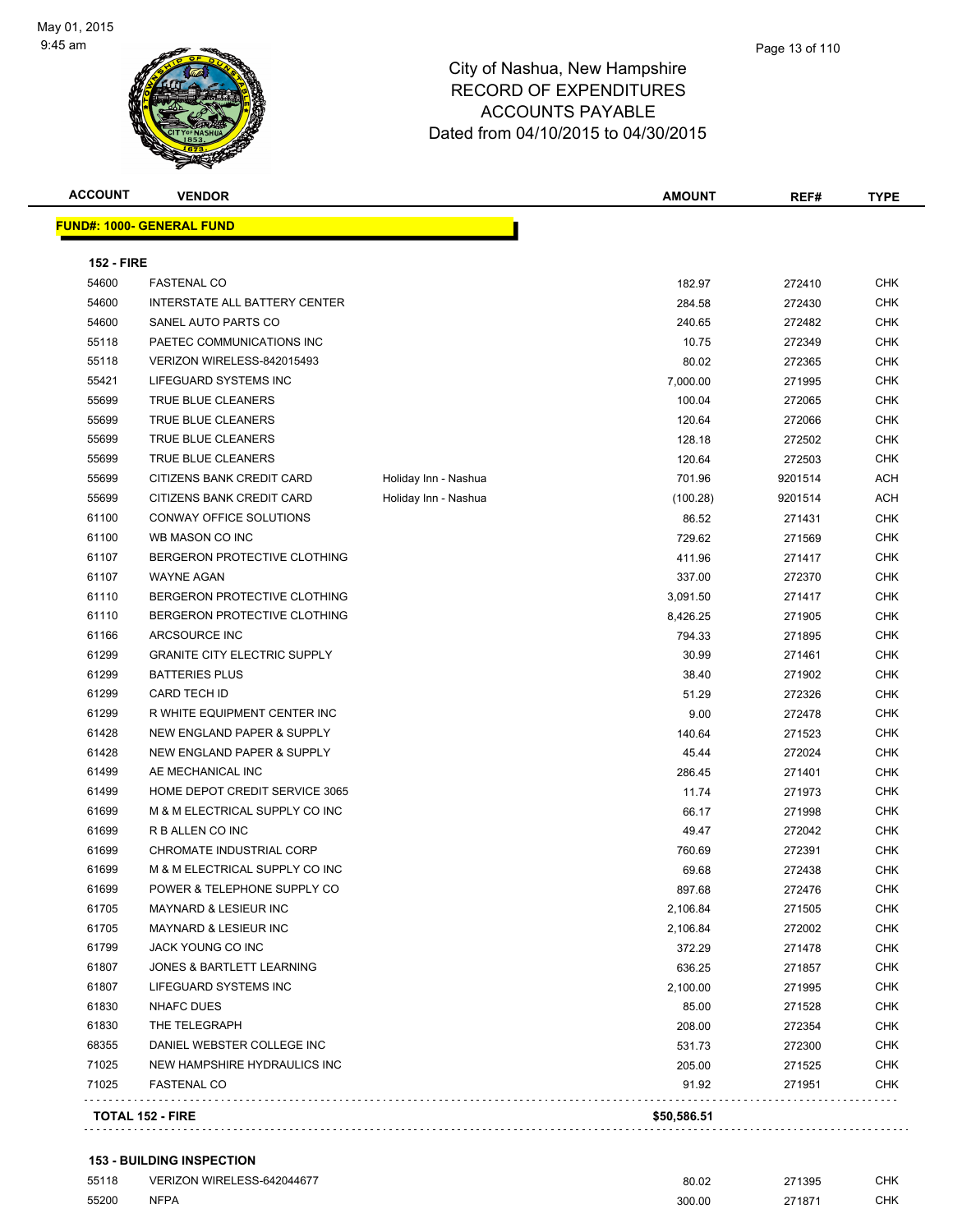

| <b>ACCOUNT</b> | <b>VENDOR</b>                               | <b>AMOUNT</b> | REF#   | <b>TYPE</b> |
|----------------|---------------------------------------------|---------------|--------|-------------|
|                | <u> FUND#: 1000- GENERAL FUND</u>           |               |        |             |
|                | <b>153 - BUILDING INSPECTION</b>            |               |        |             |
| 55307          | <b>WILLIAM MCKINNEY</b>                     | 107.64        | 271366 | <b>CHK</b>  |
| 55307          | <b>WILLIAM MCKINNEY</b>                     | 72.08         | 271850 | <b>CHK</b>  |
| 55307          | <b>RUSS MARCUM</b>                          | 354.03        | 272310 | <b>CHK</b>  |
| 55421          | <b>TIMOTHY DUPONT</b>                       | 319.40        | 271832 | <b>CHK</b>  |
| 55421          | <b>WILLIAM MCKINNEY</b>                     | 313.40        | 271850 | <b>CHK</b>  |
| 61299          | <b>WILLIAM MCKINNEY</b>                     | 34.99         | 271850 | <b>CHK</b>  |
| 71999          | <b>WILLIAM MCKINNEY</b>                     | 36.82         | 271366 | <b>CHK</b>  |
|                | <b>TOTAL 153 - BUILDING INSPECTION</b>      | \$1,618.38    |        |             |
|                | <b>155 - CODE ENFORCEMENT</b>               |               |        |             |
| 55307          | <b>KYLE METCALF</b>                         | 351.90        | 272312 | <b>CHK</b>  |
| 55307          | ROBERT SOUSA                                | 305.33        | 272319 | <b>CHK</b>  |
|                |                                             |               |        |             |
|                | <b>TOTAL 155 - CODE ENFORCEMENT</b>         | \$657.23      |        |             |
|                | <b>157 - CITYWIDE COMMUNICATIONS</b>        |               |        |             |
| 54100          | <b>EVERSOURCE</b>                           | 634.96        | 271854 | <b>CHK</b>  |
| 54100          | <b>EVERSOURCE</b>                           | 295.23        | 272328 | <b>CHK</b>  |
| 54435          | <b>FIMBEL GARAGE DOORS</b>                  | 6,350.00      | 271953 | <b>CHK</b>  |
| 54487          | D & R TOWING INC                            | 400.00        | 272399 | <b>CHK</b>  |
| 55118          | VERIZON WIRELESS-581499451                  | 40.01         | 272363 | <b>CHK</b>  |
| 55421          | <b>BRIAN SHERMAN</b>                        | 462.70        | 271846 | <b>CHK</b>  |
| 55699          | PAGE STREET LEASING LLC                     | 75.00         | 272033 | <b>CHK</b>  |
| 61299          | QUIRK GM PARTS DEPOT                        | 18.74         | 272041 | <b>CHK</b>  |
| 61799          | <b>QUIRK GM PARTS DEPOT</b>                 | 113.25        | 272477 | <b>CHK</b>  |
|                | TOTAL 157 - CITYWIDE COMMUNICATIONS         | \$8,389.89    |        |             |
|                | <b>160 - PUBLIC WORKS-ADMIN/ENGINEERING</b> |               |        |             |
| 54100          | <b>EVERSOURCE</b>                           | 867.59        | 272328 | <b>CHK</b>  |
| 54114          | LIBERTY UTILITIES - NH                      | 113.23        | 271864 | CHK         |
| 54114          | <b>DIRECT ENERGY BUSINESS</b>               | 203.09        | 272405 | <b>CHK</b>  |
| 54141          | PENNICHUCK WATER WORKS INC                  | 61.29         | 271874 | <b>CHK</b>  |
| 54280          | TWIN CITY LOCK & KEY INC                    | 160.00        | 272505 | <b>CHK</b>  |
| 54421          | CONWAY OFFICE SOLUTIONS                     | 847.14        | 271431 | <b>CHK</b>  |
| 54828          | US BANK EQUIPMENT FINANCE                   | 198.72        | 271389 | <b>CHK</b>  |
| 55109          | PAETEC COMMUNICATIONS INC                   | 8.28          | 272349 | <b>CHK</b>  |
| 55200          | TREASURER STATE OF NH                       | 150.00        | 271381 | <b>CHK</b>  |
| 55307          | CAROLYN O'CONNOR                            | 12.08         | 271356 | <b>CHK</b>  |
| 55307          | MARY WOODS                                  | 34.50         | 271851 | <b>CHK</b>  |
| 55400          | <b>UNH</b>                                  | 698.00        | 271382 | <b>CHK</b>  |
| 55400          | <b>LISA FAUTEUX</b>                         | 138.65        | 272302 | <b>CHK</b>  |
| 55421          | UNH TECHNOLOGY TRANSFER CENTER              | 160.00        | 271383 | <b>CHK</b>  |
| 55699          | 3D DATA LTD                                 | 1,200.00      | 271399 | <b>CHK</b>  |
| 55699          | JP PEST SERVICES                            | 92.46         | 271477 | <b>CHK</b>  |
| 55699          | JAN PRO CLEANING SYSTEMS NE                 | 665.00        | 271479 | <b>CHK</b>  |
| 61100          | WB MASON CO INC                             | 430.20        | 271569 | <b>CHK</b>  |
|                |                                             |               |        |             |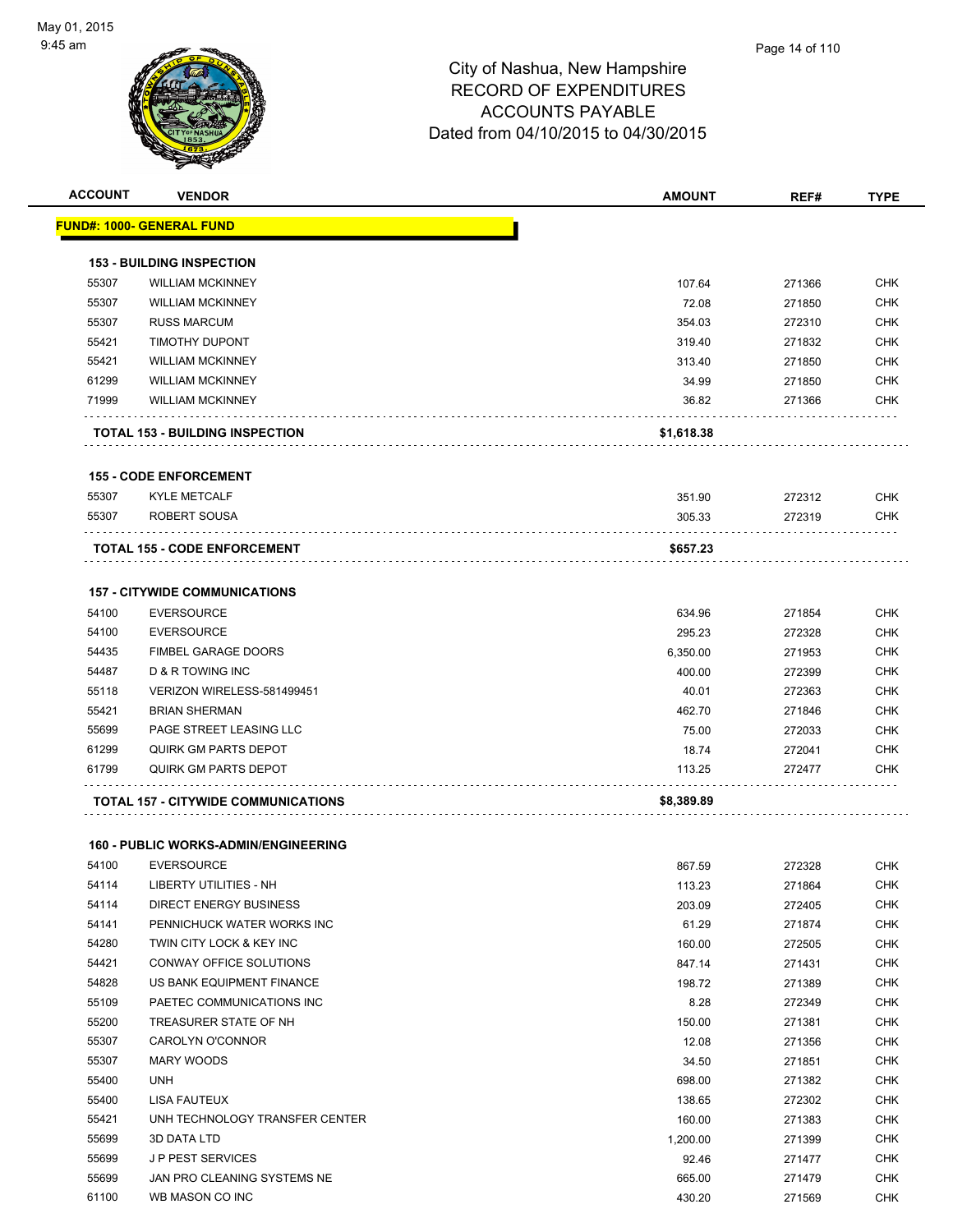

| <b>ACCOUNT</b> | <b>VENDOR</b>                               | <b>AMOUNT</b>      | REF#             | <b>TYPE</b>              |
|----------------|---------------------------------------------|--------------------|------------------|--------------------------|
|                | <u> FUND#: 1000- GENERAL FUND</u>           |                    |                  |                          |
|                | <b>160 - PUBLIC WORKS-ADMIN/ENGINEERING</b> |                    |                  |                          |
| 61100          | WB MASON CO INC                             | 257.81             | 272076           | <b>CHK</b>               |
| 61100          | AMAZON                                      | 72.44              | 272321           | <b>CHK</b>               |
| 61100          | WB MASON CO INC                             | 7.80               | 272511           | CHK                      |
| 61310          | AVSG LP                                     | 219.91             | 272379           | <b>CHK</b>               |
| 71000          | <b>SPILLERS</b>                             | 2,448.00           | 272488           | <b>CHK</b>               |
|                | TOTAL 160 - PUBLIC WORKS-ADMIN/ENGINEERING  | \$9,046.19         |                  |                          |
| 161 - STREETS  |                                             |                    |                  |                          |
| 54100          | <b>EVERSOURCE</b>                           |                    |                  | <b>CHK</b>               |
| 54100          | <b>EVERSOURCE</b>                           | 416.40             | 271367           | <b>CHK</b>               |
| 54100          | <b>EVERSOURCE</b>                           | 2,884.13           | 271854           | <b>CHK</b>               |
| 54114          | <b>ENERGYNORTH PROPANE</b>                  | 2,466.90           | 272328<br>271449 |                          |
| 54114          | LIBERTY UTILITIES - NH                      | 2,239.45           |                  | <b>CHK</b><br><b>CHK</b> |
|                | <b>DIRECT ENERGY BUSINESS</b>               | 3,295.03           | 271866           | <b>CHK</b>               |
| 54114<br>54228 | <b>JP PEST SERVICES</b>                     | 6,962.70<br>68.00  | 272405<br>271983 | <b>CHK</b>               |
| 54236          | <b>CALLOGIX INC</b>                         |                    |                  | <b>CHK</b>               |
| 54243          | <b>BLAKE GROUP</b>                          | 471.38<br>5,748.42 | 271424<br>271419 | <b>CHK</b>               |
| 54280          | STEVE SHUMSKY UNLIMITED DOOR                | 325.00             | 271556           | <b>CHK</b>               |
| 54280          | ASAP SPRINKLER LLC                          | 310.00             | 271896           | <b>CHK</b>               |
| 54421          | CONWAY OFFICE SOLUTIONS                     | 214.00             | 271431           | CHK                      |
| 54600          | CARPARTS OF NASHUA                          | 975.34             | 271425           | <b>CHK</b>               |
| 54600          | DONOVAN SPRING CO INC                       |                    |                  | <b>CHK</b>               |
| 54600          | <b>IMMOBILIARE INC</b>                      | 321.08             | 271443           |                          |
| 54600          | LOU'S CUSTOM EXHAUST                        | 325.00             | 271473           | <b>CHK</b><br><b>CHK</b> |
| 54600          | TST HYDRAULICS INC                          | 350.00             | 271495           |                          |
| 54600          | <b>CARPARTS OF NASHUA</b>                   | 301.25             | 271560           | <b>CHK</b><br><b>CHK</b> |
| 54600          | AMERICAN TANK MANAGEMENT INC                | 410.11             | 271912           |                          |
| 54600          | AUTO ELECTRIC WAREHOUSE INC                 | 780.00             | 272374           | <b>CHK</b><br><b>CHK</b> |
| 54600          | CARPARTS OF NASHUA                          | 250.00             | 272378           | <b>CHK</b>               |
| 54600          | FREIGHTLINER OF NH INC                      | 408.07<br>15.60    | 272389<br>272412 | <b>CHK</b>               |
|                | <b>JOE GRAFIX LLC</b>                       |                    |                  | <b>CHK</b>               |
| 54600<br>54600 | LIBERTY INTNL TRUCKS OF NH LLC              | 85.00              | 272433           | CHK                      |
| 54600          | <b>MB TRACTOR &amp; EQUIPMENT</b>           | 1,124.43<br>47.40  | 272436<br>272447 | <b>CHK</b>               |
| 54600          | MCDEVITT TRUCKS INC                         | 26.66              | 272448           | <b>CHK</b>               |
| 54600          | MILL METALS CORP                            | 342.00             | 272456           | <b>CHK</b>               |
| 54600          | <b>NAPA AUTO PARTS</b>                      | 135.73             | 272461           | <b>CHK</b>               |
| 54600          | NUERA TRANSPORT INC                         | 74.84              | 272470           | <b>CHK</b>               |
| 54600          | SANEL AUTO PARTS CO                         | 743.08             | 272484           | <b>CHK</b>               |
| 54600          | SOUTHWORTH-MILTON INC                       | 747.01             | 272487           | <b>CHK</b>               |
| 54600          | YANKEE TRUCK LLC                            | 14.34              | 272514           | <b>CHK</b>               |
| 54828          | US BANK EQUIPMENT FINANCE                   | 109.70             | 271394           | <b>CHK</b>               |
| 55109          | PAETEC COMMUNICATIONS INC                   |                    |                  | <b>CHK</b>               |
| 61100          | WB MASON CO INC                             | 21.50<br>276.61    | 272349<br>272076 | <b>CHK</b>               |
| 61107          | UNIFIRST CORPORATION                        | 541.50             | 271562           | <b>CHK</b>               |
| 61107          | UNIFIRST CORPORATION                        | 539.10             | 272071           | <b>CHK</b>               |
| 61107          | UNIFIRST CORPORATION                        | 985.32             | 272507           | <b>CHK</b>               |
| 61166          |                                             |                    |                  | <b>CHK</b>               |
|                | BOT L GAS INC                               | 190.50             | 271420           |                          |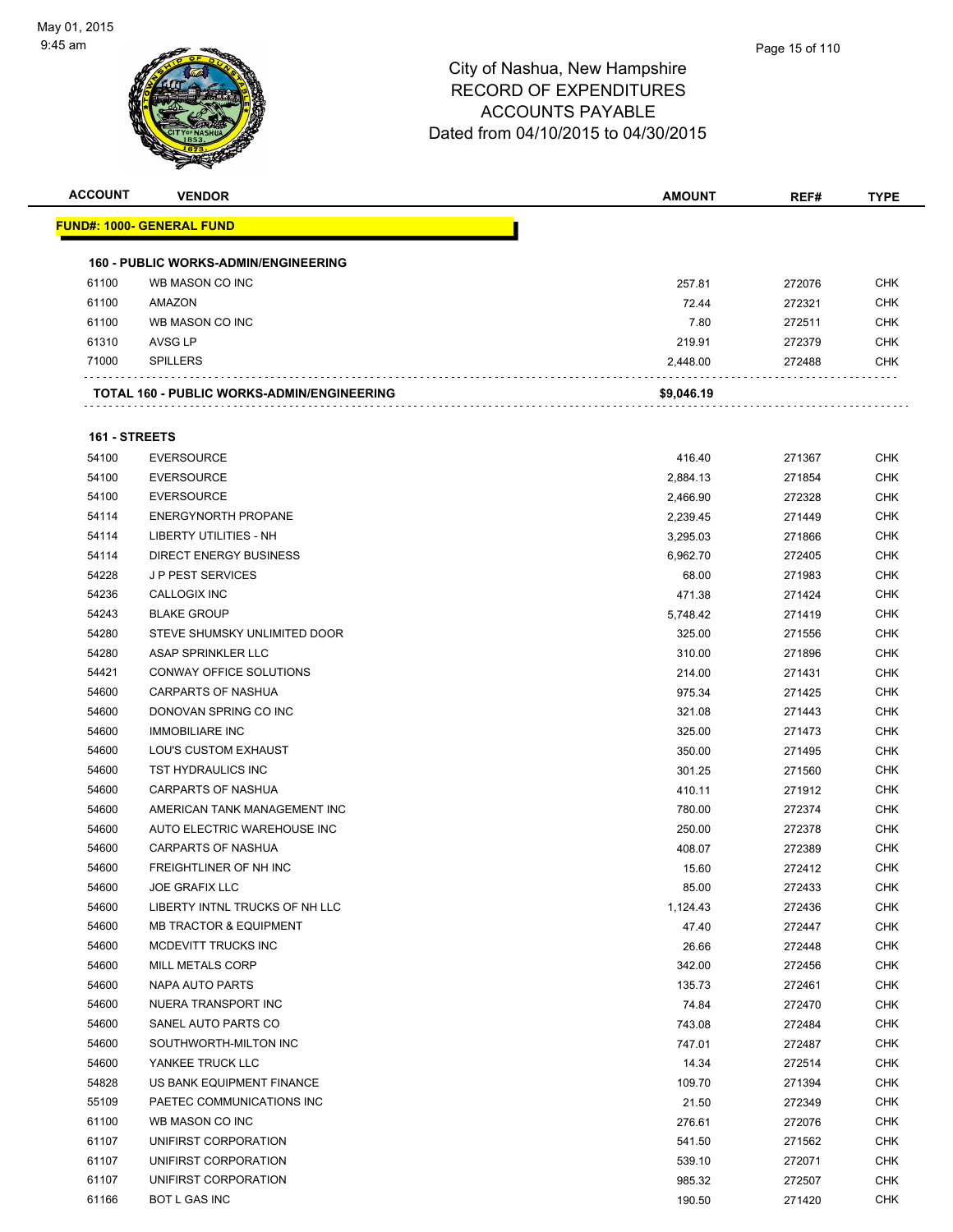

| <b>ACCOUNT</b> | <b>VENDOR</b>                    | <b>AMOUNT</b> | REF#   | <b>TYPE</b> |
|----------------|----------------------------------|---------------|--------|-------------|
|                | <b>FUND#: 1000- GENERAL FUND</b> |               |        |             |
| 161 - STREETS  |                                  |               |        |             |
| 61166          | <b>BOT L GAS INC</b>             | 190.50        | 272387 | <b>CHK</b>  |
| 61299          | NH BRAGG & SONS INC              | 105.84        | 271527 | <b>CHK</b>  |
| 61299          | REFLECTIVE APPAREL FACTORY INC   | 463.05        | 272044 | <b>CHK</b>  |
| 61299          | <b>BELLETETES INC</b>            | 142.03        | 272383 | <b>CHK</b>  |
| 61300          | DENNIS K BURKE INC               | 12,002.76     | 271439 | <b>CHK</b>  |
| 61300          | DENNIS K BURKE INC               | 13,301.76     | 271938 | <b>CHK</b>  |
| 61307          | SHATTUCK MALONE OIL CO           | 2,248.15      | 271875 | <b>CHK</b>  |
| 61307          | SHATTUCK MALONE OIL CO           | 13,493.39     | 272352 | <b>CHK</b>  |
| 61310          | AVSG LP                          | 1,591.81      | 272379 | <b>CHK</b>  |
| 61428          | NH BRAGG & SONS INC              | 1,935.28      | 272026 | <b>CHK</b>  |
| 61507          | <b>BROX INDUSTRIES INC</b>       | 4,589.25      | 271421 | <b>CHK</b>  |
| 61507          | CONTINENTAL PAVING INC           | 1,508.00      | 272395 | <b>CHK</b>  |
| 61514          | EASTERN MINERALS INC             | 6,213.48      | 271445 | <b>CHK</b>  |
| 61514          | <b>GRANITE STATE MINERAL INC</b> | 6,253.76      | 271462 | <b>CHK</b>  |
| 61514          | <b>EASTERN MINERALS INC</b>      | 19,392.62     | 271945 | <b>CHK</b>  |
| 61521          | F L MERRILL CONSTRUCTION, INC    | 1,035.84      | 271454 | CHK         |
| 61542          | PERMA LINE CORP OF NEW ENGLAND   | 140.85        | 272474 | CHK         |
| 61556          | M & M ELECTRICAL SUPPLY CO INC   | 32.31         | 271998 | CHK         |
| 61560          | HOME DEPOT CREDIT SERVICE 3065   | 69.96         | 271470 | CHK         |
| 61560          | <b>BELLETETES INC</b>            | 336.89        | 272383 | <b>CHK</b>  |
| 61560          | CORRIVEAU ROUTHIER INC           | 34.93         | 272397 | <b>CHK</b>  |
| 61560          | <b>HUDSON QUARY CORP</b>         | 109.20        | 272424 | <b>CHK</b>  |
| 61705          | <b>MAYNARD &amp; LESIEUR INC</b> | 153.90        | 271506 | <b>CHK</b>  |
| 61705          | MAYNARD & LESIEUR INC            | 97.50         | 272446 | <b>CHK</b>  |
| 61709          | NAPA AUTO PARTS                  | 24.95         | 271518 | <b>CHK</b>  |
| 61709          | <b>G H BERLIN WINDWARD</b>       | 2,858.94      | 271956 | <b>CHK</b>  |
| 61709          | NAPA AUTO PARTS                  | 72.79         | 272461 | CHK         |
| 61799          | <b>BELLETETES INC</b>            | 14.39         | 271415 | <b>CHK</b>  |
| 61799          | <b>CARPARTS OF NASHUA</b>        | 7.46          | 271425 | <b>CHK</b>  |
| 61799          | <b>FASTENAL CO</b>               | 116.73        | 271451 | <b>CHK</b>  |
| 61799          | NAPA AUTO PARTS                  | 297.87        | 271518 | <b>CHK</b>  |
| 61799          | YANKEE TRUCK LLC                 | 15.70         | 271572 | <b>CHK</b>  |
| 61799          | <b>BELLETETES INC</b>            | 7.19          | 271903 | <b>CHK</b>  |
| 61799          | <b>CARPARTS OF NASHUA</b>        | 87.35         | 271912 | <b>CHK</b>  |
| 61799          | JOHNSON SUPPLY CO INC            | 134.34        | 271988 | <b>CHK</b>  |
| 61799          | NASHUA OUTDOOR POWER EQUIPMENT   | 33.86         | 272021 | <b>CHK</b>  |
| 61799          | <b>BELLETETES INC</b>            | 7.19          | 272383 | <b>CHK</b>  |
| 61799          | CARPARTS OF NASHUA               | 48.87         | 272389 | <b>CHK</b>  |
| 61799          | MAINTENANCE CONNECTION           | 122.42        | 272440 | <b>CHK</b>  |
| 61799          | <b>NAPA AUTO PARTS</b>           | 24.57         | 272461 | <b>CHK</b>  |
| 61799          | SANEL AUTO PARTS CO              | 46.76         | 272484 | <b>CHK</b>  |
| 71025          | MCDEVITT TRUCKS INC              | 4.03          | 271507 | <b>CHK</b>  |
| 71025          | MCDEVITT TRUCKS INC              | 72.87         | 272005 | <b>CHK</b>  |
| 71025          | <b>BELLETETES INC</b>            | 73.04         | 272383 | <b>CHK</b>  |
| 71025          | NAPA AUTO PARTS                  | 5.82          | 272461 | CHK         |
|                |                                  |               |        |             |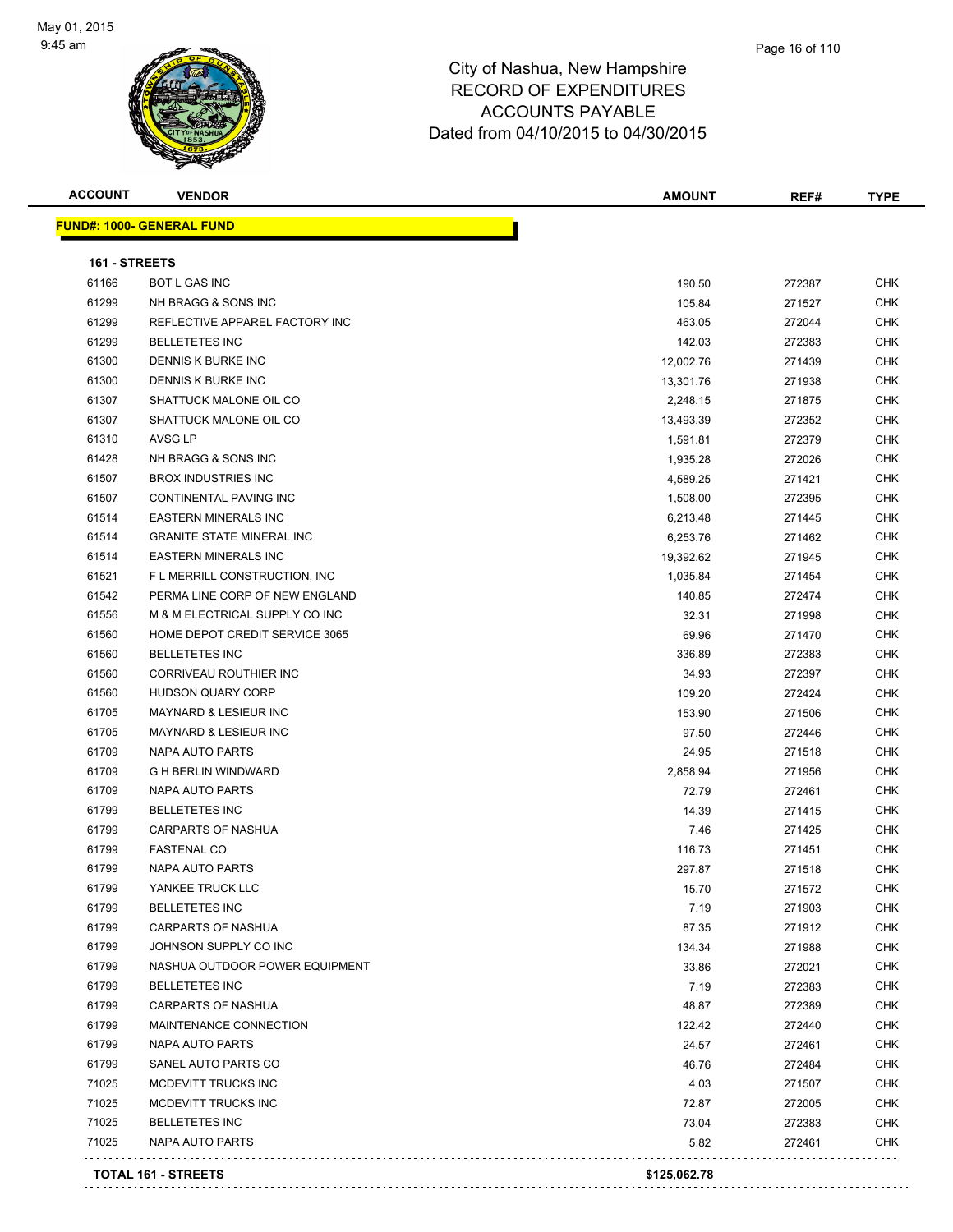

| <b>ACCOUNT</b> | <b>VENDOR</b>                                   | <b>AMOUNT</b>    | REF#             | <b>TYPE</b>              |
|----------------|-------------------------------------------------|------------------|------------------|--------------------------|
|                | <u> FUND#: 1000- GENERAL FUND</u>               |                  |                  |                          |
|                | <b>162 - STREET LIGHTING</b>                    |                  |                  |                          |
| 54100          | <b>EVERSOURCE</b>                               | 559.61           | 271367           | <b>CHK</b>               |
| 54100          | <b>EVERSOURCE</b>                               | 278.38           | 271854           | <b>CHK</b>               |
|                | TOTAL 162 - STREET LIGHTING                     | \$837.99         |                  |                          |
|                | <b>166 - PARKING LOTS</b>                       |                  |                  |                          |
| 54100          | <b>EVERSOURCE</b>                               | 1,553.83         | 271367           | <b>CHK</b>               |
| 54100          | <b>EVERSOURCE</b>                               | 505.17           | 271854           | <b>CHK</b>               |
| 54141          | PENNICHUCK WATER WORKS INC                      | 75.24            | 272350           | <b>CHK</b>               |
| 54280          | GAGNONS ELECTRICAL SERVICE INC                  | 939.80           | 271457           | <b>CHK</b>               |
| 54487          | <b>MAYNARD &amp; LESIEUR INC</b>                | 295.50           | 272004           | <b>CHK</b>               |
| 54600          | <b>QUIRK GM PARTS DEPOT</b>                     | 62.71            | 272041           | <b>CHK</b>               |
| 55699          | UNITED SITE SERVICES NORTHEAST                  | 54.97            | 272073           | <b>CHK</b>               |
| 61299          | DEPENDABLE LOCK SERVICE INC                     | 68.00            | 271440           | <b>CHK</b>               |
| 61299          | <b>BOBCAT OF NEW HAMPSHIRE</b>                  | 12.40            |                  | <b>CHK</b>               |
|                | HOME DEPOT CREDIT SERVICE 3065                  |                  | 272386           |                          |
| 61299          |                                                 | 81.08            | 272422           | <b>CHK</b>               |
| 61299          | NAPA AUTO PARTS<br>MUNICIPAL SUPPLY SALES CO    | 2.00             | 272464           | <b>CHK</b>               |
| 71600          |                                                 | 403.00           | 272017           | <b>CHK</b>               |
|                | TOTAL 166 - PARKING LOTS                        | \$4,053.70       |                  |                          |
| 54100<br>54141 | <b>EVERSOURCE</b><br>PENNICHUCK WATER WORKS INC | 881.94<br>220.79 | 271367<br>272350 | <b>CHK</b><br><b>CHK</b> |
| 54421          | CONWAY OFFICE SOLUTIONS                         | 357.00           | 271431           | <b>CHK</b>               |
| 54828          | US BANK EQUIPMENT FINANCE                       | 339.00           | 271883           | <b>CHK</b>               |
| 61100          | CONWAY OFFICE SOLUTIONS                         | 10.35            | 271431           | <b>CHK</b>               |
| 61100          | WB MASON CO INC                                 | 25.30            | 271569           | <b>CHK</b>               |
| 61100          | CONWAY OFFICE SOLUTIONS                         | 78.24            | 272396           | <b>CHK</b>               |
| 61135          | AMAZON                                          | 225.90           | 272321           | <b>CHK</b>               |
| 61250          | SIGN-A-RAMA OF NASHUA                           | 493.00           | 271318           | <b>CHK</b>               |
| 61250          | PETTY CASH                                      | 72.15            | 271359           | <b>CHK</b>               |
| 61250          | CRESTLINE SPECIALTIES INC                       | 388.35           | 271931           | <b>CHK</b>               |
| 61250          | <b>HIPPO PUBLICATIONS LLC</b>                   | 306.00           | 272330           | <b>CHK</b>               |
| 68318          | <b>HEALTH PROMOTIONS NOW</b>                    | 245.83           | 271971           | <b>CHK</b>               |
| 68320          | THE YOUTH COUNCIL                               | 1,460.00         | 271573           | <b>CHK</b>               |
|                | <b>TOTAL 171 - COMMUNITY SERVICES</b>           | \$5,103.85       |                  |                          |
|                |                                                 |                  |                  |                          |
| 55307          | <b>172 - COMMUNITY HEALTH</b>                   |                  |                  |                          |
|                | <b>JACQUELINE AGUILAR</b>                       | 120.31           | 272296<br>.      | CHK                      |
|                | TOTAL 172 - COMMUNITY HEALTH                    | \$120.31         |                  |                          |
|                | <b>173 - ENVIRONMENTAL HEALTH</b>               |                  |                  |                          |
| 54487          | Q C SERVICES INC                                | 581.73           | 271537           | <b>CHK</b>               |
| 54487          | EMD MILLIPORE CORPORATION                       | 802.00           | 271946           | <b>CHK</b>               |
| 55307          | <b>RENE BEAUDOIN</b>                            | 129.95           | 272045           | <b>CHK</b>               |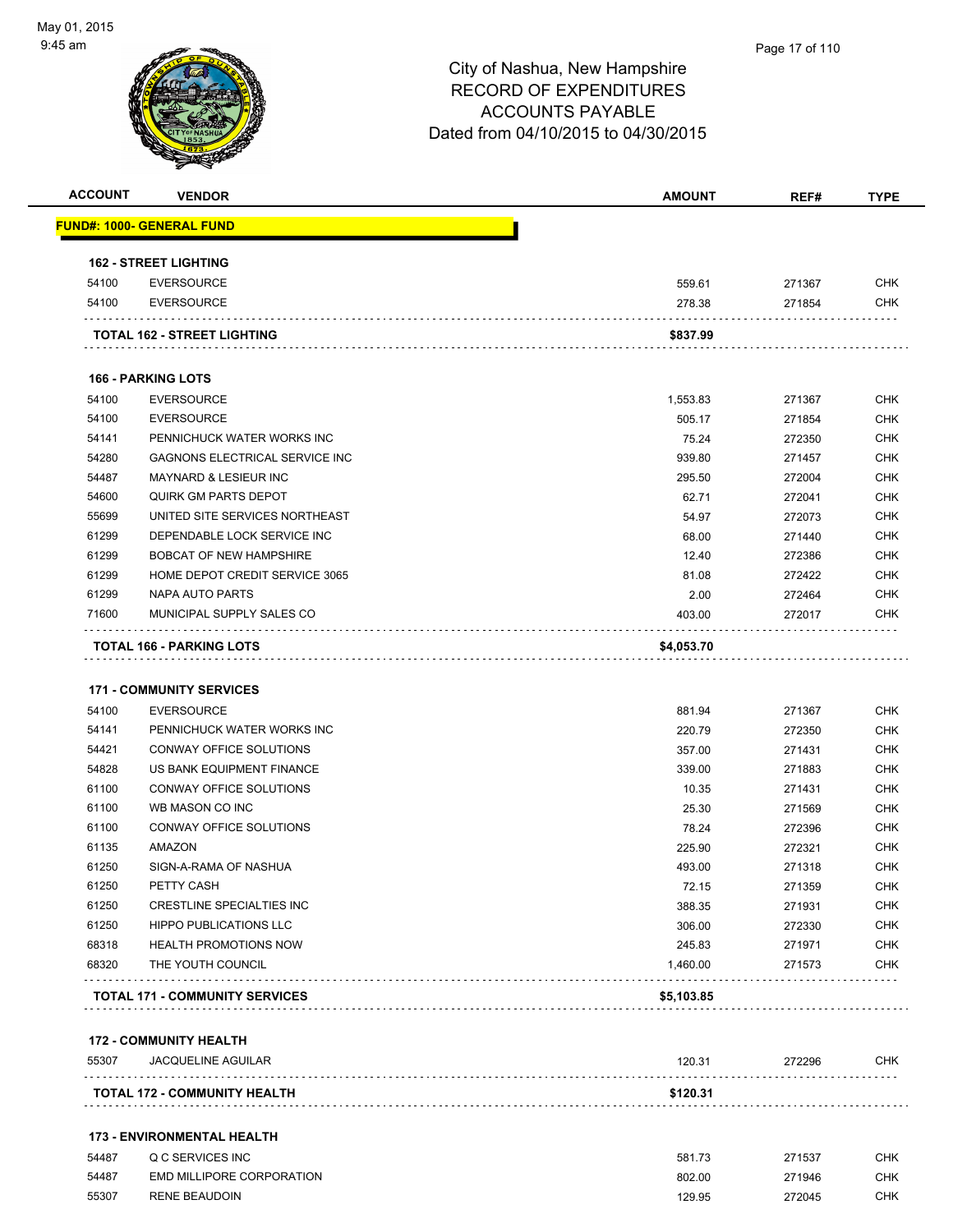| <b>ACCOUNT</b> | <b>VENDOR</b>                           | <b>AMOUNT</b> | REF#   | <b>TYPE</b> |
|----------------|-----------------------------------------|---------------|--------|-------------|
|                | <u> FUND#: 1000- GENERAL FUND</u>       |               |        |             |
|                | <b>173 - ENVIRONMENTAL HEALTH</b>       |               |        |             |
| 61149          | <b>EMD MILLIPORE CORPORATION</b>        | 237.00        | 271946 | CHK         |
|                | <b>TOTAL 173 - ENVIRONMENTAL HEALTH</b> | \$1,750.68    |        |             |
|                |                                         |               |        |             |
|                | <b>174 - WELFARE ADMINISTRATION</b>     |               |        |             |
| 55307          | <b>KAREN EMIS-WILLIAMS</b>              | 25.42         | 271834 | <b>CHK</b>  |
| 55307          | ROBERT MACK                             | 46.50         | 271840 | <b>CHK</b>  |
|                | TOTAL 174 - WELFARE ADMINISTRATION      | \$71.92       |        |             |
|                | <b>175 - WELFARE ASSISTANCE</b>         |               |        |             |
| 55810          | 23-25 TEMPLE ST REALTY LLC              | 980.00        | 271780 | <b>CHK</b>  |
| 55810          | 85 1/2 WEST HOLLIS ST                   | 625.00        | 271781 | <b>CHK</b>  |
| 55810          | <b>BCAD PROPERTIES</b>                  | 400.00        | 271782 | <b>CHK</b>  |
| 55810          | BCGP PROPERTY MANAGEMENT LLC            | 650.00        | 271783 | <b>CHK</b>  |
| 55810          | <b>COUNTRY BARN MOTEL</b>               | 886.24        | 271784 | <b>CHK</b>  |
| 55810          | <b>JACQUES POULIN</b>                   | 850.00        | 271785 | <b>CHK</b>  |
| 55810          | LEO M LAVOIE                            | 540.00        | 271786 | <b>CHK</b>  |
| 55810          | <b>EDWARD PAQUIN</b>                    | 850.00        | 271788 | <b>CHK</b>  |
| 55810          | <b>MIGUEL POMBEIRO</b>                  | 1,100.00      | 271789 | <b>CHK</b>  |
| 55810          | <b>FERNAND POULIN</b>                   | 403.16        | 271790 | <b>CHK</b>  |
| 55810          | <b>JUSSARA ROSA</b>                     | 895.00        | 271791 | <b>CHK</b>  |
| 55810          | THE FRONT DOOR AGENCY INC               | 360.00        | 271792 | <b>CHK</b>  |
| 55810          | MOTEL 6                                 | 3,015.23      | 272251 | <b>CHK</b>  |
| 55810          | 23-25 TEMPLE ST REALTY LLC              | 125.00        | 272252 | <b>CHK</b>  |
| 55810          | <b>CLOCKTOWER PLACE</b>                 | 785.87        | 272253 | <b>CHK</b>  |
| 55810          | <b>COTTON MILL SQUARE</b>               | 900.97        | 272254 | <b>CHK</b>  |
| 55810          | <b>COUNTRY BARN MOTEL</b>               | 577.98        | 272255 | <b>CHK</b>  |
| 55810          | <b>EDMUND W KING</b>                    | 925.00        | 272256 | <b>CHK</b>  |
| 55810          | THE FRONT DOOR AGENCY INC               | 360.00        | 272257 | <b>CHK</b>  |
| 55810          | <b>JUAN D JACQUEZ</b>                   | 500.00        | 272258 | <b>CHK</b>  |
| 55810          | RODNEY KIRKMAN                          | 566.60        | 272259 | <b>CHK</b>  |
| 55810          | NASHUA HOUSING AUTHORITY                | 771.00        | 272260 | <b>CHK</b>  |
| 55810          | WBC ORANGE STREET INVESTMENTS           | 850.00        | 272261 | <b>CHK</b>  |
| 55810          | <b>WEST HOLLIS TRUST</b>                | 782.00        | 272262 | <b>CHK</b>  |
| 55810          | 28-34 RAILROAD SQUARE LLC               | 500.00        | 272691 | <b>CHK</b>  |
| 55810          | 49 HARBOR AVE LLC                       | 440.33        | 272692 | <b>CHK</b>  |
| 55810          | <b>GUSTAVO CAMPOS</b>                   | 400.00        | 272694 | <b>CHK</b>  |
| 55810          | <b>COUNTRY BARN MOTEL</b>               | 963.26        | 272695 | <b>CHK</b>  |
| 55810          | CHAD DONALD CRUTCHLEY                   | 1,050.00      | 272696 | <b>CHK</b>  |
| 55810          | <b>GERALDINE BUTLER</b>                 | 975.00        | 272699 | <b>CHK</b>  |
| 55810          | ROBERT R JODOIN                         | 440.00        | 272700 | <b>CHK</b>  |
| 55810          | K & M LU PROPERTIES LLC                 | 369.26        | 272701 | <b>CHK</b>  |
| 55810          | LAMERAND ENTERPRISES                    | 600.48        | 272702 | <b>CHK</b>  |
| 55810          | DIOMEDES A MEDRANO                      | 151.98        | 272703 | <b>CHK</b>  |
| 55810          | MWH HOLDINGS LLC                        | 990.08        | 272704 | <b>CHK</b>  |
| 55810          | NASHUA HOUSING AUTHORITY                | 510.00        | 272705 | <b>CHK</b>  |
| 55810          | <b>MARYANN PAQUIN</b>                   | 600.00        | 272706 | <b>CHK</b>  |
|                |                                         |               |        |             |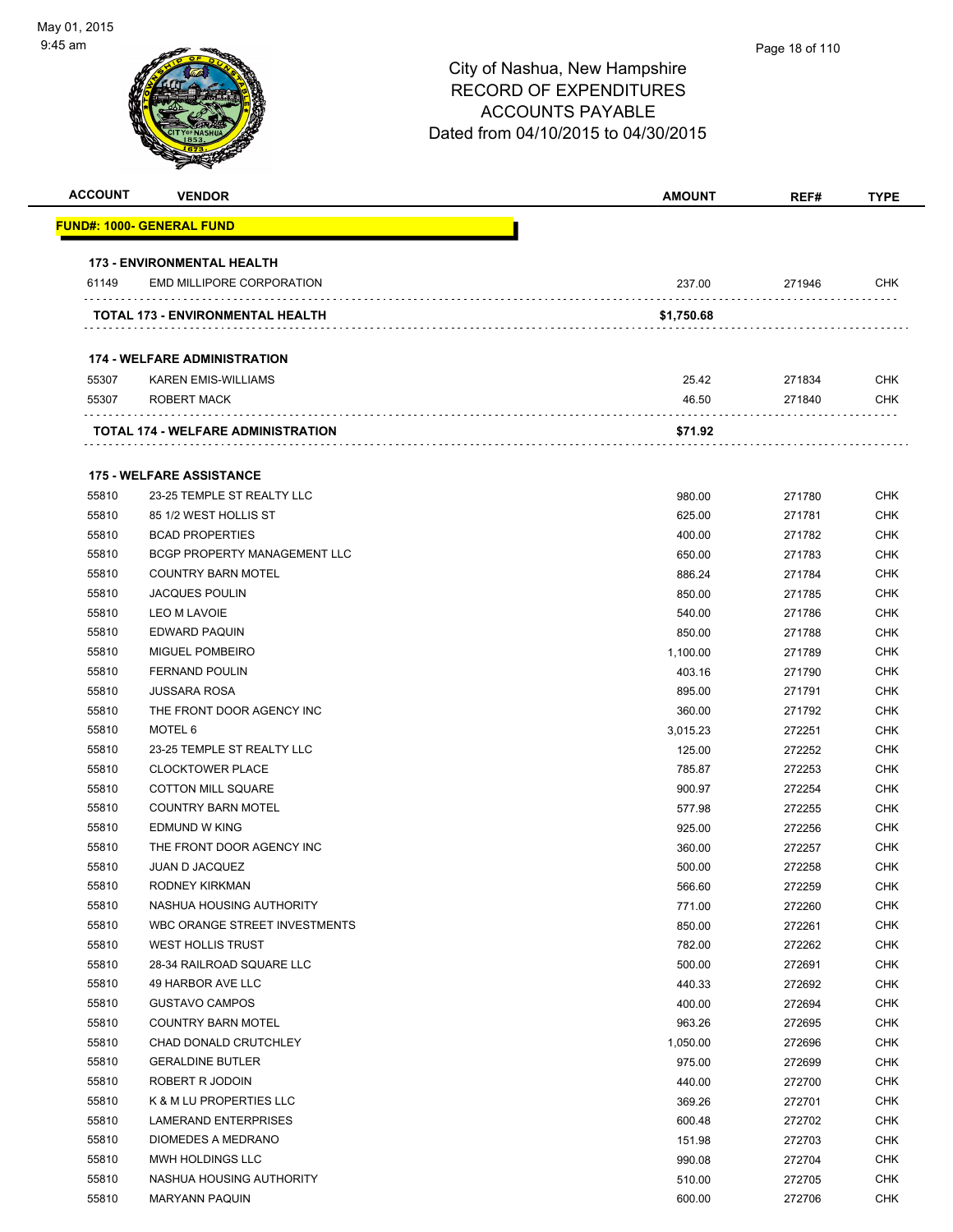

| <b>ACCOUNT</b> | <b>VENDOR</b>                         | <b>AMOUNT</b> | REF#   | <b>TYPE</b> |
|----------------|---------------------------------------|---------------|--------|-------------|
|                | <b>FUND#: 1000- GENERAL FUND</b>      |               |        |             |
|                | <b>175 - WELFARE ASSISTANCE</b>       |               |        |             |
| 55810          | SAMUEL K MWANIKI                      | 900.00        | 272707 | <b>CHK</b>  |
| 55810          | <b>STEVEN SOUCY</b>                   | 760.00        | 272708 | <b>CHK</b>  |
| 55810          | <b>MIGRELA REALTY TRUST</b>           | 750.00        | 272709 | <b>CHK</b>  |
| 55814          | <b>EVERSOURCE</b>                     | 515.23        | 271778 | <b>CHK</b>  |
| 55814          | <b>LIBERTY UTILITIES</b>              | 291.53        | 271779 | <b>CHK</b>  |
| 55814          | <b>EVERSOURCE</b>                     | 899.51        | 272249 | <b>CHK</b>  |
| 55814          | <b>LIBERTY UTILITIES</b>              | 252.28        | 272250 | <b>CHK</b>  |
| 55814          | <b>EVERSOURCE</b>                     | 2,062.16      | 272689 | <b>CHK</b>  |
| 55814          | <b>LIBERTY UTILITIES</b>              | 118.79        | 272690 | <b>CHK</b>  |
| 55816          | MARKET BASKET ACCT 2589096            | 251.68        | 271787 | <b>CHK</b>  |
| 55818          | MARKET BASKET ACCT 2589096            | 26.42         | 271787 | <b>CHK</b>  |
| 55820          | ANCTIL ROCHETTE FUNERAL HOME          | 700.00        | 272693 | <b>CHK</b>  |
| 55820          | DAVIS FUNERAL HOME                    | 750.00        | 272697 | <b>CHK</b>  |
| 55820          | <b>FARWELL FUNERAL SERVICE INC</b>    | 750.00        | 272698 | <b>CHK</b>  |
|                | <b>TOTAL 175 - WELFARE ASSISTANCE</b> | \$35,717.04   |        |             |
|                |                                       |               |        |             |

#### **177 - PARKS & RECREATION**

| 44549 | AL OCASIO                       | 20.00    | 272674 | <b>CHK</b> |
|-------|---------------------------------|----------|--------|------------|
| 44549 | ANA OVALLE                      | 20.00    | 272675 | <b>CHK</b> |
| 44549 | <b>ANDREW FARRELL</b>           | 20.00    | 272676 | <b>CHK</b> |
| 44549 | <b>AUDREY GOFORT</b>            | 20.00    | 272677 | <b>CHK</b> |
| 44549 | <b>BRIAN KEAVEY</b>             | 20.00    | 272678 | <b>CHK</b> |
| 44549 | KHURRAM MAHMUD                  | 20.00    | 272680 | <b>CHK</b> |
| 44549 | <b>KIM ECKENRUDE</b>            | 20.00    | 272681 | <b>CHK</b> |
| 44549 | <b>KRISTEN MCNEIL</b>           | 20.00    | 272682 | <b>CHK</b> |
| 44549 | <b>LAURA WILLIAMSON</b>         | 20.00    | 272683 | <b>CHK</b> |
| 44549 | LOIS FOLTON                     | 20.00    | 272684 | <b>CHK</b> |
| 44549 | <b>MARISSA ROMANELLO</b>        | 20.00    | 272685 | <b>CHK</b> |
| 44549 | <b>MELODY THOMPSON</b>          | 20.00    | 272686 | <b>CHK</b> |
| 44549 | <b>PAUL LAFORGE</b>             | 40.00    | 272688 | <b>CHK</b> |
| 53999 | THE TELEGRAPH                   | 690.00   | 271379 | <b>CHK</b> |
| 54100 | <b>EVERSOURCE</b>               | 151.40   | 271367 | <b>CHK</b> |
| 54100 | <b>EVERSOURCE</b>               | 60.42    | 271854 | <b>CHK</b> |
| 54114 | <b>DIRECT ENERGY BUSINESS</b>   | 2,087.24 | 271441 | <b>CHK</b> |
| 54114 | <b>GEMPLER'S</b>                | 404.75   | 271458 | <b>CHK</b> |
| 54114 | <b>LIBERTY UTILITIES - NH</b>   | 49.83    | 271867 | <b>CHK</b> |
| 54114 | <b>LIBERTY UTILITIES - NH</b>   | 429.74   | 271869 | <b>CHK</b> |
| 54114 | <b>DIRECT ENERGY BUSINESS</b>   | 804.27   | 272405 | <b>CHK</b> |
| 54141 | PENNICHUCK WATER WORKS INC      | 679.60   | 271374 | <b>CHK</b> |
| 54141 | PENNICHUCK WATER WORKS INC      | 301.23   | 271874 | <b>CHK</b> |
| 54141 | PENNICHUCK WATER WORKS INC      | 278.55   | 272350 | <b>CHK</b> |
| 54253 | PIONEER TREE SERVICE LLC        | 1,031.25 | 272037 | <b>CHK</b> |
| 54280 | <b>B &amp; S LOCKSMITHS INC</b> | 46.24    | 271411 | <b>CHK</b> |
| 54280 | <b>BELLETETES INC</b>           | 272.37   | 271415 | <b>CHK</b> |
| 54280 | CHARLES C HART SEED COMPANY     | 857.50   | 271427 | <b>CHK</b> |
| 54280 | CORRIVEAU ROUTHIER INC          | 119.48   | 271433 | <b>CHK</b> |
| 54280 | HOME DEPOT CREDIT SERVICE 3065  | 1,369.85 | 271470 | <b>CHK</b> |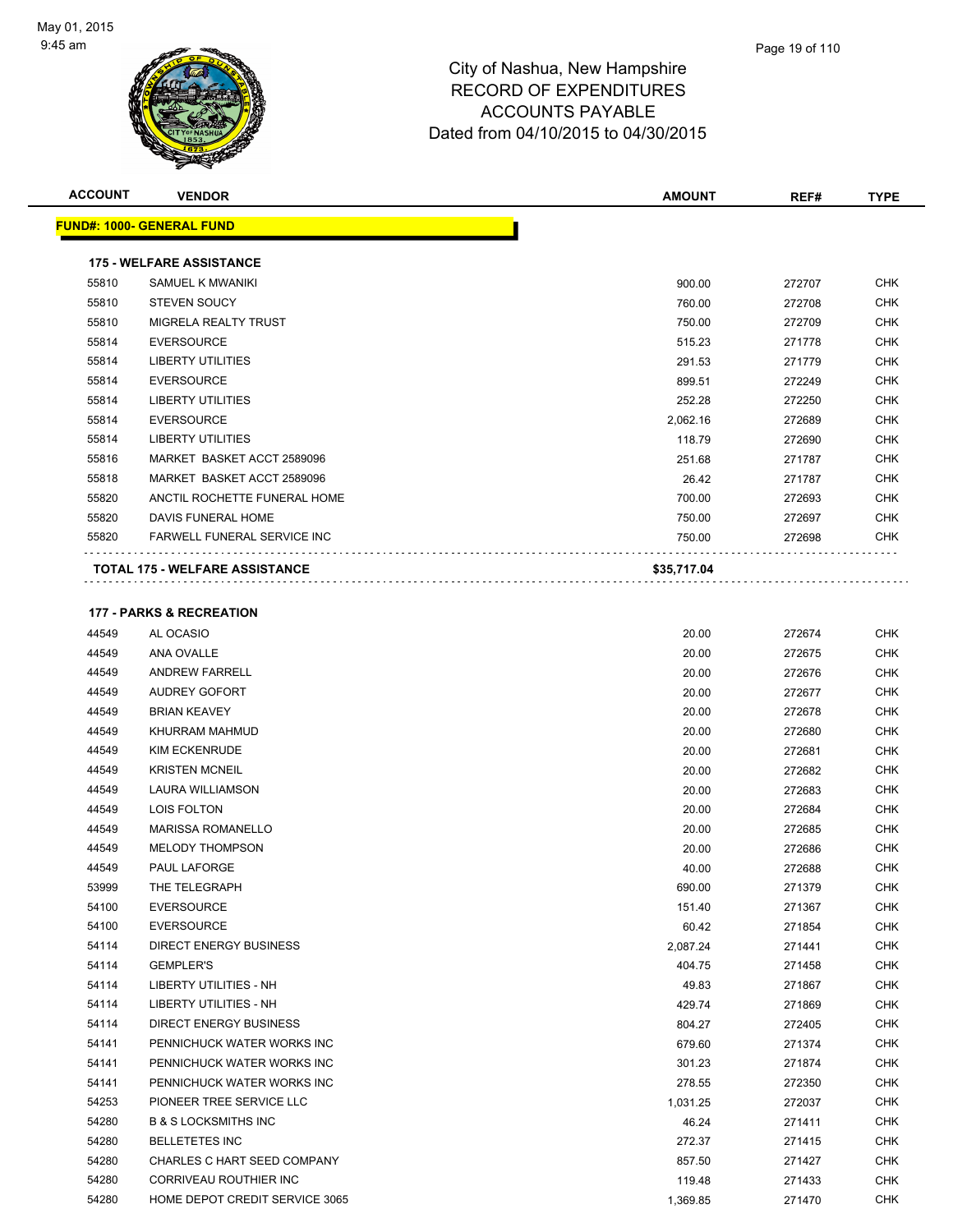

| <b>ACCOUNT</b> | <b>VENDOR</b>                       | <b>AMOUNT</b> | REF#   | TYPE       |
|----------------|-------------------------------------|---------------|--------|------------|
|                | <u> FUND#: 1000- GENERAL FUND</u>   |               |        |            |
|                |                                     |               |        |            |
|                | <b>177 - PARKS &amp; RECREATION</b> |               |        |            |
| 54280          | JOHNSONS ELECTRIC INC               | 245.00        | 271485 | <b>CHK</b> |
| 54280          | NASHUA WALLPAPER & PAINT CO         | 187.13        | 271522 | <b>CHK</b> |
| 54280          | <b>WILDCO-PES</b>                   | 157.59        | 271570 | CHK        |
| 54280          | <b>B &amp; S LOCKSMITHS INC</b>     | 42.25         | 271898 | CHK        |
| 54280          | BANNER SYSTEMS OF MASSACHUSETT      | 50.15         | 271901 | <b>CHK</b> |
| 54280          | <b>BELLETETES INC</b>               | 162.15        | 271903 | <b>CHK</b> |
| 54280          | <b>BSN SPORTS</b>                   | 791.23        | 271909 | CHK        |
| 54280          | CAROLINA EASTERN-VAIL INC-          | 3,435.00      | 271911 | <b>CHK</b> |
| 54280          | CHARLES C HART SEED COMPANY         | 1,068.00      | 271915 | <b>CHK</b> |
| 54280          | F W WEBB CO                         | 15.84         | 271950 | <b>CHK</b> |
| 54280          | GATE CITY FENCE CO INC              | 54.00         | 271958 | <b>CHK</b> |
| 54280          | <b>HAJOCA CORPORATION</b>           | 245.69        | 271967 | CHK        |
| 54280          | <b>HUDSON SMALL ENGINE</b>          | 162.00        | 271977 | <b>CHK</b> |
| 54280          | JOHN DEERE LANDSCAPES LLC           | 133.03        | 271986 | CHK        |
| 54280          | M & M ELECTRICAL SUPPLY CO INC      | 270.32        | 271998 | CHK        |
| 54280          | NASHUA FARMERS EXCHANGE INC         | 84.00         | 272020 | CHK        |
| 54280          | F W WEBB CO                         | 22.01         | 272409 | CHK        |
| 54421          | CONWAY OFFICE SOLUTIONS             | 94.50         | 271431 | CHK        |
| 54487          | MACMULKIN CHEVROLET INC             | 298.84        | 271499 | <b>CHK</b> |
| 54487          | DONOVAN EQUIPMENT CO INC            | 83.25         | 272406 | <b>CHK</b> |
| 54600          | CARPARTS OF NASHUA                  | 280.19        | 272389 | <b>CHK</b> |
| 54821          | UNITED RENTALS (NORTH AMERICA)      | 579.91        | 272508 | <b>CHK</b> |
| 54828          | US BANK EQUIPMENT FINANCE           | 83.85         | 271882 | CHK        |
| 55109          | PAETEC COMMUNICATIONS INC           | 8.59          | 272349 | CHK        |
| 55642          | <b>GERALD GADBOIS</b>               | 1,170.00      | 272679 | <b>CHK</b> |
| 55642          | <b>BRIAN OLSEN</b>                  | 104.00        | 272687 | CHK        |
| 55660          | <b>R S FIREWORKS LLC</b>            | 4,500.00      | 271538 | <b>CHK</b> |
| 61100          | SAM'S CLUB DIRECT-0860              | 149.88        | 271545 | <b>CHK</b> |
| 61100          | WB MASON CO INC                     | 9.07          | 272076 | CHK        |
| 61100          | WB MASON CO INC                     | 75.90         | 272511 | <b>CHK</b> |
| 61128          | <b>M &amp; N SPORTS LLC</b>         | 739.00        | 271999 | CHK        |
| 61299          | CVS WHOLESALE FLAGS                 | 141.95        | 271435 | CHK        |
| 61300          | DENNIS K BURKE INC                  | 1,238.39      | 272403 | CHK        |
| 61310          | AVSG LP                             | 423.78        | 272379 | <b>CHK</b> |
| 61428          | BANNER SYSTEMS OF MASSACHUSETT      | 2,463.36      | 271901 | CHK        |
| 61705          | CARPARTS OF NASHUA                  | 82.36         | 271425 | CHK        |
| 61705          | D & R TOWING INC                    | 125.00        | 271436 | <b>CHK</b> |
| 61799          | <b>BEST FORD</b>                    | 50.43         | 271418 | <b>CHK</b> |
| 61799          | LIBERTY INTNL TRUCKS OF NH LLC      | 703.81        | 271492 | CHK        |
| 61799          | NAPA AUTO PARTS                     | 84.38         | 271520 | <b>CHK</b> |
| 61799          | NUERA TRANSPORT INC                 | 131.18        | 271530 | CHK        |
| 61799          | AMBROSE EQUIPMENT CO INC            | 67.00         | 271891 | CHK        |
| 61799          | CARPARTS OF NASHUA                  | 4.42          | 271912 | <b>CHK</b> |
| 61799          | FREIGHTLINER OF NH INC              | 42.06         | 271955 | CHK        |
| 61799          | SANEL AUTO PARTS CO                 | 286.12        | 272052 | CHK        |
| 61799          | SANEL AUTO PARTS CO                 | 15.15         | 272483 | CHK        |
| 61799          | TOWERS MOTOR PARTS CORP             | 107.50        | 272501 | CHK        |
| 71025          | <b>RC WELDING LLC</b>               | 990.00        | 271541 | <b>CHK</b> |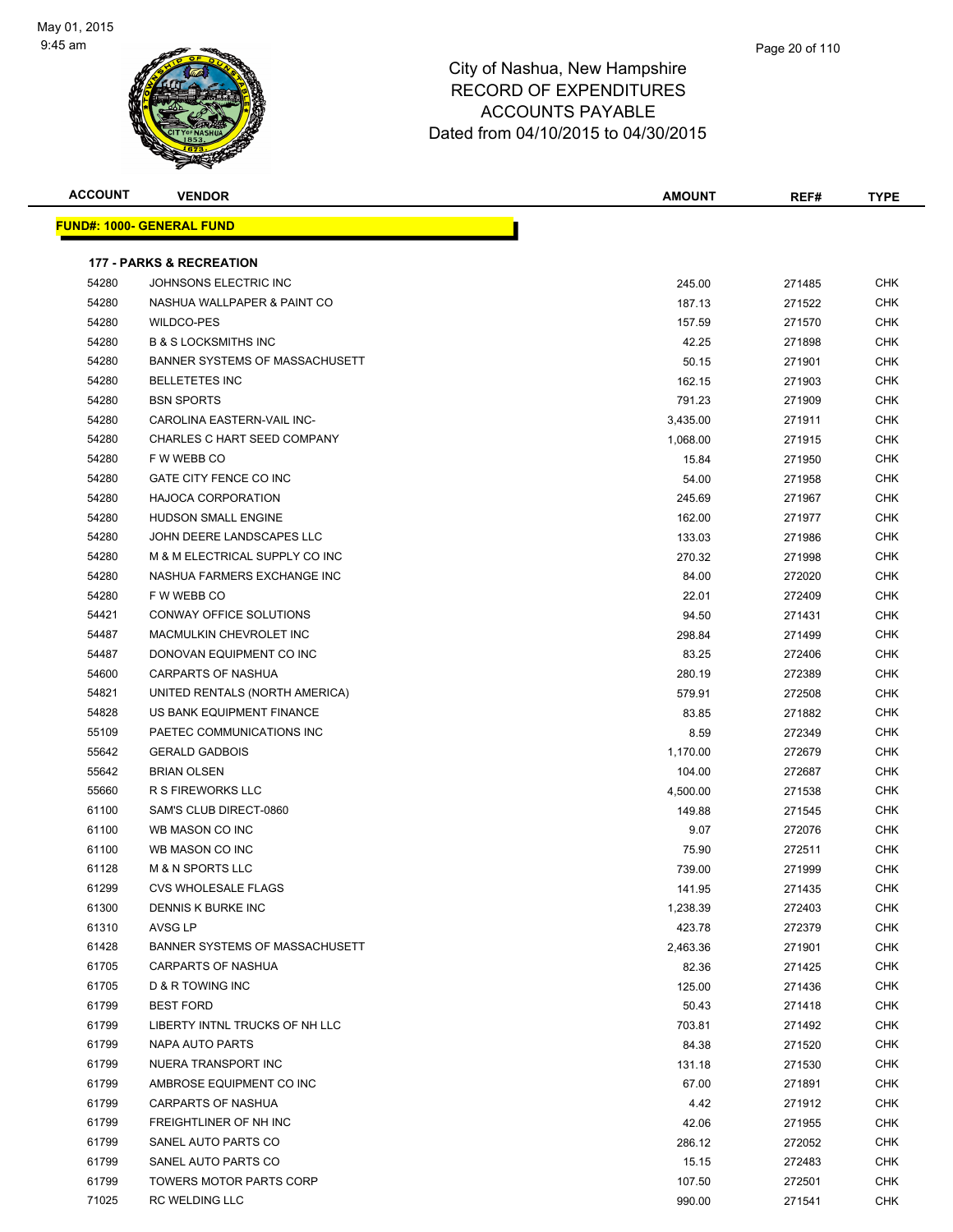

#### Page 21 of 110

| <b>ACCOUNT</b> | <b>VENDOR</b>                             | <b>AMOUNT</b> | REF#   | <b>TYPE</b> |
|----------------|-------------------------------------------|---------------|--------|-------------|
|                | <u> FUND#: 1000- GENERAL FUND</u>         |               |        |             |
|                |                                           |               |        |             |
|                | <b>TOTAL 177 - PARKS &amp; RECREATION</b> | \$32,172.98   |        |             |
|                |                                           |               |        |             |
| 179 - LIBRARY  |                                           |               |        |             |
| 54114          | <b>LIBERTY UTILITIES - NH</b>             | 905.70        | 271861 | <b>CHK</b>  |
| 54114          | <b>DIRECT ENERGY BUSINESS</b>             | 1,519.70      | 272405 | <b>CHK</b>  |
| 54141          | PENNICHUCK WATER WORKS INC                | 351.13        | 271874 | CHK         |
| 54141          | PENNICHUCK WATER WORKS INC                | 20.80         | 272350 | <b>CHK</b>  |
| 54280          | PIANOARTS INC                             | 99.00         | 271533 | <b>CHK</b>  |
| 54280          | <b>GRANITE GROUP</b>                      | 191.29        | 271962 | <b>CHK</b>  |
| 54280          | <b>JP PEST SERVICES</b>                   | 114.00        | 271983 | <b>CHK</b>  |
| 54280          | <b>NH SIGNS</b>                           | 165.00        | 272027 | <b>CHK</b>  |
| 54280          | <b>ALPHAGRAPHICS</b>                      | 240.00        | 272372 | <b>CHK</b>  |
| 54280          | HOME DEPOT CREDIT SERVICE 3065            | 82.11         | 272422 | <b>CHK</b>  |
| 54421          | CONWAY OFFICE SOLUTIONS                   | 300.00        | 271431 | <b>CHK</b>  |
| 54428          | <b>OCLC INC</b>                           | 1,376.00      | 272030 | <b>CHK</b>  |
| 54600          | H DAW SERVICE STATION INC                 | 495.55        | 271966 | <b>CHK</b>  |
| 54828          | US BANK EQUIPMENT FINANCE                 | 133.06        | 271388 | <b>CHK</b>  |
| 55307          | <b>CAROL EYMAN</b>                        | 88.47         | 271949 | <b>CHK</b>  |
| 61100          | WB MASON CO INC                           | 298.83        | 271569 | <b>CHK</b>  |
| 61100          | WB MASON CO INC                           | 186.74        | 272076 | <b>CHK</b>  |
| 61107          | WORK N GEAR LLC                           | 30.00         | 272512 | <b>CHK</b>  |
| 61142          | <b>ULINE</b>                              | 52.81         | 272070 | <b>CHK</b>  |
| 61299          | PETTY CASH                                | 13.99         | 271360 | <b>CHK</b>  |
| 61299          | <b>DEMCO</b>                              | 91.60         | 271438 | <b>CHK</b>  |
| 61299          | JANWAY COMPANY USA INC                    | 669.28        | 271480 | <b>CHK</b>  |
| 61299          | AMAZON                                    | 53.95         | 272321 | <b>CHK</b>  |
| 61299          | <b>GENERAL BOOK COVERS</b>                | 165.45        | 272414 | CHK         |
| 61807          | <b>D K AGENCIES P LTD</b>                 | 510.90        | 271336 | CHK         |
| 61807          | <b>BAKER &amp; TAYLOR</b>                 | 648.40        | 271413 | <b>CHK</b>  |
| 61807          | <b>INGRAM LIBRARY SERVICES</b>            | 182.93        | 271474 | CHK         |
| 61807          | <b>MATTHEW BENDER &amp; CO</b>            | 130.73        | 271503 | <b>CHK</b>  |
| 61807          | <b>SIMON &amp; SCHUSTER</b>               | 17.64         | 271550 | <b>CHK</b>  |
| 61807          | <b>BAKER &amp; TAYLOR</b>                 | 1,725.06      | 271900 | <b>CHK</b>  |
| 61807          | <b>INGRAM LIBRARY SERVICES</b>            | 968.81        | 271979 | <b>CHK</b>  |
| 61807          | AMAZON                                    | 219.76        | 272321 | <b>CHK</b>  |
| 61807          | <b>BAKER &amp; TAYLOR</b>                 | 1,163.40      | 272381 | <b>CHK</b>  |
| 61807          | <b>INGRAM LIBRARY SERVICES</b>            | 339.33        | 272427 | <b>CHK</b>  |
| 61807          | INTERNATIONAL BOOK IMPORT SVC             | 94.02         | 272429 | <b>CHK</b>  |
| 61807          | MULTICULTURAL BOOKS & VIDEOS              | 103.80        | 272458 | <b>CHK</b>  |
| 61807          | <b>SIMON &amp; SCHUSTER</b>               | 26.88         | 272485 | <b>CHK</b>  |
| 61814          | PETTY CASH                                | 9.97          | 271360 | <b>CHK</b>  |
| 61814          | <b>BAKER &amp; TAYLOR</b>                 | 86.86         | 271413 | <b>CHK</b>  |
| 61814          | <b>MIDWEST TAPE</b>                       | 415.89        | 271513 | <b>CHK</b>  |
| 61814          | RANDOM HOUSE LLC                          | 142.50        | 271540 | CHK         |
| 61814          | <b>BAKER &amp; TAYLOR</b>                 | 41.23         | 271900 | <b>CHK</b>  |
| 61814          | <b>MIDWEST TAPE</b>                       | 116.20        | 272011 | <b>CHK</b>  |
| 61814          | MULTICULTURAL BOOKS & VIDEOS              | 107.75        | 272016 | <b>CHK</b>  |
| 61814          | <b>MIDWEST TAPE</b>                       | 64.52         | 272455 | <b>CHK</b>  |
|                |                                           |               |        |             |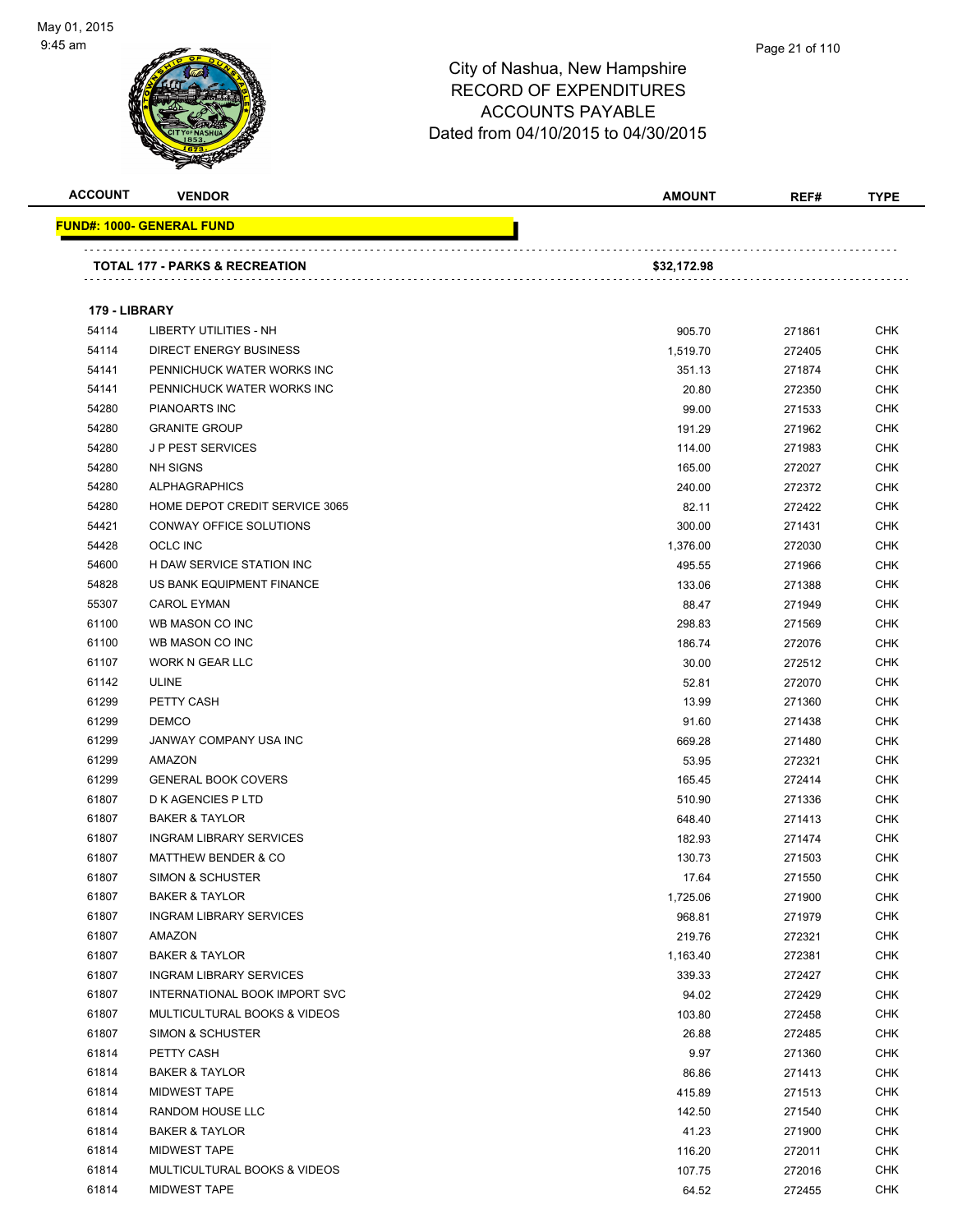

| <b>ACCOUNT</b> | <b>VENDOR</b>                                                       | <b>AMOUNT</b> | REF#   | <b>TYPE</b> |
|----------------|---------------------------------------------------------------------|---------------|--------|-------------|
|                | <u> FUND#: 1000- GENERAL FUND</u>                                   |               |        |             |
| 179 - LIBRARY  |                                                                     |               |        |             |
| 61816          | <b>INGRAM LIBRARY SERVICES</b>                                      | 54.89         | 271979 | CHK         |
| 61816          | AMAZON                                                              | 31.28         | 272321 | CHK         |
| 61816          | <b>INGRAM LIBRARY SERVICES</b>                                      | (0.02)        | 272427 | <b>CHK</b>  |
| 61819          | <b>INGRAM LIBRARY SERVICES</b>                                      | 37.98         | 271474 | <b>CHK</b>  |
| 61819          | AMAZON                                                              | 332.05        | 272321 | <b>CHK</b>  |
| 61819          | <b>INGRAM LIBRARY SERVICES</b>                                      | 122.58        | 272427 | CHK         |
| 61821          | UNION LEADER CORP                                                   | 159.12        | 271384 | <b>CHK</b>  |
| 61821          | <b>EBSCO INFORMATION SERVICES</b>                                   | 70.36         | 271446 | CHK         |
| 61821          | THE KEENE SENTINEL                                                  | 293.80        | 272355 | <b>CHK</b>  |
| 61830          | <b>OVERDRIVE INC</b>                                                | 1,400.00      | 272473 | <b>CHK</b>  |
| 68322          | PETTY CASH                                                          | 92.91         | 271360 | <b>CHK</b>  |
| 68322          | SPELLMAN MUSEUM OF STAMPS                                           | 135.00        | 271362 | <b>CHK</b>  |
| 68322          | <b>UPSTART</b>                                                      | 226.33        | 271564 | <b>CHK</b>  |
| 68322          | <b>EMILY CLASSON</b>                                                | 350.00        | 271828 | <b>CHK</b>  |
| 68322          | AC MOORE INC                                                        | 79.62         | 272368 | CHK         |
| 68322          | SAM'S CLUB DIRECT-0860                                              | 86.84         | 272481 | CHK         |
| 71221          | <b>APPLE INC</b>                                                    | 2,125.00      | 271409 | CHK         |
| 71221          | COMPUTER HUT dba IT INSIDERS                                        | 2,282.98      | 271429 | CHK         |
| 71221          | <b>APPLE INC</b>                                                    | 29.95         | 271894 | <b>CHK</b>  |
| 71221          | DELL MARKETING LP                                                   | 1,091.90      | 271937 | CHK         |
| 71221          | AMAZON                                                              | 79.00         | 272321 | CHK         |
| 71221          | DELL MARKETING LP                                                   | 2,668.14      | 272402 | <b>CHK</b>  |
|                | TOTAL 179 - LIBRARY                                                 | \$26,510.75   |        |             |
|                |                                                                     |               |        |             |
|                | <b>181 - COMMUNITY DEVELOPMENT</b>                                  |               |        |             |
| 54421          | CONWAY OFFICE SOLUTIONS                                             | 517.00        | 271431 | CHK         |
| 54828          | US BANK EQUIPMENT FINANCE                                           | 364.19        | 271389 | <b>CHK</b>  |
| 61100          | WB MASON CO INC                                                     | 6.39          | 271569 | CHK         |
| 61100          | WB MASON CO INC                                                     | 164.95        | 272076 | CHK         |
| 61100          | WB MASON CO INC                                                     | 83.27         | 272511 | <b>CHK</b>  |
| 61650          | WB MASON CO INC                                                     | 45.82         | 272511 | <b>CHK</b>  |
|                | <b>TOTAL 181 - COMMUNITY DEVELOPMENT</b>                            | \$1,181.62    |        |             |
|                | <b>182 - PLANNING &amp; ZONING</b>                                  |               |        |             |
| 55200          | AMERICAN PLANNING ASSOC                                             | 441.00        | 272322 | <b>CHK</b>  |
| 55421          | <b>ROGER HOUSTON</b>                                                | 1,796.90      | 272305 | <b>CHK</b>  |
| 55421          | <b>SARAH MARCHANT</b>                                               | 920.69        | 272309 | <b>CHK</b>  |
| 55421          | <b>MATT TAYLOR</b>                                                  | 1,153.16      | 272320 | <b>CHK</b>  |
| 55421          | OFFICE OF ENERGY AND PLANNING                                       | 60.00         | 272347 | <b>CHK</b>  |
| 71900          | WB MASON CO INC                                                     | 164.95        | 272076 | CHK         |
|                | TOTAL 182 - PLANNING & ZONING                                       | \$4,536.70    |        |             |
|                |                                                                     |               |        |             |
| 53400          | <b>183 - ECONOMIC DEVELOPMENT</b><br>GREATER NASHUA CHAMBER OF COMM |               |        |             |
|                |                                                                     | 95.00         | 271965 | CHK         |

54421 CONWAY OFFICE SOLUTIONS **EXECUTE SOLUTIONS** 90.00 271431 CHK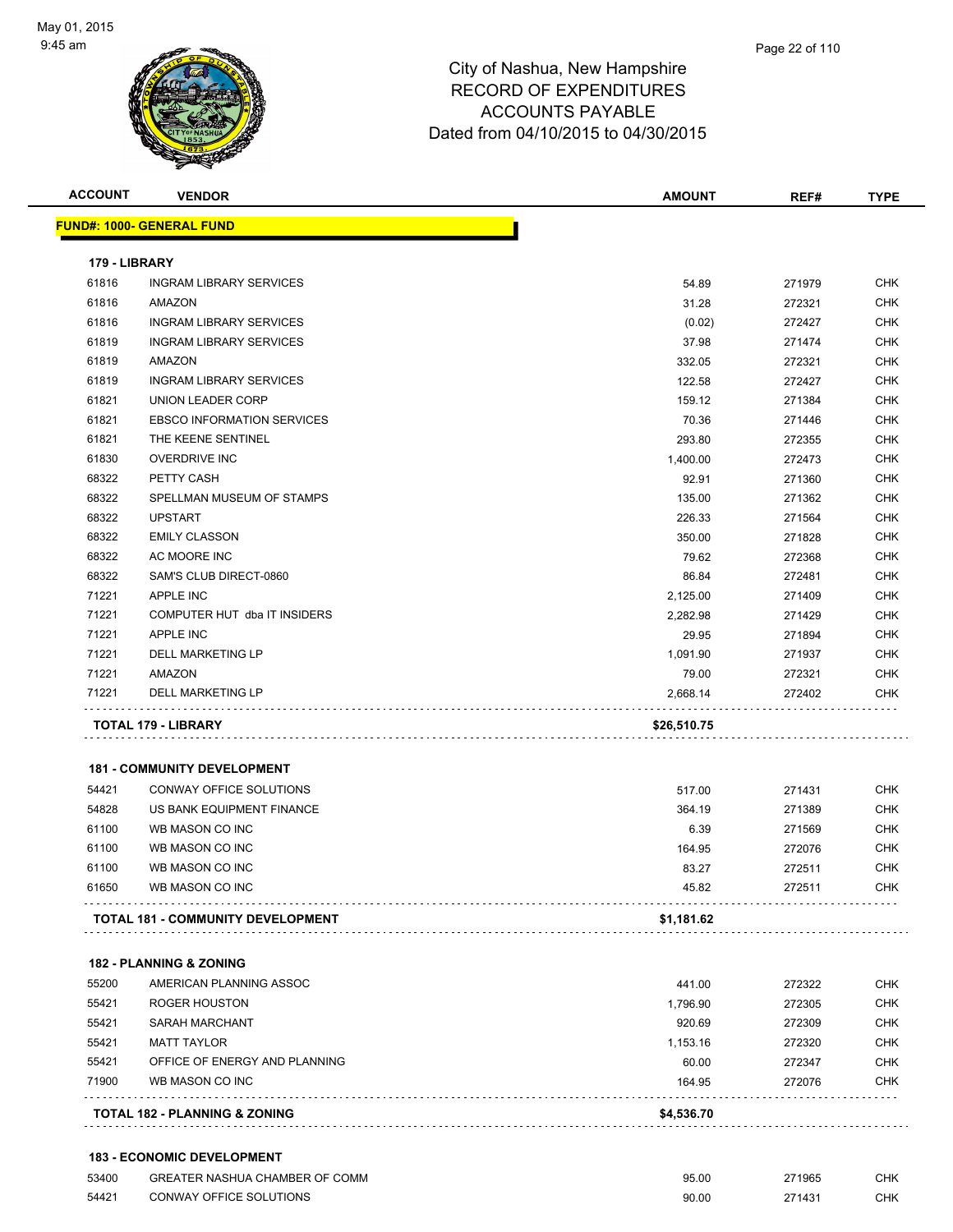

| <b>ACCOUNT</b>      | <b>VENDOR</b>                                       | <b>AMOUNT</b> | REF#   | <b>TYPE</b> |
|---------------------|-----------------------------------------------------|---------------|--------|-------------|
|                     | <u> FUND#: 1000- GENERAL FUND</u>                   |               |        |             |
|                     | <b>183 - ECONOMIC DEVELOPMENT</b>                   |               |        |             |
| 54828               | US BANK EQUIPMENT FINANCE                           | 85.24         | 271385 | <b>CHK</b>  |
| 55400               | <b>GREATER NASHUA CHAMBER OF COMM</b>               | 25.00         | 271965 | <b>CHK</b>  |
| 61299               | <b>ALPHAGRAPHICS</b>                                | 276.44        | 271890 | <b>CHK</b>  |
|                     | TOTAL 183 - ECONOMIC DEVELOPMENT                    | \$571.68      |        |             |
| <b>191 - SCHOOL</b> |                                                     |               |        |             |
|                     |                                                     |               |        |             |
| 51750<br>52300      | THE ESTATE OF RAYMOND G DUBE<br>UNUM LIFE INSURANCE | 9,603.48      | 271450 | <b>CHK</b>  |
|                     |                                                     | 1,646.80      | 272523 | <b>CHK</b>  |
| 52300               | <b>GUARDIAN LIFE INSURANCE</b>                      | 2,890.74      | 272589 | <b>CHK</b>  |
| 52800               | <b>KAREN CREBASE</b>                                | 1,231.20      | 272563 | <b>CHK</b>  |
| 52800               | <b>DIANA PEABODY</b>                                | 950.00        | 272644 | <b>CHK</b>  |
| 53128               | <b>JACKSON LEWIS LLP</b>                            | 200.00        | 271676 | <b>CHK</b>  |
| 53600               | <b>EDUCATION INC</b>                                | 744.80        | 272141 | <b>CHK</b>  |
| 53600               | HAMPSTEAD HOSPITAL                                  | 250.00        | 272163 | <b>CHK</b>  |
| 53600               | <b>EDUCATION INC</b>                                | 46.55         | 272569 | <b>CHK</b>  |
| 53614               | <b>COMPASSIONATE STAFFING LLC</b>                   | 832.50        | 271626 | CHK         |
| 53614               | SPEECH THERAPY SOLUTIONS INC                        | 5,200.00      | 271741 | <b>CHK</b>  |
| 53614               | <b>CLARK ASSOC</b>                                  | 41,101.00     | 272126 | <b>CHK</b>  |
| 53614               | AMY MCCARTNEY                                       | 9,254.55      | 272193 | <b>CHK</b>  |
| 53614               | ONWARD HEALTHCARE                                   | 4,154.00      | 272210 | <b>CHK</b>  |
| 53614               | SPEECH THERAPY SOLUTIONS INC                        | 3,760.00      | 272235 | CHK         |
| 53614               | YORK MS CCC SLP TRICIA                              | 2,250.00      | 272246 | <b>CHK</b>  |
| 53614               | <b>COMPASSIONATE STAFFING LLC</b>                   | 911.25        | 272555 | <b>CHK</b>  |
| 53614               | READYNURSE STAFFING SERVICES                        | 325.02        | 272650 | CHK         |
| 53614               | SPEECH THERAPY SOLUTIONS INC                        | 1,760.00      | 272664 | <b>CHK</b>  |
| 53628               | <b>CLARITY WATER TECHNOLOGIES</b>                   | 798.17        | 271622 | <b>CHK</b>  |
| 53628               | DAVE'S QUALITY DRY CLEANING                         | 2,520.90      | 271640 | <b>CHK</b>  |
| 53628               | <b>HEWLETT PACKARD CO</b>                           | 2,022.33      | 271665 | <b>CHK</b>  |
| 53628               | LAURA IWASKIEWICZ                                   | 1,000.00      | 271674 | <b>CHK</b>  |
| 53628               | LINDSAY & HER PUPPET PALS                           | 450.00        | 271690 | <b>CHK</b>  |
| 53628               | MULTI STATE BILLING SERVICES L                      | 4,198.67      | 271705 | <b>CHK</b>  |
| 53628               | <b>WAVEGUIDE INC</b>                                | 825.00        | 271754 | CHK         |
| 53628               | STATE OF NH CRIMINAL RECORDS                        | 1,224.50      | 272087 | <b>CHK</b>  |
| 53628               | TREASURER STATE OF NH                               | 75.00         | 272090 | <b>CHK</b>  |
| 53628               | HAMPSTEAD HOSPITAL                                  | 150.00        | 272163 | <b>CHK</b>  |
| 53628               | MULTI STATE BILLING SERVICES L                      | 6,178.78      | 272200 | <b>CHK</b>  |
| 53628               | YOUTH EDUCATIONAL EMPLOYMENT                        | 3,000.00      | 272247 | <b>CHK</b>  |
| 53628               | APS LIGHTING SOUND A V                              | 165.00        | 272529 | <b>CHK</b>  |
| 53628               | LAURA BABB                                          | 1,000.00      | 272533 | <b>CHK</b>  |
| 53628               | <b>ANDREW BOYSEN</b>                                | 450.00        | 272542 | <b>CHK</b>  |
| 53628               | <b>CMSGT. BRUCE KIMBALL</b>                         | 40.00         | 272607 | <b>CHK</b>  |
| 53628               | MULTI STATE BILLING SERVICES L                      | 2,112.20      | 272627 | <b>CHK</b>  |
| 54100               | <b>EVERSOURCE</b>                                   | 12,702.42     | 271580 | <b>CHK</b>  |
| 54100               | <b>EVERSOURCE</b>                                   | 99,437.05     | 272081 | <b>CHK</b>  |
| 54114               | <b>DIRECT ENERGY BUSINESS</b>                       | 58,382.61     | 272080 | <b>CHK</b>  |
| 54114               | <b>LIBERTY UTILITIES</b>                            | 20,897.38     | 272083 | <b>CHK</b>  |
| 54114               | <b>LIBERTY UTILITIES</b>                            | 2,082.06      | 272519 | <b>CHK</b>  |
|                     |                                                     |               |        |             |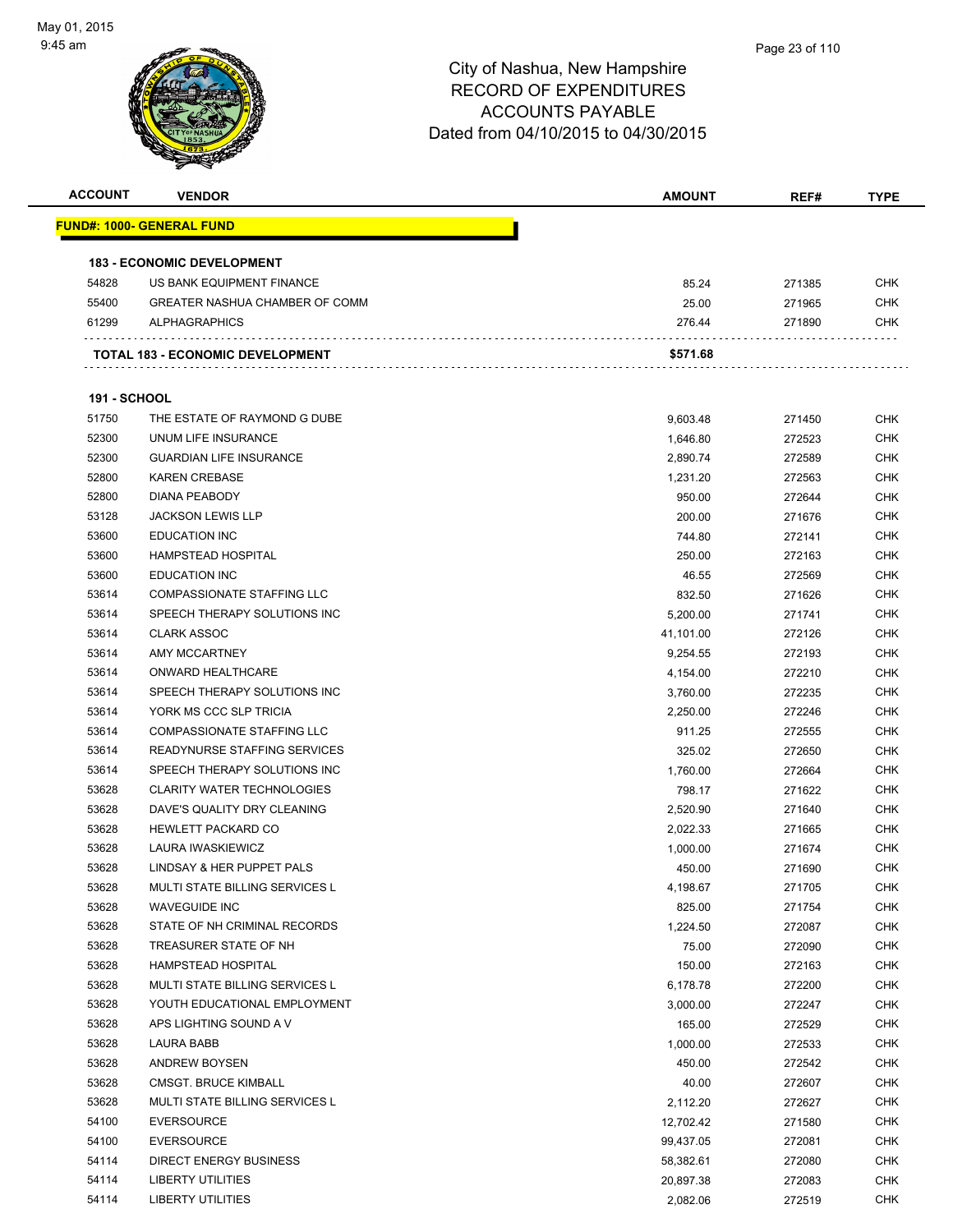

| <b>ACCOUNT</b>      | <b>VENDOR</b>                     | <b>AMOUNT</b> | REF#   | <b>TYPE</b> |
|---------------------|-----------------------------------|---------------|--------|-------------|
|                     | <u> FUND#: 1000- GENERAL FUND</u> |               |        |             |
|                     |                                   |               |        |             |
| <b>191 - SCHOOL</b> |                                   |               |        |             |
| 54114               | <b>DIRECT ENERGY BUSINESS</b>     | 4,016.29      | 272566 | <b>CHK</b>  |
| 54141               | PENNICHUCK WATER WORKS INC        | 2,597.87      | 271574 | <b>CHK</b>  |
| 54141               | PENNICHUCK WATER WORKS INC        | 3,564.52      | 272079 | CHK         |
| 54141               | PENNICHUCK WATER WORKS INC        | 2,790.63      | 272520 | <b>CHK</b>  |
| 54243               | CONTROL TECHNOLOGIES INC          | 783.51        | 272557 | <b>CHK</b>  |
| 54280               | <b>B &amp; S LOCKSMITHS INC</b>   | 174.82        | 271596 | <b>CHK</b>  |
| 54280               | MARVELL PLATE GLASS INC           | 80.01         | 271700 | <b>CHK</b>  |
| 54280               | <b>SUNTECH TINTING</b>            | 1,600.00      | 271744 | <b>CHK</b>  |
| 54280               | <b>B &amp; S LOCKSMITHS INC</b>   | 284.66        | 272098 | <b>CHK</b>  |
| 54280               | <b>FIMBEL GARAGE DOORS</b>        | 775.00        | 272146 | <b>CHK</b>  |
| 54280               | <b>B &amp; S LOCKSMITHS INC</b>   | 791.36        | 272532 | <b>CHK</b>  |
| 54487               | DAVID BAILEY                      | 155.00        | 271598 | <b>CHK</b>  |
| 54487               | D R GUILBEAULT AIR COMP LLC       | 349.25        | 271638 | <b>CHK</b>  |
| 54487               | GOODWAY TECHNOLOGIES, INC         | 879.00        | 271658 | <b>CHK</b>  |
| 54487               | HILLYARD/MANCHESTER               | 45.00         | 271666 | <b>CHK</b>  |
| 54487               | <b>HOBART SERVICE</b>             | 223.38        | 271667 | CHK         |
| 54487               | <b>KEITH KLAWES</b>               | 65.00         | 271680 | <b>CHK</b>  |
| 54487               | <b>M &amp; N SPORTS LLC</b>       | 595.75        | 271694 | <b>CHK</b>  |
| 54487               | SIROIS & SON APPLIANCE REPAIRS    | 82.00         | 271740 | <b>CHK</b>  |
| 54487               | CEN-COM                           | 96.00         | 272123 | <b>CHK</b>  |
| 54487               | HILLYARD/MANCHESTER               | 12.67         | 272168 | <b>CHK</b>  |
| 54487               | <b>NELSON PIANO SERVICE</b>       | 450.00        | 272206 | <b>CHK</b>  |
| 54487               | PAPPAS COMPANY INC                | 2,605.00      | 272213 | <b>CHK</b>  |
| 54487               | PLANT OPS PETTY CASH              | 26.17         | 272521 | <b>CHK</b>  |
| 54487               | DAVID BAILEY                      | 40.00         | 272534 | CHK         |
| 54487               | M-F ATHLETIC COMPANY INC          | 554.50        | 272613 | <b>CHK</b>  |
| 54600               | CHAPPELL TRACTOR SALES INC        | 52.70         | 271621 | <b>CHK</b>  |
| 54600               | SANEL AUTO PARTS CO               | 36.99         | 271731 | CHK         |
| 54600               | SANEL AUTO PARTS CO               | 128.40        | 272223 | <b>CHK</b>  |
| 54600               | <b>DMR SERVICES</b>               | 40.00         | 272567 | <b>CHK</b>  |
| 55109               | <b>FAIRPOINT COMMUNICATIONS</b>   | 851.74        | 271368 | CHK         |
| 55109               | <b>BAYRING COMMUNICATIONS</b>     | 2,313.49      | 271576 | CHK         |
| 55109               | <b>EARTHLINK BUSINESS</b>         | 1,154.92      | 271578 | <b>CHK</b>  |
| 55109               | <b>EARTHLINK BUSINESS</b>         | 260.96        | 271579 | <b>CHK</b>  |
| 55109               | <b>FAIRPOINT COMMUNICATIONS</b>   | 101.45        | 271581 | <b>CHK</b>  |
| 55109               | FAIRPOINT COMMUNICATIONS          | 34.98         | 272082 | <b>CHK</b>  |
| 55109               | FAIRPOINT COMMUNICATIONS          | 5,238.45      | 272518 | <b>CHK</b>  |
| 55109               | VERIZON WIRELESS 742005979        | 411.62        | 272524 | <b>CHK</b>  |
| 55109               | <b>JAY SHEEHY</b>                 | 237.80        | 272661 | <b>CHK</b>  |
| 55200               | NAFME Tri-M Music Honor Soc.      | 129.00        | 271583 | <b>CHK</b>  |
| 55200               | <b>NCTM</b>                       | 113.00        | 272631 | <b>CHK</b>  |
| 55300               | STACEY L ALLEN                    | 332.35        | 272094 | <b>CHK</b>  |
| 55300               | <b>BRITTANY BOONE</b>             | 16.68         | 272106 | <b>CHK</b>  |
| 55300               | ANN MARIE CRICHTON                | 61.60         | 272133 | <b>CHK</b>  |
| 55300               | SONDRA DUNN                       | 233.00        | 272139 | <b>CHK</b>  |
| 55300               | DEBORAH HOVEY                     | 73.75         | 272170 | <b>CHK</b>  |
| 55300               | CHELSEA HUCKINS                   | 60.58         | 272171 | CHK         |
| 55300               | LYNNE JOSEPH                      | 1,181.48      | 272176 | <b>CHK</b>  |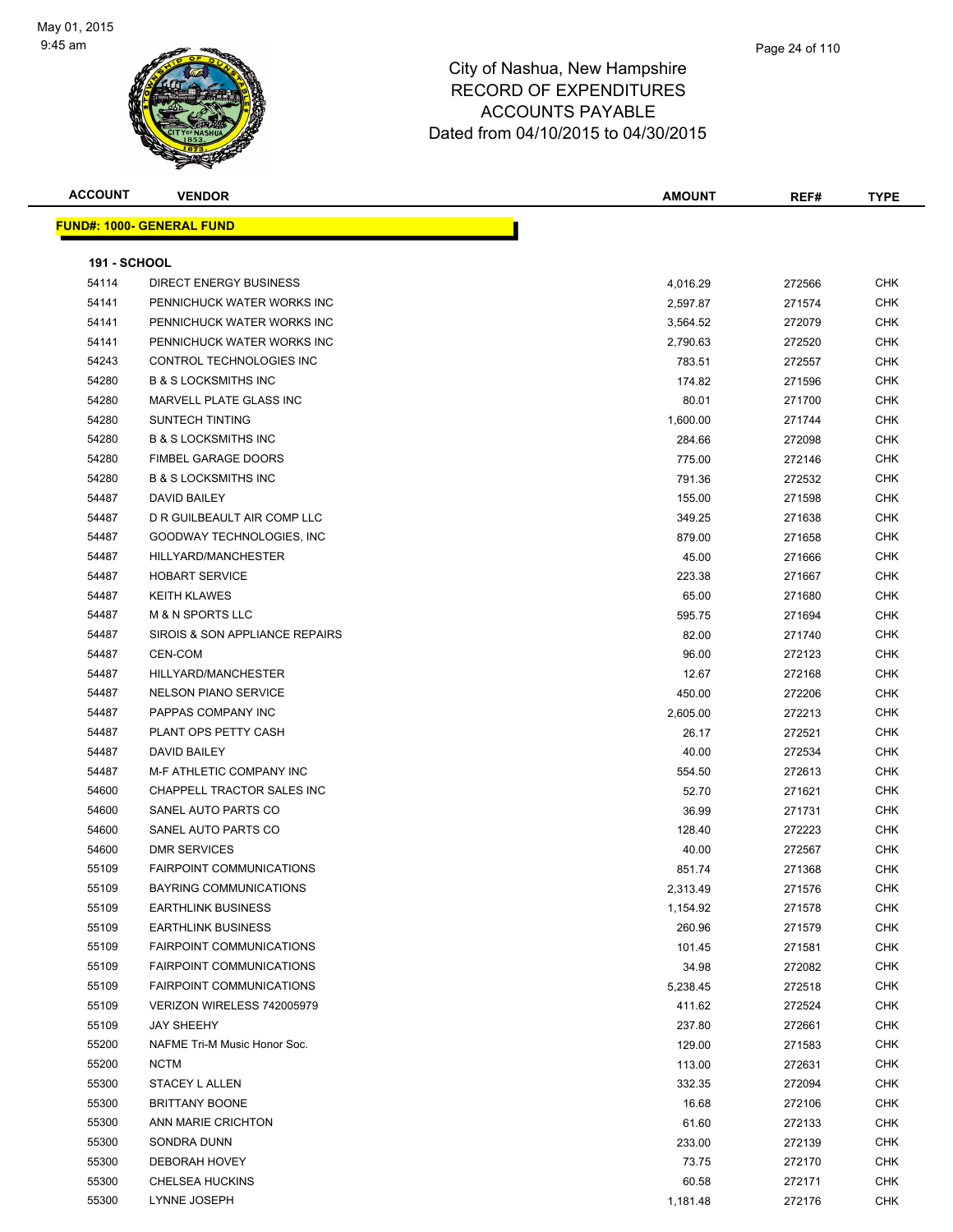

| <b>ACCOUNT</b>      | <b>VENDOR</b>                    | <b>AMOUNT</b> | REF#   | <b>TYPE</b> |
|---------------------|----------------------------------|---------------|--------|-------------|
|                     | <b>FUND#: 1000- GENERAL FUND</b> |               |        |             |
|                     |                                  |               |        |             |
| <b>191 - SCHOOL</b> |                                  |               |        |             |
| 55300               | <b>AMANDA MCGUIRE</b>            | 89.97         | 272195 | <b>CHK</b>  |
| 55300               | LINDA RYAN                       | 243.47        | 272220 | <b>CHK</b>  |
| 55300               | <b>NHASEA</b>                    | 1,000.00      | 272637 | <b>CHK</b>  |
| 55307               | ARELINDA ALVES                   | 43.41         | 271591 | <b>CHK</b>  |
| 55307               | <b>SUSAN ANGEL</b>               | 60.87         | 271593 | <b>CHK</b>  |
| 55307               | <b>MARCIA BAGLEY</b>             | 112.70        | 271597 | <b>CHK</b>  |
| 55307               | <b>CRISTA BURRELL</b>            | 34.64         | 271611 | <b>CHK</b>  |
| 55307               | <b>MARIANNE BUSTEED</b>          | 88.46         | 271612 | <b>CHK</b>  |
| 55307               | AMY CONNORS                      | 46.43         | 271629 | <b>CHK</b>  |
| 55307               | <b>MARK CONRAD</b>               | 267.33        | 271630 | <b>CHK</b>  |
| 55307               | LORI COUTU                       | 19.84         | 271635 | <b>CHK</b>  |
| 55307               | <b>CARMEN KOSOW</b>              | 27.31         | 271681 | <b>CHK</b>  |
| 55307               | <b>GLADYS MARCANO</b>            | 68.71         | 271698 | <b>CHK</b>  |
| 55307               | PAULA PAPANICOLAOU               | 66.41         | 271713 | <b>CHK</b>  |
| 55307               | <b>DENISE PETZ</b>               | 14.01         | 271720 | <b>CHK</b>  |
| 55307               | <b>JOHN RICHARD</b>              | 96.02         | 271727 | <b>CHK</b>  |
| 55307               | PHILIP SCHAPPLER                 | 59.38         | 271735 | <b>CHK</b>  |
| 55307               | <b>MARIANNE BUSTEED</b>          | 24.43         | 272113 | <b>CHK</b>  |
| 55307               | KIMBERLY CALLAN                  | 450.61        | 272115 | <b>CHK</b>  |
| 55307               | <b>JENNIFER CAMPO</b>            | 47.01         | 272118 | <b>CHK</b>  |
| 55307               | CLAUDIA CASTANO-VELEZ            | 46.56         | 272122 | <b>CHK</b>  |
| 55307               | ROBERTA FLANAGAN                 | 128.75        | 272148 | <b>CHK</b>  |
| 55307               | <b>JENNIFER GOODWIN</b>          | 55.63         | 272156 | <b>CHK</b>  |
| 55307               | <b>CORI HERSOM</b>               | 25.16         | 272166 | <b>CHK</b>  |
| 55307               | <b>STACY HYNES</b>               | 82.22         | 272172 | <b>CHK</b>  |
| 55307               | LYNNE JOSEPH                     | 29.32         | 272176 | <b>CHK</b>  |
| 55307               | SARAH MARANDOS                   | 250.68        | 272189 | <b>CHK</b>  |
| 55307               | <b>TAMMY O'TOOLE</b>             | 43.05         | 272209 | <b>CHK</b>  |
| 55307               | MICHELLE PAPANICOLAU             | 227.41        | 272212 | <b>CHK</b>  |
| 55307               | <b>SHARON SAUNDERS</b>           | 77.90         | 272224 | CHK         |
| 55307               | <b>JENNIFER SEUSING</b>          | 117.94        | 272232 | CHK         |
| 55307               | <b>SHAWN SMITH</b>               | 247.65        | 272234 | <b>CHK</b>  |
| 55307               | <b>AMY CONNORS</b>               | 48.88         | 272556 | <b>CHK</b>  |
| 55307               | DELESE HOVEY                     | 50.60         | 272597 | CHK         |
| 55307               | <b>SCOTT MAYS</b>                | 50.60         | 272620 | <b>CHK</b>  |
| 55307               | DANA O'GARA                      | 108.13        | 272641 | <b>CHK</b>  |
| 55307               | MARGARET REYNOLDS                | 184.46        | 272652 | CHK         |
| 55307               | <b>RENEE SCHWARZ</b>             | 25.01         | 272658 | <b>CHK</b>  |
| 55307               | <b>ALAN VERLEY</b>               | 19.69         | 272669 | CHK         |
| 55400               | <b>JENNIFER CAMPO</b>            | 532.24        | 271615 | <b>CHK</b>  |
| 55400               | RICHARD FARRENKOPF               | 532.24        | 271648 | <b>CHK</b>  |
| 55400               | DONNA LATINA                     | 532.24        | 271683 | CHK         |
| 55400               | SARAH MARANDOS                   | 586.48        | 271697 | <b>CHK</b>  |
| 55400               | DIANNE MCCANN THOMAS             | 532.24        | 271702 | CHK         |
| 55400               | MICHELLE QUADROS                 | 150.00        | 271724 | CHK         |
| 55400               | <b>SUSAN WILBORG</b>             | 532.24        | 271758 | CHK         |
| 55400               | TEACHER'S COLLEGE READING        | 825.00        | 272088 | CHK         |
| 55400               | MONTE BAGLEY                     | 213.48        | 272099 | CHK         |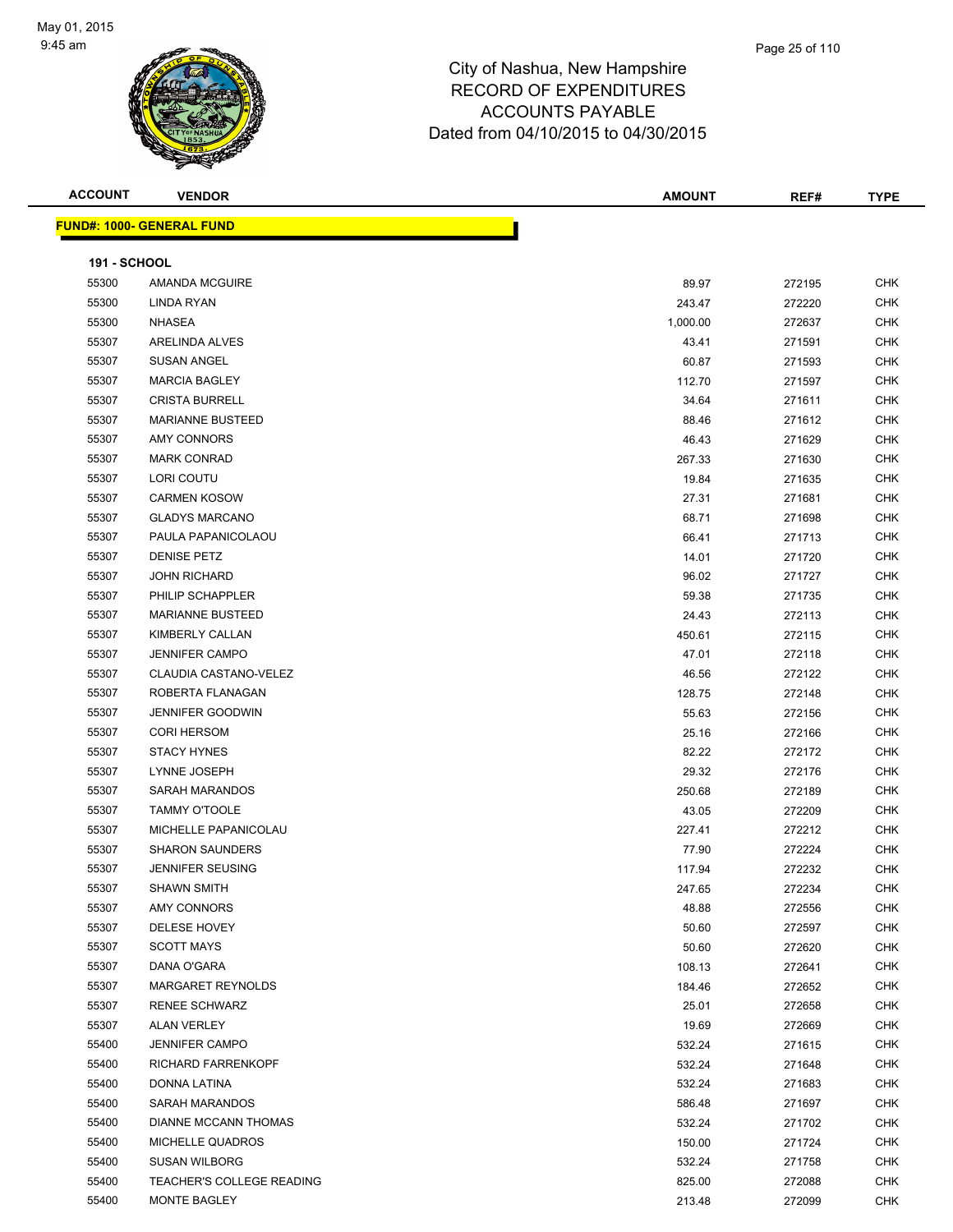

Page 26 of 110

| <b>ACCOUNT</b>      | <b>VENDOR</b>                     |                    | <b>AMOUNT</b> | REF#    | <b>TYPE</b> |
|---------------------|-----------------------------------|--------------------|---------------|---------|-------------|
|                     | <u> FUND#: 1000- GENERAL FUND</u> |                    |               |         |             |
| <b>191 - SCHOOL</b> |                                   |                    |               |         |             |
| 55400               | SHWETA GULATI                     |                    | 419.90        | 272160  | CHK         |
| 55400               | AMANDA HILLARD                    |                    | 60.00         | 272167  | CHK         |
| 55400               | SHRIPAD KANGLE                    |                    | 535.00        | 272177  | <b>CHK</b>  |
| 55400               | <b>CHELSEY TURNER</b>             |                    | 60.00         | 272239  | <b>CHK</b>  |
| 55400               | <b>KEVIN SWIFT</b>                |                    | 125.00        | 272666  | CHK         |
| 55400               | CITIZENS BANK CREDIT CARD         | Omni Providence RI | 224.87        | 9201514 | <b>ACH</b>  |
| 55400               | CITIZENS BANK CREDIT CARD         | Omni Providence RI | 224.87        | 9201514 | <b>ACH</b>  |
| 55500               | THE TELEGRAPH                     |                    | 850.00        | 271379  | <b>CHK</b>  |
| 55500               | LOWELL PUBLISHING CO              |                    | 1,950.08      | 271496  | <b>CHK</b>  |
| 55500               | <b>DEAFDIGEST</b>                 |                    | 90.00         | 272564  | <b>CHK</b>  |
| 55600               | THE COPY SHOP                     |                    | 528.88        | 271631  | <b>CHK</b>  |
| 55600               | <b>JOSTENS INC</b>                |                    | 1,481.10      | 271677  | <b>CHK</b>  |
| 55607               | AMHERST ST PETTY CASH             |                    | 19.47         | 271575  | <b>CHK</b>  |
| 55607               | RESERVE ACCOUNT                   |                    | 2,500.00      | 271585  | CHK         |
| 55607               | <b>BOOK DEPOT</b>                 |                    | 7.26          | 271608  | CHK         |
| 55607               | <b>USPS HASLER</b>                |                    | 2,000.00      | 271751  | <b>CHK</b>  |
| 55607               | POSTMASTER                        |                    | 220.00        | 272086  | CHK         |
| 55607               | US POSTAL SERVICE                 |                    | 490.00        | 272240  | CHK         |
| 55607               | US POSTAL SERVICE                 |                    | 750.00        | 272241  | <b>CHK</b>  |
| 55607               | <b>MAILFINANCE</b>                |                    | 413.82        | 272616  | <b>CHK</b>  |
| 55635               | NASHUA SCHOOL DISTRICT 42         |                    | 945.00        | 148609  | <b>ACH</b>  |
| 55642               | <b>JOHN ANDRICK</b>               |                    | 64.00         | 271592  | <b>CHK</b>  |
| 55642               | STACIE L GREENWOOD                |                    | 64.00         | 271662  | <b>CHK</b>  |
| 55642               | <b>CHARLES KAJEN</b>              |                    | 118.00        | 271679  | <b>CHK</b>  |
| 55642               | <b>BARBARA MICHAEL</b>            |                    | 128.00        | 271703  | CHK         |
| 55642               | SAMANTHA MURRAY                   |                    | 64.00         | 271706  | CHK         |
| 55642               | <b>DAVID PELLETIER</b>            |                    | 128.00        | 271715  | <b>CHK</b>  |
| 55642               | ED BERRIMAN                       |                    | 78.00         | 272103  | CHK         |
| 55642               | RAYMOND BIENVENUE                 |                    | 64.00         | 272104  | CHK         |
| 55642               | <b>KENNETH A BOURQUE</b>          |                    | 64.00         | 272108  | <b>CHK</b>  |
| 55642               | <b>BRUCE CAMPBELL</b>             |                    | 84.00         | 272116  | <b>CHK</b>  |
| 55642               | RUSSELL CARDIN                    |                    | 84.00         | 272119  | <b>CHK</b>  |
| 55642               | MICHAEL COUTURE                   |                    | 84.00         | 272132  | <b>CHK</b>  |
| 55642               | <b>DON FERNANDES</b>              |                    | 64.00         | 272145  | <b>CHK</b>  |
| 55642               | JOSEPH E KELLY                    |                    | 138.00        | 272179  | <b>CHK</b>  |
| 55642               | <b>BRUCE A KENISON</b>            |                    | 64.00         | 272180  | CHK         |
| 55642               | <b>GARY KUBA</b>                  |                    | 84.00         | 272181  | CHK         |
| 55642               | <b>CHESTER MARTEL</b>             |                    | 84.00         | 272192  | <b>CHK</b>  |
| 55642               | <b>BARBARA MICHAEL</b>            |                    | 128.00        | 272198  | CHK         |
| 55642               | <b>BARRY REDDICK</b>              |                    | 84.00         | 272218  | CHK         |
| 55642               | ROGER ROBICHAUD                   |                    | 84.00         | 272219  | CHK         |
| 55642               | <b>JAMES SEROSKIE</b>             |                    | 84.00         | 272231  | <b>CHK</b>  |

 DAVID SHANNON 98.00 272233 CHK JIM TUFTS 138.00 272238 CHK WILLIAM AUBIN 202.00 272531 CHK DANIEL BELLIVEAU SR 138.00 272538 CHK RUSSELL CARDIN 84.00 272549 CHK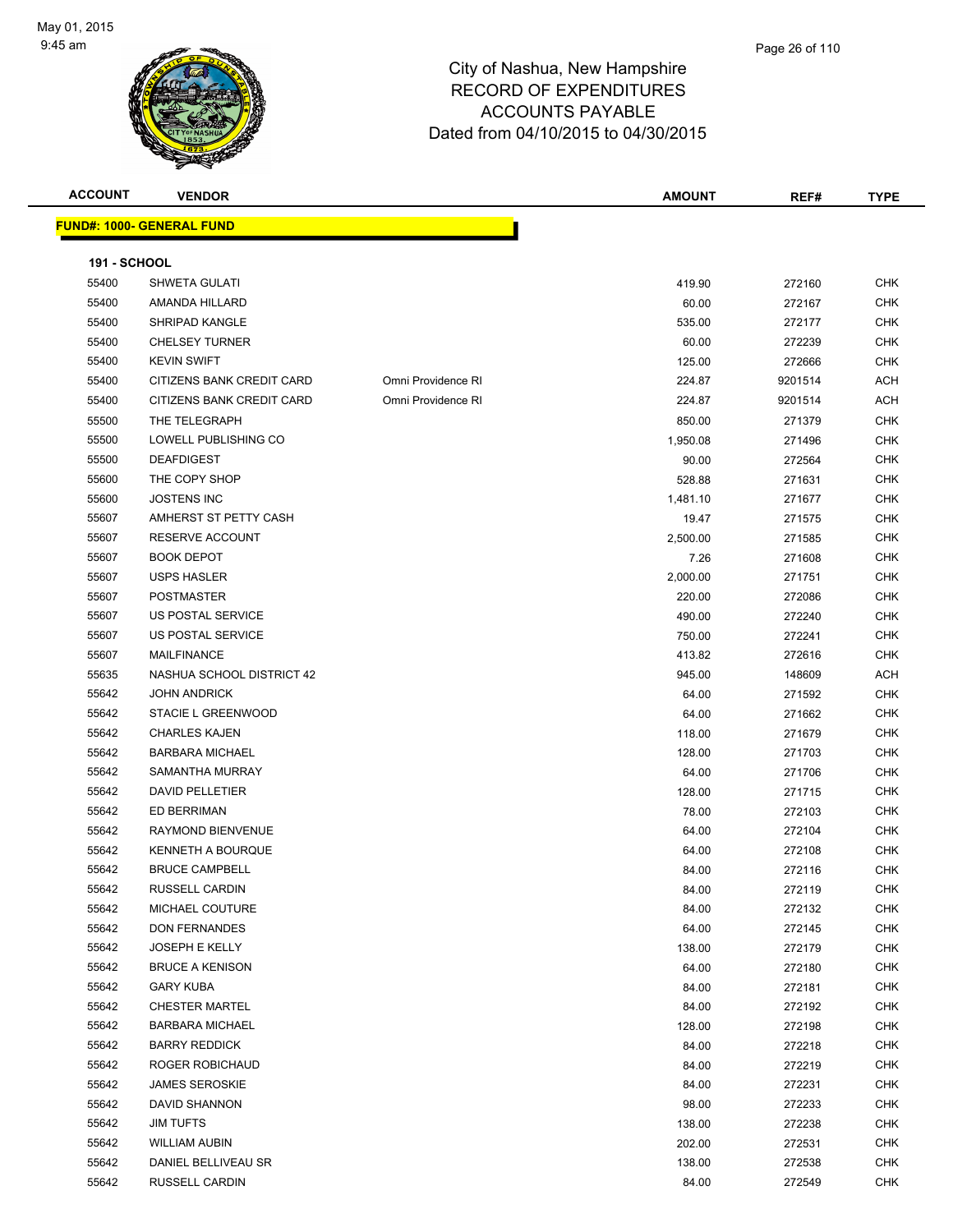

| <b>ACCOUNT</b>      | <b>VENDOR</b>                         | <b>AMOUNT</b> | REF#   | <b>TYPE</b> |
|---------------------|---------------------------------------|---------------|--------|-------------|
|                     | <u> FUND#: 1000- GENERAL FUND</u>     |               |        |             |
|                     |                                       |               |        |             |
| <b>191 - SCHOOL</b> |                                       |               |        |             |
| 55642               | EDWARD J EMOND JR                     | 128.00        | 272570 | CHK         |
| 55642               | <b>RICHARD EVANS</b>                  | 138.00        | 272573 | <b>CHK</b>  |
| 55642               | <b>MICHAEL FROST</b>                  | 64.00         | 272579 | <b>CHK</b>  |
| 55642               | <b>JEFF GRIMES</b>                    | 98.00         | 272588 | <b>CHK</b>  |
| 55642               | <b>JOHN HABIB</b>                     | 64.00         | 272591 | CHK         |
| 55642               | <b>ART JACKSON</b>                    | 138.00        | 272600 | CHK         |
| 55642               | <b>EMILY ANNE JOHNSON</b>             | 130.00        | 272601 | <b>CHK</b>  |
| 55642               | <b>CHARLES KAJEN</b>                  | 128.00        | 272603 | <b>CHK</b>  |
| 55642               | MITCHELL MASTROMATTEO                 | 64.00         | 272619 | <b>CHK</b>  |
| 55642               | <b>BARBARA MICHAEL</b>                | 276.00        | 272622 | <b>CHK</b>  |
| 55642               | <b>JAMES YOUNG</b>                    | 98.00         | 272673 | CHK         |
| 55649               | <b>DICK DUMAIS</b>                    | 292.50        | 272568 | <b>CHK</b>  |
| 55691               | <b>CARING HANDS TRANSPORTATION LL</b> | 12,565.00     | 271616 | <b>CHK</b>  |
| 55691               | DERRY COOPERATIVE SCHOOL DISTR        | 396.00        | 271641 | <b>CHK</b>  |
| 55691               | FIRST STUDENT INC                     | 120.00        | 271650 | <b>CHK</b>  |
| 55691               | THE PROVIDER ENTERPRISES INC          | 65,922.60     | 271722 | CHK         |
| 55691               | TIM FRIZZEL                           | 433.55        | 272667 | CHK         |
| 55694               | <b>VERMONT PERMANENCY INITIATIVE</b>  | 17,094.30     | 271602 | CHK         |
| 55694               | CHAMBERLAIN INTERNATIONAL SCH         | 11,316.24     | 271620 | CHK         |
| 55694               | ST ANNS HOME INC                      | 6,317.74      | 271743 | <b>CHK</b>  |
| 55694               | LIGHTHOUSE SCHOOL INC                 | 98,410.00     | 272610 | <b>CHK</b>  |
| 55694               | NASHUA CHILDRENS HOME                 | 7,001.40      | 272629 | <b>CHK</b>  |
| 61100               | <b>BAUDVILLE, INC</b>                 | 78.35         | 271600 | <b>CHK</b>  |
| 61100               | CENTRAL PAPER PRODUCTS CO             | 63.03         | 271619 | <b>CHK</b>  |
| 61100               | <b>LISA GINGRAS</b>                   | 40.25         | 271656 | <b>CHK</b>  |
| 61100               | <b>SCHOOL SPECIALTY</b>               | 141.65        | 271737 | <b>CHK</b>  |
| 61100               | WB MASON CO INC                       | 490.60        | 271755 | <b>CHK</b>  |
| 61100               | <b>SUSAN WILBORG</b>                  | 22.98         | 271758 | CHK         |
| 61100               | <b>SCHOOL SPECIALTY</b>               | 82.83         | 272229 | <b>CHK</b>  |
| 61100               | WB MASON CO INC                       | 3,412.82      | 272244 | <b>CHK</b>  |
| 61100               | PLANT OPS PETTY CASH                  | 25.49         | 272521 | CHK         |
| 61100               | WB MASON CO INC                       | 1,491.95      | 272671 | CHK         |
| 61135               | BICENTENNIAL SCHOOL PETTY CASH        | 192.90        | 271577 | <b>CHK</b>  |
| 61135               | <b>ACORN NATURALISTS</b>              | 140.58        | 271589 | CHK         |
| 61135               | B & H PHOTO VIDEO PRO AUDIO           | 766.12        | 271595 | <b>CHK</b>  |
| 61135               | <b>BELLETETES INC</b>                 | 24.58         | 271601 | CHK         |
| 61135               | KAREN BENZEKRI                        | 23.97         | 271603 | <b>CHK</b>  |
| 61135               | <b>BEST BUY BUSINESS ADVANTAGE</b>    | 549.48        | 271604 | CHK         |
| 61135               | <b>BURMAX CO INC</b>                  | 13.62         | 271610 | <b>CHK</b>  |
| 61135               | BUYQUEST.COM                          | 119.00        | 271613 | <b>CHK</b>  |
| 61135               | CAROLINA BIOLOGICAL SUPPLY CO         | 7,206.72      | 271617 | <b>CHK</b>  |
| 61135               | <b>CENGAGE LEARNING</b>               | 84.98         | 271618 | <b>CHK</b>  |
| 61135               | SHERIE CLARK                          | 71.84         | 271623 | CHK         |
| 61135               | COLLINS EDUCATION ASSOC LLC           | 121.00        | 271625 | CHK         |
| 61135               | COMPUTER HUT dba IT INSIDERS          | 279.96        | 271627 | CHK         |
| 61135               | CONNECTICUT VALLEY BIO SUPPLY         | 34.24         | 271628 | CHK         |
| 61135               | <b>BRENDA CURTIN</b>                  | 50.06         | 271636 | CHK         |
| 61135               | <b>JENNIFER DIMARIA</b>               | 19.47         | 271642 | CHK         |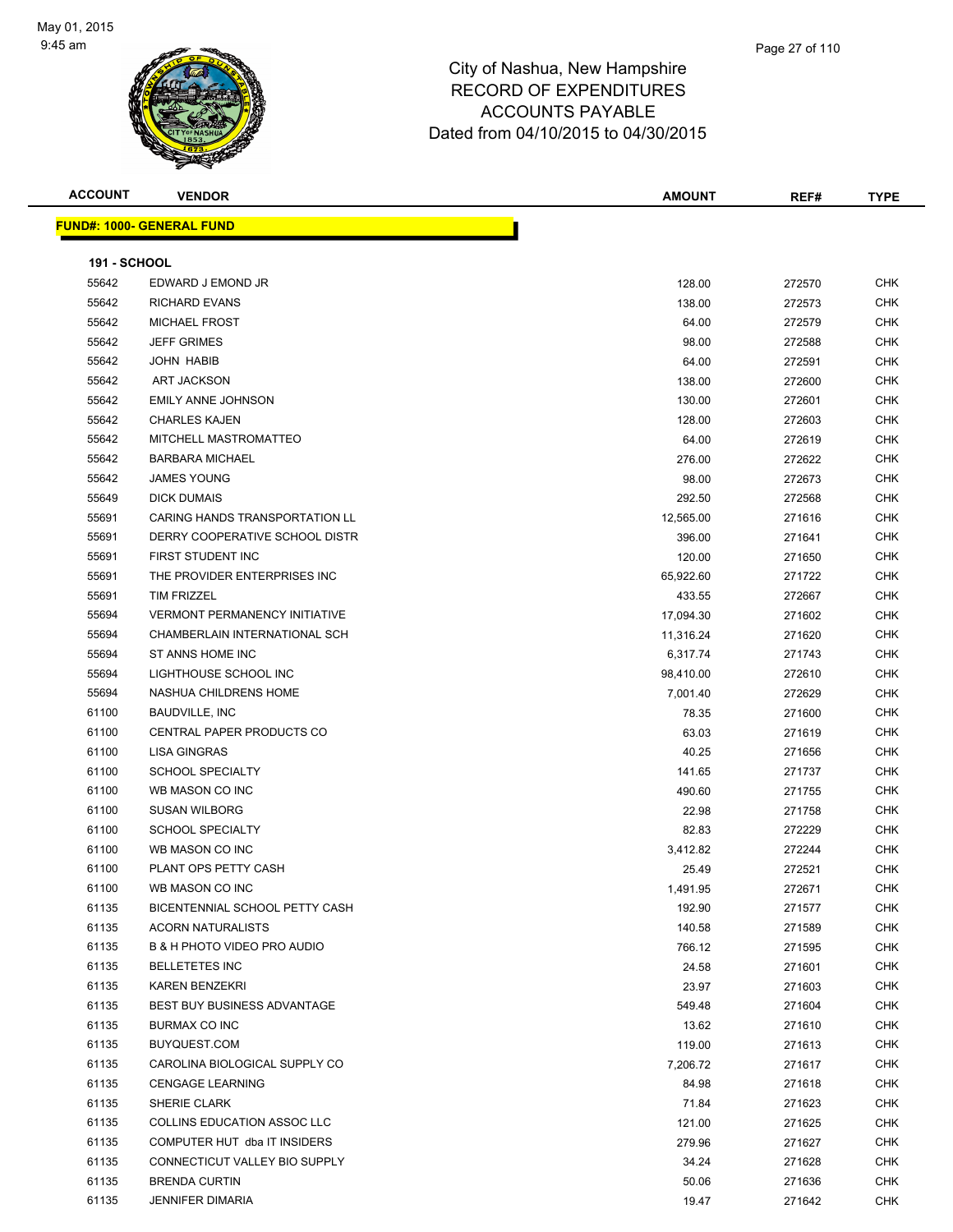

| <b>ACCOUNT</b>      | <b>VENDOR</b>                      | AMOUNT   | REF#   | <b>TYPE</b> |
|---------------------|------------------------------------|----------|--------|-------------|
|                     | <u> FUND#: 1000- GENERAL FUND</u>  |          |        |             |
|                     |                                    |          |        |             |
| <b>191 - SCHOOL</b> |                                    |          |        |             |
| 61135               | <b>LAURA DIONNE</b>                | 172.42   | 271643 | <b>CHK</b>  |
| 61135               | F W WEBB CO                        | 108.11   | 271647 | <b>CHK</b>  |
| 61135               | FOLLETT SCHOOL SOLUTIONS INC       | 56.10    | 271652 | <b>CHK</b>  |
| 61135               | <b>GENERAL LINEN SERVICE INC</b>   | 87.75    | 271655 | <b>CHK</b>  |
| 61135               | <b>HANNAFORD</b>                   | 194.35   | 271663 | <b>CHK</b>  |
| 61135               | HOME DEPOT CREDIT SERVICE          | 105.96   | 271668 | <b>CHK</b>  |
| 61135               | DANNO HYNES                        | 100.00   | 271671 | <b>CHK</b>  |
| 61135               | J W PEPPER & SONS INC              | 486.37   | 271675 | <b>CHK</b>  |
| 61135               | <b>JUGS SPORTS INC</b>             | 91.76    | 271678 | <b>CHK</b>  |
| 61135               | <b>KEITH KLAWES</b>                | 24.00    | 271680 | <b>CHK</b>  |
| 61135               | LEARNING CYCLES LLC                | 104.50   | 271685 | <b>CHK</b>  |
| 61135               | RITA LEWANDOWSKI                   | 22.86    | 271687 | <b>CHK</b>  |
| 61135               | MARKET BASKET ACCT 2589096         | 461.15   | 271699 | <b>CHK</b>  |
| 61135               | <b>MOORE MEDICAL LLC</b>           | 845.00   | 271704 | <b>CHK</b>  |
| 61135               | MYBINDING.COM                      | 692.00   | 271707 | <b>CHK</b>  |
| 61135               | <b>NASCO</b>                       | 67.58    | 271708 | CHK         |
| 61135               | NORTH CENTER FOOD SERVICE          | 928.90   | 271712 | <b>CHK</b>  |
| 61135               | <b>DAVID PELLETIER</b>             | 333.20   | 271716 | <b>CHK</b>  |
| 61135               | PENN STATE INDUSTRIES              | 403.60   | 271717 | <b>CHK</b>  |
| 61135               | <b>SIMONNE PERRY</b>               | 38.97    | 271719 | <b>CHK</b>  |
| 61135               | <b>DAVID PURINGTON</b>             | 217.87   | 271723 | <b>CHK</b>  |
| 61135               | DAVID QUIMBY                       | 41.89    | 271725 | <b>CHK</b>  |
| 61135               | SANE                               | 1,822.47 | 271730 | <b>CHK</b>  |
| 61135               | <b>SARGENT WELCH</b>               | 4,022.72 | 271732 | <b>CHK</b>  |
| 61135               | <b>LISA SAUNDERS</b>               | 175.98   | 271733 | <b>CHK</b>  |
| 61135               | <b>SHARON SAUNDERS</b>             | 140.00   | 271734 | <b>CHK</b>  |
| 61135               | <b>SCHOOL SPECIALTY</b>            | 49.02    | 271737 | <b>CHK</b>  |
| 61135               | <b>TEACHERS DISCOVERY</b>          | 189.07   | 271746 | <b>CHK</b>  |
| 61135               | TOLEDO PHYSICAL EDUCATION SUPP     | 89.99    | 271748 | <b>CHK</b>  |
| 61135               | <b>TOWERS MOTOR PARTS CORP</b>     | 340.15   | 271749 | <b>CHK</b>  |
| 61135               | KATHLEEN VERSPRILLE                | 97.00    | 271752 | CHK         |
| 61135               | <b>WAL-MART</b>                    | 96.43    | 271753 | <b>CHK</b>  |
| 61135               | WB MASON CO INC                    | 3,404.88 | 271755 | <b>CHK</b>  |
| 61135               | <b>MEGHAN WILSON</b>               | 87.68    | 271759 | <b>CHK</b>  |
| 61135               | <b>WOODBURN PRESS</b>              | 572.99   | 271760 | <b>CHK</b>  |
| 61135               | B & H PHOTO VIDEO PRO AUDIO        | 205.99   | 272097 | <b>CHK</b>  |
| 61135               | <b>BARNES &amp; NOBLE INC</b>      | 299.20   | 272100 | <b>CHK</b>  |
| 61135               | <b>BELLETETES INC</b>              | 5.35     | 272102 | <b>CHK</b>  |
| 61135               | <b>BRAINPOP LLC</b>                | 440.00   | 272110 | <b>CHK</b>  |
| 61135               | BUYQUEST.COM                       | 99.00    | 272114 | <b>CHK</b>  |
| 61135               | <b>CARLEX INC</b>                  | 105.70   | 272120 | <b>CHK</b>  |
| 61135               | CARTRIDGE WORLD NASHUA             | 66.00    | 272121 | <b>CHK</b>  |
| 61135               | CENTRAL PAPER PRODUCTS CO          | 575.06   | 272124 | <b>CHK</b>  |
| 61135               | <b>CHRISTIAN BOOKS</b>             | 203.53   | 272125 | <b>CHK</b>  |
| 61135               | <b>CLASSROOM FRIENDLY SUPPLIES</b> | 503.64   | 272127 | <b>CHK</b>  |
| 61135               | CRYSTAL ROCK BOTTLED WATER         | 36.59    | 272135 | <b>CHK</b>  |
| 61135               | <b>CHARLIE DEICHMANN</b>           | 71.98    | 272136 | <b>CHK</b>  |
| 61135               | DOWNES & READER HARDWOOD CO IN     | 1,910.00 | 272138 | <b>CHK</b>  |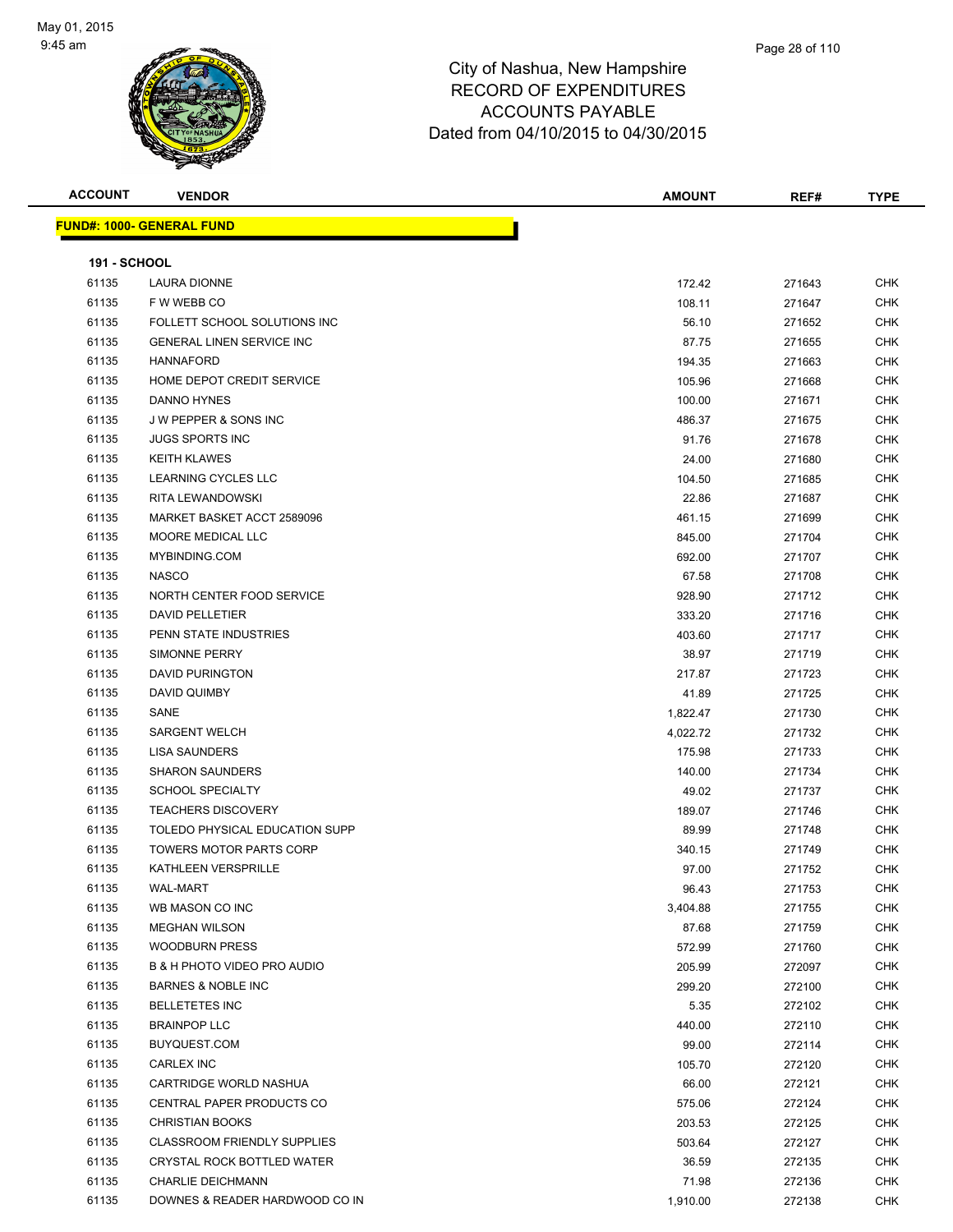

| <b>ACCOUNT</b>      | <b>VENDOR</b>                                    | <b>AMOUNT</b>    | REF#             | <b>TYPE</b>              |
|---------------------|--------------------------------------------------|------------------|------------------|--------------------------|
|                     | <u> FUND#: 1000- GENERAL FUND</u>                |                  |                  |                          |
| <b>191 - SCHOOL</b> |                                                  |                  |                  |                          |
| 61135               | ELLISON EDUCATIONAL EQUIPMENT                    | 264.40           | 272142           | <b>CHK</b>               |
| 61135               | <b>GENERAL LINEN SERVICE INC</b>                 | 112.54           | 272153           | <b>CHK</b>               |
| 61135               | <b>KAREN GREEN</b>                               | 43.86            | 272159           | <b>CHK</b>               |
| 61135               | <b>HANNAFORD</b>                                 | 76.13            | 272164           | <b>CHK</b>               |
| 61135               | HOME DEPOT CREDIT SERVICE                        | 788.02           | 272169           | <b>CHK</b>               |
| 61135               | <b>JW PEPPER &amp; SONS INC</b>                  | 876.24           | 272174           | <b>CHK</b>               |
| 61135               | <b>JOSEF LAMBERT</b>                             | 16.98            | 272183           | <b>CHK</b>               |
| 61135               | <b>MARKERTEK VIDEO SUPPLY</b>                    | 142.47           | 272190           | CHK                      |
| 61135               | MARKET BASKET ACCT 2589096                       | 340.78           | 272191           | <b>CHK</b>               |
| 61135               | <b>CHERYL MEESIG</b>                             | 13.23            | 272197           | <b>CHK</b>               |
| 61135               | <b>MUSIC &amp; ART CENTERS</b>                   | 267.01           | 272202           | CHK                      |
| 61135               | NASHUA OUTDOOR POWER EQUIPMENT                   | 17.66            | 272203           | <b>CHK</b>               |
| 61135               | NORTH CENTER FOOD SERVICE                        |                  |                  | <b>CHK</b>               |
|                     |                                                  | 420.33<br>489.17 | 272208<br>272211 | <b>CHK</b>               |
| 61135<br>61135      | P J CURRIER LUMBER CO<br>PRO AV SYSTEMS INC      |                  |                  | <b>CHK</b>               |
|                     |                                                  | 403.24           | 272216           |                          |
| 61135               | PRO-ED                                           | 197.95           | 272217           | <b>CHK</b>               |
| 61135<br>61135      | <b>SCHOLASTIC INC</b><br><b>SCHOOL SPECIALTY</b> | 76.00            | 272225           | CHK                      |
|                     | <b>RENEE SCHWARZ</b>                             | 1,953.24         | 272229           | <b>CHK</b>               |
| 61135<br>61135      | SUPER DUPER SCHOOL CO                            | 37.82            | 272230           | CHK                      |
|                     |                                                  | 565.90           | 272236           | <b>CHK</b>               |
| 61135               | TOLEDO PHYSICAL EDUCATION SUPP                   | 395.98           | 272237           | <b>CHK</b>               |
| 61135               | <b>WAL-MART</b>                                  | 396.73           | 272242           | CHK                      |
| 61135               | <b>WARD'S NATURAL SCIENCE</b>                    | 45.40            | 272243           | <b>CHK</b>               |
| 61135               | WB MASON CO INC                                  | 554.07           | 272244           | <b>CHK</b>               |
| 61135               | ANN WINANS                                       | 45.94            | 272245           | <b>CHK</b>               |
| 61135               | BICENTENNIAL SCHOOL PETTY CASH                   | 122.75           | 272517           | <b>CHK</b>               |
| 61135               | <b>BAILEY POTTERY EQUIP CORP</b>                 | 225.96           | 272535           | <b>CHK</b><br><b>CHK</b> |
| 61135               | <b>BARNES &amp; NOBLE INC</b>                    | 595.92           | 272536           |                          |
| 61135               | <b>BIO CORPORATION</b>                           | 69.50            | 272540           | <b>CHK</b>               |
| 61135               | <b>BLICK ART MATERIALS</b>                       | 193.64           | 272541           | <b>CHK</b>               |
| 61135               | CANON SOLUTIONS AMERICA INC                      | 282.50           | 272548           | <b>CHK</b>               |
| 61135               | CARLEX INC                                       | 405.97           | 272550           | <b>CHK</b>               |
| 61135               | <b>CPO SCIENCE</b>                               | 200.00           | 272562           | CHK                      |
| 61135               | <b>ENGINEERING EDUCATION SERVICE</b>             | 99.00            | 272571           | <b>CHK</b>               |
| 61135               | ERIC ARMIN INC                                   | 570.90           | 272572           | <b>CHK</b>               |
| 61135               | <b>GOPHER SPORTS</b>                             | 1,092.60         | 272584           | <b>CHK</b>               |
| 61135               | <b>HANNAFORD</b>                                 | 24.62            | 272593           | <b>CHK</b>               |
| 61135               | INCANDESCENT STUDIOS                             | 400.00           | 272598           | <b>CHK</b>               |
| 61135               | J W PEPPER & SON INC                             | 60.99            | 272599           | <b>CHK</b>               |
| 61135               | LYNNE JOSEPH                                     | 87.84            | 272602           | <b>CHK</b>               |
| 61135               | LEARNING CYCLES LLC                              | 222.20           | 272609           | <b>CHK</b>               |
| 61135               | M & M ELECTRICAL SUPPLY CO INC                   | 766.92           | 272611           | <b>CHK</b>               |
| 61135               | MARKERBOARD PEOPLE                               | 84.96            | 272617           | <b>CHK</b>               |
| 61135               | MARKET BASKET ACCT 2589096                       | 471.43           | 272618           | <b>CHK</b>               |
| 61135               | MCGRAW HILL SCHOOL EDUCATION                     | 875.70           | 272621           | <b>CHK</b>               |
| 61135               | MODERN SCHOOL SUPPLIES                           | 1,004.77         | 272624           | <b>CHK</b>               |
| 61135               | MSC INDUSTRIAL SUPPLY CO INC                     | 210.69           | 272625           | <b>CHK</b>               |
| 61135               | MUSIC IN MOTION                                  | 245.02           | 272628           | <b>CHK</b>               |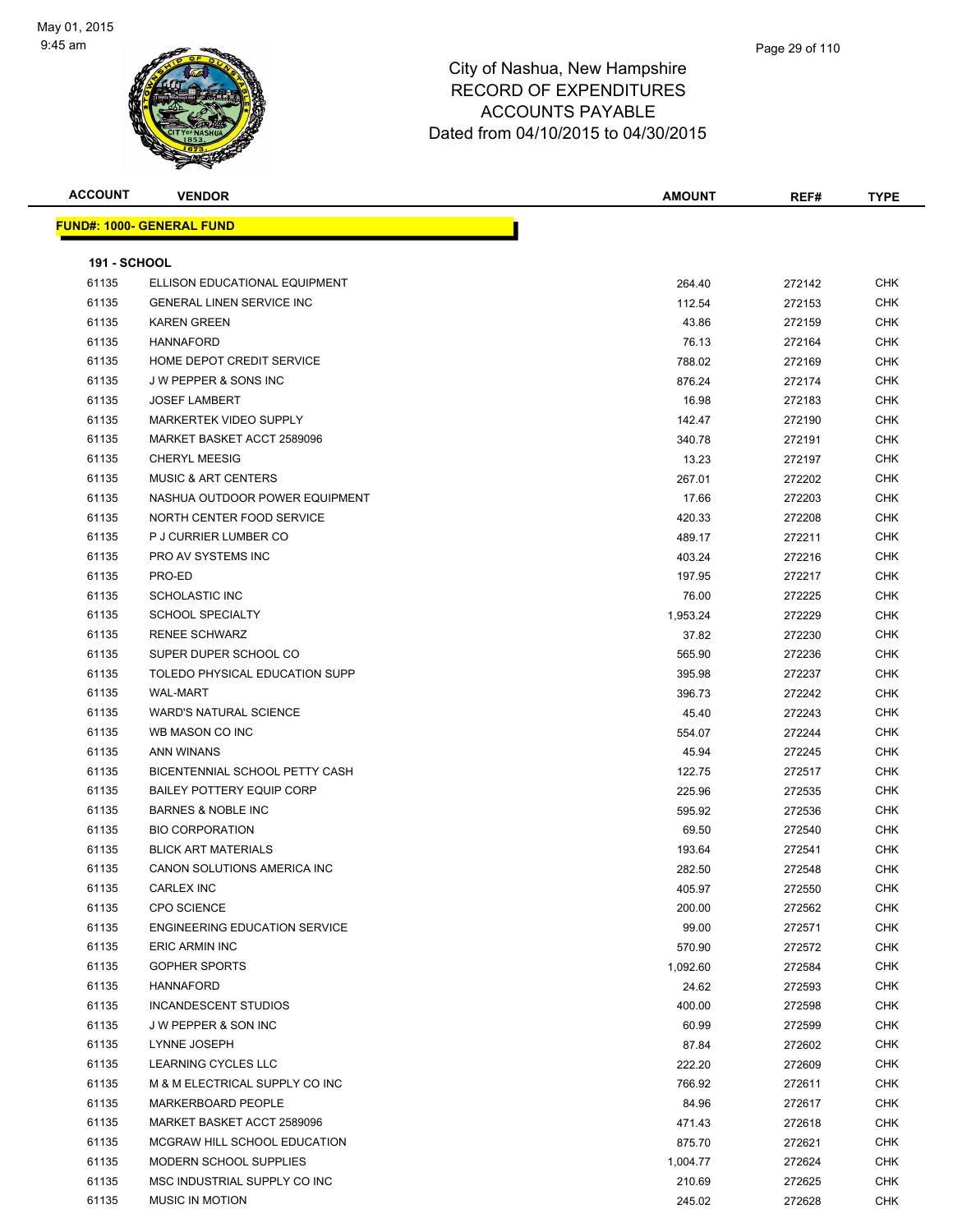

| <b>ACCOUNT</b>      | <b>VENDOR</b>                     |                            | <b>AMOUNT</b> | REF#    | <b>TYPE</b> |
|---------------------|-----------------------------------|----------------------------|---------------|---------|-------------|
|                     | <u> FUND#: 1000- GENERAL FUND</u> |                            |               |         |             |
|                     |                                   |                            |               |         |             |
| <b>191 - SCHOOL</b> |                                   |                            |               |         |             |
| 61135               | <b>NCS PEARSON</b>                |                            | 1,059.49      | 272634  | <b>CHK</b>  |
| 61135               | <b>NCS PEARSON INC</b>            |                            | 328.49        | 272635  | <b>CHK</b>  |
| 61135               | NORTH CENTER FOOD SERVICE         |                            | 318.72        | 272639  | <b>CHK</b>  |
| 61135               | KATHY PAETZOLD                    |                            | 149.95        | 272642  | <b>CHK</b>  |
| 61135               | PITSCO INC                        |                            | 1,919.36      | 272646  | <b>CHK</b>  |
| 61135               | KIMBERLEE REICH                   |                            | 132.29        | 272651  | <b>CHK</b>  |
| 61135               | <b>SCHOLASTIC INC</b>             |                            | 30.08         | 272655  | <b>CHK</b>  |
| 61135               | <b>SCHOOL SPECIALTY</b>           |                            | 5,983.24      | 272657  | <b>CHK</b>  |
| 61135               | <b>RENEE SCHWARZ</b>              |                            | 21.29         | 272658  | <b>CHK</b>  |
| 61135               | WB MASON CO INC                   |                            | 5,702.86      | 272671  | <b>CHK</b>  |
| 61142               | AMHERST ST PETTY CASH             |                            | 5.98          | 271575  | <b>CHK</b>  |
| 61142               | SCHOOL NURSE SUPPLY INC           |                            | 629.16        | 271736  | <b>CHK</b>  |
| 61142               | WB MASON CO INC                   |                            | 29.33         | 271755  | <b>CHK</b>  |
| 61142               | <b>SCHOOL HEALTH CORP</b>         |                            | 880.11        | 272227  | <b>CHK</b>  |
| 61142               | SCHOOL NURSE SUPPLY INC           |                            | 96.00         | 272228  | <b>CHK</b>  |
| 61142               | BICENTENNIAL SCHOOL PETTY CASH    |                            | 28.79         | 272517  | <b>CHK</b>  |
| 61142               | <b>KARIN O'DONNELL</b>            |                            | 136.03        | 272640  | <b>CHK</b>  |
| 61142               | WB MASON CO INC                   |                            | 108.57        | 272671  | <b>CHK</b>  |
| 61249               | <b>NCS PEARSON</b>                |                            | 1,045.38      | 272205  | <b>CHK</b>  |
| 61299               | <b>BELLETETES INC</b>             |                            | 245.35        | 271601  | <b>CHK</b>  |
| 61299               | <b>FASTENAL CO</b>                |                            | 52.42         | 271649  | <b>CHK</b>  |
| 61299               | HOME DEPOT CREDIT SERVICES        |                            | 207.56        | 271669  | <b>CHK</b>  |
| 61299               | AVB PRESS LLC                     |                            | 75.85         | 272096  | <b>CHK</b>  |
| 61299               | <b>BELLETETES INC</b>             |                            | 206.43        | 272102  | <b>CHK</b>  |
| 61299               | <b>FASTENAL CO</b>                |                            | 49.72         | 272574  | <b>CHK</b>  |
| 61299               | STEPHANIE SEWHUK-THOMAS           |                            | 36.25         | 272660  | <b>CHK</b>  |
| 61299               | CITIZENS BANK CREDIT CARD         | <b>Purchase Adjustment</b> | (9.88)        | 9201514 | <b>ACH</b>  |
| 61407               | INTERSTATE BATTERY OF SOUTHERN    |                            | 99.53         | 271672  | <b>CHK</b>  |
| 61407               | M & M ELECTRICAL SUPPLY CO INC    |                            | 278.68        | 271693  | <b>CHK</b>  |
| 61407               | M & M ELECTRICAL SUPPLY CO INC    |                            | 1,379.97      | 272187  | <b>CHK</b>  |
| 61407               | M & M ELECTRICAL SUPPLY CO INC    |                            | 725.52        | 272611  | <b>CHK</b>  |
| 61414               | F W WEBB CO                       |                            | 130.49        | 271647  | <b>CHK</b>  |
| 61414               | F W WEBB CO                       |                            | 248.29        | 272144  | <b>CHK</b>  |
| 61414               | <b>HAJOCA CORPORATION</b>         |                            | 166.50        | 272161  | <b>CHK</b>  |
| 61414               | <b>GRANITE GROUP</b>              |                            | 1,162.35      | 272586  | <b>CHK</b>  |
| 61414               | <b>HAJOCA CORPORATION</b>         |                            | 49.27         | 272592  | <b>CHK</b>  |
| 61421               | <b>GRAINGER</b>                   |                            | 839.63        | 271660  | <b>CHK</b>  |
| 61421               | BEARINGS SPECIALTY CO INC         |                            | 32.40         | 272101  | <b>CHK</b>  |
| 61421               | <b>GRAINGER</b>                   |                            | 501.40        | 272157  | <b>CHK</b>  |
| 61421               | <b>GRAINGER</b>                   |                            | 106.40        | 272585  | <b>CHK</b>  |
| 61428               | CENTRAL PAPER PRODUCTS CO         |                            | 163.20        | 271619  | <b>CHK</b>  |
| 61428               | CENTRAL PAPER PRODUCTS CO         |                            | 8,343.84      | 272124  | <b>CHK</b>  |
| 61428               | <b>EXPENSE REDUCTION ANALYSIS</b> |                            | 7,997.00      | 272143  | <b>CHK</b>  |
| 61428               | NATIONWIDE SALES & SERVICE        |                            | 212.52        | 272204  | <b>CHK</b>  |
| 61428               | CENTRAL PAPER PRODUCTS CO         |                            | 13,009.00     | 272552  | <b>CHK</b>  |
| 61428               | NATIONWIDE SALES & SERVICE        |                            | 182.31        | 272633  | <b>CHK</b>  |
| 61599               | NASHUA OUTDOOR POWER EQUIPMENT    |                            | 0.63          | 271709  | <b>CHK</b>  |
|                     |                                   |                            |               |         |             |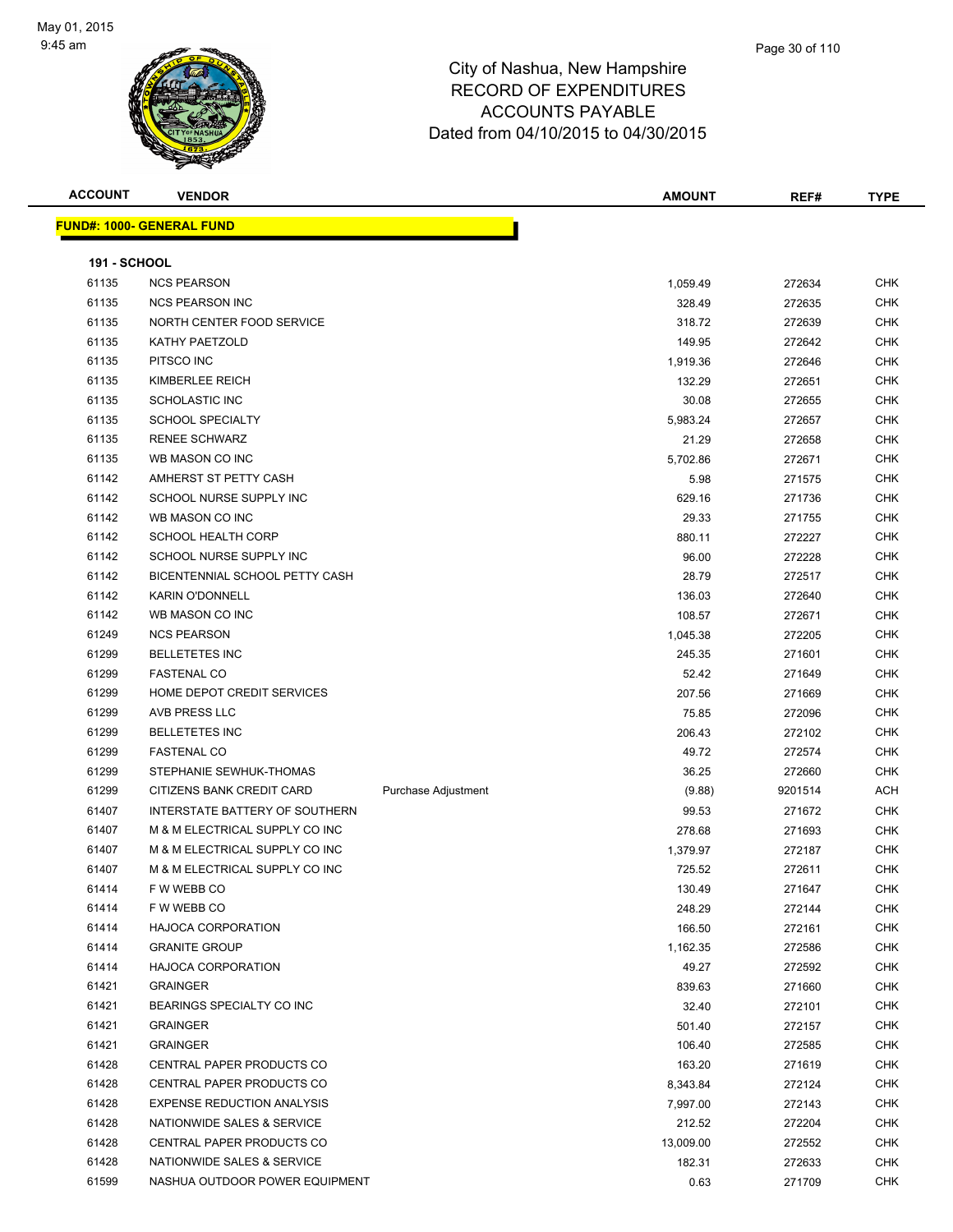

| 191 - SCHOOL<br>61599<br>61599<br>61599 | <u> FUND#: 1000- GENERAL FUND</u><br>SPORTS TURF IRRIGATION<br>JOHN DEERE LANDSCAPES LLC |                        |              |         |            |
|-----------------------------------------|------------------------------------------------------------------------------------------|------------------------|--------------|---------|------------|
|                                         |                                                                                          |                        |              |         |            |
|                                         |                                                                                          |                        |              |         |            |
|                                         |                                                                                          |                        | 1,015.00     | 271742  | <b>CHK</b> |
|                                         |                                                                                          |                        | 252.44       | 272175  | <b>CHK</b> |
|                                         | NASHUA OUTDOOR POWER EQUIPMENT                                                           |                        | 10.13        | 272203  | <b>CHK</b> |
| 61599                                   | PLANT OPS PETTY CASH                                                                     |                        | 59.99        | 272521  | <b>CHK</b> |
| 61599                                   | NASHUA OUTDOOR POWER EQUIPMENT                                                           |                        | 586.30       | 272630  | CHK        |
| 61607                                   | COMPUTER HUT dba IT INSIDERS                                                             |                        | 809.79       | 271627  | CHK        |
| 61607                                   | COMPUTER HUT dba IT INSIDERS                                                             |                        | 2,188.80     | 272129  | CHK        |
| 61607                                   | PAR CODE SYMBOLOGY INC                                                                   |                        | 525.00       | 272214  | <b>CHK</b> |
| 61814                                   | LINCOLN LIBRARY PRESS INC                                                                |                        | 384.00       | 271688  | <b>CHK</b> |
| 61814                                   | PERMA-BOUND                                                                              |                        | 11.35        | 271718  | <b>CHK</b> |
| 61814                                   | <b>BARNES &amp; NOBLE INC</b>                                                            |                        | 63.89        | 272100  | <b>CHK</b> |
| 61814                                   | PERMA-BOUND                                                                              |                        | 432.70       | 272215  | <b>CHK</b> |
| 61814                                   | PERMA-BOUND                                                                              |                        | 53.27        | 272645  | CHK        |
| 61821                                   | <b>BARNES &amp; NOBLE INC</b>                                                            |                        | 484.51       | 271599  | CHK        |
| 61821                                   | <b>SCHOLASTIC INC</b>                                                                    |                        | 92.77        | 272656  | CHK        |
| 61830                                   | NOODLETOOLS INC                                                                          |                        | 1,267.20     | 272638  | CHK        |
| 61875                                   | <b>BARNES &amp; NOBLE INC</b>                                                            |                        | 993.44       | 271599  | CHK        |
| 61875                                   | <b>BOOK DEPOT</b>                                                                        |                        | 163.78       | 271608  | CHK        |
| 61875                                   | <b>HEINEMANN</b>                                                                         |                        | 138.60       | 271664  | CHK        |
| 61875                                   | RITA LEWANDOWSKI                                                                         |                        | 26.04        | 271687  | CHK        |
| 61875                                   | MCGRAW HILL SCHOOL EDUCATION                                                             |                        | 19,780.20    | 272194  | CHK        |
| 61875                                   | FOLLETT SCHOOL SOLUTIONS INC                                                             |                        | 45.65        | 272577  | <b>CHK</b> |
| 61875                                   | PERMA-BOUND                                                                              |                        | 426.88       | 272645  | <b>CHK</b> |
| 61875                                   | RAND MCNALLY EDUCATION                                                                   |                        | 237.00       | 272649  | CHK        |
| 61875                                   | <b>SCHOOL SPECIALTY</b>                                                                  |                        | 96.60        | 272657  | CHK        |
| 71221                                   | <b>IPEVO</b>                                                                             |                        | 65.55        | 271673  | CHK        |
| 71221                                   | <b>APPLE INC</b>                                                                         |                        | 49.00        | 272095  | CHK        |
| 71221                                   | PRO AV SYSTEMS INC                                                                       |                        | 622.00       | 272216  | CHK        |
| 71221                                   | APPLE INC                                                                                |                        | 429.00       | 272528  | CHK        |
| 71800                                   | <b>PARTS &amp; PIECES</b>                                                                |                        | 1,166.00     | 271714  | CHK        |
| 71800                                   | <b>ACP DIRECT</b>                                                                        |                        | 557.00       | 272093  | <b>CHK</b> |
| 71999                                   | APS LIGHTING SOUND A V                                                                   |                        | 1,177.55     | 271594  | <b>CHK</b> |
| 71999                                   | PRO AV SYSTEMS INC                                                                       |                        | 2,445.00     | 272216  | CHK        |
| 71999                                   | LYNNE JOSEPH                                                                             |                        | 84.55        | 272602  | <b>CHK</b> |
| 71999                                   | <b>NATIONAL MUSIC</b>                                                                    |                        | 3,613.75     | 272632  | CHK        |
| 71999                                   | CITIZENS BANK CREDIT CARD                                                                | Five Starr FF&E Nashua | 100.00       | 9201514 | <b>ACH</b> |
|                                         | TOTAL 191 - SCHOOL                                                                       |                        | \$739,382.36 |         |            |
|                                         |                                                                                          |                        |              |         |            |

|       | <b>TOTAL 193 - DEBT SERVICE</b> | \$1,570,173.64 |        |     |
|-------|---------------------------------|----------------|--------|-----|
| 75300 | UNITED PARCEL SERVICE           | 23.63          | 272361 | CHK |
| 75200 | US BANK N.A. (091000022)        | 25.700.00      | 148649 | ACH |
| 75200 | US BANK N.A. (091000022)        | 396.400.00     | 148648 | ACH |
| 75200 | US BANK N.A. (091000022)        | 158.050.01     | 148577 | ACH |
| 75100 | US BANK N.A. (091000022)        | 990.000.00     | 148648 | ACH |
|       |                                 |                |        |     |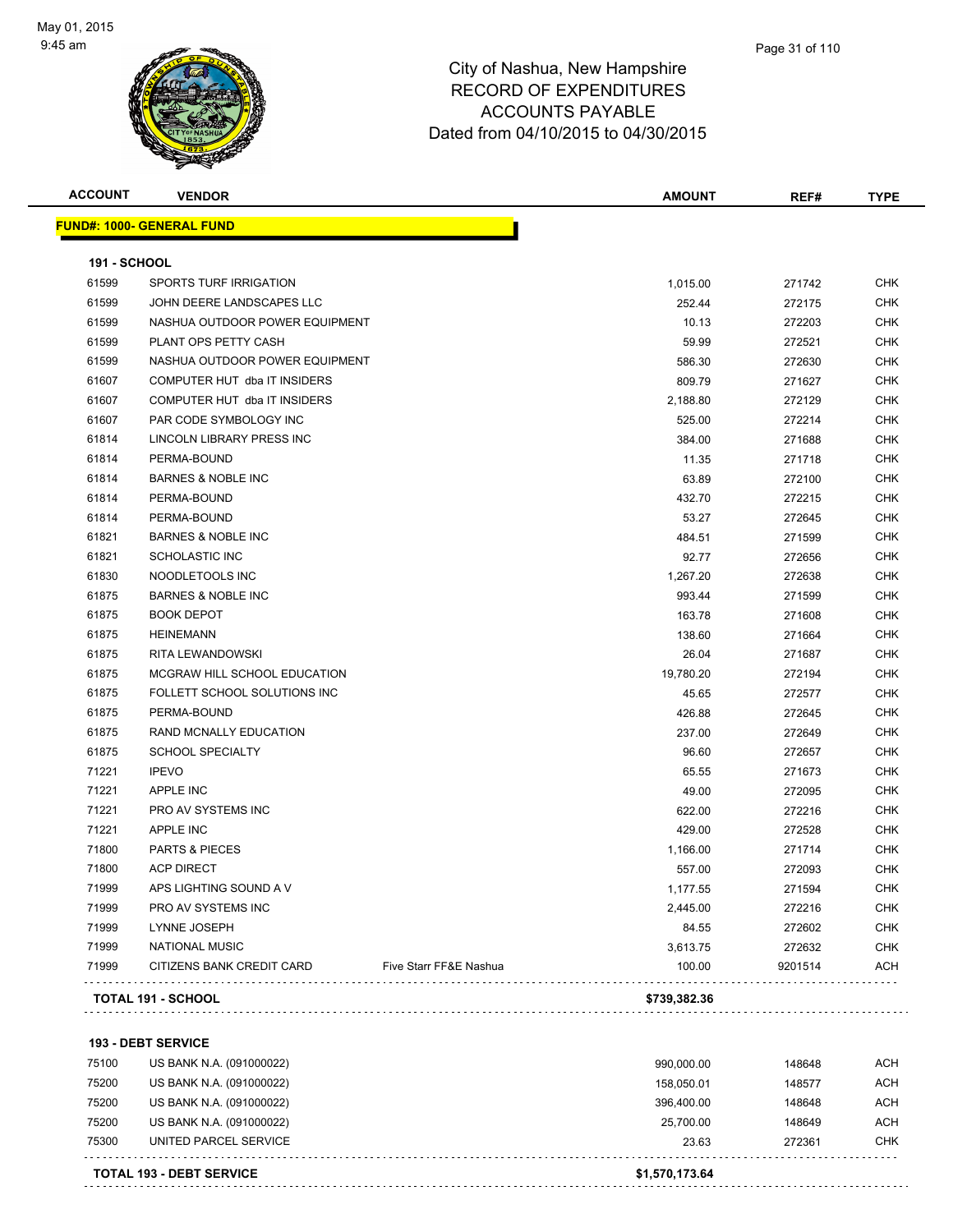|                     | <b>VENDOR</b>                                                                                          | <b>AMOUNT</b>       | REF#             |                                                             |
|---------------------|--------------------------------------------------------------------------------------------------------|---------------------|------------------|-------------------------------------------------------------|
|                     | TOTAL FUND 1000 - GENERAL FUND                                                                         | \$5,722,814.85      |                  |                                                             |
|                     | <b>FUND#: 1001- GF-CAPITAL IMPROVEMENTS</b>                                                            |                     |                  |                                                             |
|                     | 161 - STREETS-CAP IMP                                                                                  |                     |                  |                                                             |
| 81100               | M & M ELECTRICAL SUPPLY CO INC                                                                         | 524.33              | 271498           | <b>CHK</b>                                                  |
| 81100               | <b>SWENSON GRANITE WORKS</b>                                                                           | 2,275.00            | 272496           | CHK                                                         |
| 81100               | M & M ELECTRICAL SUPPLY CO INC                                                                         | 524.33              | 271498           | <b>CHK</b>                                                  |
| 81100               | <b>SWENSON GRANITE WORKS</b>                                                                           | 2,275.00            | 272496           | <b>CHK</b>                                                  |
| 81100               | <b>BELLETETES INC</b>                                                                                  | 54.00               | 271415           | <b>CHK</b>                                                  |
| 81100               | M & M ELECTRICAL SUPPLY CO INC                                                                         | 524.34              | 271498           | <b>CHK</b>                                                  |
| 81100               | R WHITE EQUIPMENT CENTER INC                                                                           | 28.00               | 272043           | <b>CHK</b>                                                  |
| 81100               | SWENSON GRANITE WORKS<br>.                                                                             | 2,275.00            | 272496           | <b>CHK</b>                                                  |
|                     | TOTAL 161 - STREETS-CAP IMP                                                                            | \$8,480.00          |                  |                                                             |
| <b>191 - SCHOOL</b> |                                                                                                        |                     |                  |                                                             |
| 81100               | <b>GALE ASSOCIATES INC</b>                                                                             | 12,000.00           | 272151           | CHK                                                         |
|                     | <b>TOTAL 191 - SCHOOL</b>                                                                              | \$12,000.00         |                  |                                                             |
|                     |                                                                                                        |                     |                  |                                                             |
|                     |                                                                                                        |                     |                  |                                                             |
|                     | <b>TOTAL FUND 1001 - GF-CAPITAL IMPROVEMENTS</b><br><b>FUND#: 1010- GF-PRIOR YEAR ESCROWS/EXPENSES</b> | \$20,480.00         |                  |                                                             |
|                     | 122 - IT-PRIOR YEAR                                                                                    |                     |                  |                                                             |
|                     |                                                                                                        |                     |                  |                                                             |
| 54414<br>71221      | SOUTHWORTH-MILTON INC<br><b>CDW GOVERNMENT</b>                                                         | 455.00<br>25,763.82 | 272487<br>271914 |                                                             |
|                     |                                                                                                        |                     |                  |                                                             |
|                     | <b>TOTAL 122 - IT-PRIOR YEAR</b>                                                                       | \$26,218.82         |                  |                                                             |
| 61144               | <b>172 - COMMUNITY HEALTH-PRIOR YEAR</b><br>UNITED PARCEL SERVICE                                      | 9.90                | 272361           |                                                             |
|                     | <b>TOTAL 172 - COMMUNITY HEALTH-PRIOR YEAR</b>                                                         | \$9.90              |                  |                                                             |
|                     |                                                                                                        |                     |                  |                                                             |
|                     | <b>181 - COMMUNITY DEV-PRIOR YEAR</b>                                                                  |                     |                  |                                                             |
| 55421               | SARAH MARCHANT                                                                                         | 275.00              | 272309           |                                                             |
|                     | <b>TOTAL 181 - COMMUNITY DEV-PRIOR YEAR</b>                                                            | \$275.00            |                  |                                                             |
|                     | TOTAL FUND 1010 - GF-PRIOR YEAR ESCROWS/EXPENSES                                                       | \$26,503.72         |                  |                                                             |
|                     |                                                                                                        |                     |                  |                                                             |
|                     | <b>FUND#: 2100- FOOD SERVICES FUND</b>                                                                 |                     |                  |                                                             |
| 44503               | <b>HEIDI NEILSON</b>                                                                                   | 28.75               | 271710           | <b>CHK</b><br><b>CHK</b><br>CHK<br><b>CHK</b><br><b>CHK</b> |
| 44503<br>44503      | <b>FRANK TKACZYK</b><br><b>JENNIFER WEILBRENNER</b>                                                    | 40.25<br>7.75       | 271747<br>271756 | CHK<br><b>CHK</b>                                           |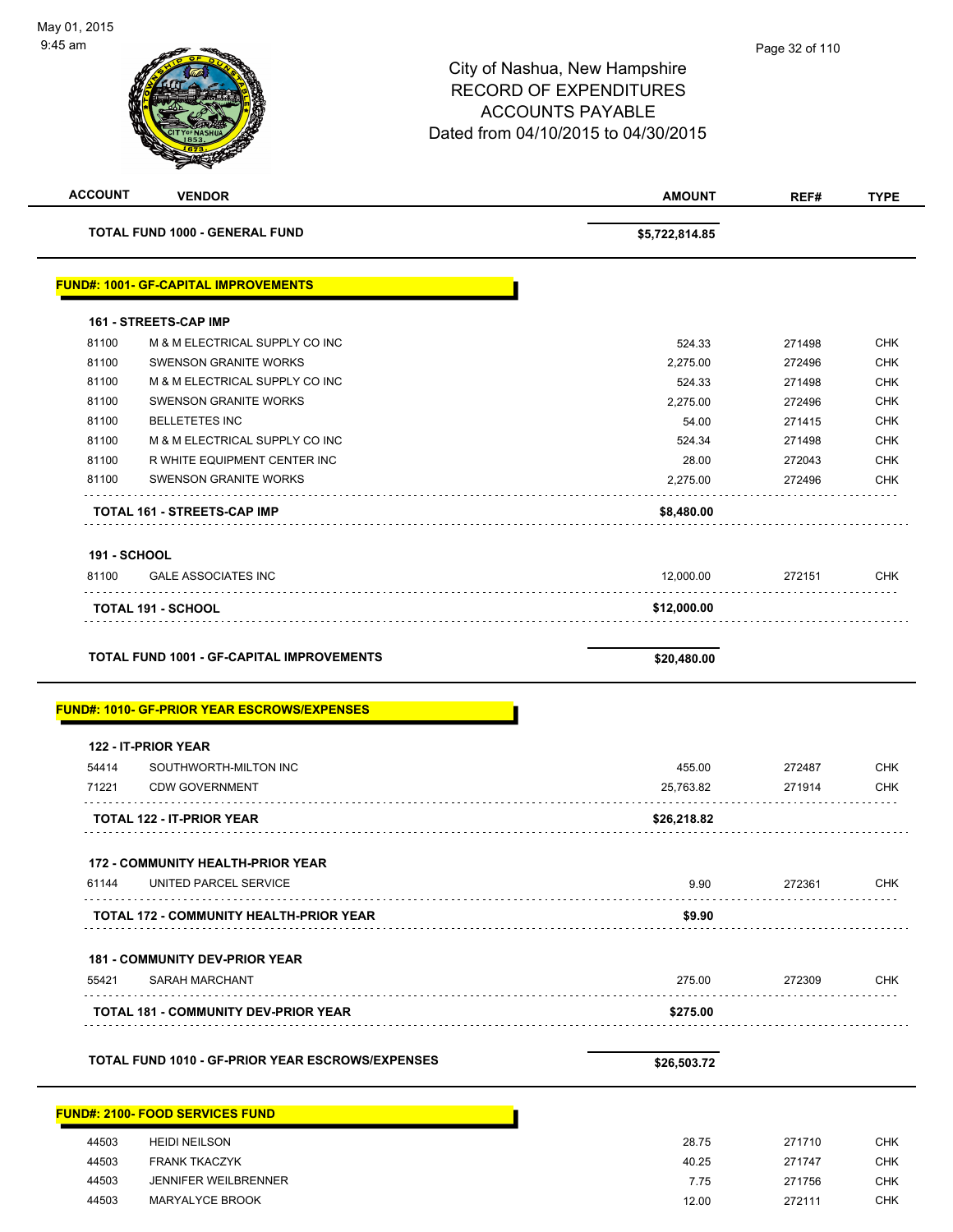

| <b>ACCOUNT</b> | <b>VENDOR</b>                          | <b>AMOUNT</b> | REF#   | <b>TYPE</b> |
|----------------|----------------------------------------|---------------|--------|-------------|
|                | <b>FUND#: 2100- FOOD SERVICES FUND</b> |               |        |             |
| 54487          | AFFILIATED HVAC SERVICES LLC           | 1,225.75      | 271590 | <b>CHK</b>  |
| 54487          | AFFILIATED HVAC SERVICES LLC           | 144.00        | 272527 | <b>CHK</b>  |
| 54487          | <b>BASSETT SERVICES CORPORATION</b>    | 200.10        | 272537 | <b>CHK</b>  |
| 55307          | <b>KARYN LAWLESS</b>                   | 113.40        | 272185 | <b>CHK</b>  |
| 55307          | PAMELA CORREA                          | 88.20         | 272559 | <b>CHK</b>  |
| 55307          | <b>KAREN GUSTIN</b>                    | 153.61        | 272590 | <b>CHK</b>  |
| 55307          | PAULE RALPH                            | 68.18         | 272648 | CHK         |
| 55400          | <b>BARBARA BONENFANT</b>               | 75.00         | 271607 | <b>CHK</b>  |
| 55400          | LISA BORDELEAU                         | 75.00         | 271609 | <b>CHK</b>  |
| 55400          | PAMELA CORREA                          | 75.00         | 271632 | CHK         |
| 55400          | SHEILA COTE                            | 75.00         | 271634 | CHK         |
| 55400          | <b>FRANCISCA EVERHART</b>              | 75.00         | 271645 | <b>CHK</b>  |
| 55400          | <b>CAROLINE GATES</b>                  | 75.00         | 271654 | <b>CHK</b>  |
| 55400          | SANDRA M LANCTOT                       | 75.00         | 271682 | <b>CHK</b>  |
| 55400          | PAULE RALPH                            | 75.00         | 271726 | <b>CHK</b>  |
| 55400          | <b>WENDY SHATTUK</b>                   | 75.00         | 271739 | CHK         |
| 55400          | <b>JOAN SWINDELL</b>                   | 75.00         | 271745 | <b>CHK</b>  |
| 55400          | <b>KELLEY CARLSON</b>                  | 85.00         | 272551 | CHK         |
| 55400          | YASMIN DEJESUS                         | 85.00         | 272565 | <b>CHK</b>  |
| 55400          | <b>MARY JEAN FLANAGAN</b>              | 75.00         | 272575 | <b>CHK</b>  |
| 55400          | NANCY KATHER                           | 85.00         | 272604 | <b>CHK</b>  |
| 55400          | ANGELA ROY                             | 85.00         | 272653 | CHK         |
| 55400          | AVELINA SILVA                          | 85.00         | 272662 | <b>CHK</b>  |
| 55400          | <b>WAYNE WIDTFELDT</b>                 | 85.00         | 272672 | <b>CHK</b>  |
| 55600          | ACE PRINTING CO                        | 420.00        | 272526 | <b>CHK</b>  |
| 61100          | WB MASON CO INC                        | 59.34         | 271755 | <b>CHK</b>  |
| 61214          | <b>BIMBO FOODS BAKERIES INC</b>        | 1,520.60      | 271606 | <b>CHK</b>  |
| 61214          | COCA COLA BOTTLING CO                  | 737.50        | 271624 | <b>CHK</b>  |
| 61214          | COSTA FRUIT & PRODUCE CO INC           | 30,427.59     | 271633 | CHK         |
| 61214          | <b>GREAT STATE BEVERAGES INC</b>       | 1,085.29      | 271661 | <b>CHK</b>  |
| 61214          | <b>M SAUNDERS INC</b>                  | 4,941.71      | 271695 | <b>CHK</b>  |
| 61214          | NEW ENGLAND ICE CREAM                  | 553.68        | 271711 | <b>CHK</b>  |
| 61214          | <b>SAL'S PIZZA</b>                     | 624.00        | 271728 | <b>CHK</b>  |
| 61214          | TREASURER ST OF NH - SURPLUS D         | 2,583.75      | 272089 | CHK         |
| 61214          | <b>BIMBO FOODS BAKERIES INC</b>        | 1,301.30      | 272105 | <b>CHK</b>  |
| 61214          | COCA COLA BOTTLING CO                  | 2,038.90      | 272128 | <b>CHK</b>  |
| 61214          | COSTA FRUIT & PRODUCE CO INC           | 36,200.29     | 272131 | <b>CHK</b>  |
| 61214          | <b>GARELICK FARMS LYNN</b>             | 26,144.82     | 272152 | <b>CHK</b>  |
| 61214          | GILLS PIZZA CO                         | 4,903.45      | 272154 | <b>CHK</b>  |
| 61214          | GREAT STATE BEVERAGES INC              | 1,206.14      | 272158 | <b>CHK</b>  |
| 61214          | <b>M SAUNDERS INC</b>                  | 5,228.49      | 272188 | <b>CHK</b>  |
| 61214          | NEW ENGLAND ICE CREAM                  | 161.18        | 272207 | <b>CHK</b>  |
| 61214          | SAL'S PIZZA                            | 624.00        | 272221 | <b>CHK</b>  |
| 61214          | <b>BIMBO FOODS BAKERIES INC</b>        | 412.10        | 272539 | <b>CHK</b>  |
| 61214          | COCA COLA BOTTLING CO                  | 676.90        | 272553 | <b>CHK</b>  |
| 61214          | COSTA FRUIT & PRODUCE CO INC           | 18,961.73     | 272560 | CHK         |
| 61214          | GILLS PIZZA CO                         | 2,246.95      | 272582 | CHK         |
| 61214          | <b>GREAT STATE BEVERAGES INC</b>       | 335.60        | 272587 | <b>CHK</b>  |
| 61214          | <b>M SAUNDERS INC</b>                  | 888.07        | 272612 | <b>CHK</b>  |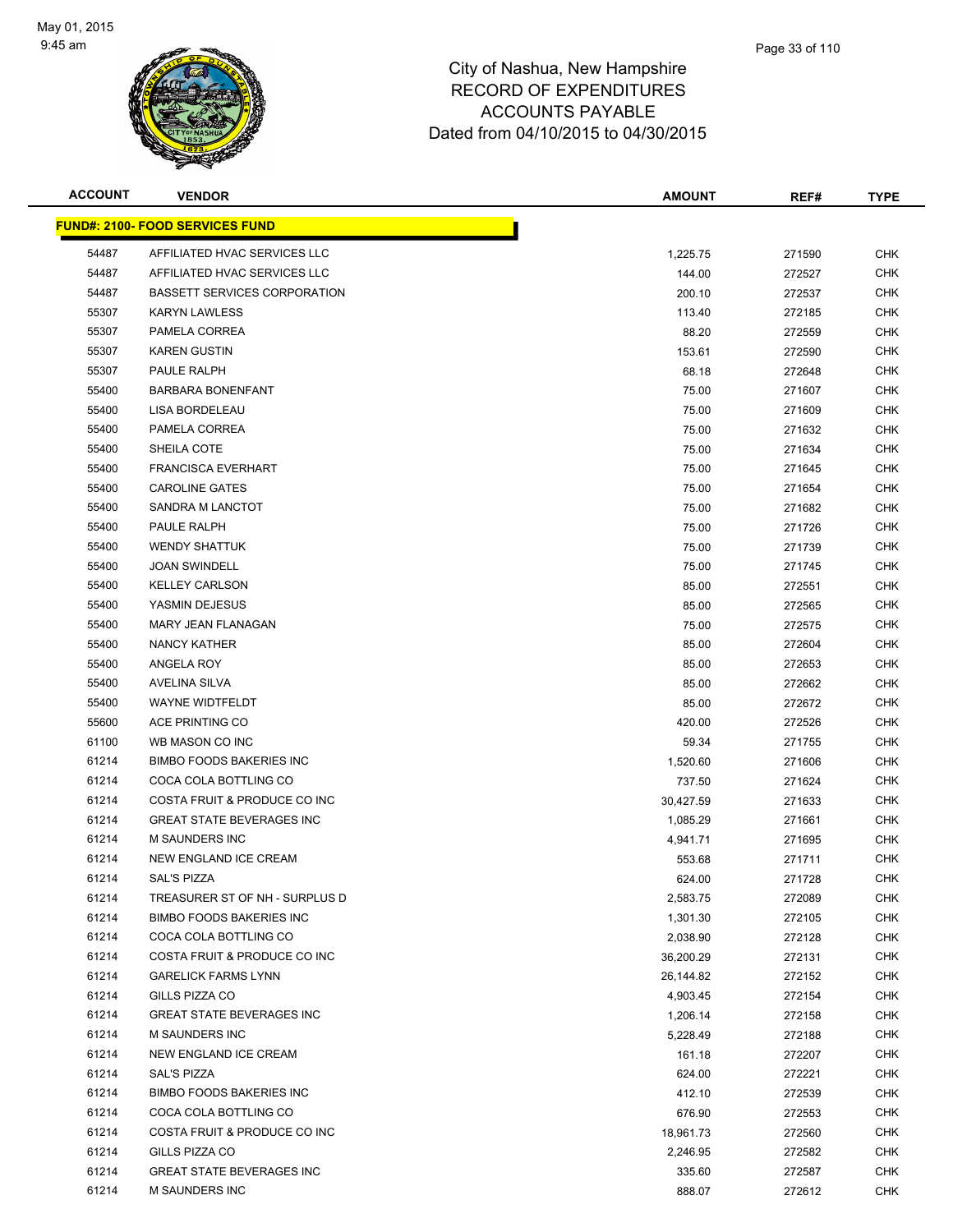

| <b>ACCOUNT</b> | <b>VENDOR</b>                                   | <b>AMOUNT</b>   | REF#             | <b>TYPE</b>              |
|----------------|-------------------------------------------------|-----------------|------------------|--------------------------|
|                | <b>FUND#: 2100- FOOD SERVICES FUND</b>          |                 |                  |                          |
| 61214          | NEW ENGLAND ICE CREAM                           | 777.75          | 272636           | <b>CHK</b>               |
| 61214          | <b>SAL'S PIZZA</b>                              | 585.00          | 272654           | <b>CHK</b>               |
| 61299          | CENTRAL PAPER PRODUCTS CO                       | 16,322.64       | 272124           | <b>CHK</b>               |
| 61299          | CENTRAL PAPER PRODUCTS CO                       | 2,172.37        | 272552           | <b>CHK</b>               |
|                | <b>TOTAL FUND 2100 - FOOD SERVICES FUND</b>     | \$167,558.13    |                  |                          |
|                |                                                 |                 |                  |                          |
|                | <b>FUND#: 2201- DRIVERS EDUCATION FUND</b>      |                 |                  |                          |
| 55300          | <b>KEENE STATE COLLEGE</b>                      | 469.00          | 272605           | <b>CHK</b>               |
| 55300          | <b>KEENE STATE COLLEGE</b>                      | 469.00          | 272606           | <b>CHK</b>               |
| 61799          | <b>RICHARD HEUSLEIN</b>                         | 99.99           | 272596           | <b>CHK</b>               |
| 61799          | MACMULKIN CHEVROLET INC                         | 523.43          | 272615           | <b>CHK</b>               |
|                | <b>TOTAL FUND 2201 - DRIVERS EDUCATION FUND</b> | \$1,561.42      |                  |                          |
|                |                                                 |                 |                  |                          |
|                | <b>FUND#: 2207- ADULT ED/CONTINUING ED</b>      |                 |                  |                          |
| 44600          | DIANE J WHITNEY                                 | 220.00          | 271757           | <b>CHK</b>               |
| 55699          | <b>KATHLEEN MATHEWS</b>                         | 51.50           | 271701           | <b>CHK</b>               |
| 61299          | NHS NORTH - SAF - POTTERY ACCT                  | 1,350.00        | 272085           | <b>CHK</b>               |
| 61299          | <b>KRISTIN MULLEN</b>                           | 35.45           | 272626           | <b>CHK</b>               |
|                | <b>TOTAL FUND 2207 - ADULT ED/CONTINUING ED</b> | \$1,656.95      |                  |                          |
|                |                                                 |                 |                  |                          |
|                | <b>FUND#: 2212- ATHLETICS REVENUE FUND</b>      |                 |                  |                          |
| 44563          | NASHUA SCHOOL DISTRICT 42                       | 200.00          | 148609           | <b>ACH</b>               |
|                | TOTAL FUND 2212 - ATHLETICS REVENUE FUND        | \$200.00        |                  |                          |
|                | <b>FUND#: 2222- AFTER SCHOOL PROGRAM</b>        |                 |                  |                          |
| 61299          | AC MOORE INC                                    | 19.08           | 271588           | <b>CHK</b>               |
| 61299          | <b>GARELICK FARMS LYNN</b>                      | 167.88          | 271653           | <b>CHK</b>               |
| 61299          | HOME DEPOT CREDIT SERV                          | 48.21           | 271670           | <b>CHK</b>               |
| 61299          | MARKET BASKET ACCT 2589096                      | 155.91          | 271699           | <b>CHK</b>               |
| 61299          |                                                 |                 |                  |                          |
|                |                                                 |                 |                  |                          |
|                | SAMS CLUB/SYNCHRONY BANK                        | 182.28          | 271729           | <b>CHK</b>               |
| 61299          | <b>WAL-MART</b>                                 | 58.91           | 271753           | <b>CHK</b>               |
| 61299          | <b>NHRPA</b>                                    | 235.00          | 272084           | <b>CHK</b>               |
| 61299          | STATE OF NH CRIMINAL RECORDS                    | 199.00          | 272087           | <b>CHK</b>               |
| 61299          | AC MOORE INC                                    | 21.23           | 272092           | <b>CHK</b>               |
| 61299          | ALEXANDER BUSH                                  | 9.00            | 272112           | <b>CHK</b>               |
| 61299          | <b>WINITZIA CORREA</b>                          | 3.56            | 272130           | <b>CHK</b>               |
| 61299          | COSTA FRUIT & PRODUCE CO INC                    | 556.35          | 272131           | <b>CHK</b>               |
| 61299          | <b>GARELICK FARMS LYNN</b>                      | 88.70           | 272152           | <b>CHK</b>               |
| 61299<br>61299 | LINDA HAMM<br>M SAUNDERS INC                    | 6.53            | 272162           | <b>CHK</b>               |
| 61299          | MARKET BASKET ACCT 2589096                      | 104.40<br>76.35 | 272188<br>272191 | <b>CHK</b><br><b>CHK</b> |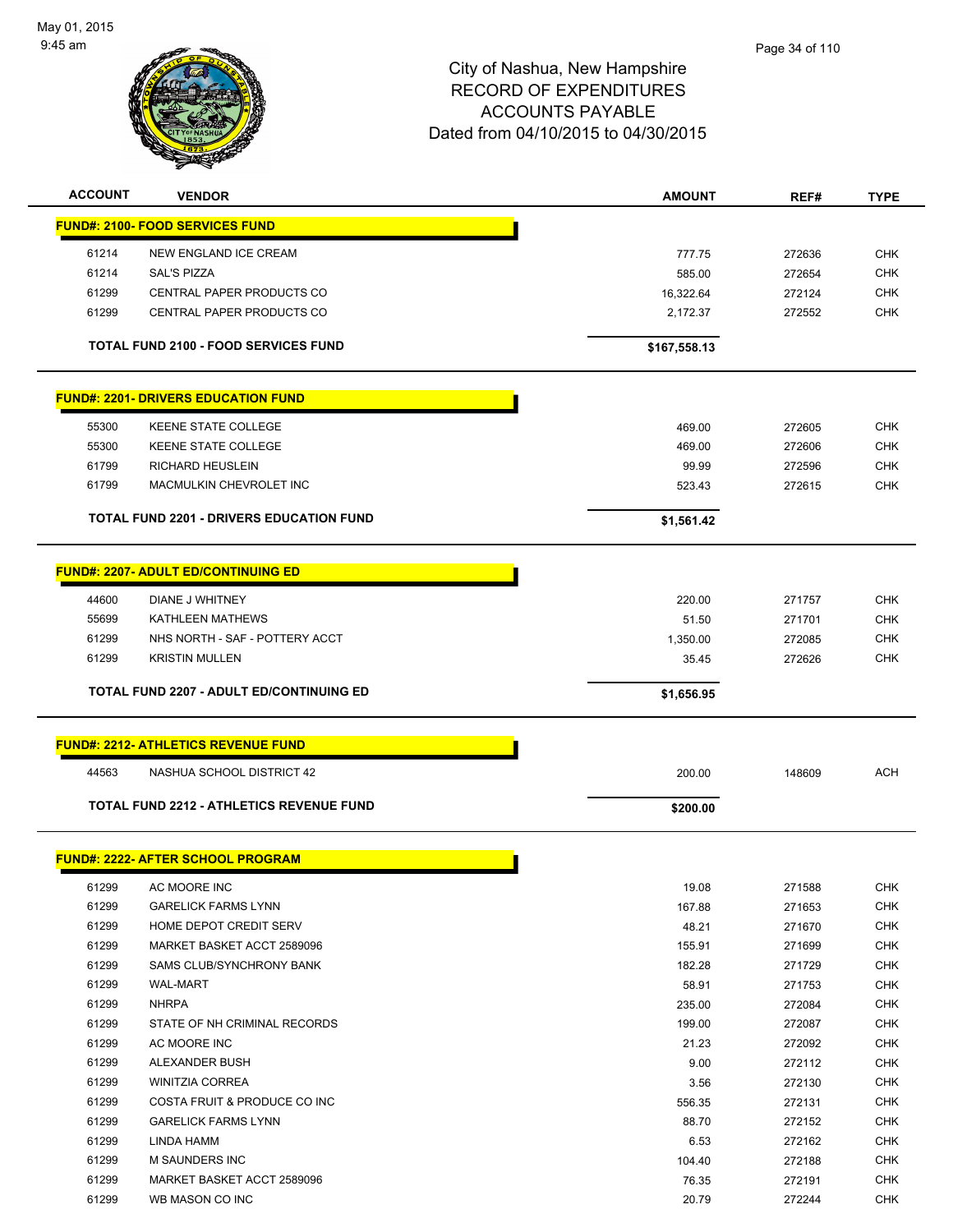

| <b>ACCOUNT</b> | <b>VENDOR</b>                                               | <b>AMOUNT</b> | REF#   | <b>TYPE</b>              |
|----------------|-------------------------------------------------------------|---------------|--------|--------------------------|
|                | <b>FUND#: 2222- AFTER SCHOOL PROGRAM</b>                    |               |        |                          |
| 61299          | AC MOORE INC                                                | 20.66         | 272525 | <b>CHK</b>               |
| 61299          | <b>GARELICK FARMS LYNN</b>                                  | 279.14        | 272580 | <b>CHK</b>               |
| 61299          | <b>M SAUNDERS INC</b>                                       | 119.40        | 272612 | <b>CHK</b>               |
| 61299          | MARKET BASKET ACCT 2589096                                  | 24.89         | 272618 | CHK                      |
| 61299          | <b>ASHLEIGH STONE</b>                                       | 40.98         | 272665 | <b>CHK</b>               |
|                | <b>TOTAL FUND 2222 - AFTER SCHOOL PROGRAM</b>               | \$2,438.25    |        |                          |
|                | <b>FUND#: 2247- CULINARY ARTS</b>                           |               |        |                          |
|                |                                                             |               |        |                          |
| 61135          | D A BUCCI & SONS INC                                        | 54.00         | 271637 | <b>CHK</b>               |
| 61135          | A & E COFFEE ROASTERY LLC                                   | 188.98        | 272091 | <b>CHK</b>               |
|                | <b>TOTAL FUND 2247 - CULINARY ARTS</b>                      | \$242.98      |        |                          |
|                | <b>FUND#: 2505- GOVT &amp; EDUCATION CHANNELS FUND</b>      |               |        |                          |
|                |                                                             |               |        |                          |
| 53470          | <b>MIKE JEYNES</b>                                          | 100.00        | 271483 | <b>CHK</b>               |
| 53470          | <b>JIM MCLEAN</b>                                           | 250.00        | 271508 | <b>CHK</b>               |
| 53470          | <b>TIM O'NEIL</b>                                           | 200.00        | 271531 | <b>CHK</b>               |
| 53470          | FRANK J WALLENT<br><b>MIKE JEYNES</b>                       | 500.00        | 271568 | <b>CHK</b>               |
| 53470<br>53470 | <b>JIM MCLEAN</b>                                           | 375.00        | 272432 | <b>CHK</b><br><b>CHK</b> |
| 53470          | <b>TIM O'NEIL</b>                                           | 250.00        | 272450 | <b>CHK</b>               |
| 53470          | FRANK J WALLENT                                             | 525.00        | 272471 | <b>CHK</b>               |
| 53470          | LOUISE WALLENT                                              | 425.00        | 272509 |                          |
|                |                                                             | 50.00         | 272510 | CHK                      |
| 54100<br>54114 | <b>EVERSOURCE</b>                                           | 241.00        | 272328 | <b>CHK</b>               |
|                | LIBERTY UTILITIES - NH                                      | 31.45         | 271864 | <b>CHK</b>               |
| 54114          | <b>DIRECT ENERGY BUSINESS</b>                               | 56.41         | 272405 | <b>CHK</b>               |
| 54141          | PENNICHUCK WATER WORKS INC                                  | 16.72         | 271874 | <b>CHK</b>               |
| 55300          | PETER JOHNSON                                               | 320.92        | 271836 | <b>CHK</b>               |
| 55400          | PETER JOHNSON                                               | 681.97        | 271836 | <b>CHK</b>               |
| 55699          | <b>JP PEST SERVICES</b>                                     | 74.24         | 271477 | <b>CHK</b>               |
| 55699          | AARDVARK THE DEAN OF CLEAN                                  | 195.00        | 272367 | <b>CHK</b>               |
| 61830          | EZSTREAM.COM                                                | 2,495.00      | 272408 | CHK                      |
|                | <b>TOTAL FUND 2505 - GOVT &amp; EDUCATION CHANNELS FUND</b> | \$6,787.71    |        |                          |
|                | <u> FUND#: 2506- HUNT BLDG FACILITY RENTAL FUND</u>         |               |        |                          |
| 54114          | DIRECT ENERGY BUSINESS                                      | 1,829.25      | 271441 | <b>CHK</b>               |
| 54141          | PENNICHUCK WATER WORKS INC                                  | 51.12         | 271874 | <b>CHK</b>               |
|                | TOTAL FUND 2506 - HUNT BLDG FACILITY RENTAL FUND            | \$1,880.37    |        |                          |
|                |                                                             |               |        |                          |
|                | <b>FUND#: 3060- FIRE GRANTS FUND</b>                        |               |        |                          |
| 71400          | FIRE TECH & SAFETY OF NEW ENGL                              | 49,327.00     | 271453 | <b>CHK</b>               |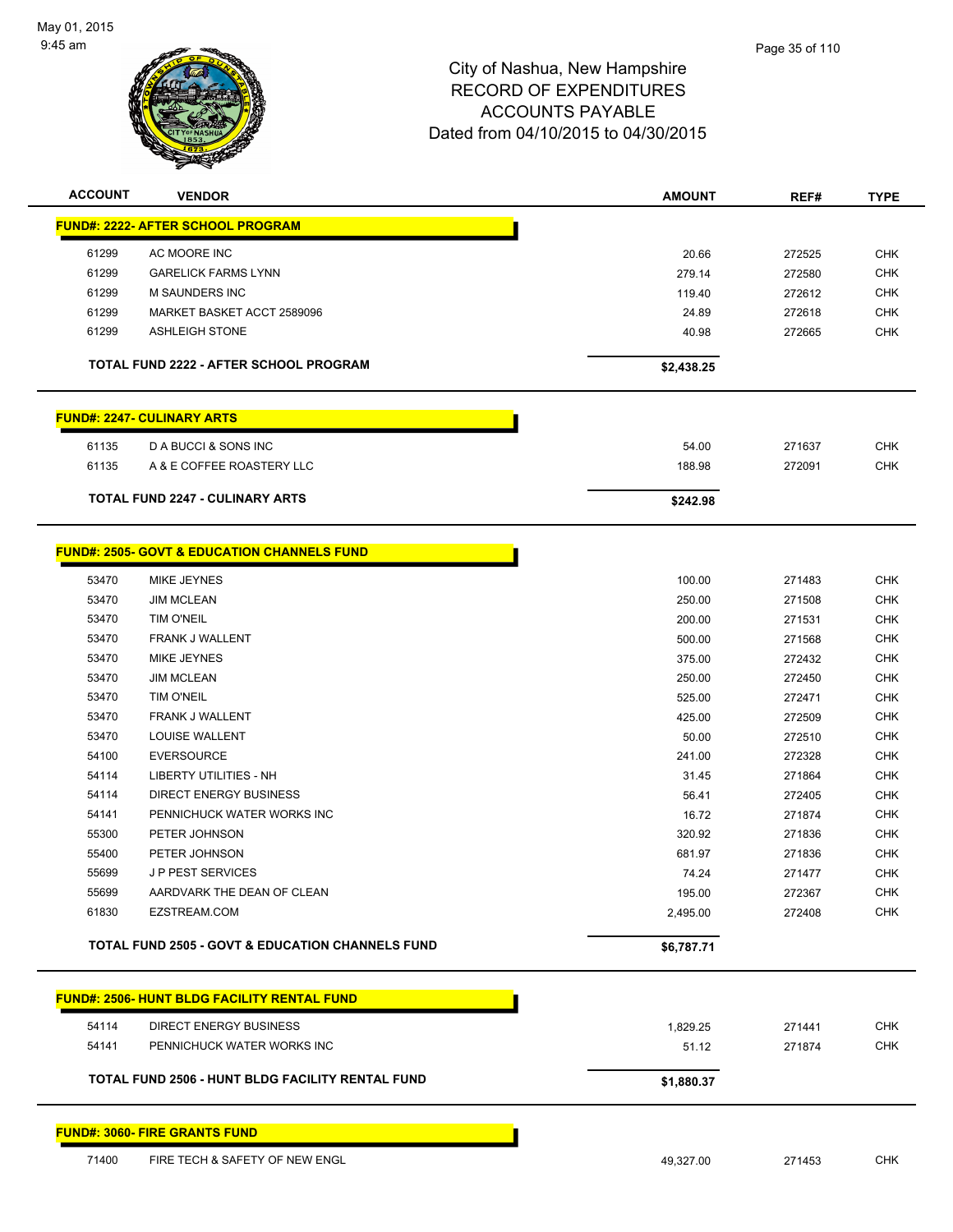

| <b>ACCOUNT</b> | <b>VENDOR</b>                                           | <b>AMOUNT</b> | REF#    | <b>TYPE</b> |
|----------------|---------------------------------------------------------|---------------|---------|-------------|
|                | <b>TOTAL FUND 3060 - FIRE GRANTS FUND</b>               | \$49,327.00   |         |             |
|                | <b>FUND#: 3068- COMMUNITY SERVICES GRANTS FUND</b>      |               |         |             |
| 55300          | <b>AMY MOUTENOT</b>                                     | 25.00         | 271353  | <b>CHK</b>  |
| 55300          | AMY MOUTENOT                                            | 49.43         | 271842  | <b>CHK</b>  |
| 55300          | <b>MELISSA SCHOEMMELL</b>                               | 240.00        | 272311  | <b>CHK</b>  |
| 55300          | CITIZENS BANK CREDIT CARD<br>Travelocity                | 420.20        | 9201514 | <b>ACH</b>  |
| 55699          | SOUTHERN NH HIV AIDS TASK FORC                          | 10,144.00     | 271551  | <b>CHK</b>  |
| 55810          | <b>HARBOR HOMES INC</b>                                 | 35,972.00     | 271466  | <b>CHK</b>  |
| 61100          | WB MASON CO INC                                         | 60.20         | 271569  | <b>CHK</b>  |
| 68235          | <b>HARBOR HOMES INC</b>                                 | 2,518.04      | 271466  | <b>CHK</b>  |
| 68235          | SOUTHERN NH HIV AIDS TASK FORC                          | 893.00        | 271551  | <b>CHK</b>  |
| 68322          | WB MASON CO INC                                         | 131.61        | 271569  | <b>CHK</b>  |
| 69025          | SOUTHERN NH HIV AIDS TASK FORC                          | 2,614.00      | 271551  | <b>CHK</b>  |
|                | <b>TOTAL FUND 3068 - COMMUNITY SERVICES GRANTS FUND</b> | \$53,067.48   |         |             |
|                | <u> FUND#: 3070- COMMUNITY HEALTH GRANTS FUND</u>       |               |         |             |
| 61135          | ETR ASSOCIATES INC                                      | 134.56        | 271948  | <b>CHK</b>  |
| 61250          | <b>ALPHAGRAPHICS</b>                                    | 678.57        | 272372  | <b>CHK</b>  |
|                | <b>TOTAL FUND 3070 - COMMUNITY HEALTH GRANTS FUND</b>   | \$813.13      |         |             |
|                |                                                         |               |         |             |
|                | <u>FUND#: 3090- URBAN PROGRAM GRANTS FUND</u>           |               |         |             |
| 54210          | DAD'S ABATEMENT LLC                                     | 12,000.00     | 271829  | <b>CHK</b>  |
| 54210          | <b>JWP &amp; SONS CONTRACTING LLC</b>                   | 12,000.00     | 271344  | <b>CHK</b>  |
| 54210          | <b>DAD'S ABATEMENT LLC</b>                              | 2,000.00      | 271829  | <b>CHK</b>  |
| 54210          | DAD'S ABATEMENT LLC                                     | 8,500.00      | 271831  | <b>CHK</b>  |
| 54210          | DAD'S ABATEMENT LLC                                     | 45,000.00     | 271337  | <b>CHK</b>  |
| 54210          | <b>DAD'S ABATEMENT LLC</b>                              | 34,500.00     | 271830  | <b>CHK</b>  |
| 54210          | DAD'S ABATEMENT LLC                                     | 15,000.00     | 271337  | <b>CHK</b>  |
| 54210          | DAD'S ABATEMENT LLC                                     | 2,500.00      | 271830  | <b>CHK</b>  |
| 55300          | <b>DAVID SULLIVAN</b>                                   | 312.23        | 271364  | <b>CHK</b>  |
| 55300          | <b>ELINETH MORE</b>                                     | 465.49        | 272313  | <b>CHK</b>  |
| 55300          | AMY MOUTENOT                                            | 594.95        | 272315  | <b>CHK</b>  |
| 55300          | SHAWNASEY MADISON                                       | 527.24        | 272318  | <b>CHK</b>  |
| 55300          | ROBERT SOUSA                                            | 348.16        | 272319  | <b>CHK</b>  |
| 55307          | SHAWNASEY MADISON                                       | 213.90        | 272318  | <b>CHK</b>  |
| 55421          | <b>JEAN L CHESTER</b>                                   | 150.00        | 271343  | <b>CHK</b>  |
| 55421          | <b>CITY OF MANCHESTER</b>                               | 150.00        | 271398  | <b>CHK</b>  |
| 55421          | APPLE PAINTING & RESTORATION                            | 150.00        | 271410  | <b>CHK</b>  |
| 55421          | CHRISTOPHERSEN CONSTRUCTION                             | 150.00        | 271428  | <b>CHK</b>  |
| 55421          | DONNA J RYAN                                            | 390.00        | 271442  | <b>CHK</b>  |
| 55421          | JM ON THE LEVEL LLC                                     | 153.00        | 271484  | <b>CHK</b>  |
| 55421          | LIBERTY LANDSCAPE CONSTRUCTION                          | 585.00        | 271493  | <b>CHK</b>  |
| 55421          | <b>LYNN PERKINS</b>                                     | 150.00        | 271497  | CHK         |
| 55421          | <b>MANCUSI BUILDERS LLC</b>                             | 300.00        | 271502  | <b>CHK</b>  |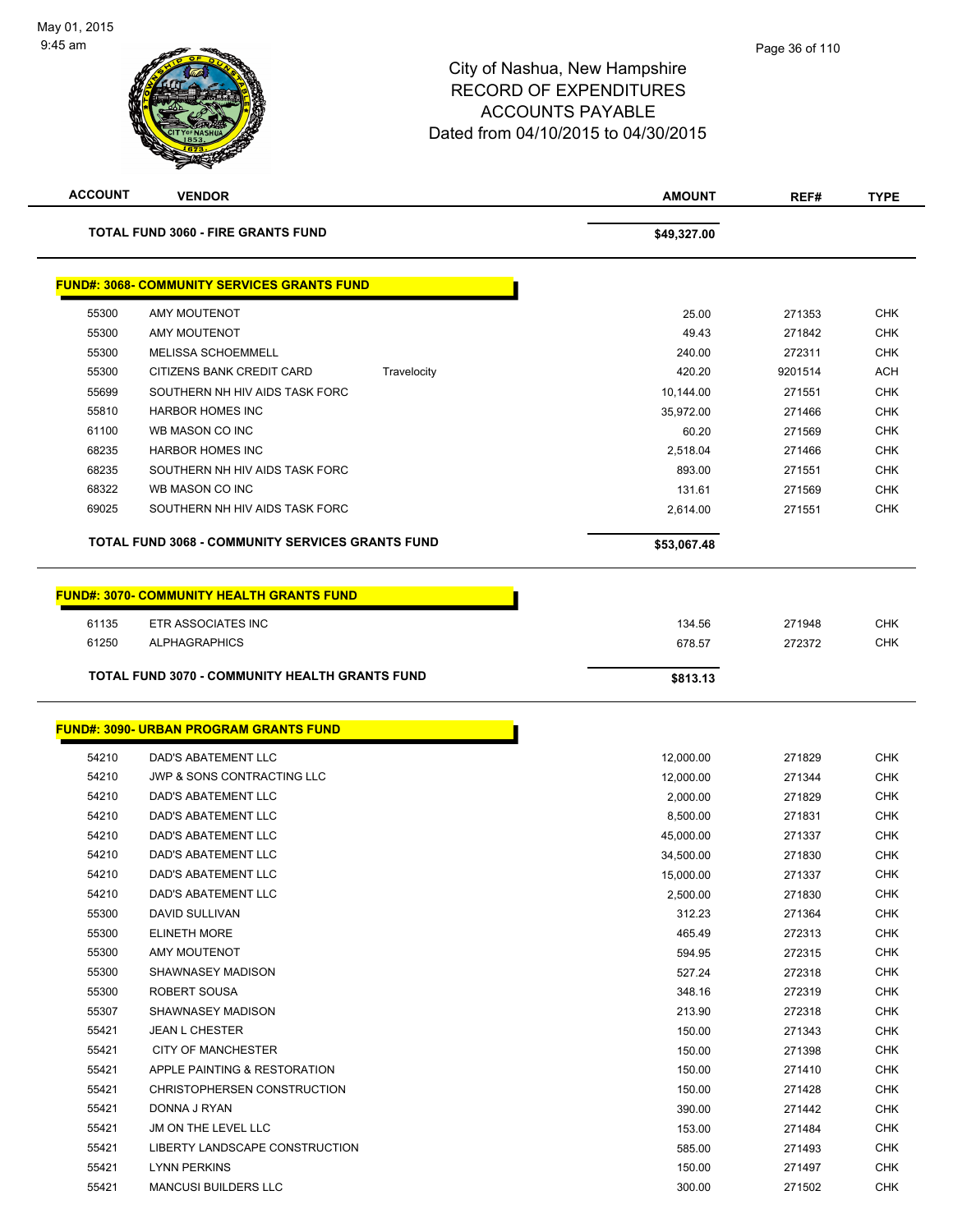

| <b>ACCOUNT</b> | <b>VENDOR</b>                                        | <b>AMOUNT</b> | REF#   | <b>TYPE</b> |
|----------------|------------------------------------------------------|---------------|--------|-------------|
|                | <b>FUND#: 3090- URBAN PROGRAM GRANTS FUND</b>        |               |        |             |
| 55421          | MET GENERAL CONTRACTING INC                          | 200.00        | 271510 | <b>CHK</b>  |
| 55421          | <b>EZRA MORENCY</b>                                  | 195.00        | 271517 | <b>CHK</b>  |
| 55421          | NEWELL & CRATHERN LLC                                | 300.00        | 271526 | <b>CHK</b>  |
| 55421          | RICHARD M FOLGER JR                                  | 150.00        | 271543 | <b>CHK</b>  |
| 55421          | SCHUYLER GENERAL CONTRACTORS                         | 540.00        | 271548 | <b>CHK</b>  |
| 55421          | TURN CYCLE SOLUTIONS                                 | 600.00        | 271561 | <b>CHK</b>  |
| 55421          | WINN ASSOC PROPERTY MANAGEMENT                       | 300.00        | 271571 | <b>CHK</b>  |
| 55421          | BONNETTE PAGE & STONE CORP                           | 495.00        | 271908 | <b>CHK</b>  |
| 55421          | CHICK BEAULIEU INC                                   | 1,791.00      | 271919 | <b>CHK</b>  |
| 55421          | <b>CAROLANN CONSTANT</b>                             | 150.00        | 271927 | <b>CHK</b>  |
| 55421          | <b>LARRY CONSTANT</b>                                | 150.00        | 271928 | CHK         |
| 55421          | ROBERT GRANT                                         | 450.00        | 271964 | <b>CHK</b>  |
| 55421          | DAVID W HANEY JR                                     | 150.00        | 271968 | <b>CHK</b>  |
| 55421          | <b>KENNETH A HOPPLE</b>                              | 195.00        | 271974 | <b>CHK</b>  |
| 55421          | HUMBLE HOMES PROPERTY SERVICES                       | 195.00        | 271978 | <b>CHK</b>  |
| 55421          | <b>STEVEN A JENNISON</b>                             | 150.00        | 271985 | <b>CHK</b>  |
| 55421          | CHAD E JOHNSON                                       | 150.00        | 271987 | <b>CHK</b>  |
| 55421          | KT BLUEBOARD PLASTERING                              | 390.00        | 271991 | <b>CHK</b>  |
| 55421          | PATRICIA J MCLAUGHLIN                                | 195.00        | 272006 | <b>CHK</b>  |
| 55421          | <b>MTDS PROPERTY MTNC &amp;</b>                      | 750.00        | 272015 | <b>CHK</b>  |
| 55421          | NEWELL & CRATHERN LLC                                | 150.00        | 272025 | <b>CHK</b>  |
| 55421          | <b>QUALITY INSTULATION</b>                           | 2,160.00      | 272040 | <b>CHK</b>  |
| 55421          | RYAN ROUSSEAU                                        | 150.00        | 272048 | <b>CHK</b>  |
| 55421          | <b>JOHN WILLIAMS</b>                                 | 195.00        | 272077 | <b>CHK</b>  |
| 55500          | THE TELEGRAPH                                        | 146.80        | 271379 | <b>CHK</b>  |
| 55699          | SOUTHERN NH SERVICES                                 | 31,809.38     | 272053 | <b>CHK</b>  |
| 61900          | <b>ELINETH MORE</b>                                  | 140.00        | 272313 | <b>CHK</b>  |
| 61900          | <b>AMY MOUTENOT</b>                                  | 175.00        | 272315 | <b>CHK</b>  |
| 61900          | SHAWNASEY MADISON                                    | 140.00        | 272318 | <b>CHK</b>  |
| 61900          | ROBERT SOUSA                                         | 105.00        | 272319 | CHK         |
| 68345          | <b>DAVID CARROLL</b>                                 | 400.00        | 271333 | <b>CHK</b>  |
| 68345          | <b>CHRISTINA DEMMONS</b>                             | 400.00        | 271338 | <b>CHK</b>  |
| 68345          | DOREEN HADGE                                         | 400.00        | 271341 | <b>CHK</b>  |
| 68345          | KATHLEEN M ZACCAGNINI                                | 400.00        | 271345 | <b>CHK</b>  |
| 68345          | <b>RICHARD LAROSE</b>                                | 400.00        | 271348 | <b>CHK</b>  |
| 68345          | <b>KYLE MILLER</b>                                   | 400.00        | 271352 | <b>CHK</b>  |
| 68345          | TRINA OAK                                            | 400.00        | 271357 | <b>CHK</b>  |
| 69075          | HARBOR HOMES-MAPLE ARMS                              | 2,038.00      | 271970 | <b>CHK</b>  |
|                | TOTAL FUND 3090 - URBAN PROGRAM GRANTS FUND          | \$183,645.15  |        |             |
|                | <b>FUND#: 3100- ECONOMIC DEVELOPMENT GRANTS</b>      |               |        |             |
| 53400          | <b>ALPHAGRAPHICS</b>                                 | 256.35        | 272372 | <b>CHK</b>  |
|                | <b>TOTAL FUND 3100 - ECONOMIC DEVELOPMENT GRANTS</b> | \$256.35      |        |             |

**FUND#: 3120- TRANSIT GRANTS FUND**

Page 37 of 110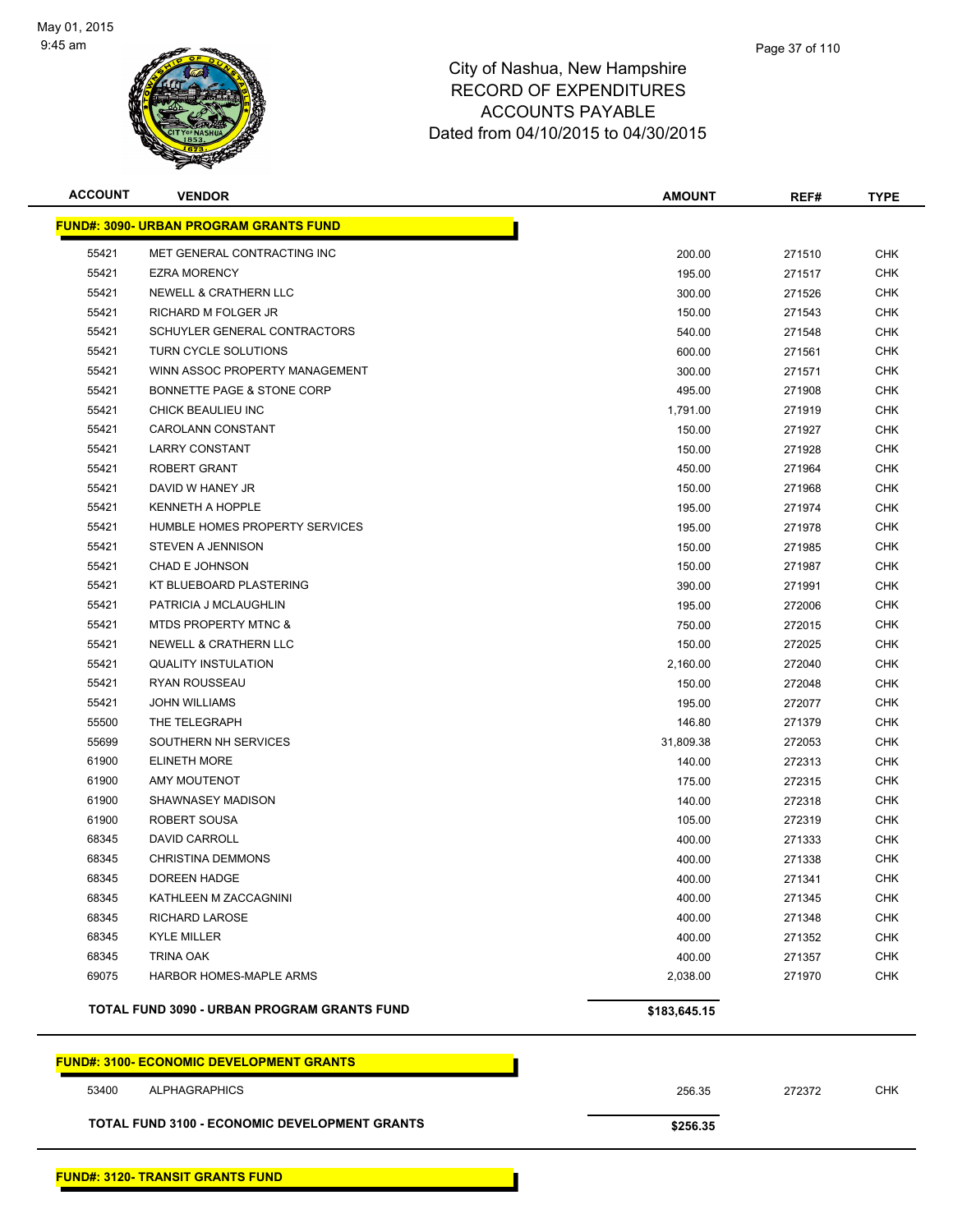

| <b>ACCOUNT</b> | <b>VENDOR</b>                                |                                   | <b>AMOUNT</b> | REF#    | <b>TYPE</b> |
|----------------|----------------------------------------------|-----------------------------------|---------------|---------|-------------|
|                | <b>FUND#: 3120- TRANSIT GRANTS FUND</b>      |                                   |               |         |             |
| 54100          | <b>EVERSOURCE</b>                            |                                   | 891.69        | 272328  | <b>CHK</b>  |
| 54114          | LIBERTY UTILITIES - NH                       |                                   | 116.37        | 271864  | CHK         |
| 54114          | <b>DIRECT ENERGY BUSINESS</b>                |                                   | 208.73        | 272405  | <b>CHK</b>  |
| 54114          | <b>LIBERTY UTILITIES - NH</b>                |                                   | 371.78        | 271865  | <b>CHK</b>  |
| 54114          | <b>DIRECT ENERGY BUSINESS</b>                |                                   | 689.98        | 272405  | CHK         |
| 54114          | <b>LIBERTY UTILITIES - NH</b>                |                                   | 182.70        | 271370  | <b>CHK</b>  |
| 54114          | <b>DIRECT ENERGY BUSINESS</b>                |                                   | 261.39        | 271441  | <b>CHK</b>  |
| 54141          | PENNICHUCK WATER WORKS INC                   |                                   | 61.30         | 271874  | <b>CHK</b>  |
| 54141          | PENNICHUCK WATER WORKS INC                   |                                   | 59.70         | 272350  | <b>CHK</b>  |
| 54421          | CONWAY OFFICE SOLUTIONS                      |                                   | 310.00        | 271431  | <b>CHK</b>  |
| 55400          | CITIZENS BANK CREDIT CARD                    | <b>Hartford Marriott Downtown</b> | 224.25        | 9201514 | ACH         |
| 55699          | <b>JP PEST SERVICES</b>                      |                                   | 67.00         | 271477  | <b>CHK</b>  |
| 55699          | CONTROL TECHNOLOGIES INC                     |                                   | 409.17        | 271929  | <b>CHK</b>  |
| 55699          | DEPENDABLE LOCK SERVICE INC                  |                                   | 98.00         | 271939  | <b>CHK</b>  |
| 55699          | <b>CINTAS UNIFORMS</b>                       |                                   | 80.92         | 272393  | <b>CHK</b>  |
| 61299          | WB MASON CO INC                              |                                   | 216.25        | 271569  | <b>CHK</b>  |
| 61299          | CONTROL TECHNOLOGIES INC                     |                                   | 1,163.73      | 271929  | <b>CHK</b>  |
| 61299          | DEPENDABLE LOCK SERVICE INC                  |                                   | 24.00         | 271939  | CHK         |
| 61307          | <b>EAST RIVER ENERGY INC</b>                 |                                   | 21,974.00     | 271942  | <b>CHK</b>  |
| 61310          | AVSG LP                                      |                                   | 450.78        | 272379  | <b>CHK</b>  |
| 61799          | <b>CUMMINS NORTHEAST LLC</b>                 |                                   | 289.95        | 271434  | CHK         |
| 61799          | <b>GILLIG LLC</b>                            |                                   | 856.42        | 271459  | <b>CHK</b>  |
| 61799          | <b>GILLIG LLC</b>                            |                                   | 2,501.56      | 271959  | <b>CHK</b>  |
| 61799          | NAPA AUTO PARTS                              |                                   | 61.21         | 272019  | <b>CHK</b>  |
| 61799          | AMBI CIRCUIT BOARD ELECTRONICS               |                                   | 323.86        | 272373  | <b>CHK</b>  |
| 61799          | <b>CUMMINS NORTHEAST LLC</b>                 |                                   | 1,140.84      | 272398  | CHK         |
| 61799          | <b>FASTENAL CO</b>                           |                                   | 13.35         | 271451  | <b>CHK</b>  |
| 61799          | NAPA AUTO PARTS                              |                                   | 20.59         | 272019  | <b>CHK</b>  |
| 61799          | <b>MOLLY CORPORATION</b>                     |                                   | 228.27        | 271516  | CHK         |
| 61799          | <b>FASTENAL CO</b>                           |                                   | 33.34         | 271951  | <b>CHK</b>  |
| 61799          | HOME DEPOT CREDIT SERVICE 3065               |                                   | 100.99        | 271973  | <b>CHK</b>  |
| 61799          | NAPA AUTO PARTS                              |                                   | 58.44         | 272019  | CHK         |
| 61799          | RYDER FLEET PRODUCTS                         |                                   | 282.43        | 272049  | <b>CHK</b>  |
| 61799          | <b>BOBCAT OF NEW HAMPSHIRE</b>               |                                   | 324.59        | 271907  | <b>CHK</b>  |
| 61799          | NAPA AUTO PARTS                              |                                   | (101.63)      | 272019  | <b>CHK</b>  |
| 68240          | PURE WATERS OF NEW ENGLAND LLC               |                                   | 31.50         | 272039  | <b>CHK</b>  |
| 71000          | <b>ALPHAGRAPHICS</b>                         |                                   | 2,616.22      | 272372  | <b>CHK</b>  |
| 71000          | <b>ALPHAGRAPHICS</b>                         |                                   | 356.28        | 272372  | <b>CHK</b>  |
|                | <b>TOTAL FUND 3120 - TRANSIT GRANTS FUND</b> |                                   | \$36,999.95   |         |             |
|                | <b>FUND#: 3300- LIBRARY GRANTS FUND</b>      |                                   |               |         |             |
|                |                                              |                                   |               |         |             |

|       | <b>TOTAL FUND 3300 - LIBRARY GRANTS FUND</b> | \$2,654.54 |        |     |
|-------|----------------------------------------------|------------|--------|-----|
| 71221 | AMAZON                                       | 248.30     | 272321 | CHK |
| 71221 | DELL MARKETING LP                            | 2.406.24   | 271937 | снк |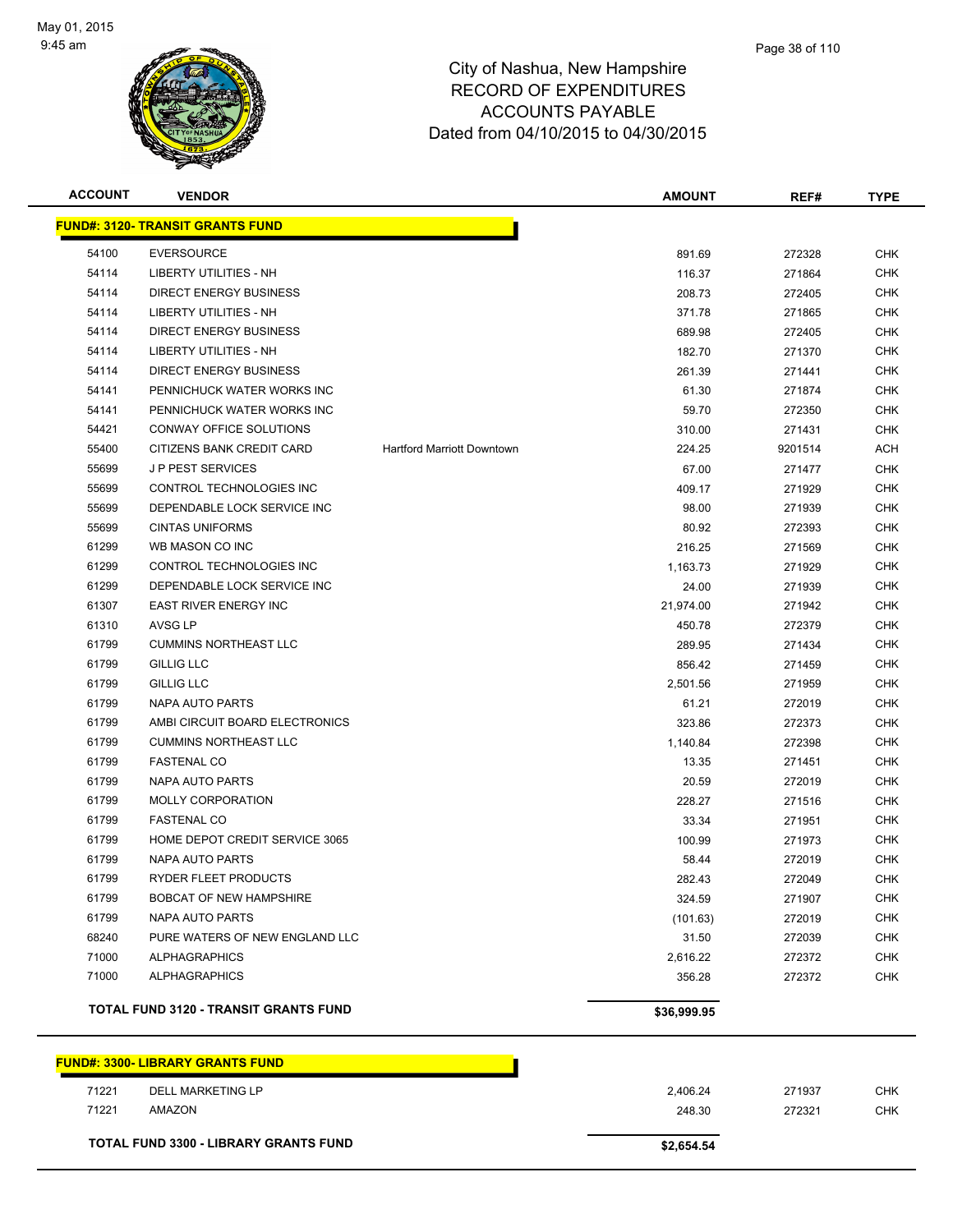

| <b>ACCOUNT</b> | <b>VENDOR</b>                           |                       | <b>AMOUNT</b> | REF#    | <b>TYPE</b> |
|----------------|-----------------------------------------|-----------------------|---------------|---------|-------------|
|                | <u> FUND#: 3800- SCHOOL GRANTS FUND</u> |                       |               |         |             |
| 53600          | FRANKLIN COVEY CLIENT SALES             |                       | 1,054.72      | 272149  | <b>CHK</b>  |
| 53607          | <b>BHLUE PUBLISHING LLC</b>             |                       | 9,486.00      | 271605  | <b>CHK</b>  |
| 53607          | <b>HARRY DARWISH</b>                    |                       | 262.50        | 271639  | <b>CHK</b>  |
| 53607          | <b>JAMES FOLEY</b>                      |                       | 122.50        | 271651  | <b>CHK</b>  |
| 53607          | <b>ERIC LINDQUIST</b>                   |                       | 245.00        | 271689  | <b>CHK</b>  |
| 53607          | <b>MARK PROULX</b>                      |                       | 490.00        | 271721  | <b>CHK</b>  |
| 53607          | <b>BEVERLY TUFTS</b>                    |                       | 367.50        | 271750  | <b>CHK</b>  |
| 53607          | <b>JAMES FOLEY</b>                      |                       | 122.50        | 272576  | <b>CHK</b>  |
| 53607          | <b>WAYNE GEORGIANA</b>                  |                       | 122.50        | 272581  | <b>CHK</b>  |
| 53607          | <b>MARK PROULX</b>                      |                       | 367.50        | 272647  | CHK         |
| 53607          | <b>BEVERLY TUFTS</b>                    |                       | 245.00        | 272668  | CHK         |
| 53628          | <b>JAMES DONESKI</b>                    |                       | 630.00        | 271644  | <b>CHK</b>  |
| 53628          | <b>JAMES DONESKI</b>                    |                       | 390.00        | 272137  | CHK         |
| 53628          | MULTILINGUAL LINKS                      |                       | 99.14         | 272201  | CHK         |
| 53628          | ASCENTRIA COMMUNITY SERVICES            |                       | 99.00         | 272530  | <b>CHK</b>  |
| 53628          | <b>MARIAH CAMPBELL</b>                  |                       | 200.00        | 271614  | CHK         |
| 53628          | KATHERINE S GOLTSOV                     |                       | 50.00         | 271657  | <b>CHK</b>  |
| 53628          | <b>HOLLY LAVINE</b>                     |                       | 100.00        | 271684  | <b>CHK</b>  |
| 53628          | <b>WHITNEY FREEMAN</b>                  |                       | 50.00         | 272150  | <b>CHK</b>  |
| 53628          | KATHERINE S GOLTSOV                     |                       | 25.00         | 272155  | <b>CHK</b>  |
| 53628          | <b>HOLLY LAVINE</b>                     |                       | 75.00         | 272184  | CHK         |
| 53628          | <b>CAROL ANN MCGURK</b>                 |                       | 1,190.00      | 272196  | CHK         |
| 53628          | <b>WHITNEY FREEMAN</b>                  |                       | 50.00         | 272578  | <b>CHK</b>  |
| 53628          | KATHERINE S GOLTSOV                     |                       | 50.00         | 272583  | CHK         |
| 53628          | <b>HOLLY LAVINE</b>                     |                       | 100.00        | 272608  | CHK         |
| 53628          | <b>BOOTHBY THERAPY SERVICES LLC</b>     |                       | 1,402.72      | 272107  | <b>CHK</b>  |
| 53628          | <b>INTERIM HEALTH CARE</b>              |                       | 7,902.75      | 272173  | CHK         |
| 55109          | <b>FAIRPOINT COMMUNICATIONS</b>         |                       | 170.40        | 271368  | <b>CHK</b>  |
| 55200          | ST. JOSEPH HOSPITAL                     |                       | 1,000.00      | 271586  | <b>CHK</b>  |
| 55200          | <b>EXCEL TESTING, LLC</b>               |                       | 1,600.00      | 271646  | CHK         |
| 55300          | LORI COUTU                              |                       | 225.89        | 272561  | CHK         |
| 55300          | <b>MEREDITH CAMPBELL</b>                |                       | 25.87         | 272117  | CHK         |
| 55300          | <b>JULIA SANDERS</b>                    |                       | 436.05        | 272222  | <b>CHK</b>  |
| 55300          | <b>ESTHER BRODEUR</b>                   |                       | 401.00        | 272545  | CHK         |
| 55300          | <b>COLLEGE BOARD</b>                    |                       | 415.00        | 272554  | CHK         |
| 55300          | <b>JULIA LUTERAN</b>                    |                       | 219.45        | 271691  | <b>CHK</b>  |
| 55300          | RENEE SCHWARZ                           |                       | 40.25         | 271738  | <b>CHK</b>  |
| 55300          | <b>MARIANNE DUSTIN</b>                  |                       | 60.00         | 272140  | <b>CHK</b>  |
| 55400          | CITIZENS BANK CREDIT CARD               | Sheraton Boston Hotel | 142.49        | 9201514 | <b>ACH</b>  |
| 55400          | CITIZENS BANK CREDIT CARD               | Sheraton Boston Hotel | 142.49        | 9201514 | ACH         |
| 55400          | CITIZENS BANK CREDIT CARD               | Sheraton Boston Hotel | 284.98        | 9201514 | <b>ACH</b>  |
| 55400          | <b>JULIE GOULET</b>                     |                       | 129.00        | 271659  | CHK         |
| 55400          | <b>BRITTANY LEIDINGER</b>               |                       | 239.00        | 271686  | CHK         |
| 55400          | <b>ROBIN LYLE</b>                       |                       | 121.09        | 271692  | CHK         |
| 55400          | LTR TUTORING ASSOCIATES LLC             |                       | 2,200.00      | 272186  | CHK         |
| 55607          | US POSTAL SERVICE                       |                       | 98.00         | 271587  | CHK         |
| 55690          | FIRST STUDENT INC                       |                       | 427.56        | 271650  | CHK         |
| 55690          | BOYS & GIRLS CLUB OF                    |                       | 3,600.00      | 272109  | <b>CHK</b>  |
| 55690          | FIRST STUDENT INC                       |                       | 269.64        | 272147  | <b>CHK</b>  |
|                |                                         |                       |               |         |             |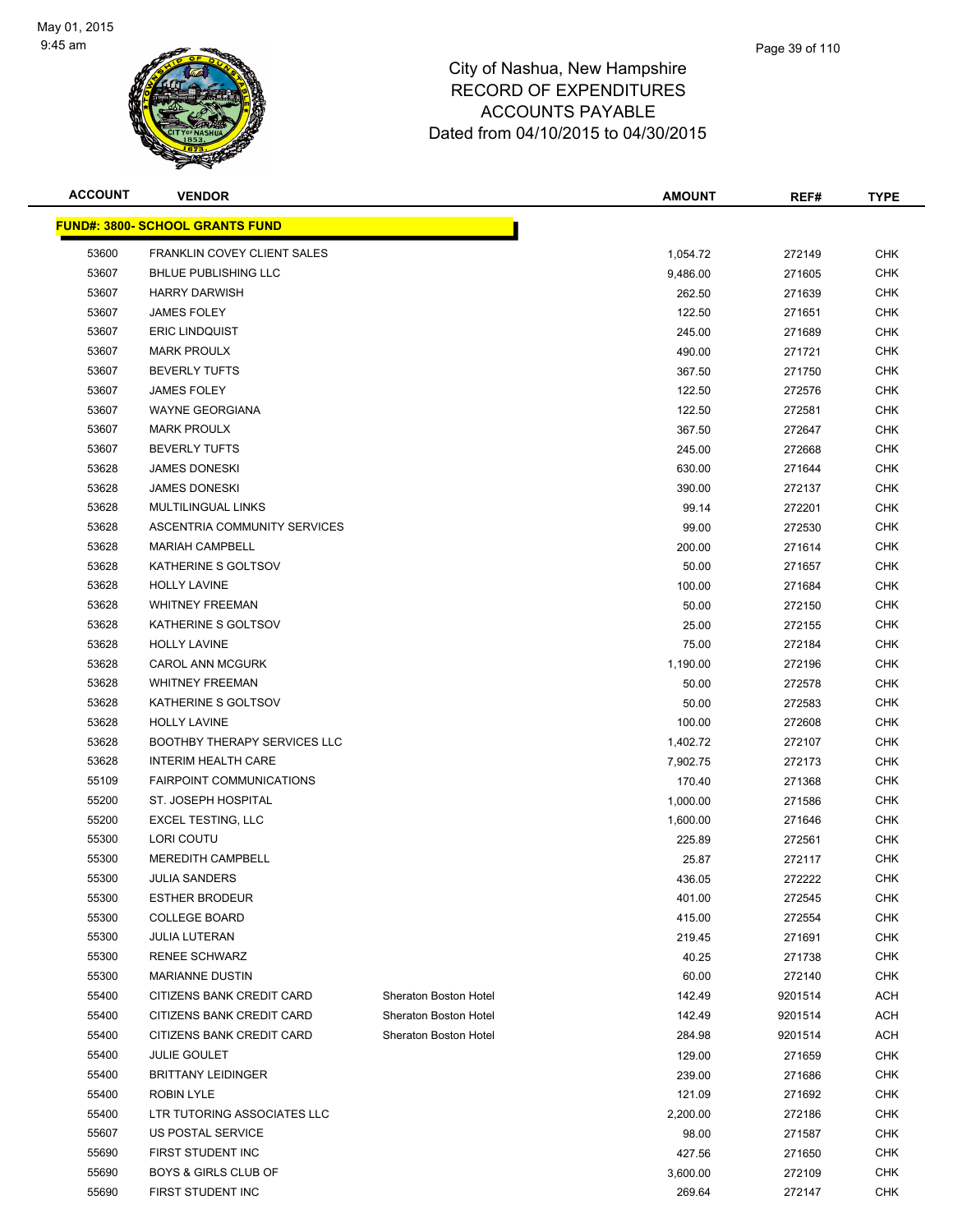

| <b>ACCOUNT</b> | <b>VENDOR</b>                               | <b>AMOUNT</b> | REF#   | <b>TYPE</b> |
|----------------|---------------------------------------------|---------------|--------|-------------|
|                | <b>FUND#: 3800- SCHOOL GRANTS FUND</b>      |               |        |             |
| 61135          | KATHLEEN MACINTYRE                          | 51.99         | 271696 | <b>CHK</b>  |
| 61135          | WB MASON CO INC                             | 113.98        | 272671 | <b>CHK</b>  |
| 61135          | MSC INDUSTRIAL SUPPLY CO INC                | 4,031.62      | 272199 | <b>CHK</b>  |
| 61135          | <b>BURMAX CO INC</b>                        | 565.75        | 272546 | <b>CHK</b>  |
| 61135          | THE COPY SHOP                               | 192.00        | 272558 | <b>CHK</b>  |
| 61299          | <b>LAUREN BYERS</b>                         | 64.83         | 272547 | <b>CHK</b>  |
| 61299          | WB MASON CO INC                             | 48.43         | 271755 | <b>CHK</b>  |
| 61299          | <b>WAL-MART</b>                             | 254.28        | 272670 | <b>CHK</b>  |
| 61299          | LUCIE L CROWDER                             | 153.35        | 272134 | <b>CHK</b>  |
| 61299          | LAKESHORE LEARNING MATERIALS                | 337.22        | 272182 | <b>CHK</b>  |
| 61299          | <b>JULIA MACINTOSH</b>                      | 52.80         | 272614 | <b>CHK</b>  |
| 61299          | <b>CYNTHIA MICHAUD</b>                      | 256.95        | 272623 | <b>CHK</b>  |
| 61299          | WB MASON CO INC                             | 37.12         | 272671 | <b>CHK</b>  |
| 61299          | KAPLAN EARLY LEARNING CO                    | 172.21        | 272178 | <b>CHK</b>  |
| 61875          | UNITED PARCEL SERVICE                       | 19.15         | 272522 | <b>CHK</b>  |
| 61875          | <b>BRIGANTINE MEDIA</b>                     | 973.20        | 272544 | <b>CHK</b>  |
| 61875          | PARENTS MAGAZINE                            | 7.99          | 271584 | <b>CHK</b>  |
| 61875          | <b>BRAINPOP LLC</b>                         | 380.00        | 272543 | <b>CHK</b>  |
| 61875          | MAILBOX PRESCHOOL MAGAZINE                  | 29.99         | 271582 | <b>CHK</b>  |
| 61875          | <b>SCHOLASTIC INC</b>                       | 225.00        | 272226 | <b>CHK</b>  |
| 61875          | <b>NCS PEARSON</b>                          | 9,097.92      | 272634 | <b>CHK</b>  |
| 71221          | <b>APPLE INC</b>                            | 2,740.00      | 272095 | <b>CHK</b>  |
| 71221          | COMPUTER HUT dba IT INSIDERS                | 699.56        | 272129 | <b>CHK</b>  |
| 71228          | <b>NCS PEARSON</b>                          | 2,101.05      | 272634 | <b>CHK</b>  |
|                | <b>TOTAL FUND 3800 - SCHOOL GRANTS FUND</b> | \$60,153.88   |        |             |

# **FUND#: 3810- FOOD SERVICE GRANTS FUND**

h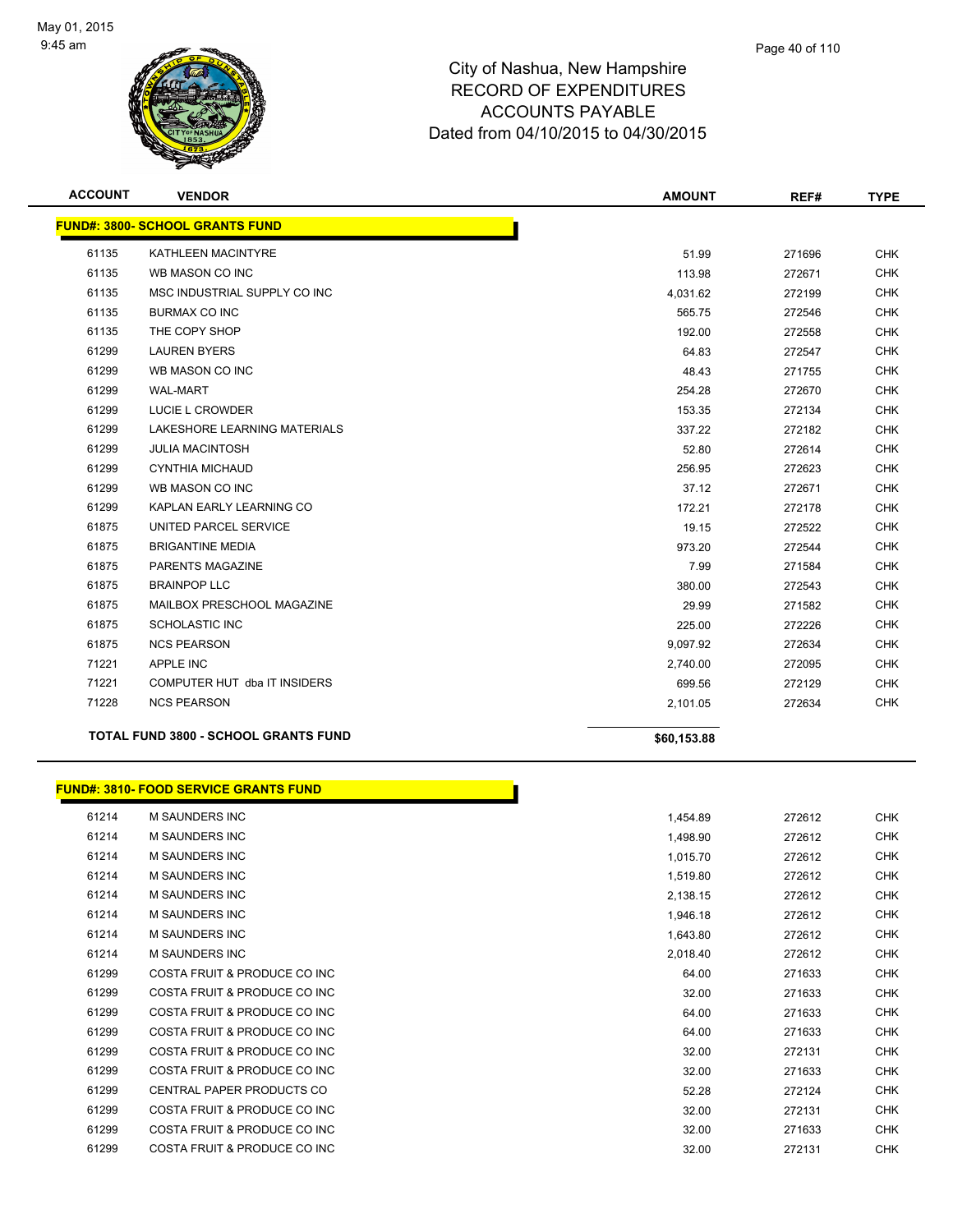| <b>ACCOUNT</b> | <b>VENDOR</b>                                         |                      | <b>AMOUNT</b> | REF#    | <b>TYPE</b> |
|----------------|-------------------------------------------------------|----------------------|---------------|---------|-------------|
|                | <b>TOTAL FUND 3810 - FOOD SERVICE GRANTS FUND</b>     |                      | \$13,672.10   |         |             |
|                | <b>FUND#: 4005- TRAFFIC VIOLATIONS FUND</b>           |                      |               |         |             |
| 45400          | <b>FRANKIE A SIMS</b>                                 |                      | 200.00        | 272486  | <b>CHK</b>  |
| 45400          | <b>GEORGE TEBBETTS</b>                                |                      | 20.00         | 272499  | <b>CHK</b>  |
| 55607          | MAILINGS UNLIMITED - MVR                              |                      | 760.00        | 148573  | ACH         |
| 55607          | <b>MAILINGS UNLIMITED</b>                             |                      | 168.66        | 272000  | <b>CHK</b>  |
| 55607          | UNITED PARCEL SERVICE                                 |                      | 4.24          | 272361  | <b>CHK</b>  |
| 55699          | VERIZON WIRELESS-742016226                            |                      | 193.07        | 272364  | <b>CHK</b>  |
| 61107          | <b>BEN'S UNIFORMS</b>                                 |                      | 330.00        | 271416  | <b>CHK</b>  |
| 61107          | <b>BEN'S UNIFORMS</b>                                 |                      | 100.00        | 272384  | <b>CHK</b>  |
| 61799          | <b>GRAPPONE AUTOMOTIVE GROUP</b>                      |                      | 177.95        | 272417  | <b>CHK</b>  |
| 61799          | NORTHERN FOREIGN CAR PARTS INC                        |                      | 59.88         | 272468  | <b>CHK</b>  |
| 81500          | <b>MHQ MUNICIPAL VEHICLES</b>                         |                      | 3,059.60      | 271511  | <b>CHK</b>  |
|                | <b>TOTAL FUND 4005 - TRAFFIC VIOLATIONS FUND</b>      |                      | \$5,073.40    |         |             |
|                | <b>FUND#: 4010- MOTOR VEHICLE ADMIN FUND</b>          |                      |               |         |             |
| 53467          | <b>MAILINGS UNLIMITED</b>                             |                      | 163.85        | 272000  | <b>CHK</b>  |
| 55699          | <b>CINTAS DOCUMENT MANAGEMENT</b>                     |                      | 86.56         | 272392  | <b>CHK</b>  |
| 61100          | <b>GRANITE STATE STAMPS INC</b>                       |                      | 109.50        | 271963  | <b>CHK</b>  |
|                |                                                       |                      |               |         |             |
|                | TOTAL FUND 4010 - MOTOR VEHICLE ADMIN FUND            |                      | \$359.91      |         |             |
|                | <b>FUND#: 4020- POLICE DRUG ENFORCEMENT FUND</b>      |                      |               |         |             |
| 54899          | LAW REALTY CO INC                                     |                      | 416.67        | 271993  | <b>CHK</b>  |
| 54899          | LITCHFIELD VANTAGE LLC                                |                      | 1,583.33      | 271996  | <b>CHK</b>  |
|                |                                                       |                      |               |         |             |
|                | <b>TOTAL FUND 4020 - POLICE DRUG ENFORCEMENT FUND</b> |                      | \$2,000.00    |         |             |
|                | <b>FUND#: 4025- DOJ DRUG FORFEITURE FUND</b>          |                      |               |         |             |
| 54100          | <b>EVERSOURCE</b>                                     |                      | 337.42        | 271367  | <b>CHK</b>  |
| 55118          | VERIZON WIRELESS-785728687                            |                      | 661.97        | 272362  | CHK         |
| 55400          | CITIZENS BANK CREDIT CARD                             | Daytona Beach Resort | 490.52        | 9201514 | <b>ACH</b>  |
| 55400          | CITIZENS BANK CREDIT CARD                             | Daytona Beach Resort | 490.52        | 9201514 | <b>ACH</b>  |
| 56315          | HILLSBOROUGH COUNTY CHILD                             |                      | 833.33        | 271468  | CHK         |
| 56347          | THE YOUTH COUNCIL                                     |                      | 1,200.00      | 272515  | CHK         |
|                | TOTAL FUND 4025 - DOJ DRUG FORFEITURE FUND            |                      | \$4,013.76    |         |             |
|                | <b>FUND#: 4030- POLICE SPECIAL DETAILS FUND</b>       |                      |               |         |             |
| 44542          | NASHUA POLICE DEPARTMENT                              |                      | 26.02         | 271355  | CHK         |
|                |                                                       |                      |               |         |             |
|                | TOTAL FUND 4030 - POLICE SPECIAL DETAILS FUND         |                      | \$26.02       |         |             |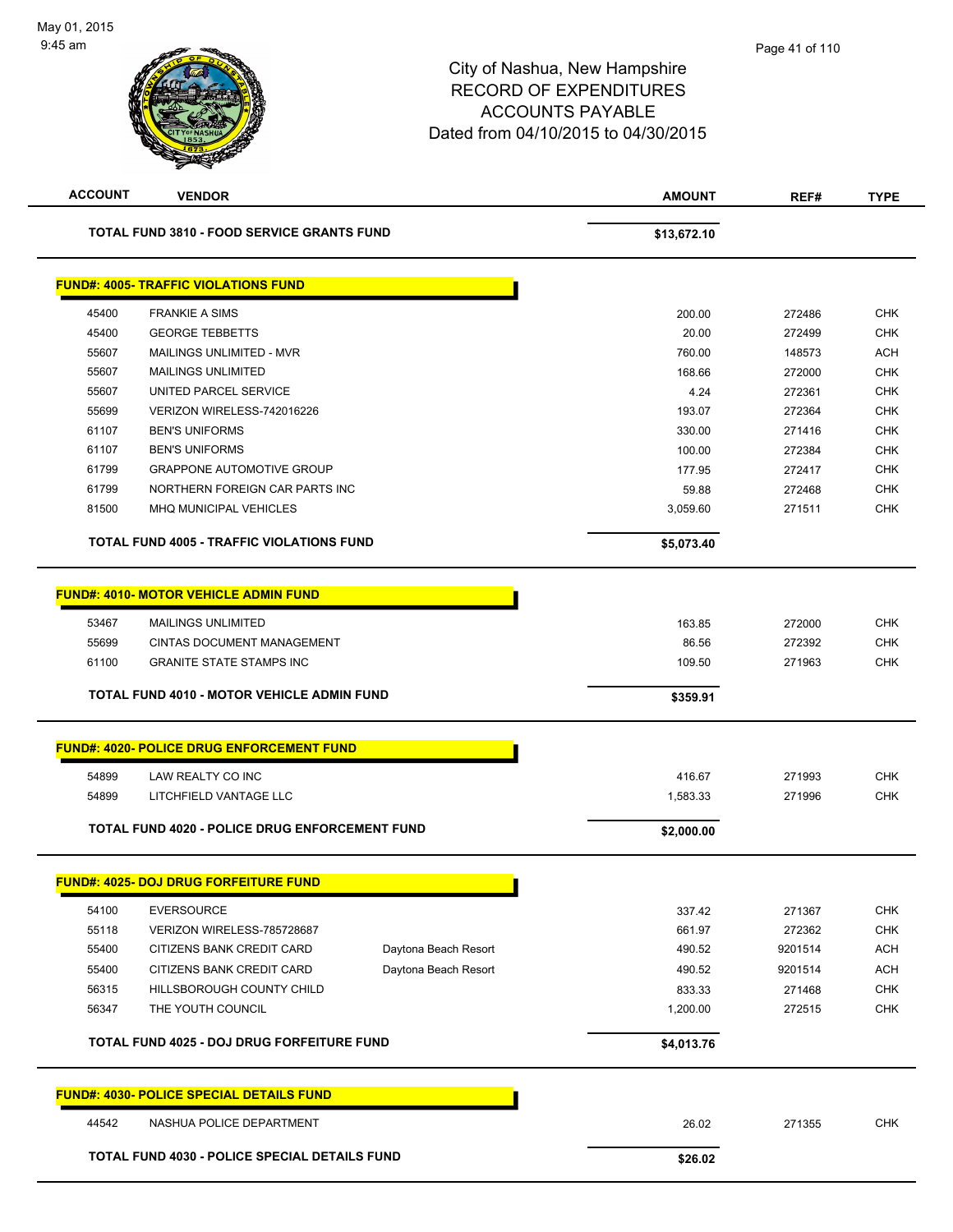

| <b>ACCOUNT</b> | <b>VENDOR</b>                                          | <b>AMOUNT</b> | REF#    | <b>TYPE</b> |
|----------------|--------------------------------------------------------|---------------|---------|-------------|
|                | <b>FUND#: 4090- LIB-LOST/DAMAGED BOOK FINES</b>        |               |         |             |
| 55699          | UNIQUE MANAGEMENT SERVICES INC                         | 286.40        | 272072  | <b>CHK</b>  |
| 61814          | MICRO MARKETING ASSOCIATES                             | 12.00         | 271512  | <b>CHK</b>  |
| 61875          | <b>INGRAM LIBRARY SERVICES</b>                         | 40.65         | 271474  | <b>CHK</b>  |
| 61875          | <b>BAKER &amp; TAYLOR</b>                              | 128.96        | 271900  | <b>CHK</b>  |
| 61875          | <b>INGRAM LIBRARY SERVICES</b>                         | 76.20         | 271979  | <b>CHK</b>  |
| 61875          | <b>BAKER &amp; TAYLOR</b>                              | 12.19         | 272381  | <b>CHK</b>  |
| 61875          | <b>INGRAM LIBRARY SERVICES</b>                         | 39.17         | 272427  | <b>CHK</b>  |
|                | TOTAL FUND 4090 - LIB-LOST/DAMAGED BOOK FINES          | \$595.57      |         |             |
|                | <b>FUND#: 4600- ECON DEV-GREATER NASHUA RLF</b>        |               |         |             |
| 53628          | <b>MERRA &amp; KANAKIS PC</b>                          | 150.00        | 272009  | <b>CHK</b>  |
| 55421          | ELIZABETH HAMILTON                                     | 155.62        | 272301  | <b>CHK</b>  |
| 55421          | CITIZENS BANK CREDIT CARD<br><b>Courtyard Marriott</b> | 395.02        | 9201514 | <b>ACH</b>  |
|                | TOTAL FUND 4600 - ECON DEV-GREATER NASHUA RLF          | \$700.64      |         |             |
|                |                                                        |               |         |             |
|                | <b>FUND#: 5000- CAP PROJECTS-GEN GOVT BLDGS</b>        |               |         |             |
| 81200          | <b>TYCO INTEGRATED SECURITY LLC</b>                    | 4,432.76      | 272069  | <b>CHK</b>  |
|                | <b>TOTAL FUND 5000 - CAP PROJECTS-GEN GOVT BLDGS</b>   | \$4,432.76    |         |             |
|                | <b>FUND#: 5010- CAP PROJECTS-INFO TECHNOLOGY</b>       |               |         |             |
| 81342          | <b>TYLER TECHNOLOGIES INC</b>                          | 2,750.00      | 272506  | <b>CHK</b>  |
|                | TOTAL FUND 5010 - CAP PROJECTS-INFO TECHNOLOGY         | \$2,750.00    |         |             |
|                |                                                        |               |         |             |
|                | <b>FUND#: 5050- CAPITAL PROJ-COMMUNICATIONS</b>        |               |         |             |
| 53999          | 2-WAY COMMUNICATIONS SERVICE                           | 2,050.00      | 271885  | <b>CHK</b>  |
| 53999          | COMCAST CABLE COMMUNICATIONS I                         | 99.90         | 272327  | CHK         |
| 81300          | AXIS BUSINESS SOLUTIONS                                | 375.00        | 271897  | <b>CHK</b>  |
| 81300          | MOTOROLA SOLUTIONS INC                                 | 954.00        | 272346  | <b>CHK</b>  |
|                | <b>TOTAL FUND 5050 - CAPITAL PROJ-COMMUNICATIONS</b>   | \$3,478.90    |         |             |
|                | <b>FUND#: 5200- CAPITAL PROJECTS-STREETS</b>           |               |         |             |
|                |                                                        |               |         |             |
| 81700          | VANASSE HANGEN BRUSTLIN INC                            | 1,062.24      | 271565  | CHK         |
| 81700          | <b>STV INCORPORATED</b>                                | 6,479.23      | 272495  | <b>CHK</b>  |
|                | TOTAL FUND 5200 - CAPITAL PROJECTS-STREETS             | \$7,541.47    |         |             |
|                | <b>FUND#: 5300- CAPITAL PROJECTS-PARKING</b>           |               |         |             |
| 81200          | TYCO INTEGRATED SECURITY LLC                           | 12,655.59     | 272069  | <b>CHK</b>  |
|                |                                                        |               |         |             |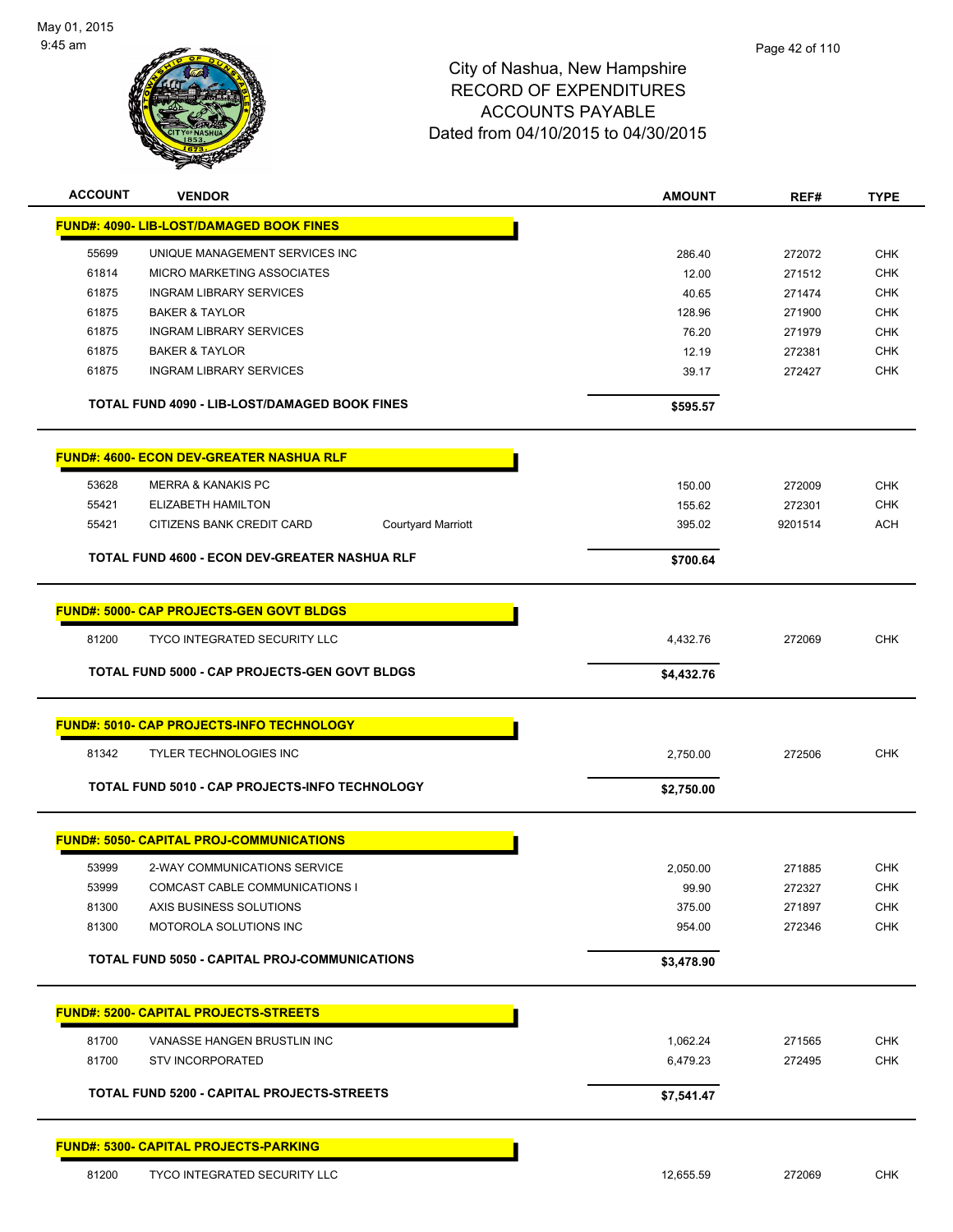| <b>ACCOUNT</b> | <b>VENDOR</b>                                     | <b>AMOUNT</b> | REF#                               | <b>TYPE</b>   |
|----------------|---------------------------------------------------|---------------|------------------------------------|---------------|
|                | <b>TOTAL FUND 5300 - CAPITAL PROJECTS-PARKING</b> | \$12,655.59   |                                    |               |
|                | <b>FUND#: 5700- CAP PROJECTS-BROAD ST PKWY</b>    |               |                                    |               |
| 81700          | R S AUDLEY INC                                    | 79,678.00     | 272723                             | <b>CHK</b>    |
| 81700          | <b>CONTINENTAL PAVING INC</b>                     | 81,490.00     | 271430                             | <b>CHK</b>    |
| 81700          | <b>CONTINENTAL PAVING INC</b>                     | 338,854.39    | 272394                             | <b>CHK</b>    |
| 81700          | PARSONS BRINCKERHOFF INC                          | 13,709.84     | 272034                             | <b>CHK</b>    |
| 81700          | PARSONS BRINKERHOFF INC                           | 14,092.80     | 272035                             | <b>CHK</b>    |
| 81700          | PARSONS BRINCKERHOFF INC                          | 29,239.19     | 272034                             | <b>CHK</b>    |
| 81700          | PARSONS BRINKERHOFF INC                           | 27,395.69     | 272035                             | <b>CHK</b>    |
| 81700          | PARSONS BRINCKERHOFF INC                          | 1,879.50      | 272034                             | <b>CHK</b>    |
| 81700          | PARSONS BRINKERHOFF INC                           | 3,628.62      | 272035                             | <b>CHK</b>    |
| 81700          | PARSONS BRINCKERHOFF INC                          | 1,795.20      | 272034                             | <b>CHK</b>    |
| 81700          | PARSONS BRINKERHOFF INC                           | 1,286.25      | 272035                             | <b>CHK</b>    |
| 81700          | <b>RPF ENVIRONMENTAL INC</b>                      | 7,275.00      | 272047                             | <b>CHK</b>    |
| 81700          | WARD GEOTECHNICAL CONSULTING                      | 881.90        | 272075                             | <b>CHK</b>    |
| 81700          | PAN AM RAILWAYS                                   | 144,067.95    | 271873                             | <b>CHK</b>    |
| 81700          | <b>CRAFTS APPRAISAL ASSOC LTD</b>                 | 5,200.00      | 271930                             | <b>CHK</b>    |
| 81700          | ALBANESE D & S INC                                | 190,010.00    | 272371                             | <b>CHK</b>    |
|                | TOTAL FUND 5700 - CAP PROJECTS-BROAD ST PKWY      | \$940,484.33  |                                    |               |
|                | <b>FUND#: 5800- SCHOOL CAPITAL PROJECTS FUND</b>  |               |                                    |               |
| 81200          | <b>HARRIMAN ASSOCIATES</b>                        | 11,058.10     | 272165                             | <b>CHK</b>    |
| 81200          | <b>HARRIMAN ASSOCIATES</b>                        | 5,376.65      | 272594                             | <b>CHK</b>    |
| 0.4000         | $\left  \right $                                  | 10000000      | $\sim$ $\sim$ $\sim$ $\sim$ $\sim$ | $\sim$ $\sim$ |

|       | <b>TOTAL FUND 5800 - SCHOOL CAPITAL PROJECTS FUND</b> | \$390.814.24 |        |            |
|-------|-------------------------------------------------------|--------------|--------|------------|
| 81200 | HARRIMAN ASSOCIATES                                   | 136.942.82   | 272594 | CHK        |
| 81200 | SMRT INC                                              | 201.00       | 272663 | <b>CHK</b> |
| 81200 | SECURADYNE SYSTEMS                                    | 38.719.62    | 272659 | <b>CHK</b> |
| 81200 | PAGE STREET LEASING LLC                               | 190.00       | 272643 | <b>CHK</b> |
| 81200 | HARVEY CONSTRUCTION CO                                | 198.326.05   | 272595 | <b>CHK</b> |
|       |                                                       |              |        |            |

|       | <b>FUND#: 6000- SOLID WASTE FUND</b> |           |        |            |
|-------|--------------------------------------|-----------|--------|------------|
| 53107 | ECS INC                              | 4,819.25  | 271447 | <b>CHK</b> |
| 53999 | USDA, APHIS, GENERAL                 | 21,805.33 | 271884 | <b>CHK</b> |
| 54100 | <b>EVERSOURCE</b>                    | 724.49    | 271854 | <b>CHK</b> |
| 54100 | <b>EVERSOURCE</b>                    | 473.61    | 272328 | <b>CHK</b> |
| 54280 | HOME DEPOT CREDIT SERVICE 3065       | 15.70     | 271470 | <b>CHK</b> |
| 54280 | POWER WASHER SALES LLC               | 38.01     | 271534 | <b>CHK</b> |
| 54280 | <b>B &amp; S LOCKSMITHS INC</b>      | 9.50      | 271898 | <b>CHK</b> |
| 54280 | <b>B-B CHAIN INC</b>                 | 90.00     | 271899 | <b>CHK</b> |
| 54280 | <b>FASTENAL CO</b>                   | 15.73     | 271951 | <b>CHK</b> |
| 54421 | CONWAY OFFICE SOLUTIONS              | 90.00     | 271431 | <b>CHK</b> |
| 54487 | LANDTEC NORTH AMERICA                | 633.29    | 271992 | <b>CHK</b> |
| 54600 | <b>CARPARTS OF NASHUA</b>            | 98.91     | 271425 | <b>CHK</b> |
| 54600 | G H BERLIN WINDWARD                  | 448.67    | 271456 | <b>CHK</b> |
|       |                                      |           |        |            |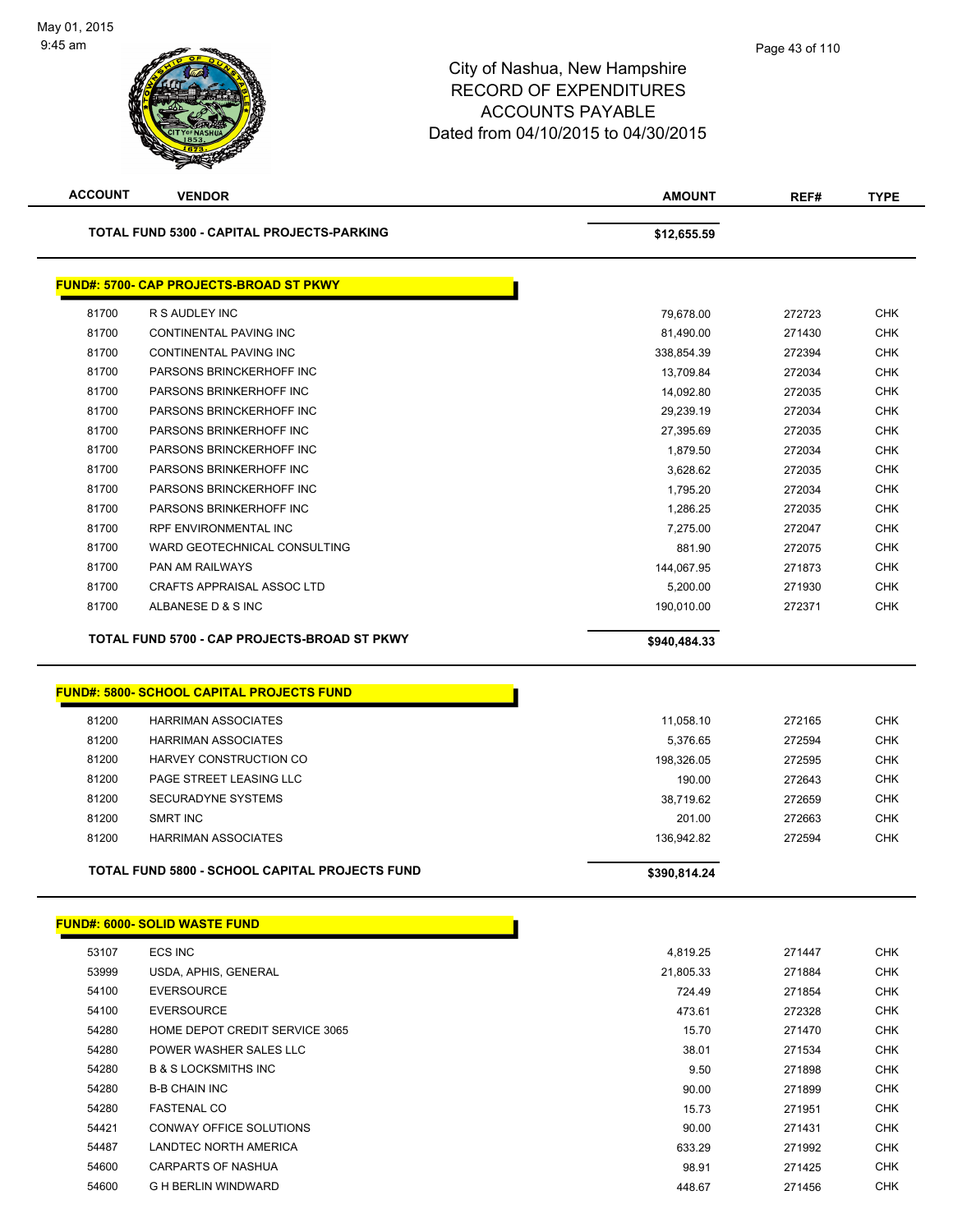

| <b>ACCOUNT</b> | <b>VENDOR</b>                         | <b>AMOUNT</b> | REF#   | <b>TYPE</b> |
|----------------|---------------------------------------|---------------|--------|-------------|
|                | <u> FUND#: 6000- SOLID WASTE FUND</u> |               |        |             |
| 54600          | MCDEVITT TRUCKS INC                   | 27.54         | 271507 | <b>CHK</b>  |
| 54600          | MCNEILUS TRUCK & MANUFACTURING        | 152.22        | 271509 | CHK         |
| 54600          | MILL METALS CORP                      | 150.00        | 271514 | CHK         |
| 54600          | NAPA AUTO PARTS                       | 431.77        | 271519 | CHK         |
| 54600          | <b>POWERPLAN</b>                      | 296.98        | 271535 | CHK         |
| 54600          | SANEL AUTO PARTS CO                   | 43.64         | 271546 | <b>CHK</b>  |
| 54600          | SANEL AUTO PARTS CO                   | 81.12         | 271547 | CHK         |
| 54600          | SOUTHWORTH-MILTON INC                 | 218.10        | 271552 | CHK         |
| 54600          | THG CORPORATION                       | 113.10        | 271558 | CHK         |
| 54600          | <b>CARPARTS OF NASHUA</b>             | 469.10        | 271912 | <b>CHK</b>  |
| 54600          | FREIGHTLINER OF NH INC                | 259.56        | 271955 | CHK         |
| 54600          | <b>G H BERLIN WINDWARD</b>            | 824.92        | 271956 | CHK         |
| 54600          | MCNEILUS TRUCK & MANUFACTURING        | 201.33        | 272008 | CHK         |
| 54600          | NASHUA OUTDOOR POWER EQUIPMENT        | 156.20        | 272021 | CHK         |
| 54600          | <b>CARPARTS OF NASHUA</b>             | 129.54        | 272389 | <b>CHK</b>  |
| 54600          | FREIGHTLINER OF NH INC                | 361.11        | 272412 | <b>CHK</b>  |
| 54600          | LIBERTY INTNL TRUCKS OF NH LLC        | (18.13)       | 272436 | <b>CHK</b>  |
| 54600          | NAPA AUTO PARTS                       | 24.22         | 272462 | <b>CHK</b>  |
| 54828          | US BANK EQUIPMENT FINANCE             | 113.54        | 271385 | CHK         |
| 54828          | US BANK EQUIPMENT FINANCE             | 28.14         | 271386 | <b>CHK</b>  |
| 55109          | <b>FAIRPOINT COMMUNICATIONS</b>       | 32.72         | 271855 | CHK         |
| 55109          | COMCAST CABLE COMMUNICATIONS I        | 112.68        | 272327 | CHK         |
| 55109          | PAETEC COMMUNICATIONS INC             | 4.50          | 272349 | CHK         |
| 55421          | <b>ENVIRONMENTAL BUSINESS COUNCIL</b> | 30.00         | 271331 | CHK         |
| 55607          | UNITED PARCEL SERVICE                 | 446.65        | 272361 | CHK         |
| 55699          | TREASURER STATE OF NH                 | 26,831.42     | 271317 | CHK         |
| 55699          | AMHERST APPLIANCE REPAIR              | 623.00        | 271407 | CHK         |
| 55699          | CALLOGIX INC                          | 202.02        | 271424 | CHK         |
| 55699          | LIBERTY TIRE RECYCLING LLC            | 1,504.80      | 271494 | <b>CHK</b>  |
| 55699          | UNIVERSAL RECYCLING TECH              | 2,778.60      | 271563 | CHK         |
| 55699          | AMHERST APPLIANCE REPAIR              | 735.00        | 271893 | CHK         |
| 55699          | LIBERTY TIRE RECYCLING LLC            | 867.24        | 272437 | CHK         |
| 61100          | AMAZON                                | 29.98         | 272321 | <b>CHK</b>  |
| 61107          | UNIFIRST CORPORATION                  | 475.97        | 271562 | <b>CHK</b>  |
| 61107          | UNIFIRST CORPORATION                  | 172.11        | 272071 | CHK         |
| 61107          | UNIFIRST CORPORATION                  | 183.51        | 272507 | <b>CHK</b>  |
| 61110          | REFLECTIVE APPAREL FACTORY INC        | 707.89        | 272044 | <b>CHK</b>  |
| 61192          | STANLEY CONVERGENT SECURITY           | 242.00        | 271554 | <b>CHK</b>  |
| 61192          | STANLEY CONVERGENT SECURITY           | 89.04         | 272054 | <b>CHK</b>  |
| 61307          | SHATTUCK MALONE OIL CO                | 476.78        | 271375 | <b>CHK</b>  |
| 61307          | SHATTUCK MALONE OIL CO                | 1,660.91      | 271875 | <b>CHK</b>  |
| 61307          | SHATTUCK MALONE OIL CO                | 586.53        | 272352 | <b>CHK</b>  |
| 61310          | AVSG LP                               | 13,134.05     | 272379 | CHK         |
| 61428          | NEW ENGLAND PAPER & SUPPLY            | 265.28        | 272024 | <b>CHK</b>  |
| 61542          | AMAZON                                | 123.90        | 272321 | <b>CHK</b>  |
| 61705          | MAYNARD & LESIEUR INC                 | 2,281.50      | 271504 | CHK         |
| 61705          | MAYNARD & LESIEUR INC                 | 421.51        | 272445 | CHK         |
| 71000          | NASHUA OUTDOOR POWER EQUIPMENT        | 9,071.16      | 271521 | <b>CHK</b>  |
| 71000          | <b>ISCO INDUSTRIES</b>                | 2,251.35      | 271981 | <b>CHK</b>  |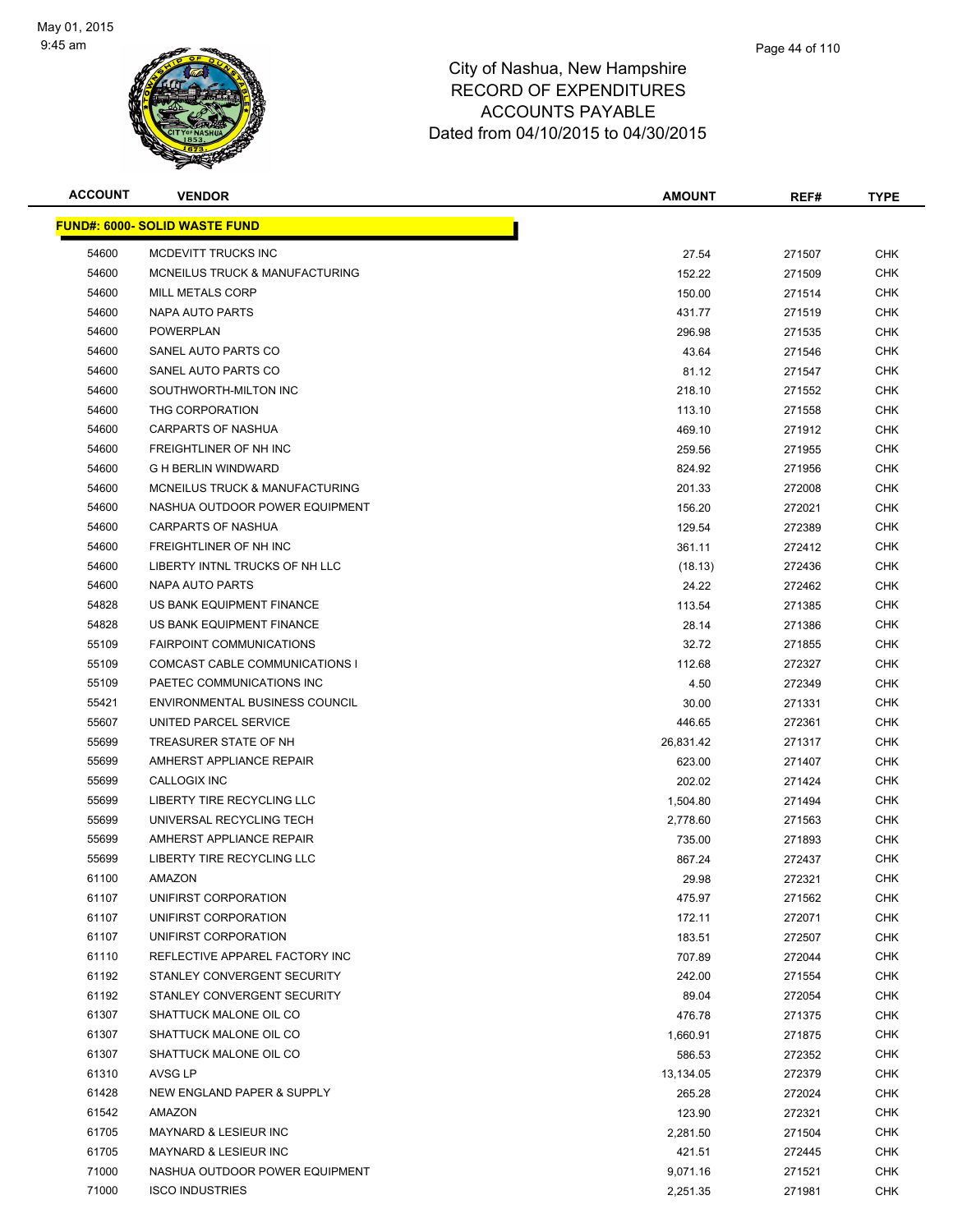

| <b>ACCOUNT</b> | <b>VENDOR</b>                             | <b>AMOUNT</b> | REF#   | <b>TYPE</b> |
|----------------|-------------------------------------------|---------------|--------|-------------|
|                | <b>FUND#: 6000- SOLID WASTE FUND</b>      |               |        |             |
| 71000          | NEW ENGLAND ENERGY SERVICES               | 905.00        | 272023 | <b>CHK</b>  |
| 71000          | FLUID COMPONENTS INTL                     | 311.04        | 272411 | <b>CHK</b>  |
| 71000          | <b>SPILLERS</b>                           | 612.00        | 272488 | <b>CHK</b>  |
| 75100          | US BANK N.A. (091000022)                  | 515,000.00    | 148576 | <b>ACH</b>  |
| 75200          | US BANK N.A. (091000022)                  | 72,734.38     | 148576 | <b>ACH</b>  |
|                | <b>TOTAL FUND 6000 - SOLID WASTE FUND</b> | \$689,231.01  |        |             |
|                | <b>FUND#: 6200- WASTEWATER FUND</b>       |               |        |             |
| 44597          | HILLSBOROUGH COUNTY REGISTRY              | 262.61        | 271469 | <b>CHK</b>  |
| 53107          | EASTERN ANALYTICAL INC                    | 65.00         | 271444 | <b>CHK</b>  |
| 53107          | CHEMSERVE ENVIRONMENTAL ANALYS            | 1,905.93      | 271917 | <b>CHK</b>  |
| 53107          | <b>EASTERN ANALYTICAL INC</b>             | 65.00         | 271943 | <b>CHK</b>  |
| 53107          | <b>RATH YOUNG &amp; PIGNATELLI PC</b>     | 44,948.50     | 272479 | <b>CHK</b>  |
| 53467          | MAILINGS UNLIMITED - NWS                  | 7,000.00      | 148580 | <b>ACH</b>  |
| 53467          | <b>MAILINGS UNLIMITED</b>                 | 1,010.39      | 271500 | <b>CHK</b>  |
| 54100          | <b>EVERSOURCE</b>                         | 27,549.58     | 271854 | <b>CHK</b>  |
| 54114          | <b>LIBERTY UTILITIES - NH</b>             | 53.54         | 272336 | <b>CHK</b>  |
| 54114          | <b>LIBERTY UTILITIES - NH</b>             | 3,963.21      | 272338 | <b>CHK</b>  |
| 54114          | <b>LIBERTY UTILITIES - NH</b>             | 388.60        | 272339 | <b>CHK</b>  |
| 54114          | <b>LIBERTY UTILITIES - NH</b>             | 153.92        | 272340 | <b>CHK</b>  |
| 54114          | <b>LIBERTY UTILITIES - NH</b>             | 470.71        | 272341 | <b>CHK</b>  |
| 54114          | LIBERTY UTILITIES - NH                    | 189.85        | 272342 | <b>CHK</b>  |
| 54114          | LIBERTY UTILITIES - NH                    | 66.67         | 272343 | <b>CHK</b>  |
| 54114          | <b>LIBERTY UTILITIES - NH</b>             | 102.00        | 272344 | <b>CHK</b>  |
| 54141          | PENNICHUCK WATER WORKS INC                | 209.42        | 271374 | <b>CHK</b>  |
| 54141          | PENNICHUCK WATER WORKS INC                | 4,345.33      | 271874 | <b>CHK</b>  |
| 54141          | PENNICHUCK WATER WORKS INC                | 3,578.25      | 272350 | <b>CHK</b>  |
| 54221          | <b>CASELLA ORGANICS</b>                   | 105,081.32    | 272390 | <b>CHK</b>  |
| 54280          | <b>CLARITY WATER TECHNOLOGIES</b>         | 749.16        | 271923 | <b>CHK</b>  |
| 54300          | <b>CRISP CONTRACTING LLC</b>              | 13,000.00     | 271335 | <b>CHK</b>  |
| 54300          | UNDERGROUND TESTING & SERVICES            | 68.12         | 271880 | <b>CHK</b>  |

 CORRIVEAU ROUTHIER INC 47.90 272397 CHK CONWAY OFFICE SOLUTIONS 90.00 271431 CHK A W CHESTERTON COMPANY 756.96 271400 CHK HIGHLAND POWER 7,000.00 271467 CHK KOMLINE-SANDERSON ENGR CORP 211.14 271489 CHK RIVERSIDE MECHANICAL 1,600.00 271544 CHK VWR INTERNATIONAL 409.20 271567 CHK AMERICAN TANK MANAGEMENT INC 2,190.00 271892 CHK EASTERN INDUSTRIAL AUTOMATION 77.71 271944 CHK G H BERLIN WINDWARD 1,811.20 271956 CHK GRAINGER 849.50 271961 CHK HAJOCA CORPORATION 394.42 271967 CHK HIGHLAND POWER 3,015.26 271972 CHK HOME DEPOT CREDIT SERVICE 3065 275.99 271973 CHK 54487 M & M ELECTRICAL SUPPLY CO INC **1,442.12** 271998 CHK MCMASTER-CARR 1,966.89 272007 CHK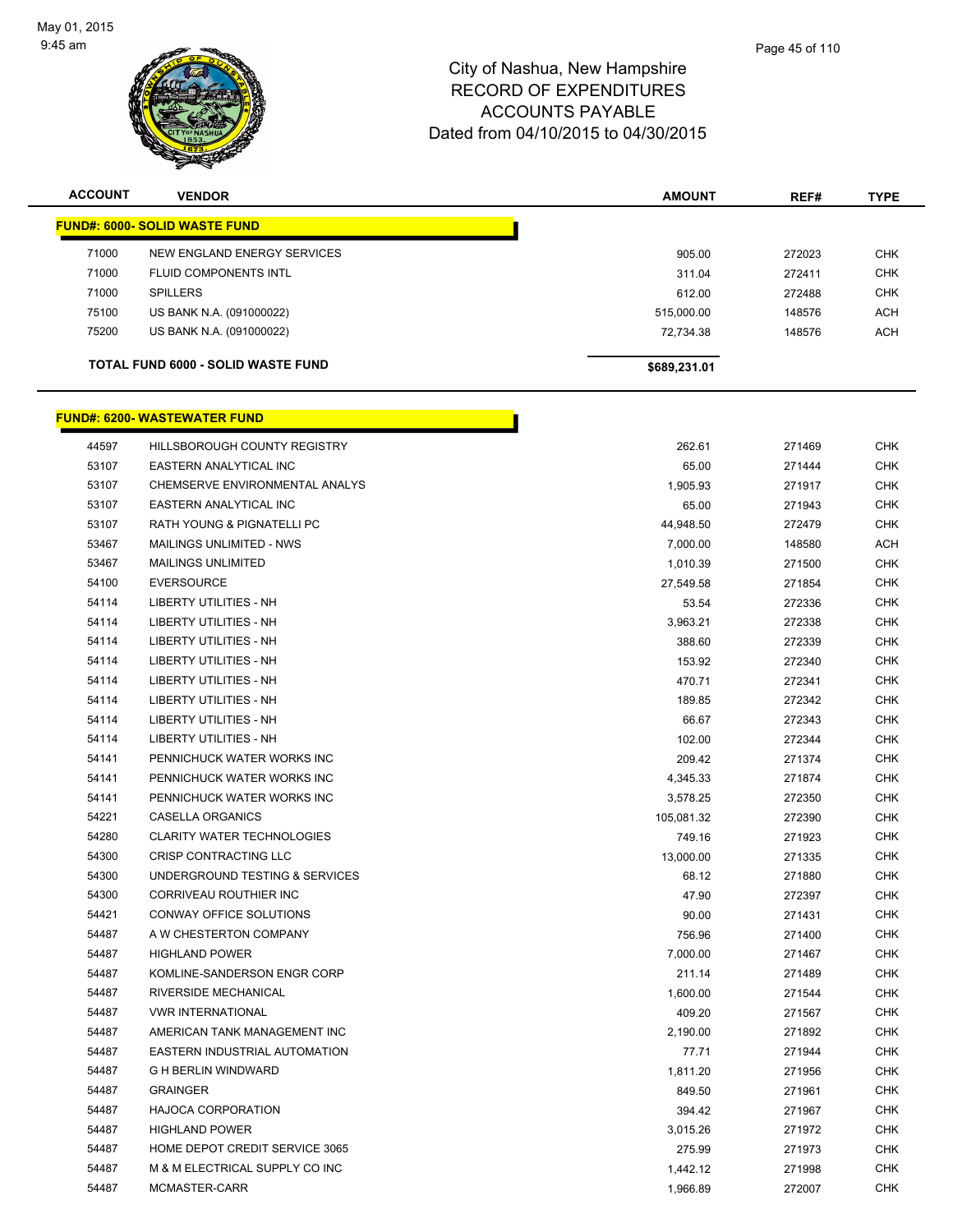

| <b>ACCOUNT</b> | <b>VENDOR</b>                        | <b>AMOUNT</b> | REF#   | <b>TYPE</b> |
|----------------|--------------------------------------|---------------|--------|-------------|
|                | <u> FUND#: 6200- WASTEWATER FUND</u> |               |        |             |
| 54487          | PINE MOTOR PARTS                     | 2.99          | 272036 | <b>CHK</b>  |
| 54487          | ARCSOURCE INC                        | 283.75        | 272376 | CHK         |
| 54487          | <b>FASTENAL CO</b>                   | 271.58        | 272410 | CHK         |
| 54487          | <b>GRAINGER</b>                      | 1,089.57      | 272415 | <b>CHK</b>  |
| 54487          | <b>HAJOCA CORPORATION</b>            | 459.41        | 272418 | CHK         |
| 54487          | M & M ELECTRICAL SUPPLY CO INC       | 1,560.67      | 272438 | <b>CHK</b>  |
| 54487          | MANLEY BROS OF INDIANA INC           | 1,557.25      | 272441 | <b>CHK</b>  |
| 54487          | PINE MOTOR PARTS                     | 528.62        | 272475 | CHK         |
| 54600          | FORT MILLER FAB3 CORP                | 370.14        | 271455 | <b>CHK</b>  |
| 54600          | CARPARTS OF NASHUA                   | 172.86        | 271912 | CHK         |
| 54600          | <b>CUES INC</b>                      | 129.78        | 271932 | CHK         |
| 54600          | D & R TOWING INC                     | 240.00        | 271933 | CHK         |
| 54600          | F W WEBB CO                          | 98.20         | 271950 | CHK         |
| 54600          | NAPA AUTO PARTS                      | 896.25        | 272018 | CHK         |
| 54600          | PINE MOTOR PARTS                     | 95.74         | 272036 | <b>CHK</b>  |
| 54600          | TST HYDRAULICS INC                   | 48.36         | 272067 | <b>CHK</b>  |
| 54600          | F W WEBB CO                          | 84.78         | 272409 | <b>CHK</b>  |
| 54600          | <b>JOE GRAFIX LLC</b>                | 155.00        | 272433 | <b>CHK</b>  |
| 54600          | LIBERTY INTNL TRUCKS OF NH LLC       | 426.26        | 272436 | <b>CHK</b>  |
| 54600          | <b>NAPA AUTO PARTS</b>               | 486.67        | 272463 | <b>CHK</b>  |
| 54600          | PINE MOTOR PARTS                     | 87.45         | 272475 | CHK         |
| 54828          | US BANK EQUIPMENT FINANCE            | 28.14         | 271386 | CHK         |
| 54828          | US BANK EQUIPMENT FINANCE            | 113.54        | 271390 | CHK         |
| 55109          | <b>FAIRPOINT COMMUNICATIONS</b>      | 811.86        | 271368 | CHK         |
| 55109          | BAYRING COMMUNICATIONS               | 60.21         | 271852 | CHK         |
| 55109          | PAETEC COMMUNICATIONS INC            | 4.79          | 272349 | <b>CHK</b>  |
| 55118          | AT & T MOBILITY                      | 400.52        | 272324 | CHK         |
| 55200          | WATER ENVIROMENT FOUNDATION          | 864.00        | 272366 | <b>CHK</b>  |
| 55400          | <b>NHWPCA</b>                        | 190.00        | 272028 | <b>CHK</b>  |
| 55421          | <b>NEIWPCC</b>                       | 165.00        | 271371 | CHK         |
| 55421          | TREASURER STATE OF NH                | 100.00        | 271878 | CHK         |
| 55421          | TREASURER STATE OF NH                | 50.00         | 272358 | CHK         |
| 55514          | TREASURER STATE OF NH                | 250.00        | 271879 | <b>CHK</b>  |
| 55514          | STANLEY ELEVATOR CO INC              | 279.00        | 272055 | <b>CHK</b>  |
| 55618          | <b>CITIZENS BANK</b>                 | 1,600.72      | 148579 | ACH         |
| 55618          | <b>CITIZENS BANK</b>                 | 1,184.68      | 148603 | ACH         |
| 55699          | CALLOGIX INC                         | 160.00        | 271910 | <b>CHK</b>  |
| 55699          | TREASURER STATE OF NH                | 225.00        | 272360 | <b>CHK</b>  |
| 61100          | WB MASON CO INC                      | 1,436.33      | 272076 | <b>CHK</b>  |
| 61100          | WB MASON CO INC                      | 63.10         | 272511 | <b>CHK</b>  |
| 61107          | UNIFIRST CORPORATION                 | 485.14        | 271562 | <b>CHK</b>  |
| 61107          | UNIFIRST CORPORATION                 | 351.07        | 272507 | <b>CHK</b>  |
| 61149          | ANCO SIGNS & STAMPS INC              | 145.82        | 271408 | <b>CHK</b>  |
| 61149          | EMD MILLIPORE CORPORATION            | 424.00        | 271448 | <b>CHK</b>  |
| 61149          | <b>VWR INTERNATIONAL</b>             | 460.55        | 271567 | <b>CHK</b>  |
| 61149          | EMD MILLIPORE CORPORATION            | 1,556.00      | 271946 | <b>CHK</b>  |
| 61149          | <b>GRAINGER</b>                      | 339.41        | 271961 | <b>CHK</b>  |
| 61149          | <b>VWR INTERNATIONAL</b>             | 2,025.32      | 272074 | <b>CHK</b>  |
| 61149          | <b>ENVIROSYSTEMS INC</b>             | 1,165.00      | 272407 | <b>CHK</b>  |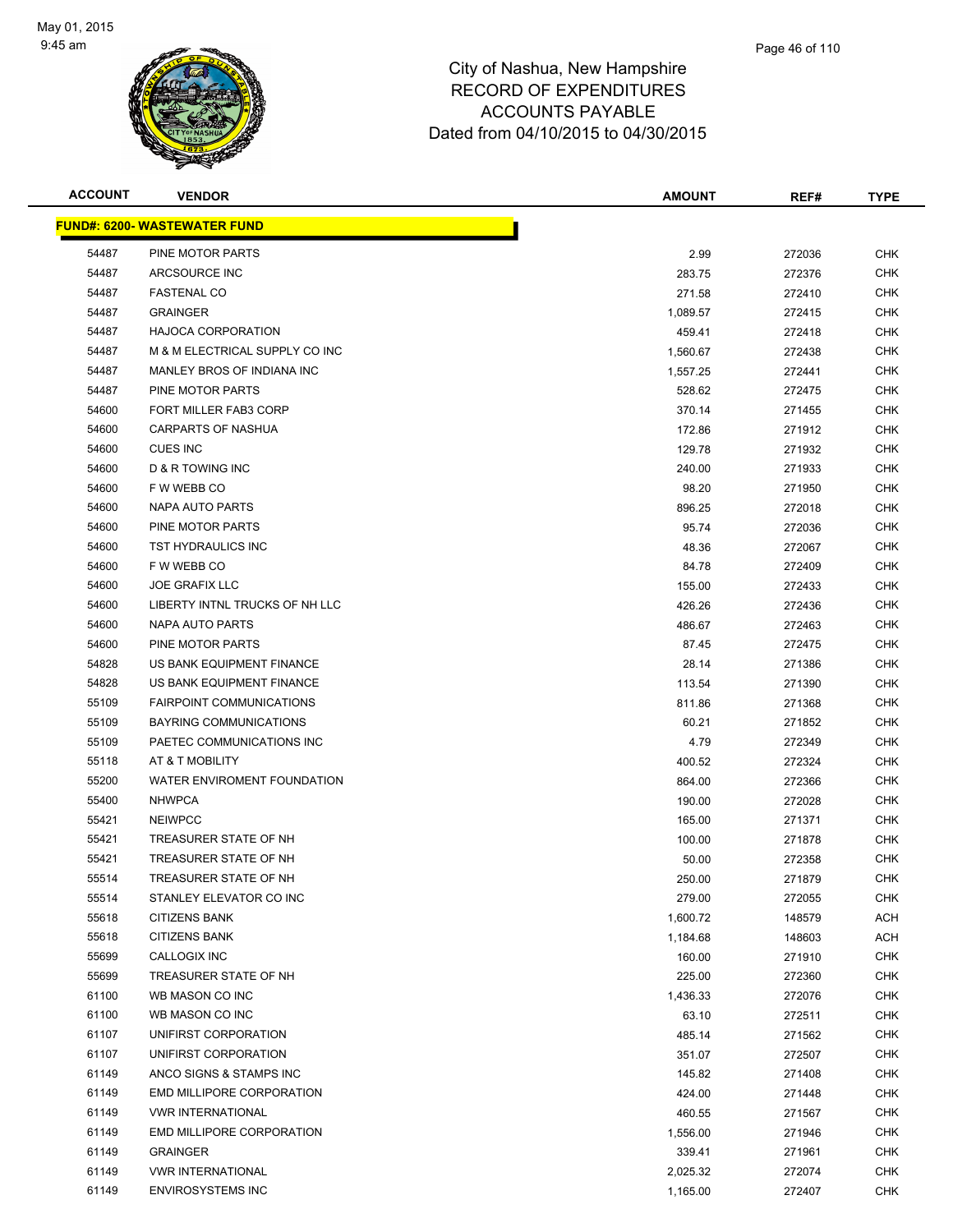

| <b>ACCOUNT</b> | <b>VENDOR</b>                            | <b>AMOUNT</b> | REF#   | <b>TYPE</b> |
|----------------|------------------------------------------|---------------|--------|-------------|
|                | <b>FUND#: 6200- WASTEWATER FUND</b>      |               |        |             |
| 61156          | <b>SAVAS C DANOS</b>                     | 100.00        | 271935 | <b>CHK</b>  |
| 61156          | JCI JONES CHEMICALS INC                  | 2,164.34      | 271984 | <b>CHK</b>  |
| 61156          | POLYDYNE INC                             | 4,738.00      | 272038 | <b>CHK</b>  |
| 61156          | <b>BASF CORP</b>                         | 22,682.87     | 272382 | <b>CHK</b>  |
| 61299          | <b>FASTENAL CO</b>                       | 6.38          | 271951 | <b>CHK</b>  |
| 61299          | <b>HAJOCA CORPORATION</b>                | 11.37         | 271967 | <b>CHK</b>  |
| 61299          | HOME DEPOT CREDIT SERVICE 3065           | 88.89         | 271973 | <b>CHK</b>  |
| 61299          | MCMASTER-CARR                            | 270.84        | 272007 | <b>CHK</b>  |
| 61299          | OMEGA INDUSTRIAL SUPPLY INC              | 1,376.73      | 272032 | <b>CHK</b>  |
| 61299          | SACRAMENTO STATE UNIVERSITY              | 99.00         | 272351 | <b>CHK</b>  |
| 61299          | <b>GRAINGER</b>                          | 773.50        | 272415 | <b>CHK</b>  |
| 61299          | <b>HAJOCA CORPORATION</b>                | 30.53         | 272418 | <b>CHK</b>  |
| 61299          | HOME DEPOT CREDIT SERVICE 3065           | 52.70         | 272422 | <b>CHK</b>  |
| 61299          | OMEGA INDUSTRIAL SUPPLY INC              | 349.56        | 272472 | <b>CHK</b>  |
| 61310          | <b>AVSG LP</b>                           | 635.09        | 272379 | <b>CHK</b>  |
| 71000          | <b>HORIZON SOLUTIONS LLC</b>             | 1,468.70      | 271975 | <b>CHK</b>  |
| 71000          | MCMASTER-CARR                            | 466.12        | 272007 | <b>CHK</b>  |
| 71000          | <b>VWR INTERNATIONAL</b>                 | 3,308.80      | 272074 | <b>CHK</b>  |
| 71000          | <b>FASTENAL CO</b>                       | 1,654.91      | 272410 | <b>CHK</b>  |
| 71000          | <b>SPILLERS</b>                          | 3,060.00      | 272488 | <b>CHK</b>  |
| 71025          | <b>FASTENAL CO</b>                       | 108.83        | 271951 | <b>CHK</b>  |
| 71025          | <b>GRAINGER</b>                          | 249.70        | 271961 | <b>CHK</b>  |
| 71025          | <b>FASTENAL CO</b>                       | 991.88        | 272410 | <b>CHK</b>  |
| 71228          | <b>HACH COMPANY</b>                      | 660.00        | 271465 | <b>CHK</b>  |
| 75100          | US BANK N.A. (091000022)                 | 110,000.00    | 148648 | <b>ACH</b>  |
| 75200          | US BANK N.A. (091000022)                 | 39,600.00     | 148648 | <b>ACH</b>  |
| 81200          | HORIZON SOLUTIONS LLC                    | 155.10        | 271975 | <b>CHK</b>  |
| 81300          | <b>HAYES PUMPS INC</b>                   | 16,928.00     | 272419 | <b>CHK</b>  |
| 81700          | TEAM EJP CONCORD NH                      | 2,144.31      | 272062 | <b>CHK</b>  |
| 81700          | PARK CONSTRUCTION CORP                   | 76,964.97     | 271532 | <b>CHK</b>  |
| 81700          | <b>WRIGHT-PIERCE</b>                     | 2,569.10      | 272513 | <b>CHK</b>  |
| 81700          | <b>WRIGHT-PIERCE</b>                     | 32,441.70     | 272513 | <b>CHK</b>  |
|                | <b>TOTAL FUND 6200 - WASTEWATER FUND</b> | \$587,501.85  |        |             |
|                |                                          |               |        |             |

### **FUND#: 6500- PROPERTY & CASUALTY FUND**

| 54236 | STANLEY CONVERGENT SECURITY | 325.50   | 272489 | CHK        |
|-------|-----------------------------|----------|--------|------------|
| 54267 | TREASURER STATE OF NH       | 400.00   | 271380 | <b>CHK</b> |
| 54267 | TREASURER STATE OF NH       | 100.00   | 271877 | <b>CHK</b> |
| 54267 | TREASURER STATE OF NH       | 50.00    | 272357 | <b>CHK</b> |
| 54421 | CONWAY OFFICE SOLUTIONS     | 130.00   | 271431 | <b>CHK</b> |
| 59120 | HUB INT'L NEW ENGLAND LLC   | 2.635.00 | 148637 | <b>ACH</b> |
| 59207 | MICHAEL STANIUM             | 309.35   | 271793 | <b>CHK</b> |
| 59207 | APPLE NASHUA LLC            | 8.893.00 | 271794 | <b>CHK</b> |
| 59207 | <b>CPTE NASHUA</b>          | 984.00   | 271796 | <b>CHK</b> |
| 59207 | DARTMOUTH HITCHCOCK CLINIC  | 181.00   | 271797 | <b>CHK</b> |
| 59207 | DEVINE MILLIMET & BRANCH PA | 216.30   | 271798 | <b>CHK</b> |
| 59207 | <b>MATTHEW EISERMAN</b>     | 206.13   | 271799 | <b>CHK</b> |

| 325.50   | 272489 | CHK        |
|----------|--------|------------|
| 400.00   | 271380 | CHK        |
| 100.00   | 271877 | CHK        |
| 50.00    | 272357 | <b>CHK</b> |
| 130.00   | 271431 | CHK        |
| 2,635.00 | 148637 | <b>ACH</b> |
| 309.35   | 271793 | CHK        |
| 3.893.00 | 271794 | CHK        |
| 984.00   | 271796 | CHK        |
| 181.00   | 271797 | CHK        |
| 216.30   | 271798 | CHK        |
| 206.13   | 271799 | CHK        |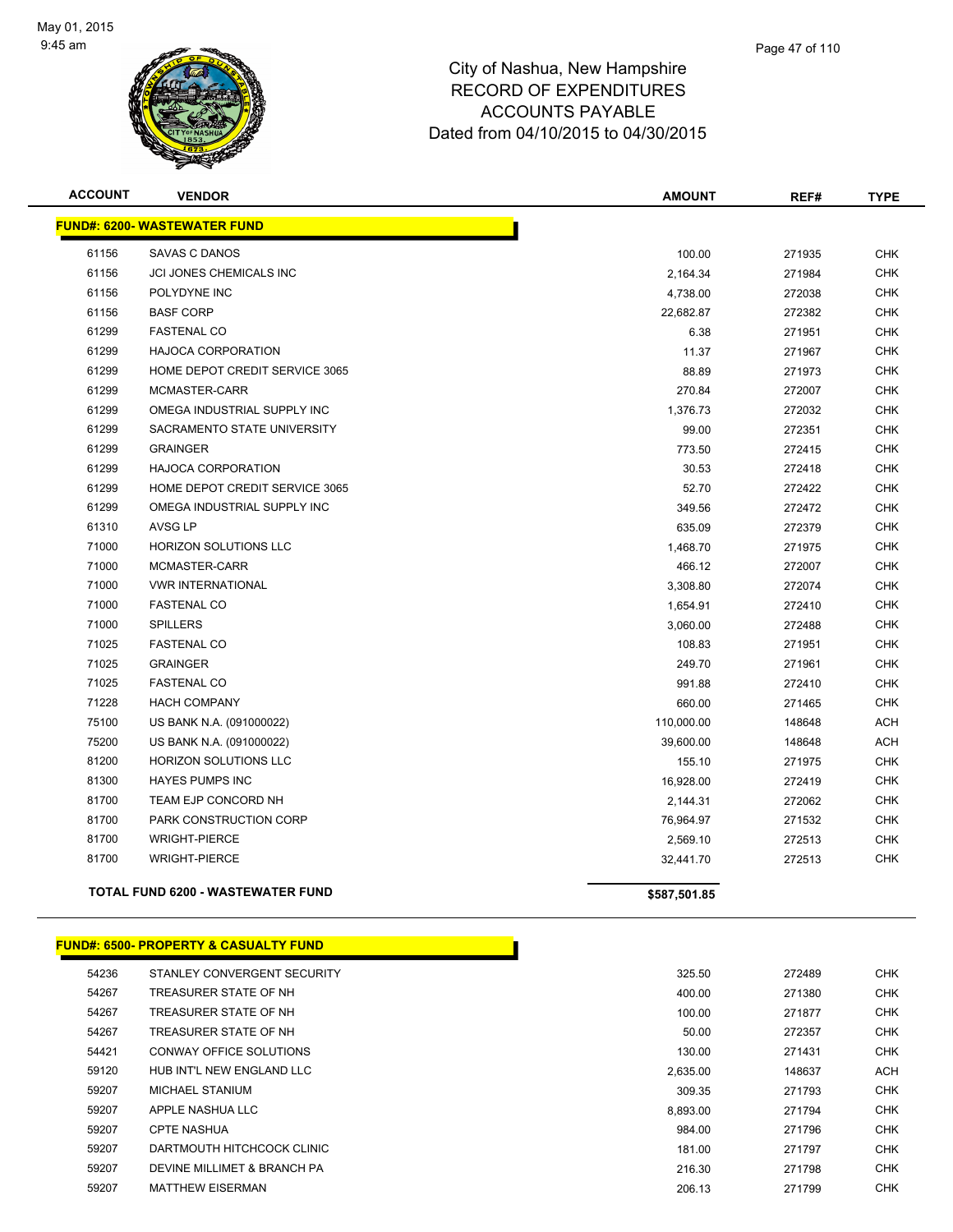

| <b>ACCOUNT</b> | <b>VENDOR</b>                                     | <b>AMOUNT</b> | REF#   | <b>TYPE</b> |
|----------------|---------------------------------------------------|---------------|--------|-------------|
|                | <u> FUND#: 6500- PROPERTY &amp; CASUALTY FUND</u> |               |        |             |
| 59207          | EXCEL ORTHOPAEDIC SPECIALISTS                     | 433.00        | 271800 | <b>CHK</b>  |
| 59207          | FAMILY PHYSICAL THERAPY SVC                       | 335.01        | 271801 | <b>CHK</b>  |
| 59207          | FOUNDATION MEDICAL PARTNERS                       | 483.00        | 271802 | <b>CHK</b>  |
| 59207          | FOUR SEASONS ORTHOPEDIC CENTER                    | 180.00        | 271803 | <b>CHK</b>  |
| 59207          | OCCUPATIONAL HEALTH CTRS SOUTH                    | 1,108.62      | 271807 | <b>CHK</b>  |
| 59207          | PAIN SOLUTIONS PLLC                               | 200.00        | 271808 | <b>CHK</b>  |
| 59207          | PERFORMANCE REHAB INC                             | 400.00        | 271809 | <b>CHK</b>  |
| 59207          | <b>SJ PHYSICIAN SERVICES</b>                      | 140.00        | 271810 | <b>CHK</b>  |
| 59207          | SO NH REGIONAL MEDICAL CENTER                     | 8,801.13      | 271811 | <b>CHK</b>  |
| 59207          | CAPE MEDICAL SUPPLY INC                           | 105.00        | 272263 | <b>CHK</b>  |
| 59207          | <b>CPTE NASHUA</b>                                | 984.00        | 272264 | <b>CHK</b>  |
| 59207          | <b>CULLENCOLLIMORE PLLC</b>                       | 2,783.00      | 272265 | <b>CHK</b>  |
| 59207          | DARTMOUTH HITCHCOCK CLINIC                        | 362.00        | 272266 | CHK         |
| 59207          | DEVINE MILLIMET & BRANCH PA                       | 9.73          | 272267 | <b>CHK</b>  |
| 59207          | FLEISCHER SPINE PLLC                              | 514.57        | 272269 | <b>CHK</b>  |
| 59207          | FOUNDATION MEDICAL PARTNERS                       | 556.00        | 272270 | <b>CHK</b>  |
| 59207          | FOUR SEASONS ORTHOPEDIC CENTER                    | 2,667.00      | 272271 | <b>CHK</b>  |
| 59207          | INJURED WORKERS PHARMACY LLC                      | 133.16        | 272274 | <b>CHK</b>  |
| 59207          | NASHUA RADIOLOGY PA                               | 37.00         | 272275 | <b>CHK</b>  |
| 59207          | ORTHOPEDIC SURGICAL ASSOCIATES                    | 175.00        | 272276 | <b>CHK</b>  |
| 59207          | PERFORMANCE REHAB INC                             | 1,000.00      | 272277 | <b>CHK</b>  |
| 59207          | PRATT OPHTHALMOLOGY ASSOC                         | 612.00        | 272278 | <b>CHK</b>  |
| 59207          | SANG-GIL LEE MD                                   | 275.00        | 272279 | <b>CHK</b>  |
| 59207          | <b>SJ PHYSICIAN SERVICES</b>                      | 135.00        | 272280 | <b>CHK</b>  |
| 59207          | SOUTHERN NH INTERNAL MEDICINE                     | 175.00        | 272281 | <b>CHK</b>  |
| 59207          | ST JOSEPH BUSINESS & HEALTH                       | 123.00        | 272282 | <b>CHK</b>  |
| 59207          | <b>CPTE NASHUA</b>                                | 435.00        | 272712 | <b>CHK</b>  |
| 59207          | DRS HELFMAN, LASKEY & ASSOC                       | 429.00        | 272713 | <b>CHK</b>  |
| 59207          | <b>JODY STEWART</b>                               | 91.66         | 272715 | <b>CHK</b>  |
| 59207          | OCCUPATIONAL HEALTH CTRS SOUTH                    | 231.01        | 272717 | <b>CHK</b>  |
| 59207          | PAIN SOLUTIONS PLLC                               | 300.00        | 272718 | <b>CHK</b>  |
| 59207          | PERFORMANCE REHAB INC                             | 400.00        | 272719 | <b>CHK</b>  |
| 59207          | <b>SJ PHYSICIAN SERVICES</b>                      | 320.00        | 272720 | <b>CHK</b>  |
| 59207          | SO NH REGIONAL MEDICAL CENTER                     | 2,940.36      | 272721 | <b>CHK</b>  |
| 59207          | ST JOSEPH BUSINESS & HEALTH                       | 123.00        | 272722 | <b>CHK</b>  |
| 59225          | <b>CULLENCOLLIMORE PLLC</b>                       | 2,438.50      | 272265 | <b>CHK</b>  |
| 59225          | <b>GREGORY DUPONT</b>                             | 1,542.53      | 272295 | <b>CHK</b>  |
| 59250          | J LAWRENCE HALL INC                               | 1,187.60      | 271804 | <b>CHK</b>  |
| 59250          | MARVELL PLATE GLASS INC                           | 283.00        | 271806 | <b>CHK</b>  |
| 59250          | ELECTRICAL INSTALLATIONS INC                      | 46,254.00     | 272268 | <b>CHK</b>  |
| 59250          | <b>GATE CITY MONUMENT INC</b>                     | 468.00        | 272273 | <b>CHK</b>  |
| 59250          | SWENSON GRANITE WORKS                             | 1,710.00      | 272496 | <b>CHK</b>  |
| 59250          | GATE CITY FENCE CO INC                            | 1,425.00      | 272714 | <b>CHK</b>  |
| 59275          | <b>BARBARA KATSIAFICIAS</b>                       | 18.00         | 271795 | <b>CHK</b>  |
| 59275          | <b>JEANNE BOSKA</b>                               | 7.00          | 271805 | <b>CHK</b>  |
| 59275          | GATE CITY FENCE CO INC                            | 175.00        | 272272 | <b>CHK</b>  |
| 59275          | <b>EVERSOURCE</b>                                 | 13,240.20     | 272710 | <b>CHK</b>  |
| 59275          | COMCAST OF MAINE/NEW HAMPSHIRE                    | 1,167.00      | 272711 | <b>CHK</b>  |
| 59275          | GATE CITY FENCE CO INC                            | 485.00        | 272714 | <b>CHK</b>  |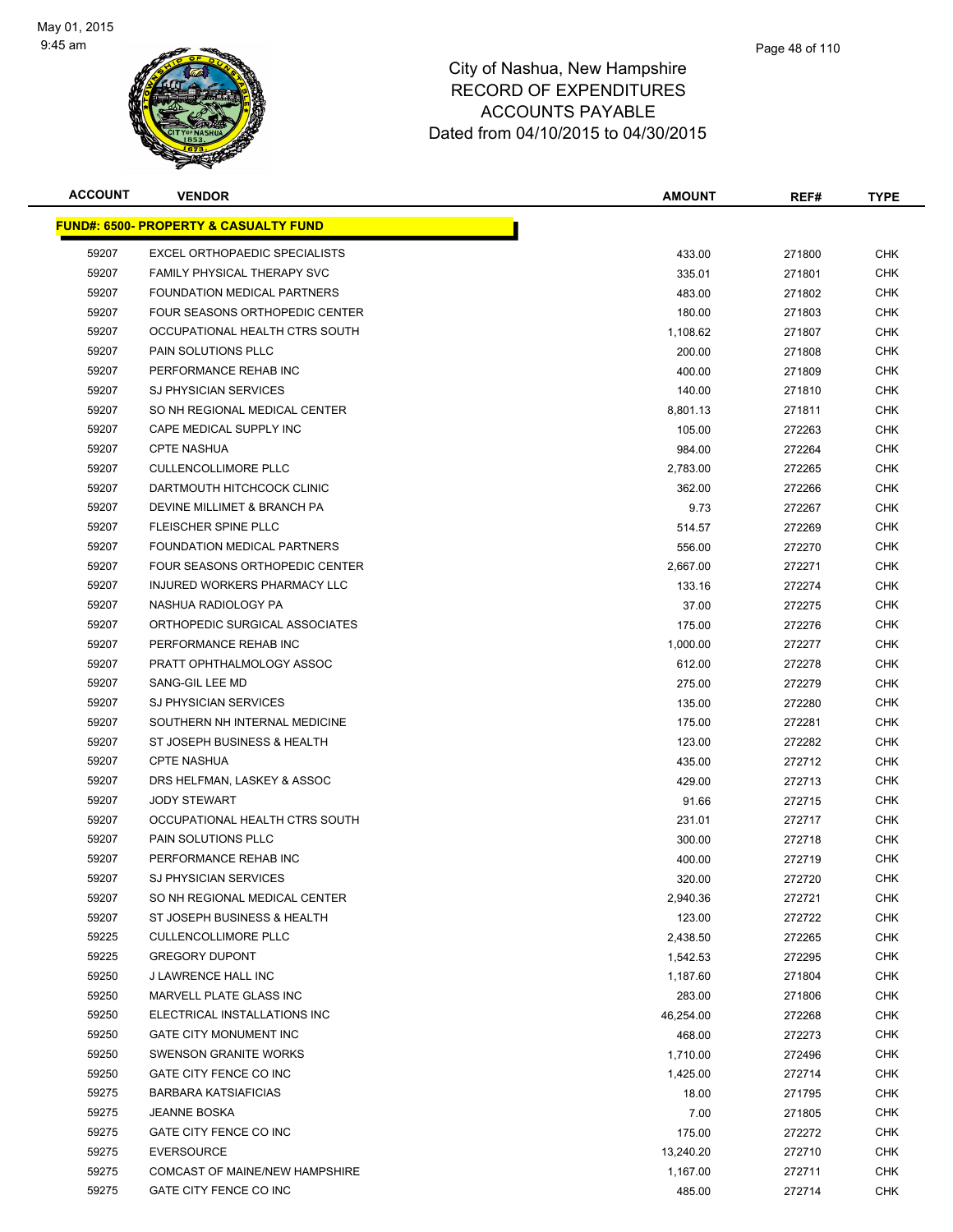

| <b>ACCOUNT</b> | <b>VENDOR</b>                                         | <b>AMOUNT</b> | REF#   | <b>TYPE</b> |
|----------------|-------------------------------------------------------|---------------|--------|-------------|
|                | <b>FUND#: 6500- PROPERTY &amp; CASUALTY FUND</b>      |               |        |             |
| 59275          | WILLIAM R MANSFIELD                                   | 1.035.58      | 272716 | <b>CHK</b>  |
| 61830          | THE TELEGRAPH                                         | 208.00        | 271378 | <b>CHK</b>  |
| 68360          | JOSEPH ANDERSON                                       | 448.00        | 272306 | <b>CHK</b>  |
|                | <b>TOTAL FUND 6500 - PROPERTY &amp; CASUALTY FUND</b> | \$114,519.94  |        |             |

|       | <b>FUND#: 6600- BENEFITS SELF INSURANCE FUND</b>      |                |        |            |
|-------|-------------------------------------------------------|----------------|--------|------------|
| 21516 | <b>BOSTON MUTUAL LIFE INSURANCE</b>                   | 8,079.67       | 148645 | ACH        |
| 21545 | NORTHERN NEW ENGLAND BENEFIT                          | 41,513.24      | 148607 | <b>ACH</b> |
| 21553 | ANTHEM BLUE CROSS /BLUE SHIELD                        | 353.757.41     | 148602 | <b>ACH</b> |
| 21553 | ANTHEM BLUE CROSS /BLUE SHIELD                        | 350,616.47     | 148644 | <b>ACH</b> |
| 21575 | NORTHEAST DELTA DENTAL                                | 172,064.99     | 148638 | <b>ACH</b> |
| 21585 | <b>VISION SERVICE PLAN</b>                            | 8,181.42       | 271396 | <b>CHK</b> |
| 59165 | <b>HCC LIFE INSURANCE CO</b>                          | 96,013.60      | 148605 | <b>ACH</b> |
| 59500 | NORTHEAST DELTA DENTAL                                | 12,335.24      | 148638 | <b>ACH</b> |
| 59500 | ANTHEM BCBS OF NE                                     | 87,881.60      | 148643 | ACH        |
| 59507 | ANTHEM BCBS OF NE                                     | 174.756.43     | 148636 | ACH        |
| 59507 | ANTHEM BCBS OF NE                                     | 1,247,549.24   | 148636 | <b>ACH</b> |
| 59507 | ANTHEM BCBS OF NE                                     | 90,752.73      | 148636 | <b>ACH</b> |
| 59507 | HARVARD PILGRIM HEALTH CARE                           | 281,721.26     | 148604 | <b>ACH</b> |
| 59507 | HARVARD PILGRIM HEALTH CARE                           | 138,685.85     | 148646 | ACH        |
| 59525 | NORTHEAST DELTA DENTAL                                | 21,238.99      | 148606 | ACH        |
| 59525 | NORTHEAST DELTA DENTAL                                | 113,411.72     | 148638 | ACH        |
|       | <b>TOTAL FUND 6600 - BENEFITS SELF INSURANCE FUND</b> | \$3,198,559.86 |        |            |

|       | <b>FUND#: 7020- UAW EDUCATIONAL ASSISTANCE</b>          |              |        |            |
|-------|---------------------------------------------------------|--------------|--------|------------|
| 51607 | <b>JILL STANSFIELD</b>                                  | 60.00        | 271847 | <b>CHK</b> |
| 51607 | <b>REAN LAM</b>                                         | 89.25        | 272307 | <b>CHK</b> |
|       | <b>TOTAL FUND 7020 - UAW EDUCATIONAL ASSISTANCE</b>     | \$149.25     |        |            |
|       | <b>FUND#: 7026- CAPITAL EQUIPMENT RESERVE FUND</b>      |              |        |            |
| 81500 | MHO MUNICIPAL VEHICLES                                  | 29,251.00    | 272454 | <b>CHK</b> |
| 81500 | <b>HOWARD P FAIRFIELD LLC</b>                           | 131,169.00   | 272423 | <b>CHK</b> |
|       | <b>TOTAL FUND 7026 - CAPITAL EQUIPMENT RESERVE FUND</b> | \$160,420.00 |        |            |
|       | <b>FUND#: 7050- HOLMAN STADIUM IMPROVEMNTS ETF</b>      |              |        |            |
| 54280 | JOHN DEERE LANDSCAPES LLC                               | 1,064.80     | 272434 | <b>CHK</b> |
|       | <b>TOTAL FUND 7050 - HOLMAN STADIUM IMPROVEMNTS ETF</b> | \$1,064.80   |        |            |
|       | <b>FUND#: 7052- MINE FALLS PARK ETF</b>                 |              |        |            |

54280 CHARLES C HART SEED COMPANY **1,225.00** 271427 CHK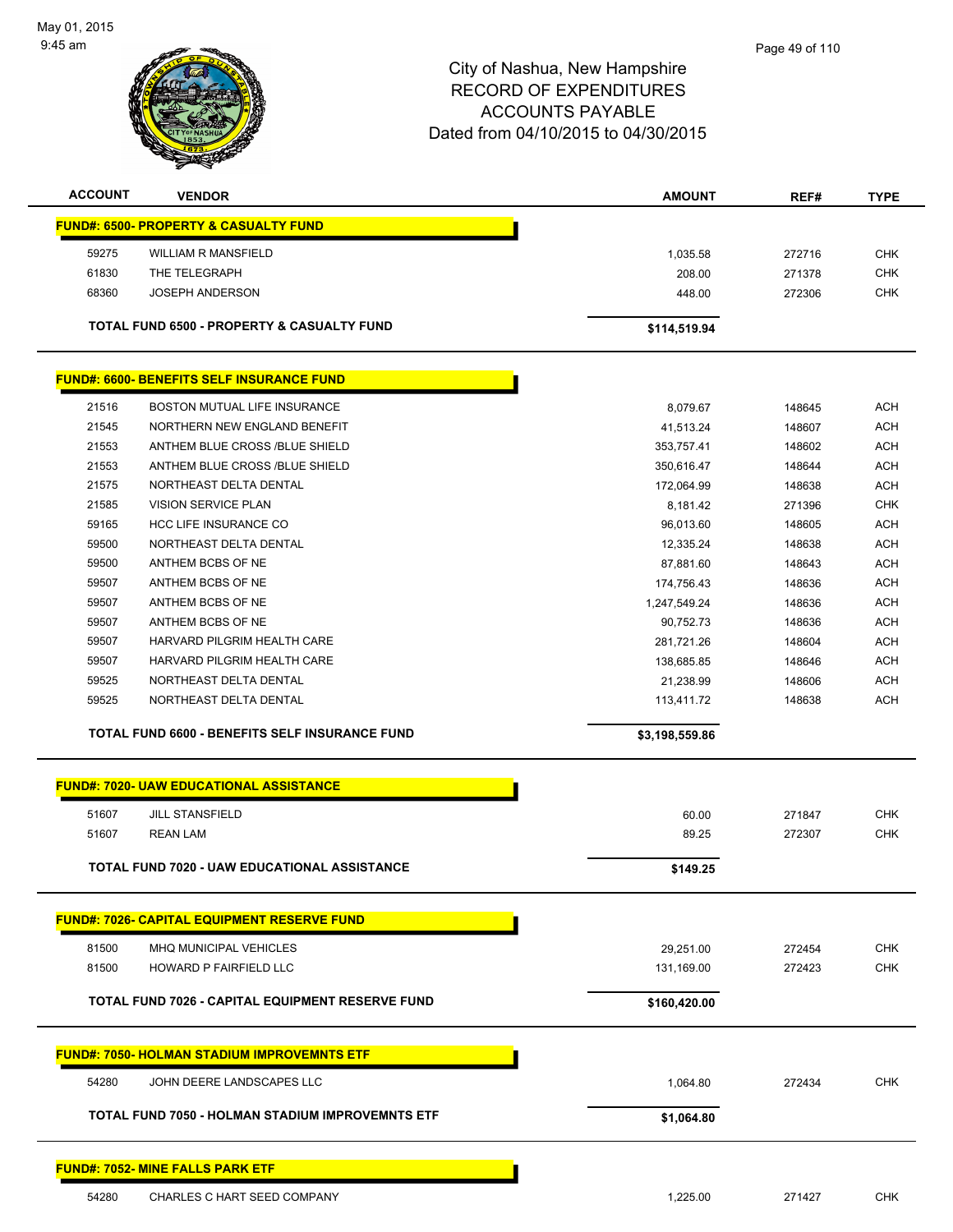

| <b>ACCOUNT</b> | <b>VENDOR</b>                                          | <b>AMOUNT</b> | REF#   | <b>TYPE</b> |
|----------------|--------------------------------------------------------|---------------|--------|-------------|
|                | <b>FUND#: 7052- MINE FALLS PARK ETF</b>                |               |        |             |
| 54280          | CAROLINA EASTERN-VAIL INC-                             | 3,435.00      | 271911 | <b>CHK</b>  |
| 54280          | CHARLES C HART SEED COMPANY                            | 1,068.00      | 271915 | <b>CHK</b>  |
|                |                                                        |               |        |             |
|                | <b>TOTAL FUND 7052 - MINE FALLS PARK ETF</b>           | \$5,728.00    |        |             |
|                | <b>FUND#: 7062- ENERGY EFFICIENCY ETF</b>              |               |        |             |
| 54280          | <b>GATE CITY ELECTRIC</b>                              | 7,240.00      | 271957 | <b>CHK</b>  |
|                | <b>TOTAL FUND 7062 - ENERGY EFFICIENCY ETF</b>         | \$7,240.00    |        |             |
|                |                                                        |               |        |             |
|                | <b>FUND#: 7064- JACKSON MILLS DAM OPERATIONS</b>       |               |        |             |
| 54100          | <b>EVERSOURCE</b>                                      | 1,485.95      | 271367 | <b>CHK</b>  |
| 54221          | DAVES SEPTIC SERVICE INC                               | 92.15         | 272401 | <b>CHK</b>  |
| 55699          | <b>ESSEX POWER SERVICES INC</b>                        | 27,344.66     | 271947 | <b>CHK</b>  |
|                | <b>TOTAL FUND 7064 - JACKSON MILLS DAM OPERATIONS</b>  | \$28,922.76   |        |             |
|                | <b>FUND#: 7506- ETF CONTRIB-WOODLAWN CEMETERY</b>      |               |        |             |
|                |                                                        |               |        |             |
| 54280          | <b>B &amp; S LOCKSMITHS INC</b>                        | 19,458.00     | 272380 | <b>CHK</b>  |
| 54280          | HUFF & GAUTHIER INC                                    | 216.65        | 272425 | <b>CHK</b>  |
| 61299          | MATTHEWS INTERNATIONAL                                 | 1,427.55      | 272001 | <b>CHK</b>  |
|                | TOTAL FUND 7506 - ETF CONTRIB-WOODLAWN CEMETERY        | \$21,102.20   |        |             |
|                | <b>FUND#: 7534- LIBRARY-CHANDLER MEM LIB FUND</b>      |               |        |             |
|                |                                                        |               |        |             |
| 53107          | TENNANT WALLACE ARCHITECTS AIA                         | 3,074.40      | 272500 | <b>CHK</b>  |
|                | <b>TOTAL FUND 7534 - LIBRARY-CHANDLER MEM LIB FUND</b> | \$3,074.40    |        |             |
|                | <b>FUND#: 7551- P&amp;R-SUMMERFUN</b>                  |               |        |             |
| 68322          | JEANNOTTE'S MARKET LLC                                 | 67.37         | 271481 | <b>CHK</b>  |
|                | <b>TOTAL FUND 7551 - P&amp;R-SUMMERFUN</b>             | \$67.37       |        |             |
|                |                                                        |               |        |             |
|                | <b>FUND#: 7565- SCHOOL RELATED PROGRAMS-ETF</b>        |               |        |             |
| 61135          | <b>BOOK DEPOT</b>                                      | 119.92        | 271608 | <b>CHK</b>  |
|                | <b>TOTAL FUND 7565 - SCHOOL RELATED PROGRAMS-ETF</b>   | \$119.92      |        |             |
|                | <b>FUND#: 8007- EDGEWOOD CEMETERY PERP-CARE</b>        |               |        |             |
| 10640          | TD BANK ACCT#664854015                                 |               |        |             |
|                |                                                        | 10,200.00     | 272060 | <b>CHK</b>  |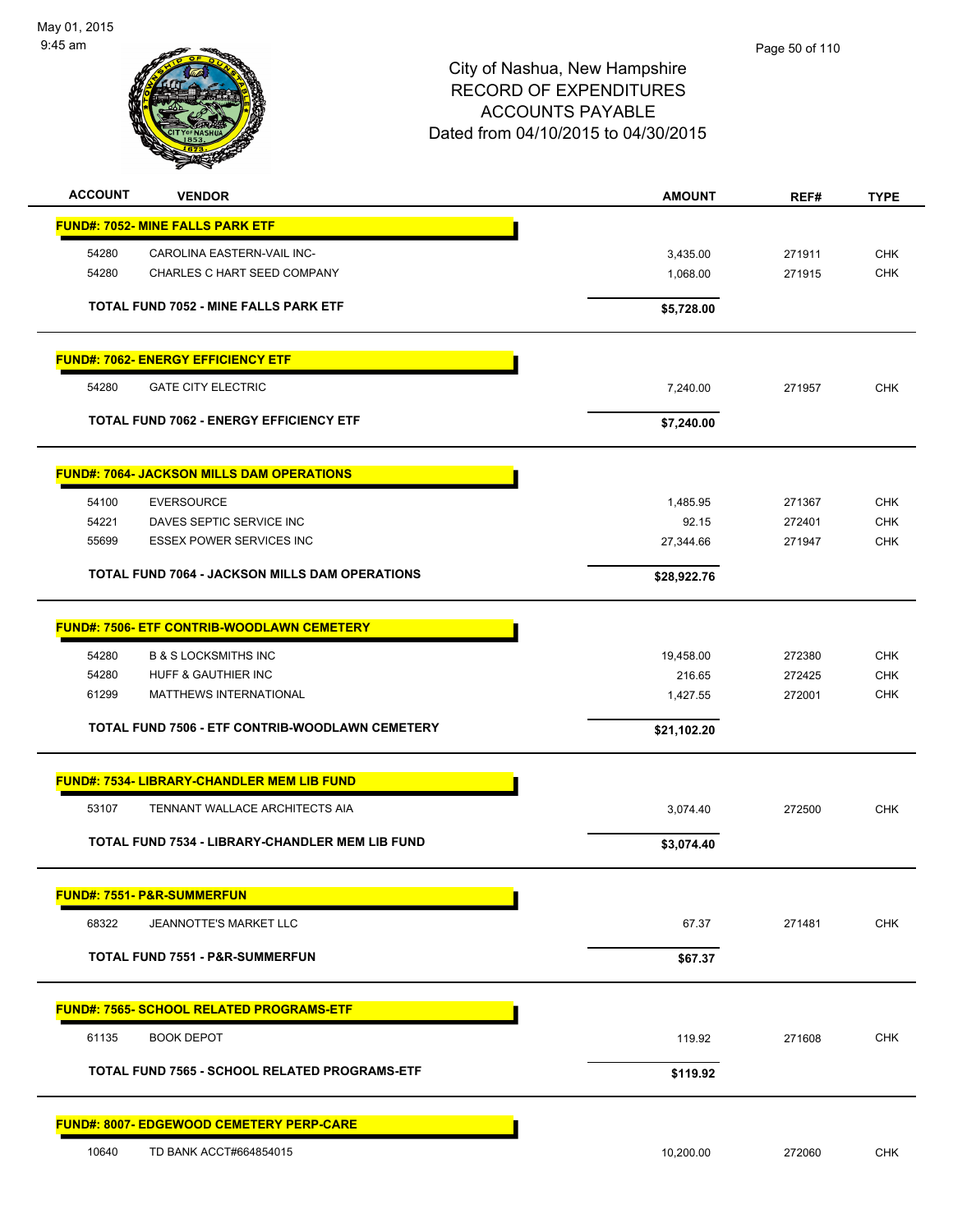| <b>ACCOUNT</b> | <b>VENDOR</b>                                        | <b>AMOUNT</b> | REF#   | <b>TYPE</b> |
|----------------|------------------------------------------------------|---------------|--------|-------------|
|                | <b>TOTAL FUND 8007 - EDGEWOOD CEMETERY PERP-CARE</b> | \$10,200.00   |        |             |
|                | <b>FUND#: 8010- EDGEWOOD CEMETERY FLOWER FUND</b>    |               |        |             |
| 10644          | TD BANK ACCT#664855012                               | 300.00        | 272061 | <b>CHK</b>  |
|                | TOTAL FUND 8010 - EDGEWOOD CEMETERY FLOWER FUND      | \$300.00      |        |             |
|                | <b>FUND#: 8014- SUBURBAN CEMETERY PERP-CARE</b>      |               |        |             |
| 10628          | TD BANK ACCT#663492015                               | 2,000.00      | 272059 | <b>CHK</b>  |
|                | <b>TOTAL FUND 8014 - SUBURBAN CEMETERY PERP-CARE</b> | \$2,000.00    |        |             |
|                | <b>FUND#: 8028- WOODLAWN CEMETERY PERP-CARE</b>      |               |        |             |
| 10672          | NATIONAL FINANCIAL SERVICE LLC                       | 20,818.00     | 271870 | <b>CHK</b>  |
|                | TOTAL FUND 8028 - WOODLAWN CEMETERY PERP-CARE        | \$20,818.00   |        |             |
|                | <b>FUND#: 8050- LIBRARY-CHARLES ZYLONIS</b>          |               |        |             |
| 55650          | DOVILE M COOPER                                      | 560.00        | 271432 | <b>CHK</b>  |
|                | TOTAL FUND 8050 - LIBRARY-CHARLES ZYLONIS            | \$560.00      |        |             |
|                | <b>FUND#: 8063- LIBRARY-HENRY STEARNS FUND</b>       |               |        |             |
| 61807          | <b>BAKER &amp; TAYLOR</b>                            | 319.17        | 271413 | <b>CHK</b>  |
| 61807          | <b>BAKER &amp; TAYLOR</b>                            | 175.24        | 271900 | <b>CHK</b>  |
| 61807          | AMAZON                                               | 139.45        | 272321 | <b>CHK</b>  |
| 61807          | <b>BAKER &amp; TAYLOR</b>                            | 992.37        | 272381 | <b>CHK</b>  |
|                | <b>TOTAL FUND 8063 - LIBRARY-HENRY STEARNS FUND</b>  | \$1,626.23    |        |             |

**Grand Total:**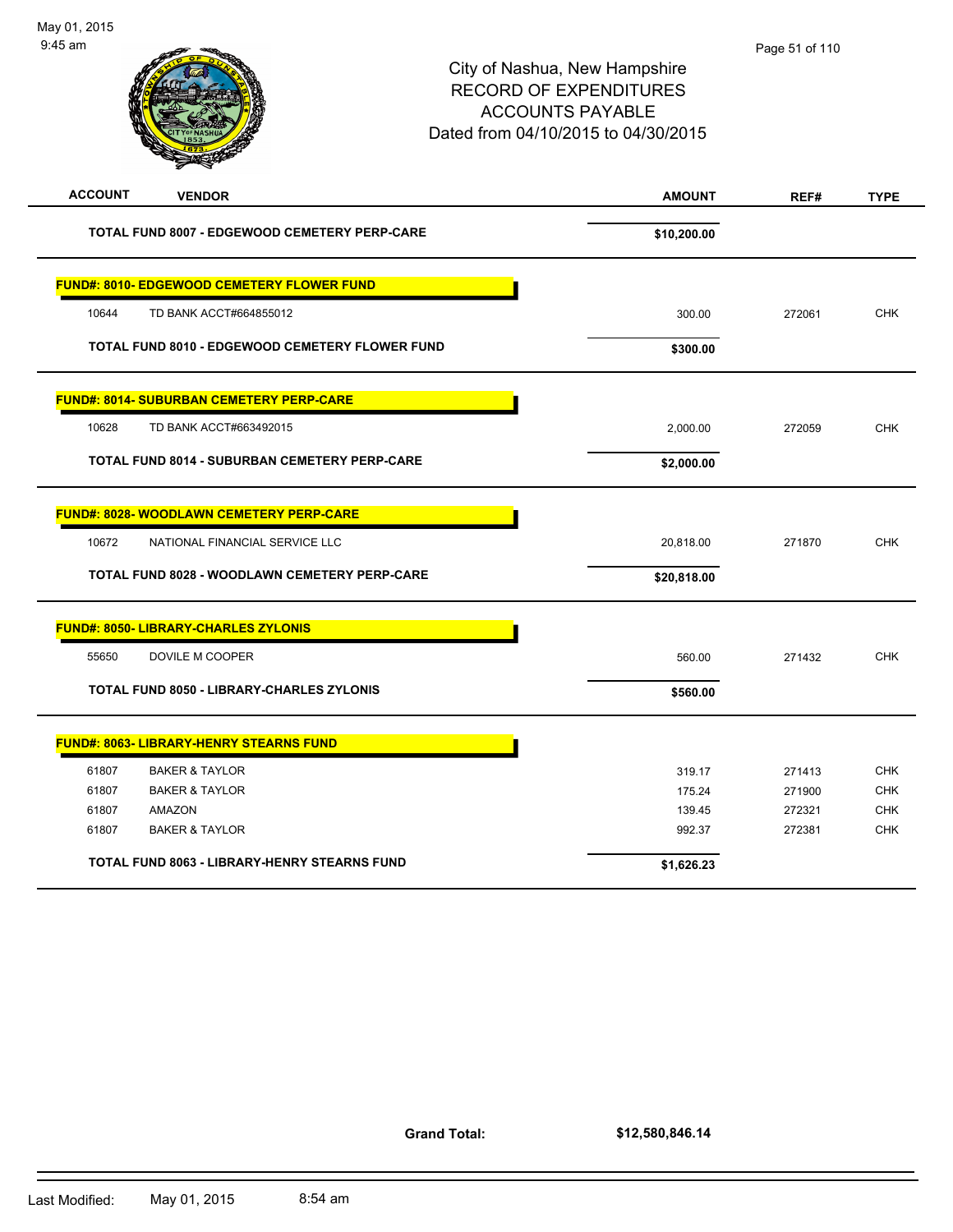

| <b>PAY DATE</b>                   | <b>ACCOUNT</b>                       | <b>DESCRIPTION</b>                               | <b>AMOUNT</b> |
|-----------------------------------|--------------------------------------|--------------------------------------------------|---------------|
| <b>FUND#: 1000 - GENERAL FUND</b> |                                      |                                                  |               |
|                                   |                                      |                                                  |               |
| 101<br><b>MAYOR</b>               |                                      |                                                  |               |
| 4/16/15                           | 51100                                | CITIZEN SERVICES DIRECTOR                        | 929.80        |
| 4/23/15                           | 51100                                | CITIZEN SERVICES DIRECTOR                        | 929.80        |
| 4/30/15                           | 51100                                | CITIZEN SERVICES DIRECTOR                        | 929.80        |
| 4/16/15                           | 51100                                | <b>COMMUNICATIONS DIRECTOR</b>                   | 877.25        |
| 4/23/15                           | 51100                                | COMMUNICATIONS DIRECTOR                          | 877.26        |
| 4/30/15                           | 51100                                | <b>COMMUNICATIONS DIRECTOR</b>                   | 877.25        |
| 4/16/15                           | 51100                                | <b>EXECUTIVE SECRETARY AA</b>                    | 929.80        |
| 4/23/15                           | 51100                                | EXECUTIVE SECRETARY AA                           | 929.80        |
| 4/30/15                           | 51100                                | EXECUTIVE SECRETARY AA                           | 929.80        |
| 4/16/15                           | 51100                                | SECRETARY RECEPTIONIST                           | 585.00        |
| 4/23/15                           | 51100                                | SECRETARY RECEPTIONIST                           | 584.99        |
| 4/30/15                           | 51100                                | SECRETARY RECEPTIONIST                           | 585.00        |
| 4/16/15                           | 51500                                | <b>MAYOR</b>                                     | 2,160.35      |
| 4/23/15                           | 51500                                | <b>MAYOR</b>                                     | 2,160.35      |
| 4/30/15                           | 51500                                | <b>MAYOR</b>                                     | 2,160.35      |
| 4/30/15                           | 55118                                | TELEPHONE-CELLULAR                               | 50.00         |
|                                   |                                      |                                                  |               |
| <b>TOTAL 101 - MAYOR</b>          |                                      |                                                  | \$16,496.60   |
|                                   |                                      |                                                  |               |
| 102                               | <b>BOARD OF ALDERMEN</b>             |                                                  |               |
| 4/16/15                           | 51100                                | ALDERMANIC LEGISLATION MANAGER                   | 1,446.40      |
| 4/23/15                           | 51100                                | ALDERMANIC LEGISLATION MANAGER                   | 1,446.40      |
| 4/30/15                           | 51100                                | ALDERMANIC LEGISLATION MANAGER                   | 1,446.40      |
| 4/16/15                           | 51200                                | LEGISLATIVE TRANSCRIPTION SPEC                   | 424.55        |
| 4/23/15                           | 51200                                | LEGISLATIVE TRANSCRIPTION SPEC                   | 420.21        |
| 4/30/15                           | 51200                                | LEGISLATIVE TRANSCRIPTION SPEC                   | 424.54        |
|                                   | <b>TOTAL 102 - BOARD OF ALDERMEN</b> |                                                  | \$5,608.50    |
| 103<br><b>LEGAL</b>               |                                      |                                                  |               |
| 4/16/15                           |                                      |                                                  | 767.35        |
| 4/23/15                           | 51100                                | ASSISTANT CORP COUNSEL<br>ASSISTANT CORP COUNSEL | 767.35        |
| 4/30/15                           | 51100<br>51100                       | ASSISTANT CORP COUNSEL                           | 767.35        |
| 4/16/15                           |                                      | <b>CORPORATION COUNSEL</b>                       | 2,229.60      |
| 4/23/15                           | 51100                                | <b>CORPORATION COUNSEL</b>                       | 2,229.60      |
| 4/30/15                           | 51100                                | <b>CORPORATION COUNSEL</b>                       | 2,229.60      |
| 4/16/15                           | 51100                                | DEPUTY CORPORATION COUNSEL                       | 2,028.40      |
| 4/23/15                           | 51100                                | DEPUTY CORPORATION COUNSEL                       | 2,028.40      |
| 4/30/15                           | 51100                                | DEPUTY CORPORATION COUNSEL                       | 2,028.40      |
| 4/16/15                           | 51100                                | <b>LEGAL ASSISTANT</b>                           | 1,901.05      |
| 4/23/15                           | 51100                                | <b>LEGAL ASSISTANT</b>                           | 1,901.05      |
| 4/30/15                           | 51100                                | <b>LEGAL ASSISTANT</b>                           | 1,901.05      |
| 4/30/15                           | 51100<br>55118                       | TELEPHONE-CELLULAR                               | 100.00        |
| TOTAL 103 - LEGAL                 |                                      |                                                  | \$20,879.20   |
|                                   |                                      |                                                  |               |
|                                   |                                      |                                                  |               |
| <b>CITY CLERK</b><br>107          |                                      |                                                  |               |
| 4/16/15                           | 51100                                | <b>CITY CLERK</b>                                | 1,823.90      |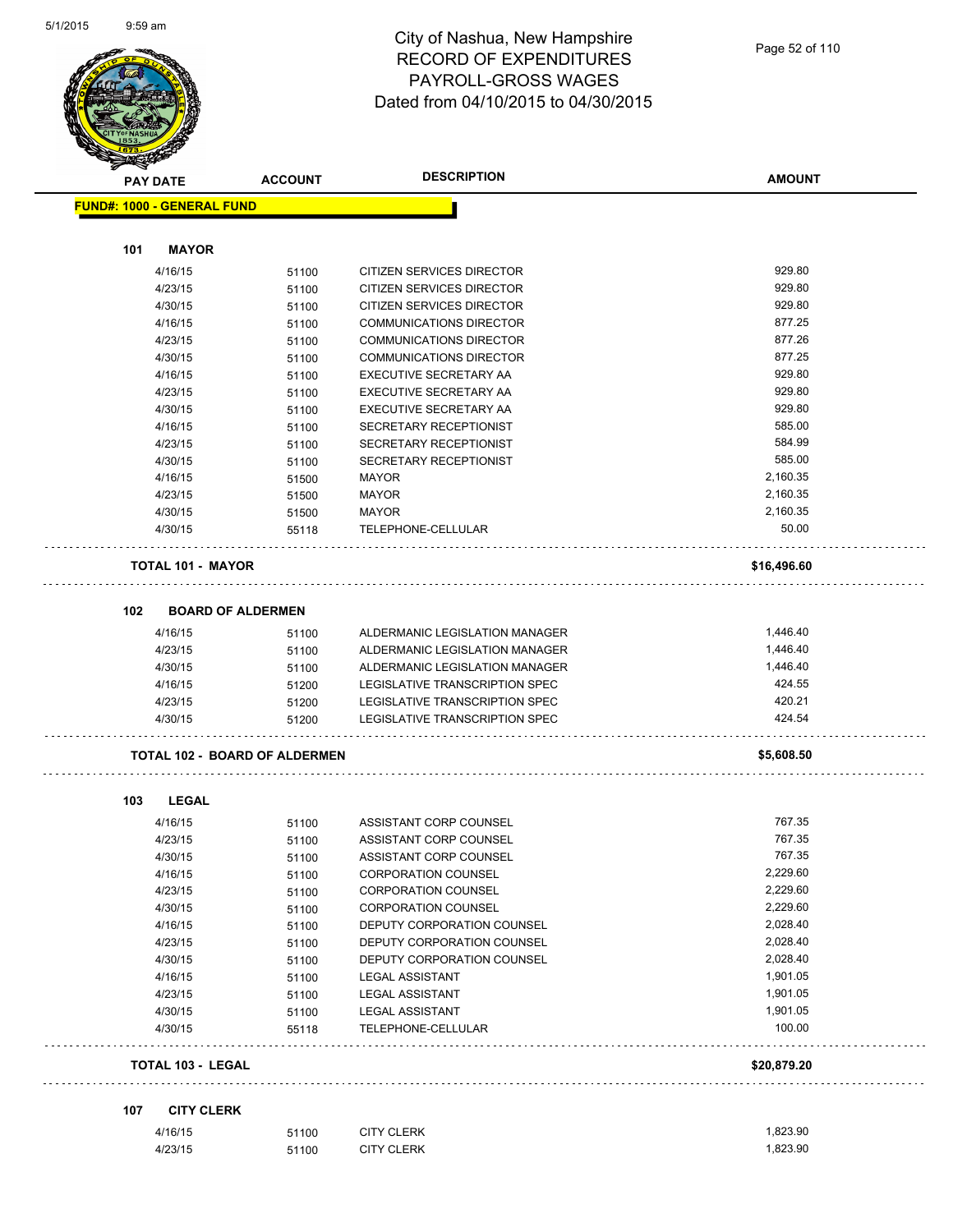

| Sandon (<br><b>PAY DATE</b>       |                               | <b>ACCOUNT</b>                       | <b>DESCRIPTION</b>                  | <b>AMOUNT</b> |
|-----------------------------------|-------------------------------|--------------------------------------|-------------------------------------|---------------|
| <b>FUND#: 1000 - GENERAL FUND</b> |                               |                                      |                                     |               |
|                                   |                               |                                      |                                     |               |
| 107                               | <b>CITY CLERK</b>             |                                      |                                     |               |
|                                   | 4/30/15                       | 51100                                | <b>CITY CLERK</b>                   | 1,823.90      |
|                                   | 4/16/15                       | 51100                                | <b>CLERK VITAL RECORDS II</b>       | 2,122.71      |
|                                   | 4/23/15                       | 51100                                | <b>CLERK VITAL RECORDS II</b>       | 2,122.70      |
|                                   | 4/30/15                       | 51100                                | <b>CLERK VITAL RECORDS II</b>       | 3,760.56      |
|                                   | 4/16/15                       | 51100                                | DEPARTMENT COORDINATOR, CC          | 817.35        |
|                                   | 4/23/15                       | 51100                                | DEPARTMENT COORDINATOR, CC          | 817.35        |
|                                   | 4/30/15                       | 51100                                | DEPARTMENT COORDINATOR, CC          | 817.35        |
|                                   | 4/16/15                       | 51100                                | DEPUTY CITY CLERK                   | 1,411.70      |
|                                   | 4/23/15                       | 51100                                | DEPUTY CITY CLERK                   | 1,411.70      |
|                                   | 4/30/15                       | 51100                                | DEPUTY CITY CLERK                   | 1,411.70      |
|                                   | 4/16/15                       | 51300                                | OVERTIME-REGULAR                    | 30.64         |
|                                   | 4/23/15                       | 51300                                | OVERTIME-REGULAR                    | 15.32         |
|                                   | 4/30/15                       | 51300                                | OVERTIME-REGULAR                    | 237.72        |
|                                   | <b>TOTAL 107 - CITY CLERK</b> |                                      |                                     | \$20,448.50   |
| 111                               | <b>HUMAN RESOURCES</b>        |                                      |                                     |               |
|                                   | 4/30/15                       | 51100                                | ADMINISTRATIVE ASSISTANT I          | 276.62        |
|                                   | 4/16/15                       | 51100                                | HR ANALYST                          | 1,044.70      |
|                                   | 4/23/15                       | 51100                                | <b>HR ANALYST</b>                   | 1,044.70      |
|                                   | 4/30/15                       | 51100                                | HR ANALYST                          | 1,044.70      |
|                                   | 4/16/15                       | 51100                                | HR SPEC                             | 833.85        |
|                                   | 4/23/15                       | 51100                                | HR SPEC                             | 833.85        |
|                                   | 4/30/15                       | 51100                                | HR SPEC                             | 833.85        |
|                                   | 4/16/15                       | 51100                                | HUMAN RESOURCES DIRECTOR            | 1,286.80      |
|                                   | 4/23/15                       | 51100                                | HUMAN RESOURCES DIRECTOR            | 1,286.80      |
|                                   | 4/30/15                       | 51100                                | HUMAN RESOURCES DIRECTOR            | 1,286.80      |
|                                   | 4/16/15                       | 51300                                | OVERTIME-REGULAR                    | 31.27         |
|                                   | 4/23/15                       | 51300                                | OVERTIME-REGULAR                    | 54.73         |
|                                   | 4/30/15                       | 51300                                | OVERTIME-REGULAR                    | 39.09         |
|                                   | 4/16/15                       | 51400                                | <b>WAGES TEMP-SEASONAL</b>          | 310.61        |
|                                   |                               | <b>TOTAL 111 - HUMAN RESOURCES</b>   |                                     | \$10,208.37   |
| 115                               | <b>CITYWIDE PENSIONS</b>      |                                      |                                     |               |
|                                   | 4/30/15                       | 52120                                | PENSION DISTRIBUTIONS               | 50.00         |
|                                   |                               | <b>TOTAL 115 - CITYWIDE PENSIONS</b> |                                     | \$50.00       |
| 122                               |                               | <b>INFORMATION TECHNOLOGY</b>        |                                     |               |
|                                   | 4/16/15                       | 51100                                | ADMIN ASSISTANT II                  | 687.40        |
|                                   | 4/23/15                       | 51100                                | ADMIN ASSISTANT II                  | 687.40        |
|                                   | 4/30/15                       | 51100                                | ADMIN ASSISTANT II                  | 687.40        |
|                                   | 4/16/15                       | 51100                                | ENTERPRISE SYS ADMINISTRATOR        | 1,364.20      |
|                                   | 4/23/15                       | 51100                                | <b>ENTERPRISE SYS ADMINISTRATOR</b> | 1,364.20      |
|                                   | 4/30/15                       | 51100                                | ENTERPRISE SYS ADMINISTRATOR        | 1,364.20      |
|                                   | 4/16/15                       | 51100                                | ERP SYSTEM ADMIN DBA                | 1,670.35      |
|                                   | 4/23/15                       | 51100                                | ERP SYSTEM ADMIN DBA                | 1,670.35      |

4/30/15 51100 ERP SYSTEM ADMIN DBA 1,670.35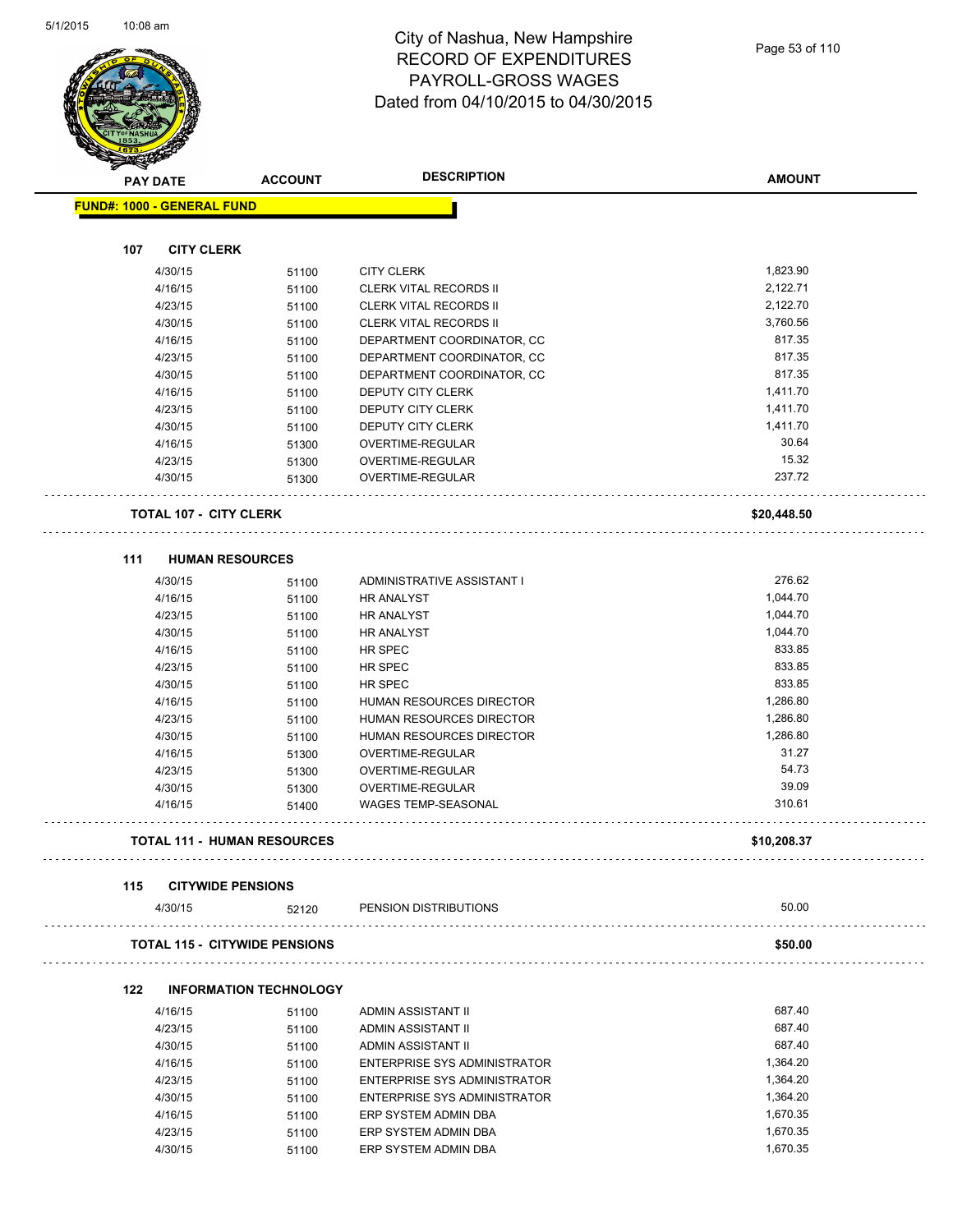| <b>PAY DATE</b>                   | <b>ACCOUNT</b>                            | <b>DESCRIPTION</b>                                         | <b>AMOUNT</b>        |
|-----------------------------------|-------------------------------------------|------------------------------------------------------------|----------------------|
| <b>FUND#: 1000 - GENERAL FUND</b> |                                           |                                                            |                      |
|                                   |                                           |                                                            |                      |
| 122                               | <b>INFORMATION TECHNOLOGY</b>             |                                                            |                      |
| 4/16/15                           | 51100                                     | INTER INTRA APPL DEV PROJ LDR                              | 1,626.10             |
| 4/23/15                           | 51100                                     | INTER INTRA APPL DEV PROJ LDR                              | 1,626.11             |
| 4/30/15                           | 51100                                     | INTER INTRA APPL DEV PROJ LDR                              | 1,626.10             |
| 4/16/15                           | 51100                                     | IT APPLICATIONS ANALYST                                    | 1,176.05             |
| 4/23/15                           | 51100                                     | IT APPLICATIONS ANALYST                                    | 1,176.05             |
| 4/30/15                           | 51100                                     | IT APPLICATIONS ANALYST                                    | 1,176.06             |
| 4/16/15                           | 51100                                     | IT DIVISION DIRECTOR                                       | 2,028.40             |
| 4/23/15                           | 51100                                     | IT DIVISION DIRECTOR                                       | 2,028.40             |
| 4/30/15                           | 51100                                     | IT DIVISION DIRECTOR                                       | 2,028.40             |
| 4/16/15                           | 51100                                     | IT INFRASTRUCTURE TEAM LEADER                              | 1,823.90             |
| 4/23/15                           | 51100                                     | IT INFRASTRUCTURE TEAM LEADER                              | 1,823.90             |
| 4/30/15                           | 51100                                     | IT INFRASTRUCTURE TEAM LEADER                              | 1,823.90             |
| 4/16/15                           | 51100                                     | SYSTEMS ADM DATABASE ADM                                   | 1,655.69             |
| 4/23/15                           | 51100                                     | SYSTEMS ADM DATABASE ADM                                   | 1,655.69             |
| 4/30/15                           | 51100                                     | SYSTEMS ADM DATABASE ADM                                   | 1,655.69             |
| 4/16/15                           | 51100                                     | <b>TECH SUPPORT TEAM LEADER</b>                            | 1,537.41             |
| 4/23/15                           | 51100                                     | <b>TECH SUPPORT TEAM LEADER</b>                            | 1,537.40             |
| 4/30/15                           | 51100                                     | TECH SUPPORT TEAM LEADER                                   | 1,537.40             |
| 4/16/15                           | 51100                                     | TECHNICAL SPEC II NET SUPPORT                              | 1,140.00             |
| 4/23/15                           | 51100                                     | TECHNICAL SPEC II NET SUPPORT                              | 1,140.00             |
| 4/30/15                           | 51100                                     | TECHNICAL SPEC II NET SUPPORT                              | 1,140.00             |
| 4/16/15                           | 51100                                     | <b>TECHNICAL SPECIALIST I</b>                              | 709.90               |
| 4/23/15                           | 51100                                     | <b>TECHNICAL SPECIALIST I</b>                              | 709.90               |
| 4/30/15                           | 51100                                     | <b>TECHNICAL SPECIALIST I</b>                              | 709.90               |
| 4/16/15                           | 51100                                     | <b>WEB DESIGNER</b>                                        | 654.20               |
| 4/23/15                           | 51100                                     | <b>WEB DESIGNER</b>                                        | 654.20               |
| 4/30/15                           | 51100                                     | <b>WEB DESIGNER</b>                                        | 654.20               |
| 4/23/15                           | 51300                                     | OVERTIME-REGULAR                                           | 128.25               |
| 4/16/15                           | 51400                                     | <b>WAGES TEMP-SEASONAL</b>                                 | 358.75               |
| 4/23/15                           | 51400                                     | <b>WAGES TEMP-SEASONAL</b>                                 | 367.50               |
| 4/30/15                           | 51400                                     | WAGES TEMP-SEASONAL                                        | 411.25               |
| 4/30/15                           | 55118                                     | TELEPHONE-CELLULAR                                         | 267.00               |
|                                   | <b>TOTAL 122 - INFORMATION TECHNOLOGY</b> |                                                            | \$49,753.55          |
| 126                               | <b>FINANCIAL SERVICES</b>                 |                                                            |                      |
| 4/16/15                           | 51100                                     | ACCOUNTING COMPLIANCE MGR                                  | 1,105.44             |
| 4/23/15                           | 51100                                     | ACCOUNTING COMPLIANCE MGR                                  | 1,105.45             |
| 4/30/15                           | 51100                                     | ACCOUNTING COMPLIANCE MGR                                  | 1,105.45             |
| 4/16/15                           | 51100                                     | ACCOUNTS PAYABLE COORDINATOR                               | 2,260.60             |
| 4/23/15                           | 51100                                     | ACCOUNTS PAYABLE COORDINATOR                               | 2,260.60             |
| 4/30/15                           | 51100                                     | ACCOUNTS PAYABLE COORDINATOR                               | 2,260.60             |
| 4/16/15                           | 51100                                     | ADMINISTRATIVE ASSISTANT I                                 | 666.90               |
| 4/23/15                           | 51100                                     | ADMINISTRATIVE ASSISTANT I                                 | 813.20               |
| 4/30/15                           | 51100                                     | ADMINISTRATIVE ASSISTANT I                                 | 666.90               |
| 4/16/15                           | 51100                                     | <b>CFO COMPTROLLER</b>                                     | 2,059.25             |
| 4/23/15                           | 51100                                     | <b>CFO COMPTROLLER</b>                                     | 2,059.25             |
| 4/30/15                           | 51100                                     | <b>CFO COMPTROLLER</b>                                     | 2,059.25             |
|                                   |                                           |                                                            |                      |
|                                   |                                           |                                                            |                      |
| 4/16/15<br>4/23/15                | 51100<br>51100                            | <b>COMPENSATION MANAGER</b><br><b>COMPENSATION MANAGER</b> | 1,579.20<br>1,579.20 |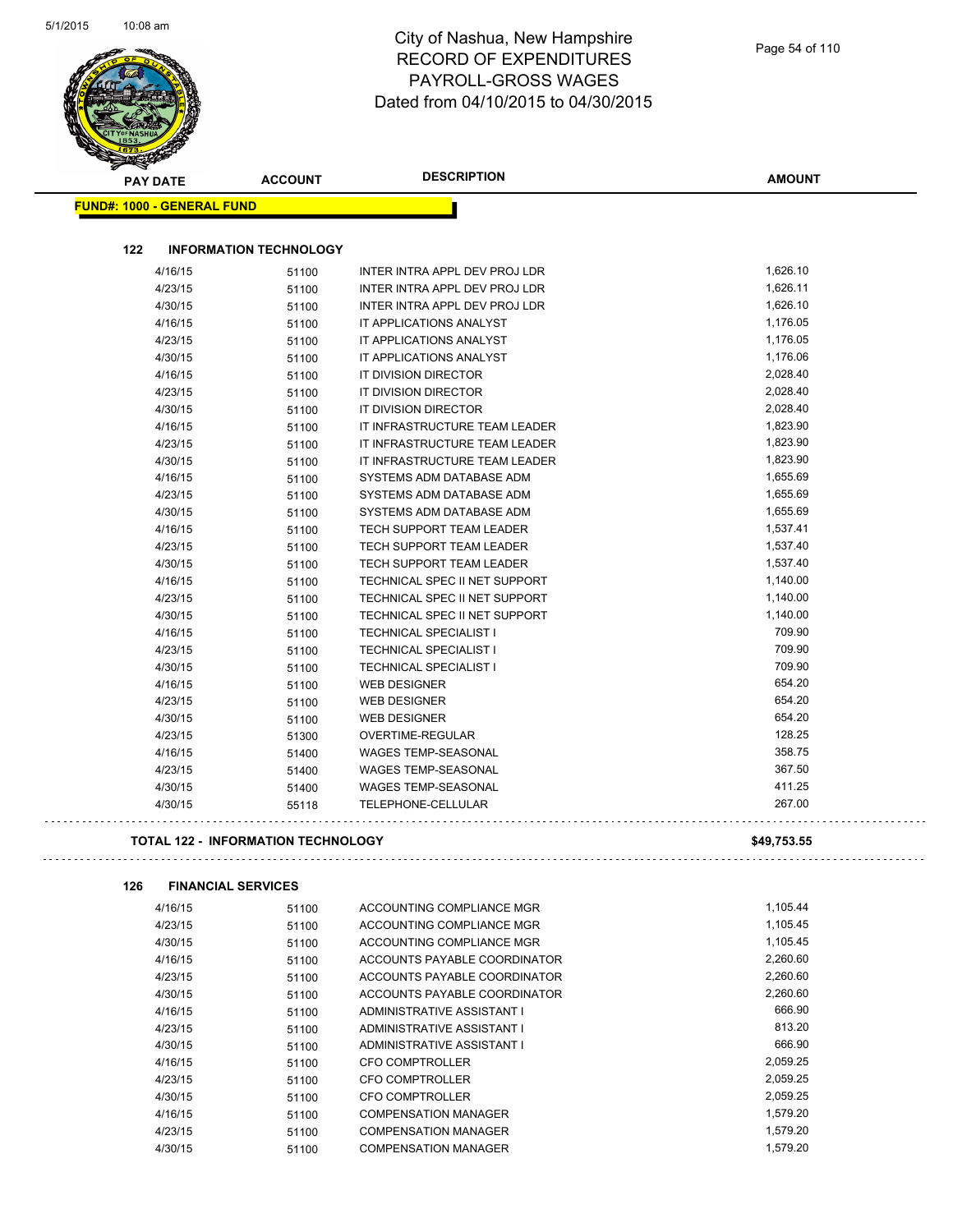|     | <b>PAY DATE</b>                   | <b>ACCOUNT</b> | <b>DESCRIPTION</b>                 | <b>AMOUNT</b>    |
|-----|-----------------------------------|----------------|------------------------------------|------------------|
|     | <b>FUND#: 1000 - GENERAL FUND</b> |                |                                    |                  |
|     |                                   |                |                                    |                  |
| 126 | <b>FINANCIAL SERVICES</b>         |                |                                    |                  |
|     | 4/16/15                           | 51100          | DEP TREASURER TAX COLLECTOR        | 1,098.80         |
|     | 4/23/15                           | 51100          | DEP TREASURER TAX COLLECTOR        | 1,098.80         |
|     | 4/30/15                           | 51100          | DEP TREASURER TAX COLLECTOR        | 1,098.80         |
|     | 4/16/15                           | 51100          | DPW COLLECTIONS SPEC III           | 714.00           |
|     | 4/23/15                           | 51100          | DPW COLLECTIONS SPEC III           | 714.00           |
|     | 4/30/15                           | 51100          | DPW COLLECTIONS SPEC III           | 714.00           |
|     | 4/16/15                           | 51100          | FINANCE AND ADMIN MANAGER          | 766.80           |
|     | 4/23/15                           | 51100          | FINANCE AND ADMIN MANAGER          | 766.80           |
|     | 4/30/15                           | 51100          | FINANCE AND ADMIN MANAGER          | 766.80           |
|     | 4/16/15                           | 51100          | FINANCIAL MANAGER GENERAL GOVT     | 1,408.20         |
|     | 4/23/15                           | 51100          | FINANCIAL MANAGER GENERAL GOVT     | 1,408.20         |
|     | 4/30/15                           | 51100          | FINANCIAL MANAGER GENERAL GOVT     | 1,408.20         |
|     | 4/16/15                           | 51100          | FINANCIAL SERVICES COORDINATOR     | 964.35           |
|     | 4/23/15                           | 51100          | FINANCIAL SERVICES COORDINATOR     | 964.35           |
|     | 4/30/15                           | 51100          | FINANCIAL SERVICES COORDINATOR     | 964.35           |
|     | 4/16/15                           | 51100          | <b>MOTOR VEHICLE COORDINATOR</b>   | 666.90           |
|     | 4/23/15                           | 51100          | MOTOR VEHICLE COORDINATOR          | 666.90           |
|     | 4/30/15                           | 51100          | MOTOR VEHICLE COORDINATOR          | 666.90           |
|     | 4/16/15                           | 51100          | MV CLERK II REGISTRATION           | 1,430.46         |
|     | 4/23/15                           | 51100          | MV CLERK II REGISTRATION           | 1,273.85         |
|     | 4/30/15                           | 51100          | MV CLERK II REGISTRATION           | 1,273.85         |
|     | 4/16/15                           | 51100          | OPERATIONS ANALYST                 | 742.60<br>742.60 |
|     | 4/23/15                           | 51100          | OPERATIONS ANALYST                 | 742.60           |
|     | 4/30/15                           | 51100          | <b>OPERATIONS ANALYST</b>          | 1,044.25         |
|     | 4/16/15<br>4/23/15                | 51100          | PAYROLL ANALYST<br>PAYROLL ANALYST | 1,044.25         |
|     | 4/30/15                           | 51100          | PAYROLL ANALYST                    | 1,044.26         |
|     | 4/16/15                           | 51100<br>51100 | <b>RESOURCE COORDINATOR</b>        | 486.36           |
|     | 4/23/15                           | 51100          | RESOURCE COORDINATOR               | 486.36           |
|     | 4/30/15                           | 51100          | RESOURCE COORDINATOR               | 486.35           |
|     | 4/16/15                           | 51100          | REVENUE ACCOUNTS SPEC              | 757.75           |
|     | 4/23/15                           | 51100          | REVENUE ACCOUNTS SPEC              | 757.75           |
|     | 4/30/15                           | 51100          | REVENUE ACCOUNTS SPEC              | 757.75           |
|     | 4/16/15                           | 51100          | REVENUE COORDINATOR                | 988.15           |
|     | 4/23/15                           | 51100          | REVENUE COORDINATOR                | 988.15           |
|     | 4/30/15                           | 51100          | REVENUE COORDINATOR                | 988.15           |
|     | 4/16/15                           | 51100          | SENIOR ACCOUNTANT                  | 1,042.70         |
|     | 4/23/15                           | 51100          | SENIOR ACCOUNTANT                  | 1,042.70         |
|     | 4/30/15                           | 51100          | SENIOR ACCOUNTANT                  | 1,042.70         |
|     | 4/16/15                           | 51100          | SENIOR FINANCIAL ANALYST           | 1,131.65         |
|     | 4/23/15                           | 51100          | SENIOR FINANCIAL ANALYST           | 1,131.65         |
|     | 4/30/15                           | 51100          | SENIOR FINANCIAL ANALYST           | 1,131.65         |
|     | 4/16/15                           | 51100          | SUPV VEHICLE REGISTRATION          | 1,075.60         |
|     | 4/23/15                           | 51100          | SUPV VEHICLE REGISTRATION          | 1,075.60         |
|     | 4/30/15                           | 51100          | SUPV VEHICLE REGISTRATION          | 1,075.60         |
|     | 4/16/15                           | 51100          | TREASURER TAX COLLECTOR            | 1,823.90         |
|     | 4/23/15                           | 51100          | TREASURER TAX COLLECTOR            | 1,823.90         |
|     | 4/30/15                           | 51100          | TREASURER TAX COLLECTOR            | 1,823.90         |
|     | 4/16/15                           | 51100          | <b>VEHICLE REGISTRATION CLERK</b>  | 535.75           |
|     | 4/23/15                           | 51100          | <b>VEHICLE REGISTRATION CLERK</b>  | 535.75           |
|     | 4/30/15                           | 51100          | <b>VEHICLE REGISTRATION CLERK</b>  | 535.75           |
|     | 4/16/15                           | 51200          | TRUST ACCOUNTANT PT                | 689.88           |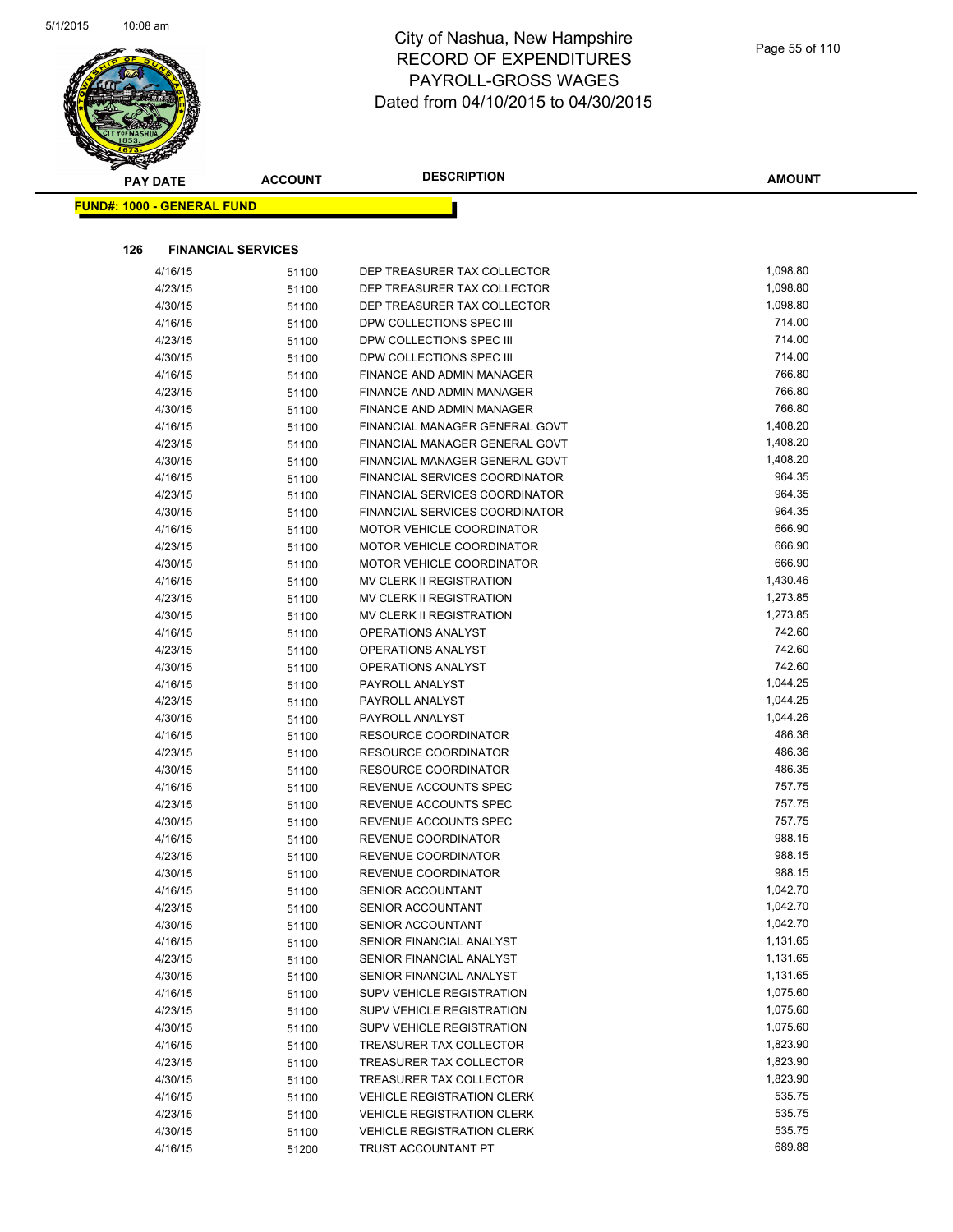| <b>PAY DATE</b>                   | <b>ACCOUNT</b>                        | <b>DESCRIPTION</b>             | <b>AMOUNT</b> |
|-----------------------------------|---------------------------------------|--------------------------------|---------------|
| <b>FUND#: 1000 - GENERAL FUND</b> |                                       |                                |               |
|                                   |                                       |                                |               |
| 126                               | <b>FINANCIAL SERVICES</b>             |                                |               |
| 4/23/15                           | 51200                                 | <b>TRUST ACCOUNTANT PT</b>     | 689.88        |
| 4/30/15                           | 51200                                 | TRUST ACCOUNTANT PT            | 689.88        |
| 4/16/15                           | 51300                                 | OVERTIME-REGULAR               | 423.66        |
| 4/23/15                           | 51300                                 | OVERTIME-REGULAR               | 194.32        |
| 4/30/15                           | 51300                                 | OVERTIME-REGULAR               | 302.06        |
| 4/30/15                           | 55118                                 | TELEPHONE-CELLULAR             | 50.00         |
|                                   | <b>TOTAL 126 - FINANCIAL SERVICES</b> |                                | \$75,921.61   |
| <b>CITY BUILDINGS</b><br>129      |                                       |                                |               |
| 4/16/15                           | 51100                                 | <b>BUILDING MANAGER</b>        | 811.80        |
| 4/23/15                           | 51100                                 | <b>BUILDING MANAGER</b>        | 811.80        |
| 4/30/15                           | 51100                                 | <b>BUILDING MANAGER</b>        | 811.80        |
| 4/16/15                           | 51100                                 | <b>CUSTODIAN I</b>             | 1,223.01      |
| 4/23/15                           | 51100                                 | <b>CUSTODIAN I</b>             | 1,223.01      |
| 4/30/15                           | 51100                                 | <b>CUSTODIAN I</b>             | 1,223.01      |
| 4/16/15                           | 51100                                 | MAINTENANCE SPEC               | 685.70        |
| 4/23/15                           | 51100                                 | <b>MAINTENANCE SPEC</b>        | 685.70        |
| 4/30/15                           | 51100                                 | <b>MAINTENANCE SPEC</b>        | 685.70        |
| 4/16/15                           | 51200                                 | <b>CUSTODIAN I</b>             | 318.45        |
| 4/23/15                           | 51200                                 | <b>CUSTODIAN I</b>             | 318.45        |
| 4/30/15                           | 51200                                 | <b>CUSTODIAN I</b>             | 318.45        |
| <b>TOTAL 129 - CITY BUILDINGS</b> |                                       |                                | \$9,116.88    |
| <b>PURCHASING</b><br>130          |                                       |                                |               |
| 4/16/15                           | 51100                                 | PRINTING TECH MAIL DIST        | 999.20        |
| 4/23/15                           | 51100                                 | PRINTING TECH MAIL DIST        | 999.20        |
| 4/30/15                           | 51100                                 | PRINTING TECH MAIL DIST        | 999.20        |
| 4/16/15                           | 51100                                 | PURCHASING AGENT I             | 682.50        |
| 4/23/15                           | 51100                                 | PURCHASING AGENT I             | 682.50        |
| 4/30/15                           | 51100                                 | PURCHASING AGENT I             | 682.50        |
| 4/16/15                           | 51100                                 | PURCHASING AGENT II            | 1,048.70      |
| 4/23/15                           | 51100                                 | PURCHASING AGENT II            | 1,048.70      |
| 4/30/15                           | 51100                                 | PURCHASING AGENT II            | 1,048.70      |
| 4/16/15                           | 51100                                 | PURCHASING MANAGER             | 1,579.19      |
| 4/23/15                           | 51100                                 | PURCHASING MANAGER             | 1,579.20      |
| 4/30/15                           | 51100                                 | PURCHASING MANAGER             | 1,579.20      |
| 4/30/15                           | 51300                                 | OVERTIME-REGULAR               | 12.80         |
| <b>TOTAL 130 - PURCHASING</b>     |                                       |                                | \$12,941.59   |
|                                   |                                       |                                |               |
| <b>HUNT BUILDING</b><br>131       |                                       |                                |               |
| 4/16/15                           | 51200                                 | <b>COMMUNICATIONS DIRECTOR</b> | 200.00        |
| 4/23/15                           | 51200                                 | COMMUNICATIONS DIRECTOR        | 200.00        |
| 4/30/15                           | 51200                                 | <b>COMMUNICATIONS DIRECTOR</b> | 200.00        |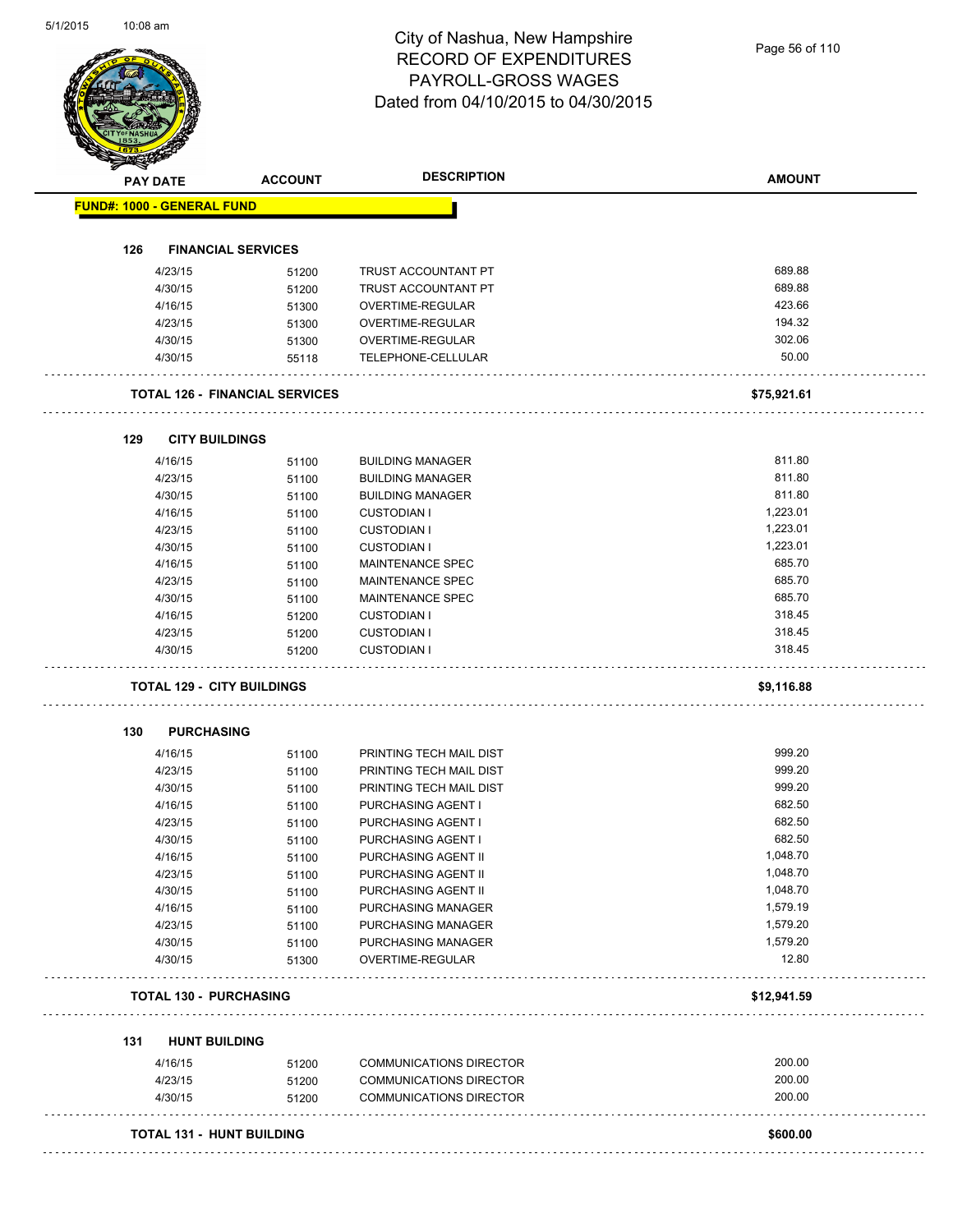

| <b>STARSHAP</b>                      |                          |                               |               |
|--------------------------------------|--------------------------|-------------------------------|---------------|
| <b>PAY DATE</b>                      | <b>ACCOUNT</b>           | <b>DESCRIPTION</b>            | <b>AMOUNT</b> |
| <b>FUND#: 1000 - GENERAL FUND</b>    |                          |                               |               |
|                                      |                          |                               |               |
| <b>ASSESSING</b><br>132              |                          |                               |               |
|                                      |                          |                               |               |
| 4/16/15                              | 51100                    | <b>APPRAISER I</b>            | 877.90        |
| 4/23/15                              | 51100                    | <b>APPRAISER I</b>            | 877.90        |
| 4/30/15                              | 51100                    | <b>APPRAISER I</b>            | 877.90        |
| 4/16/15                              | 51100                    | <b>APPRAISER II</b>           | 1,048.70      |
| 4/23/15                              | 51100                    | <b>APPRAISER II</b>           | 1,048.70      |
| 4/30/15                              | 51100                    | <b>APPRAISER II</b>           | 1,048.70      |
| 4/16/15                              | 51100                    | <b>APPRAISER III</b>          | 1,194.60      |
| 4/23/15                              | 51100                    | <b>APPRAISER III</b>          | 1,194.60      |
| 4/30/15                              | 51100                    | <b>APPRAISER III</b>          | 716.76        |
| 4/16/15                              | 51100                    | ASSESSING ADMIN SPEC I CSR    | 621.10        |
| 4/23/15                              | 51100                    | ASSESSING ADMIN SPEC I CSR    | 621.10        |
| 4/30/15                              | 51100                    | ASSESSING ADMIN SPEC I CSR    | 621.10        |
| 4/16/15                              | 51100                    | ASSESSING ADMIN SPEC II CSR   | 722.30        |
| 4/23/15                              | 51100                    | ASSESSING ADMIN SPEC II CSR   | 722.30        |
| 4/30/15                              | 51100                    | ASSESSING ADMIN SPEC II CSR   | 722.30        |
| 4/16/15                              | 51100                    | ASSESSING ADMIN SPEC III CSR  | 913.35        |
| 4/23/15                              | 51100                    | ASSESSING ADMIN SPEC III CSR  | 913.36        |
| 4/30/15                              | 51100                    | ASSESSING ADMIN SPEC III CSR  | 913.35        |
|                                      |                          |                               | 2,120.90      |
| 4/16/15                              | 51100                    | CHIEF ASSESSOR GIS MANAGER    | 2,120.90      |
| 4/23/15                              | 51100                    | CHIEF ASSESSOR GIS MANAGER    |               |
| 4/30/15                              | 51100                    | CHIEF ASSESSOR GIS MANAGER    | 2,120.90      |
| 4/16/15                              | 51100                    | DEPARTMENT COORDINATOR        | 867.35        |
| 4/23/15                              | 51100                    | DEPARTMENT COORDINATOR        | 867.35        |
| 4/30/15                              | 51100                    | DEPARTMENT COORDINATOR        | 867.35        |
| 4/16/15                              | 51100                    | DEPUTY MANAGER APPRAISER IV   | 1,493.05      |
| 4/23/15                              | 51100                    | DEPUTY MANAGER APPRAISER IV   | 1,493.05      |
| 4/30/15                              | 51100                    | DEPUTY MANAGER APPRAISER IV   | 1,493.05      |
| 4/30/15                              | 51512                    | WAGES APPOINTED OFFICIALS     | 375.00        |
| <b>TOTAL 132 - ASSESSING</b>         |                          |                               | \$29,474.92   |
|                                      |                          |                               |               |
| 134<br>GIS                           |                          |                               |               |
| 4/16/15                              | 51100                    | <b>GIS TECHNICIAN II</b>      | 1,072.10      |
| 4/23/15                              | 51100                    | <b>GIS TECHNICIAN II</b>      | 1,072.10      |
| 4/30/15                              | 51100                    | <b>GIS TECHNICIAN II</b>      | 1,072.10      |
| <b>TOTAL 134 - GIS</b>               |                          |                               | \$3,216.30    |
| 140                                  | <b>PINEWOOD CEMETERY</b> |                               |               |
| 4/30/15                              | 55314                    | FIXED RATE MILEAGE ALLOWANCE  | 100.00        |
|                                      |                          |                               |               |
| <b>TOTAL 140 - PINEWOOD CEMETERY</b> |                          |                               | \$100.00      |
| 142                                  | <b>WOODLAWN CEMETERY</b> |                               |               |
| 4/16/15                              | 51100                    | <b>GROUNDSKEEPER CEMETERY</b> | 1,301.50      |
| 4/23/15                              | 51100                    | <b>GROUNDSKEEPER CEMETERY</b> | 1,301.50      |
| 4/30/15                              | 51100                    | <b>GROUNDSKEEPER CEMETERY</b> | 1,301.50      |
|                                      |                          |                               |               |
| 4/16/15                              | 51100                    | SUBFOREMAN CEMETERY           | 744.15        |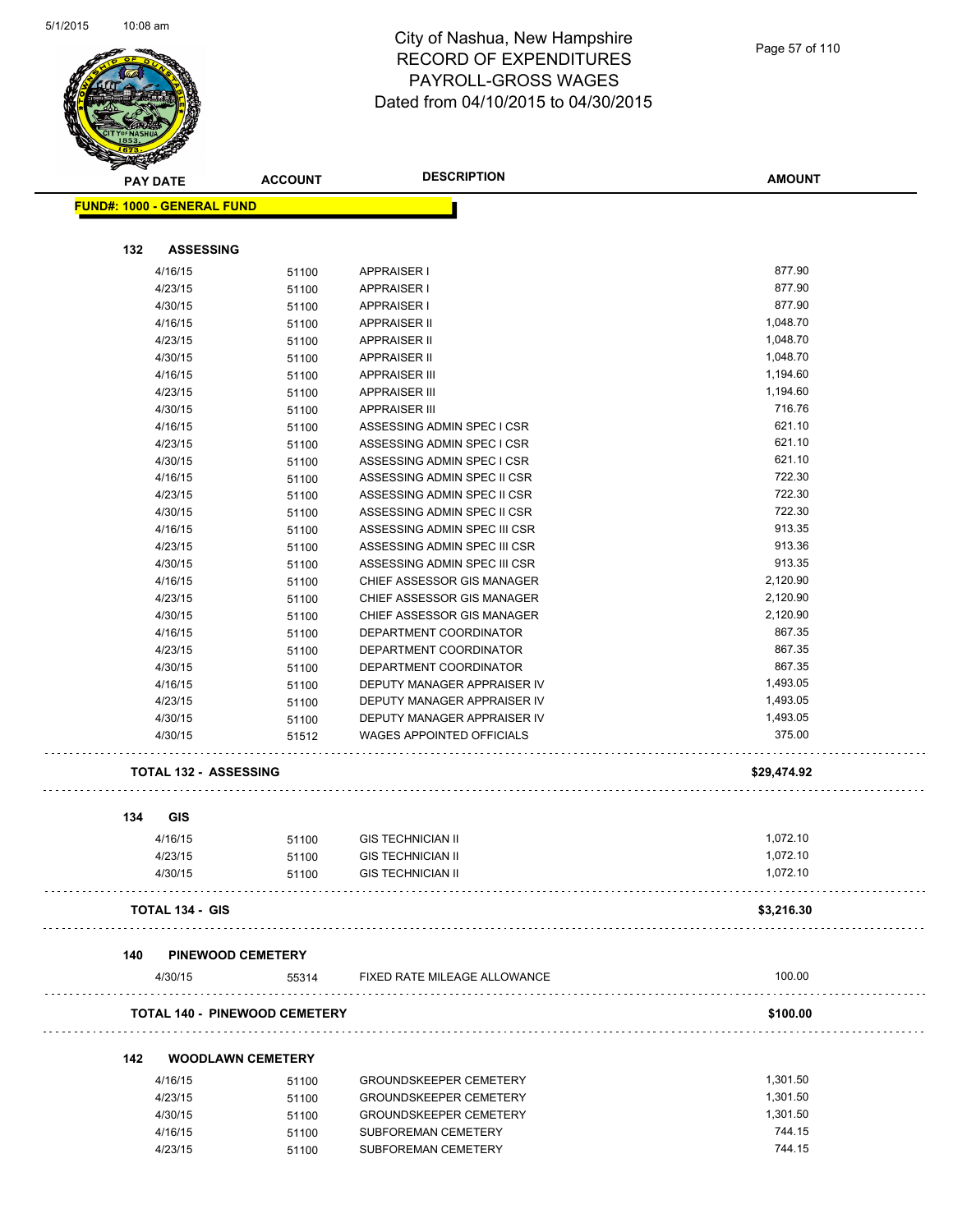# City of Nashua, New Hampshire RECORD OF EXPENDITURES PAYROLL-GROSS WAGES

|                 |                                      |                | <b>RECORD OF EXPENDITURES</b><br>PAYROLL-GROSS WAGES<br>Dated from 04/10/2015 to 04/30/2015 | Page 58 of 110 |
|-----------------|--------------------------------------|----------------|---------------------------------------------------------------------------------------------|----------------|
| <b>PAY DATE</b> |                                      | <b>ACCOUNT</b> | <b>DESCRIPTION</b>                                                                          | <b>AMOUNT</b>  |
|                 | <b>FUND#: 1000 - GENERAL FUND</b>    |                |                                                                                             |                |
| 142             | <b>WOODLAWN CEMETERY</b>             |                |                                                                                             |                |
|                 | 4/30/15                              | 51100          | SUBFOREMAN CEMETERY                                                                         | 744.15         |
|                 | 4/16/15                              | 51100          | SUPERINTENDENT CEMETERY I                                                                   | 1,044.70       |
|                 | 4/23/15                              | 51100          | SUPERINTENDENT CEMETERY I                                                                   | 1,044.70       |
|                 | 4/30/15                              | 51100          | SUPERINTENDENT CEMETERY I                                                                   | 1,044.70       |
|                 | 4/16/15                              | 51300          | OVERTIME-REGULAR                                                                            | 103.72         |
|                 | 4/23/15                              | 51300          | OVERTIME-REGULAR                                                                            | 54.91          |
|                 | 4/30/15                              | 51300          | OVERTIME-REGULAR                                                                            | 122.02         |
|                 | 4/30/15                              | 51400          | WAGES TEMP-SEASONAL                                                                         | 1,200.00       |
|                 | <b>TOTAL 142 - WOODLAWN CEMETERY</b> |                |                                                                                             | \$10,751.70    |
| 144             | <b>EDGEWOOD CEMETERY</b>             |                |                                                                                             |                |
|                 |                                      |                |                                                                                             |                |
|                 | 4/16/15                              | 51100          | <b>GROUNDSKEEPER CEMETERY</b>                                                               | 1,113.46       |
|                 | 4/23/15                              | 51100          | <b>GROUNDSKEEPER CEMETERY</b>                                                               | 1,113.46       |
|                 | 4/30/15                              | 51100          | <b>GROUNDSKEEPER CEMETERY</b>                                                               | 1,127.15       |
|                 | 4/16/15                              | 51100          | SUBFOREMAN CEMETERY                                                                         | 811.80         |
|                 | 4/23/15                              | 51100          | SUBFOREMAN CEMETERY                                                                         | 811.80         |
|                 | 4/30/15                              | 51100          | SUBFOREMAN CEMETERY                                                                         | 811.80         |
|                 | 4/16/15                              | 51100          | SUPERINTENDENT CEMETERY II                                                                  | 1,148.25       |
|                 | 4/23/15                              | 51100          | SUPERINTENDENT CEMETERY II                                                                  | 1,148.25       |
|                 | 4/30/15                              | 51100          | SUPERINTENDENT CEMETERY II                                                                  | 1,148.25       |
|                 | 4/23/15                              | 51400          | WAGES TEMP-SEASONAL                                                                         | 480.00         |
|                 | 4/30/15                              | 51400          | <b>WAGES TEMP-SEASONAL</b>                                                                  | 560.00         |
|                 | 4/30/15                              | 55314          | FIXED RATE MILEAGE ALLOWANCE                                                                | 100.00         |
|                 | <b>TOTAL 144 - EDGEWOOD CEMETERY</b> |                |                                                                                             | \$10,374.22    |
| 150             | <b>POLICE</b>                        |                |                                                                                             |                |
|                 | 4/16/15                              | 51100          | <b>1ST YEAR OFFICERS</b>                                                                    | 13,344.80      |
|                 | 4/23/15                              | 51100          | <b>1ST YEAR OFFICERS</b>                                                                    | 13,344.79      |
|                 | 4/30/15                              | 51100          | <b>1ST YEAR OFFICERS</b>                                                                    | 13,726.08      |
|                 | 4/16/15                              | 51100          | <b>ACCOUNT CLERK III</b>                                                                    | 2,143.11       |
|                 | 4/23/15                              | 51100          | <b>ACCOUNT CLERK III</b>                                                                    | 2,143.10       |
|                 | 4/30/15                              | 51100          | <b>ACCOUNT CLERK III</b>                                                                    | 2,143.11       |
|                 | 4/16/15                              | 51100          | ADMINISTRATIVE PROJECT SPEC                                                                 | 1,248.00       |
|                 | 4/23/15                              | 51100          | ADMINISTRATIVE PROJECT SPEC                                                                 | 1,248.00       |
|                 | 4/30/15                              | 51100          | ADMINISTRATIVE PROJECT SPEC                                                                 | 1,248.00       |
|                 | 4/16/15                              | 51100          | ANIMAL CONTROL OFFICER                                                                      | 927.40         |
|                 | 4/23/15                              | 51100          | ANIMAL CONTROL OFFICER                                                                      | 927.40         |
|                 | 4/30/15                              | 51100          | ANIMAL CONTROL OFFICER                                                                      | 927.40         |
|                 | 4/16/15                              | 51100          | ASSISTANT RECORDS MANAGER                                                                   | 962.10         |
|                 | 4/23/15                              | 51100          | ASSISTANT RECORDS MANAGER                                                                   | 962.10         |
|                 | 4/30/15                              | 51100          | ASSISTANT RECORDS MANAGER                                                                   | 962.10         |
|                 | 4/16/15                              | 51100          | AUTO MECHANIC 1ST CLASS                                                                     | 1,589.35       |
|                 | 4/23/15                              | 51100          | AUTO MECHANIC 1ST CLASS                                                                     | 1,589.33       |
|                 | 4/30/15                              | 51100          | AUTO MECHANIC 1ST CLASS                                                                     | 1,589.35       |
|                 | 4/16/15                              | 51100          | <b>BUILDING MAINTENANCE SUPV</b>                                                            | 962.00         |
|                 | 4/23/15                              | 51100          | <b>BUILDING MAINTENANCE SUPV</b>                                                            | 962.00         |
|                 | 4/30/15                              | 51100          | <b>BUILDING MAINTENANCE SUPV</b>                                                            | 962.00         |
|                 | 4/16/15                              | 51100          | <b>CAPTAIN</b>                                                                              | 12,292.50      |
|                 |                                      |                |                                                                                             |                |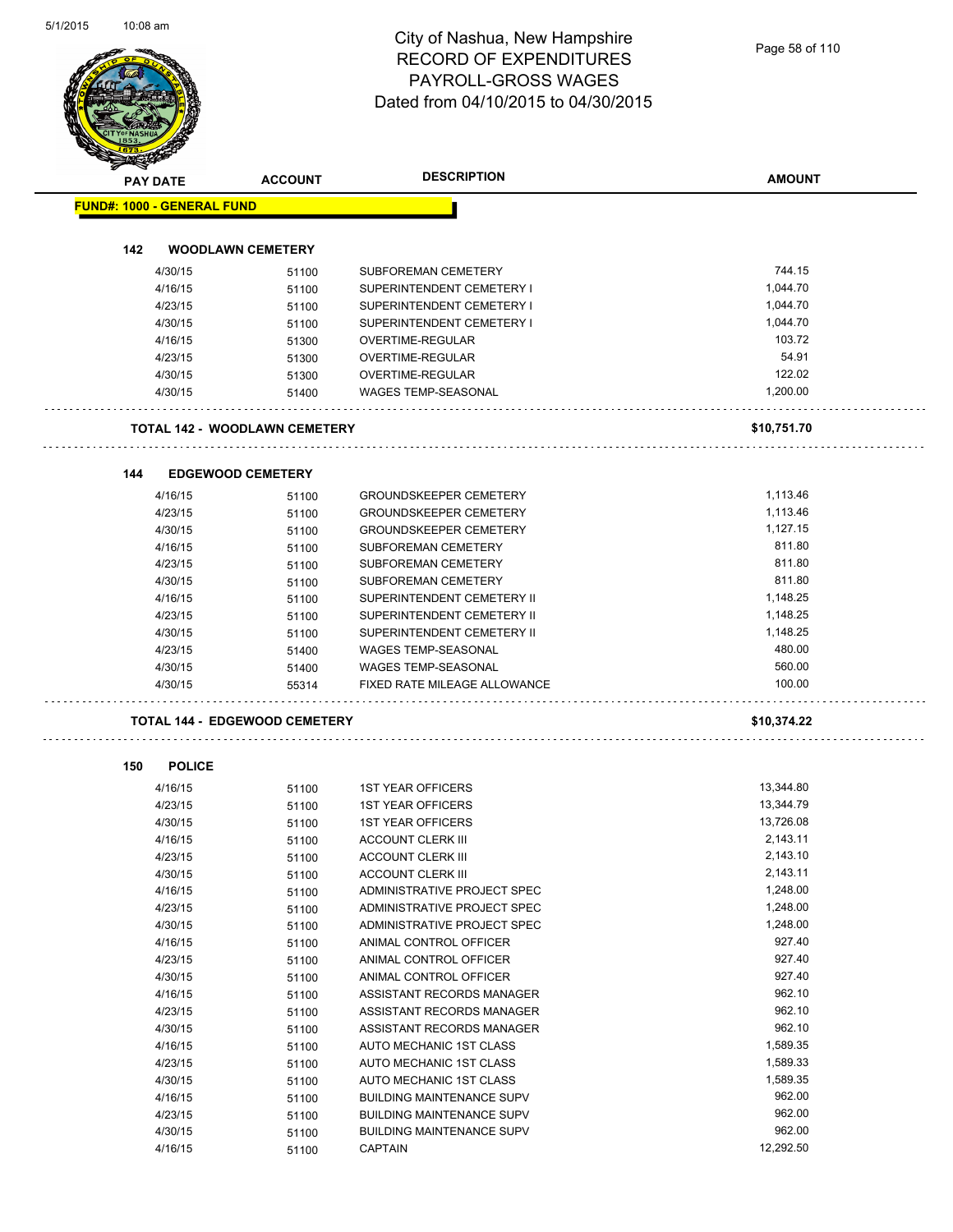

| <b>PAY DATE</b>                   | <b>ACCOUNT</b> | <b>DESCRIPTION</b>             | <b>AMOUNT</b> |
|-----------------------------------|----------------|--------------------------------|---------------|
| <b>FUND#: 1000 - GENERAL FUND</b> |                |                                |               |
|                                   |                |                                |               |
|                                   |                |                                |               |
| 150<br><b>POLICE</b>              |                |                                |               |
| 4/23/15                           | 51100          | <b>CAPTAIN</b>                 | 12,292.50     |
| 4/30/15                           | 51100          | CAPTAIN                        | 12,292.50     |
| 4/16/15                           | 51100          | CHIEF OF POLICE                | 2,524.30      |
| 4/23/15                           | 51100          | CHIEF OF POLICE                | 2,524.30      |
| 4/30/15                           | 51100          | CHIEF OF POLICE                | 2,524.30      |
| 4/16/15                           | 51100          | COMM TECH ALL DESIGNATIONS     | 9,221.16      |
| 4/23/15                           | 51100          | COMM TECH ALL DESIGNATIONS     | 9,208.30      |
| 4/30/15                           | 51100          | COMM TECH ALL DESIGNATIONS     | 9,208.30      |
| 4/16/15                           | 51100          | COMMUNITY POLICE COORD CEMD    | 1,266.80      |
| 4/23/15                           | 51100          | COMMUNITY POLICE COORD CEMD    | 1,266.80      |
| 4/30/15                           | 51100          | COMMUNITY POLICE COORD CEMD    | 1,266.80      |
| 4/16/15                           | 51100          | <b>CRIME ANALYST</b>           | 1,229.75      |
| 4/23/15                           | 51100          | <b>CRIME ANALYST</b>           | 1,229.75      |
| 4/30/15                           | 51100          | <b>CRIME ANALYST</b>           | 1,229.75      |
| 4/16/15                           | 51100          | <b>CUSTODIAN II</b>            | 741.45        |
| 4/23/15                           | 51100          | <b>CUSTODIAN II</b>            | 741.45        |
| 4/30/15                           | 51100          | <b>CUSTODIAN II</b>            | 741.46        |
| 4/16/15                           | 51100          | <b>CUSTODIAN III</b>           | 1,449.36      |
| 4/23/15                           | 51100          | <b>CUSTODIAN III</b>           | 1,449.34      |
| 4/30/15                           | 51100          | <b>CUSTODIAN III</b>           | 1,449.33      |
| 4/16/15                           | 51100          | DEPUTY CHIEF OF POLICE         | 2,287.50      |
| 4/23/15                           | 51100          | DEPUTY CHIEF OF POLICE         | 2,287.50      |
| 4/30/15                           | 51100          | DEPUTY CHIEF OF POLICE         | 2,287.50      |
| 4/16/15                           | 51100          | DETENTION SPEC                 | 837.65        |
| 4/23/15                           | 51100          | DETENTION SPEC                 | 837.65        |
| 4/30/15                           | 51100          | DETENTION SPEC                 | 837.65        |
| 4/16/15                           | 51100          | DISPATCHERS ALL DESIGNATIONS   | 4,820.40      |
| 4/23/15                           | 51100          | DISPATCHERS ALL DESIGNATIONS   | 4,790.70      |
| 4/30/15                           | 51100          | DISPATCHERS ALL DESIGNATIONS   | 4,790.70      |
| 4/16/15                           | 51100          | FLEET MAINTENANCE ASST SUPV    | 900.80        |
| 4/23/15                           | 51100          | FLEET MAINTENANCE ASST SUPV    | 900.80        |
| 4/30/15                           | 51100          | FLEET MAINTENANCE ASST SUPV    | 900.80        |
| 4/16/15                           | 51100          | IT MANAGER/SOFTWARE SPECIALIST | 1,616.40      |
| 4/23/15                           | 51100          | IT MANAGER/SOFTWARE SPECIALIST | 1,616.40      |
| 4/30/15                           | 51100          | IT MANAGER/SOFTWARE SPECIALIST | 1,616.40      |
| 4/16/15                           | 51100          | LEGAL SECRETARY                | 678.40        |
| 4/23/15                           | 51100          | <b>LEGAL SECRETARY</b>         | 678.40        |
| 4/30/15                           | 51100          | <b>LEGAL SECRETARY</b>         | 678.40        |
| 4/16/15                           | 51100          | LIEUTENANT                     | 15,632.55     |
| 4/23/15                           | 51100          | LIEUTENANT                     | 15,632.55     |
| 4/30/15                           | 51100          | LIEUTENANT                     | 15,632.55     |
| 4/16/15                           | 51100          | NPD BUSINESS COORDINATOR       | 962.00        |
| 4/23/15                           | 51100          | NPD BUSINESS COORDINATOR       | 962.00        |
| 4/30/15                           | 51100          | NPD BUSINESS COORDINATOR       | 962.00        |
| 4/16/15                           | 51100          | NPD BUSINESS MANAGER           | 1,709.65      |
| 4/23/15                           | 51100          | NPD BUSINESS MANAGER           | 1,709.65      |
| 4/30/15                           | 51100          | NPD BUSINESS MANAGER           | 1,709.65      |
| 4/16/15                           | 51100          | NPD NETWORK ADMINISTRATOR      | 1,288.45      |
| 4/23/15                           | 51100          | NPD NETWORK ADMINISTRATOR      | 1,288.45      |
| 4/30/15                           | 51100          | NPD NETWORK ADMINISTRATOR      | 1,288.45      |
| 4/16/15                           | 51100          | PARALEGAL                      | 948.65        |
| 4/23/15                           | 51100          | PARALEGAL                      | 948.65        |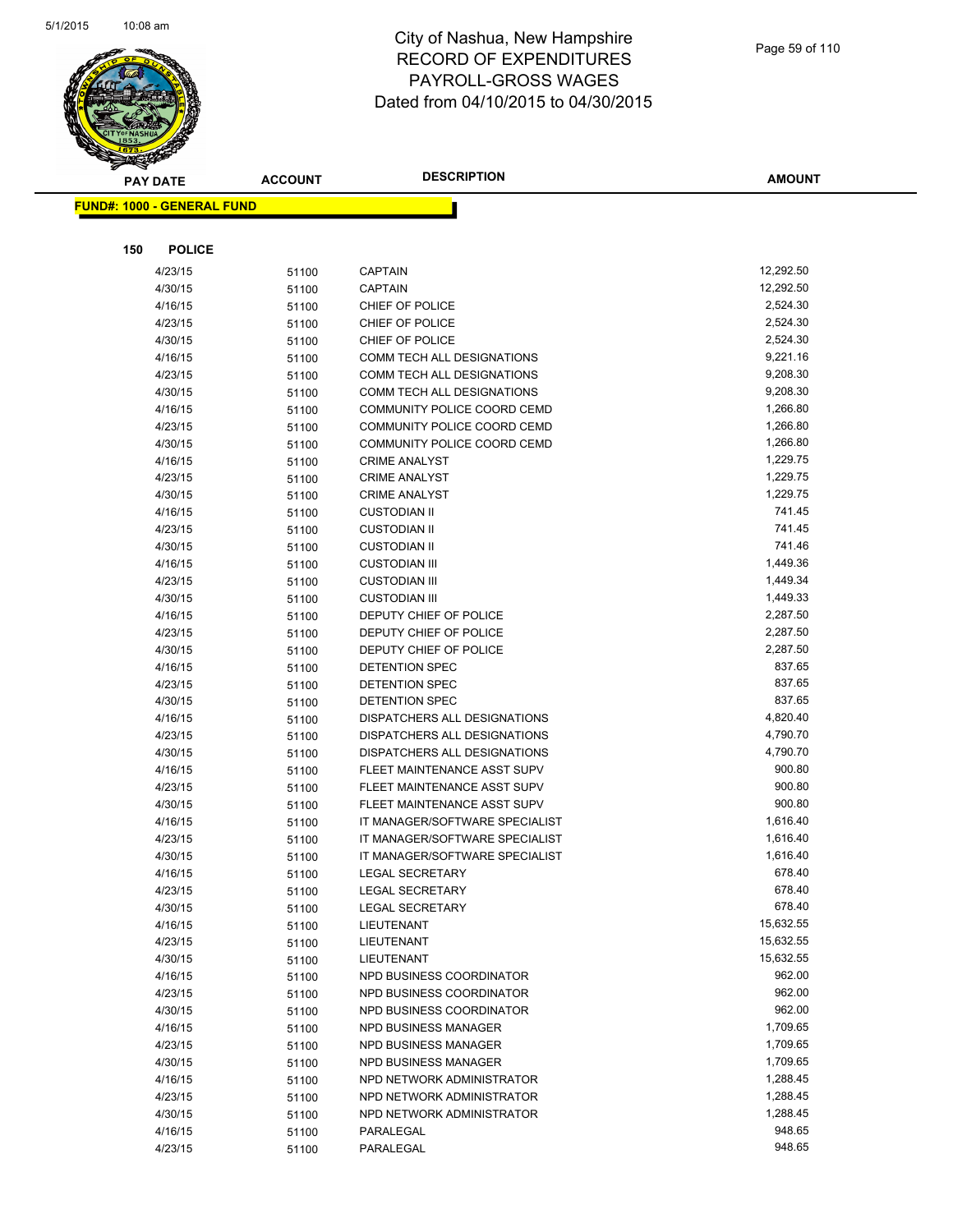

|     | <b>PAY DATE</b>                   | <b>ACCOUNT</b> | <b>DESCRIPTION</b>                                           | <b>AMOUNT</b>        |
|-----|-----------------------------------|----------------|--------------------------------------------------------------|----------------------|
|     | <b>FUND#: 1000 - GENERAL FUND</b> |                |                                                              |                      |
|     |                                   |                |                                                              |                      |
| 150 | <b>POLICE</b>                     |                |                                                              |                      |
|     |                                   |                |                                                              |                      |
|     | 4/30/15                           | 51100          | PARALEGAL                                                    | 948.65               |
|     | 4/16/15                           | 51100          | PATROLMAN ALL RANKS                                          | 156,840.79           |
|     | 4/23/15                           | 51100          | PATROLMAN ALL RANKS                                          | 155,423.17           |
|     | 4/30/15                           | 51100          | PATROLMAN ALL RANKS                                          | 155,430.78           |
|     | 4/16/15                           | 51100          | POLICE ATTORNEY                                              | 1,561.60             |
|     | 4/23/15                           | 51100          | POLICE ATTORNEY                                              | 1,561.60             |
|     | 4/30/15                           | 51100          | POLICE ATTORNEY                                              | 1,561.60<br>1,486.65 |
|     | 4/16/15                           | 51100          | <b>RECORDS &amp; COMMUNICATIONS MGR</b>                      | 1,486.65             |
|     | 4/23/15<br>4/30/15                | 51100          | RECORDS & COMMUNICATIONS MGR<br>RECORDS & COMMUNICATIONS MGR | 1,486.65             |
|     | 4/16/15                           | 51100          | <b>RECORDS TECHNICIAN I</b>                                  | 1,357.95             |
|     | 4/23/15                           | 51100<br>51100 | <b>RECORDS TECHNICIAN I</b>                                  | 1,266.90             |
|     | 4/30/15                           | 51100          | <b>RECORDS TECHNICIAN I</b>                                  | 1,266.90             |
|     | 4/16/15                           | 51100          | <b>RECORDS TECHNICIAN II</b>                                 | 824.10               |
|     | 4/23/15                           | 51100          | RECORDS TECHNICIAN II                                        | 824.10               |
|     | 4/30/15                           | 51100          | RECORDS TECHNICIAN II                                        | 824.10               |
|     | 4/16/15                           | 51100          | SEC DOMESTIC VIOLENCE UNIT                                   | 701.05               |
|     | 4/23/15                           | 51100          | SEC DOMESTIC VIOLENCE UNIT                                   | 701.05               |
|     | 4/30/15                           | 51100          | SEC DOMESTIC VIOLENCE UNIT                                   | 701.05               |
|     | 4/16/15                           | 51100          | SECRETARIAL SUPV DET BUREAU                                  | 882.80               |
|     | 4/23/15                           | 51100          | SECRETARIAL SUPV DET BUREAU                                  | 882.80               |
|     | 4/30/15                           | 51100          | SECRETARIAL SUPV DET BUREAU                                  | 882.80               |
|     | 4/16/15                           | 51100          | <b>SECRETARY III</b>                                         | 2,728.92             |
|     | 4/23/15                           | 51100          | <b>SECRETARY III</b>                                         | 2,728.95             |
|     | 4/30/15                           | 51100          | <b>SECRETARY III</b>                                         | 2,728.93             |
|     | 4/16/15                           | 51100          | <b>SECRETARY V</b>                                           | 1,624.60             |
|     | 4/23/15                           | 51100          | <b>SECRETARY V</b>                                           | 1,624.62             |
|     | 4/30/15                           | 51100          | <b>SECRETARY V</b>                                           | 1,624.60             |
|     | 4/16/15                           | 51100          | <b>SECRETARY VI</b>                                          | 772.55               |
|     | 4/23/15                           | 51100          | <b>SECRETARY VI</b>                                          | 772.55               |
|     | 4/30/15                           | 51100          | <b>SECRETARY VI</b>                                          | 772.55               |
|     | 4/16/15                           | 51100          | <b>SERGEANT</b>                                              | 36,533.12            |
|     | 4/23/15                           | 51100          | <b>SERGEANT</b>                                              | 36,533.13            |
|     | 4/30/15                           | 51100          | <b>SERGEANT</b>                                              | 36,533.13            |
|     | 4/16/15                           | 51100          | SHIFT LEADER                                                 | 2,971.22             |
|     | 4/23/15                           | 51100          | SHIFT LEADER                                                 | 2,971.21             |
|     | 4/30/15                           | 51100          | SHIFT LEADER                                                 | 2,971.23             |
|     | 4/16/15                           | 51100          | SUPV POLICE FLEET                                            | 1,222.00             |
|     | 4/23/15                           | 51100          | <b>SUPV POLICE FLEET</b>                                     | 1,222.00             |
|     | 4/30/15                           | 51100          | <b>SUPV POLICE FLEET</b>                                     | 1,222.00             |
|     | 4/16/15                           | 51200          | <b>ACCREDITATION MANAGER</b>                                 | 1,043.20             |
|     | 4/23/15                           | 51200          | <b>ACCREDITATION MANAGER</b>                                 | 1,043.20             |
|     | 4/30/15                           | 51200          | <b>ACCREDITATION MANAGER</b>                                 | 1,043.20             |
|     | 4/16/15                           | 51200          | <b>DETENTION SPEC</b>                                        | 716.64               |
|     | 4/23/15                           | 51200          | DETENTION SPEC                                               | 716.64               |
|     | 4/30/15                           | 51200          | DETENTION SPEC                                               | 716.64               |
|     | 4/16/15                           | 51200          | POLICE ATTORNEY PT                                           | 1,208.96             |
|     | 4/23/15                           | 51200          | POLICE ATTORNEY PT                                           | 1,208.96             |
|     | 4/30/15                           | 51200          | POLICE ATTORNEY PT                                           | 1,208.96             |
|     | 4/16/15                           | 51200          | PRISONER TRANSPORT OFFICER                                   | 775.80               |
|     | 4/23/15                           | 51200          | PRISONER TRANSPORT OFFICER                                   | 775.80               |
|     | 4/30/15                           | 51200          | PRISONER TRANSPORT OFFICER                                   | 775.80               |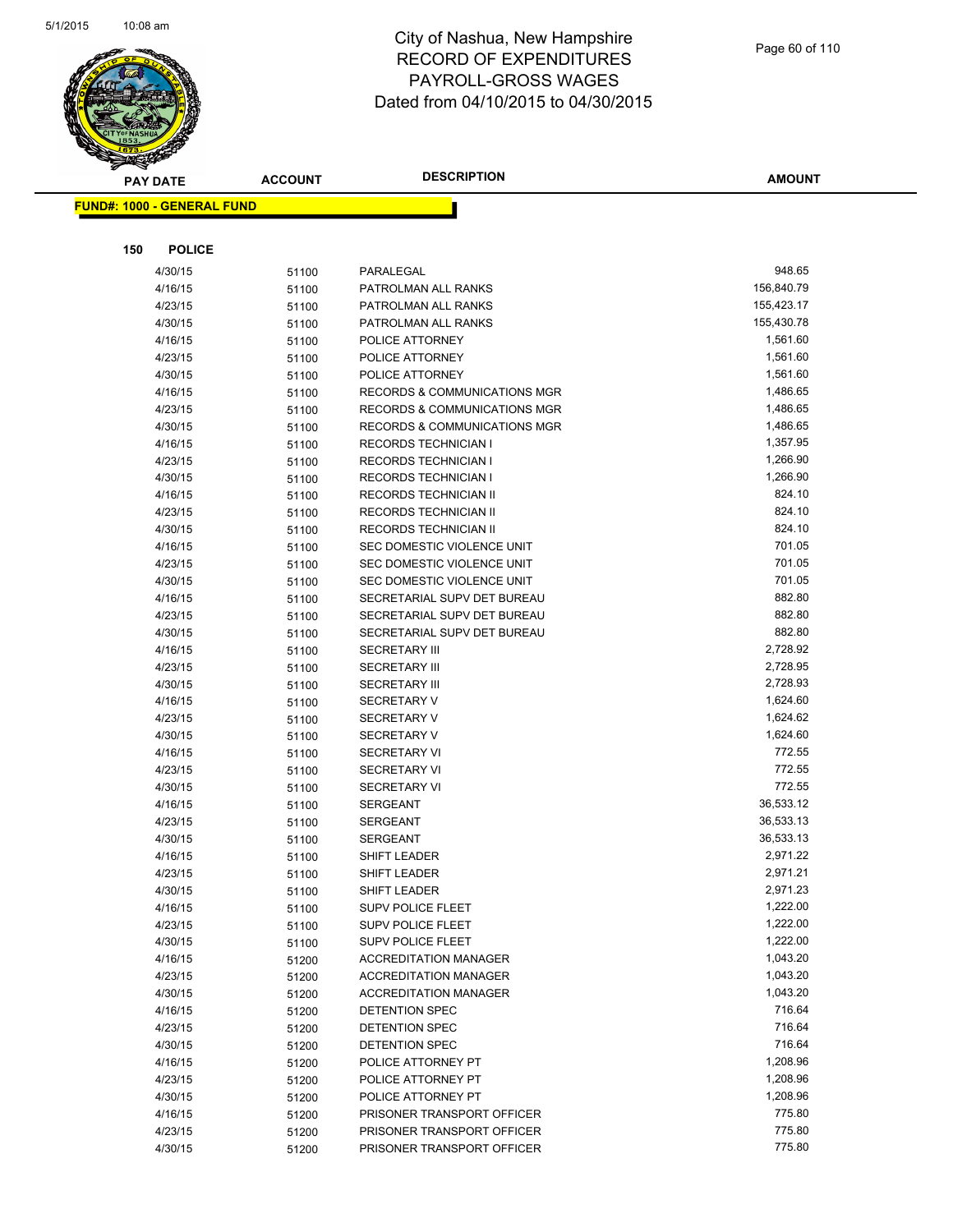

| <b>PAY DATE</b>                   | <b>ACCOUNT</b> | <b>DESCRIPTION</b>                    | <b>AMOUNT</b> |
|-----------------------------------|----------------|---------------------------------------|---------------|
| <b>FUND#: 1000 - GENERAL FUND</b> |                |                                       |               |
|                                   |                |                                       |               |
| 150<br><b>POLICE</b>              |                |                                       |               |
| 4/16/15                           | 51200          | SENIOR RELATIONS SPECIALIST           | 670.12        |
| 4/23/15                           | 51200          | SENIOR RELATIONS SPECIALIST           | 670.12        |
| 4/30/15                           | 51200          | SENIOR RELATIONS SPECIALIST           | 670.12        |
| 4/16/15                           | 51300          | OVERTIME-REGULAR                      | 714.59        |
| 4/23/15                           | 51300          | OVERTIME-REGULAR                      | 6,313.21      |
| 4/30/15                           | 51300          | OVERTIME-REGULAR                      | 599.81        |
| 4/16/15                           | 51315          | <b>OVERTIME-WITNESS</b>               | 3,873.38      |
| 4/23/15                           | 51315          | <b>OVERTIME-WITNESS</b>               | 4,977.44      |
| 4/30/15                           | 51315          | <b>OVERTIME-WITNESS</b>               | 4,947.79      |
| 4/16/15                           | 51322          | OVERTIME-INVESTIGATIVE                | 9,921.65      |
| 4/23/15                           | 51322          | OVERTIME-INVESTIGATIVE                | 12,230.68     |
| 4/30/15                           | 51322          | OVERTIME-INVESTIGATIVE                | 3,382.67      |
| 4/16/15                           | 51330          | OVERTIME-COVERAGE                     | 2,172.53      |
| 4/23/15                           | 51330          | OVERTIME-COVERAGE                     | 13,727.55     |
| 4/30/15                           | 51330          | OVERTIME-COVERAGE                     | 6,222.45      |
| 4/16/15                           | 51412          | <b>WAGES PER DIEM</b>                 | 1,045.50      |
| 4/23/15                           | 51412          | <b>WAGES PER DIEM</b>                 | 861.00        |
| 4/30/15                           | 51412          | <b>WAGES PER DIEM</b>                 | 1,096.75      |
| 4/16/15                           | 51600          | <b>LONGEVITY</b>                      | 400.00        |
| 4/23/15                           | 51600          | LONGEVITY                             | 4,350.00      |
| 4/30/15                           | 51600          | <b>LONGEVITY</b>                      | 6,200.00      |
| 4/30/15                           | 55118          | TELEPHONE-CELLULAR                    | 100.00        |
| 4/16/15                           | 61107          | <b>CLOTHING &amp; UNIFORMS</b>        | 391.94        |
| 4/23/15                           | 61107          | <b>CLOTHING &amp; UNIFORMS</b>        | 254.46        |
| 4/30/15                           | 61107          | <b>CLOTHING &amp; UNIFORMS</b>        | 522.09        |
| <b>TOTAL 150 - POLICE</b>         |                |                                       | \$968,111.72  |
| 152<br><b>FIRE</b>                |                |                                       |               |
| 4/16/15                           |                | ADMINISTRATIVE ASSISTANT II           | 2,278.50      |
| 4/23/15                           | 51100<br>51100 | ADMINISTRATIVE ASSISTANT II           | 2,278.50      |
| 4/30/15                           |                | ADMINISTRATIVE ASSISTANT II           | 2,278.50      |
| 4/16/15                           | 51100<br>51100 | <b>ASST FIRE CHIEF</b>                | 2,075.08      |
| 4/23/15                           | 51100          | <b>ASST FIRE CHIEF</b>                | 2,075.08      |
| 4/30/15                           | 51100          | <b>ASST FIRE CHIEF</b>                | 2,075.08      |
| 4/16/15                           | 51100          | ASST SUPERINTENDENT FIRE ALARM        | 1,512.76      |
| 4/23/15                           | 51100          | ASST SUPERINTENDENT FIRE ALARM        | 1,512.76      |
| 4/30/15                           | 51100          | ASST SUPERINTENDENT FIRE ALARM        | 1,512.76      |
| 4/16/15                           | 51100          | ASST SUPERINTENDENT FIRE FLEET        | 1,497.76      |
| 4/23/15                           | 51100          | ASST SUPERINTENDENT FIRE FLEET        | 1,497.76      |
| 4/30/15                           | 51100          | ASST SUPERINTENDENT FIRE FLEET        | 1,497.76      |
| 4/16/15                           |                | <b>ASST SUPERINTENDENT PREVENTION</b> | 3,010.52      |
| 4/23/15                           | 51100<br>51100 | ASST SUPERINTENDENT PREVENTION        | 3,010.52      |
| 4/30/15                           | 51100          | ASST SUPERINTENDENT PREVENTION        | 3,010.52      |
| 4/16/15                           | 51100          | <b>CAPTAIN</b>                        | 12,179.18     |
| 4/23/15                           | 51100          | CAPTAIN                               | 12,179.18     |
| 4/30/15                           |                | CAPTAIN                               | 12,179.16     |
| 4/16/15                           | 51100          | CAPTAIN FIRE TRAINING SAFETY          | 1,704.12      |
| 4/23/15                           | 51100          | CAPTAIN FIRE TRAINING SAFETY          | 1,704.12      |
| 4/30/15                           | 51100          | CAPTAIN FIRE TRAINING SAFETY          | 1,704.12      |
| 4/16/15                           | 51100<br>51100 | DEPUTY FIRE CHIEF                     | 7,506.71      |
|                                   |                |                                       |               |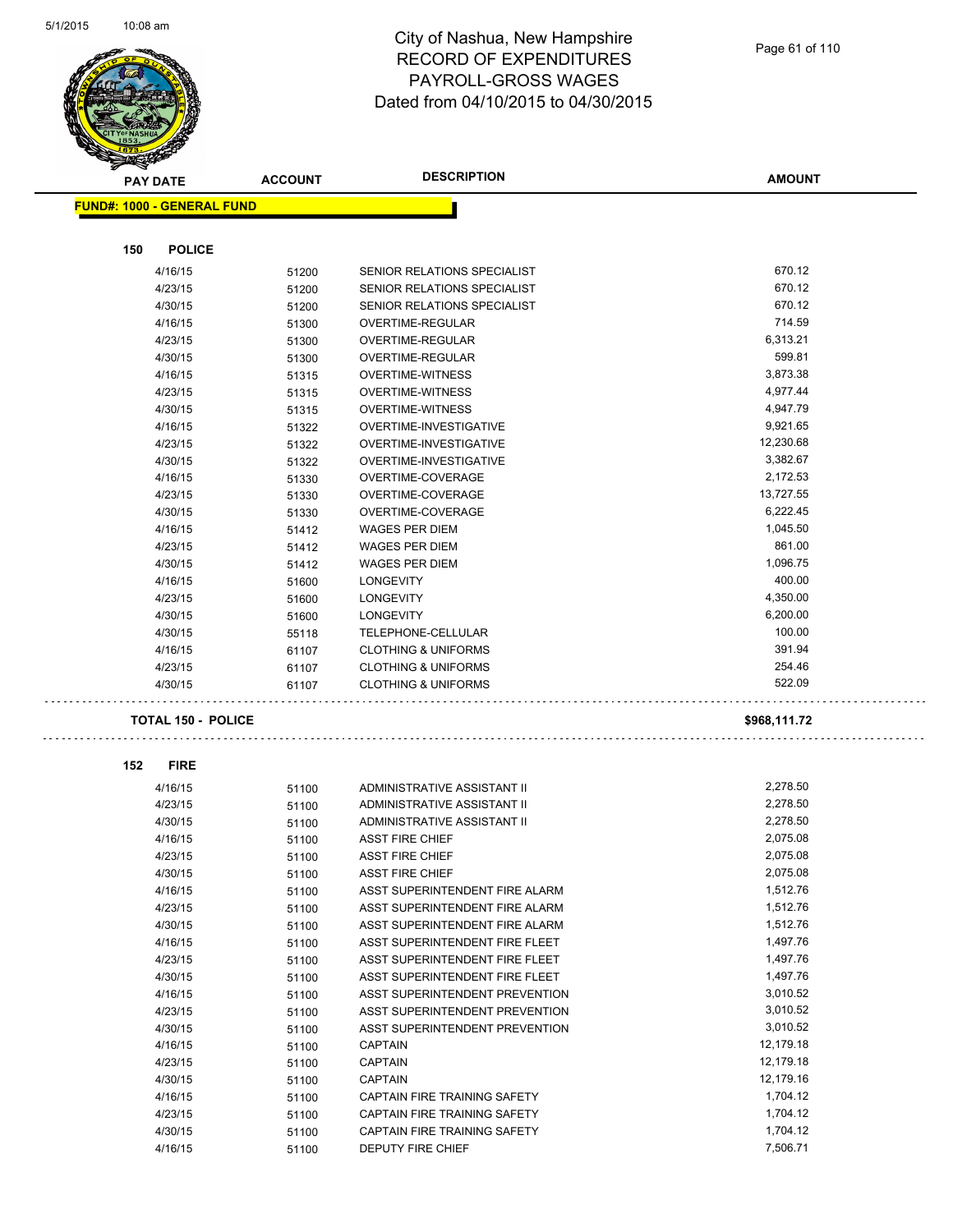

| <b>PAY DATE</b>                   | <b>ACCOUNT</b> | <b>DESCRIPTION</b>                     | <b>AMOUNT</b> |
|-----------------------------------|----------------|----------------------------------------|---------------|
| <b>FUND#: 1000 - GENERAL FUND</b> |                |                                        |               |
|                                   |                |                                        |               |
| 152<br><b>FIRE</b>                |                |                                        |               |
| 4/23/15                           | 51100          | DEPUTY FIRE CHIEF                      | 7,506.72      |
| 4/30/15                           | 51100          | DEPUTY FIRE CHIEF                      | 7,506.71      |
| 4/16/15                           | 51100          | <b>EXEC ASST BUSINESS COORD</b>        | 1,070.14      |
| 4/23/15                           | 51100          | <b>EXEC ASST BUSINESS COORD</b>        | 1,070.15      |
| 4/30/15                           | 51100          | <b>EXEC ASST BUSINESS COORD</b>        | 1,070.15      |
| 4/16/15                           | 51100          | <b>FIRE CHIEF</b>                      | 2,380.24      |
| 4/23/15                           | 51100          | <b>FIRE CHIEF</b>                      | 2,380.24      |
| 4/30/15                           | 51100          | FIRE CHIEF                             | 2,380.24      |
| 4/16/15                           | 51100          | FIRE DISPATCH ALL RANKS                | 7,392.27      |
| 4/23/15                           | 51100          | FIRE DISPATCH ALL RANKS                | 7,242.25      |
| 4/30/15                           | 51100          | FIRE DISPATCH ALL RANKS                | 6,970.77      |
| 4/16/15                           | 51100          | FIRE DISPATCHER CLERK TRAINER          | 1,084.47      |
| 4/23/15                           | 51100          | FIRE DISPATCHER CLERK TRAINER          | 1,212.06      |
| 4/30/15                           | 51100          | FIRE DISPATCHER CLERK TRAINER          | 1,531.02      |
| 4/16/15                           | 51100          | FIRE LIEUTENANT                        | 38,225.65     |
| 4/23/15                           | 51100          | <b>FIRE LIEUTENANT</b>                 | 38,298.17     |
| 4/30/15                           | 51100          | <b>FIRE LIEUTENANT</b>                 | 38,225.67     |
| 4/16/15                           | 51100          | <b>FIRE MECHANIC</b>                   | 1,341.20      |
| 4/23/15                           | 51100          | <b>FIRE MECHANIC</b>                   | 1,341.20      |
| 4/30/15                           | 51100          | <b>FIRE MECHANIC</b>                   | 1,341.20      |
| 4/16/15                           | 51100          | <b>FIRE TRAINING OFFICER</b>           | 1,482.96      |
| 4/23/15                           | 51100          | FIRE TRAINING OFFICER                  | 1,482.96      |
| 4/30/15                           | 51100          | FIRE TRAINING OFFICER                  | 1,482.96      |
| 4/16/15                           | 51100          | <b>FIREFIGHTERS ALL RANKS</b>          | 120,924.93    |
| 4/23/15                           | 51100          | FIREFIGHTERS ALL RANKS                 | 120,883.34    |
| 4/30/15                           | 51100          | FIREFIGHTERS ALL RANKS                 | 120,883.40    |
| 4/16/15                           | 51100          | SUPERINTENDENT FIRE ALARM              | 1,670.56      |
| 4/23/15                           | 51100          | SUPERINTENDENT FIRE ALARM              | 1,670.56      |
| 4/30/15                           | 51100          | SUPERINTENDENT FIRE ALARM              | 1,670.56      |
| 4/16/15                           | 51100          | SUPERINTENDENT FIRE FLEET              | 1,670.56      |
| 4/23/15                           | 51100          | SUPERINTENDENT FIRE FLEET              | 1,670.56      |
| 4/30/15                           | 51100          | SUPERINTENDENT FIRE FLEET              | 1,670.56      |
| 4/16/15                           | 51100          | SUPERINTENDENT FIRE PREVENTION         | 1,670.56      |
| 4/23/15                           | 51100          | SUPERINTENDENT FIRE PREVENTION         | 1,670.56      |
| 4/30/15                           | 51100          | SUPERINTENDENT FIRE PREVENTION         | 1,670.56      |
| 4/16/15                           | 51300          | OVERTIME-REGULAR                       | 112.75        |
| 4/23/15                           | 51300          | OVERTIME-REGULAR                       | 2,735.34      |
| 4/30/15                           | 51300          | OVERTIME-REGULAR                       | 192.39        |
| 4/16/15                           | 51330          | OVERTIME-COVERAGE                      | 9,891.12      |
| 4/23/15                           | 51330          | OVERTIME-COVERAGE                      | 9,271.79      |
| 4/30/15                           | 51330          | OVERTIME-COVERAGE                      | 11,648.34     |
| 4/16/15                           | 51650          | ADDITIONAL HOURS                       | 24,284.58     |
| 4/23/15                           | 51650          | ADDITIONAL HOURS                       | 22,931.26     |
| 4/30/15                           | 51650          | ADDITIONAL HOURS                       | 26,154.70     |
| 4/16/15                           | 51700          | <b>STIPENDS</b>                        | 4,501.99      |
| 4/23/15                           | 51700          | <b>STIPENDS</b>                        | 4,501.99      |
| 4/30/15                           | 51700          | <b>STIPENDS</b>                        | 4,501.99      |
| 4/30/15                           | 51750          | <b>RETIREMENT &amp; SEPARATION PAY</b> | 10,515.91     |
| 4/30/15                           | 55118          | TELEPHONE-CELLULAR                     | 402.00        |

### **TOTAL 152 - FIRE \$763,672.71**

 $\ldots$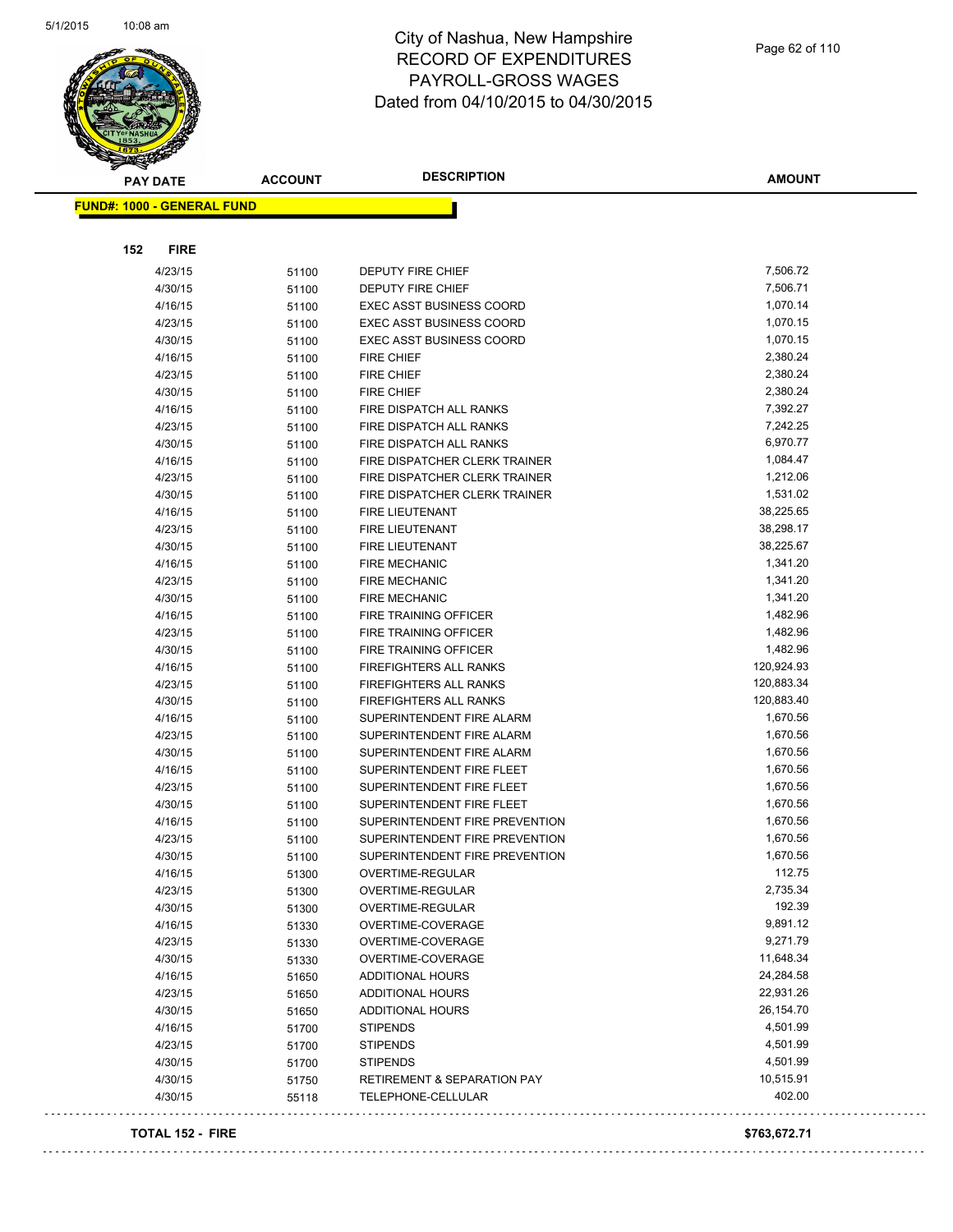|     | <b>PAY DATE</b>                   | <b>ACCOUNT</b>                          | <b>DESCRIPTION</b>                          | <b>AMOUNT</b>      |
|-----|-----------------------------------|-----------------------------------------|---------------------------------------------|--------------------|
|     | <b>FUND#: 1000 - GENERAL FUND</b> |                                         |                                             |                    |
|     |                                   |                                         |                                             |                    |
| 153 | <b>BUILDING INSPECTION</b>        |                                         |                                             |                    |
|     | 4/16/15                           | 51100                                   | <b>BUILDING AND UTILITIES INSPCTR</b>       | 3,314.22           |
|     | 4/23/15                           | 51100                                   | <b>BUILDING AND UTILITIES INSPCTR</b>       | 3,314.21           |
|     | 4/30/15                           | 51100                                   | <b>BUILDING AND UTILITIES INSPCTR</b>       | 3,314.22           |
|     | 4/16/15                           | 51100                                   | <b>BUILDING DEPARTMENT MANAGER</b>          | 1,408.20           |
|     | 4/23/15                           | 51100                                   | <b>BUILDING DEPARTMENT MANAGER</b>          | 1,408.20           |
|     | 4/30/15                           | 51100                                   | <b>BUILDING DEPARTMENT MANAGER</b>          | 1,408.20           |
|     | 4/16/15                           | 51100                                   | PERMIT TECHNICIAN I                         | 618.60             |
|     | 4/23/15                           | 51100                                   | PERMIT TECHNICIAN I                         | 618.60             |
|     | 4/30/15                           | 51100                                   | PERMIT TECHNICIAN I                         | 618.60             |
|     | 4/16/15                           | 51100                                   | PERMIT TECHNICIAN III                       | 758.85             |
|     | 4/23/15                           | 51100                                   | PERMIT TECHNICIAN III                       | 758.85             |
|     | 4/30/15                           | 51100                                   | PERMIT TECHNICIAN III                       | 758.85             |
|     | 4/16/15                           | 51100                                   | <b>PLANS EXAMINER</b>                       | 1,162.76           |
|     | 4/23/15                           | 51100                                   | <b>PLANS EXAMINER</b>                       | 1,162.75           |
|     | 4/30/15                           | 51100                                   | <b>PLANS EXAMINER</b>                       | 1,162.75           |
|     | 4/16/15                           | 51200                                   | <b>BUILDING AND UTILITIES INSPCTR</b>       | 789.85             |
|     | 4/23/15                           | 51200                                   | <b>BUILDING AND UTILITIES INSPCTR</b>       | 789.85             |
|     | 4/30/15                           | 51200                                   | <b>BUILDING AND UTILITIES INSPCTR</b>       | 789.85             |
|     |                                   | <b>TOTAL 153 - BUILDING INSPECTION</b>  |                                             | \$24,157.41        |
|     |                                   |                                         |                                             |                    |
| 155 | <b>CODE ENFORCEMENT</b>           |                                         |                                             |                    |
|     | 4/16/15                           | 51100                                   | CODE ENFORCEMENT OFFICER II                 | 2,082.69           |
|     | 4/23/15                           | 51100                                   | <b>CODE ENFORCEMENT OFFICER II</b>          | 2,082.70           |
|     | 4/30/15                           | 51100                                   | <b>CODE ENFORCEMENT OFFICER II</b>          | 2,082.70           |
|     | 4/16/15                           | 51100                                   | MGR CODE ENFORCEMENT DEPT                   | 722.20             |
|     | 4/23/15                           | 51100                                   | MGR CODE ENFORCEMENT DEPT                   | 722.20             |
|     | 4/30/15                           | 51100                                   | MGR CODE ENFORCEMENT DEPT                   | 705.60             |
|     | 4/30/15                           | 55118                                   | TELEPHONE-CELLULAR                          | 17.00              |
|     |                                   | <b>TOTAL 155 - CODE ENFORCEMENT</b>     |                                             | \$8,415.09         |
| 156 |                                   | <b>EMERGENCY MANAGEMENT</b>             |                                             |                    |
|     | 4/16/15                           | 51100                                   | EMERGENCY MANAGEMENT DIRECTOR               | 1,485.70           |
|     | 4/23/15                           | 51100                                   | EMERGENCY MANAGEMENT DIRECTOR               | 1,485.70           |
|     | 4/30/15                           | 51100                                   | EMERGENCY MANAGEMENT DIRECTOR               | 1,485.70           |
|     | 4/30/15                           | 51400                                   | <b>WAGES TEMP-SEASONAL</b>                  | 277.50             |
|     | 4/30/15                           | 55118                                   | TELEPHONE-CELLULAR                          | 50.00              |
|     |                                   | <b>TOTAL 156 - EMERGENCY MANAGEMENT</b> |                                             | \$4,784.60         |
|     |                                   |                                         |                                             |                    |
| 157 | 4/16/15                           | <b>CITYWIDE COMMUNICATIONS</b>          | COMM SYS ENGR TECH                          | 1,512.40           |
|     | 4/23/15                           | 51100<br>51100                          | COMM SYS ENGR TECH                          | 1,512.40           |
|     |                                   |                                         |                                             | 1,512.40           |
|     | 4/30/15                           | 51100                                   | COMM SYS ENGR TECH                          |                    |
|     | 4/16/15                           | 51200                                   | RADIO SYSTEMS MANAGER                       | 1,283.52           |
|     | 4/23/15                           | 51200                                   | RADIO SYSTEMS MANAGER                       | 1,283.52           |
|     | 4/30/15                           | 51200                                   | RADIO SYSTEMS MANAGER<br>TELEPHONE-CELLULAR | 1,283.52<br>100.00 |
|     | 4/30/15                           | 55118                                   |                                             |                    |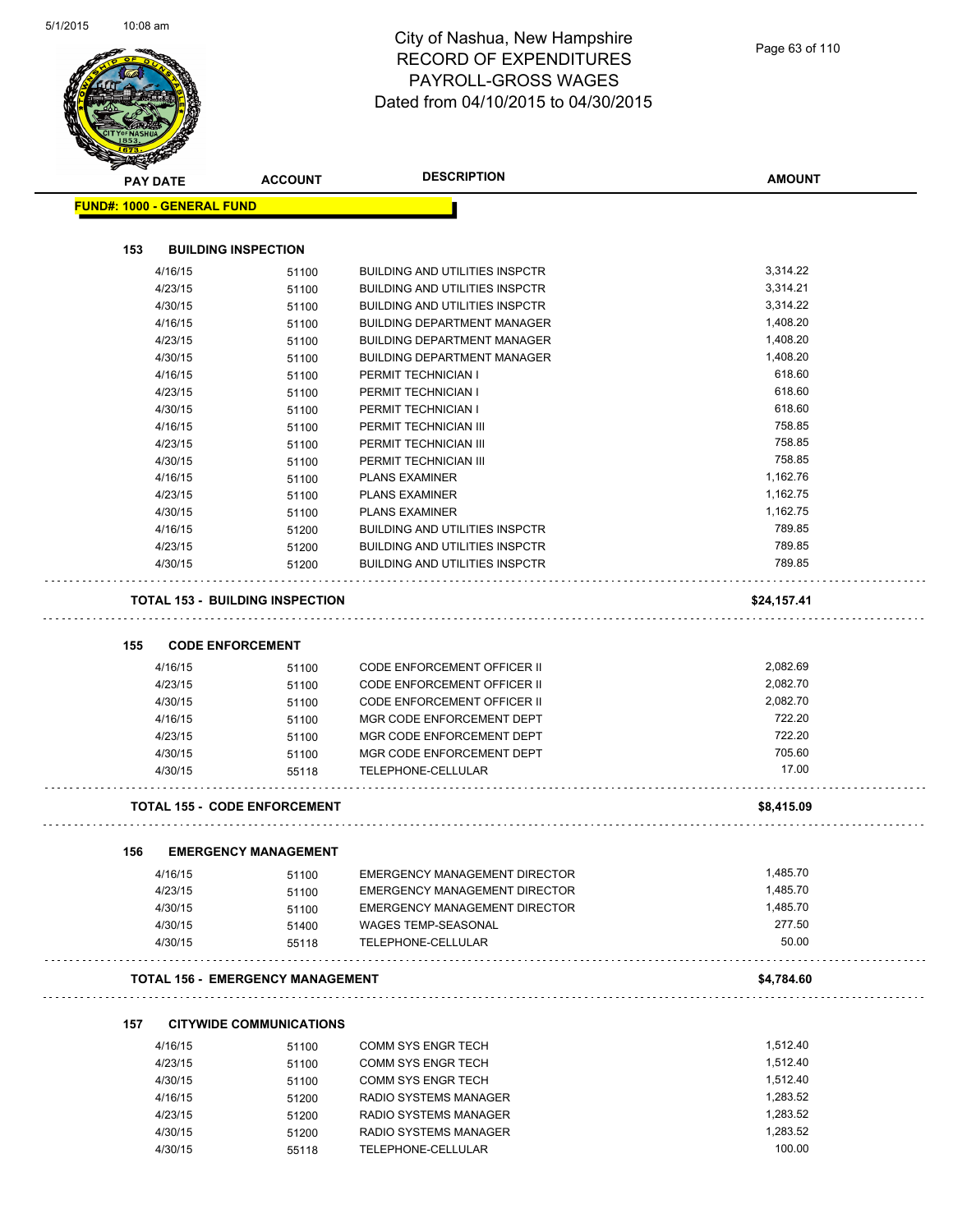| כו ט∠ <i>ו</i> ו וכ | TU:U8 am                          |                                            | City of Nashua, New Hampshire<br><b>RECORD OF EXPENDITURES</b><br>PAYROLL-GROSS WAGES<br>Dated from 04/10/2015 to 04/30/2015 | Page 64 of 110       |
|---------------------|-----------------------------------|--------------------------------------------|------------------------------------------------------------------------------------------------------------------------------|----------------------|
|                     |                                   |                                            |                                                                                                                              |                      |
|                     | <b>PAY DATE</b>                   | <b>ACCOUNT</b>                             | <b>DESCRIPTION</b>                                                                                                           | <b>AMOUNT</b>        |
|                     | <b>FUND#: 1000 - GENERAL FUND</b> |                                            |                                                                                                                              |                      |
|                     |                                   |                                            |                                                                                                                              |                      |
|                     |                                   | <b>TOTAL 157 - CITYWIDE COMMUNICATIONS</b> |                                                                                                                              | \$8,487.76           |
|                     |                                   |                                            |                                                                                                                              |                      |
|                     | 160                               | <b>PUBLIC WORKS-ADMIN/ENGINEERING</b>      |                                                                                                                              |                      |
|                     | 4/16/15                           | 51100                                      | ADMINISTRATIVE ASSISTANT II                                                                                                  | 687.40<br>687.40     |
|                     | 4/23/15<br>4/30/15                | 51100                                      | ADMINISTRATIVE ASSISTANT II<br>ADMINISTRATIVE ASSISTANT II                                                                   | 687.41               |
|                     | 4/16/15                           | 51100<br>51100                             | CITIZEN SERVICES COORDINATOR                                                                                                 | 745.20               |
|                     | 4/23/15                           | 51100                                      | CITIZEN SERVICES COORDINATOR                                                                                                 | 745.20               |
|                     | 4/30/15                           | 51100                                      | CITIZEN SERVICES COORDINATOR                                                                                                 | 745.20               |
|                     | 4/16/15                           | 51100                                      | <b>CITY ENGINEER</b>                                                                                                         | 1,014.20             |
|                     | 4/23/15                           | 51100                                      | <b>CITY ENGINEER</b>                                                                                                         | 1,014.20             |
|                     | 4/30/15                           | 51100                                      | <b>CITY ENGINEER</b>                                                                                                         | 1,014.20             |
|                     | 4/16/15                           | 51100                                      | CONST INSP ENGINEERING ASST                                                                                                  | 928.95               |
|                     | 4/23/15                           | 51100                                      | CONST INSP ENGINEERING ASST                                                                                                  | 928.95               |
|                     | 4/30/15                           | 51100                                      | CONST INSP ENGINEERING ASST                                                                                                  | 928.95               |
|                     | 4/16/15                           | 51100                                      | DEPUTY MANAGER OF ENGINEERING                                                                                                | 690.11               |
|                     | 4/23/15                           | 51100                                      | DEPUTY MANAGER OF ENGINEERING                                                                                                | 690.10               |
|                     | 4/30/15                           | 51100                                      | DEPUTY MANAGER OF ENGINEERING                                                                                                | 690.10               |
|                     | 4/16/15                           | 51100                                      | DIRECTOR PUBLIC WORKS                                                                                                        | 1,484.40             |
|                     | 4/23/15                           | 51100                                      | <b>DIRECTOR PUBLIC WORKS</b>                                                                                                 | 1,484.40             |
|                     | 4/30/15                           | 51100                                      | DIRECTOR PUBLIC WORKS                                                                                                        | 1,484.40             |
|                     | 4/16/15<br>4/23/15                | 51100                                      | DIVISION OPERATIONS MANAGER<br>DIVISION OPERATIONS MANAGER                                                                   | 1,413.40<br>1,413.40 |
|                     | 4/30/15                           | 51100<br>51100                             | DIVISION OPERATIONS MANAGER                                                                                                  | 1,413.40             |
|                     | 4/16/15                           | 51100                                      | DPW CONTRACT ADMINISTRATOR                                                                                                   | 333.85               |
|                     | 4/23/15                           | 51100                                      | DPW CONTRACT ADMINISTRATOR                                                                                                   | 333.85               |
|                     | 4/30/15                           | 51100                                      | DPW CONTRACT ADMINISTRATOR                                                                                                   | 333.85               |
|                     | 4/16/15                           | 51100                                      | <b>ENGINEERING INSPECTORS</b>                                                                                                | 1,863.39             |
|                     | 4/23/15                           | 51100                                      | <b>ENGINEERING INSPECTORS</b>                                                                                                | 1,863.40             |
|                     | 4/30/15                           | 51100                                      | <b>ENGINEERING INSPECTORS</b>                                                                                                | 1,863.39             |
|                     | 4/16/15                           | 51100                                      | <b>EXECUTIVE ASSISTANT</b>                                                                                                   | 670.10               |
|                     | 4/23/15                           | 51100                                      | <b>EXECUTIVE ASSISTANT</b>                                                                                                   | 670.10               |
|                     | 4/30/15                           | 51100                                      | <b>EXECUTIVE ASSISTANT</b>                                                                                                   | 670.10               |
|                     | 4/16/15                           | 51100                                      | <b>SENIOR FOREMAN</b>                                                                                                        | 1,285.00             |
|                     | 4/23/15                           | 51100                                      | <b>SENIOR FOREMAN</b>                                                                                                        | 1,285.00             |
|                     | 4/30/15                           | 51100                                      | <b>SENIOR FOREMAN</b>                                                                                                        | 1,285.00             |
|                     | 4/16/15                           | 51100                                      | SENIOR STAFF ENGINEER                                                                                                        | 426.90               |
|                     | 4/23/15                           | 51100                                      | SENIOR STAFF ENGINEER                                                                                                        | 426.90               |
|                     | 4/30/15                           | 51100                                      | SENIOR STAFF ENGINEER                                                                                                        | 426.90               |
|                     | 4/16/15                           | 51100                                      | SENIOR TRAFFIC ENGINEER                                                                                                      | 1,579.20             |
|                     | 4/23/15                           | 51100                                      | SENIOR TRAFFIC ENGINEER                                                                                                      | 1,579.20             |
|                     | 4/30/15                           | 51100                                      | SENIOR TRAFFIC ENGINEER                                                                                                      | 1,579.20             |
|                     | 4/16/15                           | 51100                                      | <b>STAFF ENGINEER</b>                                                                                                        | 1,219.70             |
|                     | 4/23/15                           | 51100                                      | <b>STAFF ENGINEER</b>                                                                                                        | 1,219.70             |
|                     | 4/30/15                           | 51100                                      | <b>STAFF ENGINEER</b>                                                                                                        | 1,219.70<br>1,312.00 |
|                     | 4/16/15<br>4/23/15                | 51100                                      | STREET CONSTRUCTION ENGINEER<br>STREET CONSTRUCTION ENGINEER                                                                 | 1,312.00             |
|                     | 4/30/15                           | 51100                                      | STREET CONSTRUCTION ENGINEER                                                                                                 | 1,312.00             |
|                     | 4/16/15                           | 51100                                      | <b>SURVEY TECHNICIAN</b>                                                                                                     | 1,126.95             |
|                     | 4/23/15                           | 51100<br>51100                             | <b>SURVEY TECHNICIAN</b>                                                                                                     | 1,126.95             |
|                     |                                   |                                            |                                                                                                                              |                      |
|                     | 4/30/15                           | 51100                                      | <b>SURVEY TECHNICIAN</b>                                                                                                     | 1,126.95             |

5/1/2015 10:08 am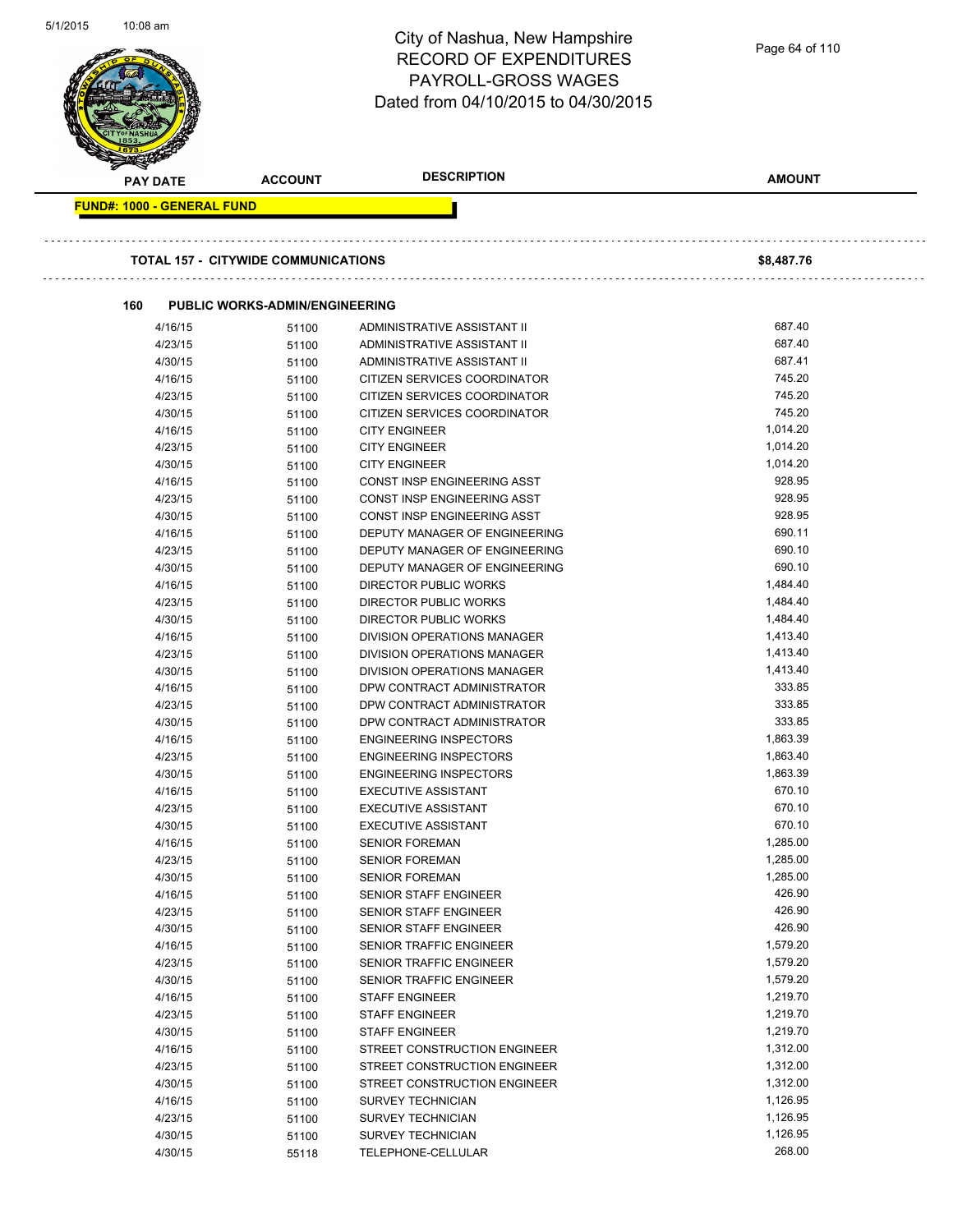| 5/1/2015 | 10:08 am                                          |                | City of Nashua, New Hampshire<br><b>RECORD OF EXPENDITURES</b><br><b>PAYROLL-GROSS WAGES</b><br>Dated from 04/10/2015 to 04/30/2015 | Page 65 of 110       |
|----------|---------------------------------------------------|----------------|-------------------------------------------------------------------------------------------------------------------------------------|----------------------|
|          | PAY DATE                                          | <b>ACCOUNT</b> | <b>DESCRIPTION</b>                                                                                                                  | <b>AMOUNT</b>        |
|          | <b>FUND#: 1000 - GENERAL FUND</b>                 |                |                                                                                                                                     |                      |
|          |                                                   |                |                                                                                                                                     |                      |
|          | <b>TOTAL 160 - PUBLIC WORKS-ADMIN/ENGINEERING</b> |                |                                                                                                                                     | \$50,610.25          |
|          | 161<br><b>STREETS</b>                             |                |                                                                                                                                     |                      |
|          | 4/16/15                                           | 51100          | ADMINISTRATIVE ASSISTANT III                                                                                                        | 979.60               |
|          | 4/23/15                                           | 51100          | ADMINISTRATIVE ASSISTANT III                                                                                                        | 979.60               |
|          | 4/30/15                                           | 51100          | ADMINISTRATIVE ASSISTANT III                                                                                                        | 979.60               |
|          | 4/16/15                                           | 51100          | AUTO MECH 1ST CLASS NIGHTS                                                                                                          | 2,960.60             |
|          | 4/23/15                                           | 51100          | AUTO MECH 1ST CLASS NIGHTS                                                                                                          | 3,116.40             |
|          | 4/30/15                                           | 51100          | AUTO MECH 1ST CLASS NIGHTS                                                                                                          | 3,116.40             |
|          | 4/16/15                                           | 51100          | AUTO MECH 2ND CLASS                                                                                                                 | 1,868.80             |
|          | 4/23/15                                           | 51100          | AUTO MECH 2ND CLASS                                                                                                                 | 1,868.80             |
|          | 4/30/15                                           | 51100          | AUTO MECH 2ND CLASS                                                                                                                 | 1,868.80             |
|          | 4/16/15                                           | 51100          | AUTO MECH 2ND CLASS NIGHTS                                                                                                          | 946.40               |
|          | 4/23/15                                           | 51100          | AUTO MECH 2ND CLASS NIGHTS                                                                                                          | 946.40               |
|          | 4/30/15                                           | 51100          | AUTO MECH 2ND CLASS NIGHTS                                                                                                          | 946.40               |
|          | 4/16/15                                           | 51100          | AUTO MECHANIC 1ST CLASS                                                                                                             | 3,076.41             |
|          | 4/23/15                                           | 51100          | AUTO MECHANIC 1ST CLASS                                                                                                             | 3,076.41             |
|          | 4/30/15<br>4/16/15                                | 51100          | AUTO MECHANIC 1ST CLASS<br><b>EQUIP OPR STREET REPAIR</b>                                                                           | 3,076.40<br>7,475.20 |
|          | 4/23/15                                           | 51100<br>51100 | EQUIP OPR STREET REPAIR                                                                                                             | 7,475.20             |
|          | 4/30/15                                           | 51100          | EQUIP OPR STREET REPAIR                                                                                                             | 7,475.20             |
|          | 4/16/15                                           | 51100          | FLEET MAINTENANCE FOREMAN                                                                                                           | 1,126.95             |
|          | 4/23/15                                           | 51100          | FLEET MAINTENANCE FOREMAN                                                                                                           | 1,126.95             |
|          | 4/30/15                                           | 51100          | FLEET MAINTENANCE FOREMAN                                                                                                           | 1,126.96             |
|          | 4/16/15                                           | 51100          | FLEET MANAGER STREET DEPT                                                                                                           | 1,044.00             |
|          | 4/23/15                                           | 51100          | FLEET MANAGER STREET DEPT                                                                                                           | 1,044.00             |
|          | 4/30/15                                           | 51100          | FLEET MANAGER STREET DEPT                                                                                                           | 1,044.00             |
|          | 4/16/15                                           | 51100          | <b>MASON PIPELAYER</b>                                                                                                              | 2,680.81             |
|          | 4/23/15                                           | 51100          | <b>MASON PIPELAYER</b>                                                                                                              | 2,680.80             |
|          | 4/30/15                                           | 51100          | <b>MASON PIPELAYER</b>                                                                                                              | 2,680.81             |
|          | 4/16/15                                           | 51100          | OPERATIONS COORDINATOR                                                                                                              | 814.72               |
|          | 4/23/15                                           | 51100          | OPERATIONS COORDINATOR                                                                                                              | 814.70               |
|          | 4/30/15                                           | 51100          | OPERATIONS COORDINATOR                                                                                                              | 814.70               |
|          | 4/16/15                                           | 51100          | <b>SIGN MAINTENANCE</b>                                                                                                             | 1,779.20             |
|          | 4/23/15                                           | 51100          | <b>SIGN MAINTENANCE</b>                                                                                                             | 1,779.20             |
|          | 4/30/15                                           | 51100          | <b>SIGN MAINTENANCE</b>                                                                                                             | 1,779.20             |
|          | 4/16/15                                           | 51100          | SIGN MAINTENANCE ASSISTANT                                                                                                          | 829.60               |
|          | 4/23/15                                           | 51100          | SIGN MAINTENANCE ASSISTANT                                                                                                          | 829.61               |
|          | 4/30/15                                           | 51100          | SIGN MAINTENANCE ASSISTANT                                                                                                          | 829.60<br>920.45     |
|          | 4/16/15<br>4/23/15                                | 51100          | STOREKEEPER PWD<br>STOREKEEPER PWD                                                                                                  | 920.44               |
|          | 4/30/15                                           | 51100<br>51100 | STOREKEEPER PWD                                                                                                                     | 920.44               |
|          | 4/16/15                                           | 51100          | STR CONSTR RPR AND PERMT COORD                                                                                                      | 1,104.85             |
|          | 4/23/15                                           | 51100          | STR CONSTR RPR AND PERMT COORD                                                                                                      | 1,104.85             |
|          | 4/30/15                                           | 51100          | STR CONSTR RPR AND PERMT COORD                                                                                                      | 1,104.85             |
|          | 4/16/15                                           | 51100          | <b>STREET FOREMAN</b>                                                                                                               | 4,744.01             |
|          | 4/23/15                                           | 51100          | <b>STREET FOREMAN</b>                                                                                                               | 4,744.02             |
|          | 4/30/15                                           | 51100          | <b>STREET FOREMAN</b>                                                                                                               | 4,744.01             |
|          | 4/16/15                                           | 51100          | SUPERINTENDENT OF STREETS                                                                                                           | 1,771.20             |
|          | 4/23/15                                           | 51100          | SUPERINTENDENT OF STREETS                                                                                                           | 1,771.20             |
|          | 4/30/15                                           | 51100          | SUPERINTENDENT OF STREETS                                                                                                           | 1,771.20             |
|          | 4/16/15                                           | 51100          | TRAFFIC MAINTENANCE ASSISTANT                                                                                                       | 884.80               |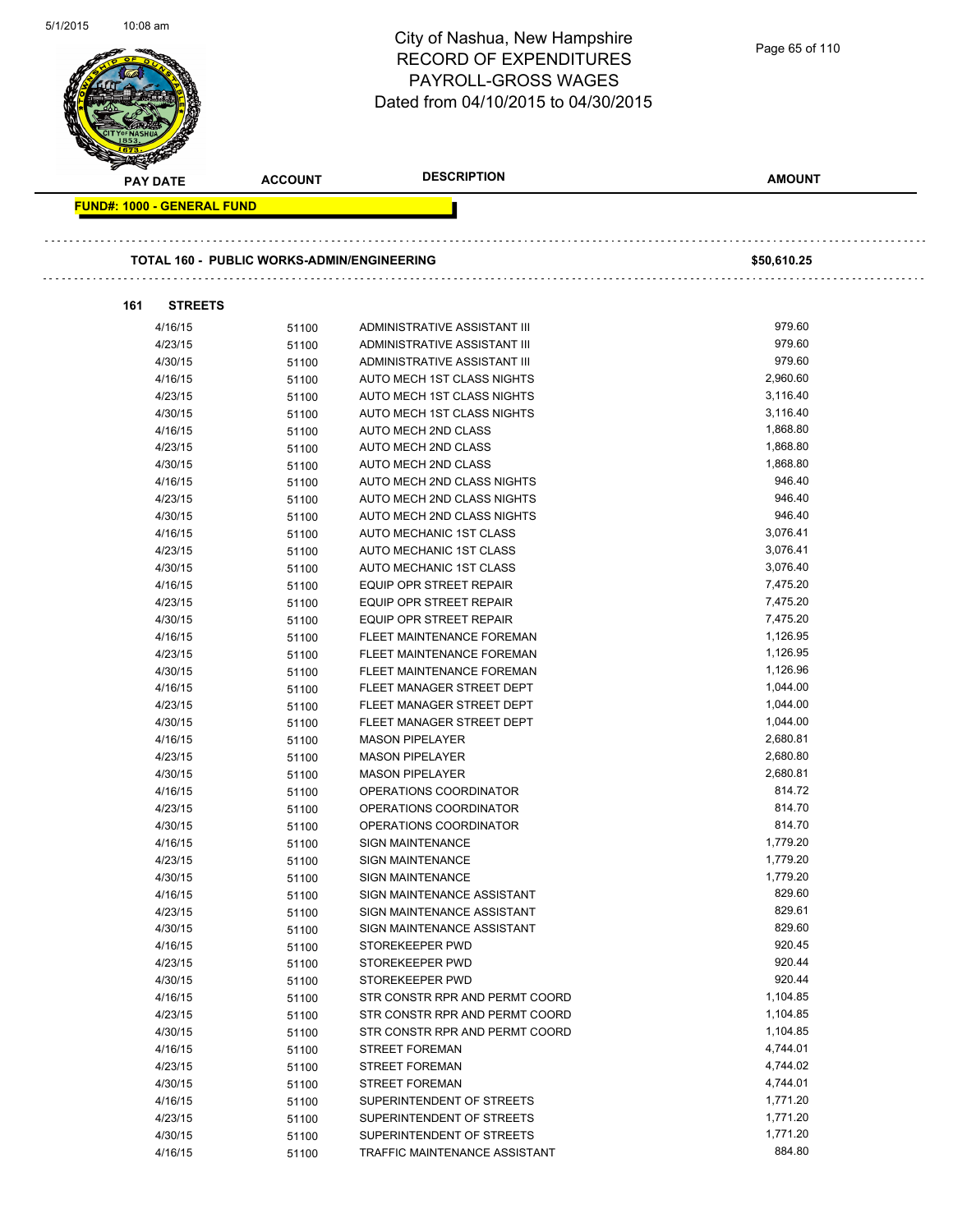

| <b>PAY DATE</b>                   | <b>ACCOUNT</b>                        | <b>DESCRIPTION</b>                   | <b>AMOUNT</b>      |
|-----------------------------------|---------------------------------------|--------------------------------------|--------------------|
| <b>FUND#: 1000 - GENERAL FUND</b> |                                       |                                      |                    |
|                                   |                                       |                                      |                    |
| <b>STREETS</b><br>161             |                                       |                                      |                    |
| 4/23/15                           | 51100                                 | <b>TRAFFIC MAINTENANCE ASSISTANT</b> | 884.80             |
| 4/30/15                           | 51100                                 | TRAFFIC MAINTENANCE ASSISTANT        | 884.80             |
| 4/16/15                           | 51100                                 | <b>TRAFFIC TECHNICIAN I</b>          | 2,128.80           |
| 4/23/15                           | 51100                                 | TRAFFIC TECHNICIAN I                 | 2,128.80           |
| 4/30/15                           | 51100                                 | TRAFFIC TECHNICIAN I                 | 2,128.80           |
| 4/16/15                           | 51100                                 | TRUCK DRIVER STREET REPAIR           | 16,416.01          |
| 4/23/15                           | 51100                                 | TRUCK DRIVER STREET REPAIR           | 16,532.60          |
| 4/30/15                           | 51100                                 | <b>TRUCK DRIVER STREET REPAIR</b>    | 16,398.23          |
| 4/16/15                           | 51100                                 | <b>WELDER FIRST CLASS</b>            | 2,039.20           |
| 4/23/15                           | 51100                                 | <b>WELDER FIRST CLASS</b>            | 2,039.20           |
| 4/30/15                           | 51100                                 | <b>WELDER FIRST CLASS</b>            | 2,039.20           |
| 4/16/15                           | 51300                                 | OVERTIME-REGULAR                     | 984.98             |
| 4/23/15                           | 51300                                 | OVERTIME-REGULAR                     | 1,054.54           |
| 4/30/15                           | 51300                                 | OVERTIME-REGULAR                     | 773.47             |
| 4/30/15                           | 55118                                 | TELEPHONE-CELLULAR                   | 67.00              |
| <b>TOTAL 161 - STREETS</b>        |                                       |                                      | \$170,065.18       |
| <b>PARKING LOTS</b><br>166        |                                       |                                      |                    |
| 4/16/15                           | 51100                                 | ADMINISTRATIVE ASSISTANT II          | 687.40             |
| 4/23/15                           | 51100                                 | ADMINISTRATIVE ASSISTANT II          | 687.40             |
| 4/30/15                           | 51100                                 | ADMINISTRATIVE ASSISTANT II          | 687.40             |
| 4/16/15                           | 51100                                 | PARKING MAINTENANCE                  | 1,353.90           |
| 4/23/15                           | 51100                                 | PARKING MAINTENANCE                  | 1,353.90           |
| 4/30/15                           | 51100                                 | PARKING MAINTENANCE                  | 1,353.90           |
| 4/16/15                           | 51100                                 | <b>TRANSPORTATION DEPT MANAGER</b>   | 64.50              |
| 4/23/15                           | 51100                                 | <b>TRANSPORTATION DEPT MANAGER</b>   | 64.50              |
| 4/30/15                           | 51100                                 | <b>TRANSPORTATION DEPT MANAGER</b>   | 64.50              |
| 4/30/15                           | 55118                                 | TELEPHONE-CELLULAR                   | 51.00              |
| 4/16/15                           | 61107                                 | <b>CLOTHING &amp; UNIFORMS</b>       | 100.00             |
| <b>TOTAL 166 - PARKING LOTS</b>   |                                       |                                      | \$6,468.40         |
|                                   |                                       |                                      |                    |
| 171                               | <b>COMMUNITY SERVICES</b>             |                                      |                    |
| 4/16/15                           | 51100                                 | DIRECTOR HEALTH AND COMM SVS         | 1,726.90           |
| 4/23/15                           | 51100                                 | DIRECTOR HEALTH AND COMM SVS         | 1,726.90           |
| 4/30/15                           | 51100                                 | DIRECTOR HEALTH AND COMM SVS         | 1,726.90<br>435.30 |
| 4/16/15                           | 51100                                 | PROGRAM ASSISTANT                    |                    |
| 4/23/15                           | 51100                                 | PROGRAM ASSISTANT                    | 435.30             |
| 4/30/15                           | 51100                                 | PROGRAM ASSISTANT                    | 435.29             |
| 4/16/15                           | 51100                                 | PROGRAM COORDINATOR                  | 929.80             |
| 4/23/15                           | 51100                                 | PROGRAM COORDINATOR                  | 929.80             |
| 4/30/15                           | 51100                                 | PROGRAM COORDINATOR                  | 929.80             |
| 4/30/15                           | 55118                                 | TELEPHONE-CELLULAR                   | 50.00              |
|                                   | <b>TOTAL 171 - COMMUNITY SERVICES</b> |                                      | \$9,325.99         |

### **172 COMMUNITY HEALTH**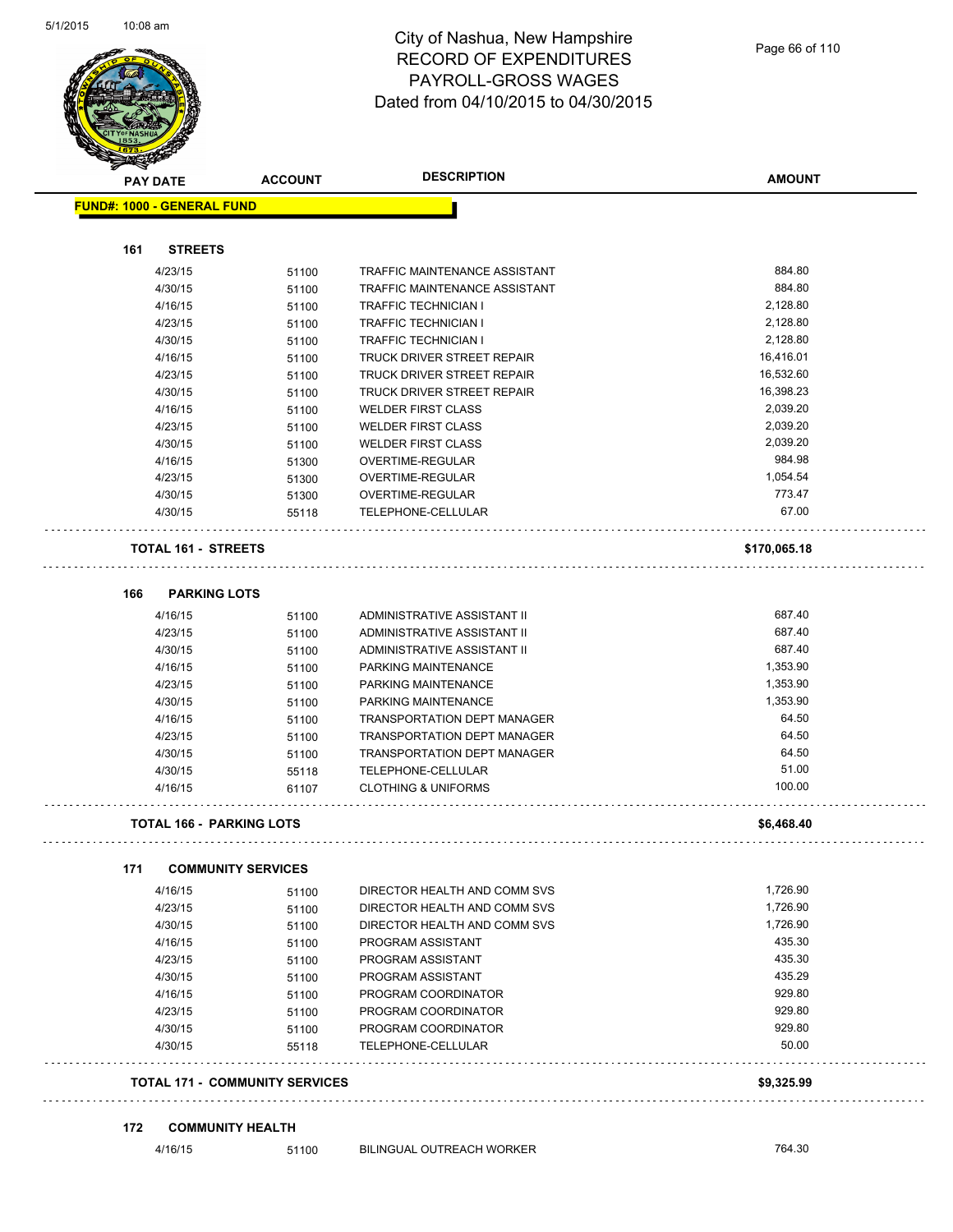| <b>PAY DATE</b>                   | <b>ACCOUNT</b>                         | <b>DESCRIPTION</b>                  | <b>AMOUNT</b> |
|-----------------------------------|----------------------------------------|-------------------------------------|---------------|
| <b>FUND#: 1000 - GENERAL FUND</b> |                                        |                                     |               |
|                                   |                                        |                                     |               |
| 172                               | <b>COMMUNITY HEALTH</b>                |                                     |               |
| 4/23/15                           | 51100                                  | <b>BILINGUAL OUTREACH WORKER</b>    | 764.30        |
| 4/30/15                           | 51100                                  | <b>BILINGUAL OUTREACH WORKER</b>    | 764.30        |
| 4/16/15                           | 51100                                  | MANAGER COMMUNITY HEALTH            | 1,364.20      |
| 4/23/15                           | 51100                                  | <b>MANAGER COMMUNITY HEALTH</b>     | 1,364.20      |
| 4/30/15                           | 51100                                  | <b>MANAGER COMMUNITY HEALTH</b>     | 1,364.20      |
| 4/16/15                           | 51100                                  | PUB HEALTH NURSE                    | 3,307.96      |
| 4/23/15                           | 51100                                  | PUB HEALTH NURSE                    | 3,307.96      |
| 4/30/15                           | 51100                                  | PUB HEALTH NURSE                    | 3,065.54      |
| 4/16/15                           | 51412                                  | <b>WAGES PER DIEM</b>               | 303.01        |
| 4/23/15                           | 51412                                  | <b>WAGES PER DIEM</b>               | 469.65        |
| 4/30/15                           | 55118                                  | TELEPHONE-CELLULAR                  | 50.00         |
|                                   | <b>TOTAL 172 - COMMUNITY HEALTH</b>    |                                     | \$16,889.62   |
| 173                               | <b>ENVIRONMENTAL HEALTH</b>            |                                     |               |
| 4/16/15                           | 51100                                  | ENVIRONMENTAL HEALTH SPEC           | 2.387.05      |
| 4/23/15                           | 51100                                  | ENVIRONMENTAL HEALTH SPEC           | 2,387.05      |
| 4/30/15                           | 51100                                  | ENVIRONMENTAL HEALTH SPEC           | 2,387.05      |
| 4/16/15                           | 51100                                  | ENVIRONMENTAL TECH OFFICE MGR       | 992.85        |
| 4/23/15                           | 51100                                  | ENVIRONMENTAL TECH OFFICE MGR       | 992.85        |
| 4/30/15                           | 51100                                  | ENVIRONMENTAL TECH OFFICE MGR       | 992.85        |
| 4/16/15                           | 51100                                  | LABORATORY DIRECTOR                 | 988.20        |
| 4/23/15                           | 51100                                  | <b>LABORATORY DIRECTOR</b>          | 988.20        |
| 4/30/15                           | 51100                                  | <b>LABORATORY DIRECTOR</b>          | 988.20        |
| 4/16/15                           | 51100                                  | <b>MANAGER ENVIRONMENTAL HEALTH</b> | 1,446.40      |
| 4/23/15                           | 51100                                  | MANAGER ENVIRONMENTAL HEALTH        | 1,446.40      |
| 4/30/15                           | 51100                                  | <b>MANAGER ENVIRONMENTAL HEALTH</b> | 1,446.40      |
| 4/30/15                           | 55118                                  | TELEPHONE-CELLULAR                  | 84.00         |
|                                   | TOTAL 173 - ENVIRONMENTAL HEALTH       |                                     | \$17,527.50   |
|                                   |                                        |                                     |               |
| 174<br>4/16/15                    | <b>WELFARE ADMINISTRATION</b><br>51100 | ADMINISTRATIVE ASSISTANT I          | 829.30        |
| 4/23/15                           | 51100                                  | ADMINISTRATIVE ASSISTANT I          | 829.30        |
| 4/30/15                           | 51100                                  | ADMINISTRATIVE ASSISTANT I          | 829.30        |
| 4/16/15                           | 51100                                  | CASE TECHNICIAN WELFARE             | 2,384.95      |
| 4/23/15                           | 51100                                  | CASE TECHNICIAN WELFARE             | 2,384.95      |
| 4/30/15                           | 51100                                  | CASE TECHNICIAN WELFARE             | 2,384.96      |
| 4/16/15                           | 51100                                  | INTAKE WORKER ACCOUNTANT            | 936.70        |
| 4/23/15                           | 51100                                  | INTAKE WORKER ACCOUNTANT            | 936.70        |
| 4/30/15                           | 51100                                  | INTAKE WORKER ACCOUNTANT            | 936.70        |
| 4/16/15                           | 51100                                  | SENIOR CASE TECHNICIAN              | 957.29        |
| 4/23/15                           | 51100                                  | SENIOR CASE TECHNICIAN              | 957.29        |
| 4/30/15                           | 51100                                  | SENIOR CASE TECHNICIAN              | 957.29        |
| 4/16/15                           | 51100                                  | <b>WELFARE OFFICER</b>              | 1,450.00      |

4/23/15 51100 WELFARE OFFICER 1,450.00

4/30/15 55118 TELEPHONE-CELLULAR 50.00

4/30/15 51100 WELFARE OFFICER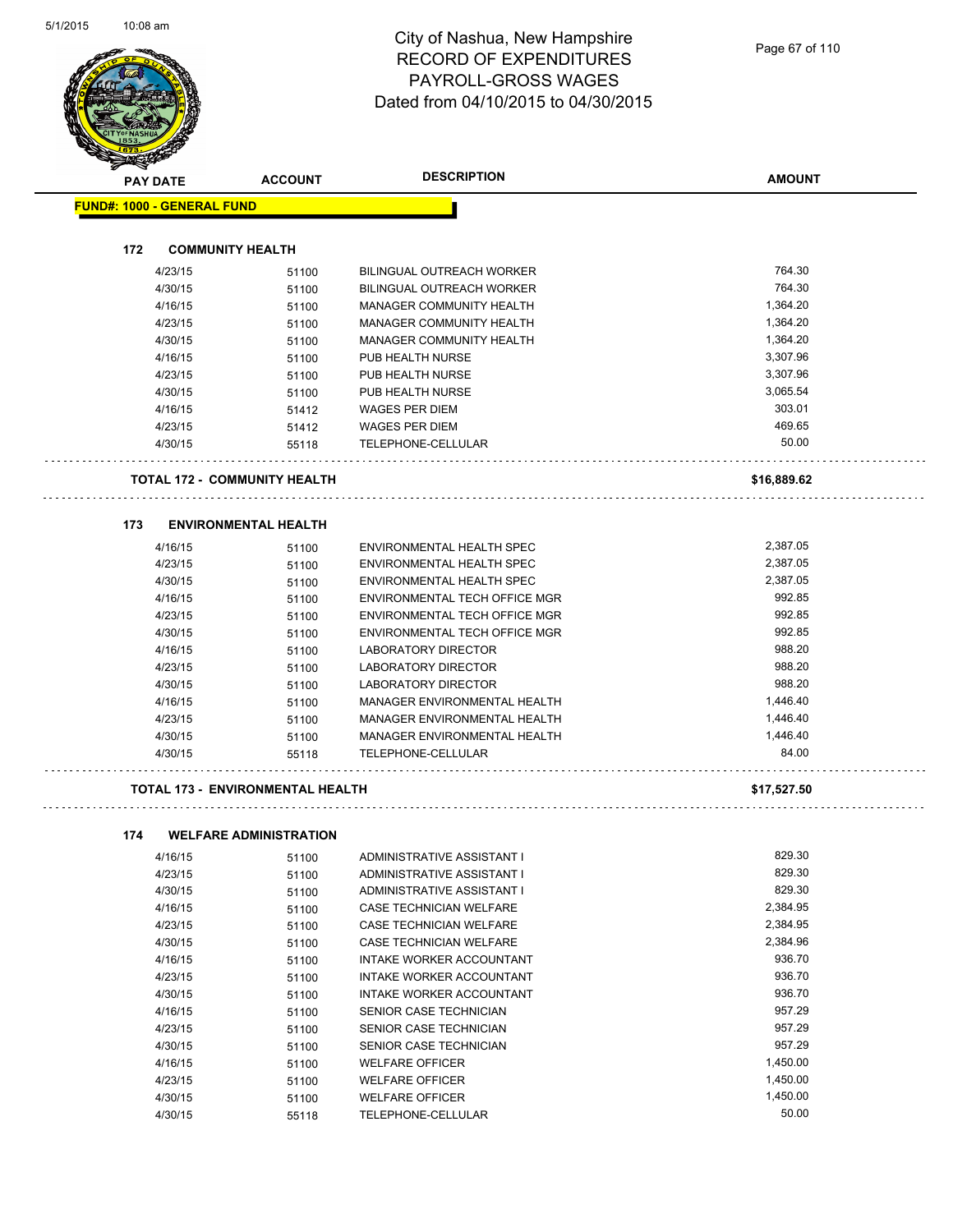| 5/1/2015 | 10:08 am        |                                   |                                           | City of Nashua, New Hampshire<br><b>RECORD OF EXPENDITURES</b><br><b>PAYROLL-GROSS WAGES</b><br>Dated from 04/10/2015 to 04/30/2015 | Page 68 of 110       |  |
|----------|-----------------|-----------------------------------|-------------------------------------------|-------------------------------------------------------------------------------------------------------------------------------------|----------------------|--|
|          | <b>PAY DATE</b> |                                   | <b>ACCOUNT</b>                            | <b>DESCRIPTION</b>                                                                                                                  | <b>AMOUNT</b>        |  |
|          |                 | <b>FUND#: 1000 - GENERAL FUND</b> |                                           |                                                                                                                                     |                      |  |
|          |                 |                                   | <b>TOTAL 174 - WELFARE ADMINISTRATION</b> |                                                                                                                                     | \$19,724.73          |  |
|          | 177             |                                   | <b>PARKS &amp; RECREATION</b>             |                                                                                                                                     |                      |  |
|          |                 | 4/16/15                           | 51100                                     | ADMINISTRATIVE ASSISTANT II                                                                                                         | 758.85               |  |
|          |                 | 4/23/15                           | 51100                                     | ADMINISTRATIVE ASSISTANT II                                                                                                         | 758.85               |  |
|          |                 | 4/30/15                           | 51100                                     | ADMINISTRATIVE ASSISTANT II                                                                                                         | 758.85               |  |
|          |                 | 4/16/15                           | 51100                                     | EQUIPMENT OPERATOR, PARKS                                                                                                           | 934.40               |  |
|          |                 | 4/23/15                           | 51100                                     | EQUIPMENT OPERATOR, PARKS                                                                                                           | 934.40               |  |
|          |                 | 4/30/15                           | 51100                                     | EQUIPMENT OPERATOR, PARKS                                                                                                           | 934.40               |  |
|          |                 | 4/16/15                           | 51100                                     | FOREMAN LABOR PARK                                                                                                                  | 3,380.86             |  |
|          |                 | 4/23/15                           | 51100                                     | FOREMAN LABOR PARK                                                                                                                  | 3,380.87             |  |
|          |                 | 4/30/15                           | 51100                                     | FOREMAN LABOR PARK                                                                                                                  | 3,380.85             |  |
|          |                 | 4/16/15                           | 51100                                     | <b>GROUNDSKEEPER MAINTENANCE</b>                                                                                                    | 6,817.07             |  |
|          |                 | 4/23/15                           | 51100                                     | <b>GROUNDSKEEPER MAINTENANCE</b>                                                                                                    | 6,817.07             |  |
|          |                 | 4/30/15                           | 51100                                     | <b>GROUNDSKEEPER MAINTENANCE</b>                                                                                                    | 6,787.20             |  |
|          |                 | 4/16/15                           | 51100                                     | <b>GROUNDSMAN I</b>                                                                                                                 | 2,403.61             |  |
|          |                 | 4/23/15                           | 51100                                     | <b>GROUNDSMAN I</b>                                                                                                                 | 2,083.13             |  |
|          |                 | 4/30/15                           | 51100                                     | <b>GROUNDSMAN I</b>                                                                                                                 | 2,363.54             |  |
|          |                 | 4/16/15                           | 51100                                     | <b>GROUNDSMAN II</b>                                                                                                                | 841.60               |  |
|          |                 | 4/23/15                           | 51100                                     | <b>GROUNDSMAN II</b>                                                                                                                | 841.60               |  |
|          |                 | 4/30/15                           | 51100                                     | <b>GROUNDSMAN II</b>                                                                                                                | 841.60               |  |
|          |                 | 4/16/15                           | 51100                                     | <b>LEAD GROUNDSMAN</b>                                                                                                              | 2,835.60             |  |
|          |                 | 4/23/15<br>4/30/15                | 51100                                     | <b>LEAD GROUNDSMAN</b>                                                                                                              | 2,835.60<br>2,835.60 |  |
|          |                 |                                   | 51100                                     | <b>LEAD GROUNDSMAN</b><br><b>NURSERY WORKER PARKS</b>                                                                               | 889.60               |  |
|          |                 | 4/16/15<br>4/23/15                | 51100                                     | NURSERY WORKER PARKS                                                                                                                | 889.60               |  |
|          |                 | 4/30/15                           | 51100                                     | <b>NURSERY WORKER PARKS</b>                                                                                                         | 889.60               |  |
|          |                 | 4/16/15                           | 51100<br>51100                            | PROGRAM COORDINATOR                                                                                                                 | 357.70               |  |
|          |                 | 4/23/15                           | 51100                                     | PROGRAM COORDINATOR                                                                                                                 | 357.70               |  |
|          |                 | 4/30/15                           | 51100                                     | PROGRAM COORDINATOR                                                                                                                 | 357.70               |  |
|          |                 | 4/16/15                           | 51100                                     | <b>RECREATION PROGRAM MANAGER</b>                                                                                                   | 1,098.20             |  |
|          |                 | 4/23/15                           | 51100                                     | <b>RECREATION PROGRAM MANAGER</b>                                                                                                   | 1,098.20             |  |
|          |                 | 4/30/15                           | 51100                                     | RECREATION PROGRAM MANAGER                                                                                                          | 1,098.20             |  |
|          |                 | 4/16/15                           | 51100                                     | STELLOS STADIUM ATTENDANT                                                                                                           | 939.20               |  |
|          |                 | 4/23/15                           | 51100                                     | STELLOS STADIUM ATTENDANT                                                                                                           | 936.80               |  |
|          |                 | 4/30/15                           | 51100                                     | STELLOS STADIUM ATTENDANT                                                                                                           | 939.20               |  |
|          |                 | 4/16/15                           | 51100                                     | SUPERINTENDENT OF PARKS RECR                                                                                                        | 1,720.00             |  |
|          |                 | 4/23/15                           | 51100                                     | SUPERINTENDENT OF PARKS RECR                                                                                                        | 1,720.00             |  |
|          |                 | 4/30/15                           | 51100                                     | SUPERINTENDENT OF PARKS RECR                                                                                                        | 1,720.00             |  |
|          |                 | 4/16/15                           | 51100                                     | <b>TRUCK DRIVER</b>                                                                                                                 | 855.20               |  |
|          |                 | 4/23/15                           | 51100                                     | <b>TRUCK DRIVER</b>                                                                                                                 | 855.20               |  |
|          |                 | 4/30/15                           | 51100                                     | <b>TRUCK DRIVER</b>                                                                                                                 | 855.20               |  |
|          |                 | 4/1/15                            | 51300                                     | OVERTIME-REGULAR                                                                                                                    | 6,034.73             |  |
|          |                 | 4/16/15                           | 51300                                     | OVERTIME-REGULAR                                                                                                                    | 1,589.71             |  |
|          |                 | 4/23/15                           | 51300                                     | OVERTIME-REGULAR                                                                                                                    | 4,889.91             |  |
|          |                 | 4/30/15                           | 51300                                     | OVERTIME-REGULAR                                                                                                                    | 3,097.66             |  |
|          |                 | 4/23/15                           | 51400                                     | WAGES TEMP-SEASONAL                                                                                                                 | 767.50               |  |
|          |                 | 4/30/15                           | 51400                                     | WAGES TEMP-SEASONAL                                                                                                                 | 1,807.50             |  |
|          |                 | 4/23/15                           | 51600                                     | <b>LONGEVITY</b>                                                                                                                    | 600.00               |  |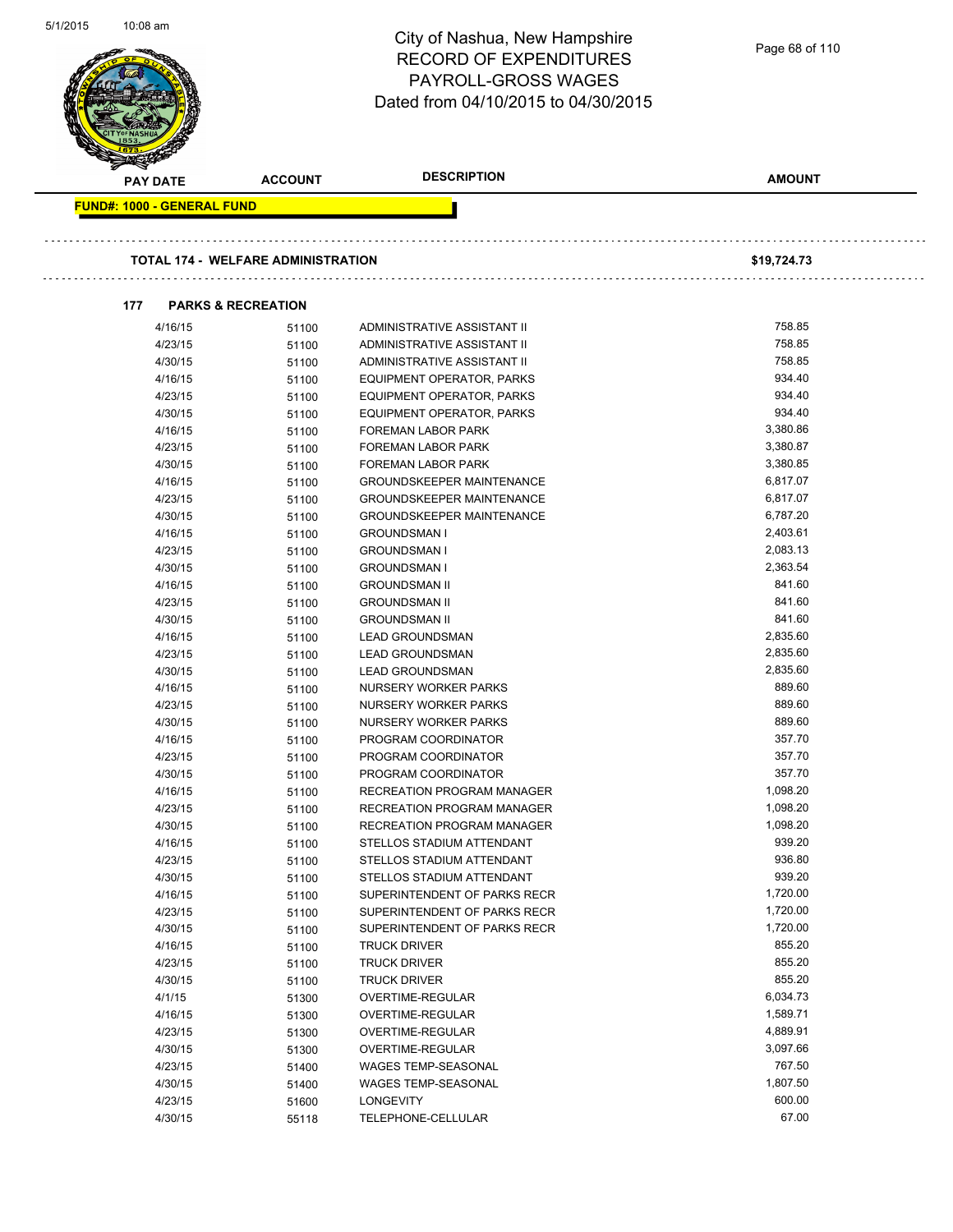| כו ט <i>צו</i> דוכ | 10:08 am                                  |                | City of Nashua, New Hampshire<br><b>RECORD OF EXPENDITURES</b><br><b>PAYROLL-GROSS WAGES</b> | Page 69 of 110 |  |
|--------------------|-------------------------------------------|----------------|----------------------------------------------------------------------------------------------|----------------|--|
|                    |                                           |                | Dated from 04/10/2015 to 04/30/2015                                                          |                |  |
|                    | <b>PAY DATE</b>                           | <b>ACCOUNT</b> | <b>DESCRIPTION</b>                                                                           | <b>AMOUNT</b>  |  |
|                    | <b>FUND#: 1000 - GENERAL FUND</b>         |                |                                                                                              |                |  |
|                    | <b>TOTAL 177 - PARKS &amp; RECREATION</b> |                |                                                                                              | \$89,956.86    |  |
|                    | <b>LIBRARY</b><br>179                     |                |                                                                                              |                |  |
|                    | 4/16/15                                   | 51100          | ADMIN ASST COST ACCOUNTANT                                                                   | 805.43         |  |
|                    | 4/23/15                                   | 51100          | ADMIN ASST COST ACCOUNTANT                                                                   | 805.43         |  |
|                    | 4/30/15                                   | 51100          | ADMIN ASST COST ACCOUNTANT                                                                   | 805.43         |  |
|                    | 4/16/15                                   | 51100          | <b>ASSISTANT DIRECTOR LIBRARY</b>                                                            | 1,293.10       |  |
|                    | 4/23/15                                   | 51100          | ASSISTANT DIRECTOR LIBRARY                                                                   | 1,293.10       |  |
|                    | 4/30/15                                   | 51100          | ASSISTANT DIRECTOR LIBRARY                                                                   | 1,293.10       |  |
|                    | 4/16/15                                   | 51100          | ASSISTANT LIBRARIAN CIRCULATIO                                                               | 973.40         |  |
|                    | 4/23/15                                   | 51100          | ASSISTANT LIBRARIAN CIRCULATIO                                                               | 973.40         |  |
|                    | 4/30/15                                   | 51100          | ASSISTANT LIBRARIAN CIRCULATIO                                                               | 973.40         |  |
|                    | 4/16/15                                   | 51100          | ASSISTANT LIBRARIAN YOUTH SERV                                                               | 780.10         |  |
|                    | 4/23/15                                   | 51100          | ASSISTANT LIBRARIAN YOUTH SERV                                                               | 780.10         |  |
|                    | 4/30/15                                   | 51100          | ASSISTANT LIBRARIAN YOUTH SERV                                                               | 780.10         |  |
|                    | 4/16/15                                   | 51100          | <b>DIRECTOR LIBRARY</b>                                                                      | 1,885.70       |  |
|                    | 4/23/15                                   | 51100          | <b>DIRECTOR LIBRARY</b>                                                                      | 1,885.70       |  |
|                    | 4/30/15                                   | 51100          | <b>DIRECTOR LIBRARY</b>                                                                      | 1,885.70       |  |
|                    | 4/16/15                                   | 51100          | EXECUTIVE ASST OFFICE MANAGER                                                                | 863.81         |  |
|                    | 4/23/15                                   | 51100          | EXECUTIVE ASST OFFICE MANAGER                                                                | 858.45         |  |
|                    | 4/30/15                                   | 51100          | EXECUTIVE ASST OFFICE MANAGER                                                                | 858.45         |  |
|                    | 4/16/15                                   | 51100          | <b>JANITOR</b>                                                                               | 490.50         |  |
|                    | 4/23/15                                   | 51100          | <b>JANITOR</b>                                                                               | 487.44         |  |
|                    | 4/30/15                                   | 51100          | <b>JANITOR</b>                                                                               | 490.50         |  |
|                    | 4/16/15                                   | 51100          | <b>LIBRARIAN ADULT SERVICES</b>                                                              | 962.60         |  |
|                    | 4/23/15                                   | 51100          | LIBRARIAN ADULT SERVICES                                                                     | 962.61         |  |
|                    | 4/30/15                                   | 51100          | LIBRARIAN ADULT SERVICES                                                                     | 968.63         |  |
|                    | 4/16/15                                   | 51100          | <b>LIBRARIAN CIRCULATION</b>                                                                 | 1,003.20       |  |
|                    | 4/23/15                                   | 51100          | <b>LIBRARIAN CIRCULATION</b>                                                                 | 1,003.20       |  |
|                    | 4/30/15                                   | 51100          | LIBRARIAN CIRCULATION                                                                        | 1,003.20       |  |
|                    | 4/16/15                                   | 51100          | <b>LIBRARIAN OUTREACH SVS</b>                                                                | 999.19         |  |
|                    | 4/23/15                                   | 51100          | LIBRARIAN OUTREACH SVS                                                                       | 999.18         |  |
|                    | 4/30/15                                   | 51100          | <b>LIBRARIAN OUTREACH SVS</b>                                                                | 999.19         |  |
|                    | 4/16/15                                   | 51100          | <b>LIBRARIAN TECH SERVICES</b>                                                               | 1,980.67       |  |
|                    | 4/23/15                                   | 51100          | <b>LIBRARIAN TECH SERVICES</b>                                                               | 1,998.70       |  |
|                    | 4/30/15                                   | 51100          | <b>LIBRARIAN TECH SERVICES</b>                                                               | 1,998.70       |  |
|                    | 4/16/15                                   | 51100          | LIBRARIAN YOUTH SERVICES                                                                     | 2,283.21       |  |
|                    | 4/23/15                                   | 51100          | <b>LIBRARIAN YOUTH SERVICES</b>                                                              | 2,283.20       |  |
|                    | 4/30/15                                   | 51100          | LIBRARIAN YOUTH SERVICES                                                                     | 2,283.22       |  |
|                    | 4/16/15                                   | 51100          | LIBRARY ASSISTANT CIRCULATION                                                                | 5,360.96       |  |
|                    | 4/23/15                                   | 51100          | LIBRARY ASSISTANT CIRCULATION                                                                | 5,360.95       |  |
|                    | 4/30/15                                   | 51100          | LIBRARY ASSISTANT CIRCULATION                                                                | 5,360.95       |  |
|                    | 4/16/15                                   | 51100          | LIBRARY ASSISTANT MEDIA SERVIC                                                               | 706.90         |  |
|                    | 4/23/15                                   | 51100          | LIBRARY ASSISTANT MEDIA SERVIC                                                               | 706.90         |  |
|                    | 4/30/15                                   | 51100          | LIBRARY ASSISTANT MEDIA SERVIC                                                               | 706.89         |  |
|                    | 4/16/15                                   | 51100          | LIBRARY ASSISTANT TECH SVS                                                                   | 706.90         |  |
|                    | 4/23/15                                   | 51100          | LIBRARY ASSISTANT TECH SVS                                                                   | 706.90         |  |
|                    | 4/30/15                                   | 51100          | LIBRARY ASSISTANT TECH SVS                                                                   | 706.90         |  |
|                    | 4/16/15                                   | 51100          | LIBRARY ASSISTANT YOUTH SERVIC                                                               | 1,571.40       |  |
|                    | 4/23/15                                   | 51100          | LIBRARY ASSISTANT YOUTH SERVIC                                                               | 1,724.36       |  |
|                    | 4/30/15                                   | 51100          | LIBRARY ASSISTANT YOUTH SERVIC                                                               | 1,660.57       |  |
|                    | 4/16/15                                   | 51100          | MAINTENANCE SUPV                                                                             | 852.55         |  |

5/1/2015 10:08 am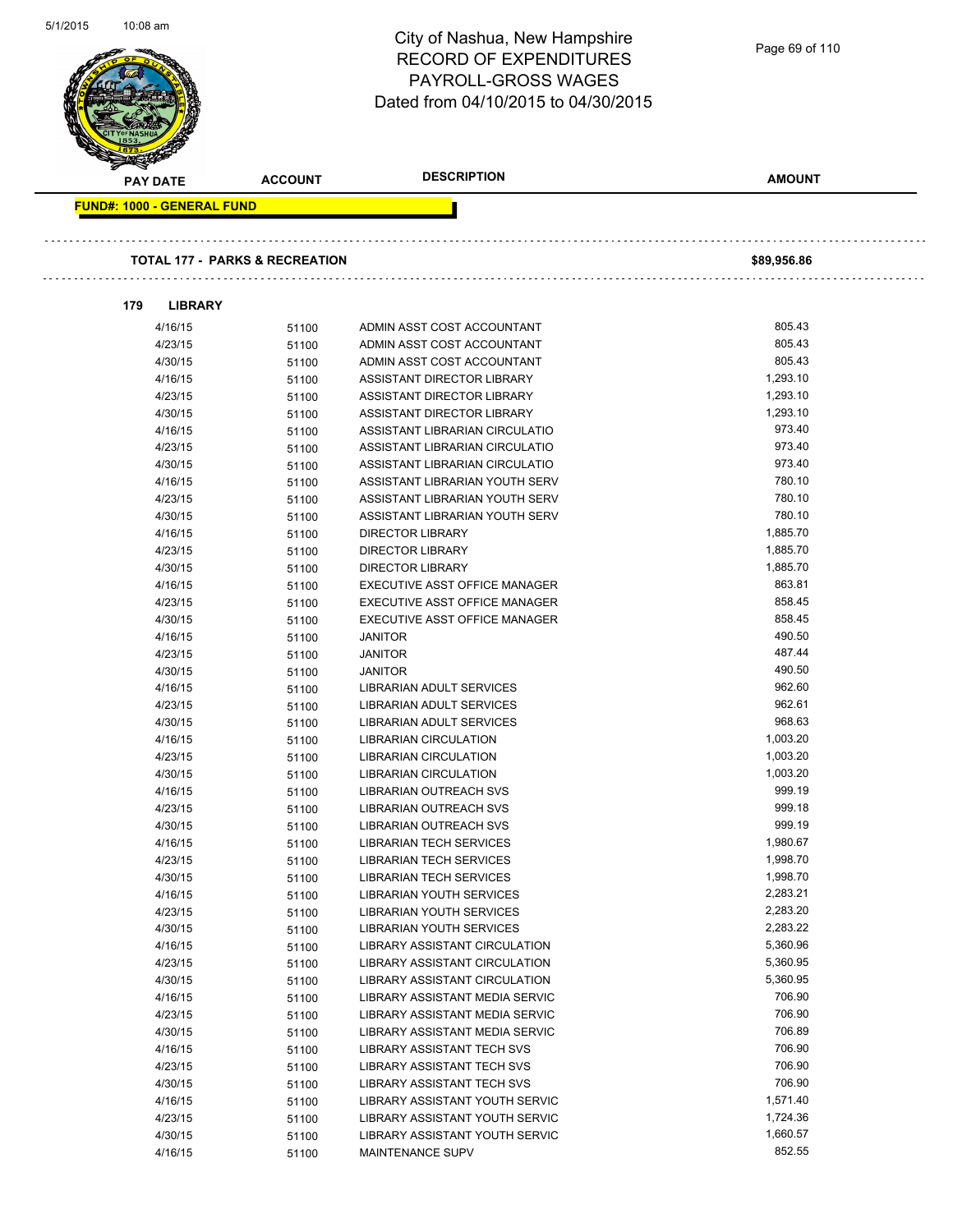

. . . . .

| <b>PAY DATE</b>                   | <b>ACCOUNT</b> | <b>DESCRIPTION</b>                   | <b>AMOUNT</b> |
|-----------------------------------|----------------|--------------------------------------|---------------|
| <b>FUND#: 1000 - GENERAL FUND</b> |                |                                      |               |
|                                   |                |                                      |               |
| 179<br><b>LIBRARY</b>             |                |                                      |               |
| 4/23/15                           | 51100          | <b>MAINTENANCE SUPV</b>              | 852.55        |
| 4/30/15                           | 51100          | <b>MAINTENANCE SUPV</b>              | 852.55        |
| 4/16/15                           | 51100          | MEDIA SERVICES COORDINATOR           | 1,205.05      |
| 4/23/15                           | 51100          | MEDIA SERVICES COORDINATOR           | 1,227.63      |
| 4/30/15                           | 51100          | MEDIA SERVICES COORDINATOR           | 1,205.05      |
| 4/16/15                           | 51100          | PAGE & COLLECTION COORDINATOR        | 840.00        |
| 4/23/15                           | 51100          | PAGE & COLLECTION COORDINATOR        | 840.00        |
| 4/30/15                           | 51100          | PAGE & COLLECTION COORDINATOR        | 840.00        |
| 4/16/15                           | 51100          | REFERENCE LIBRARIAN ADULT SERV       | 3,057.29      |
| 4/23/15                           | 51100          | REFERENCE LIBRARIAN ADULT SERV       | 3,057.26      |
| 4/30/15                           | 51100          | REFERENCE LIBRARIAN ADULT SERV       | 3,057.27      |
| 4/16/15                           | 51100          | REFERENCE LIBRARIAN TECH SVS         | 756.45        |
| 4/23/15                           | 51100          | REFERENCE LIBRARIAN TECH SVS         | 756.45        |
| 4/30/15                           | 51100          | REFERENCE LIBRARIAN TECH SVS         | 756.45        |
| 4/16/15                           | 51100          | <b>SECURITY LIBRARY</b>              | 614.05        |
| 4/23/15                           | 51100          | <b>SECURITY LIBRARY</b>              | 614.04        |
| 4/30/15                           | 51100          | <b>SECURITY LIBRARY</b>              | 602.53        |
| 4/16/15                           | 51200          | <b>LIBRARY ASSISTANT CIRCULATION</b> | 324.20        |
| 4/23/15                           | 51200          | <b>LIBRARY ASSISTANT CIRCULATION</b> | 324.20        |
| 4/30/15                           | 51200          | LIBRARY ASSISTANT CIRCULATION        | 324.20        |
| 4/16/15                           | 51200          | <b>LIBRARY ASSISTANT TECH SVS</b>    | 415.50        |
| 4/23/15                           | 51200          | <b>LIBRARY ASSISTANT TECH SVS</b>    | 415.50        |
| 4/30/15                           | 51200          | LIBRARY ASSISTANT TECH SVS           | 415.50        |
| 4/16/15                           | 51200          | <b>LIBRARY PAGE YOUTH SERVICES</b>   | 443.52        |
| 4/23/15                           | 51200          | LIBRARY PAGE YOUTH SERVICES          | 439.01        |
| 4/30/15                           | 51200          | LIBRARY PAGE YOUTH SERVICES          | 441.38        |
| 4/16/15                           | 51200          | <b>LIBRARY PAGES CIRCULATION</b>     | 405.90        |
| 4/23/15                           | 51200          | <b>LIBRARY PAGES CIRCULATION</b>     | 497.60        |
| 4/30/15                           | 51200          | <b>LIBRARY PAGES CIRCULATION</b>     | 460.00        |
| 4/16/15                           | 51200          | LIBRARY PAGES MEDIA SERVICES         | 531.79        |
| 4/23/15                           | 51200          | <b>LIBRARY PAGES MEDIA SERVICES</b>  | 614.10        |
| 4/30/15                           | 51200          | <b>LIBRARY PAGES MEDIA SERVICES</b>  | 513.98        |
| 4/16/15                           | 51200          | REFERENCE LIBRARIAN ADULT SERV       | 535.05        |
| 4/23/15                           | 51200          | REFERENCE LIBRARIAN ADULT SERV       | 479.70        |
| 4/30/15                           | 51200          | REFERENCE LIBRARIAN ADULT SERV       | 590.40        |
| 4/16/15                           | 51300          | OVERTIME-REGULAR                     | 246.17        |
| 4/23/15                           | 51300          | <b>OVERTIME-REGULAR</b>              | 1,374.21      |
| 4/30/15                           | 51300          | OVERTIME-REGULAR                     | 1,401.03      |
| <b>TOTAL 179 - LIBRARY</b>        |                |                                      | \$101,451.73  |

4/16/15 51100 ADMINISTRATIVE ASSISTANT II 687.40 4/23/15 51100 ADMINISTRATIVE ASSISTANT II 687.41 4/30/15 51100 ADMINISTRATIVE ASSISTANT II 687.40 4/16/15 51100 DIRECTOR COMMUNITY DEVELOPMENT 1,766.75 4/23/15 51100 DIRECTOR COMMUNITY DEVELOPMENT 1,766.75 4/30/15 51100 DIRECTOR COMMUNITY DEVELOPMENT 6760.75 4/16/15 51200 ADMINISTRATIVE ASSISTANT I 347.46 4/23/15 51200 ADMINISTRATIVE ASSISTANT I 347.46 4/30/15 51200 ADMINISTRATIVE ASSISTANT I 347.46

**181 COMMUNITY DEVELOPMENT**

 $\bar{z}$  ,  $\bar{z}$  ,

 $\bar{z}$  ,  $\bar{z}$  ,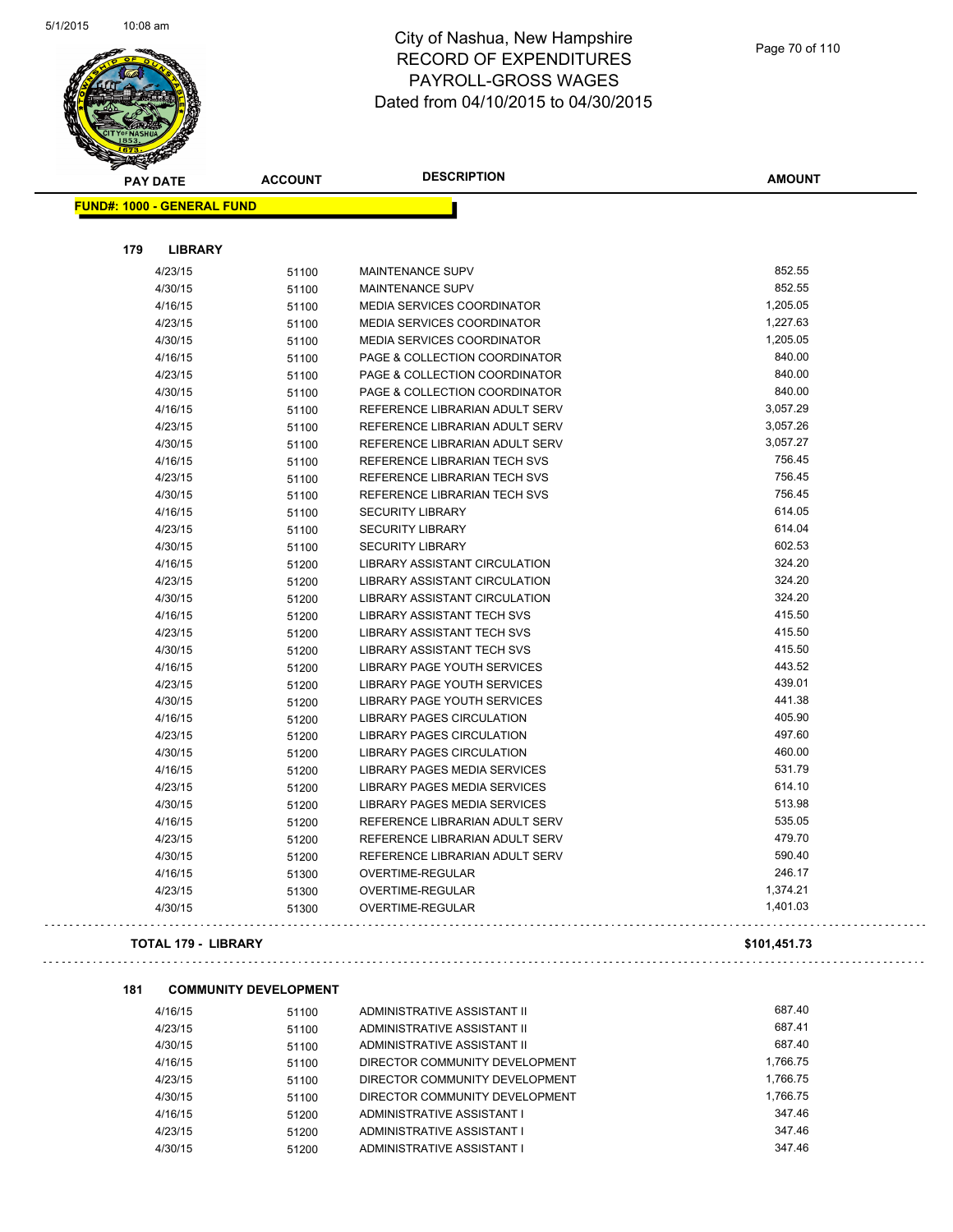# City of Nashua, New Hampshire RECORD OF EXPENDITURES PAYROLL-GROSS WAGES

|                                   |                                          |                | Dated from 04/10/2015 to 04/30/2015 |               |
|-----------------------------------|------------------------------------------|----------------|-------------------------------------|---------------|
|                                   |                                          |                |                                     |               |
| PAY DATE                          |                                          | <b>ACCOUNT</b> | <b>DESCRIPTION</b>                  | <b>AMOUNT</b> |
| <b>FUND#: 1000 - GENERAL FUND</b> |                                          |                |                                     |               |
| 181                               | <b>COMMUNITY DEVELOPMENT</b>             |                |                                     |               |
|                                   | 4/16/15                                  | 51400          | WAGES TEMP-SEASONAL                 | 100.00        |
|                                   | 4/23/15                                  | 51400          | <b>WAGES TEMP-SEASONAL</b>          | 100.00        |
|                                   | 4/30/15                                  | 51400          | WAGES TEMP-SEASONAL                 | 100.00        |
|                                   | 4/30/15                                  | 55118          | TELEPHONE-CELLULAR                  | 50.00         |
|                                   | <b>TOTAL 181 - COMMUNITY DEVELOPMENT</b> |                |                                     | \$8,754.84    |
|                                   |                                          |                |                                     |               |
| 182                               | <b>PLANNING &amp; ZONING</b>             |                |                                     |               |
|                                   | 4/16/15                                  | 51100          | DEPARTMENT COORDINATOR              | 938.85        |
|                                   | 4/23/15                                  | 51100          | DEPARTMENT COORDINATOR              | 938.85        |
|                                   | 4/30/15                                  | 51100          | DEPARTMENT COORDINATOR              | 938.85        |
|                                   | 4/16/15                                  | 51100          | DEPUTY PLANNING MANAGER             | 2,661.20      |
|                                   | 4/23/15                                  | 51100          | DEPUTY PLANNING MANAGER             | 2,661.20      |
|                                   | 4/30/15                                  | 51100          | DEPUTY PLANNING MANAGER             | 2,661.20      |
|                                   | 4/16/15                                  | 51100          | <b>MANAGER PLANNING DEPT</b>        | 1,905.00      |
|                                   | 4/23/15                                  | 51100          | MANAGER PLANNING DEPT               | 1,905.00      |
|                                   | 4/30/15                                  | 51100          | <b>MANAGER PLANNING DEPT</b>        | 1,905.00      |
|                                   | 4/16/15                                  | 51100          | <b>PLANNER I</b>                    | 1,722.25      |
|                                   | 4/23/15                                  | 51100          | <b>PLANNER I</b>                    | 1,722.25      |
|                                   | 4/30/15                                  | 51100          | <b>PLANNER I</b>                    | 1,722.25      |
|                                   | 4/16/15                                  | 51100          | ZONING COORDINATOR                  | 704.60        |
|                                   | 4/23/15                                  | 51100          | ZONING COORDINATOR                  | 704.60        |
|                                   | 4/30/15                                  | 51100          | ZONING COORDINATOR                  | 704.60        |
|                                   | 4/23/15                                  | 53428          | STENOGRAPHIC SERVICES               | 500.00        |
|                                   | 4/30/15                                  | 55118          | TELEPHONE-CELLULAR                  | 17.00         |
|                                   | <b>TOTAL 182 - PLANNING &amp; ZONING</b> |                |                                     | \$24,312.70   |
|                                   |                                          |                |                                     |               |
| 183                               | <b>ECONOMIC DEVELOPMENT</b>              |                |                                     |               |
|                                   | 4/16/15                                  | 51100          | ECONOMIC DEV DIRECTOR               | 1,873.50      |
|                                   | 4/23/15                                  | 51100          | ECONOMIC DEV DIRECTOR               | 1,873.50      |
|                                   | 4/30/15                                  | 51100          | ECONOMIC DEV DIRECTOR               | 1,873.50      |
|                                   | 4/16/15                                  | 51100          | OED PROGRAM COORDINATOR             | 558.80        |
|                                   | 4/23/15                                  | 51100          | OED PROGRAM COORDINATOR             | 558.80        |
|                                   | 4/30/15                                  | 51100          | OED PROGRAM COORDINATOR             | 558.80        |
|                                   | 4/30/15                                  | 55118          | TELEPHONE-CELLULAR                  | 50.00         |
|                                   | <b>TOTAL 183 - ECONOMIC DEVELOPMENT</b>  |                |                                     | \$7,346.90    |
| 191                               | <b>SCHOOL</b>                            |                |                                     |               |
|                                   | 4/23/15                                  | 51100          | ASSISTANT DIRECTOR BUSINESS         | 2,971.10      |
|                                   | 4/23/15                                  | 51100          | ASSISTANT PRINCIPAL AMH             | 1,406.10      |
|                                   | 4/23/15                                  | 51100          | ASSISTANT PRINCIPAL BIC             | 2,779.42      |
|                                   | 4/23/15                                  | 51100          | ASSISTANT PRINCIPAL BRO             | 1,403.80      |
|                                   | 4/23/15                                  | 51100          | ASSISTANT PRINCIPAL CHARL           | 1,483.70      |
|                                   | 4/23/15                                  | 51100          | ASSISTANT PRINCIPAL DR CRSP         | 2,807.70      |
|                                   | 4/23/15                                  | 51100          | ASSISTANT PRINCIPAL ELM             | 6,549.40      |
|                                   | 4/23/15                                  | 51100          | ASSISTANT PRINCIPAL FES             | 2,967.50      |
|                                   | 4/23/15                                  | 51100          | ASSISTANT PRINCIPAL FMS             | 2,928.30      |
|                                   |                                          |                |                                     |               |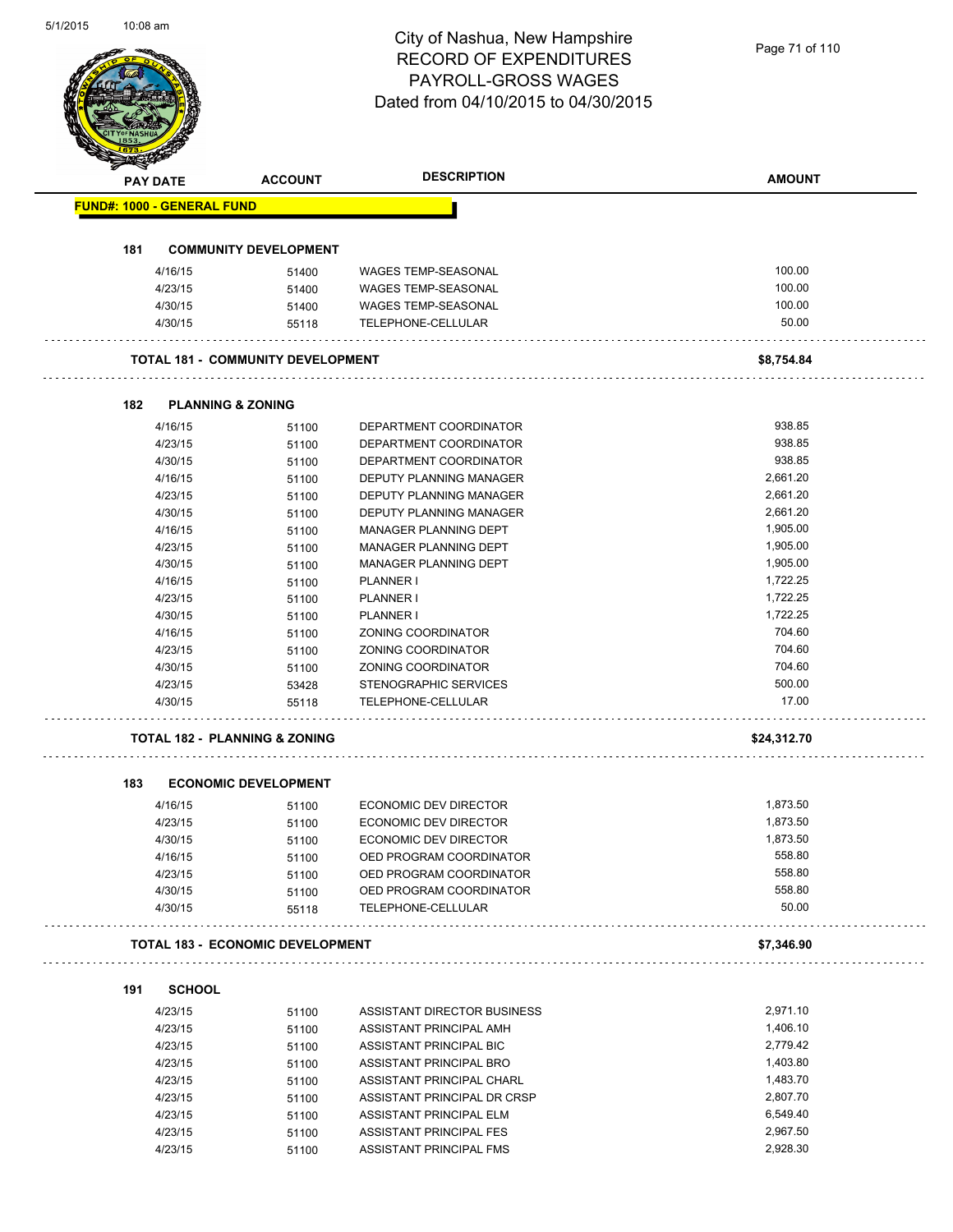

|     | <b>PAY DATE</b>                    | <b>ACCOUNT</b> | <b>DESCRIPTION</b>                                         | <b>AMOUNT</b>       |
|-----|------------------------------------|----------------|------------------------------------------------------------|---------------------|
|     | <u> FUND#: 1000 - GENERAL FUND</u> |                |                                                            |                     |
|     |                                    |                |                                                            |                     |
|     |                                    |                |                                                            |                     |
| 191 | <b>SCHOOL</b>                      |                |                                                            |                     |
|     | 4/23/15                            | 51100          | ASSISTANT PRINCIPAL LEDGE                                  | 2,812.31            |
|     | 4/23/15                            | 51100          | ASSISTANT PRINCIPAL MDE                                    | 1,406.11            |
|     | 4/23/15                            | 51100          | ASSISTANT PRINCIPAL MTP                                    | 2,626.50            |
|     | 4/23/15                            | 51100          | ASSISTANT PRINCIPAL NHN                                    | 12,595.80           |
|     | 4/23/15                            | 51100          | <b>ASSISTANT PRINCIPAL NHS</b>                             | 12,890.20           |
|     | 4/23/15                            | 51100          | ASSISTANT PRINCIPAL PMS                                    | 3,272.60            |
|     | 4/23/15                            | 51100          | <b>ASSISTANT PRINCIPAL SHE</b>                             | 1,403.80            |
|     | 4/23/15                            | 51100          | ASSISTANT SUPERINTENDENT                                   | 8,484.50            |
|     | 4/23/15                            | 51100          | ASST DIRECTOR PLANT OPS                                    | 4,470.90            |
|     | 4/23/15                            | 51100          | <b>ASST DIRECTOR SPED</b>                                  | 6,243.60            |
|     | 4/23/15                            | 51100          | ASST SYSTEMS ADMIN FULL YEAR                               | 12,584.38<br>708.88 |
|     | 4/16/15                            | 51100          | ASST SYSTEMS ADMIN SCH YEAR<br>ASST SYSTEMS ADMIN SCH YEAR | 435.38              |
|     | 4/23/15                            | 51100          | ASST SYSTEMS ADMIN SCH YEAR                                | 787.03              |
|     | 4/30/15<br>4/23/15                 | 51100          | <b>ATTENDANCE OFFICER</b>                                  | 2,331.50            |
|     | 4/23/15                            | 51100          | CAREER CENTER COORD NHN                                    | 1,518.30            |
|     | 4/23/15                            | 51100<br>51100 | CHIEF OPERATING OFFICER                                    | 4,044.00            |
|     | 4/16/15                            | 51100          | CLERICAL ACADEMY NHN                                       | 3,480.57            |
|     | 4/23/15                            | 51100          | CLERICAL ACADEMY NHN                                       | 3,470.95            |
|     | 4/30/15                            | 51100          | CLERICAL ACADEMY NHN                                       | 3,440.91            |
|     | 4/16/15                            | 51100          | <b>CLERICAL ACADEMY NHS</b>                                | 2,789.68            |
|     | 4/23/15                            | 51100          | <b>CLERICAL ACADEMY NHS</b>                                | 2,789.08            |
|     | 4/30/15                            | 51100          | <b>CLERICAL ACADEMY NHS</b>                                | 2,794.20            |
|     | 4/16/15                            | 51100          | CLERICAL ADULT ED NHN                                      | 750.14              |
|     | 4/23/15                            | 51100          | CLERICAL ADULT ED NHN                                      | 752.90              |
|     | 4/30/15                            | 51100          | CLERICAL ADULT ED NHN                                      | 752.14              |
|     | 4/16/15                            | 51100          | <b>CLERICAL ASST SUPER SUP</b>                             | 1,351.23            |
|     | 4/23/15                            | 51100          | <b>CLERICAL ASST SUPER SUP</b>                             | 1,333.67            |
|     | 4/30/15                            | 51100          | <b>CLERICAL ASST SUPER SUP</b>                             | 1,351.23            |
|     | 4/16/15                            | 51100          | <b>CLERICAL ATHLETIC NHN</b>                               | 721.15              |
|     | 4/23/15                            | 51100          | CLERICAL ATHLETIC NHN                                      | 721.15              |
|     | 4/30/15                            | 51100          | CLERICAL ATHLETIC NHN                                      | 721.15              |
|     | 4/16/15                            | 51100          | CLERICAL ATHLETIC NHS                                      | 745.15              |
|     | 4/23/15                            | 51100          | <b>CLERICAL ATHLETIC NHS</b>                               | 745.15              |
|     | 4/30/15                            | 51100          | CLERICAL ATHLETIC NHS                                      | 705.41              |
|     | 4/16/15                            | 51100          | <b>CLERICAL BUSINESS</b>                                   | 3,718.20            |
|     | 4/23/15                            | 51100          | <b>CLERICAL BUSINESS</b>                                   | 3,713.69            |
|     | 4/30/15                            | 51100          | <b>CLERICAL BUSINESS</b>                                   | 3,718.20            |
|     | 4/16/15                            | 51100          | CLERICAL CHIEF OP OFFICER SUP                              | 816.08              |
|     | 4/23/15                            | 51100          | CLERICAL CHIEF OP OFFICER SUP                              | 816.09              |
|     | 4/30/15                            | 51100          | CLERICAL CHIEF OP OFFICER SUP                              | 816.08              |
|     | 4/16/15                            | 51100          | <b>CLERICAL CTE NHS</b>                                    | 756.40              |
|     | 4/23/15                            | 51100          | <b>CLERICAL CTE NHS</b>                                    | 756.40              |
|     | 4/30/15                            | 51100          | <b>CLERICAL CTE NHS</b>                                    | 736.23              |
|     | 4/16/15                            | 51100          | <b>CLERICAL GUIDANCE ELM</b>                               | 756.40              |
|     | 4/23/15                            | 51100          | <b>CLERICAL GUIDANCE ELM</b>                               | 756.40              |
|     | 4/30/15                            | 51100          | <b>CLERICAL GUIDANCE ELM</b>                               | 756.40              |
|     | 4/16/15                            | 51100          | CLERICAL GUIDANCE NHN                                      | 2,086.78            |
|     | 4/23/15                            | 51100          | <b>CLERICAL GUIDANCE NHN</b>                               | 2,106.65            |
|     | 4/30/15                            | 51100          | <b>CLERICAL GUIDANCE NHN</b>                               | 2,106.65            |
|     | 4/16/15                            | 51100          | CLERICAL GUIDANCE NHS                                      | 2,108.90            |
|     | 4/23/15                            | 51100          | CLERICAL GUIDANCE NHS                                      | 2,108.89            |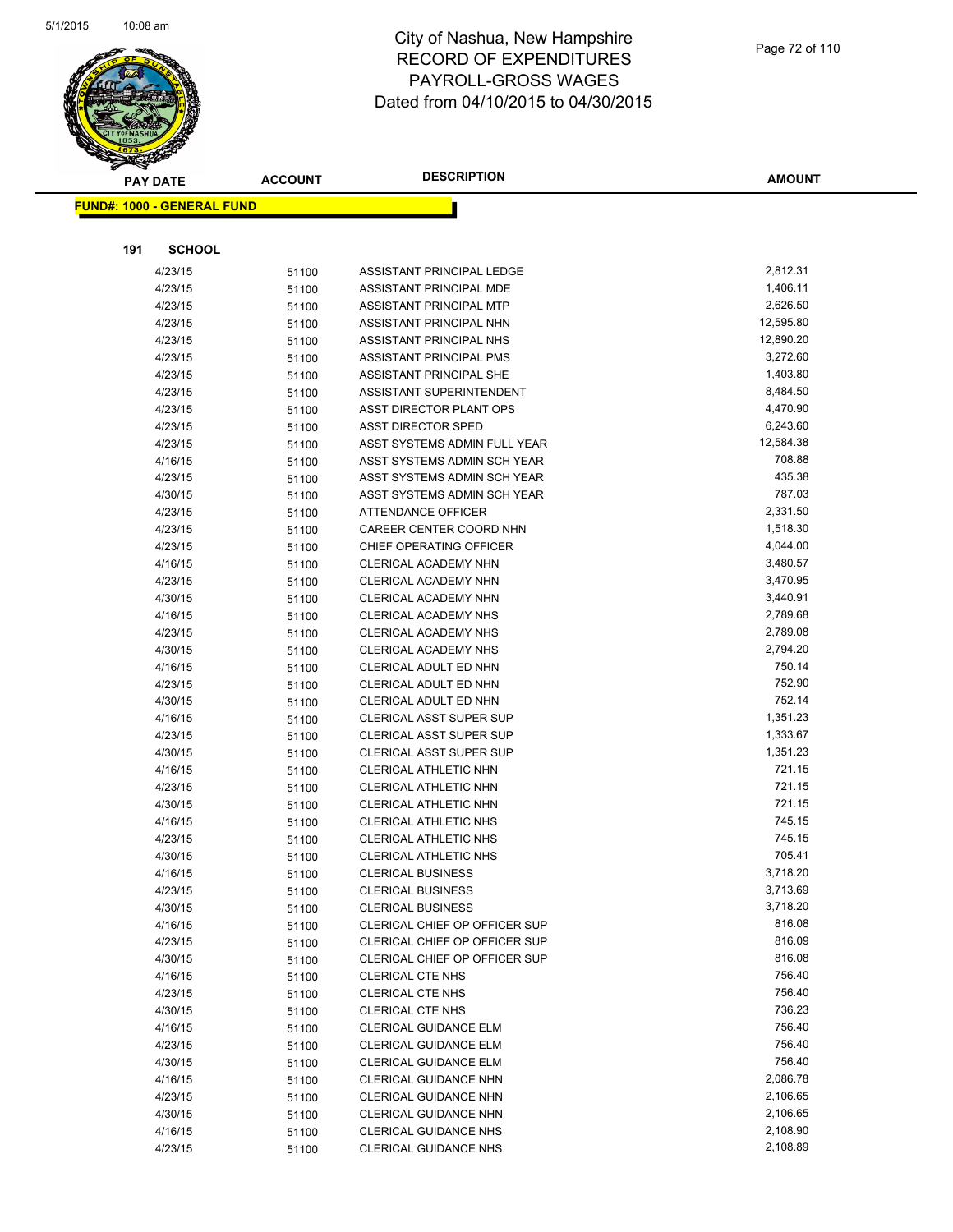

|     | <b>PAY DATE</b>                   | <b>ACCOUNT</b> | <b>DESCRIPTION</b>                                      | <b>AMOUNT</b>        |
|-----|-----------------------------------|----------------|---------------------------------------------------------|----------------------|
|     | <b>FUND#: 1000 - GENERAL FUND</b> |                |                                                         |                      |
|     |                                   |                |                                                         |                      |
|     |                                   |                |                                                         |                      |
| 191 | <b>SCHOOL</b>                     |                |                                                         |                      |
|     | 4/30/15                           | 51100          | <b>CLERICAL GUIDANCE NHS</b>                            | 2,108.90             |
|     | 4/16/15                           | 51100          | <b>CLERICAL HUMAN RESOURCES</b>                         | 1,839.74             |
|     | 4/23/15                           | 51100          | <b>CLERICAL HUMAN RESOURCES</b>                         | 2,132.97             |
|     | 4/30/15                           | 51100          | <b>CLERICAL HUMAN RESOURCES</b>                         | 2,156.70             |
|     | 4/16/15                           | 51100          | <b>CLERICAL PAYROLL SUP</b>                             | 677.25               |
|     | 4/23/15                           | 51100          | <b>CLERICAL PAYROLL SUP</b>                             | 677.25               |
|     | 4/30/15                           | 51100          | <b>CLERICAL PAYROLL SUP</b>                             | 677.25               |
|     | 4/16/15                           | 51100          | <b>CLERICAL PLANT OPS</b>                               | 756.40               |
|     | 4/23/15                           | 51100          | <b>CLERICAL PLANT OPS</b>                               | 756.40               |
|     | 4/30/15                           | 51100          | <b>CLERICAL PLANT OPS</b>                               | 756.39               |
|     | 4/16/15                           | 51100          | <b>CLERICAL PRINCIPAL AMH</b>                           | 1,321.15             |
|     | 4/23/15                           | 51100          | <b>CLERICAL PRINCIPAL AMH</b>                           | 1,321.15             |
|     | 4/30/15                           | 51100          | <b>CLERICAL PRINCIPAL AMH</b>                           | 1,303.54             |
|     | 4/16/15                           | 51100          | <b>CLERICAL PRINCIPAL BIC</b>                           | 1,374.66             |
|     | 4/23/15                           | 51100          | <b>CLERICAL PRINCIPAL BIC</b>                           | 1,365.05             |
|     | 4/30/15                           | 51100          | <b>CLERICAL PRINCIPAL BIC</b>                           | 1,365.05             |
|     | 4/16/15                           | 51100          | <b>CLERICAL PRINCIPAL BIR</b>                           | 1,512.80             |
|     | 4/23/15                           | 51100          | <b>CLERICAL PRINCIPAL BIR</b>                           | 1,512.80             |
|     | 4/30/15                           | 51100          | <b>CLERICAL PRINCIPAL BIR</b><br>CLERICAL PRINCIPAL BRO | 1,512.80<br>1,512.79 |
|     | 4/16/15<br>4/23/15                | 51100          | <b>CLERICAL PRINCIPAL BRO</b>                           | 1,512.80             |
|     | 4/30/15                           | 51100          | <b>CLERICAL PRINCIPAL BRO</b>                           | 1,512.78             |
|     | 4/16/15                           | 51100          | CLERICAL PRINCIPAL CHA                                  | 1,354.50             |
|     | 4/23/15                           | 51100<br>51100 | CLERICAL PRINCIPAL CHA                                  | 1,354.50             |
|     | 4/30/15                           | 51100          | CLERICAL PRINCIPAL CHA                                  | 1,354.51             |
|     | 4/16/15                           | 51100          | <b>CLERICAL PRINCIPAL DRC</b>                           | 1,387.15             |
|     | 4/23/15                           | 51100          | <b>CLERICAL PRINCIPAL DRC</b>                           | 1,387.15             |
|     | 4/30/15                           | 51100          | <b>CLERICAL PRINCIPAL DRC</b>                           | 1,387.15             |
|     | 4/16/15                           | 51100          | <b>CLERICAL PRINCIPAL ELM</b>                           | 3,402.50             |
|     | 4/23/15                           | 51100          | <b>CLERICAL PRINCIPAL ELM</b>                           | 3,104.90             |
|     | 4/30/15                           | 51100          | <b>CLERICAL PRINCIPAL ELM</b>                           | 3,397.53             |
|     | 4/16/15                           | 51100          | <b>CLERICAL PRINCIPAL FES</b>                           | 1,329.88             |
|     | 4/23/15                           | 51100          | <b>CLERICAL PRINCIPAL FES</b>                           | 1,419.79             |
|     | 4/30/15                           | 51100          | <b>CLERICAL PRINCIPAL FES</b>                           | 1,419.80             |
|     | 4/16/15                           | 51100          | <b>CLERICAL PRINCIPAL FMS</b>                           | 2,206.48             |
|     | 4/23/15                           | 51100          | <b>CLERICAL PRINCIPAL FMS</b>                           | 2,211.45             |
|     | 4/30/15                           | 51100          | <b>CLERICAL PRINCIPAL FMS</b>                           | 2,211.45             |
|     | 4/16/15                           | 51100          | <b>CLERICAL PRINCIPAL LDG</b>                           | 1,382.64             |
|     | 4/23/15                           | 51100          | <b>CLERICAL PRINCIPAL LDG</b>                           | 1,387.16             |
|     | 4/30/15                           | 51100          | <b>CLERICAL PRINCIPAL LDG</b>                           | 1,387.15             |
|     | 4/16/15                           | 51100          | CLERICAL PRINCIPAL MDE                                  | 1,501.55             |
|     | 4/23/15                           | 51100          | CLERICAL PRINCIPAL MDE                                  | 1,501.55             |
|     | 4/30/15                           | 51100          | CLERICAL PRINCIPAL MDE                                  | 1,501.55             |
|     | 4/16/15                           | 51100          | <b>CLERICAL PRINCIPAL MTP</b>                           | 1,412.12             |
|     | 4/23/15                           | 51100          | <b>CLERICAL PRINCIPAL MTP</b>                           | 1,431.04             |
|     | 4/30/15                           | 51100          | <b>CLERICAL PRINCIPAL MTP</b>                           | 1,411.82             |
|     | 4/16/15                           | 51100          | CLERICAL PRINCIPAL NHN                                  | 1,382.40             |
|     | 4/23/15                           | 51100          | CLERICAL PRINCIPAL NHN                                  | 1,387.15             |
|     | 4/30/15                           | 51100          | CLERICAL PRINCIPAL NHN                                  | 1,387.15             |
|     | 4/16/15                           | 51100          | CLERICAL PRINCIPAL NHS                                  | 1,467.29             |
|     | 4/23/15                           | 51100          | CLERICAL PRINCIPAL NHS                                  | 1,473.40             |
|     | 4/30/15                           | 51100          | CLERICAL PRINCIPAL NHS                                  | 1,473.40             |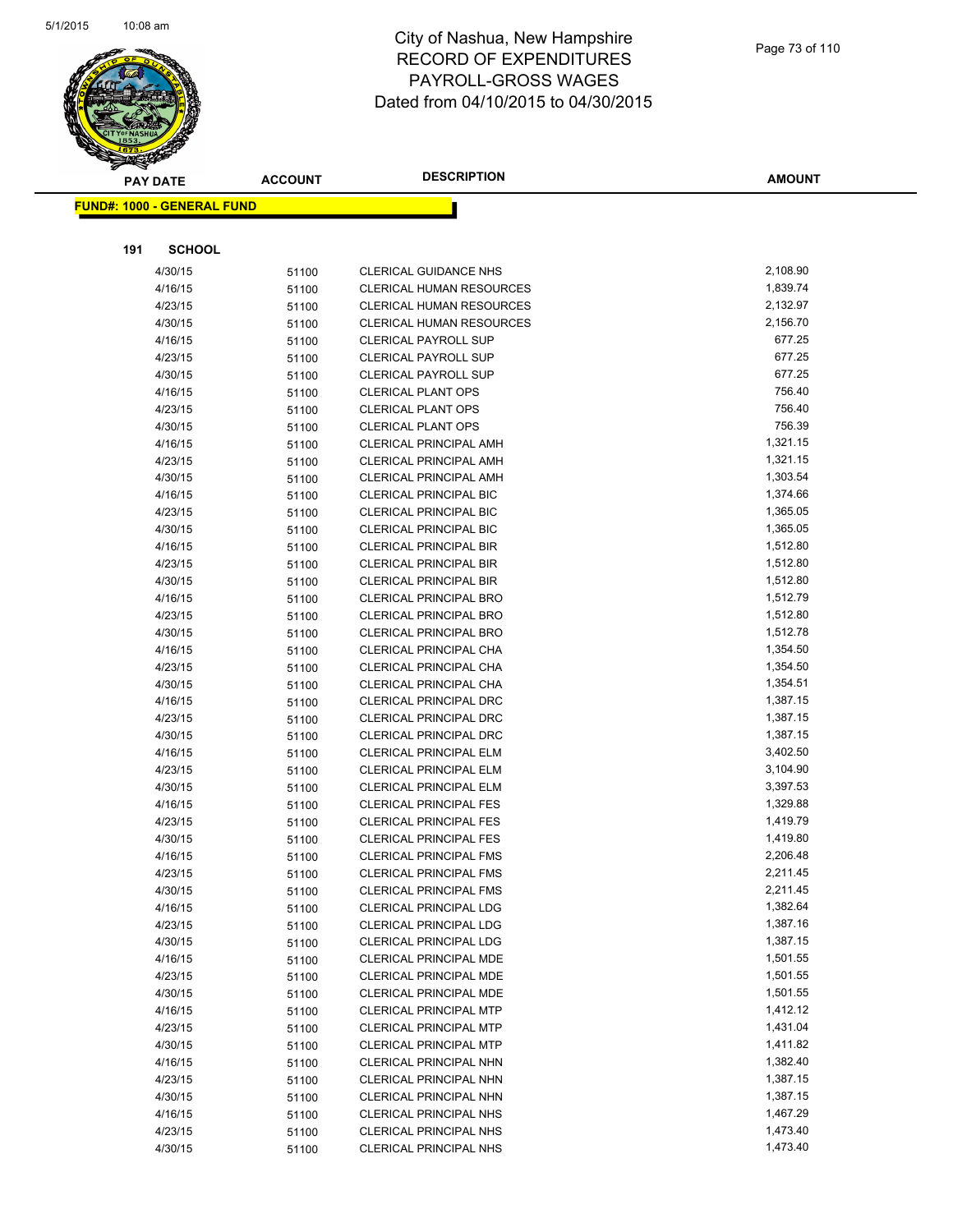

|     | <b>PAY DATE</b>                   | <b>ACCOUNT</b> | <b>DESCRIPTION</b>                                 | <b>AMOUNT</b>    |
|-----|-----------------------------------|----------------|----------------------------------------------------|------------------|
|     | <b>FUND#: 1000 - GENERAL FUND</b> |                |                                                    |                  |
|     |                                   |                |                                                    |                  |
|     |                                   |                |                                                    |                  |
| 191 | <b>SCHOOL</b>                     |                |                                                    |                  |
|     | 4/16/15                           | 51100          | CLERICAL PRINCIPAL NSE                             | 1,501.55         |
|     | 4/23/15                           | 51100          | <b>CLERICAL PRINCIPAL NSE</b>                      | 1,501.55         |
|     | 4/30/15                           | 51100          | <b>CLERICAL PRINCIPAL NSE</b>                      | 1,501.55         |
|     | 4/16/15                           | 51100          | <b>CLERICAL PRINCIPAL PMS</b>                      | 2,032.95         |
|     | 4/23/15                           | 51100          | <b>CLERICAL PRINCIPAL PMS</b>                      | 2,032.95         |
|     | 4/30/15                           | 51100          | <b>CLERICAL PRINCIPAL PMS</b>                      | 2,028.65         |
|     | 4/16/15                           | 51100          | <b>CLERICAL PRINCIPAL SHE</b>                      | 1,512.78         |
|     | 4/23/15                           | 51100          | <b>CLERICAL PRINCIPAL SHE</b>                      | 1,512.80         |
|     | 4/30/15                           | 51100          | <b>CLERICAL PRINCIPAL SHE</b>                      | 1,492.63         |
|     | 4/16/15                           | 51100          | CLERICAL RECEPTIONIST NHN                          | 756.40           |
|     | 4/23/15                           | 51100          | CLERICAL RECEPTIONIST NHN                          | 756.40           |
|     | 4/30/15                           | 51100          | CLERICAL RECEPTIONIST NHN                          | 756.40           |
|     | 4/16/15                           | 51100          | CLERICAL RECEPTIONIST NHS                          | 709.90           |
|     | 4/23/15                           | 51100          | <b>CLERICAL RECEPTIONIST NHS</b>                   | 709.90           |
|     | 4/30/15                           | 51100          | <b>CLERICAL RECEPTIONIST NHS</b>                   | 709.90           |
|     | 4/16/15                           | 51100          | CLERICAL SPECIAL ED NHN                            | 756.40           |
|     | 4/23/15                           | 51100          | CLERICAL SPECIAL ED NHN                            | 756.40           |
|     | 4/30/15                           | 51100          | CLERICAL SPECIAL ED NHN                            | 756.40           |
|     | 4/16/15                           | 51100          | CLERICAL SPECIAL ED NHS                            | 643.90<br>643.90 |
|     | 4/23/15                           | 51100          | CLERICAL SPECIAL ED NHS                            | 643.90           |
|     | 4/30/15                           | 51100          | CLERICAL SPECIAL ED NHS                            | 1,512.80         |
|     | 4/16/15                           | 51100          | CLERICAL SPECIAL ED SUP                            | 1,512.80         |
|     | 4/23/15                           | 51100          | CLERICAL SPECIAL ED SUP<br>CLERICAL SPECIAL ED SUP | 756.40           |
|     | 4/30/15<br>4/16/15                | 51100          | <b>CLERICAL STUDENT SERV SUP</b>                   | 805.30           |
|     | 4/23/15                           | 51100<br>51100 | <b>CLERICAL STUDENT SERV SUP</b>                   | 805.30           |
|     | 4/30/15                           | 51100          | <b>CLERICAL STUDENT SERV SUP</b>                   | 805.30           |
|     | 4/16/15                           | 51100          | <b>CLERICAL SUB SERVICE SUP</b>                    | 755.15           |
|     | 4/23/15                           | 51100          | <b>CLERICAL SUB SERVICE SUP</b>                    | 755.15           |
|     | 4/30/15                           | 51100          | <b>CLERICAL SUB SERVICE SUP</b>                    | 802.82           |
|     | 4/16/15                           | 51100          | <b>CLERICAL SUPERINTENDANT SUP</b>                 | 787.51           |
|     | 4/23/15                           | 51100          | CLERICAL SUPERINTENDANT SUP                        | 1,929.23         |
|     | 4/16/15                           | 51100          | <b>CLERICAL TRANSPORTATION SUP</b>                 | 605.24           |
|     | 4/23/15                           | 51100          | <b>CLERICAL TRANSPORTATION SUP</b>                 | 356.28           |
|     | 4/30/15                           | 51100          | <b>CLERICAL TRANSPORTATION SUP</b>                 | 343.40           |
|     | 4/23/15                           | 51100          | CURRICULUM SUPERVISOR                              | 2,888.30         |
|     | 4/16/15                           | 51100          | <b>CUSTODIAN AMH</b>                               | 2,034.00         |
|     | 4/23/15                           | 51100          | <b>CUSTODIAN AMH</b>                               | 2,052.80         |
|     | 4/30/15                           | 51100          | <b>CUSTODIAN AMH</b>                               | 2,034.00         |
|     | 4/16/15                           | 51100          | <b>CUSTODIAN ASST HEAD ELM</b>                     | 772.00           |
|     | 4/23/15                           | 51100          | <b>CUSTODIAN ASST HEAD ELM</b>                     | 772.00           |
|     | 4/30/15                           | 51100          | <b>CUSTODIAN ASST HEAD ELM</b>                     | 772.00           |
|     | 4/16/15                           | 51100          | <b>CUSTODIAN ASST HEAD FMS</b>                     | 772.00           |
|     | 4/23/15                           | 51100          | <b>CUSTODIAN ASST HEAD FMS</b>                     | 772.00           |
|     | 4/30/15                           | 51100          | <b>CUSTODIAN ASST HEAD FMS</b>                     | 772.00           |
|     | 4/16/15                           | 51100          | <b>CUSTODIAN ASST HEAD NHN</b>                     | 1,694.81         |
|     | 4/23/15                           | 51100          | <b>CUSTODIAN ASST HEAD NHN</b>                     | 1,683.28         |
|     | 4/30/15                           | 51100          | CUSTODIAN ASST HEAD NHN                            | 1,694.83         |
|     | 4/16/15                           | 51100          | <b>CUSTODIAN ASST HEAD NHS</b>                     | 1,694.81         |
|     | 4/23/15                           | 51100          | <b>CUSTODIAN ASST HEAD NHS</b>                     | 1,694.82         |
|     | 4/30/15                           | 51100          | <b>CUSTODIAN ASST HEAD NHS</b>                     | 1,694.81         |
|     | 4/16/15                           | 51100          | <b>CUSTODIAN ASST HEAD PMS</b>                     | 772.00           |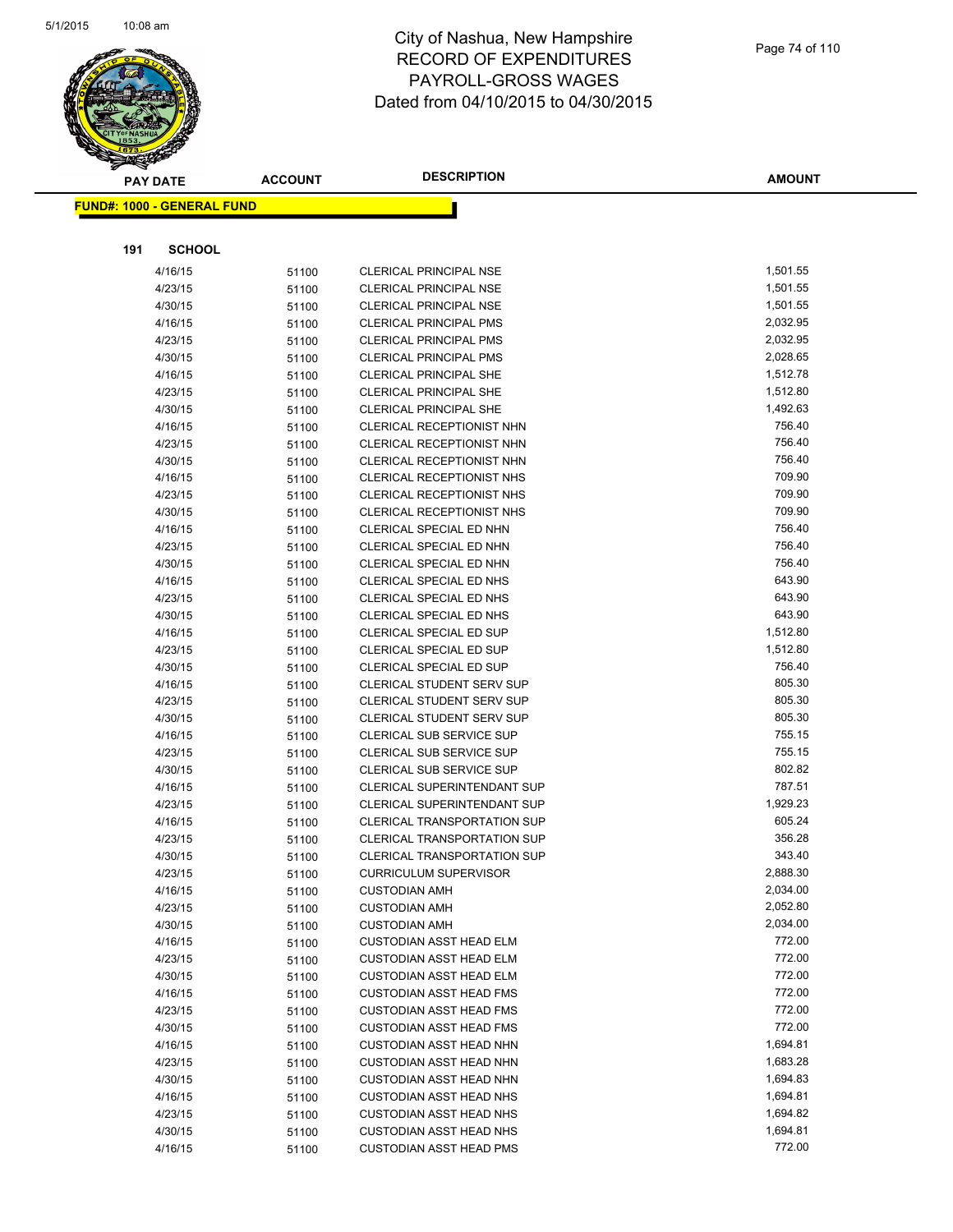

| <b>PAY DATE</b>                   | <b>ACCOUNT</b> | <b>DESCRIPTION</b>             | <b>AMOUNT</b> |
|-----------------------------------|----------------|--------------------------------|---------------|
| <b>FUND#: 1000 - GENERAL FUND</b> |                |                                |               |
|                                   |                |                                |               |
| 191<br><b>SCHOOL</b>              |                |                                |               |
| 4/23/15                           |                | <b>CUSTODIAN ASST HEAD PMS</b> | 772.00        |
| 4/30/15                           | 51100<br>51100 | <b>CUSTODIAN ASST HEAD PMS</b> | 772.00        |
| 4/16/15                           | 51100          | <b>CUSTODIAN BIC</b>           | 2,034.00      |
| 4/23/15                           | 51100          | <b>CUSTODIAN BIC</b>           | 2,034.00      |
| 4/30/15                           | 51100          | <b>CUSTODIAN BIC</b>           | 2,034.00      |
| 4/16/15                           | 51100          | <b>CUSTODIAN BIR</b>           | 2,034.00      |
| 4/23/15                           | 51100          | <b>CUSTODIAN BIR</b>           | 2,069.75      |
| 4/30/15                           | 51100          | <b>CUSTODIAN BIR</b>           | 2,034.00      |
| 4/16/15                           | 51100          | <b>CUSTODIAN BRO</b>           | 1,356.00      |
| 4/23/15                           | 51100          | <b>CUSTODIAN BRO</b>           | 1,374.80      |
| 4/30/15                           | 51100          | <b>CUSTODIAN BRO</b>           | 1,356.01      |
| 4/16/15                           | 51100          | <b>CUSTODIAN CHA</b>           | 1,374.80      |
| 4/23/15                           | 51100          | <b>CUSTODIAN CHA</b>           | 1,356.00      |
| 4/30/15                           | 51100          | <b>CUSTODIAN CHA</b>           | 1,356.00      |
| 4/16/15                           | 51100          | <b>CUSTODIAN DRC</b>           | 1,450.00      |
| 4/23/15                           | 51100          | <b>CUSTODIAN DRC</b>           | 1,450.00      |
| 4/30/15                           | 51100          | <b>CUSTODIAN DRC</b>           | 1,450.00      |
| 4/16/15                           | 51100          | <b>CUSTODIAN ELM</b>           | 4,155.11      |
| 4/23/15                           | 51100          | <b>CUSTODIAN ELM</b>           | 4,155.10      |
| 4/30/15                           | 51100          | <b>CUSTODIAN ELM</b>           | 4,155.11      |
| 4/16/15                           | 51100          | <b>CUSTODIAN FES</b>           | 1,356.00      |
| 4/23/15                           | 51100          | <b>CUSTODIAN FES</b>           | 1,356.00      |
| 4/30/15                           | 51100          | <b>CUSTODIAN FES</b>           | 1,356.00      |
| 4/16/15                           | 51100          | <b>CUSTODIAN FMS</b>           | 2,759.36      |
| 4/23/15                           | 51100          | <b>CUSTODIAN FMS</b>           | 2,712.00      |
| 4/30/15                           | 51100          | <b>CUSTODIAN FMS</b>           | 2,712.00      |
| 4/16/15                           | 51100          | <b>CUSTODIAN HEAD AMH</b>      | 772.00        |
| 4/23/15                           | 51100          | <b>CUSTODIAN HEAD AMH</b>      | 772.00        |
| 4/30/15                           | 51100          | <b>CUSTODIAN HEAD AMH</b>      | 772.00        |
| 4/16/15                           | 51100          | <b>CUSTODIAN HEAD BIC</b>      | 772.00        |
| 4/23/15                           | 51100          | <b>CUSTODIAN HEAD BIC</b>      | 772.00        |
| 4/30/15                           | 51100          | <b>CUSTODIAN HEAD BIC</b>      | 772.00        |
| 4/16/15                           | 51100          | <b>CUSTODIAN HEAD BIR</b>      | 772.00        |
| 4/23/15                           | 51100          | <b>CUSTODIAN HEAD BIR</b>      | 772.00        |
| 4/30/15                           | 51100          | <b>CUSTODIAN HEAD BIR</b>      | 772.00        |
| 4/16/15                           | 51100          | <b>CUSTODIAN HEAD BRO</b>      | 772.00        |
| 4/23/15                           | 51100          | <b>CUSTODIAN HEAD BRO</b>      | 772.00        |
| 4/30/15                           | 51100          | <b>CUSTODIAN HEAD BRO</b>      | 772.00        |
| 4/16/15                           | 51100          | <b>CUSTODIAN HEAD CHA</b>      | 772.00        |
| 4/23/15                           | 51100          | <b>CUSTODIAN HEAD CHA</b>      | 772.00        |
| 4/30/15                           | 51100          | <b>CUSTODIAN HEAD CHA</b>      | 772.00        |
| 4/16/15                           | 51100          | <b>CUSTODIAN HEAD DRC</b>      | 149.58        |
| 4/23/15                           | 51100          | <b>CUSTODIAN HEAD DRC</b>      | 149.58        |
| 4/30/15                           | 51100          | <b>CUSTODIAN HEAD DRC</b>      | 149.58        |
| 4/16/15                           | 51100          | <b>CUSTODIAN HEAD ELM</b>      | 914.81        |
| 4/23/15                           | 51100          | <b>CUSTODIAN HEAD ELM</b>      | 914.80        |
| 4/30/15                           | 51100          | <b>CUSTODIAN HEAD ELM</b>      | 914.81        |
| 4/16/15                           | 51100          | <b>CUSTODIAN HEAD FES</b>      | 772.01        |
| 4/23/15                           | 51100          | <b>CUSTODIAN HEAD FES</b>      | 772.00        |
| 4/30/15                           | 51100          | <b>CUSTODIAN HEAD FES</b>      | 772.00        |
| 4/16/15                           | 51100          | <b>CUSTODIAN HEAD FMS</b>      | 914.80        |
| 4/23/15                           | 51100          | <b>CUSTODIAN HEAD FMS</b>      | 914.80        |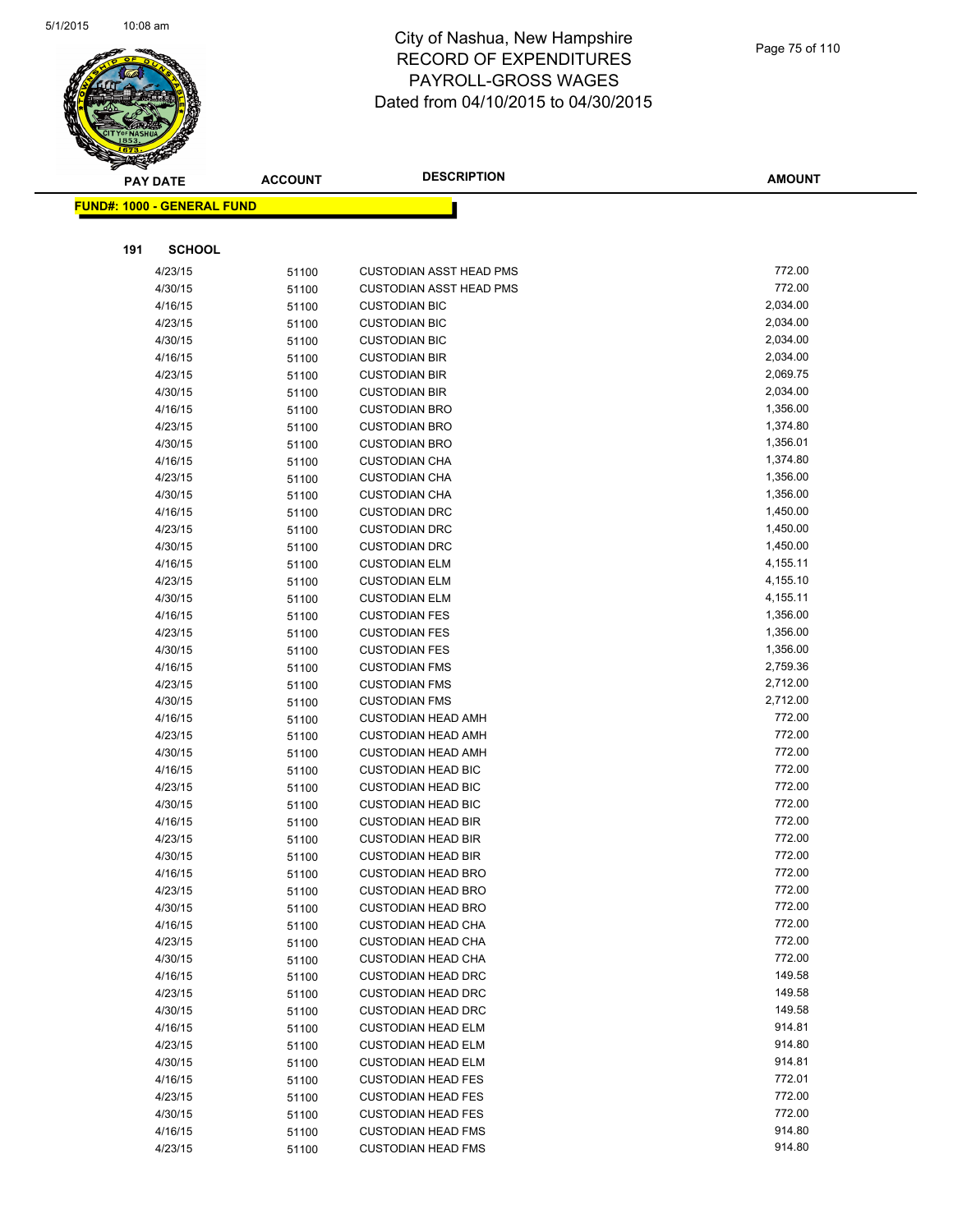

|     | <b>PAY DATE</b>                   | <b>ACCOUNT</b> | <b>DESCRIPTION</b>                                     | <b>AMOUNT</b> |
|-----|-----------------------------------|----------------|--------------------------------------------------------|---------------|
|     | <b>FUND#: 1000 - GENERAL FUND</b> |                |                                                        |               |
|     |                                   |                |                                                        |               |
| 191 | <b>SCHOOL</b>                     |                |                                                        |               |
|     |                                   |                |                                                        | 914.81        |
|     | 4/30/15<br>4/16/15                | 51100          | <b>CUSTODIAN HEAD FMS</b><br><b>CUSTODIAN HEAD LDG</b> | 772.00        |
|     |                                   | 51100          |                                                        | 772.00        |
|     | 4/23/15<br>4/30/15                | 51100          | <b>CUSTODIAN HEAD LDG</b><br><b>CUSTODIAN HEAD LDG</b> | 772.00        |
|     | 4/16/15                           | 51100          | <b>CUSTODIAN HEAD MTP</b>                              | 772.00        |
|     | 4/23/15                           | 51100<br>51100 | <b>CUSTODIAN HEAD MTP</b>                              | 772.00        |
|     | 4/30/15                           | 51100          | <b>CUSTODIAN HEAD MTP</b>                              | 772.00        |
|     | 4/16/15                           | 51100          | <b>CUSTODIAN HEAD NHN</b>                              | 920.00        |
|     | 4/23/15                           | 51100          | <b>CUSTODIAN HEAD NHN</b>                              | 920.00        |
|     | 4/30/15                           | 51100          | <b>CUSTODIAN HEAD NHN</b>                              | 920.00        |
|     | 4/16/15                           | 51100          | <b>CUSTODIAN HEAD NHS</b>                              | 920.00        |
|     | 4/23/15                           | 51100          | <b>CUSTODIAN HEAD NHS</b>                              | 920.00        |
|     | 4/30/15                           | 51100          | <b>CUSTODIAN HEAD NHS</b>                              | 920.00        |
|     | 4/16/15                           | 51100          | <b>CUSTODIAN HEAD NSE</b>                              | 736.80        |
|     | 4/23/15                           | 51100          | <b>CUSTODIAN HEAD NSE</b>                              | 736.80        |
|     | 4/30/15                           | 51100          | <b>CUSTODIAN HEAD NSE</b>                              | 736.80        |
|     | 4/16/15                           | 51100          | <b>CUSTODIAN HEAD PMS</b>                              | 914.80        |
|     | 4/23/15                           | 51100          | <b>CUSTODIAN HEAD PMS</b>                              | 914.80        |
|     | 4/30/15                           | 51100          | <b>CUSTODIAN HEAD PMS</b>                              | 914.80        |
|     | 4/16/15                           | 51100          | <b>CUSTODIAN HEAD SHE</b>                              | 772.01        |
|     | 4/23/15                           | 51100          | <b>CUSTODIAN HEAD SHE</b>                              | 772.00        |
|     | 4/30/15                           | 51100          | <b>CUSTODIAN HEAD SHE</b>                              | 772.01        |
|     | 4/16/15                           | 51100          | <b>CUSTODIAN LDG</b>                                   | 1,408.70      |
|     | 4/23/15                           | 51100          | <b>CUSTODIAN LDG</b>                                   | 1,356.01      |
|     | 4/30/15                           | 51100          | <b>CUSTODIAN LDG</b>                                   | 1,521.27      |
|     | 4/16/15                           | 51100          | <b>CUSTODIAN MDE</b>                                   | 1,283.55      |
|     | 4/23/15                           | 51100          | <b>CUSTODIAN MDE</b>                                   | 1,421.91      |
|     | 4/30/15                           | 51100          | <b>CUSTODIAN MDE</b>                                   | 1,450.00      |
|     | 4/16/15                           | 51100          | <b>CUSTODIAN MTP</b>                                   | 1,356.01      |
|     | 4/23/15                           | 51100          | <b>CUSTODIAN MTP</b>                                   | 1,356.00      |
|     | 4/30/15                           | 51100          | <b>CUSTODIAN MTP</b>                                   | 1,356.00      |
|     | 4/16/15                           | 51100          | <b>CUSTODIAN NHN</b>                                   | 10,424.66     |
|     | 4/23/15                           | 51100          | <b>CUSTODIAN NHN</b>                                   | 10,878.08     |
|     | 4/30/15                           | 51100          | <b>CUSTODIAN NHN</b>                                   | 10,579.09     |
|     | 4/16/15                           | 51100          | <b>CUSTODIAN NHS</b>                                   | 10,543.10     |
|     | 4/23/15                           | 51100          | <b>CUSTODIAN NHS</b>                                   | 10,873.21     |
|     | 4/30/15                           | 51100          | <b>CUSTODIAN NHS</b>                                   | 10,915.80     |
|     | 4/16/15                           | 51100          | <b>CUSTODIAN NSE</b>                                   | 1,356.00      |
|     | 4/23/15                           | 51100          | <b>CUSTODIAN NSE</b>                                   | 1,374.80      |
|     | 4/30/15                           | 51100          | <b>CUSTODIAN NSE</b>                                   | 1,356.00      |
|     | 4/16/15                           | 51100          | <b>CUSTODIAN PMS</b>                                   | 2,726.59      |
|     | 4/23/15                           | 51100          | <b>CUSTODIAN PMS</b>                                   | 2,712.02      |
|     | 4/30/15                           | 51100          | <b>CUSTODIAN PMS</b>                                   | 2,871.84      |
|     | 4/16/15                           | 51100          | <b>CUSTODIAN SHE</b>                                   | 1,356.00      |
|     | 4/23/15                           | 51100          | <b>CUSTODIAN SHE</b>                                   | 1,356.00      |
|     | 4/30/15                           | 51100          | <b>CUSTODIAN SHE</b>                                   | 1,356.01      |
|     | 4/23/15                           | 51100          | <b>CUSTODIAN SUPERVISOR WPO</b>                        | 2,039.30      |
|     | 4/16/15                           | 51100          | <b>CUSTODIAN WID</b>                                   | 1,356.00      |
|     | 4/23/15                           | 51100          | <b>CUSTODIAN WID</b>                                   | 1,351.76      |
|     | 4/30/15                           | 51100          | <b>CUSTODIAN WID</b>                                   | 1,186.50      |
|     | 4/23/15                           | 51100          | DATA ANALYST                                           | 1,808.40      |
|     | 4/23/15                           | 51100          | DIRECTOR ADULT ED                                      | 3,160.00      |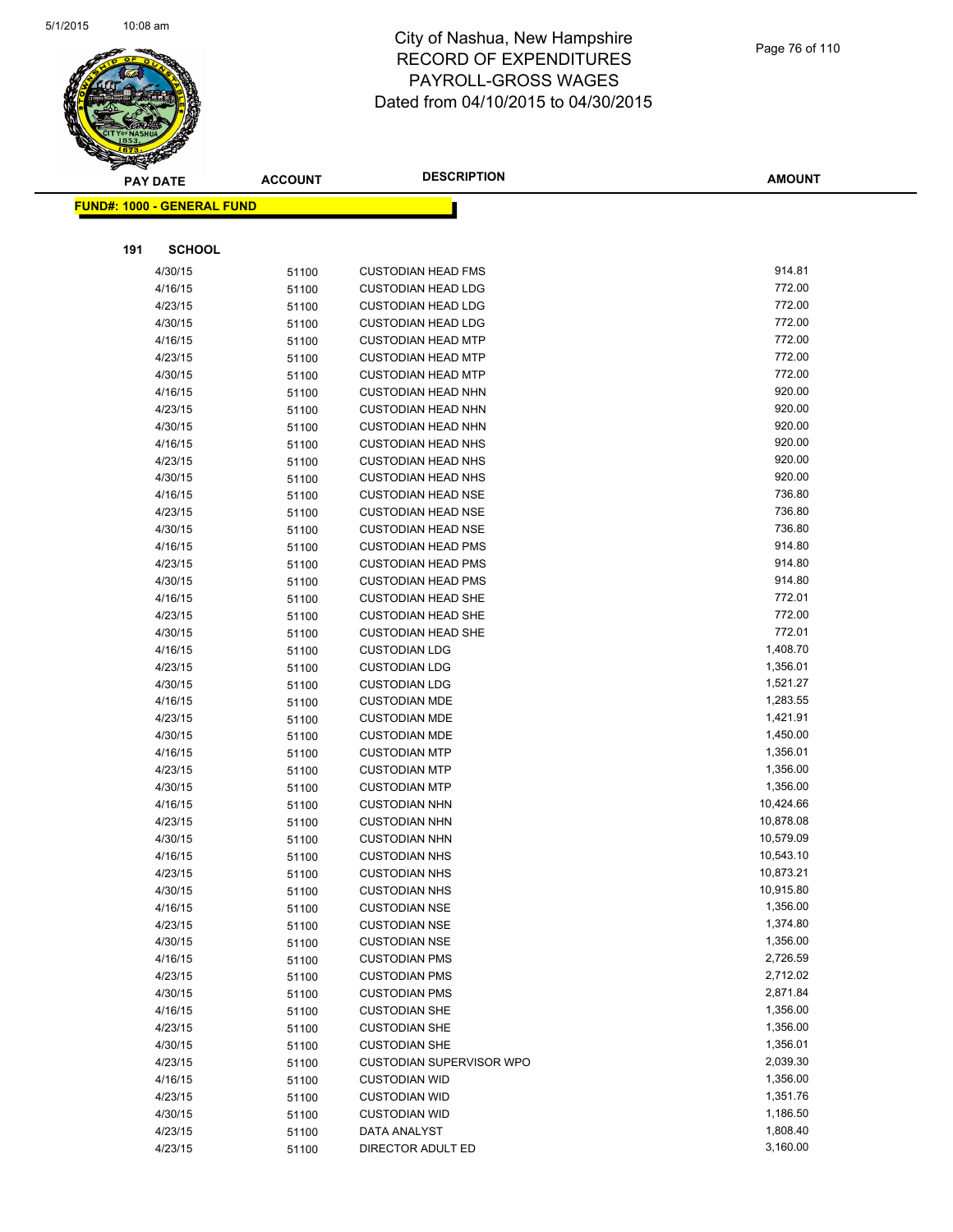

|     | <b>PAY DATE</b>                    | <b>ACCOUNT</b> | <b>DESCRIPTION</b>                               | <b>AMOUNT</b>        |
|-----|------------------------------------|----------------|--------------------------------------------------|----------------------|
|     | <u> FUND#: 1000 - GENERAL FUND</u> |                |                                                  |                      |
|     |                                    |                |                                                  |                      |
|     |                                    |                |                                                  |                      |
| 191 | <b>SCHOOL</b>                      |                |                                                  |                      |
|     | 4/23/15                            | 51100          | DIRECTOR ATHLETICS                               | 3,476.00             |
|     | 4/23/15                            | 51100          | DIRECTOR COM GRANTS                              | 3,090.10             |
|     | 4/23/15                            | 51100          | <b>DIRECTOR GUIDANCE</b>                         | 6,192.30             |
|     | 4/23/15                            | 51100          | DIRECTOR HUMAN RESOURCES                         | 3,201.10             |
|     | 4/23/15                            | 51100          | <b>DIRECTOR PLANT OPS</b>                        | 3,608.20             |
|     | 4/23/15                            | 51100          | DIRECTOR PRE SCHOOL                              | 2,663.50             |
|     | 4/23/15<br>4/23/15                 | 51100          | DIRECTOR SEC CURRICULUM & INST                   | 3,369.90<br>3,755.10 |
|     | 4/23/15                            | 51100          | DIRECTOR SPECIAL ED<br>DIRECTOR STUDENT SERVICES | 3,222.00             |
|     | 4/23/15                            | 51100          | DIRECTOR TECHNOLOGY                              | 4,058.30             |
|     | 4/23/15                            | 51100<br>51100 | DIRECTOR TRANSPORTATION                          | 3,067.10             |
|     | 4/23/15                            | 51100          | <b>DIRECTOR VOCATIONAL</b>                       | 7,084.40             |
|     | 4/23/15                            | 51100          | DW TECHNOLOGY PEER COACH                         | 2,551.90             |
|     | 4/23/15                            | 51100          | ELL OUTREACH WORKER                              | 1,611.50             |
|     | 4/23/15                            | 51100          | <b>GUIDANCE COUNSELOR AMH</b>                    | 1,762.10             |
|     | 4/23/15                            | 51100          | GUIDANCE COUNSELOR BIC                           | 1,823.10             |
|     | 4/23/15                            | 51100          | <b>GUIDANCE COUNSELOR BIR</b>                    | 2,885.93             |
|     | 4/23/15                            | 51100          | <b>GUIDANCE COUNSELOR BRO</b>                    | 1,694.50             |
|     | 4/23/15                            | 51100          | GUIDANCE COUNSELOR CHA                           | 2,816.70             |
|     | 4/23/15                            | 51100          | GUIDANCE COUNSELOR DRC                           | 2,728.30             |
|     | 4/23/15                            | 51100          | <b>GUIDANCE COUNSELOR ELM</b>                    | 11,120.80            |
|     | 4/23/15                            | 51100          | <b>GUIDANCE COUNSELOR FES</b>                    | 2,728.30             |
|     | 4/23/15                            | 51100          | <b>GUIDANCE COUNSELOR FMS</b>                    | 5,431.73             |
|     | 4/23/15                            | 51100          | GUIDANCE COUNSELOR LDG                           | 2,650.80             |
|     | 4/23/15                            | 51100          | <b>GUIDANCE COUNSELOR MDE</b>                    | 2,204.20             |
|     | 4/23/15                            | 51100          | <b>GUIDANCE COUNSELOR MTP</b>                    | 2,728.30             |
|     | 4/23/15                            | 51100          | GUIDANCE COUNSELOR NHN                           | 19,346.80            |
|     | 4/23/15                            | 51100          | GUIDANCE COUNSELOR NHS                           | 18,079.10            |
|     | 4/23/15                            | 51100          | GUIDANCE COUNSELOR NSE                           | 2,728.30             |
|     | 4/23/15                            | 51100          | GUIDANCE COUNSELOR PMS                           | 8,011.79             |
|     | 4/30/15                            | 51100          | <b>GUIDANCE COUNSELOR PMS</b>                    | 354.16               |
|     | 4/23/15                            | 51100          | <b>GUIDANCE COUNSELOR SHE</b>                    | 2,566.70             |
|     | 4/23/15                            | 51100          | JOB DEVELOPER SPED NHN                           | 2,816.69             |
|     | 4/23/15                            | 51100          | <b>LIBRARIAN AMH</b>                             | 2,566.70             |
|     | 4/23/15                            | 51100          | <b>LIBRARIAN BIC</b>                             | 1,667.00             |
|     | 4/23/15                            | 51100          | <b>LIBRARIAN BIR</b>                             | 1,885.00             |
|     | 4/23/15                            | 51100          | <b>LIBRARIAN BRO</b>                             | 1,745.50             |
|     | 4/23/15                            | 51100          | LIBRARIAN CHA                                    | 2,816.70             |
|     | 4/23/15                            | 51100          | <b>LIBRARIAN DRC</b>                             | 1,867.20             |
|     | 4/23/15                            | 51100          | <b>LIBRARIAN ELM</b>                             | 1,622.40             |
|     | 4/23/15                            | 51100          | <b>LIBRARIAN FES</b>                             | 2,227.80             |
|     | 4/23/15                            | 51100          | <b>LIBRARIAN FMS</b>                             | 3,224.40             |
|     | 4/23/15                            | 51100          | <b>LIBRARIAN LDG</b>                             | 1,960.60             |
|     | 4/23/15                            | 51100          | <b>LIBRARIAN MDE</b>                             | 2,204.20             |
|     | 4/23/15                            | 51100          | <b>LIBRARIAN MTP</b>                             | 2,398.90             |
|     | 4/23/15                            | 51100          | <b>LIBRARIAN NHN</b>                             | 4,506.13             |
|     | 4/23/15                            | 51100          | <b>LIBRARIAN NHS</b>                             | 4,755.10             |
|     | 4/23/15                            | 51100          | <b>LIBRARIAN NSE</b>                             | 2,204.20             |
|     | 4/23/15                            | 51100          | <b>LIBRARIAN PMS</b>                             | 1,762.10             |
|     | 4/23/15                            | 51100          | <b>LIBRARIAN SHE</b>                             | 2,728.30             |
|     | 4/23/15                            | 51100          | LICENSED PRACTICAL NURSE AMH                     | 1,156.70             |
|     | 4/23/15                            | 51100          | LICENSED PRACTICAL NURSE ELM                     | 1,476.00             |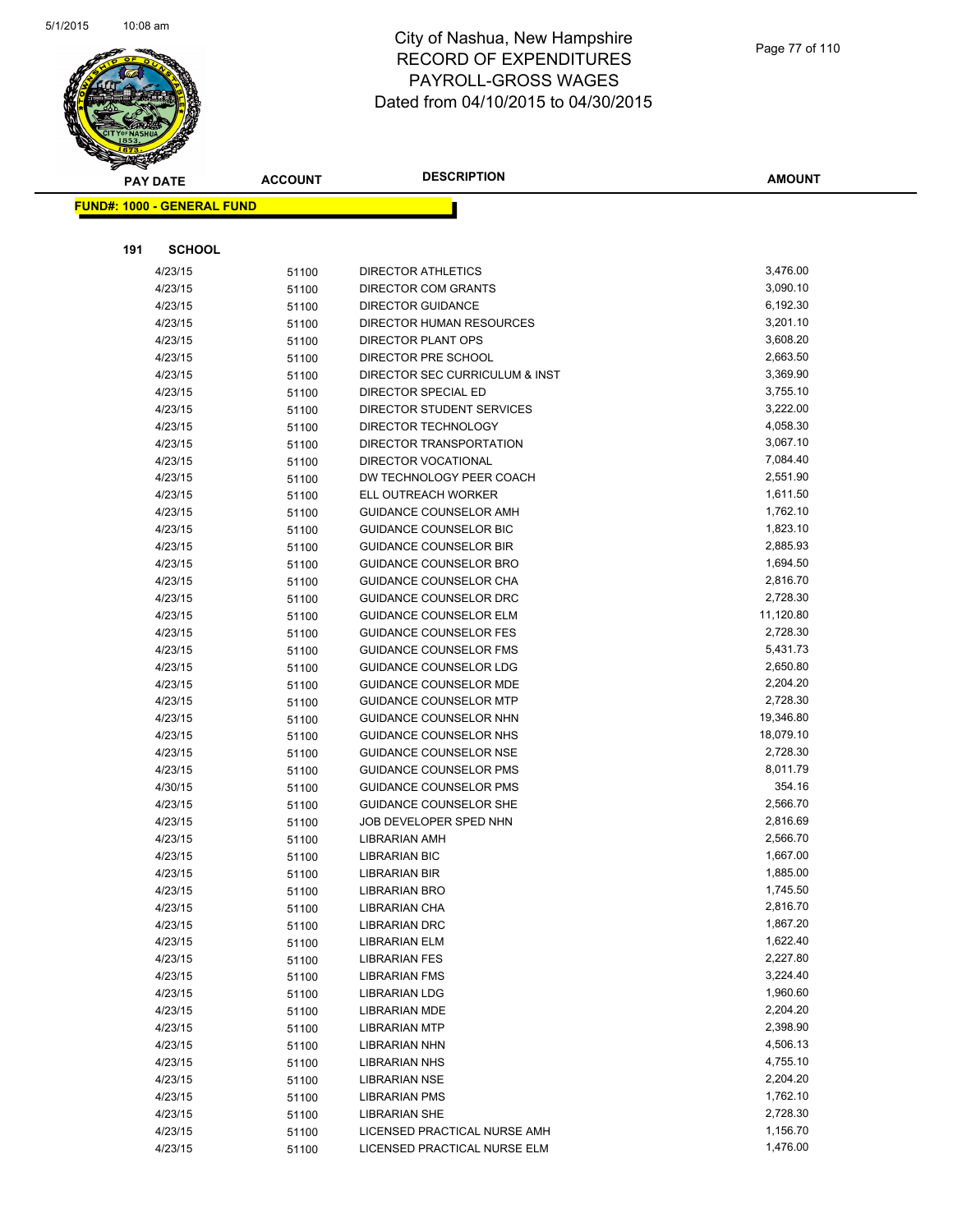

|     | <b>PAY DATE</b>                    | <b>ACCOUNT</b> | <b>DESCRIPTION</b>                                                | <b>AMOUNT</b>        |
|-----|------------------------------------|----------------|-------------------------------------------------------------------|----------------------|
|     | <u> FUND#: 1000 - GENERAL FUND</u> |                |                                                                   |                      |
|     |                                    |                |                                                                   |                      |
|     |                                    |                |                                                                   |                      |
| 191 | <b>SCHOOL</b>                      |                |                                                                   |                      |
|     | 4/16/15                            | 51100          | <b>MAINTENANCE ALARM WPO</b>                                      | 974.80               |
|     | 4/23/15                            | 51100          | <b>MAINTENANCE ALARM WPO</b>                                      | 974.80               |
|     | 4/30/15                            | 51100          | <b>MAINTENANCE ALARM WPO</b>                                      | 974.80               |
|     | 4/16/15                            | 51100          | MAINTENANCE ASST GRDS WPO                                         | 928.00               |
|     | 4/23/15                            | 51100          | MAINTENANCE ASST GRDS WPO                                         | 951.20               |
|     | 4/30/15                            | 51100          | MAINTENANCE ASST GRDS WPO                                         | 947.30               |
|     | 4/16/15                            | 51100          | MAINTENANCE CARPENTER WPO                                         | 952.00               |
|     | 4/23/15                            | 51100          | MAINTENANCE CARPENTER WPO                                         | 952.00               |
|     | 4/30/15                            | 51100          | MAINTENANCE CARPENTER WPO                                         | 952.00               |
|     | 4/16/15                            | 51100          | MAINTENANCE ELECTRICIAN WPO                                       | 1,949.60             |
|     | 4/23/15                            | 51100          | <b>MAINTENANCE ELECTRICIAN WPO</b><br>MAINTENANCE ELECTRICIAN WPO | 1,949.60<br>1,949.60 |
|     | 4/30/15<br>4/16/15                 | 51100          | MAINTENANCE GRDS FORMEN WPO                                       | 952.00               |
|     | 4/23/15                            | 51100          | MAINTENANCE GRDS FORMEN WPO                                       | 952.00               |
|     | 4/30/15                            | 51100          | MAINTENANCE GRDS FORMEN WPO                                       | 952.00               |
|     | 4/16/15                            | 51100          | MAINTENANCE GROUNDS WPO                                           | 3,268.00             |
|     | 4/23/15                            | 51100<br>51100 | MAINTENANCE GROUNDS WPO                                           | 3,268.00             |
|     | 4/30/15                            | 51100          | MAINTENANCE GROUNDS WPO                                           | 3,439.36             |
|     | 4/16/15                            | 51100          | MAINTENANCE HVAC WPO                                              | 2,860.00             |
|     | 4/23/15                            | 51100          | <b>MAINTENANCE HVAC WPO</b>                                       | 3,768.80             |
|     | 4/30/15                            | 51100          | <b>MAINTENANCE HVAC WPO</b>                                       | 3,768.80             |
|     | 4/16/15                            | 51100          | MAINTENANCE MESSENGER WPO                                         | 914.80               |
|     | 4/23/15                            | 51100          | MAINTENANCE MESSENGER WPO                                         | 914.80               |
|     | 4/30/15                            | 51100          | MAINTENANCE MESSENGER WPO                                         | 914.80               |
|     | 4/16/15                            | 51100          | MAINTENANCE PLUMBER WPO                                           | 1,374.81             |
|     | 4/23/15                            | 51100          | MAINTENANCE PLUMBER WPO                                           | 1,374.80             |
|     | 4/30/15                            | 51100          | MAINTENANCE PLUMBER WPO                                           | 1,374.80             |
|     | 4/16/15                            | 51100          | MAINTENANCE TRADES WPO                                            | 2,840.00             |
|     | 4/23/15                            | 51100          | MAINTENANCE TRADES WPO                                            | 2,840.00             |
|     | 4/30/15                            | 51100          | MAINTENANCE TRADES WPO                                            | 2,840.00             |
|     | 4/23/15                            | 51100          | <b>MARKETING TEACHER NHS</b>                                      | 2,204.20             |
|     | 4/23/15                            | 51100          | <b>NURSE AMH</b>                                                  | 2,424.30             |
|     | 4/23/15                            | 51100          | <b>NURSE BIC</b>                                                  | 3,177.20             |
|     | 4/23/15                            | 51100          | <b>NURSE BIR</b>                                                  | 1,950.40             |
|     | 4/23/15                            | 51100          | <b>NURSE BRO</b>                                                  | 2,104.20             |
|     | 4/23/15                            | 51100          | <b>NURSE CHA</b>                                                  | 2,424.30             |
|     | 4/23/15                            | 51100          | <b>NURSE DRC</b>                                                  | 2,424.30             |
|     | 4/23/15                            | 51100          | <b>NURSE ELM</b>                                                  | 2,865.10             |
|     | 4/23/15                            | 51100          | <b>NURSE FMS</b>                                                  | 2,424.30             |
|     | 4/23/15                            | 51100          | <b>NURSE LDG</b>                                                  | 1,950.40             |
|     | 4/23/15                            | 51100          | <b>NURSE MDE</b>                                                  | 2,424.30             |
|     | 4/23/15                            | 51100          | <b>NURSE MTP</b>                                                  | 1,541.30             |
|     | 4/23/15                            | 51100          | <b>NURSE NHN</b>                                                  | 4,703.20             |
|     | 4/23/15                            | 51100          | <b>NURSE NHS</b>                                                  | 4,848.60             |
|     | 4/23/15                            | 51100          | <b>NURSE NSE</b>                                                  | 2,278.90             |
|     | 4/23/15                            | 51100          | <b>NURSE PMS</b>                                                  | 4,944.75             |
|     | 4/23/15                            | 51100          | <b>NURSE SHE</b>                                                  | 2,865.10             |
|     | 4/23/15                            | 51100          | OFFICE MANAGER BUSINESS                                           | 2,453.60             |
|     | 4/23/15                            | 51100          | OFFICE MANAGER HUMAN RESOURCES                                    | 1,777.50             |
|     | 4/23/15                            | 51100          | OFFICE MANAGER PLANT OPS                                          | 1,916.20             |
|     | 4/23/15                            | 51100          | OFFICE MANAGER SPED                                               | 1,880.80             |
|     | 4/23/15                            | 51100          | OUT DISTRICT COORDINATOR                                          | 3,058.10             |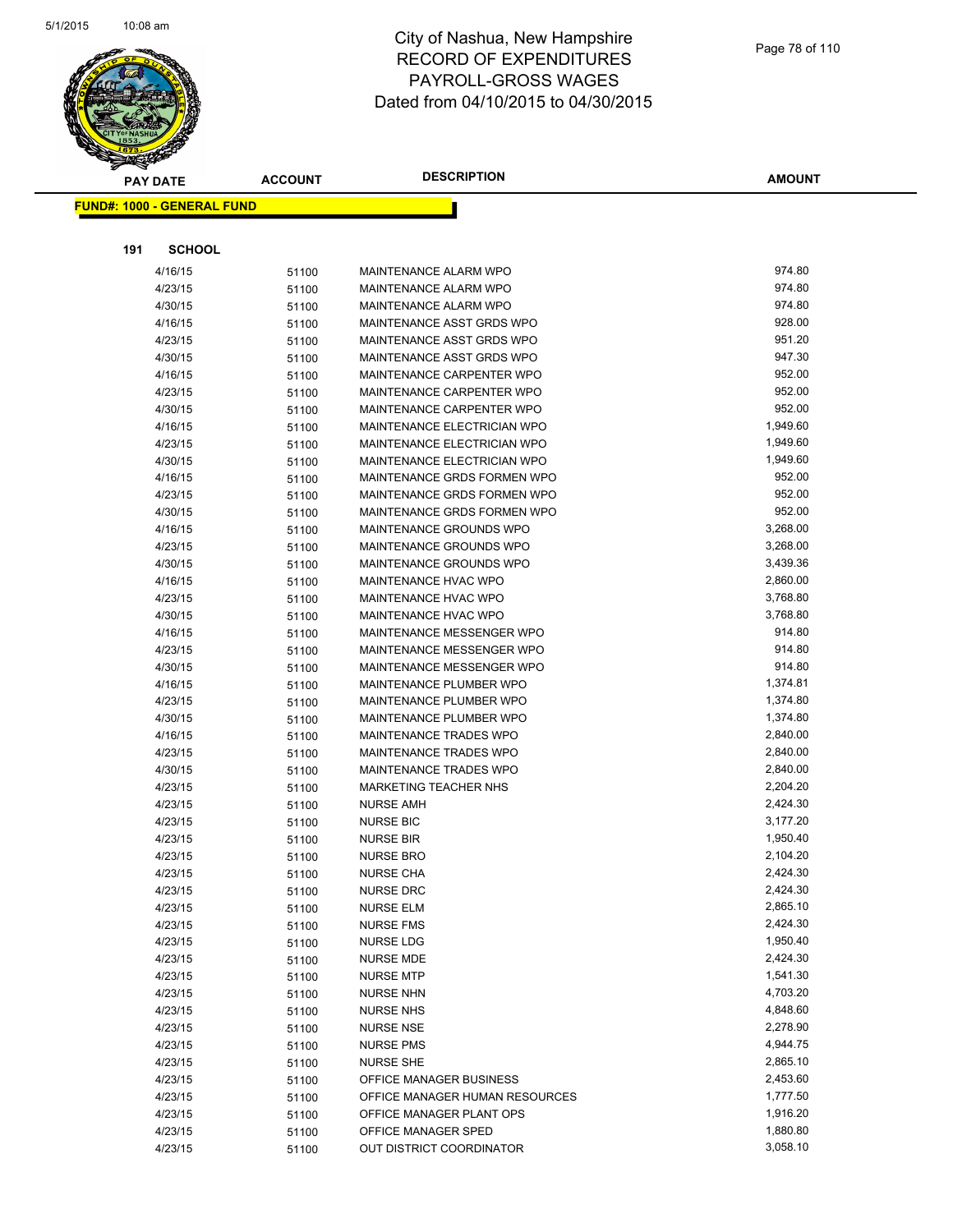

**AMOUNT**

| <b>FUND#: 1000 - GENERAL FUND</b> |                |                                            |                      |
|-----------------------------------|----------------|--------------------------------------------|----------------------|
|                                   |                |                                            |                      |
| 191<br><b>SCHOOL</b>              |                |                                            |                      |
|                                   |                |                                            | 558.90               |
| 4/16/15                           | 51100          | PARA ALT AMH                               | 582.20               |
| 4/23/15                           | 51100          | PARA ALT AMH                               | 535.62               |
| 4/30/15                           | 51100          | PARA ALT AMH                               | 432.76               |
| 4/16/15                           | 51100          | PARA ALT DRC                               | 422.29               |
| 4/23/15                           | 51100          | PARA ALT DRC                               | 436.25               |
| 4/30/15                           | 51100          | PARA ALT DRC                               | 614.80               |
| 4/16/15<br>4/23/15                | 51100          | PARA ALT FMS<br>PARA ALT FMS               | 610.15               |
| 4/30/15                           | 51100<br>51100 | PARA ALT FMS                               | 605.49               |
| 4/16/15                           | 51100          | PARA ALT LDG                               | 558.90               |
| 4/23/15                           | 51100          | PARA ALT LDG                               | 577.53               |
| 4/30/15                           | 51100          | PARA ALT LDG                               | 558.90               |
| 4/16/15                           | 51100          | PARA ALT PMS                               | 488.27               |
| 4/23/15                           | 51100          | PARA ALT PMS                               | 492.14               |
| 4/30/15                           | 51100          | PARA ALT PMS                               | 492.14               |
| 4/16/15                           | 51100          | PARA DW SPEC ED AMH                        | 8,521.25             |
| 4/23/15                           | 51100          | PARA DW SPEC ED AMH                        | 8,679.68             |
| 4/30/15                           | 51100          | PARA DW SPEC ED AMH                        | 8,598.47             |
| 4/16/15                           | 51100          | PARA DW SPEC ED BIC                        | 468.46               |
| 4/23/15                           | 51100          | PARA DW SPEC ED BIC                        | 484.34               |
| 4/30/15                           | 51100          | PARA DW SPEC ED BIC                        | 472.43               |
| 4/16/15                           | 51100          | PARA DW SPEC ED BIR                        | 1,405.55             |
| 4/23/15                           | 51100          | PARA DW SPEC ED BIR                        | 1,371.85             |
| 4/30/15                           | 51100          | PARA DW SPEC ED BIR                        | 1,398.81             |
| 4/16/15                           | 51100          | PARA DW SPEC ED BRO                        | 3,788.34             |
| 4/23/15                           | 51100          | PARA DW SPEC ED BRO                        | 3,903.13             |
| 4/30/15                           | 51100          | PARA DW SPEC ED BRO                        | 3,848.06             |
| 4/16/15                           | 51100          | PARA DW SPEC ED CHA                        | 6,421.07             |
| 4/23/15                           | 51100          | PARA DW SPEC ED CHA                        | 6,519.14             |
| 4/30/15                           | 51100          | PARA DW SPEC ED CHA                        | 6,985.05             |
| 4/16/15                           | 51100          | PARA DW SPEC ED DRC                        | 817.83               |
| 4/23/15                           | 51100          | PARA DW SPEC ED DRC                        | 734.66               |
| 4/30/15                           | 51100          | PARA DW SPEC ED DRC                        | 822.28               |
| 4/16/15                           | 51100          | PARA DW SPEC ED FMS                        | 1,716.09             |
| 4/23/15                           | 51100          | PARA DW SPEC ED FMS                        | 1,701.81             |
| 4/30/15                           | 51100          | PARA DW SPEC ED FMS                        | 1,715.29             |
| 4/16/15                           | 51100          | PARA DW SPEC ED MDE                        | 8,422.60             |
| 4/23/15                           | 51100          | PARA DW SPEC ED MDE                        | 8,174.49             |
| 4/30/15                           | 51100          | PARA DW SPEC ED MDE                        | 8,054.85             |
| 4/16/15                           | 51100          | PARA DW SPEC ED MTP                        | 476.40               |
| 4/23/15                           | 51100          | PARA DW SPEC ED MTP                        | 484.34               |
| 4/30/15                           | 51100          | PARA DW SPEC ED MTP                        | 476.40               |
| 4/16/15                           | 51100          | PARA DW SPEC ED NHN                        | 4,600.01             |
| 4/23/15<br>4/30/15                | 51100          | PARA DW SPEC ED NHN                        | 4,664.93<br>4,760.16 |
|                                   | 51100          | PARA DW SPEC ED NHN                        | 7,114.68             |
| 4/16/15<br>4/23/15                | 51100          | PARA DW SPEC ED NHS<br>PARA DW SPEC ED NHS | 7,230.52             |
| 4/30/15                           | 51100          | PARA DW SPEC ED NHS                        | 7,118.48             |
| 4/16/15                           | 51100          | PARA DW SPEC ED NSE                        | 5,517.15             |
| 4/23/15                           | 51100<br>51100 | PARA DW SPEC ED NSE                        | 5,520.03             |
| 4/30/15                           | 51100          | PARA DW SPEC ED NSE                        | 5,517.82             |
| 4/16/15                           | 51100          | PARA DW SPEC ED PMS                        | 6,879.41             |
|                                   |                |                                            |                      |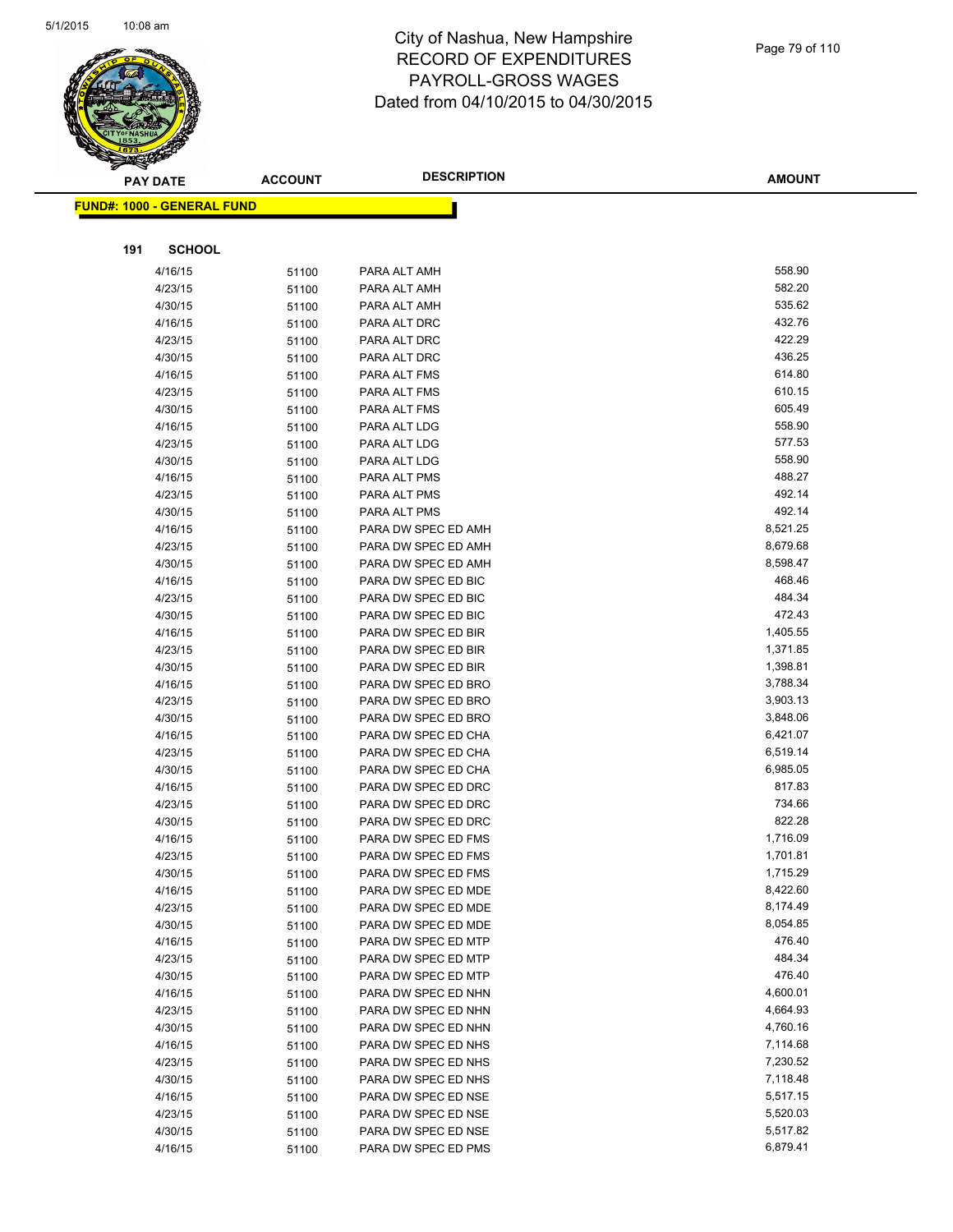

| ॼ   | <b>PAY DATE</b>                   | <b>ACCOUNT</b> | <b>DESCRIPTION</b>             | <b>AMOUNT</b>        |
|-----|-----------------------------------|----------------|--------------------------------|----------------------|
|     | <b>FUND#: 1000 - GENERAL FUND</b> |                |                                |                      |
|     |                                   |                |                                |                      |
| 191 | <b>SCHOOL</b>                     |                |                                |                      |
|     | 4/23/15                           | 51100          | PARA DW SPEC ED PMS            | 6,947.13             |
|     | 4/30/15                           | 51100          | PARA DW SPEC ED PMS            | 6,766.92             |
|     | 4/16/15                           | 51100          | PARA DW SPEC ED SHE            | 8,040.24             |
|     | 4/23/15                           | 51100          | PARA DW SPEC ED SHE            | 8,367.39             |
|     | 4/30/15                           | 51100          | PARA DW SPEC ED SHE            | 8,488.68             |
|     | 4/16/15                           | 51100          | PARA DW SPEC ED WID            | 2,129.80             |
|     | 4/23/15                           | 51100          | PARA DW SPEC ED WID            | 2,065.96             |
|     | 4/30/15                           | 51100          | PARA DW SPEC ED WID            | 2,142.35             |
|     | 4/16/15                           | 51100          | PARA DW SPEC ELM               | 5,331.79             |
|     | 4/23/15                           | 51100          | PARA DW SPEC ELM               | 5,391.03             |
|     | 4/30/15                           | 51100          | PARA DW SPEC ELM               | 5,169.50             |
|     | 4/16/15                           | 51100          | PARA ELL BIR                   | 529.80               |
|     | 4/23/15                           | 51100          | PARA ELL BIR                   | 503.31               |
|     | 4/30/15                           | 51100          | PARA ELL BIR                   | 529.80               |
|     | 4/16/15                           | 51100          | PARA ELL DRC                   | 529.81               |
|     | 4/30/15                           | 51100          | PARA ELL DRC                   | 529.80               |
|     | 4/16/15                           | 51100          | PARA ELL ELM                   | 805.85               |
|     | 4/23/15                           | 51100          | PARA ELL ELM                   | 799.48               |
|     | 4/30/15                           | 51100          | PARA ELL ELM                   | 799.48               |
|     | 4/16/15                           | 51100          | PARA ELL FES                   | 457.38               |
|     | 4/23/15                           | 51100          | PARA ELL FES                   | 457.38               |
|     | 4/30/15                           | 51100          | PARA ELL FES                   | 468.72               |
|     | 4/16/15                           | 51100          | PARA ELL FMS                   | 424.40               |
|     | 4/23/15                           | 51100          | PARA ELL FMS                   | 427.79               |
|     | 4/30/15                           | 51100          | PARA ELL FMS                   | 431.18               |
|     | 4/16/15                           | 51100          | PARA ELL LDG                   | 529.80               |
|     | 4/23/15                           | 51100          | PARA ELL LDG                   | 529.80               |
|     | 4/30/15                           | 51100          | PARA ELL LDG                   | 529.80               |
|     | 4/16/15                           | 51100          | PARA ELL MTP                   | 385.39               |
|     | 4/23/15                           | 51100          | PARA ELL MTP                   | 366.28               |
|     | 4/30/15                           | 51100          | PARA ELL MTP                   | 385.39               |
|     | 4/16/15                           | 51100          | PARA ELL NHS                   | 578.38               |
|     | 4/23/15                           | 51100          | PARA ELL NHS                   | 591.63               |
|     | 4/30/15                           | 51100          | PARA ELL NHS                   | 582.79               |
|     | 4/16/15                           | 51100          | PARA ELL PMS                   | 35.04                |
|     | 4/16/15                           | 51100          | PARA ELL SHE                   | 560.72<br>538.64     |
|     | 4/23/15                           | 51100          | PARA ELL SHE                   | 476.83               |
|     | 4/30/15                           | 51100          | PARA ELL SHE                   |                      |
|     | 4/16/15                           | 51100          | PARA INST AMH                  | 2,430.69<br>2,301.68 |
|     | 4/23/15                           | 51100          | PARA INST AMH<br>PARA INST AMH | 2,412.29             |
|     | 4/30/15<br>4/16/15                | 51100          |                                | 5,672.90             |
|     | 4/23/15                           | 51100          | PARA INST BIC<br>PARA INST BIC | 5,581.62             |
|     | 4/30/15                           | 51100          | PARA INST BIC                  | 5,622.66             |
|     | 4/16/15                           | 51100          | PARA INST BIR                  | 4,123.49             |
|     | 4/23/15                           | 51100          | PARA INST BIR                  | 4,086.47             |
|     | 4/30/15                           | 51100          | PARA INST BIR                  | 4,103.94             |
|     | 4/16/15                           | 51100          | PARA INST BRO                  | 2,745.35             |
|     | 4/23/15                           | 51100<br>51100 | PARA INST BRO                  | 2,736.37             |
|     | 4/30/15                           | 51100          | PARA INST BRO                  | 2,736.21             |
|     | 4/16/15                           | 51100          | PARA INST CHA                  | 5,505.79             |
|     | 4/23/15                           | 51100          | PARA INST CHA                  | 5,404.02             |
|     |                                   |                |                                |                      |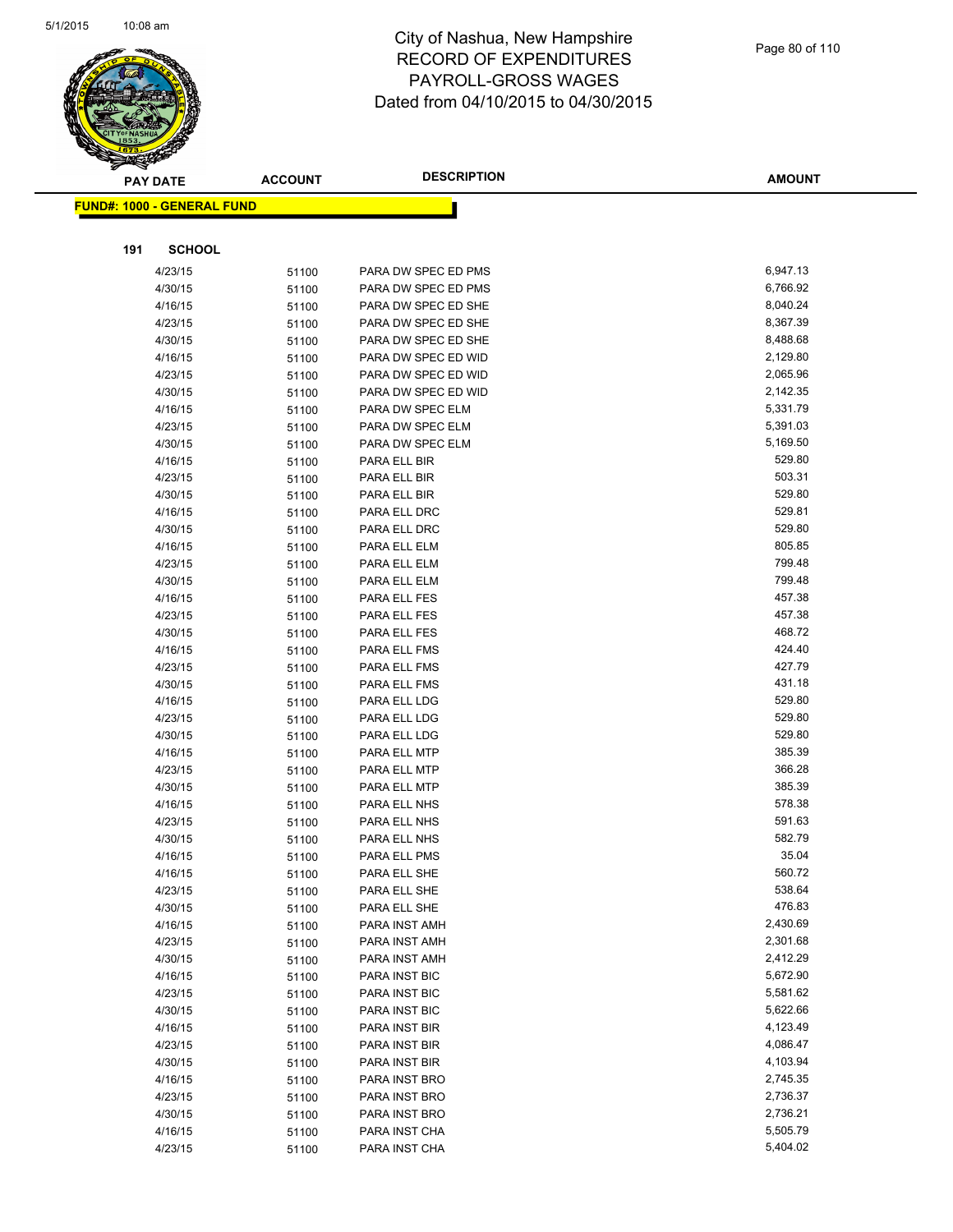

|     | <b>PAY DATE</b>                         | <b>ACCOUNT</b> | <b>DESCRIPTION</b> | <b>AMOUNT</b> |
|-----|-----------------------------------------|----------------|--------------------|---------------|
|     | <mark>FUND#: 1000 - GENERAL FUND</mark> |                |                    |               |
|     |                                         |                |                    |               |
| 191 | <b>SCHOOL</b>                           |                |                    |               |
|     | 4/30/15                                 | 51100          | PARA INST CHA      | 5,547.09      |
|     | 4/16/15                                 | 51100          | PARA INST DRC      | 3,680.21      |
|     | 4/23/15                                 | 51100          | PARA INST DRC      | 3,676.14      |
|     | 4/30/15                                 | 51100          | PARA INST DRC      | 3,641.93      |
|     | 4/16/15                                 | 51100          | PARA INST ELM      | 5,265.06      |
|     | 4/23/15                                 | 51100          | PARA INST ELM      | 5,408.04      |
|     | 4/30/15                                 | 51100          | PARA INST ELM      | 5,467.83      |
|     | 4/16/15                                 | 51100          | PARA INST FES      | 2,821.20      |
|     | 4/23/15                                 | 51100          | PARA INST FES      | 4,889.99      |
|     | 4/30/15                                 | 51100          | PARA INST FES      | 4,465.41      |
|     | 4/16/15                                 | 51100          | PARA INST FMS      | 4,779.25      |
|     | 4/23/15                                 | 51100          | PARA INST FMS      | 4,897.21      |
|     | 4/30/15                                 | 51100          | PARA INST FMS      | 4,871.23      |
|     | 4/16/15                                 | 51100          | PARA INST LDG      | 6,837.88      |
|     | 4/23/15                                 | 51100          | PARA INST LDG      | 6,839.06      |
|     | 4/30/15                                 | 51100          | PARA INST LDG      | 6,951.15      |
|     | 4/16/15                                 | 51100          | PARA INST MDE      | 4,090.62      |
|     | 4/23/15                                 | 51100          | PARA INST MDE      | 4,037.99      |
|     | 4/30/15                                 | 51100          | PARA INST MDE      | 4,061.91      |
|     | 4/16/15                                 | 51100          | PARA INST MTP      | 2,575.45      |
|     | 4/23/15                                 | 51100          | PARA INST MTP      | 2,584.70      |
|     | 4/30/15                                 | 51100          | PARA INST MTP      | 2,513.91      |
|     | 4/16/15                                 | 51100          | PARA INST NHN      | 2,538.89      |
|     | 4/23/15                                 | 51100          | PARA INST NHN      | 2,848.54      |
|     | 4/30/15                                 | 51100          | PARA INST NHN      | 2,703.65      |
|     | 4/16/15                                 | 51100          | PARA INST NHS      | 2,111.08      |
|     | 4/23/15                                 | 51100          | PARA INST NHS      | 2,127.66      |
|     | 4/30/15                                 | 51100          | PARA INST NHS      | 2,136.19      |
|     | 4/16/15                                 | 51100          | PARA INST NSE      | 969.80        |
|     | 4/23/15                                 | 51100          | PARA INST NSE      | 976.60        |
|     | 4/30/15                                 | 51100          | PARA INST NSE      | 976.60        |
|     | 4/16/15                                 | 51100          | PARA INST PMS      | 4,375.44      |
|     | 4/23/15                                 | 51100          | PARA INST PMS      | 4,368.44      |
|     | 4/30/15                                 | 51100          | PARA INST PMS      | 4,368.86      |
|     | 4/16/15                                 | 51100          | PARA INST SHE      | 4,023.20      |
|     | 4/23/15                                 | 51100          | PARA INST SHE      | 3,960.11      |
|     | 4/30/15                                 | 51100          | PARA INST SHE      | 3,907.29      |
|     | 4/16/15                                 | 51100          | PARA KIND AMH      | 963.42        |
|     | 4/23/15                                 | 51100          | PARA KIND AMH      | 895.61        |
|     | 4/30/15                                 | 51100          | PARA KIND AMH      | 999.90        |
|     | 4/16/15                                 | 51100          | PARA KIND BIC      | 556.02        |
|     | 4/23/15                                 | 51100          | PARA KIND BIC      | 569.70        |
|     | 4/30/15                                 | 51100          | PARA KIND BIC      | 556.02        |
|     | 4/16/15                                 | 51100          | PARA KIND BIR      | 534.22        |
|     | 4/23/15                                 | 51100          | PARA KIND BIR      | 538.64        |
|     | 4/30/15                                 | 51100          | PARA KIND BIR      | 534.22        |
|     | 4/16/15                                 | 51100          | PARA KIND BRO      | 556.02        |
|     | 4/23/15                                 | 51100          | PARA KIND BRO      | 556.02        |
|     | 4/30/15                                 | 51100          | PARA KIND BRO      | 656.28        |
|     | 4/16/15                                 | 51100          | PARA KIND CHA      | 461.16        |
|     | 4/23/15                                 | 51100          | PARA KIND CHA      | 453.60        |
|     | 4/30/15                                 | 51100          | PARA KIND CHA      | 457.38        |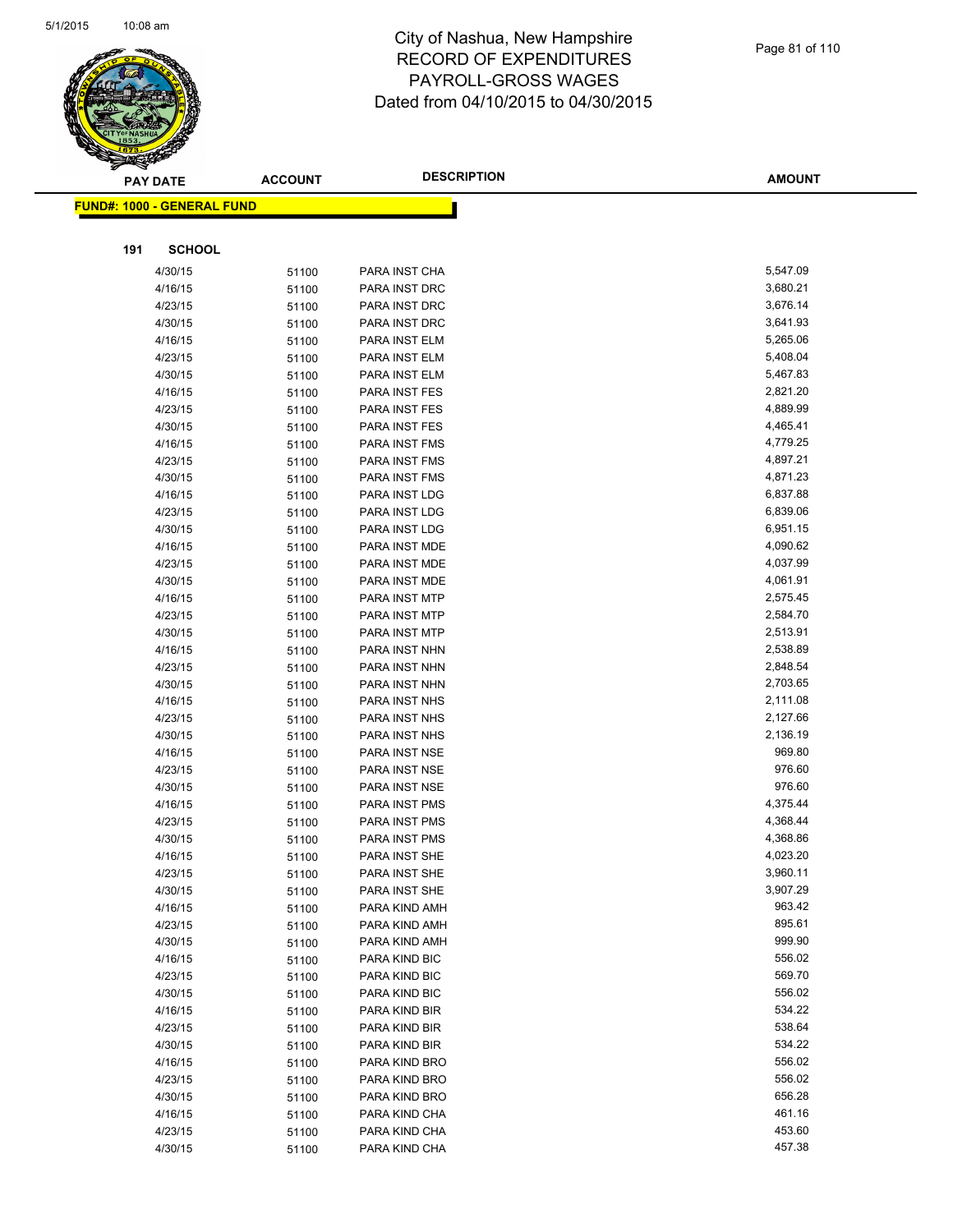

|     | <b>PAY DATE</b>                    | <b>ACCOUNT</b> | <b>DESCRIPTION</b>             | <b>AMOUNT</b>    |
|-----|------------------------------------|----------------|--------------------------------|------------------|
|     | <u> FUND#: 1000 - GENERAL FUND</u> |                |                                |                  |
|     |                                    |                |                                |                  |
|     |                                    |                |                                |                  |
| 191 | <b>SCHOOL</b>                      |                |                                |                  |
|     | 4/16/15                            | 51100          | PARA KIND DRC                  | 529.80           |
|     | 4/23/15                            | 51100          | PARA KIND DRC                  | 529.80           |
|     | 4/30/15                            | 51100          | PARA KIND DRC                  | 529.80           |
|     | 4/16/15                            | 51100          | PARA KIND FES                  | 845.37           |
|     | 4/23/15                            | 51100          | PARA KIND FES                  | 841.98           |
|     | 4/30/15                            | 51100          | PARA KIND FES                  | 841.97           |
|     | 4/16/15                            | 51100          | PARA KIND LDG                  | 957.70           |
|     | 4/23/15                            | 51100          | PARA KIND LDG                  | 977.02           |
|     | 4/30/15                            | 51100          | PARA KIND LDG                  | 995.25           |
|     | 4/16/15                            | 51100          | PARA KIND MDE                  | 546.90           |
|     | 4/23/15                            | 51100          | PARA KIND MDE                  | 546.90           |
|     | 4/30/15                            | 51100          | PARA KIND MDE                  | 542.35           |
|     | 4/16/15                            | 51100          | PARA KIND MTP                  | 556.02           |
|     | 4/23/15                            | 51100          | PARA KIND MTP                  | 1,121.16         |
|     | 4/30/15                            | 51100          | PARA KIND MTP                  | 1,134.84         |
|     | 4/16/15                            | 51100          | PARA KIND NSE                  | 560.58<br>556.02 |
|     | 4/23/15                            | 51100          | PARA KIND NSE                  | 560.58           |
|     | 4/30/15                            | 51100          | PARA KIND NSE<br>PARA KIND SHE | 615.25           |
|     | 4/16/15<br>4/23/15                 | 51100          | PARA KIND SHE                  | 483.09           |
|     | 4/30/15                            | 51100          | PARA KIND SHE                  | 583.35           |
|     | 4/16/15                            | 51100          | PARA MEDIA NHN                 | 628.75           |
|     | 4/23/15                            | 51100<br>51100 | PARA MEDIA NHN                 | 628.75           |
|     | 4/30/15                            | 51100          | PARA MEDIA NHN                 | 638.07           |
|     | 4/16/15                            | 51100          | PARA MEDIA NHS                 | 1,769.30         |
|     | 4/23/15                            | 51100          | PARA MEDIA NHS                 | 1,755.32         |
|     | 4/30/15                            | 51100          | PARA MEDIA NHS                 | 1,732.61         |
|     | 4/16/15                            | 51100          | PARA PRE SCH BIC               | 899.23           |
|     | 4/23/15                            | 51100          | PARA PRE SCH BIC               | 907.57           |
|     | 4/30/15                            | 51100          | PARA PRE SCH BIC               | 906.40           |
|     | 4/16/15                            | 51100          | PARA PRE SCH BRO               | 4,833.12         |
|     | 4/23/15                            | 51100          | PARA PRE SCH BRO               | 4,875.03         |
|     | 4/30/15                            | 51100          | PARA PRE SCH BRO               | 4,848.79         |
|     | 4/16/15                            | 51100          | PARA READ ELM                  | 583.37           |
|     | 4/23/15                            | 51100          | PARA READ ELM                  | 578.81           |
|     | 4/30/15                            | 51100          | PARA READ ELM                  | 578.81           |
|     | 4/16/15                            | 51100          | PARA SCI NHN                   | 582.20           |
|     | 4/23/15                            | 51100          | PARA SCI NHN                   | 586.86           |
|     | 4/30/15                            | 51100          | PARA SCI NHN                   | 591.52           |
|     | 4/16/15                            | 51100          | PARA SCI NHS                   | 564.05           |
|     | 4/23/15                            | 51100          | PARA SCI NHS                   | 536.98           |
|     | 4/30/15                            | 51100          | PARA SCI NHS                   | 546.00           |
|     | 4/16/15                            | 51100          | PARA TTI DRC                   | (2,414.30)       |
|     | 4/16/15                            | 51100          | PARA VOC NHS                   | 586.64           |
|     | 4/23/15                            | 51100          | PARA VOC NHS                   | 555.04           |
|     | 4/30/15                            | 51100          | PARA VOC NHS                   | 582.12           |
|     | 4/23/15                            | 51100          | PEER COACH SCIENCE             | 5,585.91         |
|     | 4/23/15                            | 51100          | PRINCIPAL AMH                  | 3,426.00         |
|     | 4/23/15                            | 51100          | PRINCIPAL BIC                  | 3,791.50         |
|     | 4/23/15                            | 51100          | PRINCIPAL BIR                  | 3,531.70         |
|     | 4/23/15                            | 51100          | PRINCIPAL BRO                  | 3,572.60         |
|     | 4/23/15                            | 51100          | PRINCIPAL CHA                  | 3,474.90         |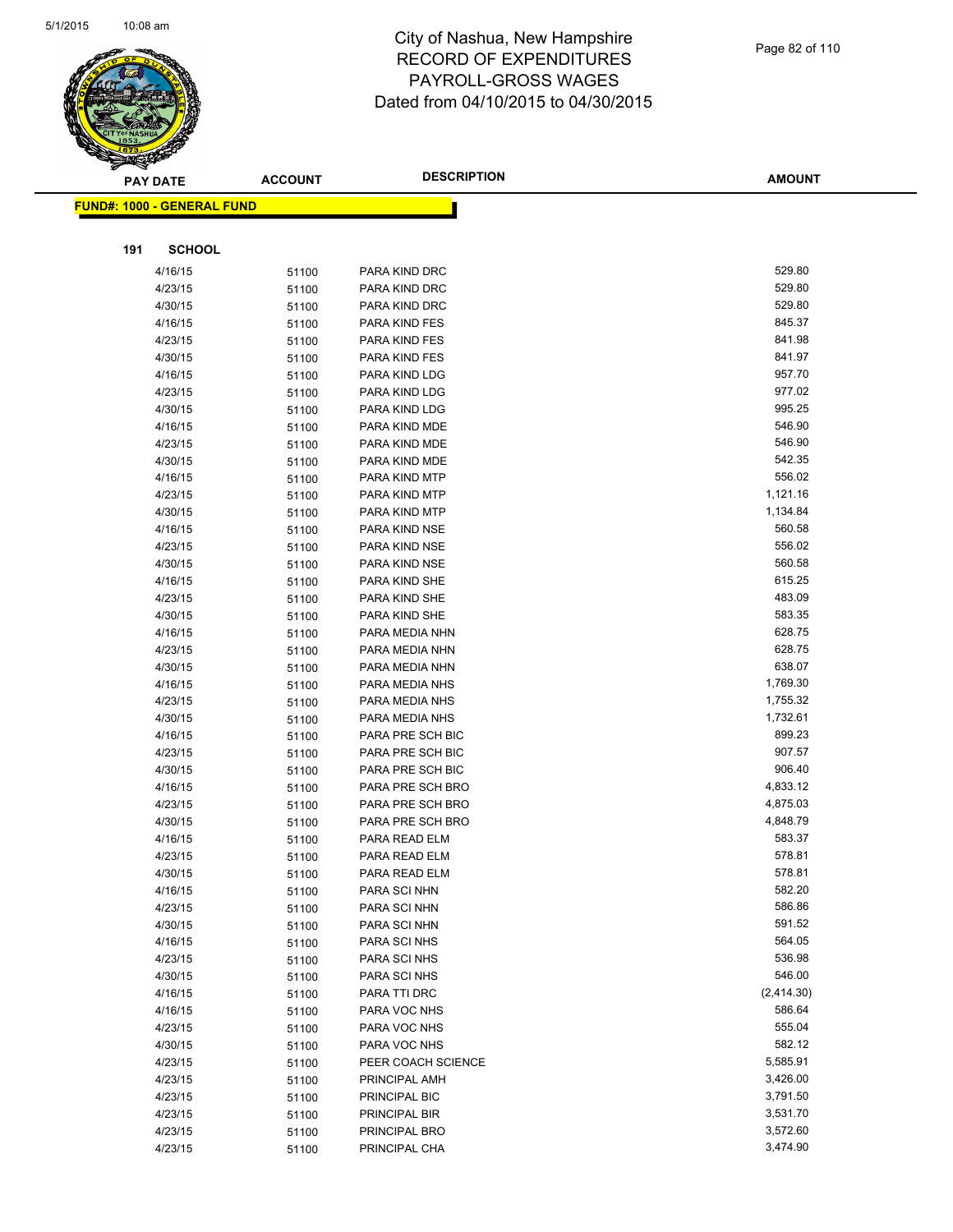

|     | <b>PAY DATE</b>                    | <b>ACCOUNT</b> | <b>DESCRIPTION</b>                                     | AMOUNT                |
|-----|------------------------------------|----------------|--------------------------------------------------------|-----------------------|
|     | <u> FUND#: 1000 - GENERAL FUND</u> |                |                                                        |                       |
|     |                                    |                |                                                        |                       |
|     |                                    |                |                                                        |                       |
| 191 | <b>SCHOOL</b>                      |                |                                                        |                       |
|     | 4/23/15                            | 51100          | PRINCIPAL DRC                                          | 3,084.60              |
|     | 4/23/15                            | 51100          | PRINCIPAL ELM                                          | 3,630.60              |
|     | 4/23/15                            | 51100          | PRINCIPAL FES                                          | 3,426.00              |
|     | 4/23/15                            | 51100          | PRINCIPAL FMS                                          | 3,858.80              |
|     | 4/23/15                            | 51100          | PRINCIPAL LDG                                          | 3,795.10              |
|     | 4/23/15                            | 51100          | PRINCIPAL MDE                                          | 3,474.90              |
|     | 4/23/15                            | 51100          | PRINCIPAL MTP                                          | 3,572.60              |
|     | 4/23/15                            | 51100          | PRINCIPAL NHN                                          | 3,961.50              |
|     | 4/23/15                            | 51100          | PRINCIPAL NHS                                          | 4,032.80              |
|     | 4/23/15                            | 51100          | PRINCIPAL NSE                                          | 3,531.70              |
|     | 4/23/15                            | 51100          | PRINCIPAL PMS                                          | 3,680.50              |
|     | 4/23/15                            | 51100          | PRINCIPAL SHE                                          | 3,841.80<br>37,640.63 |
|     | 4/23/15                            | 51100          | SCHOOL PSYCHOLOGIST WID                                | 318.10                |
|     | 4/23/15                            | 51100          | SCHOOL PSYCHOLOGY INTERN                               | 772.00                |
|     | 4/16/15                            | 51100          | <b>SECURITY GUARD NHS</b><br><b>SECURITY GUARD NHS</b> | 772.00                |
|     | 4/23/15<br>4/30/15                 | 51100          | SECURITY GUARD NHS                                     | 772.00                |
|     | 4/16/15                            | 51100          | SECURITY MONITOR NHN                                   | 2,025.53              |
|     | 4/23/15                            | 51100          | SECURITY MONITOR NHN                                   | 2,004.33              |
|     | 4/30/15                            | 51100          | SECURITY MONITOR NHN                                   | 2,034.00              |
|     | 4/16/15                            | 51100<br>51100 | <b>SECURITY MONITOR NHS</b>                            | 2,034.00              |
|     | 4/23/15                            | 51100          | <b>SECURITY MONITOR NHS</b>                            | 2,034.01              |
|     | 4/30/15                            | 51100          | <b>SECURITY MONITOR NHS</b>                            | 2,034.01              |
|     | 4/16/15                            | 51100          | SIGN LANGUAGE INTERPRETER                              | 3,312.51              |
|     | 4/23/15                            | 51100          | SIGN LANGUAGE INTERPRETER                              | 3,364.48              |
|     | 4/30/15                            | 51100          | SIGN LANGUAGE INTERPRETER                              | 3,297.68              |
|     | 4/23/15                            | 51100          | SOCIAL WORKER ELM                                      | 2,101.80              |
|     | 4/23/15                            | 51100          | SOCIAL WORKER FMS                                      | 1,529.50              |
|     | 4/23/15                            | 51100          | SPEECH LANG PATHOLOGIST WID                            | 50,035.41             |
|     | 4/16/15                            | 51100          | SPEECH LANGUAGE ASST                                   | 680.15                |
|     | 4/23/15                            | 51100          | SPEECH LANGUAGE ASST                                   | 680.15                |
|     | 4/30/15                            | 51100          | SPEECH LANGUAGE ASST                                   | 680.15                |
|     | 4/23/15                            | 51100          | STUDENT ACTIVITY COORD NHN                             | 423.70                |
|     | 4/23/15                            | 51100          | STUDENT ACTIVITY COORD NHS                             | 1,125.40              |
|     | 4/23/15                            | 51100          | STUDENT INFO COORDINATOR                               | 1,777.50              |
|     | 4/23/15                            | 51100          | SUPERINTENDENT                                         | 5,489.10              |
|     | 4/23/15                            | 51100          | SYSTEMS ADMIN FULL YEAR                                | 11,519.40             |
|     | 4/23/15                            | 51100          | <b>TEACHER ART AMH</b>                                 | 2,551.90              |
|     | 4/23/15                            | 51100          | <b>TEACHER ART BIC</b>                                 | 1,885.00              |
|     | 4/23/15                            | 51100          | <b>TEACHER ART BIR</b>                                 | 2,551.90              |
|     | 4/23/15                            | 51100          | <b>TEACHER ART BRO</b>                                 | 2,887.22              |
|     | 4/23/15                            | 51100          | TEACHER ART CHA                                        | 2,728.31              |
|     | 4/23/15                            | 51100          | TEACHER ART DRC                                        | 1,380.10              |
|     | 4/23/15                            | 51100          | <b>TEACHER ART ELM</b>                                 | 4,490.40              |
|     | 4/23/15                            | 51100          | <b>TEACHER ART FES</b>                                 | 1,885.00              |
|     | 4/23/15                            | 51100          | <b>TEACHER ART FMS</b>                                 | 4,766.90              |
|     | 4/23/15                            | 51100          | <b>TEACHER ART LDG</b>                                 | 2,053.10              |
|     | 4/23/15                            | 51100          | <b>TEACHER ART MDE</b>                                 | 1,823.10              |
|     | 4/23/15                            | 51100          | TEACHER ART NHN                                        | 10,115.70             |
|     | 4/23/15                            | 51100          | <b>TEACHER ART NHS</b>                                 | 9,963.20              |
|     | 4/23/15                            | 51100          | <b>TEACHER ART NSE</b>                                 | 2,816.70              |
|     | 4/23/15                            | 51100          | <b>TEACHER ART PMS</b>                                 | 3,514.39              |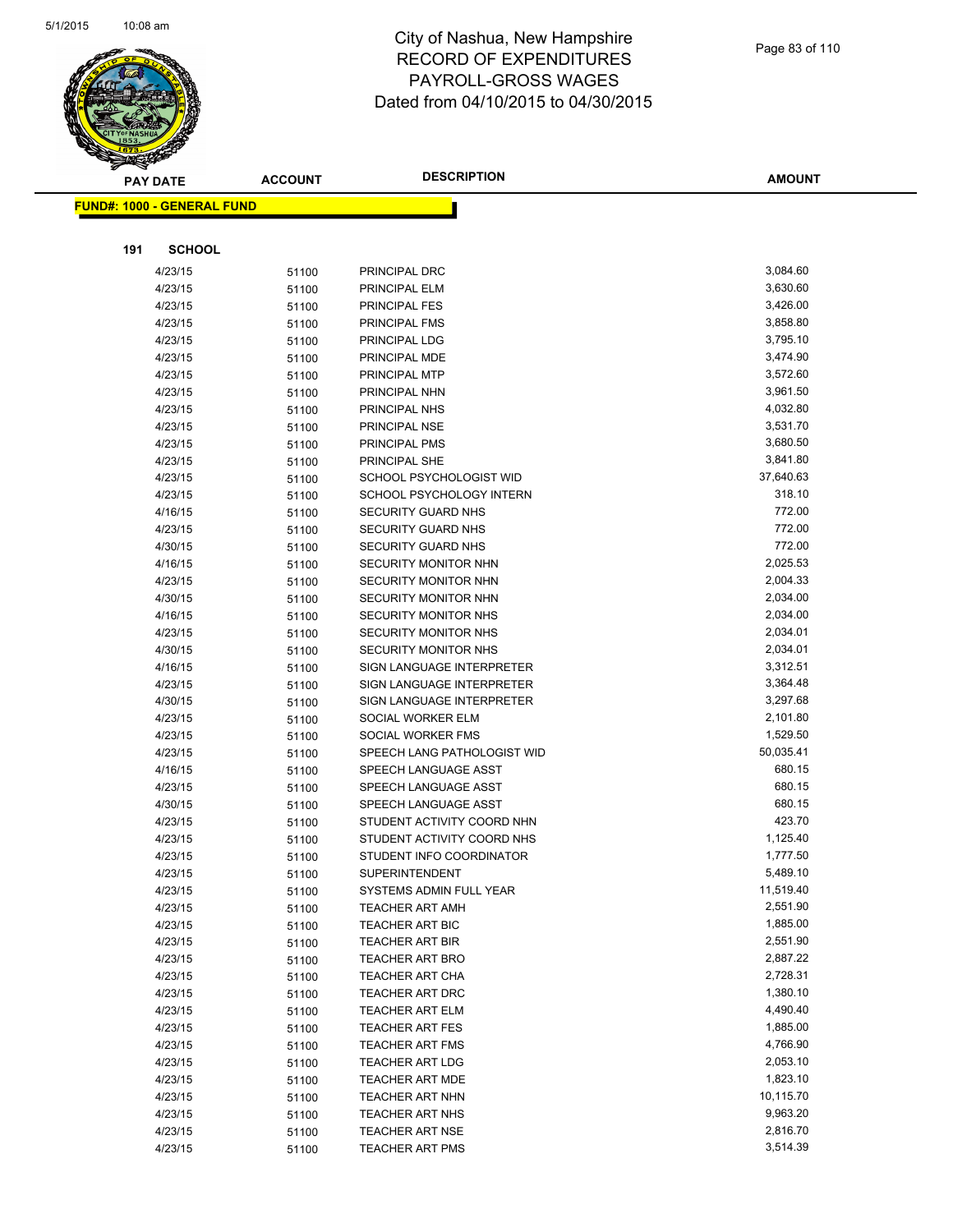

| <b>PAY DATE</b> |                                   | <b>ACCOUNT</b> | <b>DESCRIPTION</b>                                 | <b>AMOUNT</b>        |
|-----------------|-----------------------------------|----------------|----------------------------------------------------|----------------------|
|                 | <b>FUND#: 1000 - GENERAL FUND</b> |                |                                                    |                      |
|                 |                                   |                |                                                    |                      |
|                 |                                   |                |                                                    |                      |
| 191             | <b>SCHOOL</b>                     |                |                                                    |                      |
|                 | 4/23/15                           | 51100          | <b>TEACHER ART SHE</b>                             | 1,623.97             |
|                 | 4/23/15                           | 51100          | <b>TEACHER AUTO NHN</b>                            | 5,103.80             |
|                 | 4/23/15                           | 51100          | <b>TEACHER BEHAVIOR SPEC WID</b>                   | 5,071.07             |
|                 | 4/23/15                           | 51100          | TEACHER BIO TEC NHN                                | 2,179.70             |
|                 | 4/23/15                           | 51100          | TEACHER BUILD CONST NHS                            | 2,551.90             |
|                 | 4/30/15                           | 51100          | TEACHER BUILD CONST NHS                            | 360.59               |
|                 | 4/23/15                           | 51100          | <b>TEACHER BUSINESS NHN</b>                        | 10,816.70            |
|                 | 4/23/15                           | 51100          | <b>TEACHER BUSINESS NHS</b>                        | 5,190.50             |
|                 | 4/23/15                           | 51100          | <b>TEACHER COMPUTER ELM</b>                        | 4,389.80             |
|                 | 4/23/15                           | 51100          | <b>TEACHER COMPUTER FMS</b>                        | 4,542.60             |
|                 | 4/23/15                           | 51100          | <b>TEACHER COMPUTER NHN</b>                        | 2,227.80             |
|                 | 4/23/15                           | 51100          | TEACHER COMPUTER NHS                               | 8,763.93             |
|                 | 4/23/15                           | 51100          | <b>TEACHER COMPUTER PMS</b>                        | 5,744.20             |
|                 | 4/23/15                           | 51100          | TEACHER COSMETOLOGY NHN                            | 5,585.30             |
|                 | 4/23/15                           | 51100          | <b>TEACHER CULINARY NHN</b>                        | 5,103.80             |
|                 | 4/23/15                           | 51100          | <b>TEACHER DEAF NSE</b>                            | 4,545.93             |
|                 | 4/23/15                           | 51100          | TEACHER DEAF WID                                   | 2,728.30             |
|                 | 4/23/15                           | 51100          | TEACHER DWSE AMH                                   | 7,057.10             |
|                 | 4/23/15                           | 51100          | <b>TEACHER DWSE BIR</b>                            | 2,398.90             |
|                 | 4/23/15                           | 51100          | <b>TEACHER DWSE BRO</b>                            | 5,560.50             |
|                 | 4/23/15                           | 51100          | <b>TEACHER DWSE CHA</b>                            | 1,622.40             |
|                 | 4/23/15                           | 51100          | <b>TEACHER DWSE ELM</b>                            | 10,189.09            |
|                 | 4/23/15                           | 51100          | <b>TEACHER DWSE MDE</b>                            | 2,566.70             |
|                 | 4/23/15                           | 51100          | <b>TEACHER DWSE NSE</b>                            | 4,551.40<br>7,204.10 |
|                 | 4/23/15                           | 51100          | <b>TEACHER DWSE PMS</b><br><b>TEACHER DWSE SHE</b> | 5,591.90             |
|                 | 4/23/15                           | 51100          | <b>TEACHER ECE NHS</b>                             | 5,456.60             |
|                 | 4/23/15<br>4/23/15                | 51100          | TEACHER ELECTRICAL NHS                             | 2,551.90             |
|                 | 4/23/15                           | 51100          | <b>TEACHER ELL AMH</b>                             | 1,745.50             |
|                 | 4/23/15                           | 51100          | TEACHER ELL BIR                                    | 2,728.30             |
|                 | 4/23/15                           | 51100<br>51100 | TEACHER ELL DRC                                    | 5,707.10             |
|                 | 4/23/15                           | 51100          | <b>TEACHER ELL ELM</b>                             | 4,411.80             |
|                 | 4/23/15                           | 51100          | <b>TEACHER ELL FES</b>                             | 8,023.30             |
|                 | 4/23/15                           | 51100          | TEACHER ELL FMS                                    | 2,034.50             |
|                 | 4/23/15                           | 51100          | <b>TEACHER ELL LDG</b>                             | 5,427.70             |
|                 | 4/23/15                           | 51100          | <b>TEACHER ELL MTP</b>                             | 2,728.30             |
|                 | 4/23/15                           | 51100          | TEACHER ELL NHN                                    | 4,165.30             |
|                 | 4/23/15                           | 51100          | TEACHER ELL NHS                                    | 4,741.79             |
|                 | 4/23/15                           | 51100          | <b>TEACHER ELL PMS</b>                             | 1,885.00             |
|                 | 4/23/15                           | 51100          | TEACHER ELL SHE                                    | 2,020.40             |
|                 | 4/23/15                           | 51100          | <b>TEACHER ENGLISH ELM</b>                         | 23,287.93            |
|                 | 4/23/15                           | 51100          | <b>TEACHER ENGLISH FMS</b>                         | 17,530.83            |
|                 | 4/23/15                           | 51100          | <b>TEACHER ENGLISH NHN</b>                         | 38,181.16            |
|                 | 4/23/15                           | 51100          | <b>TEACHER ENGLISH NHS</b>                         | 43,782.71            |
|                 | 4/23/15                           | 51100          | <b>TEACHER ENGLISH PMS</b>                         | 15,891.82            |
|                 | 4/23/15                           | 51100          | <b>TEACHER FACS ELM</b>                            | 3,432.60             |
|                 | 4/23/15                           | 51100          | <b>TEACHER FACS FMS</b>                            | 4,640.79             |
|                 | 4/23/15                           | 51100          | <b>TEACHER FACS NHN</b>                            | 3,695.20             |
|                 | 4/23/15                           | 51100          | TEACHER FACS NHS                                   | 9,865.10             |
|                 | 4/23/15                           | 51100          | <b>TEACHER FACS PMS</b>                            | 5,280.20             |
|                 | 4/23/15                           | 51100          | TEACHER FOREIGN LANG ELM                           | 5,545.00             |
|                 | 4/23/15                           | 51100          | TEACHER FOREIGN LANG FMS                           | 2,728.30             |
|                 |                                   |                |                                                    |                      |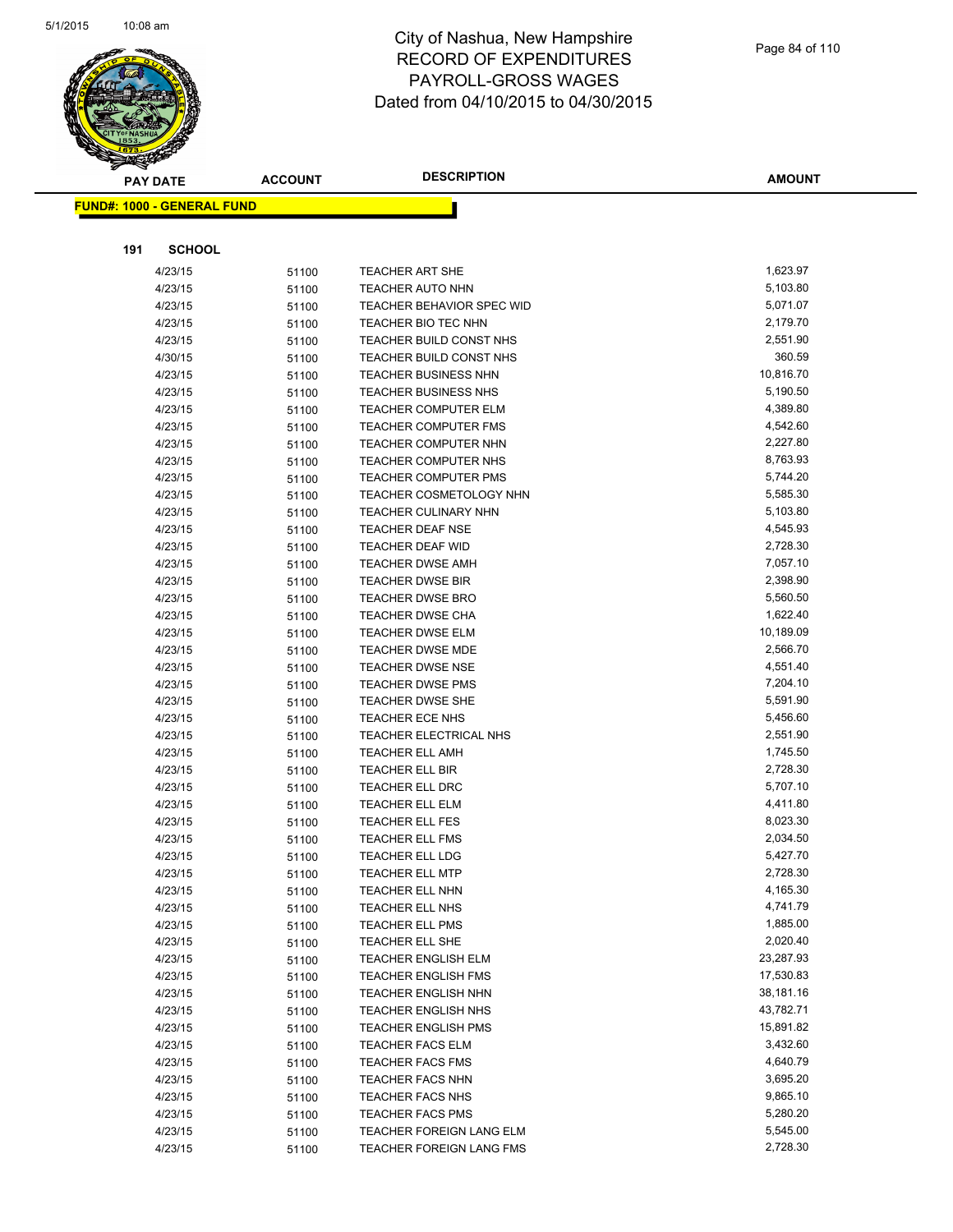

|     | <b>PAY DATE</b>                    | <b>ACCOUNT</b> | <b>DESCRIPTION</b>       | <b>AMOUNT</b> |
|-----|------------------------------------|----------------|--------------------------|---------------|
|     | <u> FUND#: 1000 - GENERAL FUND</u> |                |                          |               |
|     |                                    |                |                          |               |
|     |                                    |                |                          |               |
| 191 | <b>SCHOOL</b>                      |                |                          |               |
|     | 4/23/15                            | 51100          | TEACHER FOREIGN LANG NHN | 14,134.53     |
|     | 4/23/15                            | 51100          | TEACHER FOREIGN LANG NHS | 19,798.13     |
|     | 4/23/15                            | 51100          | TEACHER FOREIGN LANG PMS | 5,368.60      |
|     | 4/23/15                            | 51100          | <b>TEACHER GR1 AMH</b>   | 9,835.30      |
|     | 4/23/15                            | 51100          | <b>TEACHER GR1 BIC</b>   | 9,492.40      |
|     | 4/23/15                            | 51100          | <b>TEACHER GR1 BIR</b>   | 9,850.80      |
|     | 4/23/15                            | 51100          | <b>TEACHER GR1 BRO</b>   | 4,882.80      |
|     | 4/23/15                            | 51100          | <b>TEACHER GR1 CHA</b>   | 10,789.00     |
|     | 4/23/15                            | 51100          | <b>TEACHER GR1 DRC</b>   | 6,864.20      |
|     | 4/23/15                            | 51100          | <b>TEACHER GR1 FES</b>   | 10,312.90     |
|     | 4/23/15                            | 51100          | <b>TEACHER GR1 LDG</b>   | 9,563.50      |
|     | 4/23/15                            | 51100          | <b>TEACHER GR1 MDE</b>   | 8,353.50      |
|     | 4/23/15                            | 51100          | <b>TEACHER GR1 MTP</b>   | 7,151.11      |
|     | 4/23/15                            | 51100          | <b>TEACHER GR1 NSE</b>   | 6,554.90      |
|     | 4/23/15                            | 51100          | <b>TEACHER GR1 SHE</b>   | 7,846.90      |
|     | 4/23/15                            | 51100          | <b>TEACHER GR2 AMH</b>   | 7,570.49      |
|     | 4/23/15                            | 51100          | <b>TEACHER GR2 BIC</b>   | 8,706.70      |
|     | 4/23/15                            | 51100          | <b>TEACHER GR2 BIR</b>   | 9,785.40      |
|     | 4/23/15                            | 51100          | <b>TEACHER GR2 BRO</b>   | 6,993.10      |
|     | 4/23/15                            | 51100          | <b>TEACHER GR2 CHA</b>   | 8,259.50      |
|     | 4/23/15                            | 51100          | TEACHER GR2 DRC          | 7,624.90      |
|     | 4/23/15                            | 51100          | <b>TEACHER GR2 FES</b>   | 9,414.29      |
|     | 4/23/15                            | 51100          | TEACHER GR2 LDG          | 9,785.40      |
|     | 4/23/15                            | 51100          | TEACHER GR2 MDE          | 8,421.70      |
|     | 4/23/15                            | 51100          | <b>TEACHER GR2 MTP</b>   | 6,426.70      |
|     | 4/23/15                            | 51100          | <b>TEACHER GR2 NSE</b>   | 6,651.90      |
|     | 4/23/15                            | 51100          | <b>TEACHER GR2 SHE</b>   | 6,142.80      |
|     | 4/23/15                            | 51100          | <b>TEACHER GR3 AMH</b>   | 4,578.80      |
|     | 4/23/15                            | 51100          | <b>TEACHER GR3 BIC</b>   | 8,705.70      |
|     | 4/23/15                            | 51100          | <b>TEACHER GR3 BIR</b>   | 8,679.50      |
|     | 4/23/15                            | 51100          | <b>TEACHER GR3 BRO</b>   | 5,280.19      |
|     | 4/23/15                            | 51100          | <b>TEACHER GR3 CHA</b>   | 7,889.30      |
|     | 4/23/15                            | 51100          | TEACHER GR3 DRC          | 5,201.90      |
|     | 4/23/15                            | 51100          | <b>TEACHER GR3 FES</b>   | 7,550.60      |
|     | 4/23/15                            | 51100          | <b>TEACHER GR3 LDG</b>   | 7,042.30      |
|     | 4/23/15                            | 51100          | TEACHER GR3 MDE          | 11,266.00     |
|     | 4/23/15                            | 51100          | <b>TEACHER GR3 MTP</b>   | 7,057.00      |
|     | 4/23/15                            | 51100          | <b>TEACHER GR3 NSE</b>   | 6,228.00      |
|     | 4/23/15                            | 51100          | <b>TEACHER GR3 SHE</b>   | 8,097.29      |
|     | 4/23/15                            | 51100          | <b>TEACHER GR4 AMH</b>   | 1,885.00      |
|     | 4/23/15                            | 51100          | <b>TEACHER GR4 BIC</b>   | 6,336.20      |
|     | 4/23/15                            | 51100          | <b>TEACHER GR4 BIR</b>   | 8,092.40      |
|     | 4/23/15                            | 51100          | <b>TEACHER GR4 BRO</b>   | 7,076.90      |
|     | 4/23/15                            | 51100          | <b>TEACHER GR4 CHA</b>   | 8,185.10      |
|     | 4/23/15                            | 51100          | <b>TEACHER GR4 DRC</b>   | 5,069.21      |
|     | 4/23/15                            | 51100          | <b>TEACHER GR4 FES</b>   | 7,836.20      |
|     | 4/23/15                            | 51100          | <b>TEACHER GR4 LDG</b>   | 9,130.20      |
|     | 4/23/15                            | 51100          | <b>TEACHER GR4 MDE</b>   | 8,125.40      |
|     | 4/23/15                            | 51100          | <b>TEACHER GR4 MTP</b>   | 6,032.20      |
|     | 4/23/15                            | 51100          | <b>TEACHER GR4 NSE</b>   | 6,785.60      |
|     | 4/23/15                            | 51100          | <b>TEACHER GR4 SHE</b>   | 7,715.40      |
|     | 4/23/15                            | 51100          | <b>TEACHER GR5 AMH</b>   | 5,280.20      |
|     |                                    |                |                          |               |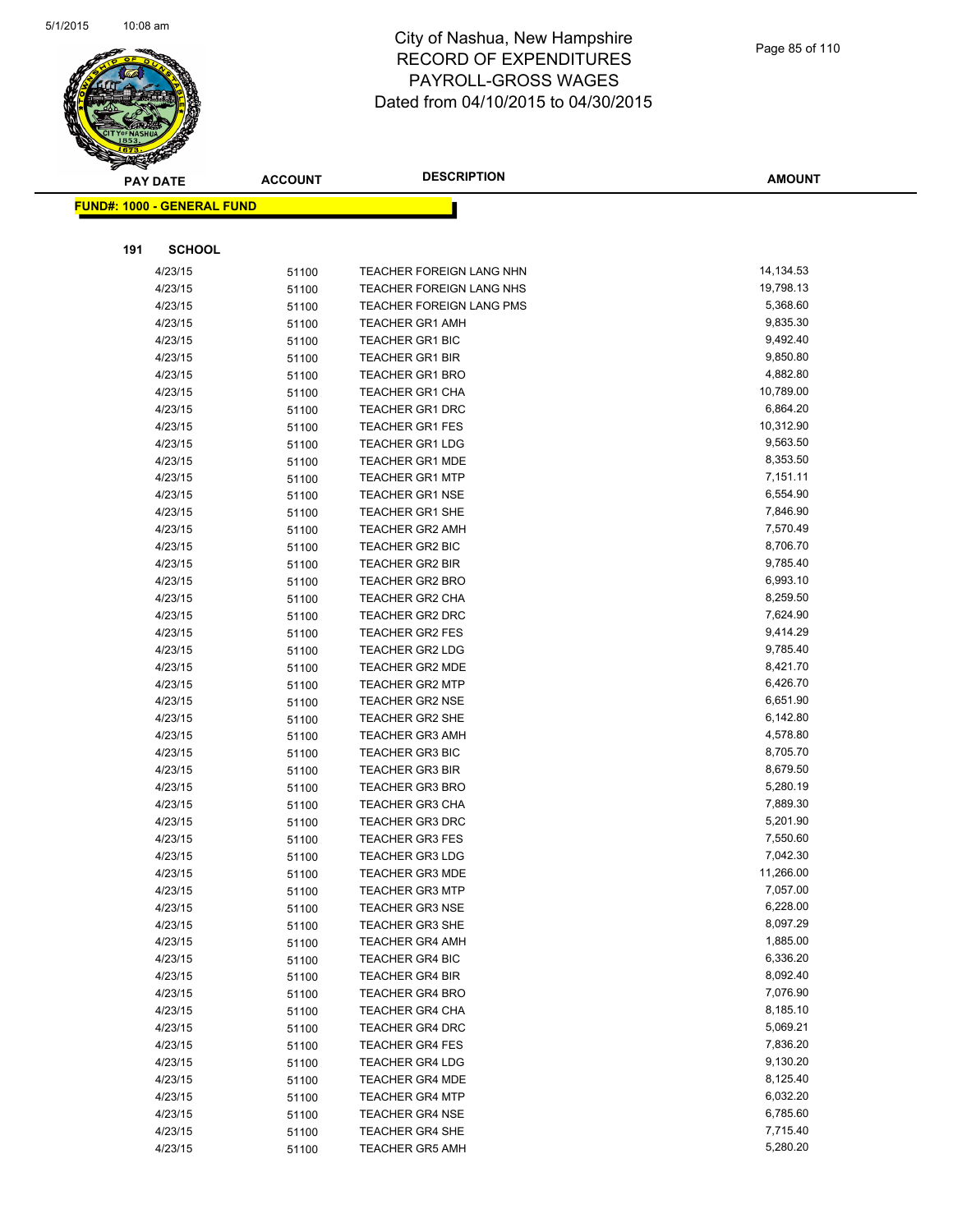

|     | <b>PAY DATE</b>                   | <b>ACCOUNT</b> | <b>DESCRIPTION</b>                               | <b>AMOUNT</b>          |
|-----|-----------------------------------|----------------|--------------------------------------------------|------------------------|
|     | <b>FUND#: 1000 - GENERAL FUND</b> |                |                                                  |                        |
|     |                                   |                |                                                  |                        |
|     |                                   |                |                                                  |                        |
| 191 | <b>SCHOOL</b>                     |                |                                                  |                        |
|     | 4/23/15                           | 51100          | <b>TEACHER GR5 BIC</b>                           | 11,407.40              |
|     | 4/23/15                           | 51100          | <b>TEACHER GR5 BIR</b>                           | 10,087.60              |
|     | 4/23/15                           | 51100          | <b>TEACHER GR5 BRO</b>                           | 7,555.70               |
|     | 4/23/15                           | 51100          | <b>TEACHER GR5 CHA</b>                           | 8,207.60               |
|     | 4/23/15                           | 51100          | <b>TEACHER GR5 DRC</b>                           | 5,207.72               |
|     | 4/23/15                           | 51100          | <b>TEACHER GR5 FES</b>                           | 8,582.59               |
|     | 4/23/15                           | 51100          | <b>TEACHER GR5 LDG</b>                           | 10,057.79              |
|     | 4/23/15                           | 51100          | <b>TEACHER GR5 MDE</b>                           | 12,290.00              |
|     | 4/23/15                           | 51100          | <b>TEACHER GR5 MTP</b>                           | 7,130.70               |
|     | 4/23/15                           | 51100          | <b>TEACHER GR5 NSE</b>                           | 7,935.10               |
|     | 4/23/15                           | 51100          | <b>TEACHER GR5 SHE</b>                           | 7,484.40               |
|     | 4/23/15                           | 51100          | <b>TEACHER GR6 ELM</b>                           | 33,617.08              |
|     | 4/23/15                           | 51100          | <b>TEACHER GR6 FMS</b><br><b>TEACHER GR6 PMS</b> | 24,547.61<br>23,270.12 |
|     | 4/23/15<br>4/23/15                | 51100          | <b>TEACHER GRAPH NHS</b>                         | 2,053.10               |
|     | 4/23/15                           | 51100<br>51100 | <b>TEACHER GRAPHICS NHN</b>                      | 2,551.90               |
|     | 4/23/15                           | 51100          | <b>TEACHER HEALTH ELM</b>                        | 2,482.70               |
|     | 4/23/15                           | 51100          | TEACHER HEALTH NHN                               | 3,132.80               |
|     | 4/23/15                           | 51100          | <b>TEACHER HEALTH NHS</b>                        | 4,246.40               |
|     | 4/23/15                           | 51100          | TEACHER HEALTHOC NHS                             | 4,894.67               |
|     | 4/23/15                           | 51100          | TEACHER HVAC NHS                                 | 1,622.40               |
|     | 4/23/15                           | 51100          | TEACHER IN SCH SUSPENSION ELM                    | 1,554.80               |
|     | 4/23/15                           | 51100          | TEACHER IN SCH SUSPENSION NHN                    | 2,566.70               |
|     | 4/23/15                           | 51100          | <b>TEACHER KIND AMH</b>                          | 4,940.50               |
|     | 4/23/15                           | 51100          | <b>TEACHER KIND BIC</b>                          | 2,728.30               |
|     | 4/23/15                           | 51100          | <b>TEACHER KIND BIR</b>                          | 2,566.70               |
|     | 4/23/15                           | 51100          | <b>TEACHER KIND BRO</b>                          | 2,551.90               |
|     | 4/23/15                           | 51100          | <b>TEACHER KIND CHA</b>                          | 4,422.80               |
|     | 4/23/15                           | 51100          | <b>TEACHER KIND DRC</b>                          | 8,069.90               |
|     | 4/23/15                           | 51100          | <b>TEACHER KIND FES</b>                          | 9,410.81               |
|     | 4/23/15                           | 51100          | <b>TEACHER KIND LDG</b>                          | 10,444.90              |
|     | 4/23/15                           | 51100          | TEACHER KIND MDE                                 | 4,657.80               |
|     | 4/23/15                           | 51100          | <b>TEACHER KIND MTP</b>                          | 5,327.60               |
|     | 4/23/15                           | 51100          | <b>TEACHER KIND NSE</b>                          | 1,949.70               |
|     | 4/23/15                           | 51100          | <b>TEACHER KIND SHE</b>                          | 2,034.50               |
|     | 4/23/15                           | 51100          | <b>TEACHER MATH ELM</b>                          | 20,158.02              |
|     | 4/23/15                           | 51100          | <b>TEACHER MATH FMS</b>                          | 11,303.63              |
|     | 4/23/15                           | 51100          | <b>TEACHER MATH NHN</b>                          | 37,637.91              |
|     | 4/23/15                           | 51100          | <b>TEACHER MATH NHS</b>                          | 39,290.73              |
|     | 4/23/15                           | 51100          | <b>TEACHER MATH PMS</b>                          | 10,491.33              |
|     | 4/23/15                           | 51100          | <b>TEACHER MUSIC AMH</b>                         | 1,622.40               |
|     | 4/23/15                           | 51100          | <b>TEACHER MUSIC BIC</b>                         | 2,551.90               |
|     | 4/23/15                           | 51100          | <b>TEACHER MUSIC BIR</b>                         | 2,551.90               |
|     | 4/23/15                           | 51100          | <b>TEACHER MUSIC BRO</b>                         | 2,728.30               |
|     | 4/23/15                           | 51100          | <b>TEACHER MUSIC CHA</b>                         | 2,728.30               |
|     | 4/23/15                           | 51100          | <b>TEACHER MUSIC DRC</b>                         | 2,640.10               |
|     | 4/23/15                           | 51100          | <b>TEACHER MUSIC ELM</b>                         | 3,695.20               |
|     | 4/23/15                           | 51100          | <b>TEACHER MUSIC FES</b>                         | 2,551.90               |
|     | 4/23/15                           | 51100          | <b>TEACHER MUSIC FMS</b>                         | 5,009.73               |
|     | 4/23/15                           | 51100          | <b>TEACHER MUSIC LDG</b>                         | 2,650.80               |
|     | 4/23/15                           | 51100          | <b>TEACHER MUSIC MDE</b>                         | 1,885.00               |
|     | 4/23/15                           | 51100          | <b>TEACHER MUSIC NHN</b>                         | 5,315.16               |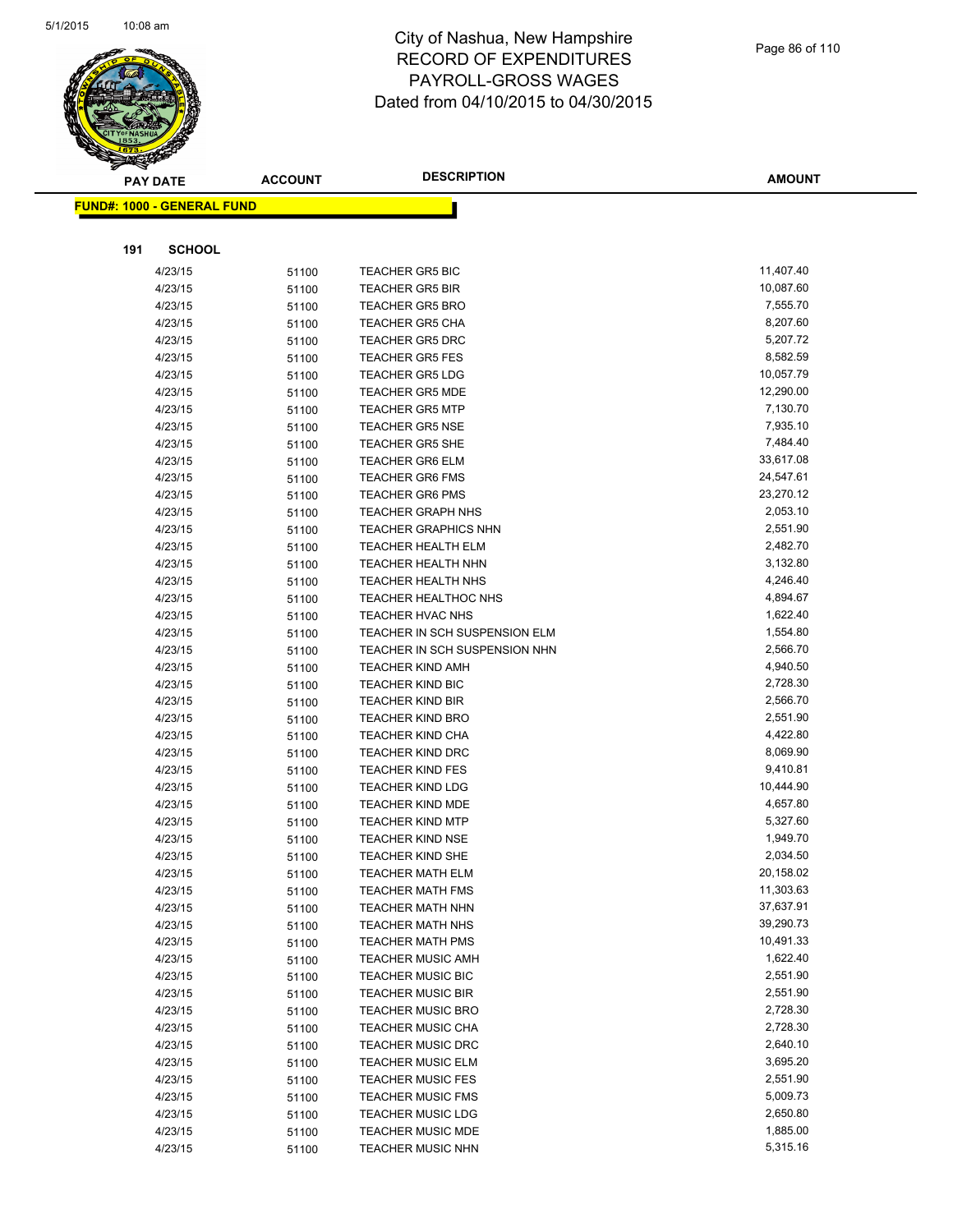

|     | <b>PAY DATE</b>                    | <b>ACCOUNT</b> | <b>DESCRIPTION</b>                             | <b>AMOUNT</b>      |
|-----|------------------------------------|----------------|------------------------------------------------|--------------------|
|     | <u> FUND#: 1000 - GENERAL FUND</u> |                |                                                |                    |
|     |                                    |                |                                                |                    |
|     |                                    |                |                                                |                    |
| 191 | <b>SCHOOL</b>                      |                |                                                |                    |
|     | 4/23/15                            | 51100          | <b>TEACHER MUSIC NHS</b>                       | 4,950.80           |
|     | 4/23/15                            | 51100          | <b>TEACHER MUSIC NSE</b>                       | 1,961.90           |
|     | 4/23/15                            | 51100          | <b>TEACHER MUSIC PMS</b>                       | 4,243.20           |
|     | 4/23/15                            | 51100          | <b>TEACHER MUSIC SHE</b>                       | 2,398.90           |
|     | 4/23/15                            | 51100          | TEACHER PE BIC                                 | 1,949.70           |
|     | 4/23/15                            | 51100          | TEACHER PE BIR                                 | 2,650.80           |
|     | 4/23/15                            | 51100          | TEACHER PE BRO                                 | 2,640.10           |
|     | 4/23/15                            | 51100          | TEACHER PE CHA                                 | 2,551.90           |
|     | 4/23/15                            | 51100          | TEACHER PE DRC                                 | 2,728.30           |
|     | 4/23/15                            | 51100          | <b>TEACHER PE ELM</b>                          | 6,935.30           |
|     | 4/23/15                            | 51100          | TEACHER PE FES                                 | 1,510.90           |
|     | 4/23/15                            | 51100          | <b>TEACHER PE FMS</b>                          | 5,103.80           |
|     | 4/23/15                            | 51100          | TEACHER PE LDG<br><b>TEACHER PE LDG</b>        | 1,745.50<br>371.73 |
|     | 4/30/15<br>4/23/15                 | 51100          |                                                | 2,566.70           |
|     |                                    | 51100          | <b>TEACHER PE MDE</b><br><b>TEACHER PE MTP</b> | 2,034.50           |
|     | 4/23/15<br>4/23/15                 | 51100          | TEACHER PE NHN                                 | 10,307.29          |
|     | 4/23/15                            | 51100          | TEACHER PE NHS                                 | 7,275.90           |
|     | 4/23/15                            | 51100          | <b>TEACHER PE NSE</b>                          | 2,404.40           |
|     | 4/23/15                            | 51100          | TEACHER PE PMS                                 | 4,477.48           |
|     | 4/23/15                            | 51100          | TEACHER PE SHE                                 | 2,566.70           |
|     | 4/23/15                            | 51100<br>51100 | <b>TEACHER PRESCHOOL BIC</b>                   | 8,133.40           |
|     | 4/23/15                            | 51100          | TEACHER PRESCHOOL BRO                          | 7,364.50           |
|     | 4/23/15                            | 51100          | TEACHER PRESCHOOL DRC                          | 4,297.40           |
|     | 4/23/15                            | 51100          | TEACHER PRESCHOOL MTP                          | 2,728.30           |
|     | 4/23/15                            | 51100          | <b>TEACHER PRESCHOOL NHS</b>                   | 1,126.70           |
|     | 4/23/15                            | 51100          | <b>TEACHER PRESCHOOL NSE</b>                   | 5,620.20           |
|     | 4/23/15                            | 51100          | <b>TEACHER READ AMH</b>                        | 2,816.70           |
|     | 4/23/15                            | 51100          | TEACHER READ BIC                               | 5,190.50           |
|     | 4/23/15                            | 51100          | <b>TEACHER READ BIR</b>                        | 2,728.30           |
|     | 4/23/15                            | 51100          | <b>TEACHER READ BRO</b>                        | 1,414.50           |
|     | 4/23/15                            | 51100          | <b>TEACHER READ DRC</b>                        | 2,816.70           |
|     | 4/23/15                            | 51100          | <b>TEACHER READ ELM</b>                        | 6,041.10           |
|     | 4/23/15                            | 51100          | <b>TEACHER READ FES</b>                        | 2,728.30           |
|     | 4/23/15                            | 51100          | <b>TEACHER READ FMS</b>                        | 5,295.00           |
|     | 4/23/15                            | 51100          | TEACHER READ LDG                               | 2,373.80           |
|     | 4/23/15                            | 51100          | <b>TEACHER READ MDE</b>                        | 2,728.30           |
|     | 4/23/15                            | 51100          | <b>TEACHER READ MTP</b>                        | 1,955.80           |
|     | 4/23/15                            | 51100          | <b>TEACHER READ NHN</b>                        | 1,762.10           |
|     | 4/23/15                            | 51100          | <b>TEACHER READ NHS</b>                        | 3,224.40           |
|     | 4/23/15                            | 51100          | <b>TEACHER READ NSE</b>                        | 2,728.30           |
|     | 4/23/15                            | 51100          | TEACHER READ PMS                               | 4,389.80           |
|     | 4/23/15                            | 51100          | <b>TEACHER READ SHE</b>                        | 2,566.70           |
|     | 4/23/15                            | 51100          | TEACHER SCIENCE ELM                            | 19,784.93          |
|     | 4/23/15                            | 51100          | <b>TEACHER SCIENCE FMS</b>                     | 8,489.22           |
|     | 4/23/15                            | 51100          | <b>TEACHER SCIENCE NHN</b>                     | 32,360.03          |
|     | 4/23/15                            | 51100          | <b>TEACHER SCIENCE NHS</b>                     | 40,402.33          |
|     | 4/23/15                            | 51100          | <b>TEACHER SCIENCE PMS</b>                     | 10,156.52          |
|     | 4/23/15                            | 51100          | TEACHER SOCIAL STUDIES ELM                     | 15,004.03          |
|     | 4/23/15                            | 51100          | TEACHER SOCIAL STUDIES FMS                     | 13,513.11          |
|     | 4/23/15                            | 51100          | TEACHER SOCIAL STUDIES NHN                     | 33,517.83          |
|     | 4/23/15                            | 51100          | TEACHER SOCIAL STUDIES NHS                     | 34,838.20          |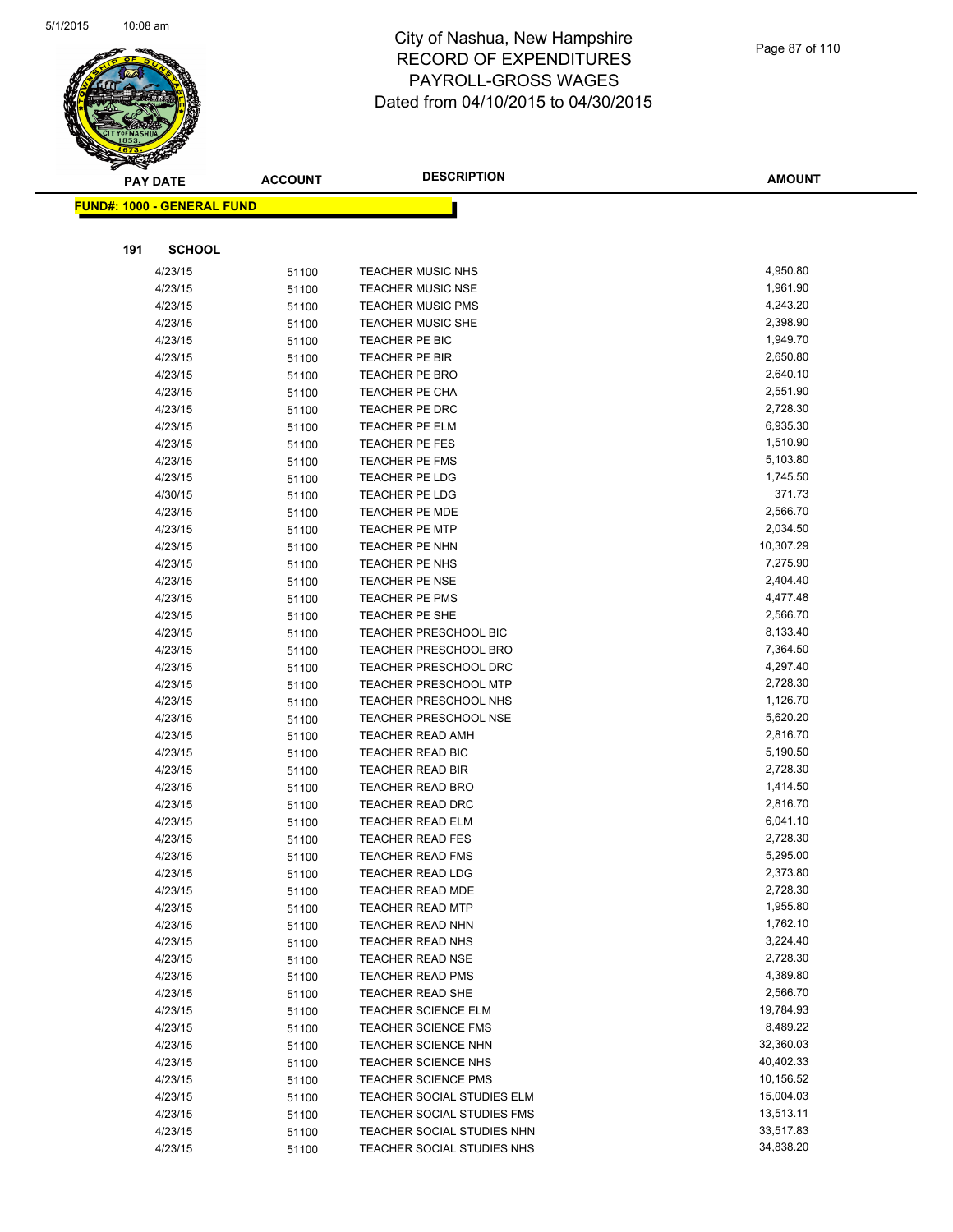

|     | <b>PAY DATE</b>                   | <b>ACCOUNT</b> | <b>DESCRIPTION</b>                               | <b>AMOUNT</b>         |
|-----|-----------------------------------|----------------|--------------------------------------------------|-----------------------|
|     | <b>FUND#: 1000 - GENERAL FUND</b> |                |                                                  |                       |
|     |                                   |                |                                                  |                       |
| 191 | <b>SCHOOL</b>                     |                |                                                  |                       |
|     | 4/30/15                           | 51100          | TEACHER SOCIAL STUDIES NHS                       | 7,677.90              |
|     | 4/23/15                           | 51100          | <b>TEACHER SOCIAL STUDIES PMS</b>                | 11,056.33             |
|     | 4/23/15                           | 51100          | <b>TEACHER SPED BIC</b>                          | 6,081.20              |
|     | 4/23/15                           | 51100          | <b>TEACHER SPED BIR</b>                          | 5,127.20              |
|     | 4/23/15                           | 51100          | <b>TEACHER SPED BRO</b>                          | 5,545.00              |
|     | 4/23/15                           | 51100          | <b>TEACHER SPED CHA</b>                          | 10,224.60             |
|     | 4/23/15                           | 51100          | <b>TEACHER SPED DRC</b>                          | 2,566.70              |
|     | 4/23/15                           | 51100          | <b>TEACHER SPED ELM</b>                          | 19,898.63             |
|     | 4/23/15                           | 51100          | <b>TEACHER SPED FES</b>                          | 5,327.60              |
|     | 4/23/15                           | 51100          | <b>TEACHER SPED FMS</b>                          | 6,589.39              |
|     | 4/23/15                           | 51100          | <b>TEACHER SPED LDG</b>                          | 2,204.20              |
|     | 4/23/15                           | 51100          | <b>TEACHER SPED MDE</b>                          | 6,261.30              |
|     | 4/23/15                           | 51100          | TEACHER SPED MTP                                 | 5,280.20              |
|     | 4/23/15                           | 51100          | <b>TEACHER SPED NHN</b>                          | 19,690.53             |
|     | 4/23/15                           | 51100          | <b>TEACHER SPED NHS</b>                          | 31,289.52             |
|     | 4/23/15                           | 51100          | <b>TEACHER SPED NSE</b>                          | 1,961.90              |
|     | 4/23/15                           | 51100          | <b>TEACHER SPED PMS</b>                          | 11,979.10             |
|     | 4/23/15                           | 51100          | TEACHER SPED SHE                                 | 5,280.20              |
|     | 4/23/15                           | 51100          | <b>TEACHER TECHED ELM</b>                        | 8,360.50              |
|     | 4/23/15                           | 51100          | <b>TEACHER TECHED FMS</b>                        | 5,383.40              |
|     | 4/23/15                           | 51100          | <b>TEACHER TECHED NHN</b>                        | 8,221.03<br>10,952.19 |
|     | 4/23/15                           | 51100          | <b>TEACHER TECHED NHS</b>                        | 5,456.60              |
|     | 4/23/15                           | 51100          | <b>TEACHER TECHED PMS</b>                        | 2,566.70              |
|     | 4/23/15<br>4/23/15                | 51100          | TEACHER TV PROD NHS<br><b>TEACHER VISION WID</b> | 5,161.70              |
|     | 4/16/15                           | 51100<br>51100 | TECH INTERGRATION ASST AMH                       | 1,205.90              |
|     | 4/23/15                           | 51100          | TECH INTERGRATION ASST AMH                       | 1,158.99              |
|     | 4/30/15                           | 51100          | TECH INTERGRATION ASST AMH                       | 1,191.45              |
|     | 4/16/15                           | 51100          | TECH INTERGRATION ASST BIC                       | 634.27                |
|     | 4/23/15                           | 51100          | TECH INTERGRATION ASST BIC                       | 644.41                |
|     | 4/30/15                           | 51100          | <b>TECH INTERGRATION ASST BIC</b>                | 639.34                |
|     | 4/16/15                           | 51100          | TECH INTERGRATION ASST CHA                       | 547.80                |
|     | 4/23/15                           | 51100          | TECH INTERGRATION ASST CHA                       | 547.80                |
|     | 4/30/15                           | 51100          | TECH INTERGRATION ASST CHA                       | 547.80                |
|     | 4/16/15                           | 51100          | <b>TECH INTERGRATION ASST FES</b>                | 631.41                |
|     | 4/23/15                           | 51100          | TECH INTERGRATION ASST FES                       | 631.41                |
|     | 4/30/15                           | 51100          | TECH INTERGRATION ASST FES                       | 626.23                |
|     | 4/16/15                           | 51100          | TECH INTERGRATION ASST LDG                       | 562.60                |
|     | 4/23/15                           | 51100          | TECH INTERGRATION ASST LDG                       | 562.60                |
|     | 4/30/15                           | 51100          | TECH INTERGRATION ASST LDG                       | 562.60                |
|     | 4/16/15                           | 51100          | TECH INTERGRATION ASST MDE                       | 621.05                |
|     | 4/23/15                           | 51100          | TECH INTERGRATION ASST MDE                       | 621.05                |
|     | 4/30/15                           | 51100          | TECH INTERGRATION ASST MDE                       | 621.05                |
|     | 4/16/15                           | 51100          | <b>TECH INTERGRATION ASST NSE</b>                | 595.36                |
|     | 4/23/15                           | 51100          | <b>TECH INTERGRATION ASST NSE</b>                | 595.36                |
|     | 4/30/15                           | 51100          | TECH INTERGRATION ASST NSE                       | 595.36                |
|     | 4/16/15                           | 51100          | <b>TECH INTERGRATION ASST SHE</b>                | 547.80                |
|     | 4/23/15                           | 51100          | TECH INTERGRATION ASST SHE                       | 547.80                |
|     | 4/30/15                           | 51100          | TECH INTERGRATION ASST SHE                       | 547.80                |
|     | 4/16/15                           | 51200          | CLERICAL BOARD OF ED SUP                         | 811.91                |
|     | 4/23/15                           | 51200          | CLERICAL BOARD OF ED SUP                         | 806.61                |
|     | 4/30/15                           | 51200          | CLERICAL BOARD OF ED SUP                         | 721.73                |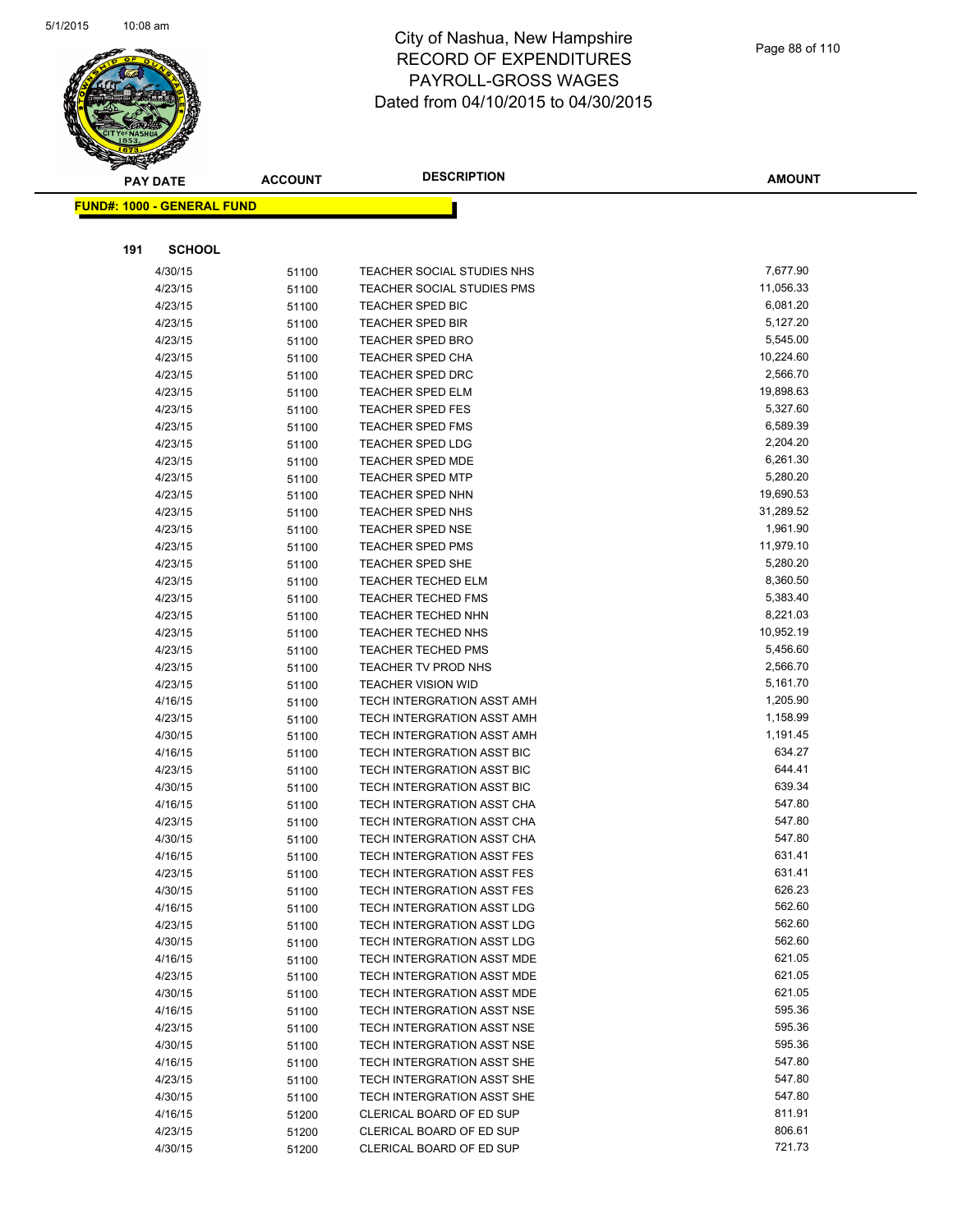

|     | <b>PAY DATE</b>                   | <b>ACCOUNT</b> | <b>DESCRIPTION</b>              | <b>AMOUNT</b> |
|-----|-----------------------------------|----------------|---------------------------------|---------------|
|     | <b>FUND#: 1000 - GENERAL FUND</b> |                |                                 |               |
|     |                                   |                |                                 |               |
|     |                                   |                |                                 |               |
| 191 | <b>SCHOOL</b>                     |                |                                 |               |
|     | 4/16/15                           | 51200          | <b>CLERICAL PRINCIPAL NHN</b>   | 257.55        |
|     | 4/23/15                           | 51200          | CLERICAL PRINCIPAL NHN          | 257.55        |
|     | 4/30/15                           | 51200          | CLERICAL PRINCIPAL NHN          | 206.04        |
|     | 4/16/15                           | 51200          | <b>CLERICAL VOLUNTEER SUP</b>   | 369.15        |
|     | 4/23/15                           | 51200          | CLERICAL VOLUNTEER SUP          | 369.15        |
|     | 4/30/15                           | 51200          | <b>CLERICAL VOLUNTEER SUP</b>   | 369.15        |
|     | 4/16/15                           | 51200          | <b>CROSSING GUARD WPO</b>       | 2,122.74      |
|     | 4/23/15                           | 51200          | <b>CROSSING GUARD WPO</b>       | 2,039.75      |
|     | 4/30/15                           | 51200          | <b>CROSSING GUARD WPO</b>       | 1,803.51      |
|     | 4/16/15                           | 51200          | <b>CUSTODIAN CHA</b>            | 339.00        |
|     | 4/23/15                           | 51200          | <b>CUSTODIAN CHA</b>            | 339.00        |
|     | 4/30/15                           | 51200          | <b>CUSTODIAN CHA</b>            | 339.00        |
|     | 4/16/15                           | 51200          | <b>CUSTODIAN NHN</b>            | 323.60        |
|     | 4/23/15                           | 51200          | <b>CUSTODIAN NHN</b>            | 323.60        |
|     | 4/30/15                           | 51200          | <b>CUSTODIAN NHN</b>            | 323.60        |
|     | 4/23/15                           | 51200          | DATA ANALYST                    | 1,421.52      |
|     | 4/16/15                           | 51200          | <b>FOOD SERVICE ASST PT AMH</b> | 45.50         |
|     | 4/23/15                           | 51200          | FOOD SERVICE ASST PT AMH        | 45.50         |
|     | 4/30/15                           | 51200          | FOOD SERVICE ASST PT AMH        | 36.40         |
|     | 4/16/15                           | 51200          | FOOD SERVICE ASST PT CHA        | 36.40         |
|     | 4/23/15                           | 51200          | FOOD SERVICE ASST PT CHA        | 36.40         |
|     | 4/30/15                           | 51200          | FOOD SERVICE ASST PT CHA        | 45.50         |
|     | 4/16/15                           | 51200          | <b>FOOD SERVICE ASST PT FMS</b> | 83.15         |
|     | 4/23/15                           | 51200          | <b>FOOD SERVICE ASST PT FMS</b> | 66.52         |
|     | 4/30/15                           | 51200          | <b>FOOD SERVICE ASST PT FMS</b> | 83.15         |
|     | 4/16/15                           | 51200          | FOOD SERVICE ASST PT MDE        | 11.38         |
|     | 4/23/15                           | 51200          | FOOD SERVICE ASST PT MDE        | 11.38         |
|     | 4/30/15                           | 51200          | FOOD SERVICE ASST PT MDE        | 11.38         |
|     | 4/16/15                           | 51200          | FOOD SERVICE ASST PT NSE        | 22.75         |
|     | 4/23/15                           | 51200          | FOOD SERVICE ASST PT NSE        | 11.38         |
|     | 4/30/15                           | 51200          | FOOD SERVICE ASST PT NSE        | 18.20         |
|     | 4/16/15                           | 51200          | FOOD SERVICE COOK LDG           | 51.60         |
|     | 4/23/15                           | 51200          | <b>FOOD SERVICE COOK LDG</b>    | 51.60         |
|     | 4/30/15                           | 51200          | FOOD SERVICE COOK LDG           | 51.60         |
|     | 4/23/15                           | 51200          | <b>GUIDANCE COUNSELOR ELM</b>   | 112.50        |
|     | 4/23/15                           | 51200          | GUIDANCE COUNSELOR NHS          | 802.91        |
|     | 4/16/15                           | 51200          | <b>INSTRUMENTAL MUSIC</b>       | 1,237.50      |
|     | 4/23/15                           | 51200          | <b>INSTRUMENTAL MUSIC</b>       | 1,012.50      |
|     | 4/30/15                           | 51200          | <b>INSTRUMENTAL MUSIC</b>       | 1,087.50      |
|     | 4/16/15                           | 51200          | LUNCH MONITOR AMH               | 489.15        |
|     | 4/23/15                           | 51200          | LUNCH MONITOR AMH               | 518.33        |
|     | 4/30/15                           | 51200          | <b>LUNCH MONITOR AMH</b>        | 498.54        |
|     | 4/16/15                           | 51200          | LUNCH MONITOR BIC               | 692.20        |
|     | 4/23/15                           | 51200          | LUNCH MONITOR BIC               | 548.12        |
|     | 4/30/15                           | 51200          | LUNCH MONITOR BIC               | 743.09        |
|     | 4/16/15                           | 51200          | LUNCH MONITOR BIR               | 867.95        |
|     | 4/23/15                           | 51200          | LUNCH MONITOR BIR               | 804.89        |
|     | 4/30/15                           | 51200          | LUNCH MONITOR BIR               | 867.95        |
|     | 4/16/15                           | 51200          | LUNCH MONITOR BRO               | 429.40        |
|     | 4/23/15                           | 51200          | LUNCH MONITOR BRO               | 452.00        |
|     | 4/30/15                           | 51200          | LUNCH MONITOR BRO               | 384.20        |
|     | 4/16/15                           | 51200          | LUNCH MONITOR CHA               | 718.18        |
|     |                                   |                |                                 |               |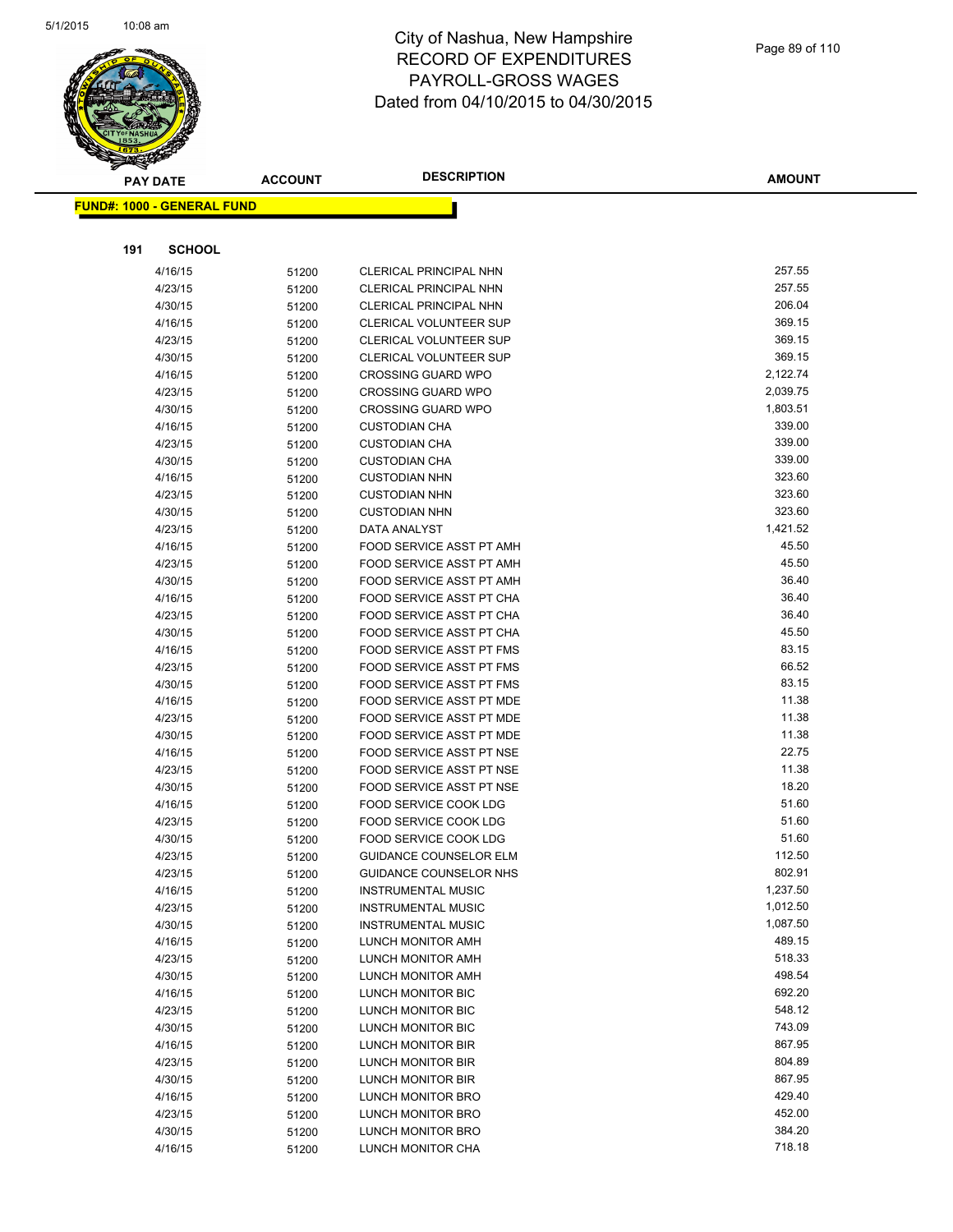

**AMOUNT**

| <u> FUND#: 1000 - GENERAL FUND</u> |                |                                        |                  |
|------------------------------------|----------------|----------------------------------------|------------------|
|                                    |                |                                        |                  |
| 191                                | <b>SCHOOL</b>  |                                        |                  |
|                                    |                |                                        |                  |
| 4/23/15                            | 51200          | <b>LUNCH MONITOR CHA</b>               | 616.48           |
| 4/30/15                            | 51200          | LUNCH MONITOR CHA                      | 692.14           |
| 4/16/15                            | 51200          | LUNCH MONITOR DRC                      | 432.55           |
| 4/23/15                            | 51200          | LUNCH MONITOR DRC                      | 528.03           |
| 4/30/15                            | 51200          | LUNCH MONITOR DRC                      | 548.25           |
| 4/16/15                            | 51200          | LUNCH MONITOR ELM                      | 310.80           |
| 4/23/15                            | 51200          | LUNCH MONITOR ELM                      | 305.14<br>242.99 |
| 4/30/15                            | 51200          | LUNCH MONITOR ELM                      | 992.50           |
| 4/16/15<br>4/23/15                 | 51200          | LUNCH MONITOR FES<br>LUNCH MONITOR FES | 823.00           |
| 4/30/15                            | 51200          | LUNCH MONITOR FES                      | 702.30           |
| 4/16/15                            | 51200          | LUNCH MONITOR FMS                      | 246.15           |
| 4/23/15                            | 51200<br>51200 | LUNCH MONITOR FMS                      | 265.02           |
| 4/30/15                            | 51200          | LUNCH MONITOR FMS                      | 246.15           |
| 4/16/15                            | 51200          | LUNCH MONITOR LDG                      | 768.65           |
| 4/23/15                            | 51200          | LUNCH MONITOR LDG                      | 774.29           |
| 4/30/15                            | 51200          | LUNCH MONITOR LDG                      | 822.33           |
| 4/16/15                            | 51200          | LUNCH MONITOR MDE                      | 578.50           |
| 4/23/15                            | 51200          | LUNCH MONITOR MDE                      | 643.36           |
| 4/30/15                            | 51200          | LUNCH MONITOR MDE                      | 636.80           |
| 4/16/15                            | 51200          | LUNCH MONITOR MTP                      | 206.24           |
| 4/23/15                            | 51200          | LUNCH MONITOR MTP                      | 242.98           |
| 4/30/15                            | 51200          | LUNCH MONITOR MTP                      | 333.38           |
| 4/16/15                            | 51200          | LUNCH MONITOR NHN                      | 254.25           |
| 4/23/15                            | 51200          | LUNCH MONITOR NHN                      | 226.00           |
| 4/30/15                            | 51200          | LUNCH MONITOR NHN                      | 282.50           |
| 4/16/15                            | 51200          | LUNCH MONITOR NHS                      | 415.28           |
| 4/23/15                            | 51200          | LUNCH MONITOR NHS                      | 336.18           |
| 4/30/15                            | 51200          | LUNCH MONITOR NHS                      | 327.71           |
| 4/16/15                            | 51200          | LUNCH MONITOR NSE                      | 432.23           |
| 4/23/15                            | 51200          | LUNCH MONITOR NSE                      | 454.83           |
| 4/30/15                            | 51200          | LUNCH MONITOR NSE                      | 330.54           |
| 4/16/15                            | 51200          | LUNCH MONITOR PMS                      | 279.68           |
| 4/23/15                            | 51200          | LUNCH MONITOR PMS                      | 279.68           |
| 4/30/15                            | 51200          | LUNCH MONITOR PMS                      | 254.25           |
| 4/16/15                            | 51200          | LUNCH MONITOR SHE                      | 570.75           |
| 4/23/15                            | 51200          | LUNCH MONITOR SHE                      | 613.14           |
| 4/30/15                            | 51200          | LUNCH MONITOR SHE                      | 635.73<br>770.68 |
| 4/23/15                            | 51200          | <b>NURSE FES</b>                       | 64.68            |
| 4/16/15<br>4/23/15                 | 51200          | PARA ALT PMS<br>PARA ALT PMS           | 80.85            |
| 4/30/15                            | 51200          | PARA ALT PMS                           | 80.85            |
| 4/16/15                            | 51200<br>51200 | PARA DW SPEC ED BIR                    | 283.08           |
| 4/23/15                            | 51200          | PARA DW SPEC ED BIR                    | 306.67           |
| 4/30/15                            | 51200          | PARA DW SPEC ED BIR                    | 283.08           |
| 4/16/15                            | 51200          | PARA DW SPEC ED BRO                    | 18.20            |
| 4/23/15                            | 51200          | PARA DW SPEC ED BRO                    | 22.75            |
| 4/30/15                            | 51200          | PARA DW SPEC ED BRO                    | 18.20            |
| 4/16/15                            | 51200          | PARA DW SPEC ED MTP                    | 175.24           |
| 4/23/15                            | 51200          | PARA DW SPEC ED MTP                    | 181.98           |
| 4/30/15                            | 51200          | PARA DW SPEC ED MTP                    | 195.46           |
| 4/16/15                            | 51200          | PARA DW SPEC ED NHN                    | 150.00           |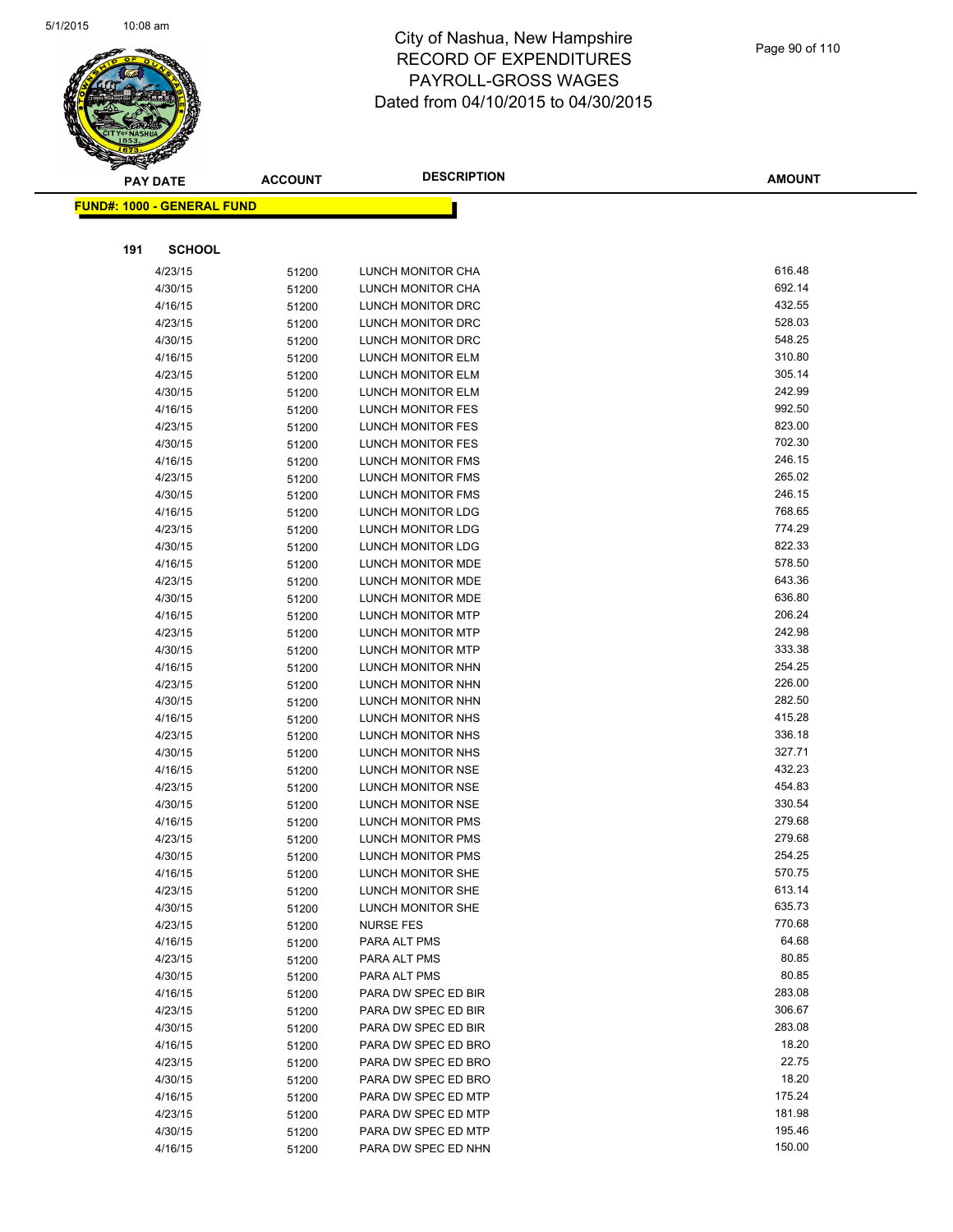

| ॼ   | <b>PAY DATE</b>                   | <b>ACCOUNT</b> | <b>DESCRIPTION</b>    | <b>AMOUNT</b> |
|-----|-----------------------------------|----------------|-----------------------|---------------|
|     | <b>FUND#: 1000 - GENERAL FUND</b> |                |                       |               |
|     |                                   |                |                       |               |
| 191 | <b>SCHOOL</b>                     |                |                       |               |
|     | 4/23/15                           | 51200          | PARA DW SPEC ED NHN   | 125.00        |
|     | 4/23/15                           | 51200          | PARA DW SPEC ED NHS   | 33.70         |
|     | 4/30/15                           | 51200          | PARA DW SPEC ED NHS   | 33.70         |
|     | 4/30/15                           | 51200          | PARA DW SPEC ED PMS   | 198.02        |
|     | 4/16/15                           | 51200          | PARA ELL FES          | 34.13         |
|     | 4/23/15                           | 51200          | PARA ELL FES          | 27.30         |
|     | 4/30/15                           | 51200          | PARA ELL FES          | 34.13         |
|     | 4/16/15                           | 51200          | PARA INST AMH         | 838.40        |
|     | 4/23/15                           | 51200          | PARA INST AMH         | 745.08        |
|     | 4/30/15                           | 51200          | PARA INST AMH         | 776.98        |
|     | 4/16/15                           | 51200          | PARA INST BIC         | 674.58        |
|     | 4/23/15                           | 51200          | PARA INST BIC         | 608.07        |
|     | 4/30/15                           | 51200          | PARA INST BIC         | 643.25        |
|     | 4/16/15                           | 51200          | PARA INST BIR         | 45.50         |
|     | 4/23/15                           | 51200          | PARA INST BIR         | 45.50         |
|     | 4/30/15                           | 51200          | PARA INST BIR         | 45.50         |
|     | 4/16/15                           | 51200          | PARA INST DRC         | 57.33         |
|     | 4/23/15                           | 51200          | PARA INST DRC         | 63.70         |
|     | 4/30/15                           | 51200          | PARA INST DRC         | 63.70         |
|     | 4/16/15                           | 51200          | <b>PARA INST FES</b>  | 34.13         |
|     | 4/23/15                           | 51200          | PARA INST FES         | 34.13         |
|     | 4/30/15                           | 51200          | PARA INST FES         | 34.13         |
|     | 4/16/15                           | 51200          | PARA INST FMS         | 22.75         |
|     | 4/23/15                           | 51200          | PARA INST FMS         | 22.75         |
|     | 4/30/15                           | 51200          | PARA INST FMS         | 18.20         |
|     | 4/16/15                           | 51200          | PARA INST LDG         | 34.13         |
|     | 4/23/15                           | 51200          | PARA INST LDG         | 34.13         |
|     | 4/30/15                           | 51200          | PARA INST LDG         | 34.13         |
|     | 4/16/15                           | 51200          | PARA INST MTP         | 334.50        |
|     | 4/23/15                           | 51200          | PARA INST MTP         | 328.32        |
|     | 4/30/15                           | 51200          | PARA INST MTP         | 334.50        |
|     | 4/16/15                           | 51200          | PARA INST NHN         | 291.40        |
|     | 4/23/15                           | 51200          | PARA INST NHN         | 291.39        |
|     | 4/30/15                           | 51200          | PARA INST NHN         | 295.81        |
|     | 4/16/15                           | 51200          | PARA INST PMS         | 136.67        |
|     | 4/23/15                           | 51200          | PARA INST PMS         | 45.50         |
|     | 4/30/15                           | 51200          | PARA INST PMS         | 45.50         |
|     | 4/16/15                           | 51200          | PARA INST SHE         | 366.66        |
|     | 4/23/15                           | 51200          | PARA INST SHE         | 279.72        |
|     | 4/30/15                           | 51200          | PARA INST SHE         | 189.00        |
|     | 4/16/15                           | 51200          | PARA LIB NHN          | 273.45        |
|     | 4/23/15                           | 51200          | PARA LIB NHN          | 268.89        |
|     | 4/30/15                           | 51200          | PARA LIB NHN          | 273.45        |
|     | 4/16/15                           | 51200          | PARA LIB PMS          | 241.06        |
|     | 4/23/15                           | 51200          | PARA LIB PMS          | 220.68        |
|     | 4/30/15                           | 51200          | PARA LIB PMS          | 241.05        |
|     | 4/16/15                           | 51200          | PARA MEDIA NHS        | 196.66        |
|     | 4/23/15                           | 51200          | PARA MEDIA NHS        | 196.66        |
|     | 4/30/15                           | 51200          | PARA MEDIA NHS        | 196.66        |
|     | 4/16/15                           | 51200          | <b>PARA MUSIC FMS</b> | 269.32        |
|     | 4/23/15                           | 51200          | PARA MUSIC FMS        | 273.74        |
|     | 4/30/15                           | 51200          | PARA MUSIC FMS        | 269.32        |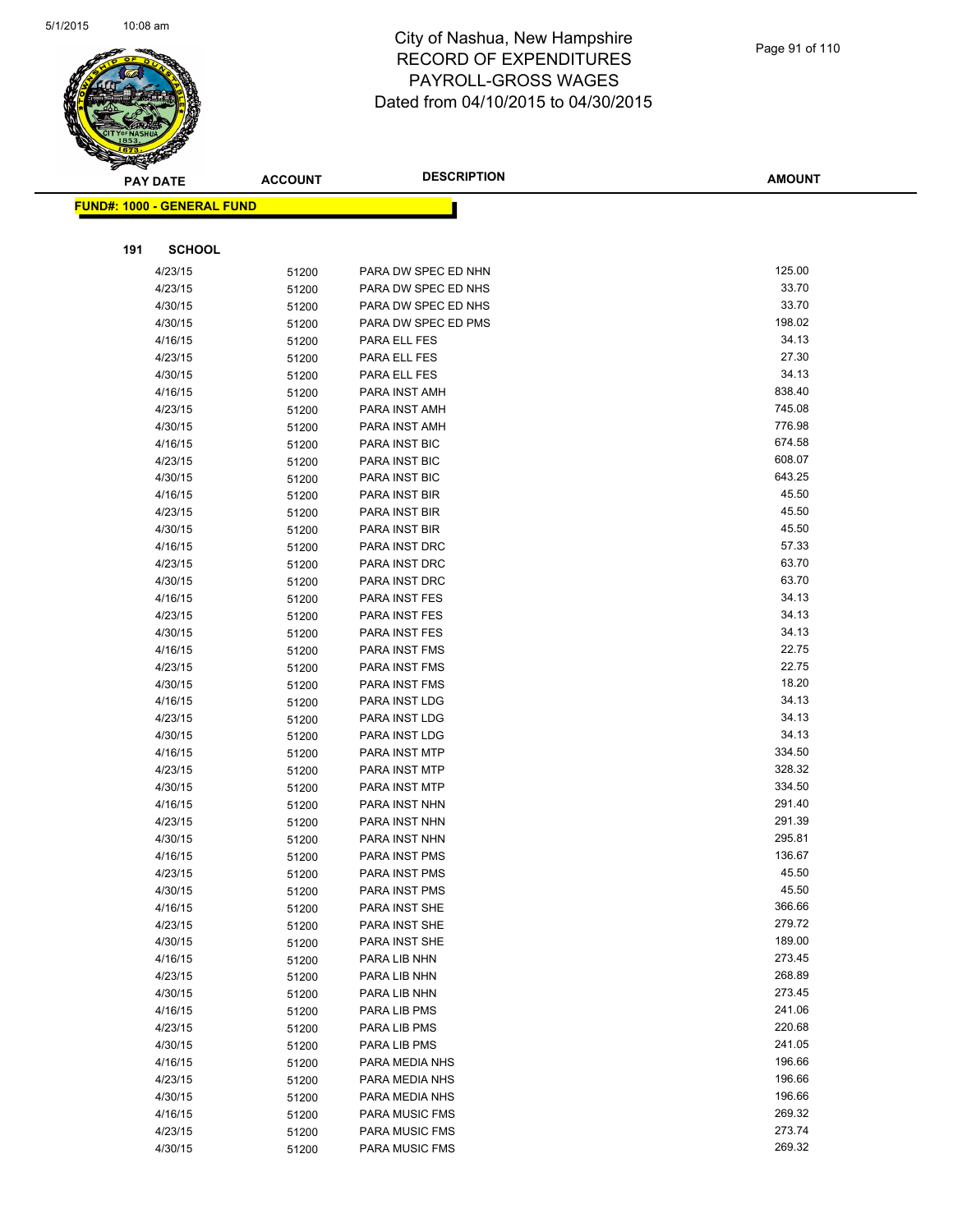

**AMOUNT**

| <u> FUND#: 1000 - GENERAL FUND</u> |       |                                  |           |  |
|------------------------------------|-------|----------------------------------|-----------|--|
|                                    |       |                                  |           |  |
| 191<br><b>SCHOOL</b>               |       |                                  |           |  |
| 4/16/15                            | 51200 | PARA PRE SCH BIC                 | 2,717.06  |  |
| 4/23/15                            | 51200 | PARA PRE SCH BIC                 | 2,683.83  |  |
| 4/30/15                            | 51200 | PARA PRE SCH BIC                 | 2,717.85  |  |
| 4/16/15                            | 51200 | PARA PRE SCH BRO                 | 1,559.52  |  |
| 4/23/15                            | 51200 | PARA PRE SCH BRO                 | 1,559.52  |  |
| 4/30/15                            | 51200 | PARA PRE SCH BRO                 | 1,488.75  |  |
| 4/16/15                            | 51200 | PARA PRE SCH DRC                 | 2,420.88  |  |
| 4/23/15                            | 51200 | PARA PRE SCH DRC                 | 2,199.11  |  |
| 4/30/15                            | 51200 | PARA PRE SCH DRC                 | 2,424.46  |  |
| 4/16/15                            | 51200 | PARA PRE SCH MTP                 | 1,024.60  |  |
| 4/23/15                            | 51200 | PARA PRE SCH MTP                 | 1,031.76  |  |
| 4/30/15                            | 51200 | PARA PRE SCH MTP                 | 1,038.92  |  |
| 4/16/15                            | 51200 | PARA PRE SCH NSE                 | 3,644.85  |  |
| 4/23/15                            | 51200 | PARA PRE SCH NSE                 | 3,789.30  |  |
| 4/30/15                            | 51200 | PARA PRE SCH NSE                 | 4,069.29  |  |
| 4/16/15                            | 51200 | PARA TTI DRC                     | 247.84    |  |
| 4/23/15                            | 51200 | PARA TTI DRC                     | 207.10    |  |
| 4/30/15                            | 51200 | PARA TTI DRC                     | 281.79    |  |
| 4/16/15                            | 51200 | PARA TTI LDG                     | 77.00     |  |
| 4/23/15                            | 51200 | PARA TTI LDG                     | 77.00     |  |
| 4/30/15                            | 51200 | PARA TTI LDG                     | 61.60     |  |
| 4/23/15                            | 51200 | SCHOOL PSYCHOLOGIST WID          | 4,031.76  |  |
| 4/16/15                            | 51200 | SPECIAL EDUCATION TUTOR          | 231.25    |  |
| 4/23/15                            | 51200 | SPEECH LANG PATHOLOGIST WID      | 13,359.23 |  |
| 4/23/15                            | 51200 | STUDENT ACTIVITY COORD NHN       | 1,045.49  |  |
| 4/16/15                            | 51200 | <b>SUB CLERICAL</b>              | 425.30    |  |
| 4/23/15                            | 51200 | <b>SUB CLERICAL</b>              | 239.60    |  |
| 4/30/15                            | 51200 | <b>SUB CLERICAL</b>              | 356.41    |  |
| 4/16/15                            | 51200 | <b>SUB LUNCH MONITOR</b>         | 34.13     |  |
| 4/23/15                            | 51200 | <b>SUB LUNCH MONITOR</b>         | 34.13     |  |
| 4/30/15                            | 51200 | <b>SUB LUNCH MONITOR</b>         | 34.13     |  |
| 4/16/15                            | 51200 | <b>SUB TEACHER</b>               | 275.00    |  |
| 4/23/15                            | 51200 | <b>SUB TEACHER</b>               | 287.50    |  |
| 4/30/15                            | 51200 | <b>SUB TEACHER</b>               | 287.50    |  |
| 4/23/15                            | 51200 | <b>TEACHER ART NHN</b>           | 651.50    |  |
| 4/23/15                            | 51200 | <b>TEACHER BEHAVIOR SPEC WID</b> | 1,026.69  |  |
| 4/23/15                            | 51200 | TEACHER BIO TEC NHN              | 520.60    |  |
| 4/23/15                            | 51200 | <b>TEACHER ENGLISH NHN</b>       | 1,283.40  |  |
| 4/23/15                            | 51200 | <b>TEACHER ENGLISH NHS</b>       | 276.62    |  |
| 4/23/15                            | 51200 | TEACHER FOREIGN LANG FMS         | 959.60    |  |
| 4/23/15                            | 51200 | TEACHER GR2 SHE                  | 37.50     |  |
| 4/23/15                            | 51200 | <b>TEACHER GR3 CHA</b>           | 150.00    |  |
| 4/23/15                            | 51200 | <b>TEACHER GR6 FMS</b>           | 225.00    |  |
| 4/23/15                            | 51200 | TEACHER IN SCH SUSPENSION ELM    | 262.50    |  |
| 4/23/15                            | 51200 | TEACHER IN SCH SUSPENSION NHN    | 192.00    |  |
| 4/23/15                            | 51200 | TEACHER INST SPED WID            | 1,899.00  |  |
| 4/23/15                            | 51200 | <b>TEACHER KIND BIC</b>          | 2,311.10  |  |
| 4/23/15                            | 51200 | <b>TEACHER KIND BIR</b>          | 881.10    |  |
| 4/23/15                            | 51200 | <b>TEACHER MATH FMS</b>          | 445.58    |  |
| 4/23/15                            | 51200 | TEACHER MATH NHN                 | 1,133.20  |  |
| 4/23/15                            | 51200 | <b>TEACHER MUSIC AMH</b>         | 87.50     |  |
| 4/23/15                            | 51200 | <b>TEACHER MUSIC DRC</b>         | 300.00    |  |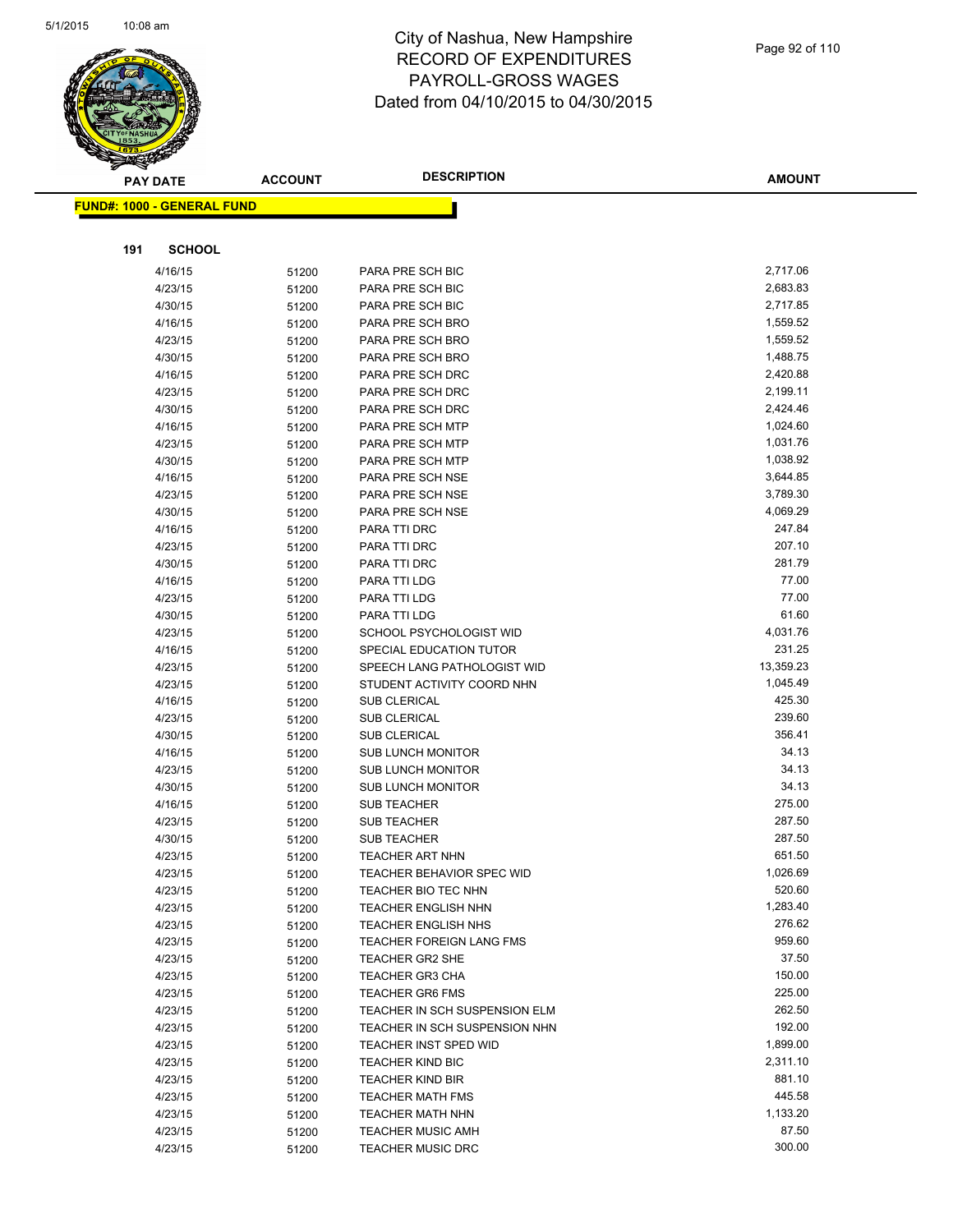

| <b>PAY DATE</b>                   | <b>ACCOUNT</b> | <b>DESCRIPTION</b>                     | <b>AMOUNT</b>  |
|-----------------------------------|----------------|----------------------------------------|----------------|
| <b>FUND#: 1000 - GENERAL FUND</b> |                |                                        |                |
|                                   |                |                                        |                |
| <b>SCHOOL</b><br>191              |                |                                        |                |
| 4/23/15                           | 51200          | <b>TEACHER MUSIC ELM</b>               | 825.30         |
| 4/23/15                           | 51200          | <b>TEACHER MUSIC MTP</b>               | 1,199.42       |
| 4/23/15                           | 51200          | <b>TEACHER PE NHS</b>                  | 776.54         |
| 4/23/15                           | 51200          | <b>TEACHER READ ELM</b>                | 1,612.20       |
| 4/23/15                           | 51200          | <b>TEACHER SCIENCE ELM</b>             | 21.25          |
| 4/23/15                           | 51200          | TEACHER SCIENCE NHS                    | 100.00         |
| 4/23/15                           | 51200          | TEACHER SOCIAL STUDIES NHN             | 818.75         |
| 4/23/15                           | 51200          | TEACHER SOCIAL STUDIES NHS             | 50.00          |
| 4/23/15                           | 51200          | <b>TEACHER SPED NHN</b>                | 5,378.11       |
| 4/23/15                           | 51200          | TEACHER SPED NHS                       | 881.10         |
| 4/23/15                           | 51200          | <b>TEACHER VISION WIDE</b>             | 1,091.33       |
| 4/1/15                            | 51300          | OVERTIME-REGULAR                       | (6,034.73)     |
| 4/16/15                           | 51300          | OVERTIME-REGULAR                       | 5,163.62       |
| 4/23/15                           | 51300          | OVERTIME-REGULAR                       | 5,696.34       |
| 4/30/15                           | 51300          | OVERTIME-REGULAR                       | 4,039.11       |
| 4/16/15                           | 51400          | WAGES TEMP-SEASONAL                    | 1,288.00       |
| 4/23/15                           | 51400          | WAGES TEMP-SEASONAL                    | 1,288.00       |
| 4/30/15                           | 51400          | <b>WAGES TEMP-SEASONAL</b>             | 1,288.00       |
| 4/16/15                           | 51412          | <b>WAGES PER DIEM</b>                  | 37,093.38      |
| 4/23/15                           | 51412          | <b>WAGES PER DIEM</b>                  | 38,164.54      |
| 4/30/15                           | 51412          | WAGES PER DIEM                         | 36,441.97      |
| 4/16/15                           | 51600          | <b>LONGEVITY</b>                       | 2,905.20       |
| 4/23/15                           | 51600          | <b>LONGEVITY</b>                       | 2,918.72       |
| 4/30/15                           | 51600          | <b>LONGEVITY</b>                       | 2,932.23       |
| 4/16/15                           | 51650          | <b>ADDITIONAL HOURS</b>                | 988.61         |
| 4/23/15                           | 51650          | <b>ADDITIONAL HOURS</b>                | 5,800.76       |
| 4/30/15                           | 51650          | <b>ADDITIONAL HOURS</b>                | 964.90         |
| 4/23/15                           | 51700          | <b>STIPENDS</b>                        | 353.43         |
| 4/30/15                           | 51700          | <b>STIPENDS</b>                        | 1,352.00       |
| 4/16/15                           | 51750          | <b>RETIREMENT &amp; SEPARATION PAY</b> | 30,629.07      |
| 4/23/15                           | 55118          | TELEPHONE-CELLULAR                     | 2,600.00       |
| TOTAL 191 - SCHOOL                |                |                                        | \$3,628,808.32 |

### **TOTAL FUND 1000 - GENERAL FUND \$6,204,814.25**

### **FUND#: 1001 - GF-CAPITAL IMPROVEMENTS**

| <b>TOTAL 161 - STREETS-CAP IMP</b> |       |                             | \$5,255.95 |
|------------------------------------|-------|-----------------------------|------------|
| 4/23/15                            | 81100 | <b>CAPITAL IMPROVEMENTS</b> | 973.26     |
| 4/30/15                            | 51300 | OVERTIME-REGULAR            | 4.282.69   |
| 161<br><b>STREETS-CAP IMP</b>      |       |                             |            |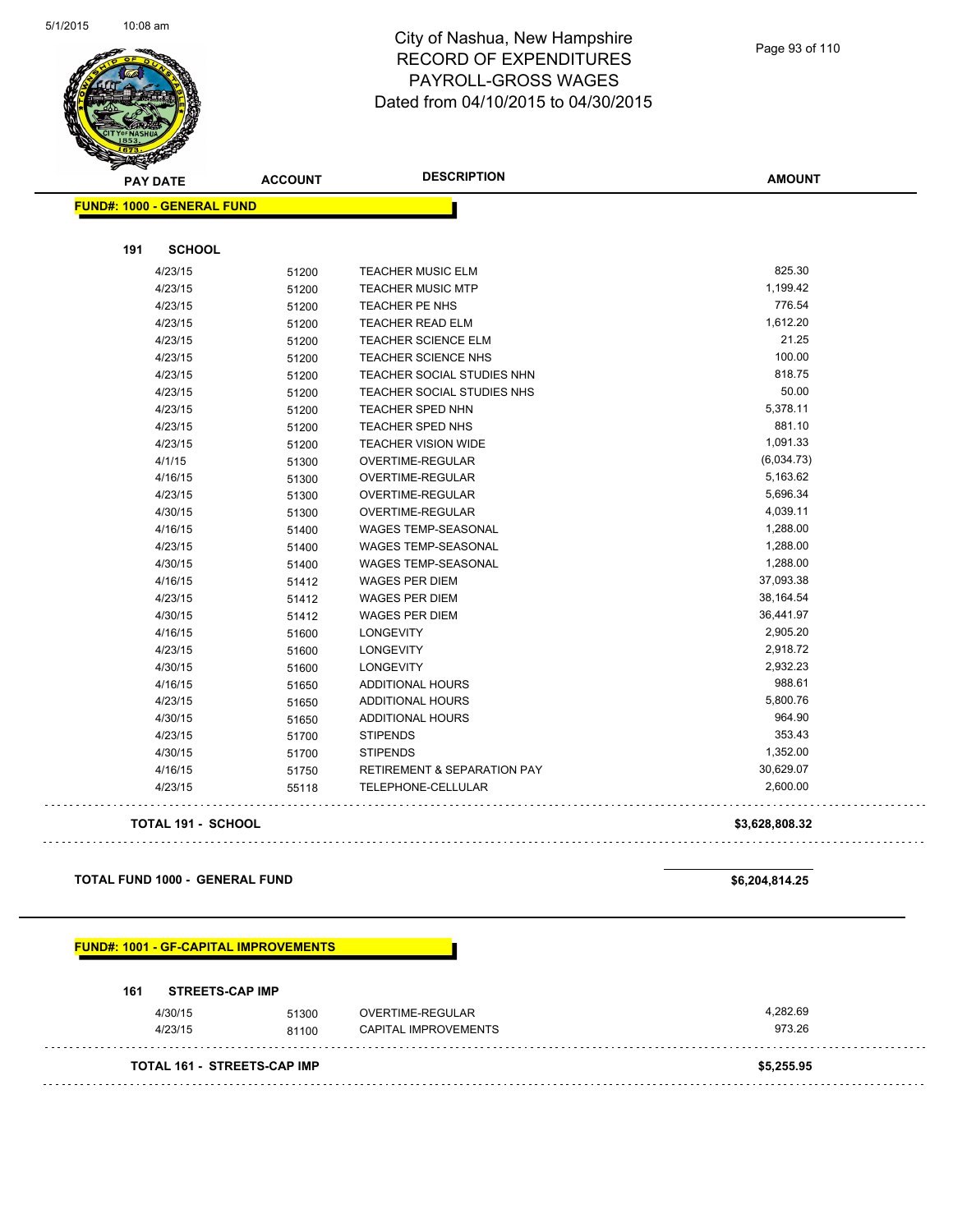

| æ                                         |                |                           |               |
|-------------------------------------------|----------------|---------------------------|---------------|
| <b>PAY DATE</b>                           | <b>ACCOUNT</b> | <b>DESCRIPTION</b>        | <b>AMOUNT</b> |
| TOTAL FUND 1001 - GF-CAPITAL IMPROVEMENTS |                |                           | \$5,255.95    |
|                                           |                |                           |               |
| <u> FUND#: 2100 - FOOD SERVICES FUND</u>  |                |                           |               |
| 4/16/15                                   | 51100          | CLERICAL FOOD SERVICE NHS | 709.90        |
| 4/23/15                                   | 51100          | CLERICAL FOOD SERVICE NHS | 709.90        |
| A/20/15                                   | <b>51100</b>   | CLEDICAL EOOD SEDVICE NHS | 709 Q0        |

| 4/30/15 | 51100 | CLERICAL FOOD SERVICE NHS     | 709.90   |
|---------|-------|-------------------------------|----------|
| 4/16/15 | 51100 | DELIVERY DRIVER FOOD SERVICE  | 786.65   |
| 4/23/15 | 51100 | DELIVERY DRIVER FOOD SERVICE  | 786.65   |
| 4/30/15 | 51100 | DELIVERY DRIVER FOOD SERVICE  | 747.32   |
| 4/23/15 | 51100 | DIRECTOR FOOD SERVICE         | 2,930.90 |
| 4/23/15 | 51100 | FOOD SERVICE BUSINESS MANAGER | 2,085.30 |
| 4/16/15 | 51100 | FOOD SERVICE COOK AMH         | 491.40   |
| 4/23/15 | 51100 | <b>FOOD SERVICE COOK AMH</b>  | 491.40   |
| 4/30/15 | 51100 | FOOD SERVICE COOK AMH         | 400.14   |
| 4/16/15 | 51100 | <b>FOOD SERVICE COOK BIC</b>  | 491.40   |
| 4/23/15 | 51100 | FOOD SERVICE COOK BIC         | 491.40   |
| 4/30/15 | 51100 | FOOD SERVICE COOK BIC         | 491.40   |
| 4/16/15 | 51100 | <b>FOOD SERVICE COOK BIR</b>  | 491.40   |
| 4/23/15 | 51100 | FOOD SERVICE COOK BIR         | 491.40   |
| 4/30/15 | 51100 | <b>FOOD SERVICE COOK BIR</b>  | 491.40   |
| 4/16/15 | 51100 | FOOD SERVICE COOK BRO         | 491.40   |
| 4/23/15 | 51100 | FOOD SERVICE COOK BRO         | 480.87   |
| 4/30/15 | 51100 | FOOD SERVICE COOK BRO         | 487.89   |
| 4/16/15 | 51100 | FOOD SERVICE COOK CHA         | 491.40   |
| 4/23/15 | 51100 | FOOD SERVICE COOK CHA         | 484.38   |
| 4/30/15 | 51100 | <b>FOOD SERVICE COOK CHA</b>  | 491.40   |
| 4/16/15 | 51100 | FOOD SERVICE COOK DRC         | 487.89   |
| 4/23/15 | 51100 | FOOD SERVICE COOK DRC         | 491.40   |
| 4/30/15 | 51100 | FOOD SERVICE COOK DRC         | 491.40   |
| 4/16/15 | 51100 | FOOD SERVICE COOK ELM         | 1,028.90 |
| 4/23/15 | 51100 | FOOD SERVICE COOK ELM         | 989.47   |
| 4/30/15 | 51100 | FOOD SERVICE COOK ELM         | 1,003.80 |
| 4/16/15 | 51100 | <b>FOOD SERVICE COOK FMS</b>  | 473.22   |
| 4/23/15 | 51100 | <b>FOOD SERVICE COOK FMS</b>  | 487.56   |
| 4/30/15 | 51100 | FOOD SERVICE COOK FMS         | 501.90   |
| 4/16/15 | 51100 | FOOD SERVICE COOK LDG         | 473.90   |
| 4/23/15 | 51100 | FOOD SERVICE COOK LDG         | 473.90   |
| 4/30/15 | 51100 | FOOD SERVICE COOK LDG         | 473.90   |
| 4/16/15 | 51100 | <b>FOOD SERVICE COOK MDE</b>  | 473.90   |
| 4/23/15 | 51100 | FOOD SERVICE COOK MDE         | 470.52   |
| 4/30/15 | 51100 | FOOD SERVICE COOK MDE         | 473.90   |
| 4/16/15 | 51100 | FOOD SERVICE COOK NHN         | 1,060.75 |
| 4/23/15 | 51100 | FOOD SERVICE COOK NHN         | 1,017.73 |
| 4/30/15 | 51100 | FOOD SERVICE COOK NHN         | 1,053.58 |
| 4/16/15 | 51100 | FOOD SERVICE COOK NHS         | 973.35   |
| 4/23/15 | 51100 | FOOD SERVICE COOK NHS         | 973.35   |
| 4/30/15 | 51100 | FOOD SERVICE COOK NHS         | 973.35   |
| 4/16/15 | 51100 | FOOD SERVICE COOK NSE         | 470.40   |
| 4/23/15 | 51100 | <b>FOOD SERVICE COOK NSE</b>  | 463.68   |
| 4/30/15 | 51100 | FOOD SERVICE COOK NSE         | 470.40   |
| 4/16/15 | 51100 | <b>FOOD SERVICE COOK PMS</b>  | 501.92   |
| 4/23/15 | 51100 | <b>FOOD SERVICE COOK PMS</b>  | 498.32   |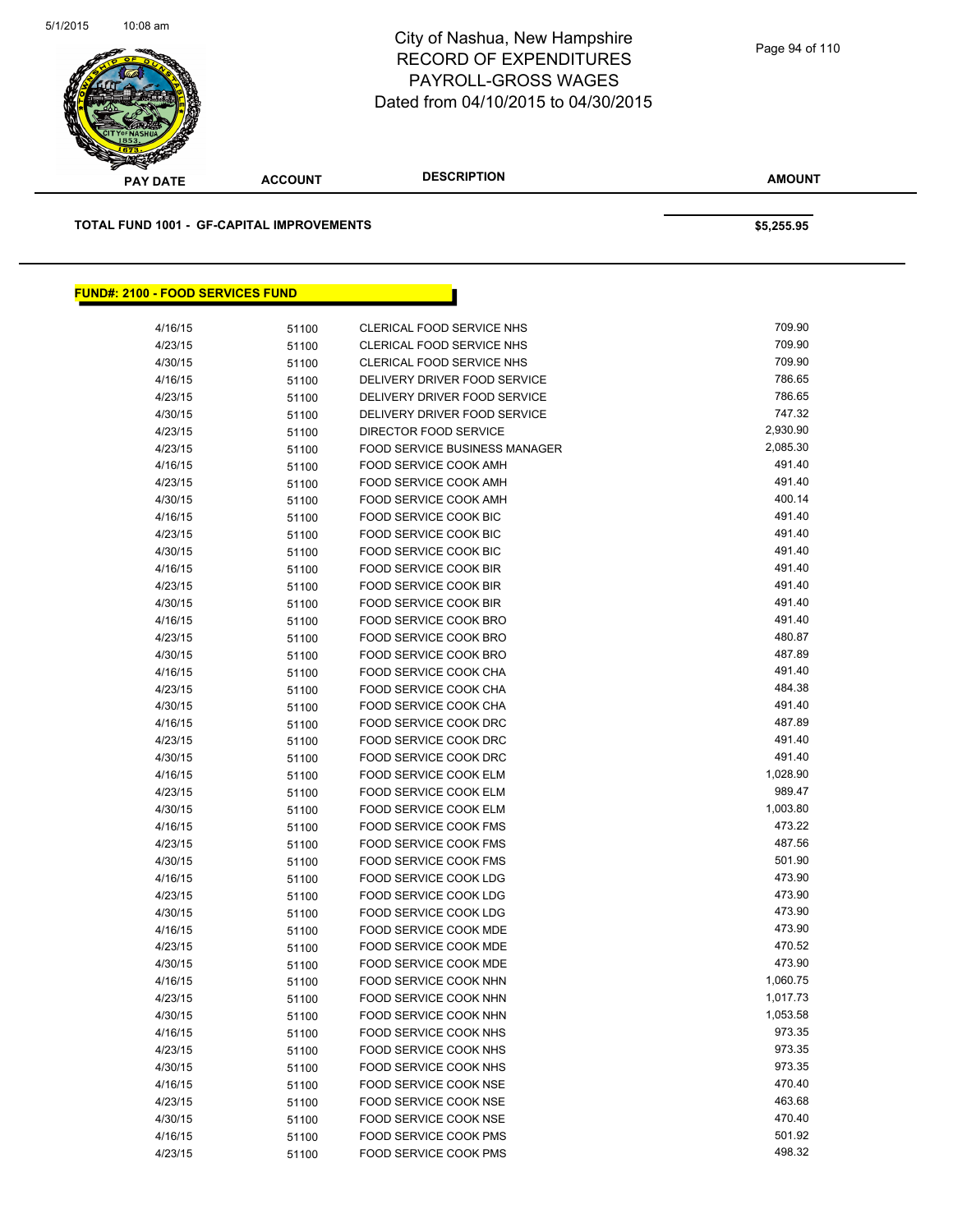

| <b>PAY DATE</b>                          | <b>ACCOUNT</b> | <b>DESCRIPTION</b>                                          | <b>AMOUNT</b>        |
|------------------------------------------|----------------|-------------------------------------------------------------|----------------------|
| <u> FUND#: 2100 - FOOD SERVICES FUND</u> |                |                                                             |                      |
|                                          |                |                                                             |                      |
| 4/30/15                                  | 51100          | <b>FOOD SERVICE COOK PMS</b>                                | 501.90               |
| 4/16/15                                  | 51100          | FOOD SERVICE COOK SHE                                       | 497.60               |
| 4/23/15                                  | 51100          | <b>FOOD SERVICE COOK SHE</b>                                | 460.36               |
| 4/30/15                                  | 51100          | FOOD SERVICE COOK SHE                                       | 473.90               |
| 4/23/15                                  | 51100          | <b>FOOD SERVICE SITE CORD</b>                               | 11,439.20            |
| 4/16/15                                  | 51100          | <b>FOOD SERVICECOOK MTP</b>                                 | 452.90               |
| 4/23/15                                  | 51100          | <b>FOOD SERVICECOOK MTP</b>                                 | 449.67               |
| 4/30/15                                  | 51100          | <b>FOOD SERVICECOOK MTP</b>                                 | 452.90               |
| 4/16/15                                  | 51200          | FOOD SERVICE ASST PT AMH                                    | 523.26               |
| 4/23/15                                  | 51200          | FOOD SERVICE ASST PT AMH                                    | 523.25               |
| 4/30/15                                  | 51200          | FOOD SERVICE ASST PT AMH                                    | 550.17               |
| 4/16/15                                  | 51200          | FOOD SERVICE ASST PT BIC                                    | 541.60               |
| 4/23/15                                  | 51200          | FOOD SERVICE ASST PT BIC                                    | 541.60               |
| 4/30/15                                  | 51200          | FOOD SERVICE ASST PT BIC                                    | 541.60               |
| 4/16/15                                  | 51200          | FOOD SERVICE ASST PT BIR                                    | 425.65               |
| 4/23/15                                  | 51200          | FOOD SERVICE ASST PT BIR                                    | 425.65               |
| 4/30/15                                  | 51200          | FOOD SERVICE ASST PT BIR                                    | 425.65               |
| 4/16/15                                  | 51200          | FOOD SERVICE ASST PT BRO                                    | 354.90               |
| 4/23/15                                  | 51200          | FOOD SERVICE ASST PT BRO                                    | 357.86               |
| 4/30/15                                  | 51200          | FOOD SERVICE ASST PT BRO                                    | 354.90               |
| 4/16/15                                  | 51200          | FOOD SERVICE ASST PT CHA                                    | 495.96               |
| 4/23/15                                  | 51200          | FOOD SERVICE ASST PT CHA                                    | 552.58               |
| 4/30/15                                  | 51200          | FOOD SERVICE ASST PT CHA                                    | 452.90               |
| 4/16/15                                  | 51200          | FOOD SERVICE ASST PT DRC                                    | 612.05               |
| 4/23/15                                  | 51200          | FOOD SERVICE ASST PT DRC                                    | 629.10               |
| 4/30/15                                  | 51200          | FOOD SERVICE ASST PT DRC                                    | 846.42               |
| 4/16/15                                  | 51200          | FOOD SERVICE ASST PT ELM                                    | 2,404.89             |
| 4/23/15                                  | 51200          | FOOD SERVICE ASST PT ELM                                    | 2,440.28             |
| 4/30/15                                  | 51200          | FOOD SERVICE ASST PT ELM                                    | 2,285.89             |
| 4/16/15                                  | 51200          | FOOD SERVICE ASST PT FES                                    | 983.58               |
| 4/23/15                                  | 51200          | FOOD SERVICE ASST PT FES                                    | 1,091.57             |
| 4/30/15                                  | 51200          | FOOD SERVICE ASST PT FES                                    | 1,115.25<br>2,544.75 |
| 4/16/15<br>4/23/15                       | 51200          | FOOD SERVICE ASST PT FMS<br><b>FOOD SERVICE ASST PT FMS</b> | 2,497.46             |
| 4/30/15                                  | 51200          | FOOD SERVICE ASST PT FMS                                    | 2,493.08             |
| 4/16/15                                  | 51200<br>51200 | FOOD SERVICE ASST PT LDG                                    | 944.37               |
| 4/23/15                                  | 51200          | <b>FOOD SERVICE ASST PT LDG</b>                             | 941.40               |
| 4/30/15                                  | 51200          | FOOD SERVICE ASST PT LDG                                    | 941.40               |
| 4/16/15                                  | 51200          | FOOD SERVICE ASST PT MDE                                    | 563.81               |
| 4/23/15                                  | 51200          | FOOD SERVICE ASST PT MDE                                    | 566.69               |
| 4/30/15                                  | 51200          | FOOD SERVICE ASST PT MDE                                    | 578.21               |
| 4/16/15                                  | 51200          | FOOD SERVICE ASST PT MTP                                    | 477.25               |
| 4/23/15                                  | 51200          | FOOD SERVICE ASST PT MTP                                    | 554.71               |
| 4/30/15                                  | 51200          | FOOD SERVICE ASST PT MTP                                    | 477.25               |
| 4/16/15                                  | 51200          | FOOD SERVICE ASST PT NHN                                    | 4,690.23             |
| 4/23/15                                  | 51200          | FOOD SERVICE ASST PT NHN                                    | 4,298.31             |
| 4/30/15                                  | 51200          | FOOD SERVICE ASST PT NHN                                    | 4,509.97             |
| 4/16/15                                  | 51200          | FOOD SERVICE ASST PT NHS                                    | 4,126.19             |
| 4/23/15                                  | 51200          | FOOD SERVICE ASST PT NHS                                    | 3,643.42             |
| 4/30/15                                  | 51200          | FOOD SERVICE ASST PT NHS                                    | 4,158.01             |
| 4/16/15                                  | 51200          | FOOD SERVICE ASST PT NSE                                    | 289.25               |
| 4/23/15                                  | 51200          | FOOD SERVICE ASST PT NSE                                    | 289.25               |
| 4/30/15                                  | 51200          | FOOD SERVICE ASST PT NSE                                    | 315.28               |
| 4/16/15                                  | 51200          | FOOD SERVICE ASST PT PMS                                    | 2,306.42             |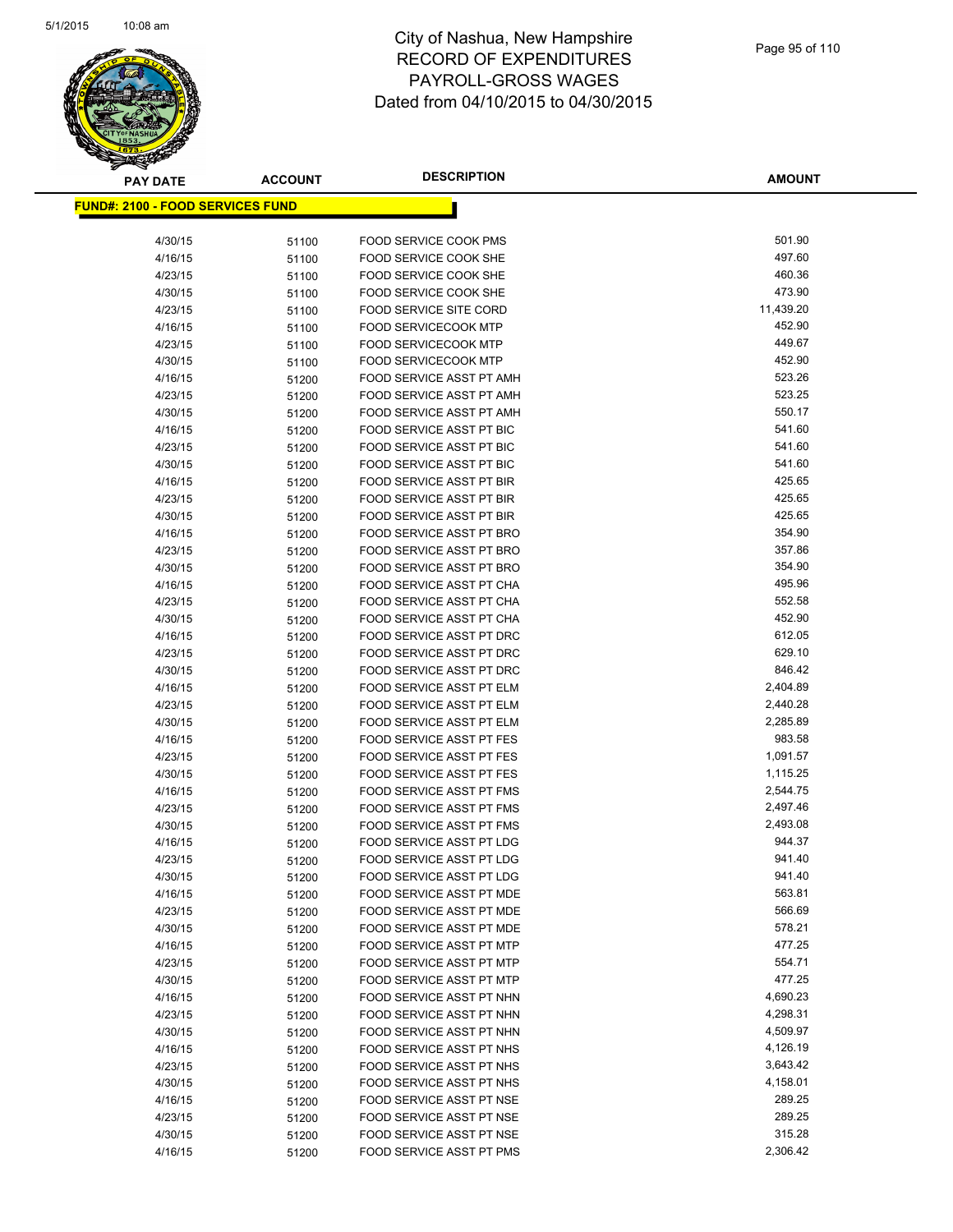

| <b>PAY DATE</b>                         | <b>ACCOUNT</b> | <b>DESCRIPTION</b>       | <b>AMOUNT</b> |
|-----------------------------------------|----------------|--------------------------|---------------|
| <b>FUND#: 2100 - FOOD SERVICES FUND</b> |                |                          |               |
|                                         |                |                          |               |
| 4/23/15                                 | 51200          | FOOD SERVICE ASST PT PMS | 2,195.87      |
| 4/30/15                                 | 51200          | FOOD SERVICE ASST PT PMS | 2,262.84      |
| 4/16/15                                 | 51200          | FOOD SERVICE ASST PT SHE | 527.15        |
| 4/23/15                                 | 51200          | FOOD SERVICE ASST PT SHE | 538.73        |
| 4/30/15                                 | 51200          | FOOD SERVICE ASST PT SHE | 532.94        |
| 4/16/15                                 | 51300          | OVERTIME-REGULAR         | 65.41         |
| 4/23/15                                 | 51300          | OVERTIME-REGULAR         | 121.70        |
| 4/30/15                                 | 51300          | <b>OVERTIME-REGULAR</b>  | 157.88        |
| 4/16/15                                 | 51412          | <b>WAGES PER DIEM</b>    | 2,718.34      |
| 4/23/15                                 | 51412          | <b>WAGES PER DIEM</b>    | 3,019.13      |
| 4/30/15                                 | 51412          | <b>WAGES PER DIEM</b>    | 2,792.12      |
| 4/23/15                                 | 55118          | TELEPHONE-CELLULAR       | 80.00         |
|                                         |                |                          |               |
|                                         |                |                          |               |

**TOTAL FUND 2100 - FOOD SERVICES FUND \$125,401.40** 

### **FUND#: 2201 - DRIVERS EDUCATION FUND**

| 4/23/15 | 51200 | ADULT ED DIPOLMA INST      | 50.00  |
|---------|-------|----------------------------|--------|
| 4/23/15 | 51200 | DRIVER INSTRUCTOR          | 275.00 |
| 4/30/15 | 51200 | DRIVER INSTRUCTOR          | 525.00 |
| 4/16/15 | 51200 | ELL OUTREACH WORKER HOURLY | 50.00  |
| 4/23/15 | 51200 | ELL OUTREACH WORKER HOURLY | 75.00  |
| 4/30/15 | 51200 | ELL OUTREACH WORKER HOURLY | 100.00 |
| 4/23/15 | 51200 | <b>TEACHER TECHED ELM</b>  | 300.00 |
| 4/23/15 | 51200 | TEACHER TECHED PMS         | 100.00 |
| 4/16/15 | 51300 | OVERTIME-REGULAR           | 74.52  |
|         |       |                            |        |

**TOTAL FUND 2201 - DRIVERS EDUCATION FUND \$1,549.52** 

**FUND#: 2207 - ADULT ED/CONTINUING ED**

| 4/16/15 | 51200 | ADULT ED ENRICHMENT INST    | 175.00 |
|---------|-------|-----------------------------|--------|
| 4/23/15 | 51200 | ADULT ED ENRICHMENT INST    | 175.00 |
| 4/30/15 | 51200 | ADULT ED ENRICHMENT INST    | 175.00 |
| 4/16/15 | 51200 | ADULT ED ENRICHMENT TEACHER | 50.00  |
| 4/23/15 | 51200 | ADULT ED ENRICHMENT TEACHER | 50.00  |
| 4/30/15 | 51200 | ADULT ED ENRICHMENT TEACHER | 50.00  |
| 4/16/15 | 51200 | CLERICAL SPECIAL ED NHN     | 37.50  |
| 4/23/15 | 51200 | CLERICAL SPECIAL ED NHN     | 37.50  |
| 4/30/15 | 51200 | CLERICAL SPECIAL ED NHN     | 37.50  |
| 4/16/15 | 51200 | <b>SUB TEACHER</b>          | 200.00 |
| 4/23/15 | 51200 | <b>SUB TEACHER</b>          | 200.00 |
| 4/30/15 | 51200 | <b>SUB TEACHER</b>          | 150.00 |
| 4/23/15 | 51200 | <b>TEACHER ART PMS</b>      | 100.00 |
|         |       |                             |        |

**TOTAL FUND 2207 - ADULT ED/CONTINUING ED \$1,437.50**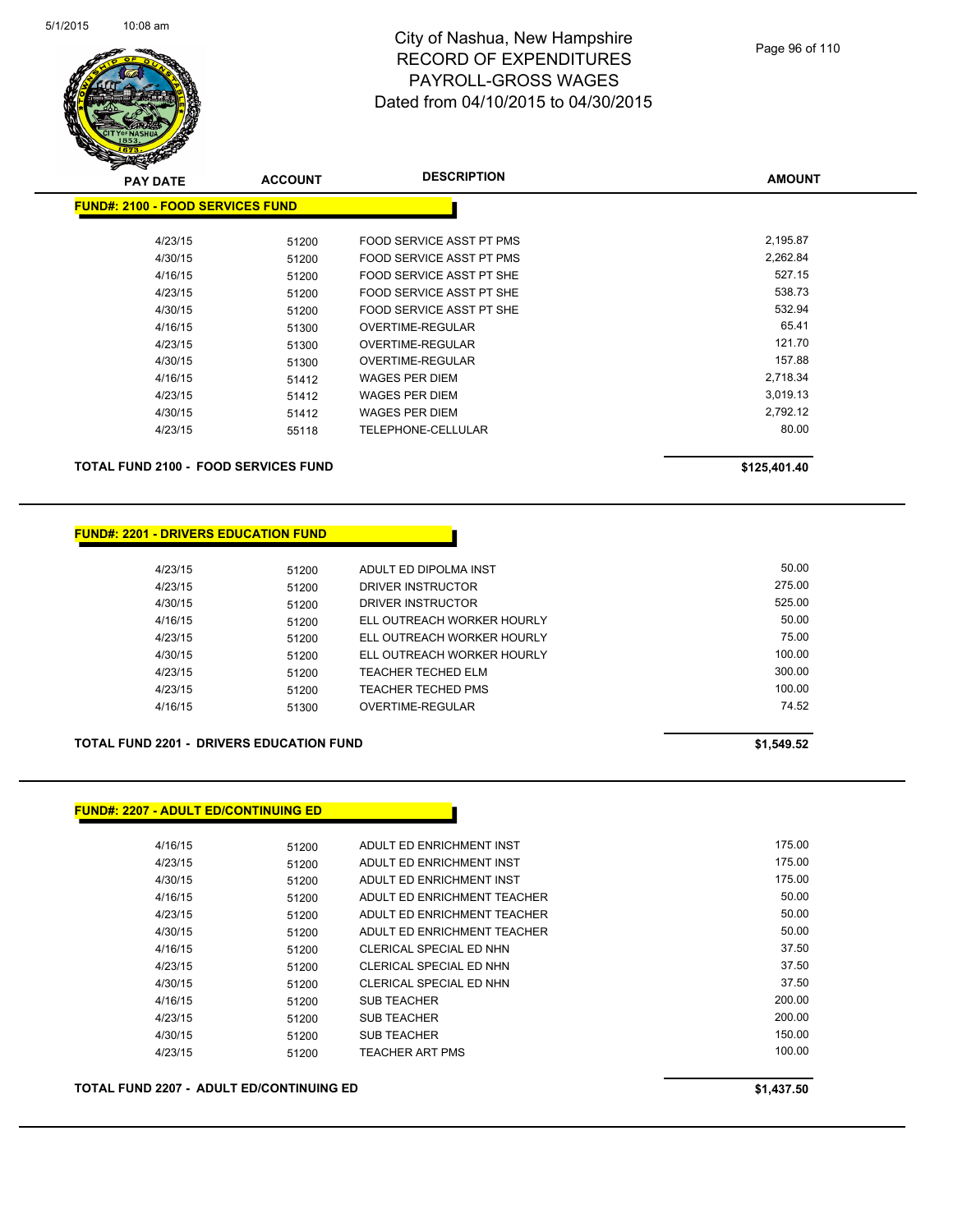

| <b>PAY DATE</b>                            | <b>ACCOUNT</b> | <b>DESCRIPTION</b>             | <b>AMOUNT</b>    |
|--------------------------------------------|----------------|--------------------------------|------------------|
| <u> FUND#: 2222 - AFTER SCHOOL PROGRAM</u> |                |                                |                  |
|                                            |                |                                |                  |
| 4/23/15                                    | 51200          | 21 CENTURY ELEM MFAM RES COORD | 162.56           |
| 4/16/15                                    | 51200          | 21ST CENTURY INSTRUCTOR        | 1,653.85         |
| 4/23/15                                    | 51200          | 21ST CENTURY INSTRUCTOR        | 1,705.97         |
| 4/30/15                                    | 51200          | 21ST CENTURY INSTRUCTOR        | 1,820.92         |
| 4/16/15                                    | 51200          | FOOD SERVICE COOK LDG          | 35.00            |
| 4/30/15                                    | 51200          | FOOD SERVICE COOK LDG          | 35.00            |
| 4/23/15                                    | 51200          | <b>GUIDANCE COUNSELOR FES</b>  | 105.88           |
| 4/23/15                                    | 51200          | LIBRARIAN AMH                  | 49.18            |
| 4/16/15                                    | 51200          | LUNCH MONITOR DRC              | 223.44           |
| 4/23/15                                    | 51200          | LUNCH MONITOR DRC              | 245.18           |
| 4/30/15                                    | 51200          | LUNCH MONITOR DRC              | 223.44           |
| 4/16/15                                    | 51200          | LUNCH MONITOR SHE              | 306.25           |
| 4/23/15                                    | 51200          | LUNCH MONITOR SHE              | 263.49           |
| 4/30/15                                    | 51200          | LUNCH MONITOR SHE              | 306.25           |
| 4/16/15                                    | 51200          | PARA ALT LDG                   | 35.00            |
| 4/23/15                                    | 51200          | PARA ALT LDG                   | 35.00            |
| 4/30/15                                    | 51200          | PARA ALT LDG                   | 35.00            |
| 4/16/15                                    | 51200          | PARA DW SPEC ED AMH            | 33.38            |
| 4/23/15                                    | 51200          | PARA DW SPEC ED AMH            | 35.00            |
| 4/30/15                                    | 51200          | PARA DW SPEC ED AMH            | 43.75            |
| 4/16/15                                    | 51200          | PARA ELL MTP                   | 221.00           |
| 4/23/15                                    | 51200          | PARA ELL MTP                   | 243.55           |
| 4/30/15                                    | 51200          | PARA ELL MTP                   | 221.00           |
| 4/16/15                                    | 51200          | PARA INST AMH                  | 45.01            |
| 4/23/15                                    | 51200          | PARA INST AMH                  | 45.01<br>45.01   |
| 4/30/15                                    | 51200          | PARA INST AMH                  |                  |
| 4/16/15                                    | 51200          | PARA INST DRC                  | 163.45<br>192.68 |
| 4/23/15<br>4/30/15                         | 51200          | PARA INST DRC<br>PARA INST DRC | 163.45           |
| 4/16/15                                    | 51200<br>51200 | PARA INST FES                  | 173.16           |
| 4/23/15                                    | 51200          | PARA INST FES                  | 285.05           |
| 4/30/15                                    | 51200          | <b>PARA INST FES</b>           | 254.43           |
| 4/16/15                                    | 51200          | PARA INST LDG                  | 335.50           |
| 4/23/15                                    | 51200          | PARA INST LDG                  | 306.80           |
| 4/30/15                                    | 51200          | PARA INST LDG                  | 403.49           |
| 4/16/15                                    | 51200          | PARA INST MTP                  | 107.53           |
| 4/23/15                                    | 51200          | <b>PARA INST MTP</b>           | 41.68            |
| 4/30/15                                    | 51200          | PARA INST MTP                  | 41.68            |
| 4/16/15                                    | 51200          | PARA INST NHN                  | 90.03            |
| 4/23/15                                    | 51200          | PARA INST NHN                  | 90.03            |
| 4/30/15                                    | 51200          | PARA INST NHN                  | 90.03            |
| 4/16/15                                    | 51200          | PARA INST PMS                  | 150.01           |
| 4/23/15                                    | 51200          | PARA INST PMS                  | 115.01           |
| 4/30/15                                    | 51200          | PARA INST PMS                  | 115.01           |
| 4/16/15                                    | 51200          | PARA KIND AMH                  | 105.00           |
| 4/23/15                                    | 51200          | PARA KIND AMH                  | 70.00            |
| 4/16/15                                    | 51200          | PARA KIND LDG                  | 80.01            |
| 4/23/15                                    | 51200          | PARA KIND LDG                  | 38.34            |
| 4/30/15                                    | 51200          | PARA KIND LDG                  | 86.69            |
| 4/16/15                                    | 51200          | PARA PRE SCH MTP               | 140.00           |
| 4/23/15                                    | 51200          | PARA PRE SCH MTP               | 105.00           |
| 4/30/15                                    | 51200          | PARA PRE SCH MTP               | 105.00           |
| 4/16/15                                    | 51200          | PARA TTI DRC                   | 61.25            |
| 4/23/15                                    | 51200          | PARA TTI DRC                   | 81.73            |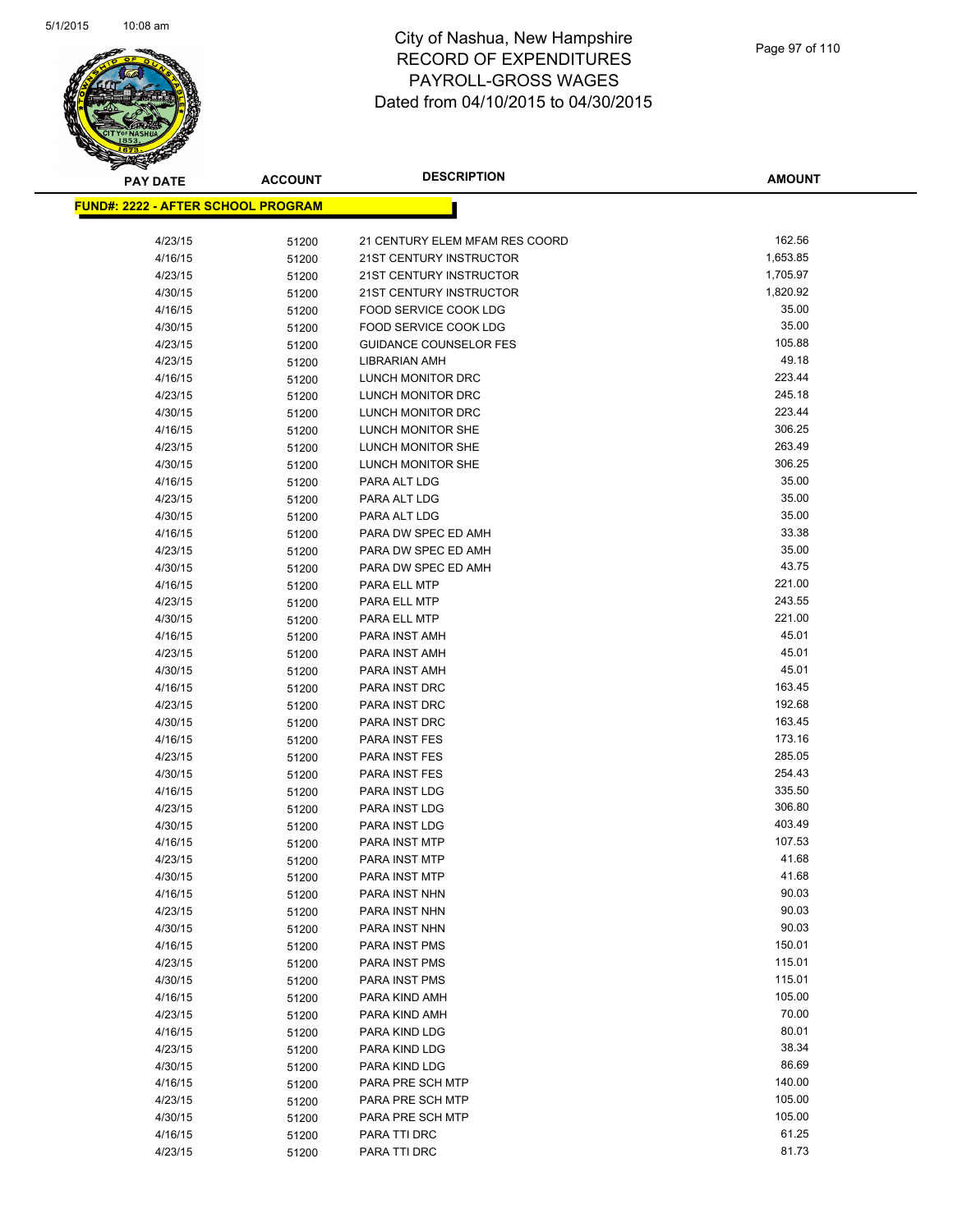

| <b>PAY DATE</b>                                         | <b>ACCOUNT</b> | <b>DESCRIPTION</b>            | <b>AMOUNT</b> |
|---------------------------------------------------------|----------------|-------------------------------|---------------|
| <b>FUND#: 2222 - AFTER SCHOOL PROGRAM</b>               |                |                               |               |
| 4/30/15                                                 | 51200          | PARA TTI DRC                  | 55.03         |
| 4/23/15                                                 | 51200          | <b>TEACHER GR2 AMH</b>        | 50.00         |
| 4/23/15                                                 | 51200          | <b>TEACHER GR3 DRC</b>        | 135.00        |
| 4/23/15                                                 | 51200          | TEACHER GR3 SHE               | 17.50         |
| 4/23/15                                                 | 51200          | <b>TEACHER GR4 LDG</b>        | 85.00         |
| 4/23/15                                                 | 51200          | <b>TEACHER KIND DRC</b>       | 100.00        |
| 4/23/15                                                 | 51200          | <b>TEACHER KIND LDG</b>       | 196.70        |
| 4/23/15                                                 | 51200          | <b>TEACHER SPED FES</b>       | 86.70         |
| 4/23/15                                                 | 51200          | <b>TEACHER SPED LDG</b>       | 196.70        |
| 4/23/15                                                 | 51200          | <b>TEACHER TTI LDG</b>        | 170.00        |
| <b>TOTAL FUND 2222 - AFTER SCHOOL PROGRAM</b>           |                |                               | \$13,258.79   |
| <b>FUND#: 2252 - DAY CARE</b>                           |                |                               |               |
| 4/23/15                                                 | 51100          | PANTHER PRESCHOOL DIRECTOR    | 869.00        |
| <b>TOTAL FUND 2252 - DAY CARE</b>                       |                |                               | \$869.00      |
| <b>FUND#: 2257 - SPECIAL ED LOCAL</b>                   |                |                               |               |
| 4/16/15                                                 | 51100          | PARA DW SPEC ED CHA           | 608.34        |
| 4/23/15                                                 | 51100          | PARA DW SPEC ED CHA           | 603.58        |
| 4/30/15                                                 | 51100          | PARA DW SPEC ED CHA           | 613.09        |
| 4/16/15                                                 | 51100          | PARA DW SPEC ED SHE           | 632.10        |
| 4/23/15                                                 | 51100          | PARA DW SPEC ED SHE           | 613.09        |
| 4/30/15                                                 | 51100          | PARA DW SPEC ED SHE           | 622.60        |
| TOTAL FUND 2257 - SPECIAL ED LOCAL                      |                |                               | \$3,692.80    |
|                                                         |                |                               |               |
| <b>FUND#: 2503 - PARKS &amp; REC PROGRAMS FUND</b>      |                |                               |               |
| 4/16/15                                                 | 51100          | PROGRAM COORDINATOR           | 357.75        |
| 4/23/15                                                 | 51100          | PROGRAM COORDINATOR           | 357.75        |
| 4/30/15                                                 | 51100          | PROGRAM COORDINATOR           | 357.75        |
| <b>TOTAL FUND 2503 - PARKS &amp; REC PROGRAMS FUND</b>  |                |                               | \$1,073.25    |
|                                                         |                |                               |               |
| <b>FUND#: 2505 - GOVT &amp; EDUCATION CHANNELS FUND</b> |                |                               |               |
| 4/16/15                                                 | 51100          | ECHANNEL ACCESS ADMINISTRATOR | 1 044 70      |

| 4/16/15 | 51100 | ECHANNEL ACCESS ADMINISTRATOR | 1.044.70 |
|---------|-------|-------------------------------|----------|
| 4/23/15 | 51100 | ECHANNEL ACCESS ADMINISTRATOR | 1.044.70 |
| 4/30/15 | 51100 | ECHANNEL ACCESS ADMINISTRATOR | 1.044.70 |
| 4/16/15 | 51100 | PEG PROGRAM MANAGER           | 1.173.50 |
| 4/23/15 | 51100 | PEG PROGRAM MANAGER           | 1.173.50 |
| 4/30/15 | 51100 | PEG PROGRAM MANAGER           | 1.173.50 |
|         |       |                               |          |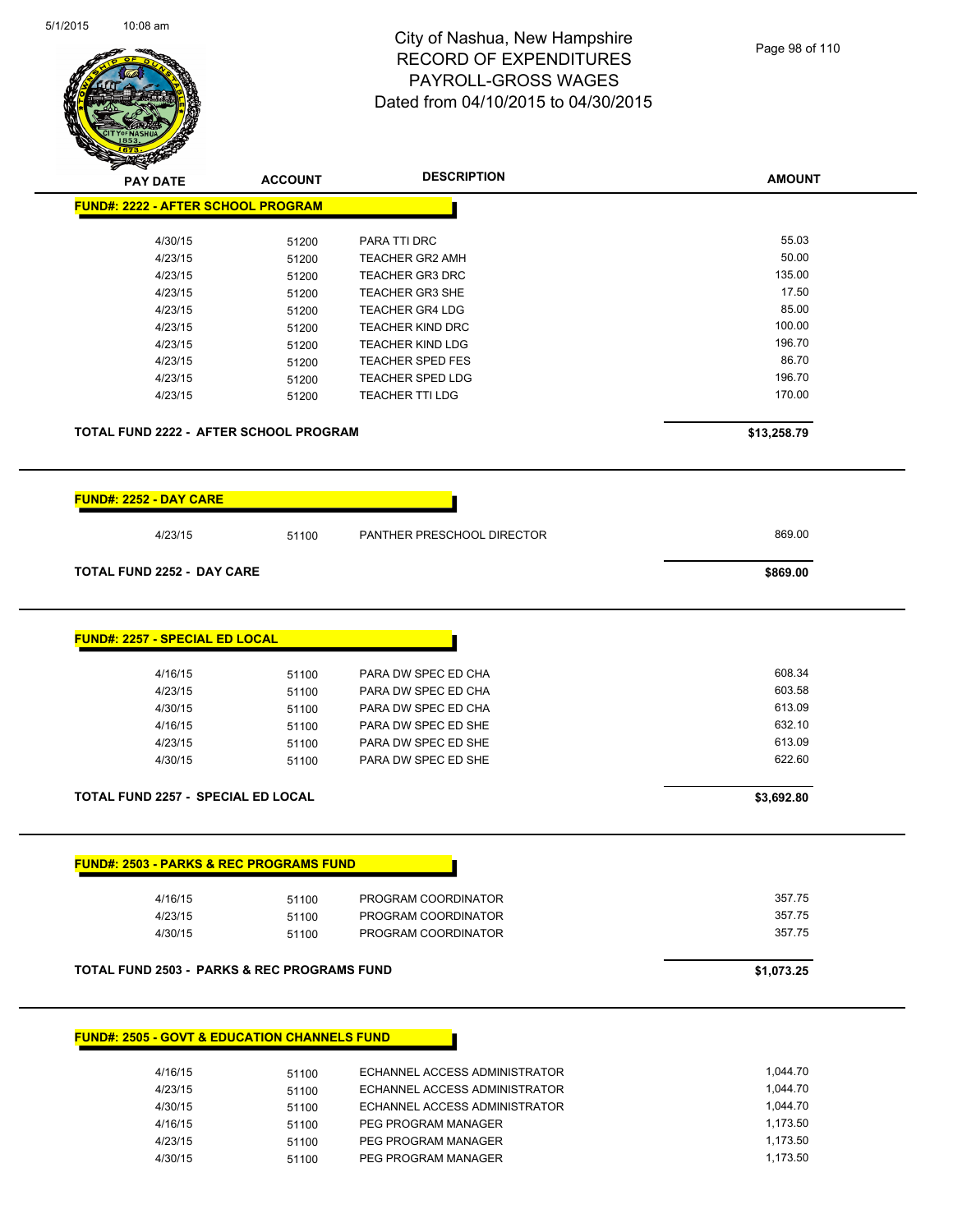|                                                                                                                   |                | PAYROLL-GROSS WAGES<br>Dated from 04/10/2015 to 04/30/2015 |                      |
|-------------------------------------------------------------------------------------------------------------------|----------------|------------------------------------------------------------|----------------------|
|                                                                                                                   |                |                                                            |                      |
| <b>PAY DATE</b>                                                                                                   | <b>ACCOUNT</b> | <b>DESCRIPTION</b>                                         | <b>AMOUNT</b>        |
| <b>FUND#: 2505 - GOVT &amp; EDUCATION CHANNELS FUND</b>                                                           |                |                                                            |                      |
| 4/30/15                                                                                                           | 55118          | TELEPHONE-CELLULAR                                         | 100.00               |
| <b>TOTAL FUND 2505 - GOVT &amp; EDUCATION CHANNELS FUND</b>                                                       |                |                                                            | \$6,754.60           |
| <b>FUND#: 3050 - POLICE GRANTS FUND</b>                                                                           |                |                                                            |                      |
| 4/16/15                                                                                                           | 51100          | DOMESTIC VIOLENCE ADVOCATE                                 | 807.61               |
| 4/23/15                                                                                                           | 51100          | DOMESTIC VIOLENCE ADVOCATE                                 | 807.60               |
| 4/30/15                                                                                                           | 51100          | DOMESTIC VIOLENCE ADVOCATE                                 | 807.60               |
| 4/16/15                                                                                                           | 51100          | PATROLMAN ALL RANKS                                        | 1,254.45             |
| 4/23/15                                                                                                           | 51100          | PATROLMAN ALL RANKS                                        | 1,254.45             |
| 4/30/15                                                                                                           | 51100          | PATROLMAN ALL RANKS                                        | 1,254.45             |
| 4/16/15                                                                                                           | 51300          | OVERTIME-REGULAR                                           | 1,906.97             |
| 4/23/15                                                                                                           | 51300          | OVERTIME-REGULAR                                           | 1,700.31             |
|                                                                                                                   |                |                                                            | 1,003.25             |
| 4/30/15                                                                                                           | 51300          | OVERTIME-REGULAR                                           | \$10,796.69          |
|                                                                                                                   |                |                                                            |                      |
|                                                                                                                   |                |                                                            | 1,351.05             |
| TOTAL FUND 3050 - POLICE GRANTS FUND<br><b>FUND#: 3068 - COMMUNITY SERVICES GRANTS FUND</b><br>4/16/15<br>4/23/15 | 51100<br>51100 | <b>EPIDEMIOLOGIST</b><br><b>EPIDEMIOLOGIST</b>             | 1,351.05             |
| 4/30/15                                                                                                           | 51100          | <b>EPIDEMIOLOGIST</b>                                      | 1,351.05             |
| 4/16/15                                                                                                           | 51100          | INTAKE SPECIALIST PROGRAM ASST                             | 188.30               |
| 4/23/15                                                                                                           | 51100          | INTAKE SPECIALIST PROGRAM ASST                             | 188.30               |
| 4/30/15                                                                                                           | 51100          | INTAKE SPECIALIST PROGRAM ASST                             | 188.30               |
| 4/16/15                                                                                                           | 51100          | PROGRAM ASSISTANT                                          | 435.30               |
| 4/23/15                                                                                                           | 51100          | PROGRAM ASSISTANT                                          | 435.30               |
| 4/30/15                                                                                                           | 51100          | PROGRAM ASSISTANT                                          | 435.31               |
| 4/16/15                                                                                                           | 51100          | PUB HEALTH NURSE                                           | 123.85               |
| 4/23/15                                                                                                           | 51100          | PUB HEALTH NURSE                                           | 123.85               |
| 4/30/15                                                                                                           | 51100          | PUB HEALTH NURSE                                           | 123.85               |
| 4/16/15                                                                                                           | 51100          | PUB HEALTH PREPAREDNESS COORD                              | 1,150.50<br>1,064.22 |
| 4/23/15                                                                                                           | 51100          | PUB HEALTH PREPAREDNESS COORD                              | 1,150.50             |
| 4/30/15<br>4/16/15                                                                                                | 51100<br>51100 | PUB HEALTH PREPAREDNESS COORD<br>SMP PROGRAM COORDINATOR   | 852.15               |
| 4/23/15                                                                                                           | 51100          | SMP PROGRAM COORDINATOR                                    | 671.72               |
| 4/30/15                                                                                                           | 51100          | SMP PROGRAM COORDINATOR                                    | 1,022.58             |
| 4/30/15                                                                                                           | 55118          | TELEPHONE-CELLULAR                                         | 100.00               |
| TOTAL FUND 3068 - COMMUNITY SERVICES GRANTS FUND                                                                  |                |                                                            | \$12,307.18          |

5/1/2015 10:08 am

| 4/16/15 | 51100 | NURSE PER DIEM (PRACTIONER) | 142.50 |
|---------|-------|-----------------------------|--------|
| 4/23/15 | 51100 | NURSE PER DIEM (PRACTIONER) | 123.50 |
| 4/30/15 | 51100 | NURSE PER DIEM (PRACTIONER) | 123.50 |
| 4/16/15 | 51100 | PUB HEALTH NURSE            | 829.10 |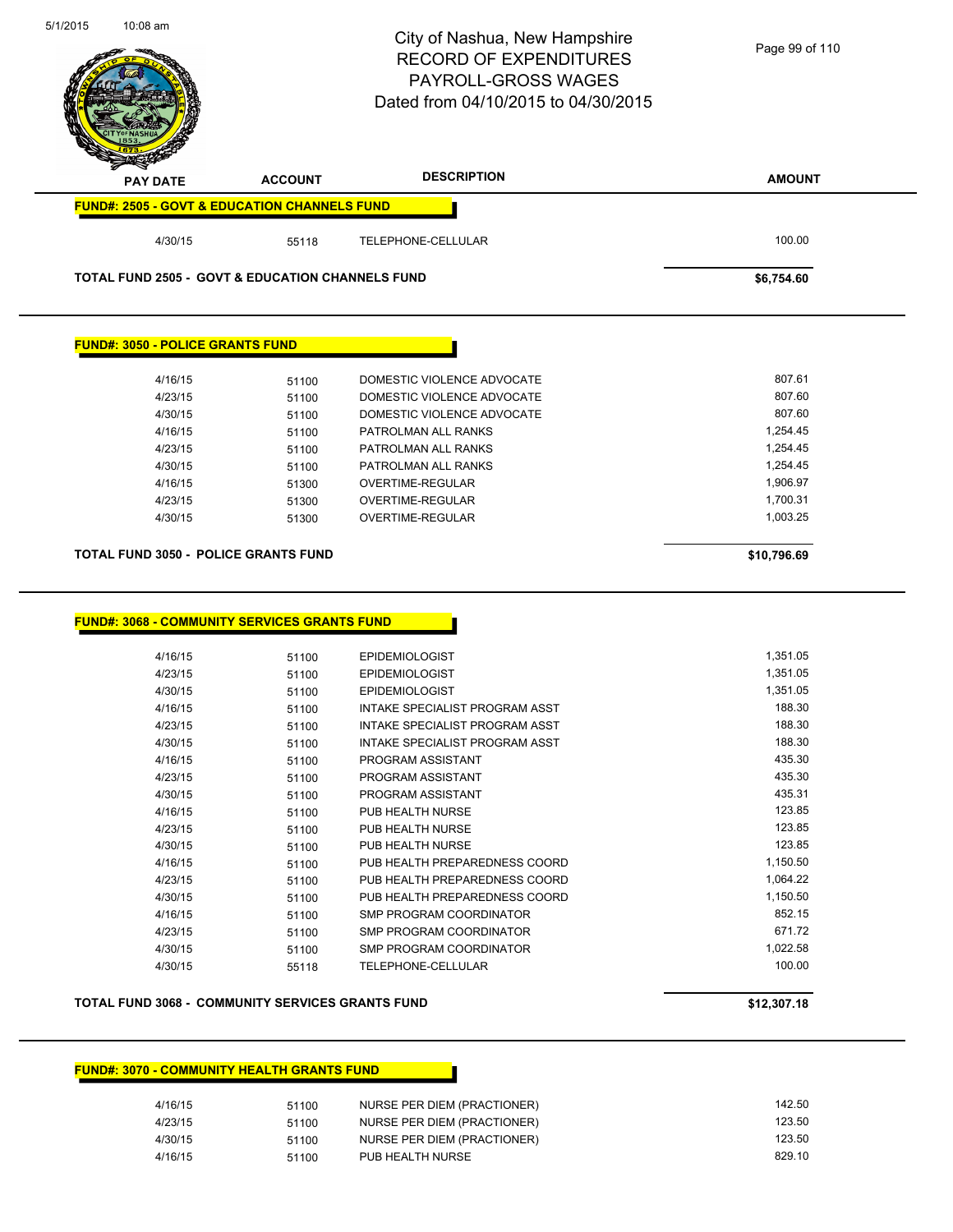

| $\mathscr{D} \curvearrowright$<br><b>PAY DATE</b> |         | <b>ACCOUNT</b>                                        | <b>DESCRIPTION</b>      | <b>AMOUNT</b> |
|---------------------------------------------------|---------|-------------------------------------------------------|-------------------------|---------------|
|                                                   |         | <b>FUND#: 3070 - COMMUNITY HEALTH GRANTS FUND</b>     |                         |               |
|                                                   | 4/23/15 | 51100                                                 | PUB HEALTH NURSE        | 829.10        |
|                                                   | 4/30/15 | 51100                                                 | PUB HEALTH NURSE        | 829.10        |
|                                                   |         | <b>TOTAL FUND 3070 - COMMUNITY HEALTH GRANTS FUND</b> |                         | \$2,876.80    |
|                                                   |         | <b>FUND#: 3080 - COMMUNITY DEVELOPMENT GRANTS</b>     |                         |               |
|                                                   | 4/16/15 | 51100                                                 | OED PROGRAM COORDINATOR | 79.85         |
|                                                   | A19211F | <b>51100</b>                                          | OED PROCRAM COOPDINATOR | <b>79.85</b>  |

| <b>TOTAL FUND 3080 - COMMUNITY DEVELOPMENT GRANTS</b> | \$239.54 |                         |       |
|-------------------------------------------------------|----------|-------------------------|-------|
| 4/30/15                                               | 51100    | OED PROGRAM COORDINATOR | 79.84 |
|                                                       |          |                         |       |
| 4/23/15                                               | 51100    | OED PROGRAM COORDINATOR | 79.85 |

**FUND#: 3090 - URBAN PROGRAM GRANTS FUND**

| 4/16/15 | 51100 | CODE ENFORCEMENT OFFICER II    | 722.15   |
|---------|-------|--------------------------------|----------|
| 4/23/15 | 51100 | CODE ENFORCEMENT OFFICER II    | 722.15   |
| 4/30/15 | 51100 | CODE ENFORCEMENT OFFICER II    | 722.15   |
| 4/16/15 | 51100 | <b>GRANT MGMT SPECIALIST</b>   | 988.16   |
| 4/23/15 | 51100 | <b>GRANT MGMT SPECIALIST</b>   | 988.15   |
| 4/30/15 | 51100 | <b>GRANT MGMT SPECIALIST</b>   | 988.15   |
| 4/16/15 | 51100 | INTAKE SPECIALIST PROGRAM ASST | 753.25   |
| 4/23/15 | 51100 | INTAKE SPECIALIST PROGRAM ASST | 753.25   |
| 4/30/15 | 51100 | INTAKE SPECIALIST PROGRAM ASST | 753.25   |
| 4/16/15 | 51100 | <b>MANAGER URBAN PROGRAMS</b>  | 1,450.00 |
| 4/23/15 | 51100 | <b>MANAGER URBAN PROGRAMS</b>  | 1,450.00 |
| 4/30/15 | 51100 | <b>MANAGER URBAN PROGRAMS</b>  | 1,450.00 |
| 4/16/15 | 51100 | PROGRAM COORDINATOR LP&HH      | 1,103.60 |
| 4/23/15 | 51100 | PROGRAM COORDINATOR LP&HH      | 1,103.60 |
| 4/30/15 | 51100 | PROGRAM COORDINATOR LP&HH      | 1,103.60 |
| 4/16/15 | 51100 | PROJECT ADMINISTRATOR          | 1,194.60 |
| 4/23/15 | 51100 | PROJECT ADMINISTRATOR          | 1,194.60 |
| 4/30/15 | 51100 | PROJECT ADMINISTRATOR          | 1,194.60 |
| 4/16/15 | 51100 | PROJECT ADMINISTRATOR LP&HH    | 1,028.10 |
| 4/23/15 | 51100 | PROJECT ADMINISTRATOR LP&HH    | 1,028.10 |
| 4/30/15 | 51100 | PROJECT ADMINISTRATOR LP&HH    | 1,028.10 |
| 4/16/15 | 55118 | TELEPHONE-CELLULAR             | 4.25     |
| 4/30/15 | 55118 | <b>TELEPHONE-CELLULAR</b>      | 34.00    |
|         |       |                                |          |

**TOTAL FUND 3090 - URBAN PROGRAM GRANTS FUND \$21,757.81** 

### **FUND#: 3120 - TRANSIT GRANTS FUND**

| 4/16/15 | 51100 | TRANSIT FINANCE COORDINATOR        | 1.171.15 |
|---------|-------|------------------------------------|----------|
| 4/23/15 | 51100 | <b>TRANSIT FINANCE COORDINATOR</b> | 1.171.15 |
| 4/30/15 | 51100 | <b>TRANSIT FINANCE COORDINATOR</b> | 1.171.16 |
| 4/16/15 | 51100 | TRANSIT FLEET FACILITIES SUPV      | 988.15   |
| 4/23/15 | 51100 | TRANSIT FLEET FACILITIES SUPV      | 988.15   |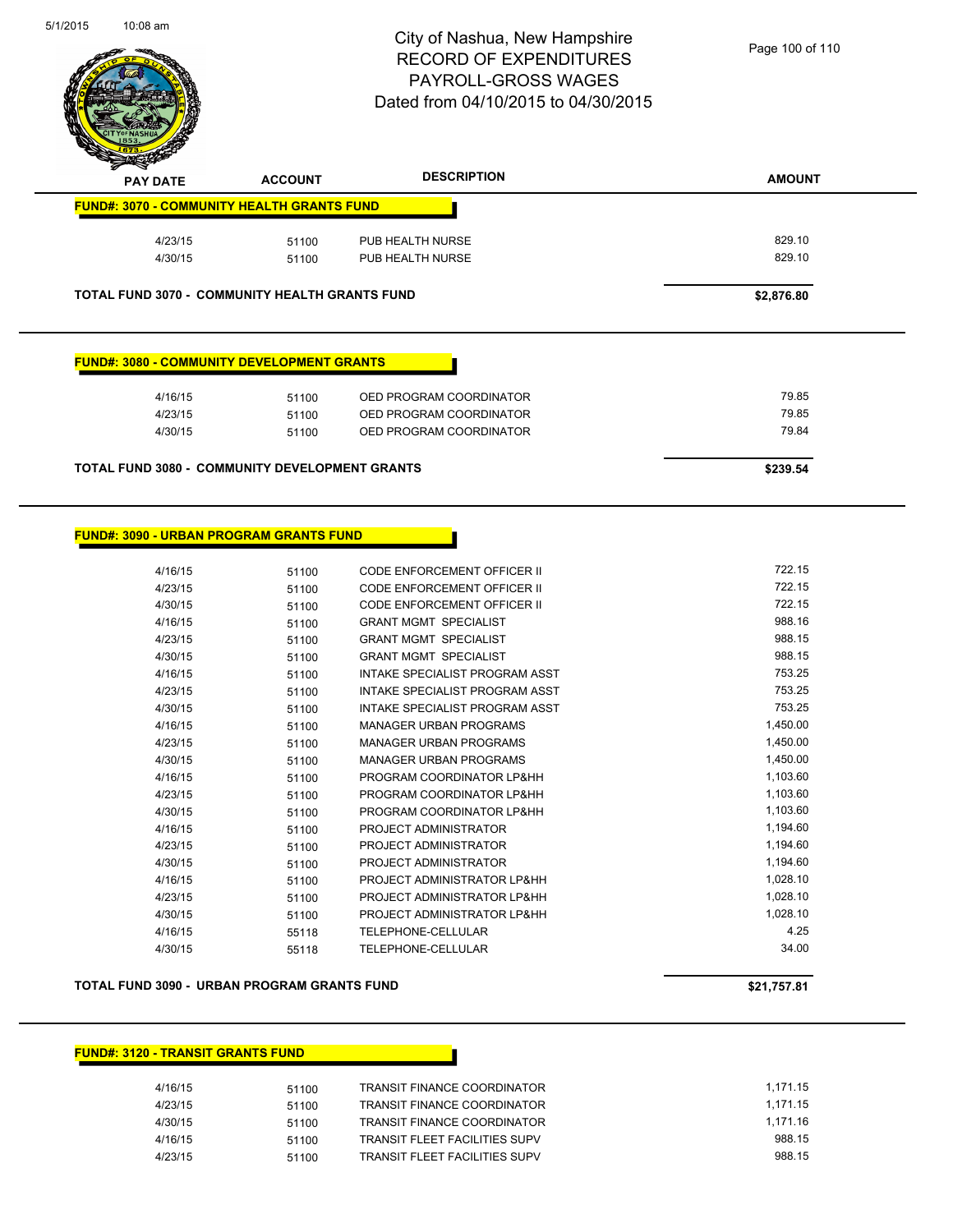

| z<br><b>PAY DATE</b>                     | <b>ACCOUNT</b> | <b>DESCRIPTION</b>                    | <b>AMOUNT</b> |
|------------------------------------------|----------------|---------------------------------------|---------------|
| <b>FUND#: 3120 - TRANSIT GRANTS FUND</b> |                |                                       |               |
| 4/30/15                                  | 51100          | <b>TRANSIT FLEET FACILITIES SUPV</b>  | 988.15        |
| 4/16/15                                  | 51100          | <b>TRANSIT MECHANICS</b>              | 1,792.25      |
| 4/23/15                                  | 51100          | <b>TRANSIT MECHANICS</b>              | 1,792.25      |
| 4/30/15                                  | 51100          | <b>TRANSIT MECHANICS</b>              | 1,792.25      |
| 4/16/15                                  | 51100          | <b>TRANSIT OPER MKTG SUPV</b>         | 1,014.25      |
| 4/23/15                                  | 51100          | <b>TRANSIT OPER MKTG SUPV</b>         | 1,014.25      |
| 4/30/15                                  | 51100          | <b>TRANSIT OPER MKTG SUPV</b>         | 1,014.25      |
| 4/16/15                                  | 51100          | <b>TRANSIT OPERATIONS COORDINATOR</b> | 887.25        |
| 4/23/15                                  | 51100          | <b>TRANSIT OPERATIONS COORDINATOR</b> | 887.25        |
| 4/30/15                                  | 51100          | <b>TRANSIT OPERATIONS COORDINATOR</b> | 887.25        |
| 4/16/15                                  | 51100          | <b>TRANSIT UTILITY SERVICE WORKER</b> | 662.55        |
| 4/23/15                                  | 51100          | <b>TRANSIT UTILITY SERVICE WORKER</b> | 662.55        |
| 4/30/15                                  | 51100          | <b>TRANSIT UTILITY SERVICE WORKER</b> | 662.55        |
| 4/16/15                                  | 51100          | <b>TRANSPORTATION DEPT MANAGER</b>    | 1,225.40      |
| 4/23/15                                  | 51100          | <b>TRANSPORTATION DEPT MANAGER</b>    | 1,225.40      |
| 4/30/15                                  | 51100          | <b>TRANSPORTATION DEPT MANAGER</b>    | 1.225.40      |
| 4/23/15                                  | 51200          | <b>TRANSIT UTILITY SERVICE WORKER</b> | 153.70        |
| 4/30/15                                  | 51200          | <b>TRANSIT UTILITY SERVICE WORKER</b> | 153.70        |
| 4/16/15                                  | 51300          | <b>OVERTIME-REGULAR</b>               | 273.90        |
| 4/23/15                                  | 51300          | <b>OVERTIME-REGULAR</b>               | 42.42         |
| 4/30/15                                  | 51300          | <b>OVERTIME-REGULAR</b>               | 50.91         |

**TOTAL FUND 3120 - TRANSIT GRANTS FUND \$23,897.64** 

**FUND#: 3800 - SCHOOL GRANTS FUND**

| 4/23/15 | 51100 | 21 CENTURY ELEM MFAM RES COORD | 5,965.60 |
|---------|-------|--------------------------------|----------|
| 4/23/15 | 51100 | ASSISTANT PRINCIPAL AMH        | 1,406.20 |
| 4/23/15 | 51100 | ASSISTANT PRINCIPAL BRO        | 1,403.90 |
| 4/23/15 | 51100 | ASSISTANT PRINCIPAL CHARL      | 1,483.80 |
| 4/23/15 | 51100 | ASSISTANT PRINCIPAL MDE        | 1,406.20 |
| 4/23/15 | 51100 | ASSISTANT PRINCIPAL SHE        | 1,403.90 |
| 4/23/15 | 51100 | AYP FACILITATOR FES            | 2,816.70 |
| 4/23/15 | 51100 | AYP FACILITATOR LDG            | 3,433.10 |
| 4/16/15 | 51100 | <b>CLERICAL 21 CENTURY</b>     | 735.21   |
| 4/23/15 | 51100 | <b>CLERICAL 21 CENTURY</b>     | 745.15   |
| 4/30/15 | 51100 | <b>CLERICAL 21 CENTURY</b>     | 740.18   |
| 4/23/15 | 51100 | DIRECTOR 21 CENTURY            | 2,867.31 |
| 4/23/15 | 51100 | <b>DIRECTOR TITLE 1</b>        | 3,239.00 |
| 4/23/15 | 51100 | DW TECHNOLOGY PEER COACH       | 2,901.99 |
| 4/23/15 | 51100 | <b>GUIDANCE COUNSELOR FES</b>  | 2,583.00 |
| 4/23/15 | 51100 | <b>INTRUCTIONAL LEADER FES</b> | 5,826.00 |
| 4/23/15 | 51100 | JOB DEVELOPER SPED NHS         | 2,020.40 |
| 4/23/15 | 51100 | LICENSED PRACTICAL NURSE ELM   | 1,413.40 |
| 4/23/15 | 51100 | <b>OFFICE MANAGER TITLE 1</b>  | 1,481.30 |
| 4/16/15 | 51100 | PARA DW SPEC ED WID            | 488.31   |
| 4/23/15 | 51100 | PARA DW SPEC ED WID            | 488.31   |
| 4/30/15 | 51100 | PARA DW SPEC ED WID            | 488.31   |
| 4/16/15 | 51100 | <b>PARA INST FES</b>           | 4,159.23 |
| 4/23/15 | 51100 | <b>PARA INST FES</b>           | 2,003.64 |
| 4/30/15 | 51100 | <b>PARA INST FES</b>           | 1,704.03 |
| 4/16/15 | 51100 | PARA KIND FES                  | 417.59   |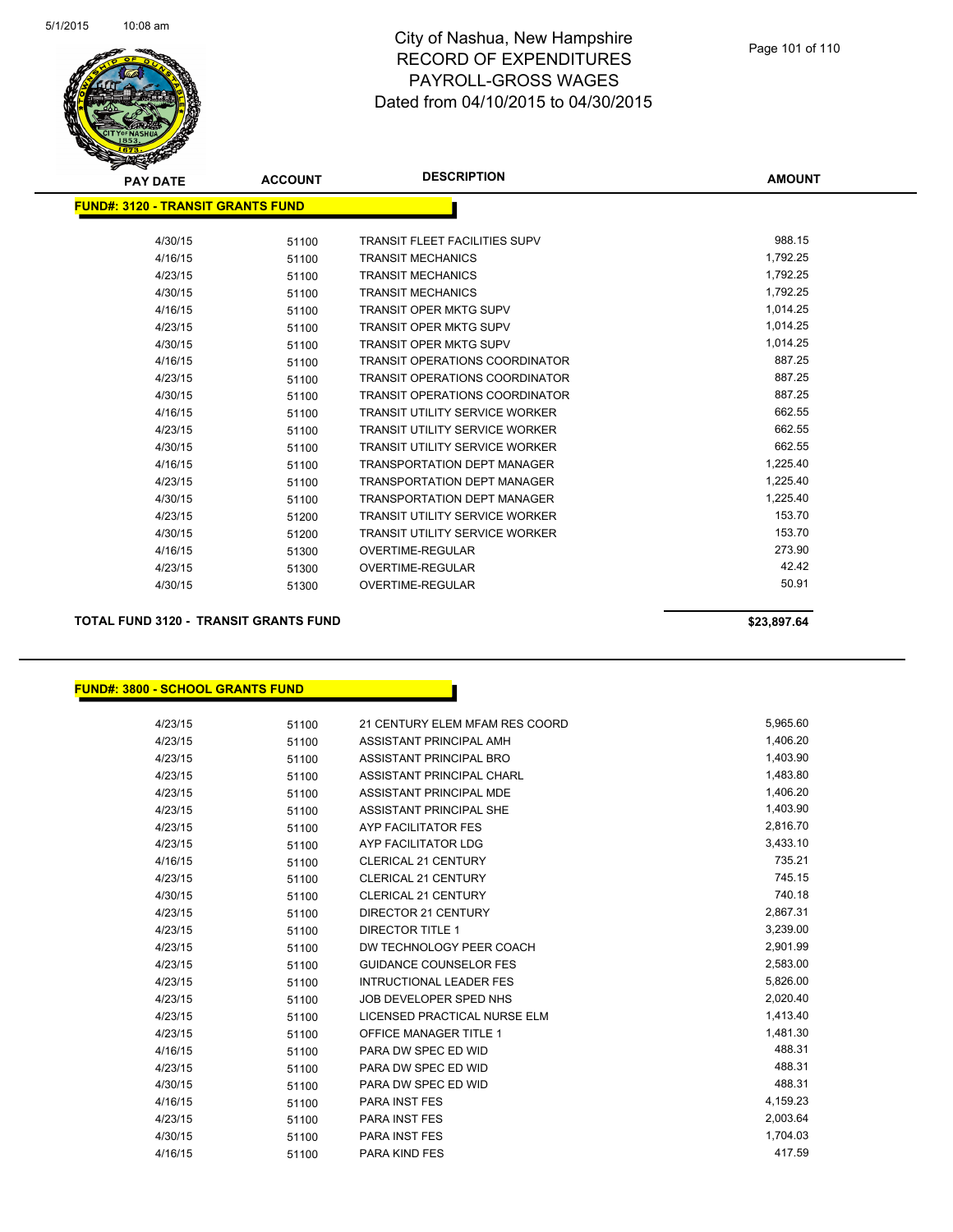

| <b>PAY DATE</b>                          | <b>ACCOUNT</b> | <b>DESCRIPTION</b>                          | <b>AMOUNT</b>        |
|------------------------------------------|----------------|---------------------------------------------|----------------------|
| <u> FUND#: 3800 - SCHOOL GRANTS FUND</u> |                |                                             |                      |
|                                          |                |                                             |                      |
| 4/23/15                                  | 51100          | PARA KIND FES                               | 417.59               |
| 4/30/15                                  | 51100          | PARA KIND FES                               | 420.99               |
| 4/16/15                                  | 51100          | PARA TTI AMH                                | 556.02               |
| 4/23/15                                  | 51100          | PARA TTI AMH                                | 569.70               |
| 4/30/15                                  | 51100          | PARA TTI AMH                                | 565.14               |
| 4/16/15                                  | 51100          | PARA TTI DRC                                | 4,094.54             |
| 4/23/15                                  | 51100          | PARA TTI DRC                                | 1,607.52             |
| 4/30/15                                  | 51100          | PARA TTI DRC                                | 1,752.68             |
| 4/16/15                                  | 51100          | PARA TTI LDG                                | 1,978.47             |
| 4/23/15                                  | 51100          | PARA TTI LDG                                | 1,992.14             |
| 4/30/15                                  | 51100          | PARA TTI LDG                                | 1,995.75             |
| 4/16/15                                  | 51100          | PARA TTI NURSERY                            | 741.33               |
| 4/23/15                                  | 51100          | PARA TTI NURSERY                            | 731.23               |
| 4/30/15                                  | 51100          | PARA TTI NURSERY                            | 753.94               |
| 4/16/15                                  | 51100          | PARA VOC NHS                                | 414.95               |
| 4/23/15                                  | 51100          | PARA VOC NHS                                | 390.95               |
| 4/30/15                                  | 51100          | PARA VOC NHS                                | 408.39               |
| 4/23/15                                  | 51100          | PEER COACH SCIENCE                          | 4,039.50             |
| 4/23/15                                  | 51100          | <b>TEACHER DWSE BIR</b>                     | 1,762.10             |
| 4/23/15                                  | 51100          | <b>TEACHER DWSE BRO</b>                     | 1,893.80             |
| 4/23/15                                  | 51100          | <b>TEACHER DWSE CHA</b>                     | 1,885.00             |
| 4/23/15                                  | 51100          | <b>TEACHER DWSE ELM</b>                     | 1,622.40             |
| 4/23/15                                  | 51100          | TEACHER DWSE MDE                            | 1,762.10             |
| 4/23/15                                  | 51100          | <b>TEACHER GR4 AMH</b>                      | 2,082.50             |
| 4/23/15                                  | 51100          | <b>TEACHER GR4 BIC</b>                      | 1,650.70             |
| 4/23/15                                  | 51100          | <b>TEACHER PRESCHOOL NHS</b>                | 1,690.00             |
| 4/23/15                                  | 51100          | <b>TEACHER SPED AMH</b>                     | 4,073.30             |
| 4/23/15                                  | 51100          | <b>TEACHER SPED DRC</b>                     | 1,745.50             |
| 4/23/15                                  | 51100          | <b>TEACHER SPED ELM</b>                     | 3,507.40             |
| 4/23/15                                  | 51100          | <b>TEACHER SPED FES</b>                     | 2,398.90             |
| 4/23/15                                  | 51100          | <b>TEACHER SPED FMS</b>                     | 3,699.30             |
| 4/23/15                                  | 51100          | <b>TEACHER SPED LDG</b>                     | 5,185.30             |
| 4/23/15<br>4/23/15                       | 51100          | <b>TEACHER SPED MDE</b><br>TEACHER SPED NHN | 1,622.40<br>6,953.10 |
| 4/23/15                                  | 51100          | TEACHER SPED NHS                            | 6,324.20             |
| 4/23/15                                  | 51100          | TEACHER SPED NSE                            | 3,334.00             |
| 4/23/15                                  | 51100<br>51100 | TEACHER SPED PMS                            | 1,622.40             |
| 4/23/15                                  | 51100          | TEACHER TEAM FACILITATOR AMH                | 2,551.90             |
| 4/23/15                                  | 51100          | <b>TEACHER TEAM FACILITATOR MTP</b>         | 1,949.70             |
| 4/16/15                                  | 51200          | ADULT ED DIPOLMA INST                       | 12.50                |
| 4/23/15                                  | 51200          | ADULT ED DIPOLMA INST                       | 25.00                |
| 4/16/15                                  | 51200          | ADULT ED DIPOLMA TEACHER                    | 75.00                |
| 4/23/15                                  | 51200          | ADULT ED DIPOLMA TEACHER                    | 75.00                |
| 4/30/15                                  | 51200          | ADULT ED DIPOLMA TEACHER                    | 75.00                |
| 4/16/15                                  | 51200          | ADULT ED ENRICHMENT TEACHER                 | 225.00               |
| 4/23/15                                  | 51200          | ADULT ED ENRICHMENT TEACHER                 | 225.00               |
| 4/30/15                                  | 51200          | ADULT ED ENRICHMENT TEACHER                 | 225.00               |
| 4/16/15                                  | 51200          | ADULT ED INSTRUCTOR                         | 75.00                |
| 4/30/15                                  | 51200          | ADULT ED INSTRUCTOR                         | 75.00                |
| 4/30/15                                  | 51200          | <b>CLERICAL PRINCIPAL AMH</b>               | 31.25                |
| 4/23/15                                  | 51200          | ELL OUTREACH WORKER                         | 250.00               |
| 4/16/15                                  | 51200          | ELL TUTOR                                   | 800.00               |
| 4/23/15                                  | 51200          | ELL TUTOR                                   | 750.00               |
| 4/30/15                                  | 51200          | <b>ELL TUTOR</b>                            | 912.50               |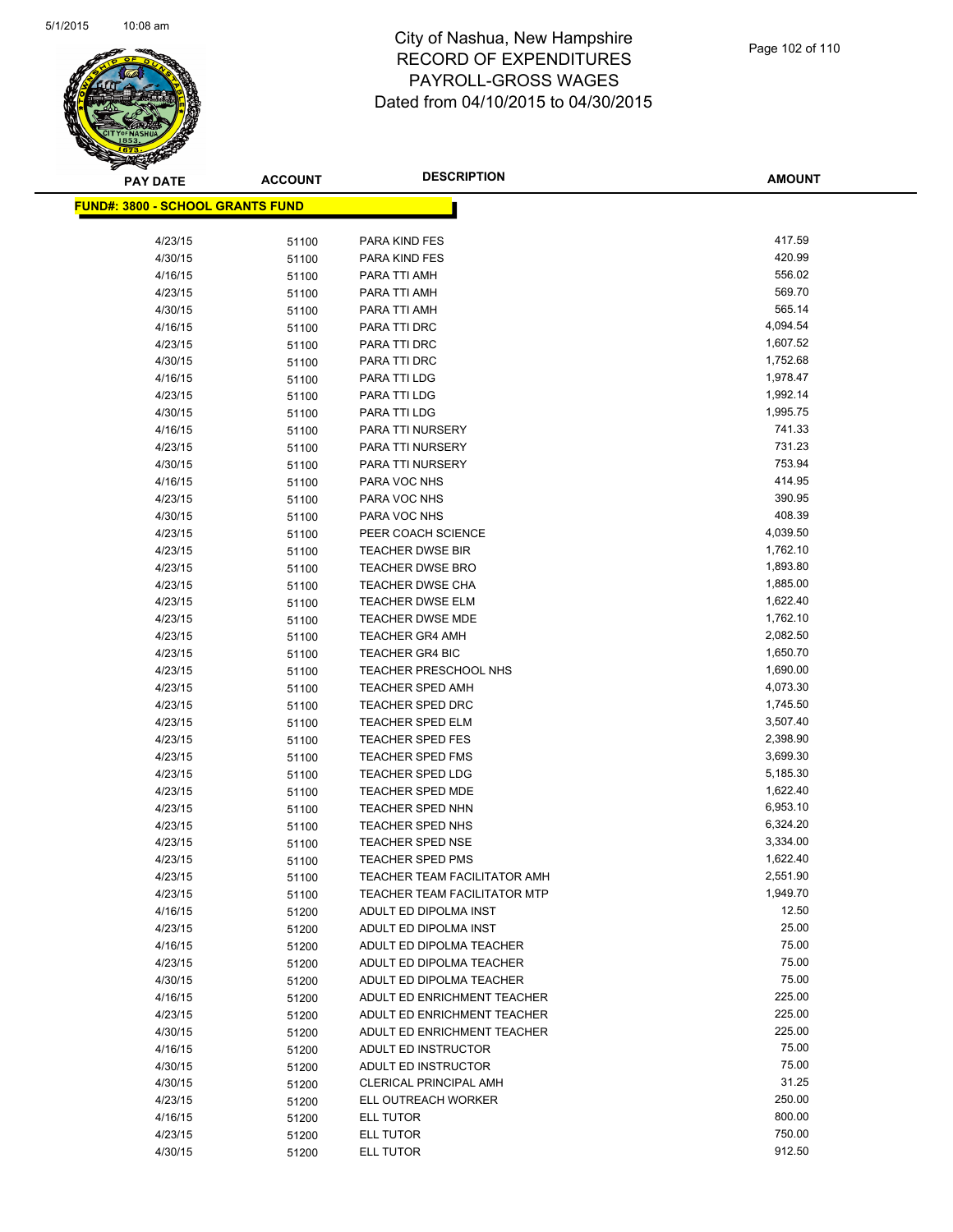

**AMOUNT**

| <u> FUND#: 3800 - SCHOOL GRANTS FUND</u> |                |                                           |                 |
|------------------------------------------|----------------|-------------------------------------------|-----------------|
| 4/16/15                                  | 51200          | <b>FAMILY LIAISON</b>                     | 356.25          |
| 4/23/15                                  | 51200          | <b>FAMILY LIAISON</b>                     | 350.00          |
| 4/30/15                                  | 51200          | <b>FAMILY LIAISON</b>                     | 381.25          |
| 4/23/15                                  | 51200          | FOCUS MONITORING DATA ANALYST             | 1,767.80        |
| 4/23/15                                  | 51200          | <b>GUIDANCE COUNSELOR NHN</b>             | 500.00          |
| 4/23/15                                  | 51200          | GUIDANCE COUNSELOR NHS                    | 325.00          |
| 4/16/15                                  | 51200          | HOME SCHOOL CORD TTI                      | 3,274.27        |
| 4/23/15                                  | 51200          | HOME SCHOOL CORD TTI                      | 3,371.46        |
| 4/30/15                                  | 51200          | HOME SCHOOL CORD TTI                      | 3,479.63        |
| 4/16/15                                  | 51200          | <b>INTERPRETER</b>                        | 112.50          |
| 4/23/15                                  | 51200          | <b>LIBRARIAN NHN</b>                      | 100.00          |
| 4/23/15                                  | 51200          | <b>LIBRARIAN NHS</b>                      | 75.00           |
| 4/16/15                                  | 51200          | PARA DW SPEC ED BIR                       | 17.50           |
| 4/23/15                                  | 51200          | PARA DW SPEC ED BIR                       | 17.50           |
| 4/30/15                                  | 51200          | PARA DW SPEC ED BIR                       | 17.50           |
| 4/16/15                                  | 51200          | PARA DW SPEC ED NHN                       | 75.00           |
| 4/23/15                                  | 51200          | PARA DW SPEC ED NHN                       | 75.00           |
| 4/30/15                                  | 51200          | PARA DW SPEC ED NHN                       | 75.00           |
| 4/16/15                                  | 51200          | PARA ELL PMS                              | 35.00           |
| 4/16/15                                  | 51200          | PARA INST BIR                             | 87.50           |
| 4/23/15                                  | 51200          | <b>PARA INST BIR</b>                      | 35.00           |
| 4/30/15                                  | 51200          | PARA INST BIR                             | 87.50           |
| 4/16/15                                  | 51200          | PARA INST FES                             | 17.50           |
| 4/30/15                                  | 51200          | PARA INST FES                             | 17.50           |
| 4/16/15                                  | 51200          | PARA INST LDG                             | 192.50          |
| 4/16/15                                  | 51200          | PARA INST SHE                             | 157.50          |
| 4/23/15                                  | 51200          | PARA INST SHE                             | 78.75           |
| 4/30/15                                  | 51200          | PARA INST SHE                             | 131.25          |
| 4/16/15                                  | 51200          | PARA KIND FES                             | 52.50           |
| 4/23/15                                  | 51200          | PARA KIND FES                             | 17.50           |
| 4/16/15                                  | 51200          | PARA TTI NURSERY                          | 392.94          |
| 4/23/15                                  | 51200          | PARA TTI NURSERY                          | 406.18          |
| 4/30/15                                  | 51200          | PARA TTI NURSERY                          | 406.18          |
| 4/30/15                                  | 51200          | <b>SUB CUSTODIAN</b>                      | 150.00          |
| 4/16/15                                  | 51200          | <b>SUB TEACHER</b>                        | 137.50          |
| 4/23/15                                  | 51200          | <b>SUB TEACHER</b>                        | 137.50          |
| 4/30/15                                  | 51200          | <b>SUB TEACHER</b>                        | 75.00<br>150.00 |
| 4/23/15                                  | 51200          | <b>TEACHER BUSINESS NHN</b>               | 100.00          |
| 4/23/15                                  | 51200          | <b>TEACHER ELL AMH</b>                    | 25.00           |
| 4/23/15<br>4/23/15                       | 51200          | TEACHER ELL DRC<br><b>TEACHER ELL ELM</b> | 125.00          |
| 4/23/15                                  | 51200          | TEACHER ELL FES                           | 75.00           |
| 4/23/15                                  | 51200<br>51200 | TEACHER ELL FMS                           | 225.00          |
| 4/23/15                                  |                | <b>TEACHER ELL LDG</b>                    | 925.00          |
| 4/23/15                                  | 51200<br>51200 | <b>TEACHER ELL PMS</b>                    | 150.00          |
| 4/23/15                                  | 51200          | <b>TEACHER ENGLISH FMS</b>                | 150.00          |
| 4/23/15                                  | 51200          | TEACHER ENGLISH NHN                       | 450.00          |
| 4/23/15                                  | 51200          | <b>TEACHER ENGLISH NHS</b>                | 150.00          |
| 4/23/15                                  | 51200          | <b>TEACHER GR1 FES</b>                    | 350.00          |
| 4/23/15                                  | 51200          | <b>TEACHER GR1 LDG</b>                    | 250.00          |
| 4/23/15                                  | 51200          | <b>TEACHER GR2 AMH</b>                    | 100.00          |
| 4/23/15                                  | 51200          | TEACHER GR2 BIC                           | 125.00          |
| 4/23/15                                  | 51200          | <b>TEACHER GR2 FES</b>                    | 100.00          |
| 4/23/15                                  | 51200          | TEACHER GR2 SHE                           | 75.00           |
|                                          |                |                                           |                 |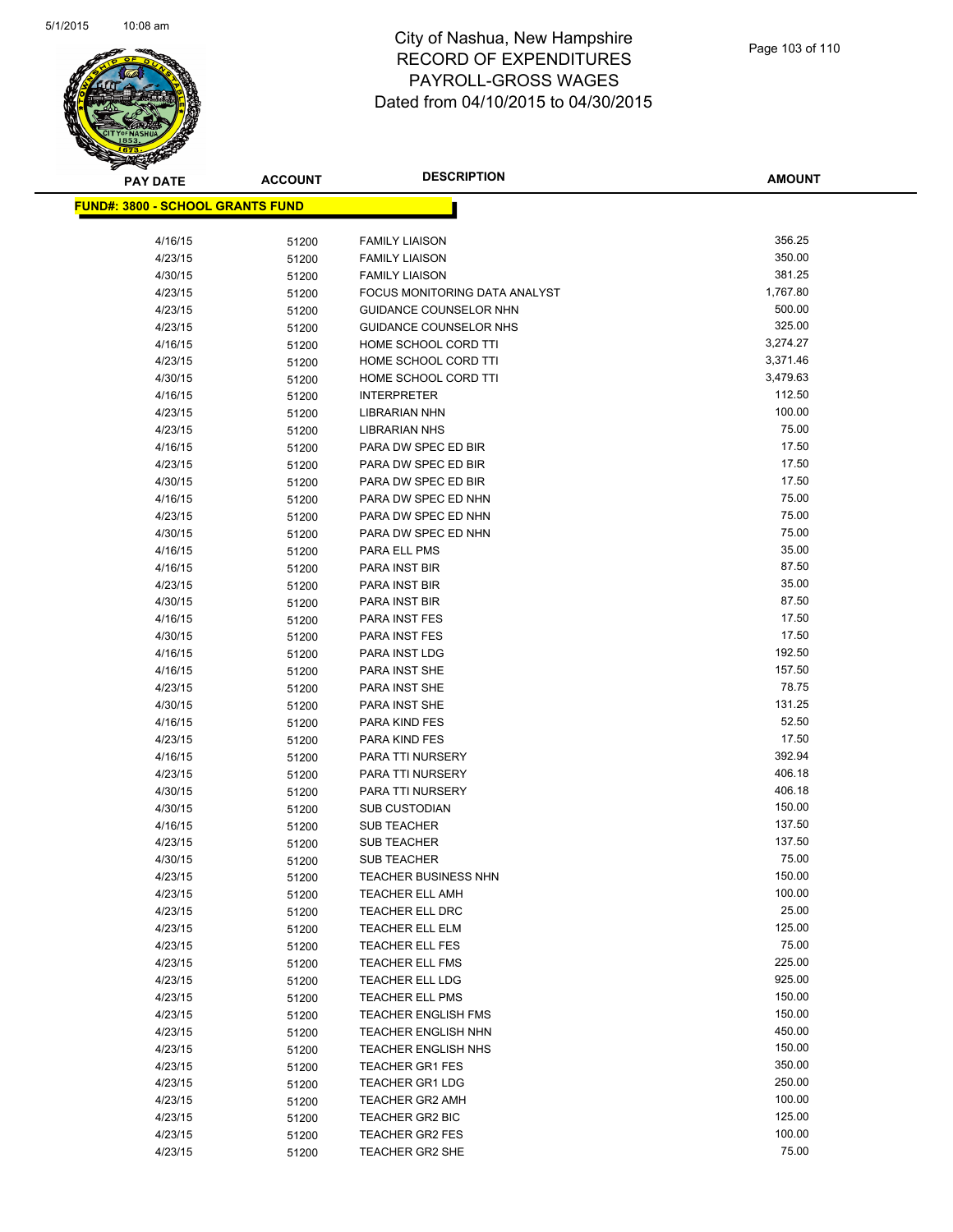

| <b>PAY DATE</b>                         | <b>ACCOUNT</b> | <b>DESCRIPTION</b>                | <b>AMOUNT</b> |
|-----------------------------------------|----------------|-----------------------------------|---------------|
| <b>FUND#: 3800 - SCHOOL GRANTS FUND</b> |                |                                   |               |
| 4/23/15                                 | 51200          | <b>TEACHER GR3 BIC</b>            | 100.00        |
| 4/23/15                                 | 51200          | <b>TEACHER GR3 FES</b>            | 75.00         |
| 4/23/15                                 | 51200          | <b>TEACHER GR3 SHE</b>            | 112.50        |
| 4/23/15                                 | 51200          | <b>TEACHER GR4 BIR</b>            | 75.00         |
| 4/23/15                                 | 51200          | <b>TEACHER GR4 FES</b>            | 25.00         |
| 4/23/15                                 | 51200          | <b>TEACHER GR5 BIC</b>            | 125.00        |
| 4/23/15                                 | 51200          | <b>TEACHER GR5 DRC</b>            | 150.00        |
| 4/23/15                                 | 51200          | <b>TEACHER GR6 ELM</b>            | 50.00         |
| 4/23/15                                 | 51200          | <b>TEACHER GR6 FMS</b>            | 225.00        |
| 4/23/15                                 | 51200          | <b>TEACHER MATH ELM</b>           | 25.00         |
| 4/23/15                                 | 51200          | <b>TEACHER MATH NHN</b>           | 450.00        |
| 4/23/15                                 | 51200          | <b>TEACHER MATH NHS</b>           | 300.00        |
| 4/23/15                                 | 51200          | <b>TEACHER SCIENCE ELM</b>        | 50.00         |
| 4/23/15                                 | 51200          | TEACHER SCIENCE NHN               | 150.00        |
| 4/23/15                                 | 51200          | <b>TEACHER SCIENCE NHS</b>        | 150.00        |
| 4/23/15                                 | 51200          | TEACHER SOCIAL STUDIES NHN        | 825.00        |
| 4/23/15                                 | 51200          | <b>TEACHER SOCIAL STUDIES NHS</b> | 350.00        |
| 4/23/15                                 | 51200          | TEACHER SOCIAL STUDIES PMS        | 150.00        |
| 4/23/15                                 | 51200          | <b>TEACHER SPED DRC</b>           | 75.00         |
| 4/23/15                                 | 51200          | <b>TEACHER SPED FMS</b>           | 150.00        |
| 4/23/15                                 | 51200          | <b>TEACHER SPED NHN</b>           | 150.00        |
| 4/23/15                                 | 51200          | <b>TEACHER SPED PMS</b>           | 300.00        |
| 4/23/15                                 | 51200          | TEACHER TEAM FACILITATOR AMH      | 50.00         |
| 4/23/15                                 | 51200          | <b>TEACHER TTI AMH</b>            | 7,869.50      |
| 4/23/15                                 | 51200          | <b>TEACHER TTI FES</b>            | 6,389.90      |
| 4/23/15                                 | 51200          | <b>TEACHER TTI LDG</b>            | 10,753.00     |
| 4/23/15                                 | 51200          | <b>TEACHER TTI MTP</b>            | 6,379.30      |
| 4/23/15                                 | 51200          | <b>TEACHER TTI NURSERY</b>        | 4,635.50      |
| 4/23/15                                 | 51200          | <b>TEACHER TTIDRC</b>             | 8,160.90      |
| 4/23/15                                 | 51412          | <b>WAGES PER DIEM</b>             | 195.00        |
| 4/23/15                                 | 51650          | <b>ADDITIONAL HOURS</b>           | 1,225.00      |

#### **TOTAL FUND 3800 - SCHOOL GRANTS FUND \$210,431.40**

| 4/16/15 | 51300 | OVERTIME-REGULAR | 719.81   |
|---------|-------|------------------|----------|
| 4/23/15 | 51300 | OVERTIME-REGULAR | 1,261.16 |
| 4/30/15 | 51300 | OVERTIME-REGULAR | 730.88   |

# **FUND#: 4005 - TRAFFIC VIOLATIONS FUND**

| 4/16/15 | 51100 | PARKING ENFORCEMENT SPEC | 3.132.00 |
|---------|-------|--------------------------|----------|
| 4/23/15 | 51100 | PARKING ENFORCEMENT SPEC | 3.132.00 |
| 4/30/15 | 51100 | PARKING ENFORCEMENT SPEC | 3.132.00 |
| 4/16/15 | 51100 | PV/MV COORDINATOR        | 817.35   |
| 4/23/15 | 51100 | PV/MV COORDINATOR        | 817.35   |
| 4/30/15 | 51100 | PV/MV COORDINATOR        | 817.35   |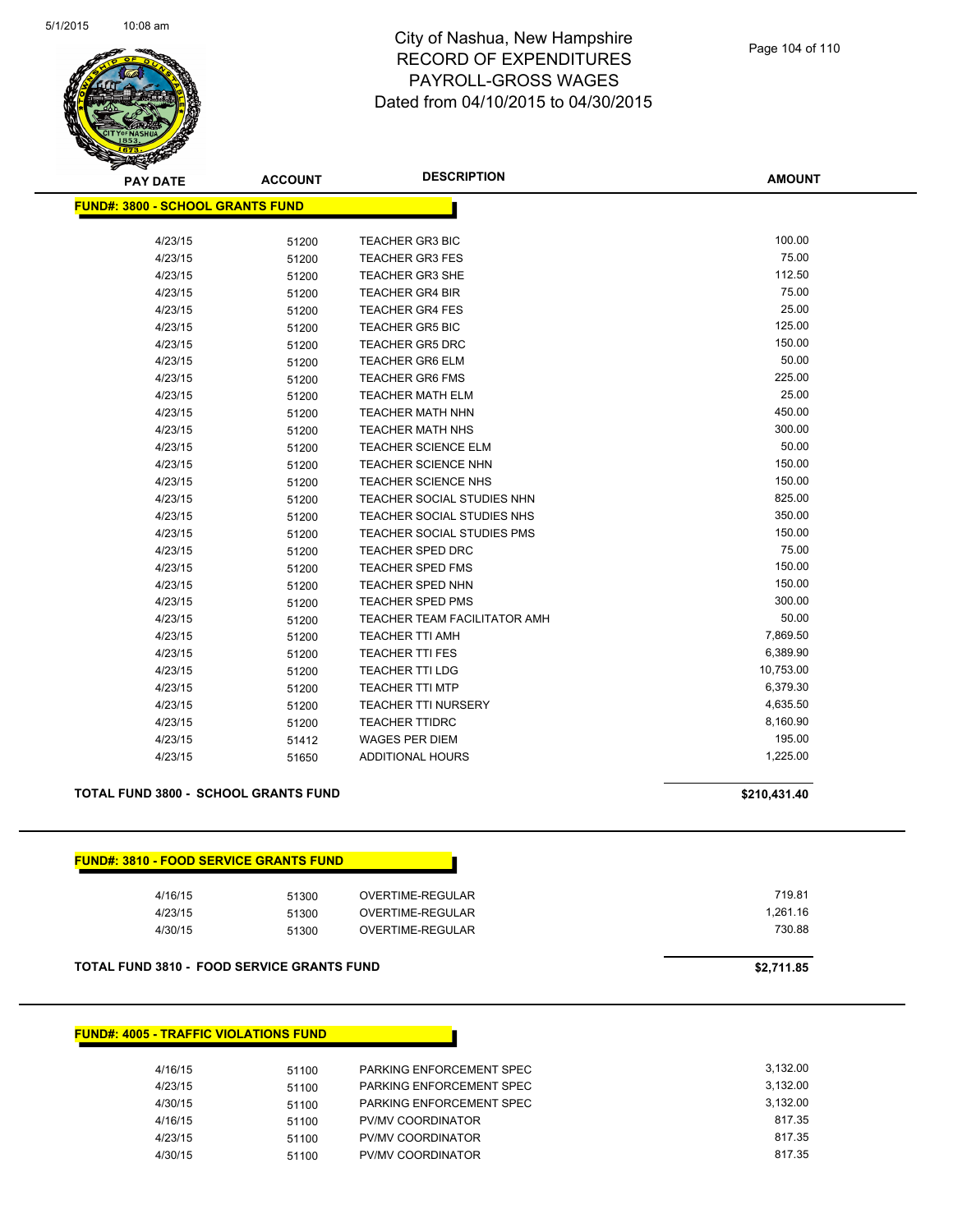

| <b>PAY DATE</b>                               | <b>ACCOUNT</b> | <b>DESCRIPTION</b>                | <b>AMOUNT</b> |
|-----------------------------------------------|----------------|-----------------------------------|---------------|
| <u> FUND#: 4005 - TRAFFIC VIOLATIONS FUND</u> |                |                                   |               |
|                                               |                |                                   |               |
| 4/16/15                                       | 51100          | <b>RESOURCE COORDINATOR</b>       | 121.60        |
| 4/23/15                                       | 51100          | <b>RESOURCE COORDINATOR</b>       | 121.60        |
| 4/30/15                                       | 51100          | RESOURCE COORDINATOR              | 121.60        |
| 4/16/15                                       | 51100          | <b>VEHICLE REGISTRATION CLERK</b> | 273.60        |
| 4/23/15                                       | 51100          | <b>VEHICLE REGISTRATION CLERK</b> | 273.60        |
| 4/30/15                                       | 51100          | <b>VEHICLE REGISTRATION CLERK</b> | 273.60        |
| 4/16/15                                       | 51200          | <b>VEHICLE REGISTRATION CLERK</b> | 899.13        |
| 4/23/15                                       | 51200          | <b>VEHICLE REGISTRATION CLERK</b> | 902.69        |
| 4/30/15                                       | 51200          | <b>VEHICLE REGISTRATION CLERK</b> | 909.81        |
| 4/16/15                                       | 51300          | OVERTIME-REGULAR                  | 42.98         |
| 4/23/15                                       | 51300          | <b>OVERTIME-REGULAR</b>           | 27.79         |
| 4/30/15                                       | 51300          | OVERTIME-REGULAR                  | 31.50         |
| 4/16/15                                       | 51390          | <b>OVERTIME-OTHER</b>             | 243.90        |
| 4/23/15                                       | 51390          | <b>OVERTIME-OTHER</b>             | 361.92        |
| 4/30/15                                       | 51390          | <b>OVERTIME-OTHER</b>             | 432.06        |
|                                               |                |                                   |               |

**TOTAL FUND 4005 - TRAFFIC VIOLATIONS FUND \$16,885.43** 

### **FUND#: 4010 - MOTOR VEHICLE ADMIN FUND**

| 4/16/15 | 51100 | <b>VEHICLE REGISTRATION CLERK</b> | 809.65 |
|---------|-------|-----------------------------------|--------|
| 4/23/15 | 51100 | <b>VEHICLE REGISTRATION CLERK</b> | 809.65 |
| 4/30/15 | 51100 | <b>VEHICLE REGISTRATION CLERK</b> | 809.65 |
| 4/16/15 | 51300 | OVERTIME-REGULAR                  | 17.83  |
| 4/23/15 | 51300 | OVERTIME-REGULAR                  | 27.80  |
| 4/30/15 | 51300 | OVERTIME-REGULAR                  | 25.33  |
|         |       |                                   |        |

#### **TOTAL FUND 4010 - MOTOR VEHICLE ADMIN FUND \$2,499.91**

### **FUND#: 4030 - POLICE SPECIAL DETAILS FUND**

| 4/16/15<br>4/21/15<br>4/30/15<br>4/16/15<br>4/23/15 | 51200<br>51200<br>51200<br>51712<br>51712 | <b>OUTSIDE DETAIL SPEC PT</b><br><b>OUTSIDE DETAIL SPEC PT</b><br><b>OUTSIDE DETAIL SPEC PT</b><br><b>SPECIAL DETAIL</b><br><b>SPECIAL DETAIL</b> | 753.70<br>452.23<br>602.96<br>5.398.24<br>8.215.63<br>5.669.51 |
|-----------------------------------------------------|-------------------------------------------|---------------------------------------------------------------------------------------------------------------------------------------------------|----------------------------------------------------------------|
| 4/30/15                                             | 51712                                     | <b>SPECIAL DETAIL</b>                                                                                                                             |                                                                |
|                                                     |                                           |                                                                                                                                                   |                                                                |

#### **TOTAL FUND 4030 - POLICE SPECIAL DETAILS FUND \$21,092.27**

### **FUND#: 4035 - POLICE OVERTIME BILLING FUND**

| 4/16/15 | 51300 | OVERTIME-REGULAR | 6.894.04 |
|---------|-------|------------------|----------|
| 4/23/15 | 51300 | OVERTIME-REGULAR | 429.00   |
| 4/30/15 | 51300 | OVERTIME-REGULAR | 214.50   |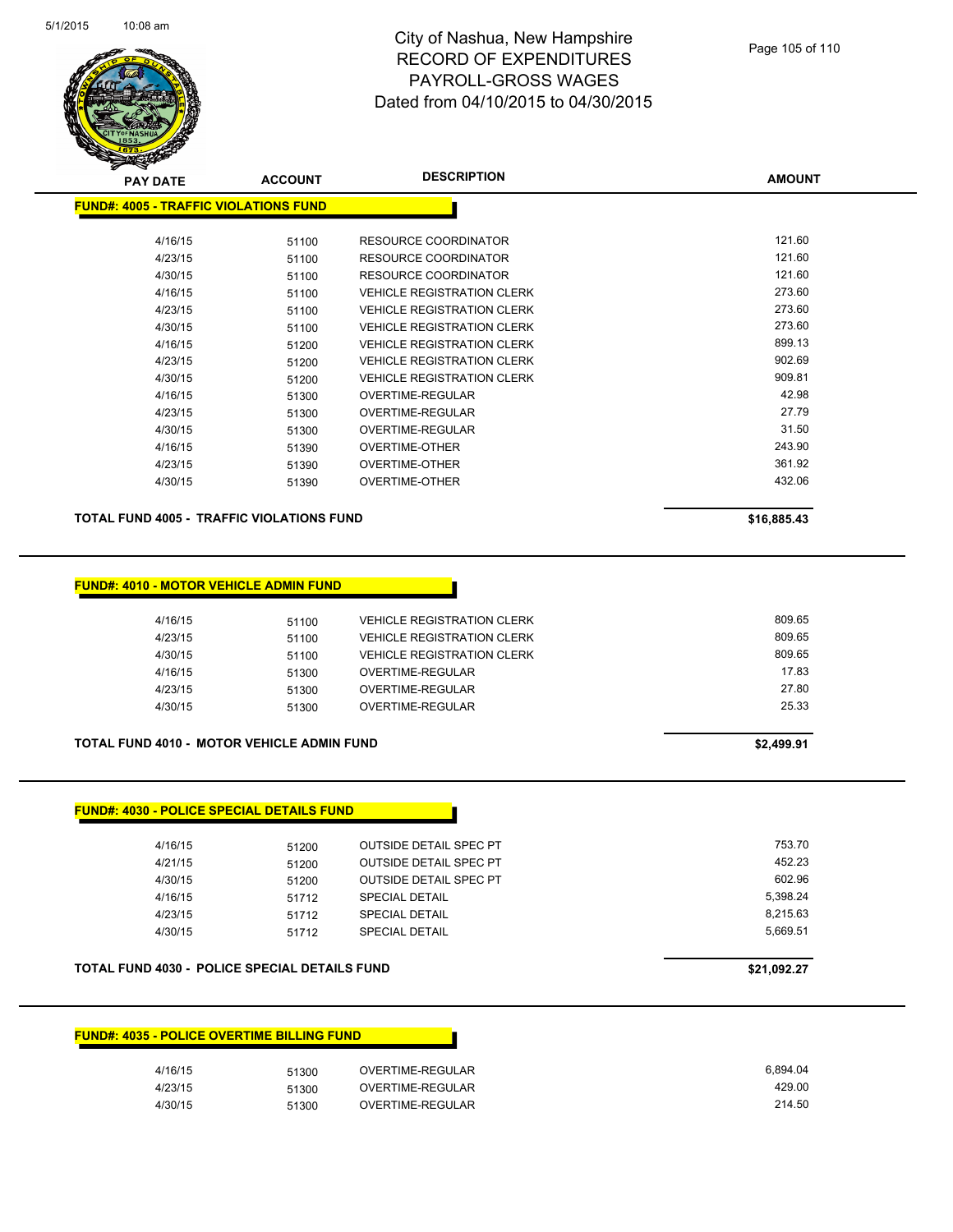

#### **FUND#: 6000 - SOLID WASTE FUND**

| 4/16/15 | 51100 | ACCOUNTING COMPLIANCE MGR            | 157.96   |
|---------|-------|--------------------------------------|----------|
| 4/23/15 | 51100 | <b>ACCOUNTING COMPLIANCE MGR</b>     | 157.95   |
| 4/30/15 | 51100 | ACCOUNTING COMPLIANCE MGR            | 157.95   |
| 4/16/15 | 51100 | ADMINISTRATIVE ASSISTANT I           | 651.64   |
| 4/23/15 | 51100 | ADMINISTRATIVE ASSISTANT I           | 651.65   |
| 4/30/15 | 51100 | ADMINISTRATIVE ASSISTANT I           | 651.65   |
| 4/16/15 | 51100 | <b>ADMINISTRATIVE ASSISTANT II</b>   | 687.40   |
| 4/23/15 | 51100 | ADMINISTRATIVE ASSISTANT II          | 687.40   |
| 4/30/15 | 51100 | <b>ADMINISTRATIVE ASSISTANT II</b>   | 711.15   |
| 4/16/15 | 51100 | AUTOMATED TRASH COLLECTION OPR       | 3,737.60 |
| 4/23/15 | 51100 | AUTOMATED TRASH COLLECTION OPR       | 3,737.60 |
| 4/30/15 | 51100 | AUTOMATED TRASH COLLECTION OPR       | 3,737.60 |
| 4/16/15 | 51100 | <b>CITY ENGINEER</b>                 | 304.25   |
| 4/23/15 | 51100 | <b>CITY ENGINEER</b>                 | 304.25   |
| 4/30/15 | 51100 | <b>CITY ENGINEER</b>                 | 304.25   |
| 4/16/15 | 51100 | <b>COLLECTION EQUIP OPR</b>          | 8,860.16 |
| 4/23/15 | 51100 | <b>COLLECTION EQUIP OPR</b>          | 8,850.08 |
| 4/30/15 | 51100 | <b>COLLECTION EQUIP OPR</b>          | 8,880.32 |
| 4/16/15 | 51100 | <b>COLLECTION EQUIP OPR LANDFILL</b> | 925.61   |
| 4/23/15 | 51100 | <b>COLLECTION EQUIP OPR LANDFILL</b> | 925.60   |
| 4/30/15 | 51100 | <b>COLLECTION EQUIP OPR LANDFILL</b> | 925.60   |
| 4/16/15 | 51100 | DEP TREASURER TAX COLLECTOR          | 235.45   |
| 4/23/15 | 51100 | DEP TREASURER TAX COLLECTOR          | 235.45   |
| 4/30/15 | 51100 | DEP TREASURER TAX COLLECTOR          | 235.45   |
| 4/16/15 | 51100 | DEPUTY MANAGER OF ENGINEERING        | 76.69    |
| 4/23/15 | 51100 | DEPUTY MANAGER OF ENGINEERING        | 76.70    |
| 4/30/15 | 51100 | DEPUTY MANAGER OF ENGINEERING        | 76.70    |
| 4/16/15 | 51100 | <b>DIRECTOR PUBLIC WORKS</b>         | 212.10   |
| 4/23/15 | 51100 | <b>DIRECTOR PUBLIC WORKS</b>         | 212.10   |
| 4/30/15 | 51100 | DIRECTOR PUBLIC WORKS                | 212.10   |
| 4/16/15 | 51100 | DIVISION OPERATIONS MANAGER          | 176.70   |
| 4/23/15 | 51100 | DIVISION OPERATIONS MANAGER          | 176.70   |
| 4/30/15 | 51100 | DIVISION OPERATIONS MANAGER          | 176.70   |
| 4/16/15 | 51100 | DPW BILLING ACCOUNTANT               | 452.45   |
| 4/23/15 | 51100 | DPW BILLING ACCOUNTANT               | 452.45   |
| 4/30/15 | 51100 | DPW BILLING ACCOUNTANT               | 452.45   |
| 4/16/15 | 51100 | DPW CONTRACT ADMINISTRATOR           | 111.30   |
| 4/23/15 | 51100 | DPW CONTRACT ADMINISTRATOR           | 111.30   |
| 4/30/15 | 51100 | DPW CONTRACT ADMINISTRATOR           | 111.30   |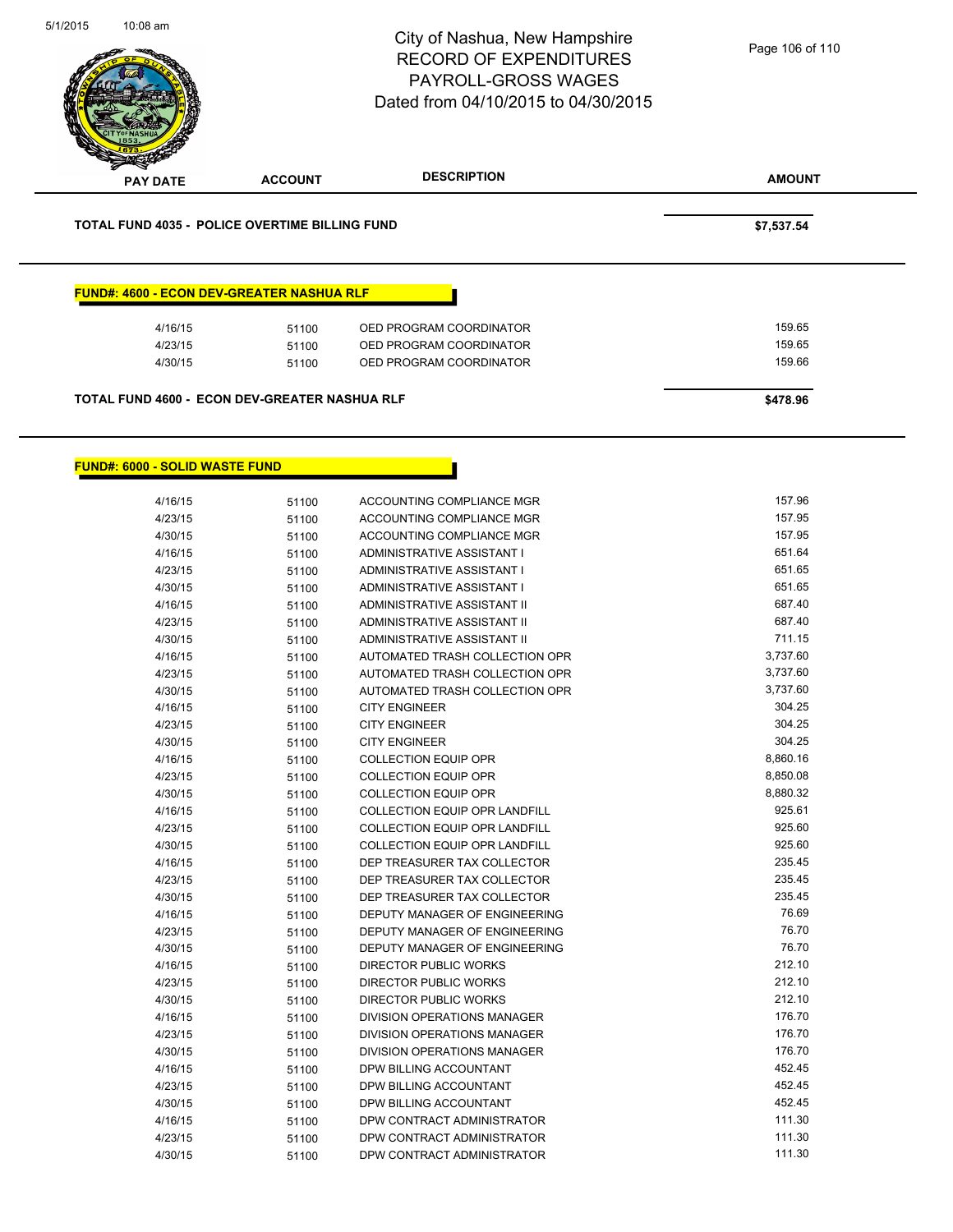

| <b>PAY DATE</b>                       | <b>ACCOUNT</b> | <b>DESCRIPTION</b>            | <b>AMOUNT</b> |  |  |
|---------------------------------------|----------------|-------------------------------|---------------|--|--|
| <b>FUND#: 6000 - SOLID WASTE FUND</b> |                |                               |               |  |  |
|                                       |                |                               | 1,293.10      |  |  |
| 4/16/15                               | 51100          | <b>ENVIRONMENTAL ENGINEER</b> | 1,293.10      |  |  |
| 4/23/15                               | 51100          | <b>ENVIRONMENTAL ENGINEER</b> | 1,293.10      |  |  |
| 4/30/15                               | 51100          | <b>ENVIRONMENTAL ENGINEER</b> | 6,568.80      |  |  |
| 4/16/15                               | 51100          | <b>EQUIPMENT OPR LANDFILL</b> |               |  |  |
| 4/23/15                               | 51100          | <b>EQUIPMENT OPR LANDFILL</b> | 6,568.80      |  |  |
| 4/30/15                               | 51100          | <b>EQUIPMENT OPR LANDFILL</b> | 6,568.84      |  |  |
| 4/16/15                               | 51100          | <b>EXECUTIVE ASSISTANT</b>    | 143.60        |  |  |
| 4/23/15                               | 51100          | <b>EXECUTIVE ASSISTANT</b>    | 143.60        |  |  |
| 4/30/15                               | 51100          | <b>EXECUTIVE ASSISTANT</b>    | 143.60        |  |  |
| 4/16/15                               | 51100          | FINANCE AND ADMIN MANAGER     | 383.40        |  |  |
| 4/23/15                               | 51100          | FINANCE AND ADMIN MANAGER     | 383.40        |  |  |
| 4/30/15                               | 51100          | FINANCE AND ADMIN MANAGER     | 383.40        |  |  |
| 4/16/15                               | 51100          | FLEET MANAGER STREET DEPT     | 304.50        |  |  |
| 4/23/15                               | 51100          | FLEET MANAGER STREET DEPT     | 304.50        |  |  |
| 4/30/15                               | 51100          | FLEET MANAGER STREET DEPT     | 304.50        |  |  |
| 4/16/15                               | 51100          | LICENSED SCALE OPERATOR       | 698.90        |  |  |
| 4/23/15                               | 51100          | LICENSED SCALE OPERATOR       | 698.90        |  |  |
| 4/30/15                               | 51100          | LICENSED SCALE OPERATOR       | 698.90        |  |  |
| 4/16/15                               | 51100          | RECYCLING COORDINATOR         | 1,091.04      |  |  |
| 4/23/15                               | 51100          | RECYCLING COORDINATOR         | 1,091.05      |  |  |
| 4/30/15                               | 51100          | <b>RECYCLING COORDINATOR</b>  | 1,091.05      |  |  |
| 4/16/15                               | 51100          | SENIOR STAFF ENGINEER         | 121.95        |  |  |
| 4/23/15                               | 51100          | SENIOR STAFF ENGINEER         | 121.95        |  |  |
| 4/30/15                               | 51100          | <b>SENIOR STAFF ENGINEER</b>  | 121.95        |  |  |
| 4/16/15                               | 51100          | SOLID WASTE FOREMAN           | 2,372.02      |  |  |
| 4/23/15                               | 51100          | SOLID WASTE FOREMAN           | 2,372.00      |  |  |
| 4/30/15                               | 51100          | SOLID WASTE FOREMAN           | 2,372.02      |  |  |
| 4/16/15                               | 51100          | SOLID WASTE TECHNICIAN        | 985.55        |  |  |
| 4/23/15                               | 51100          | SOLID WASTE TECHNICIAN        | 985.55        |  |  |
| 4/30/15                               | 51100          | SOLID WASTE TECHNICIAN        | 985.55        |  |  |
| 4/16/15                               | 51100          | SUPERINTENDENT OF SOLID WASTE | 1,575.30      |  |  |
| 4/23/15                               | 51100          | SUPERINTENDENT OF SOLID WASTE | 1,575.30      |  |  |
| 4/30/15                               | 51100          | SUPERINTENDENT OF SOLID WASTE | 1,575.30      |  |  |
| 4/16/15                               | 51300          | OVERTIME-REGULAR              | 3,238.03      |  |  |
| 4/23/15                               | 51300          | OVERTIME-REGULAR              | 1,928.93      |  |  |
| 4/30/15                               | 51300          | OVERTIME-REGULAR              | 9,187.72      |  |  |
| 4/16/15                               | 51400          | <b>WAGES TEMP-SEASONAL</b>    | 2,941.25      |  |  |
| 4/23/15                               | 51400          | <b>WAGES TEMP-SEASONAL</b>    | 3,012.75      |  |  |
| 4/30/15                               | 51400          | <b>WAGES TEMP-SEASONAL</b>    | 3,016.00      |  |  |
| 4/30/15                               | 55118          | TELEPHONE-CELLULAR            | 118.00        |  |  |
|                                       |                |                               |               |  |  |

**TOTAL FUND 6000 - SOLID WASTE FUND \$119,858.96** 

# **FUND#: 6200 - WASTEWATER FUND**

| 4/16/15 | 51100 | ACCOUNTING COMPLIANCE MGR   | 315.80 |
|---------|-------|-----------------------------|--------|
| 4/23/15 | 51100 | ACCOUNTING COMPLIANCE MGR   | 315.80 |
| 4/30/15 | 51100 | ACCOUNTING COMPLIANCE MGR   | 315.80 |
| 4/16/15 | 51100 | ADMINISTRATIVE ASSISTANT II | 833.69 |
| 4/23/15 | 51100 | ADMINISTRATIVE ASSISTANT II | 833.70 |
| 4/30/15 | 51100 | ADMINISTRATIVE ASSISTANT II | 833.69 |
| 4/16/15 | 51100 | ANALYTICAL CHEMIST          | 877.90 |
|         |       |                             |        |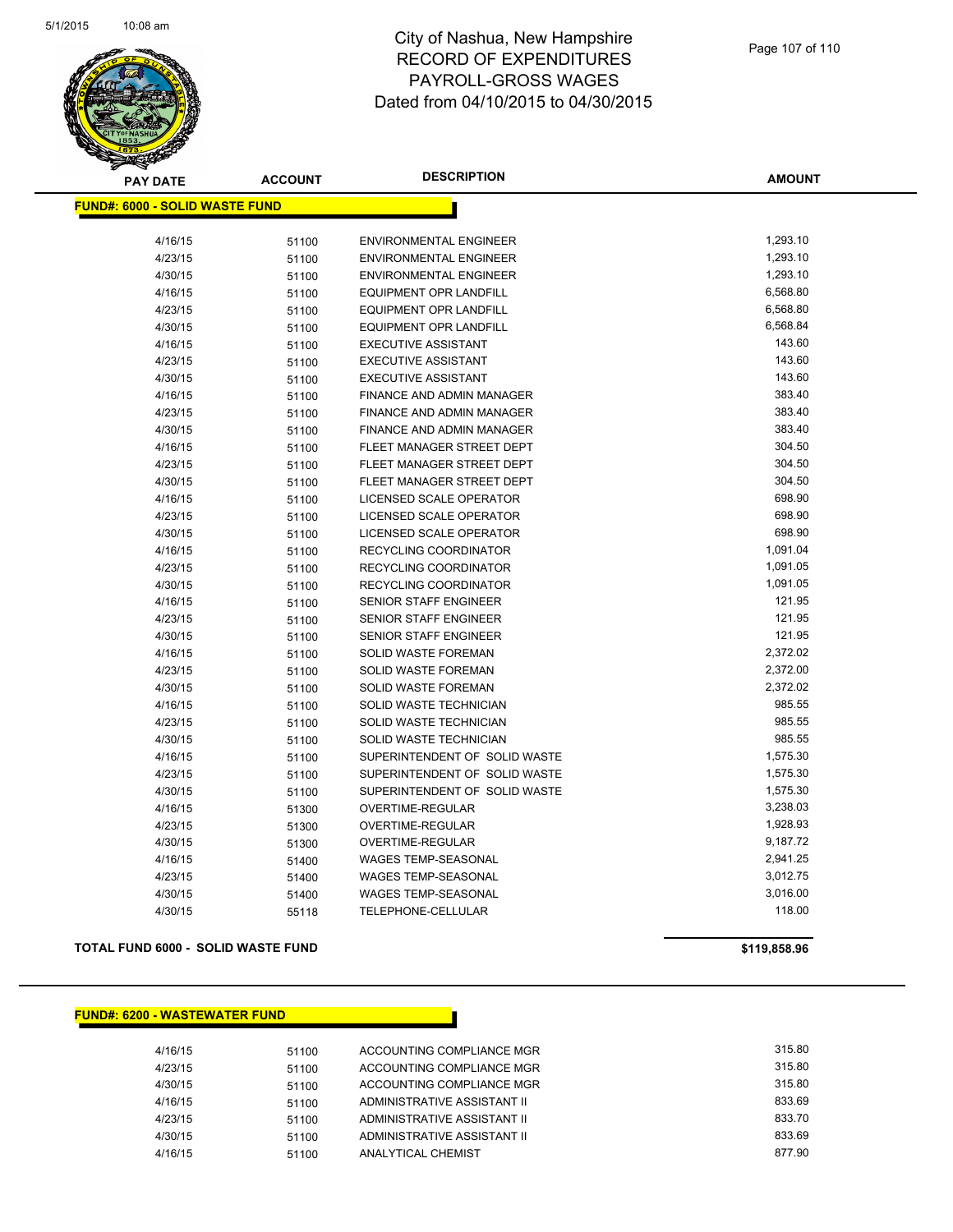

| <b>PAY DATE</b>                       | <b>ACCOUNT</b> | <b>DESCRIPTION</b>                                            | <b>AMOUNT</b>    |
|---------------------------------------|----------------|---------------------------------------------------------------|------------------|
| <u> FUND#: 6200 - WASTEWATER FUND</u> |                |                                                               |                  |
|                                       |                |                                                               |                  |
| 4/23/15                               | 51100          | ANALYTICAL CHEMIST                                            | 877.90           |
| 4/30/15                               | 51100          | ANALYTICAL CHEMIST                                            | 877.90           |
| 4/16/15                               | 51100          | <b>CITY ENGINEER</b>                                          | 709.95           |
| 4/23/15                               | 51100          | <b>CITY ENGINEER</b>                                          | 709.95           |
| 4/30/15                               | 51100          | <b>CITY ENGINEER</b>                                          | 709.95           |
| 4/16/15                               | 51100          | <b>COLLECTION SYSTEM FOREMAN</b>                              | 1,140.45         |
| 4/23/15                               | 51100          | <b>COLLECTION SYSTEM FOREMAN</b>                              | 1,134.75         |
| 4/30/15                               | 51100          | <b>COLLECTION SYSTEM FOREMAN</b>                              | 1,117.65         |
| 4/16/15                               | 51100          | <b>COLLECTION SYSTEMS OPERATOR</b>                            | 2,803.20         |
| 4/23/15                               | 51100          | <b>COLLECTION SYSTEMS OPERATOR</b>                            | 2,803.20         |
| 4/30/15                               | 51100          | <b>COLLECTION SYSTEMS OPERATOR</b>                            | 2,885.76         |
| 4/16/15                               | 51100          | <b>COLLECTION SYSTEMS TECHNICIAN</b>                          | 1,404.48         |
| 4/23/15                               | 51100          | COLLECTION SYSTEMS TECHNICIAN                                 | 1,404.48         |
| 4/30/15                               | 51100          | <b>COLLECTION SYSTEMS TECHNICIAN</b>                          | 1,404.48         |
| 4/16/15                               | 51100          | <b>COLLECTIONS SPEC II</b>                                    | 817.35           |
| 4/23/15                               | 51100          | <b>COLLECTIONS SPEC II</b>                                    | 817.35           |
| 4/30/15                               | 51100          | <b>COLLECTIONS SPEC II</b>                                    | 817.34           |
| 4/16/15                               | 51100          | CONST INSP ENGINEERING ASST                                   | 232.25           |
| 4/23/15                               | 51100          | CONST INSP ENGINEERING ASST                                   | 232.25           |
| 4/30/15                               | 51100          | <b>CONST INSP ENGINEERING ASST</b>                            | 232.25           |
| 4/16/15                               | 51100          | <b>CSO STORM WATER ENGINEER</b>                               | 1,225.70         |
| 4/23/15                               | 51100          | <b>CSO STORM WATER ENGINEER</b>                               | 1,225.70         |
| 4/30/15                               | 51100          | CSO STORM WATER ENGINEER                                      | 1,225.70         |
| 4/16/15                               | 51100          | <b>CSO TECHNICIAN INSPECTOR</b>                               | 1,021.20         |
| 4/23/15                               | 51100          | CSO TECHNICIAN INSPECTOR                                      | 1,021.20         |
| 4/30/15                               | 51100          | CSO TECHNICIAN INSPECTOR                                      | 1,021.20         |
| 4/16/15                               | 51100          | DEP TREASURER TAX COLLECTOR                                   | 235.45           |
| 4/23/15                               | 51100          | DEP TREASURER TAX COLLECTOR                                   | 235.45           |
| 4/30/15                               | 51100          | DEP TREASURER TAX COLLECTOR                                   | 235.45           |
| 4/16/15                               | 51100          | DEPUTY MANAGER OF ENGINEERING                                 | 766.80           |
| 4/23/15                               | 51100          | DEPUTY MANAGER OF ENGINEERING                                 | 766.80<br>766.80 |
| 4/30/15                               | 51100          | DEPUTY MANAGER OF ENGINEERING<br><b>DIRECTOR PUBLIC WORKS</b> |                  |
| 4/16/15                               | 51100          |                                                               | 424.10<br>424.10 |
| 4/23/15                               | 51100          | DIRECTOR PUBLIC WORKS<br><b>DIRECTOR PUBLIC WORKS</b>         | 424.10           |
| 4/30/15                               | 51100          | <b>DIVISION OPERATIONS MANAGER</b>                            | 176.65           |
| 4/16/15<br>4/23/15                    | 51100          | DIVISION OPERATIONS MANAGER                                   | 176.65           |
|                                       | 51100          |                                                               | 176.65           |
| 4/30/15<br>4/16/15                    | 51100          | DIVISION OPERATIONS MANAGER<br>DPW BILLING ACCOUNTANT         | 452.40           |
| 4/23/15                               | 51100<br>51100 | DPW BILLING ACCOUNTANT                                        | 452.40           |
| 4/30/15                               | 51100          | DPW BILLING ACCOUNTANT                                        | 452.40           |
| 4/16/15                               | 51100          | DPW CONTRACT ADMINISTRATOR                                    | 667.70           |
| 4/23/15                               | 51100          | DPW CONTRACT ADMINISTRATOR                                    | 667.70           |
| 4/30/15                               | 51100          | DPW CONTRACT ADMINISTRATOR                                    | 667.70           |
| 4/16/15                               | 51100          | ELECTRICAL DIAGNOSTIC TECH I                                  | 2,286.95         |
| 4/23/15                               | 51100          | ELECTRICAL DIAGNOSTIC TECH I                                  | 2,136.80         |
| 4/30/15                               | 51100          | ELECTRICAL DIAGNOSTIC TECH I                                  | 2,136.80         |
| 4/16/15                               | 51100          | <b>EXECUTIVE ASSISTANT</b>                                    | 143.60           |
| 4/23/15                               | 51100          | <b>EXECUTIVE ASSISTANT</b>                                    | 143.60           |
| 4/30/15                               | 51100          | <b>EXECUTIVE ASSISTANT</b>                                    | 143.60           |
| 4/16/15                               | 51100          | FINANCE AND ADMIN MANAGER                                     | 383.40           |
| 4/23/15                               | 51100          | FINANCE AND ADMIN MANAGER                                     | 383.40           |
| 4/30/15                               | 51100          | FINANCE AND ADMIN MANAGER                                     | 383.40           |
| 4/16/15                               | 51100          | FLEET MANAGER STREET DEPT                                     | 101.50           |
|                                       |                |                                                               |                  |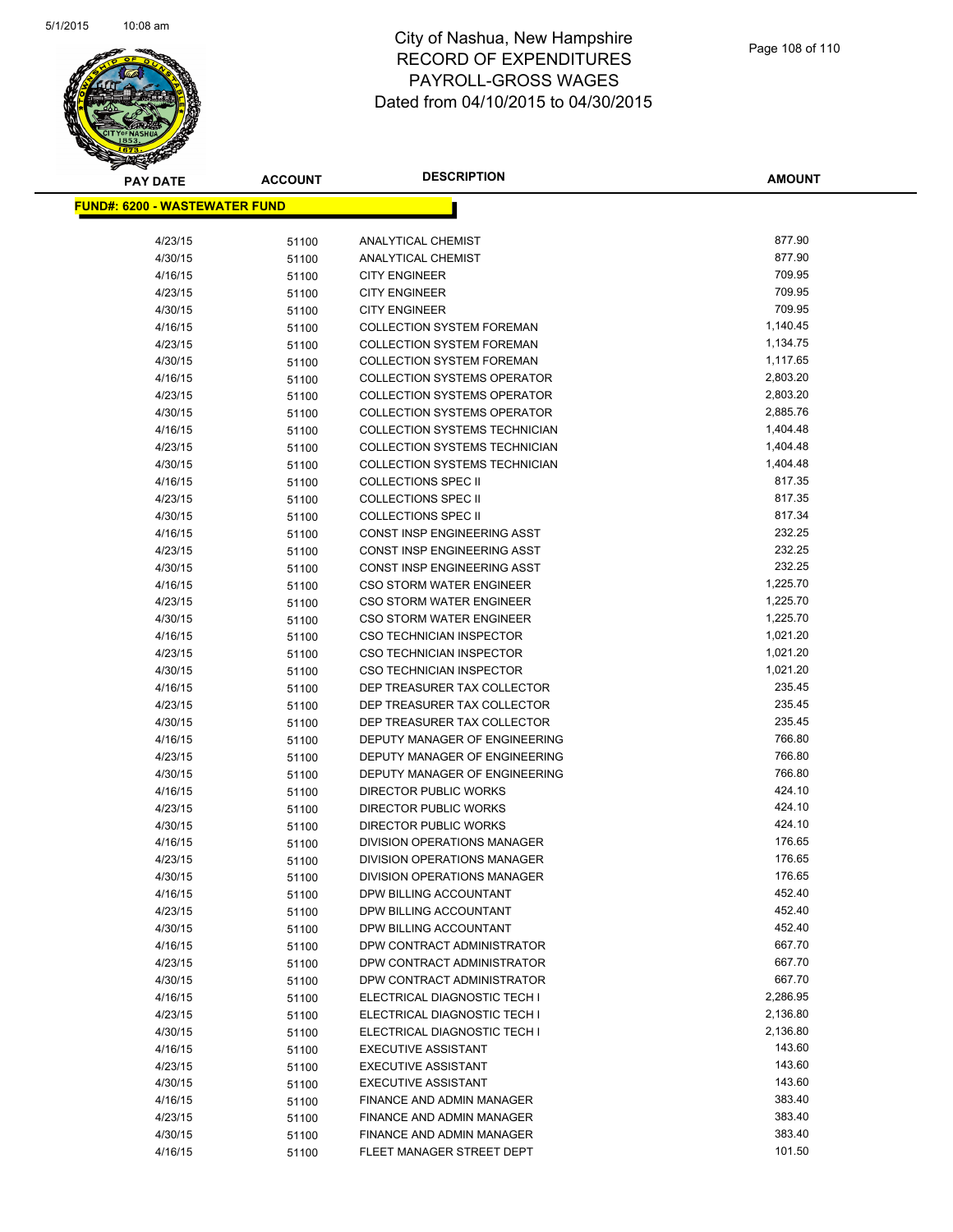

## City of Nashua, New Hampshire RECORD OF EXPENDITURES PAYROLL-GROSS WAGES Dated from 04/10/2015 to 04/30/2015

| <b>FUND#: 6200 - WASTEWATER FUND</b><br>101.50<br>4/23/15<br>FLEET MANAGER STREET DEPT<br>51100<br>101.50<br>4/30/15<br>51100<br>FLEET MANAGER STREET DEPT<br>1,139.95<br>4/16/15<br>FOREMAN MAINTENANCE<br>51100<br>1,139.95<br>4/23/15<br>FOREMAN MAINTENANCE<br>51100<br>1,139.95<br>4/30/15<br>FOREMAN MAINTENANCE<br>51100<br>1,186.05<br>4/16/15<br>INDUSTRIAL PRETREATMENT COORD<br>51100<br>1,186.05<br>4/23/15<br>INDUSTRIAL PRETREATMENT COORD<br>51100<br>1,186.05<br>4/30/15<br>INDUSTRIAL PRETREATMENT COORD<br>51100<br>4,115.20<br>MECHANIC WWTP 1ST CLASS<br>4/16/15<br>51100<br>4,115.20<br>4/23/15<br>MECHANIC WWTP 1ST CLASS<br>51100<br>MECHANIC WWTP 1ST CLASS<br>4,115.20<br>4/30/15<br>51100<br>OPERATOR II WWTP 1st<br>2,666.88<br>4/16/15<br>51100<br>2,049.60<br>4/23/15<br><b>OPERATOR II WWTP 1st</b><br>51100<br>4/30/15<br>2,049.60<br><b>OPERATOR II WWTP 1st</b><br>51100<br>1,036.80<br>OPERATOR II WWTP 2nd<br>4/16/15<br>51100<br>1,036.80<br>4/23/15<br>OPERATOR II WWTP 2nd<br>51100<br>1,036.80<br>4/30/15<br>OPERATOR II WWTP 2nd<br>51100<br>OPERATOR II WWTP 3rd<br>1,040.81<br>4/16/15<br>51100<br>1,040.82<br>4/23/15<br>OPERATOR II WWTP 3rd<br>51100<br>4/30/15<br>1,040.81<br>OPERATOR II WWTP 3rd<br>51100<br>3,234.80<br>OPERATOR III WWTP 1st<br>4/16/15<br>51100<br>OPERATOR III WWTP 1st<br>3,234.81<br>4/23/15<br>51100<br>3,238.80<br>OPERATOR III WWTP 1st<br>4/30/15<br>51100<br>1,445.45<br>4/16/15<br>PLANT OPERATIONS SUPERVISOR<br>51100<br>1,445.45<br>4/23/15<br>PLANT OPERATIONS SUPERVISOR<br>51100<br>1,445.45<br>PLANT OPERATIONS SUPERVISOR<br>4/30/15<br>51100<br>1,103.60<br>4/16/15<br>PROCESS CHEMIST<br>51100<br>1,103.60<br>4/23/15<br>PROCESS CHEMIST<br>51100<br>1,103.60<br>4/30/15<br>PROCESS CHEMIST<br>51100<br>670.85<br>SENIOR STAFF ENGINEER<br>4/16/15<br>51100<br>4/23/15<br>670.85<br><b>SENIOR STAFF ENGINEER</b><br>51100<br>670.85<br>4/30/15<br><b>SENIOR STAFF ENGINEER</b><br>51100<br>SUPERINTENDENT OF WASTEWATER<br>1,720.00<br>4/16/15<br>51100<br>1,720.00<br>SUPERINTENDENT OF WASTEWATER<br>4/23/15<br>51100<br>1,720.00<br>4/30/15<br>SUPERINTENDENT OF WASTEWATER<br>51100<br>1,186.05<br><b>SUPV LABORATORY</b><br>4/16/15<br>51100<br>1,186.05<br>4/23/15<br><b>SUPV LABORATORY</b><br>51100<br>1,186.05<br>4/30/15<br><b>SUPV LABORATORY</b><br>51100<br>874.80<br>4/16/15<br><b>TRUCK DRIVER STREET REPAIR</b><br>51100<br>873.60<br>4/23/15<br>TRUCK DRIVER STREET REPAIR<br>51100<br>877.20<br><b>TRUCK DRIVER STREET REPAIR</b><br>4/30/15<br>51100<br>WASTEWATER PROJECT ENGINEER<br>1,331.45<br>4/16/15<br>51100<br>1,331.45<br>4/23/15<br>51100<br><b>WASTEWATER PROJECT ENGINEER</b><br>1,331.45<br>4/30/15<br>WASTEWATER PROJECT ENGINEER<br>51100<br>7,349.79<br>4/16/15<br>OVERTIME-REGULAR<br>51300<br>5,976.78<br>4/23/15<br>OVERTIME-REGULAR<br>51300<br>6,812.66<br>4/30/15<br><b>OVERTIME-REGULAR</b><br>51300<br>101.00<br>4/30/15<br>TELEPHONE-CELLULAR<br>55118 | <b>PAY DATE</b> | <b>ACCOUNT</b> | <b>DESCRIPTION</b> | <b>AMOUNT</b> |
|------------------------------------------------------------------------------------------------------------------------------------------------------------------------------------------------------------------------------------------------------------------------------------------------------------------------------------------------------------------------------------------------------------------------------------------------------------------------------------------------------------------------------------------------------------------------------------------------------------------------------------------------------------------------------------------------------------------------------------------------------------------------------------------------------------------------------------------------------------------------------------------------------------------------------------------------------------------------------------------------------------------------------------------------------------------------------------------------------------------------------------------------------------------------------------------------------------------------------------------------------------------------------------------------------------------------------------------------------------------------------------------------------------------------------------------------------------------------------------------------------------------------------------------------------------------------------------------------------------------------------------------------------------------------------------------------------------------------------------------------------------------------------------------------------------------------------------------------------------------------------------------------------------------------------------------------------------------------------------------------------------------------------------------------------------------------------------------------------------------------------------------------------------------------------------------------------------------------------------------------------------------------------------------------------------------------------------------------------------------------------------------------------------------------------------------------------------------------------------------------------------------------------------------------------------------------------------------------------------------------------------------------------------------------------------------------------------------------------------------------------------------------------------------------------------------------------------------------------------------------------------------------------------------------------------------------------------------------------------------|-----------------|----------------|--------------------|---------------|
|                                                                                                                                                                                                                                                                                                                                                                                                                                                                                                                                                                                                                                                                                                                                                                                                                                                                                                                                                                                                                                                                                                                                                                                                                                                                                                                                                                                                                                                                                                                                                                                                                                                                                                                                                                                                                                                                                                                                                                                                                                                                                                                                                                                                                                                                                                                                                                                                                                                                                                                                                                                                                                                                                                                                                                                                                                                                                                                                                                                          |                 |                |                    |               |
|                                                                                                                                                                                                                                                                                                                                                                                                                                                                                                                                                                                                                                                                                                                                                                                                                                                                                                                                                                                                                                                                                                                                                                                                                                                                                                                                                                                                                                                                                                                                                                                                                                                                                                                                                                                                                                                                                                                                                                                                                                                                                                                                                                                                                                                                                                                                                                                                                                                                                                                                                                                                                                                                                                                                                                                                                                                                                                                                                                                          |                 |                |                    |               |
|                                                                                                                                                                                                                                                                                                                                                                                                                                                                                                                                                                                                                                                                                                                                                                                                                                                                                                                                                                                                                                                                                                                                                                                                                                                                                                                                                                                                                                                                                                                                                                                                                                                                                                                                                                                                                                                                                                                                                                                                                                                                                                                                                                                                                                                                                                                                                                                                                                                                                                                                                                                                                                                                                                                                                                                                                                                                                                                                                                                          |                 |                |                    |               |
|                                                                                                                                                                                                                                                                                                                                                                                                                                                                                                                                                                                                                                                                                                                                                                                                                                                                                                                                                                                                                                                                                                                                                                                                                                                                                                                                                                                                                                                                                                                                                                                                                                                                                                                                                                                                                                                                                                                                                                                                                                                                                                                                                                                                                                                                                                                                                                                                                                                                                                                                                                                                                                                                                                                                                                                                                                                                                                                                                                                          |                 |                |                    |               |
|                                                                                                                                                                                                                                                                                                                                                                                                                                                                                                                                                                                                                                                                                                                                                                                                                                                                                                                                                                                                                                                                                                                                                                                                                                                                                                                                                                                                                                                                                                                                                                                                                                                                                                                                                                                                                                                                                                                                                                                                                                                                                                                                                                                                                                                                                                                                                                                                                                                                                                                                                                                                                                                                                                                                                                                                                                                                                                                                                                                          |                 |                |                    |               |
|                                                                                                                                                                                                                                                                                                                                                                                                                                                                                                                                                                                                                                                                                                                                                                                                                                                                                                                                                                                                                                                                                                                                                                                                                                                                                                                                                                                                                                                                                                                                                                                                                                                                                                                                                                                                                                                                                                                                                                                                                                                                                                                                                                                                                                                                                                                                                                                                                                                                                                                                                                                                                                                                                                                                                                                                                                                                                                                                                                                          |                 |                |                    |               |
|                                                                                                                                                                                                                                                                                                                                                                                                                                                                                                                                                                                                                                                                                                                                                                                                                                                                                                                                                                                                                                                                                                                                                                                                                                                                                                                                                                                                                                                                                                                                                                                                                                                                                                                                                                                                                                                                                                                                                                                                                                                                                                                                                                                                                                                                                                                                                                                                                                                                                                                                                                                                                                                                                                                                                                                                                                                                                                                                                                                          |                 |                |                    |               |
|                                                                                                                                                                                                                                                                                                                                                                                                                                                                                                                                                                                                                                                                                                                                                                                                                                                                                                                                                                                                                                                                                                                                                                                                                                                                                                                                                                                                                                                                                                                                                                                                                                                                                                                                                                                                                                                                                                                                                                                                                                                                                                                                                                                                                                                                                                                                                                                                                                                                                                                                                                                                                                                                                                                                                                                                                                                                                                                                                                                          |                 |                |                    |               |
|                                                                                                                                                                                                                                                                                                                                                                                                                                                                                                                                                                                                                                                                                                                                                                                                                                                                                                                                                                                                                                                                                                                                                                                                                                                                                                                                                                                                                                                                                                                                                                                                                                                                                                                                                                                                                                                                                                                                                                                                                                                                                                                                                                                                                                                                                                                                                                                                                                                                                                                                                                                                                                                                                                                                                                                                                                                                                                                                                                                          |                 |                |                    |               |
|                                                                                                                                                                                                                                                                                                                                                                                                                                                                                                                                                                                                                                                                                                                                                                                                                                                                                                                                                                                                                                                                                                                                                                                                                                                                                                                                                                                                                                                                                                                                                                                                                                                                                                                                                                                                                                                                                                                                                                                                                                                                                                                                                                                                                                                                                                                                                                                                                                                                                                                                                                                                                                                                                                                                                                                                                                                                                                                                                                                          |                 |                |                    |               |
|                                                                                                                                                                                                                                                                                                                                                                                                                                                                                                                                                                                                                                                                                                                                                                                                                                                                                                                                                                                                                                                                                                                                                                                                                                                                                                                                                                                                                                                                                                                                                                                                                                                                                                                                                                                                                                                                                                                                                                                                                                                                                                                                                                                                                                                                                                                                                                                                                                                                                                                                                                                                                                                                                                                                                                                                                                                                                                                                                                                          |                 |                |                    |               |
|                                                                                                                                                                                                                                                                                                                                                                                                                                                                                                                                                                                                                                                                                                                                                                                                                                                                                                                                                                                                                                                                                                                                                                                                                                                                                                                                                                                                                                                                                                                                                                                                                                                                                                                                                                                                                                                                                                                                                                                                                                                                                                                                                                                                                                                                                                                                                                                                                                                                                                                                                                                                                                                                                                                                                                                                                                                                                                                                                                                          |                 |                |                    |               |
|                                                                                                                                                                                                                                                                                                                                                                                                                                                                                                                                                                                                                                                                                                                                                                                                                                                                                                                                                                                                                                                                                                                                                                                                                                                                                                                                                                                                                                                                                                                                                                                                                                                                                                                                                                                                                                                                                                                                                                                                                                                                                                                                                                                                                                                                                                                                                                                                                                                                                                                                                                                                                                                                                                                                                                                                                                                                                                                                                                                          |                 |                |                    |               |
|                                                                                                                                                                                                                                                                                                                                                                                                                                                                                                                                                                                                                                                                                                                                                                                                                                                                                                                                                                                                                                                                                                                                                                                                                                                                                                                                                                                                                                                                                                                                                                                                                                                                                                                                                                                                                                                                                                                                                                                                                                                                                                                                                                                                                                                                                                                                                                                                                                                                                                                                                                                                                                                                                                                                                                                                                                                                                                                                                                                          |                 |                |                    |               |
|                                                                                                                                                                                                                                                                                                                                                                                                                                                                                                                                                                                                                                                                                                                                                                                                                                                                                                                                                                                                                                                                                                                                                                                                                                                                                                                                                                                                                                                                                                                                                                                                                                                                                                                                                                                                                                                                                                                                                                                                                                                                                                                                                                                                                                                                                                                                                                                                                                                                                                                                                                                                                                                                                                                                                                                                                                                                                                                                                                                          |                 |                |                    |               |
|                                                                                                                                                                                                                                                                                                                                                                                                                                                                                                                                                                                                                                                                                                                                                                                                                                                                                                                                                                                                                                                                                                                                                                                                                                                                                                                                                                                                                                                                                                                                                                                                                                                                                                                                                                                                                                                                                                                                                                                                                                                                                                                                                                                                                                                                                                                                                                                                                                                                                                                                                                                                                                                                                                                                                                                                                                                                                                                                                                                          |                 |                |                    |               |
|                                                                                                                                                                                                                                                                                                                                                                                                                                                                                                                                                                                                                                                                                                                                                                                                                                                                                                                                                                                                                                                                                                                                                                                                                                                                                                                                                                                                                                                                                                                                                                                                                                                                                                                                                                                                                                                                                                                                                                                                                                                                                                                                                                                                                                                                                                                                                                                                                                                                                                                                                                                                                                                                                                                                                                                                                                                                                                                                                                                          |                 |                |                    |               |
|                                                                                                                                                                                                                                                                                                                                                                                                                                                                                                                                                                                                                                                                                                                                                                                                                                                                                                                                                                                                                                                                                                                                                                                                                                                                                                                                                                                                                                                                                                                                                                                                                                                                                                                                                                                                                                                                                                                                                                                                                                                                                                                                                                                                                                                                                                                                                                                                                                                                                                                                                                                                                                                                                                                                                                                                                                                                                                                                                                                          |                 |                |                    |               |
|                                                                                                                                                                                                                                                                                                                                                                                                                                                                                                                                                                                                                                                                                                                                                                                                                                                                                                                                                                                                                                                                                                                                                                                                                                                                                                                                                                                                                                                                                                                                                                                                                                                                                                                                                                                                                                                                                                                                                                                                                                                                                                                                                                                                                                                                                                                                                                                                                                                                                                                                                                                                                                                                                                                                                                                                                                                                                                                                                                                          |                 |                |                    |               |
|                                                                                                                                                                                                                                                                                                                                                                                                                                                                                                                                                                                                                                                                                                                                                                                                                                                                                                                                                                                                                                                                                                                                                                                                                                                                                                                                                                                                                                                                                                                                                                                                                                                                                                                                                                                                                                                                                                                                                                                                                                                                                                                                                                                                                                                                                                                                                                                                                                                                                                                                                                                                                                                                                                                                                                                                                                                                                                                                                                                          |                 |                |                    |               |
|                                                                                                                                                                                                                                                                                                                                                                                                                                                                                                                                                                                                                                                                                                                                                                                                                                                                                                                                                                                                                                                                                                                                                                                                                                                                                                                                                                                                                                                                                                                                                                                                                                                                                                                                                                                                                                                                                                                                                                                                                                                                                                                                                                                                                                                                                                                                                                                                                                                                                                                                                                                                                                                                                                                                                                                                                                                                                                                                                                                          |                 |                |                    |               |
|                                                                                                                                                                                                                                                                                                                                                                                                                                                                                                                                                                                                                                                                                                                                                                                                                                                                                                                                                                                                                                                                                                                                                                                                                                                                                                                                                                                                                                                                                                                                                                                                                                                                                                                                                                                                                                                                                                                                                                                                                                                                                                                                                                                                                                                                                                                                                                                                                                                                                                                                                                                                                                                                                                                                                                                                                                                                                                                                                                                          |                 |                |                    |               |
|                                                                                                                                                                                                                                                                                                                                                                                                                                                                                                                                                                                                                                                                                                                                                                                                                                                                                                                                                                                                                                                                                                                                                                                                                                                                                                                                                                                                                                                                                                                                                                                                                                                                                                                                                                                                                                                                                                                                                                                                                                                                                                                                                                                                                                                                                                                                                                                                                                                                                                                                                                                                                                                                                                                                                                                                                                                                                                                                                                                          |                 |                |                    |               |
|                                                                                                                                                                                                                                                                                                                                                                                                                                                                                                                                                                                                                                                                                                                                                                                                                                                                                                                                                                                                                                                                                                                                                                                                                                                                                                                                                                                                                                                                                                                                                                                                                                                                                                                                                                                                                                                                                                                                                                                                                                                                                                                                                                                                                                                                                                                                                                                                                                                                                                                                                                                                                                                                                                                                                                                                                                                                                                                                                                                          |                 |                |                    |               |
|                                                                                                                                                                                                                                                                                                                                                                                                                                                                                                                                                                                                                                                                                                                                                                                                                                                                                                                                                                                                                                                                                                                                                                                                                                                                                                                                                                                                                                                                                                                                                                                                                                                                                                                                                                                                                                                                                                                                                                                                                                                                                                                                                                                                                                                                                                                                                                                                                                                                                                                                                                                                                                                                                                                                                                                                                                                                                                                                                                                          |                 |                |                    |               |
|                                                                                                                                                                                                                                                                                                                                                                                                                                                                                                                                                                                                                                                                                                                                                                                                                                                                                                                                                                                                                                                                                                                                                                                                                                                                                                                                                                                                                                                                                                                                                                                                                                                                                                                                                                                                                                                                                                                                                                                                                                                                                                                                                                                                                                                                                                                                                                                                                                                                                                                                                                                                                                                                                                                                                                                                                                                                                                                                                                                          |                 |                |                    |               |
|                                                                                                                                                                                                                                                                                                                                                                                                                                                                                                                                                                                                                                                                                                                                                                                                                                                                                                                                                                                                                                                                                                                                                                                                                                                                                                                                                                                                                                                                                                                                                                                                                                                                                                                                                                                                                                                                                                                                                                                                                                                                                                                                                                                                                                                                                                                                                                                                                                                                                                                                                                                                                                                                                                                                                                                                                                                                                                                                                                                          |                 |                |                    |               |
|                                                                                                                                                                                                                                                                                                                                                                                                                                                                                                                                                                                                                                                                                                                                                                                                                                                                                                                                                                                                                                                                                                                                                                                                                                                                                                                                                                                                                                                                                                                                                                                                                                                                                                                                                                                                                                                                                                                                                                                                                                                                                                                                                                                                                                                                                                                                                                                                                                                                                                                                                                                                                                                                                                                                                                                                                                                                                                                                                                                          |                 |                |                    |               |
|                                                                                                                                                                                                                                                                                                                                                                                                                                                                                                                                                                                                                                                                                                                                                                                                                                                                                                                                                                                                                                                                                                                                                                                                                                                                                                                                                                                                                                                                                                                                                                                                                                                                                                                                                                                                                                                                                                                                                                                                                                                                                                                                                                                                                                                                                                                                                                                                                                                                                                                                                                                                                                                                                                                                                                                                                                                                                                                                                                                          |                 |                |                    |               |
|                                                                                                                                                                                                                                                                                                                                                                                                                                                                                                                                                                                                                                                                                                                                                                                                                                                                                                                                                                                                                                                                                                                                                                                                                                                                                                                                                                                                                                                                                                                                                                                                                                                                                                                                                                                                                                                                                                                                                                                                                                                                                                                                                                                                                                                                                                                                                                                                                                                                                                                                                                                                                                                                                                                                                                                                                                                                                                                                                                                          |                 |                |                    |               |
|                                                                                                                                                                                                                                                                                                                                                                                                                                                                                                                                                                                                                                                                                                                                                                                                                                                                                                                                                                                                                                                                                                                                                                                                                                                                                                                                                                                                                                                                                                                                                                                                                                                                                                                                                                                                                                                                                                                                                                                                                                                                                                                                                                                                                                                                                                                                                                                                                                                                                                                                                                                                                                                                                                                                                                                                                                                                                                                                                                                          |                 |                |                    |               |
|                                                                                                                                                                                                                                                                                                                                                                                                                                                                                                                                                                                                                                                                                                                                                                                                                                                                                                                                                                                                                                                                                                                                                                                                                                                                                                                                                                                                                                                                                                                                                                                                                                                                                                                                                                                                                                                                                                                                                                                                                                                                                                                                                                                                                                                                                                                                                                                                                                                                                                                                                                                                                                                                                                                                                                                                                                                                                                                                                                                          |                 |                |                    |               |
|                                                                                                                                                                                                                                                                                                                                                                                                                                                                                                                                                                                                                                                                                                                                                                                                                                                                                                                                                                                                                                                                                                                                                                                                                                                                                                                                                                                                                                                                                                                                                                                                                                                                                                                                                                                                                                                                                                                                                                                                                                                                                                                                                                                                                                                                                                                                                                                                                                                                                                                                                                                                                                                                                                                                                                                                                                                                                                                                                                                          |                 |                |                    |               |
|                                                                                                                                                                                                                                                                                                                                                                                                                                                                                                                                                                                                                                                                                                                                                                                                                                                                                                                                                                                                                                                                                                                                                                                                                                                                                                                                                                                                                                                                                                                                                                                                                                                                                                                                                                                                                                                                                                                                                                                                                                                                                                                                                                                                                                                                                                                                                                                                                                                                                                                                                                                                                                                                                                                                                                                                                                                                                                                                                                                          |                 |                |                    |               |
|                                                                                                                                                                                                                                                                                                                                                                                                                                                                                                                                                                                                                                                                                                                                                                                                                                                                                                                                                                                                                                                                                                                                                                                                                                                                                                                                                                                                                                                                                                                                                                                                                                                                                                                                                                                                                                                                                                                                                                                                                                                                                                                                                                                                                                                                                                                                                                                                                                                                                                                                                                                                                                                                                                                                                                                                                                                                                                                                                                                          |                 |                |                    |               |
|                                                                                                                                                                                                                                                                                                                                                                                                                                                                                                                                                                                                                                                                                                                                                                                                                                                                                                                                                                                                                                                                                                                                                                                                                                                                                                                                                                                                                                                                                                                                                                                                                                                                                                                                                                                                                                                                                                                                                                                                                                                                                                                                                                                                                                                                                                                                                                                                                                                                                                                                                                                                                                                                                                                                                                                                                                                                                                                                                                                          |                 |                |                    |               |
|                                                                                                                                                                                                                                                                                                                                                                                                                                                                                                                                                                                                                                                                                                                                                                                                                                                                                                                                                                                                                                                                                                                                                                                                                                                                                                                                                                                                                                                                                                                                                                                                                                                                                                                                                                                                                                                                                                                                                                                                                                                                                                                                                                                                                                                                                                                                                                                                                                                                                                                                                                                                                                                                                                                                                                                                                                                                                                                                                                                          |                 |                |                    |               |
|                                                                                                                                                                                                                                                                                                                                                                                                                                                                                                                                                                                                                                                                                                                                                                                                                                                                                                                                                                                                                                                                                                                                                                                                                                                                                                                                                                                                                                                                                                                                                                                                                                                                                                                                                                                                                                                                                                                                                                                                                                                                                                                                                                                                                                                                                                                                                                                                                                                                                                                                                                                                                                                                                                                                                                                                                                                                                                                                                                                          |                 |                |                    |               |
|                                                                                                                                                                                                                                                                                                                                                                                                                                                                                                                                                                                                                                                                                                                                                                                                                                                                                                                                                                                                                                                                                                                                                                                                                                                                                                                                                                                                                                                                                                                                                                                                                                                                                                                                                                                                                                                                                                                                                                                                                                                                                                                                                                                                                                                                                                                                                                                                                                                                                                                                                                                                                                                                                                                                                                                                                                                                                                                                                                                          |                 |                |                    |               |
|                                                                                                                                                                                                                                                                                                                                                                                                                                                                                                                                                                                                                                                                                                                                                                                                                                                                                                                                                                                                                                                                                                                                                                                                                                                                                                                                                                                                                                                                                                                                                                                                                                                                                                                                                                                                                                                                                                                                                                                                                                                                                                                                                                                                                                                                                                                                                                                                                                                                                                                                                                                                                                                                                                                                                                                                                                                                                                                                                                                          |                 |                |                    |               |
|                                                                                                                                                                                                                                                                                                                                                                                                                                                                                                                                                                                                                                                                                                                                                                                                                                                                                                                                                                                                                                                                                                                                                                                                                                                                                                                                                                                                                                                                                                                                                                                                                                                                                                                                                                                                                                                                                                                                                                                                                                                                                                                                                                                                                                                                                                                                                                                                                                                                                                                                                                                                                                                                                                                                                                                                                                                                                                                                                                                          |                 |                |                    |               |
|                                                                                                                                                                                                                                                                                                                                                                                                                                                                                                                                                                                                                                                                                                                                                                                                                                                                                                                                                                                                                                                                                                                                                                                                                                                                                                                                                                                                                                                                                                                                                                                                                                                                                                                                                                                                                                                                                                                                                                                                                                                                                                                                                                                                                                                                                                                                                                                                                                                                                                                                                                                                                                                                                                                                                                                                                                                                                                                                                                                          |                 |                |                    |               |
|                                                                                                                                                                                                                                                                                                                                                                                                                                                                                                                                                                                                                                                                                                                                                                                                                                                                                                                                                                                                                                                                                                                                                                                                                                                                                                                                                                                                                                                                                                                                                                                                                                                                                                                                                                                                                                                                                                                                                                                                                                                                                                                                                                                                                                                                                                                                                                                                                                                                                                                                                                                                                                                                                                                                                                                                                                                                                                                                                                                          |                 |                |                    |               |
|                                                                                                                                                                                                                                                                                                                                                                                                                                                                                                                                                                                                                                                                                                                                                                                                                                                                                                                                                                                                                                                                                                                                                                                                                                                                                                                                                                                                                                                                                                                                                                                                                                                                                                                                                                                                                                                                                                                                                                                                                                                                                                                                                                                                                                                                                                                                                                                                                                                                                                                                                                                                                                                                                                                                                                                                                                                                                                                                                                                          |                 |                |                    |               |
|                                                                                                                                                                                                                                                                                                                                                                                                                                                                                                                                                                                                                                                                                                                                                                                                                                                                                                                                                                                                                                                                                                                                                                                                                                                                                                                                                                                                                                                                                                                                                                                                                                                                                                                                                                                                                                                                                                                                                                                                                                                                                                                                                                                                                                                                                                                                                                                                                                                                                                                                                                                                                                                                                                                                                                                                                                                                                                                                                                                          |                 |                |                    |               |
|                                                                                                                                                                                                                                                                                                                                                                                                                                                                                                                                                                                                                                                                                                                                                                                                                                                                                                                                                                                                                                                                                                                                                                                                                                                                                                                                                                                                                                                                                                                                                                                                                                                                                                                                                                                                                                                                                                                                                                                                                                                                                                                                                                                                                                                                                                                                                                                                                                                                                                                                                                                                                                                                                                                                                                                                                                                                                                                                                                                          |                 |                |                    |               |
|                                                                                                                                                                                                                                                                                                                                                                                                                                                                                                                                                                                                                                                                                                                                                                                                                                                                                                                                                                                                                                                                                                                                                                                                                                                                                                                                                                                                                                                                                                                                                                                                                                                                                                                                                                                                                                                                                                                                                                                                                                                                                                                                                                                                                                                                                                                                                                                                                                                                                                                                                                                                                                                                                                                                                                                                                                                                                                                                                                                          |                 |                |                    |               |
|                                                                                                                                                                                                                                                                                                                                                                                                                                                                                                                                                                                                                                                                                                                                                                                                                                                                                                                                                                                                                                                                                                                                                                                                                                                                                                                                                                                                                                                                                                                                                                                                                                                                                                                                                                                                                                                                                                                                                                                                                                                                                                                                                                                                                                                                                                                                                                                                                                                                                                                                                                                                                                                                                                                                                                                                                                                                                                                                                                                          |                 |                |                    |               |
|                                                                                                                                                                                                                                                                                                                                                                                                                                                                                                                                                                                                                                                                                                                                                                                                                                                                                                                                                                                                                                                                                                                                                                                                                                                                                                                                                                                                                                                                                                                                                                                                                                                                                                                                                                                                                                                                                                                                                                                                                                                                                                                                                                                                                                                                                                                                                                                                                                                                                                                                                                                                                                                                                                                                                                                                                                                                                                                                                                                          |                 |                |                    |               |
|                                                                                                                                                                                                                                                                                                                                                                                                                                                                                                                                                                                                                                                                                                                                                                                                                                                                                                                                                                                                                                                                                                                                                                                                                                                                                                                                                                                                                                                                                                                                                                                                                                                                                                                                                                                                                                                                                                                                                                                                                                                                                                                                                                                                                                                                                                                                                                                                                                                                                                                                                                                                                                                                                                                                                                                                                                                                                                                                                                                          |                 |                |                    |               |

## **TOTAL FUND 6200 - WASTEWATER FUND \$138,084.28**